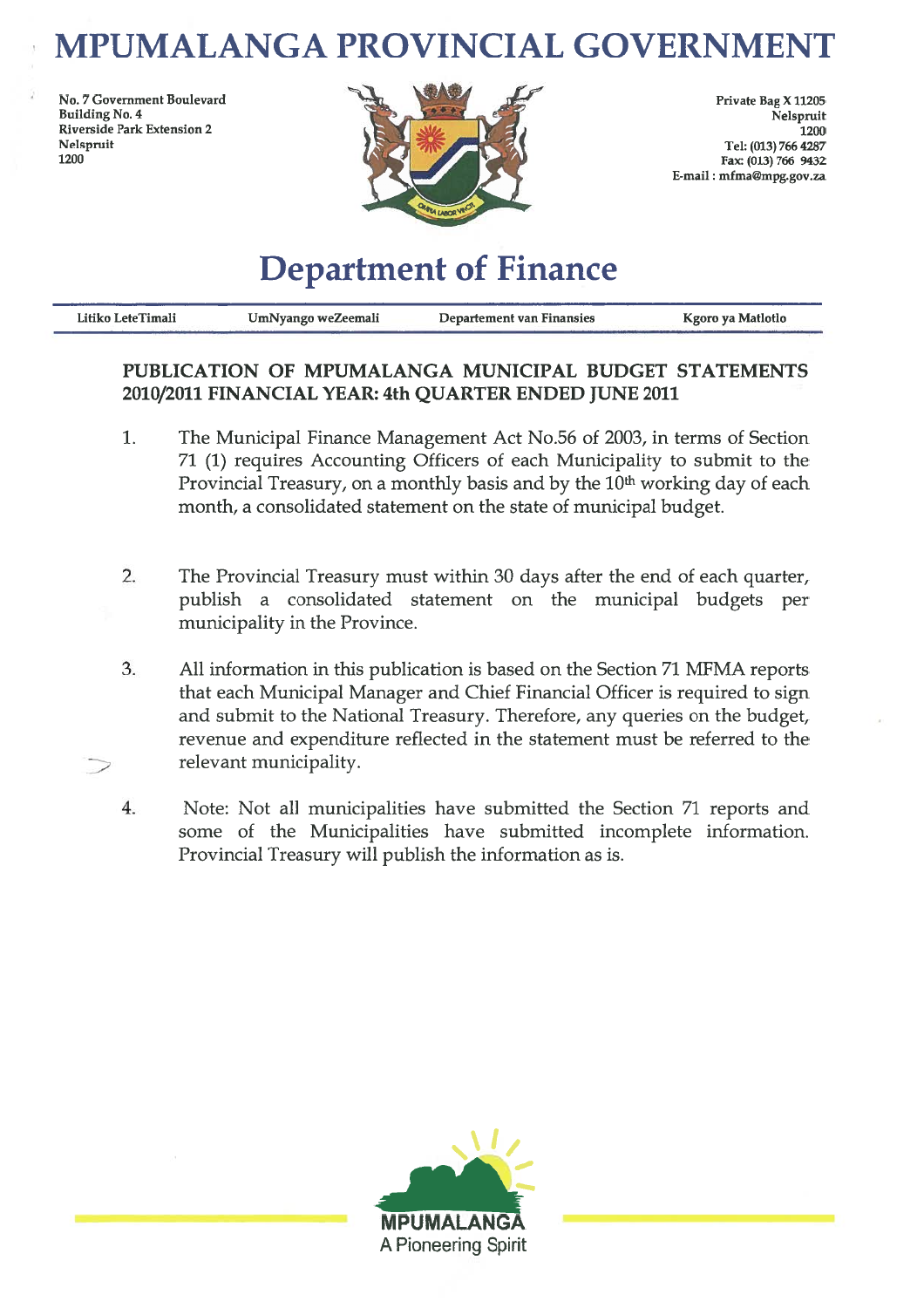Below is the status of Section 71 reports submitted.

| Municipality          | Up to date              | Not up to    | Outstanding                    |
|-----------------------|-------------------------|--------------|--------------------------------|
|                       |                         | date         | Months                         |
| Bushbuckridge         |                         | $\checkmark$ | <b>June 2011</b>               |
| Ehlanzeni             |                         | $\checkmark$ | <b>June 2011</b>               |
| Nkomazi               | $\checkmark$            |              |                                |
| Mbombela              | $\checkmark$            |              |                                |
| <b>Thaba Chweu</b>    |                         | $\checkmark$ | <b>June 2011</b>               |
| Umjindi               |                         | ✓            | April, May<br>and June<br>2011 |
| <b>Steve Tshwete</b>  | $\checkmark$            |              |                                |
| Nkangala              | $\checkmark$            |              |                                |
| Dr JS Moroka          | $\overline{\checkmark}$ |              |                                |
| Victor Khanye         |                         | $\checkmark$ | <b>June 2011</b>               |
| Emakhazeni            |                         | ✓            | <b>June 2011</b>               |
| Emalahleni            | $\checkmark$            |              |                                |
| Thembisile            |                         | $\checkmark$ | May and<br><b>June 2011</b>    |
| Lekwa                 | $\checkmark$            |              |                                |
| Govan Mbeki           | $\checkmark$            |              |                                |
| <b>Gert Sibande</b>   | $\checkmark$            |              |                                |
| Dipaleseng            |                         | $\checkmark$ | April, May<br>and June<br>2011 |
| Pixley Ka Seme        |                         | ✓            | <b>June 2011</b>               |
| Mkhondo               |                         | $\checkmark$ | <b>June 2011</b>               |
| <b>Albert Luthuli</b> | $\checkmark$            |              |                                |
| Msukaligwa            |                         | $\checkmark$ | <b>June 2011</b>               |

 $\cap$ 0

MR.JB MBATHA **ACTING HEAD OF DEPARTMENT** 

DATE:  $1881001$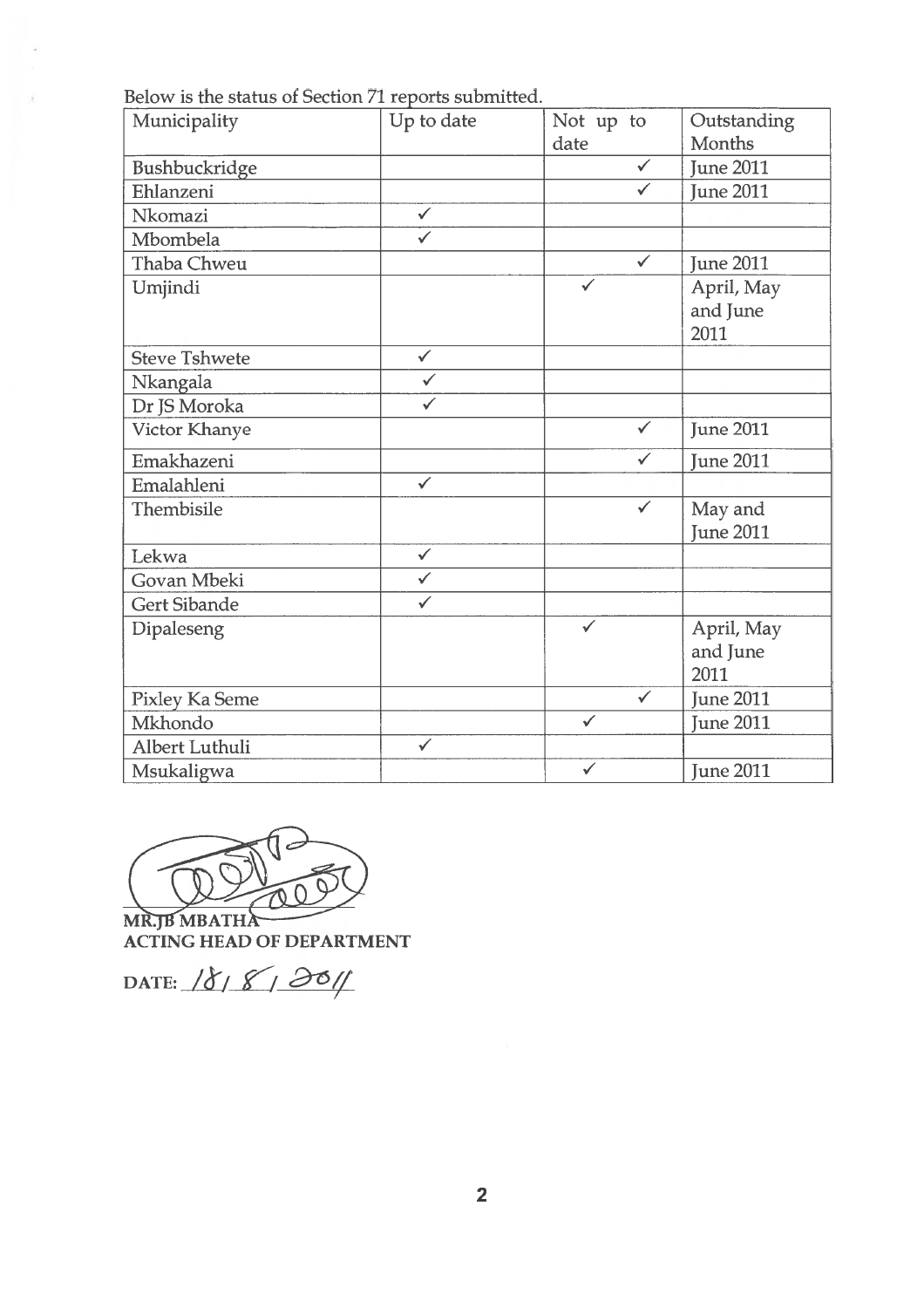## Mpumalanga: Albert Luthuli(MP301)<br>STATEMENT OF CAPITAL AND OPERATING EXPENDITURE FOR THE 4th Quarter Ended 30 June 2011 (Preliminary results)

| Part1: Operating Revenue and Expenditure |  |
|------------------------------------------|--|
|                                          |  |

|                                         |               | 2010/11  |                          |               |             |                       |                      |               |                |               |             |                          |             | 2009/10        |               |
|-----------------------------------------|---------------|----------|--------------------------|---------------|-------------|-----------------------|----------------------|---------------|----------------|---------------|-------------|--------------------------|-------------|----------------|---------------|
|                                         | Budget        |          | <b>First Quarter</b>     |               |             | <b>Second Quarter</b> | <b>Third Quarter</b> |               | Fourth Quarter |               |             | Year to Date             |             | Fourth Quarter | Q4 of 2009/10 |
|                                         | Main          | Adjusted | Actual                   | 1st Q as % of | Actual      | 2nd Q as % of         | Actual               | 3rd Q as % of | Actual         | 4th Q as % of | Actual      | Total                    | Actual      | Total          | to Q4 of      |
|                                         | appropriation | Budget   | Expenditure              | Main          | Expenditure | Main                  | Expenditure          | adjusted      | Expenditure    | adjusted      | Expenditure | Expenditure as           | Expenditure | Expenditure as | 2010/11       |
|                                         |               |          |                          | appropriation |             | appropriation         |                      | budget        |                | budget        |             | % of adjusted            |             | % of adjusted  |               |
| R thousands                             |               |          |                          |               |             |                       |                      |               |                |               |             | hudget                   |             | budget         |               |
|                                         |               |          |                          |               |             |                       |                      |               |                |               |             |                          |             |                |               |
| Operating Revenue and Expenditure       |               |          |                          |               |             |                       |                      |               |                |               |             |                          |             |                |               |
| <b>Operating Revenue</b>                | 195,841       | 195.841  | 58,542                   | 29.9%         | 52,558      | 26.8%                 | 483.763              | 247.0%        | 68.707         | 35.1%         | 663.570     | 338.8%                   | 15,732      | 107.8%         | 336.7%        |
| <b>Billed Property rates</b>            | 26.644        | 26.644   | 1.588                    | 6.0%          | 2.378       | 89%                   | (23,690)             | (88.9%)       |                |               | (19, 725)   | (74.0%                   | 1.889       | 45.7%          | $(100.1\%)$   |
| <b>Billed Service charges</b>           | 31.900        | 31.900   | 3.174                    | 9.9%          | 4.592       | 14.4%                 | 60.195               | 188.7%        | 29.227         | 91.6%         | 97.188      | 304.7%                   | 3.435       | 40.8%          | 750.9%        |
| Other own revenue                       | 137,297       | 137.297  | 53.780                   | 39.2%         | 45.588      | 33.2%                 | 447,259              | 325.8%        | 39.481         | 28.8%         | 586.107     | 426.9%                   | 10.408      | 145.3%         | 279.3%        |
|                                         |               |          |                          |               |             |                       |                      |               |                |               |             |                          |             |                |               |
| <b>Operating Expenditure</b>            | 195.841       | 195.841  | 41.258                   | 21.1%         | 39.500      | 20.2%                 | 228.435              | 116.6%        | 120.485        | 61.5%         | 429.678     | 219.4%                   | 34.607      | 78.4%          | 248.2%        |
| Employee related costs                  | 84.550        | 84.550   | 19.193                   | 22.7%         | 22.799      | 27.0%                 | 76.750               | 90.8%         | 24.604         | 29.1%         | 143.346     | 169.5%                   | 17.345      | 95.5%          | 41.9%         |
| Bad and doubtful debt                   |               |          | $\overline{\phantom{a}}$ |               |             |                       |                      |               |                |               |             | $\overline{\phantom{a}}$ |             |                |               |
| <b>Bulk purchases</b>                   | 21,230        | 21.230   | 9.494                    | 44.7%         | 2.451       | 11.5%                 | 34.486               | 162.4%        | 32.931         | 155.1%        | 79.361      | 373.8%                   | 2.443       | 58.1%          | 1.247.7%      |
| Other expenditure                       | 90.062        | 90.062   | 12.571                   | 14.0%         | 14.249      | 15.8%                 | 117.200              | 130.1%        | 62.950         | 69 9%         | 206.971     | 229.8%                   | 14.818      | 67.7%          | 324.8%        |
|                                         |               |          |                          |               |             |                       |                      |               |                |               |             |                          |             |                |               |
| Surplus/(Deficit)                       | ٠             | $\cdot$  | 17.284                   |               | 13.058      |                       | 255,328              |               | (51, 778)      |               | 233.892     |                          | (18, 875)   |                |               |
| Capital transfers and other adjustments |               |          |                          |               |             |                       |                      |               | (17, 483)      |               | (17, 483)   |                          |             |                | (100.0%       |
| <b>Revised Surplus/(Deficit)</b>        | ۰             |          | 17.284                   |               | 13.058      |                       | 255,328              |               | (69, 261)      |               | 216,408     |                          | (18, 875)   |                |               |

#### **Part 2: Capital Revenue and Expenditure**

|                                           |               |          |                          |               |             | 2010/11               |                          |               |                |               |                          |                |             | 2009/10        |               |
|-------------------------------------------|---------------|----------|--------------------------|---------------|-------------|-----------------------|--------------------------|---------------|----------------|---------------|--------------------------|----------------|-------------|----------------|---------------|
|                                           | Budget        |          | <b>First Quarter</b>     |               |             | <b>Second Quarter</b> | <b>Third Quarter</b>     |               | Fourth Quarter |               |                          | Year to Date   |             | Fourth Quarter | Q4 of 2009/10 |
|                                           | Main          | Adjusted | Actual                   | 1st Q as % of | Actual      | 2nd Q as % of         | Actual                   | 3rd Q as % of | Actual         | 4th Q as % of | Actual                   | Total          | Actual      | Total          | to Q4 of      |
|                                           | appropriation | Budget   | Expenditure              | Main          | Expenditure | Main                  | Expenditure              | adjusted      | Expenditure    | adjusted      | Expenditure              | Expenditure as | Expenditure | Expenditure as | 2010/11       |
|                                           |               |          |                          | appropriation |             | appropriation         |                          | budget        |                | budget        |                          | % of adjusted  |             | % of adjusted  |               |
| R thousands                               |               |          |                          |               |             |                       |                          |               |                |               |                          | hudget         |             | hudget         |               |
|                                           |               |          |                          |               |             |                       |                          |               |                |               |                          |                |             |                |               |
| Capital Revenue and Expenditure           |               |          |                          |               |             |                       |                          |               |                |               |                          |                |             |                |               |
| Source of Finance                         |               |          | ٠                        |               |             |                       |                          |               |                |               | $\sim$                   |                |             |                |               |
| External loans                            |               | ۰        | $\overline{\phantom{a}}$ |               |             |                       |                          |               |                |               |                          |                |             |                | $\sim$        |
| Internal contributions                    |               | ۰        | $\overline{\phantom{a}}$ | $\sim$        | $\sim$      | $\sim$                |                          |               |                | $\sim$        | ۰                        |                | ٠           |                | . .           |
| Transfers and subsidies                   |               |          | $\overline{\phantom{a}}$ |               |             |                       |                          |               |                |               |                          |                |             |                | $\sim$        |
| Other                                     |               |          | $\overline{\phantom{a}}$ |               |             |                       |                          |               |                |               |                          |                |             |                | $\sim$        |
|                                           |               |          |                          |               |             |                       |                          |               |                |               |                          |                |             |                |               |
| Capital Expenditure                       | 22,419        | 22,419   | 14,014                   | 62.5%         | 10,669      | 47.6%                 | 24,917                   | 111.1%        | 7.526          | 33.6%         | 57.127                   | 254.8%         | ٠           | $\sim$         | $(100.0\%)$   |
| Water and Sanitation                      | 1,200         | 1.200    | $\sim$                   | $\sim$        |             | $\sim$                | $\overline{\phantom{a}}$ |               |                |               | $\overline{\phantom{a}}$ |                | ٠.          | $\sim$         | $\sim$        |
| Electricity                               | 4.802         | 4.802    | $\sim$                   |               |             | $\sim$                | $\sim$                   |               |                |               |                          |                |             |                | $\sim$        |
| Housing                                   |               | $\sim$   | $\sim$                   | $\sim$        |             | $\sim$                |                          |               |                |               |                          |                |             |                | $\sim$        |
| Roads, pavements, bridges and storm water | 2,120         | 2,120    | $\sim$                   |               |             |                       |                          |               |                |               |                          |                |             |                | . .           |
| Other                                     | 14.297        | 14.297   | 14.014                   | 98.0%         | 10,669      | 74.6%                 | 24.917                   | 174.3%        | 7.526          | 52.6%         | 57.127                   | 399.6%         |             |                | (100.0%       |
|                                           |               |          |                          |               |             |                       |                          |               |                |               |                          |                |             |                |               |

### **Total Capital and Operating Expenditure**

|                                          |               | 2010/11  |                      |               |             |                |                      |               |             |                |             |                       |                       | 2009/10        |               |
|------------------------------------------|---------------|----------|----------------------|---------------|-------------|----------------|----------------------|---------------|-------------|----------------|-------------|-----------------------|-----------------------|----------------|---------------|
|                                          | Budget        |          | <b>First Ouarter</b> |               |             | Second Quarter | <b>Third Ouarter</b> |               |             | Fourth Ouarter |             | Year to Date          | <b>Fourth Quarter</b> |                | Q4 of 2009/10 |
|                                          | Main          | Adiusted | Actual               | 1st Q as % of | Actual      | 2nd Q as % of  | Actual               | 3rd Q as % of | Actual      | 4th Q as % of  | Actual      | Total                 | Actual                | Total          | to Q4 of      |
|                                          | appropriation | Budget   | Expenditure          | Main          | Expenditure | Main           | Expenditure          | adiusted      | Expenditure | adjusted       | Expenditure | <b>Expenditure as</b> | Expenditure           | Expenditure as | 2010/11       |
|                                          |               |          |                      | appropriation |             | appropriation  |                      | budget        |             | budget         |             | % of adjusted         |                       | % of adjusted  |               |
| R thousands                              |               |          |                      |               |             |                |                      |               |             |                |             | hudget                |                       | hudget         |               |
| <b>Capital and Operating Revenue</b>     |               |          |                      |               |             |                |                      |               |             |                |             |                       |                       |                |               |
| Operating Revenue                        | 195.841       | 195.841  | 58.542               | 29.9%         | 52.558      | 26.8%          | 483.763              | 247.0%        | 68.707      | 35.1%          | 663.570     | 338.89                | 15.732                | 107.8%         | 336.7%        |
| Capital Revenue                          |               |          |                      |               |             |                |                      |               |             |                |             |                       |                       |                |               |
| <b>Total Revenue</b>                     | 195.841       | 195.841  | 58.542               | 29.9%         | 52.558      | 26.8%          | 483.763              | 247.0%        | 68.707      | 35.1%          | 663.570     | 338.8%                | 15.732                | 99.4%          | 336.7%        |
| <b>Capital and Operating Expenditure</b> |               |          |                      |               |             |                |                      |               |             |                |             |                       |                       |                |               |
| Operating Expenditure                    | 195.841       | 195.841  | 41.258               | 21.1%         | 39.500      | 20.2%          | 228.435              | 116.6%        | 120.485     | 61.5%          | 429.678     | 219.4%                | 34.607                | 78.4%          | 248.2%        |
| Capital Expenditure                      | 22.419        | 22.419   | 14.014               | 62.5%         | 10.669      | 47.6%          | 24.917               | 111.1%        | 7.526       | 33.6%          | 57.127      | 254.8%                |                       |                | $(100.0\%)$   |
| <b>Total Expenditure</b>                 | 218.260       | 218.260  | 55.272               | 25.3%         | 50.170      | 23.0%          | 253.352              | 116.1%        | 128.011     | 58.7%          | 486.805     | 223.0%                | 34.607                | 56.6%          | 269.9%        |
|                                          |               |          |                      |               |             |                |                      |               |             |                |             |                       |                       |                |               |

### **Part 3: Cash Receipts and Payments**

|                                                       |                    |                          |                          |               |                  | 2010/11               |                      |               |                  |               |                  |                |                  | 2009/10               |                 |
|-------------------------------------------------------|--------------------|--------------------------|--------------------------|---------------|------------------|-----------------------|----------------------|---------------|------------------|---------------|------------------|----------------|------------------|-----------------------|-----------------|
|                                                       | Budget             |                          | <b>First Quarter</b>     |               |                  | <b>Second Quarter</b> | <b>Third Quarter</b> |               | Fourth Quarter   |               |                  | Year to Date   |                  | Fourth Quarter        | Q4 of 2009/10   |
|                                                       | Main               | Adjusted                 | Actual                   | 1st Q as % of | Actual           | 2nd Q as % of         | Actual               | 3rd Q as % of | Actual           | 4th Q as % of | Actual           | Total          | Actual           | Total                 | to Q4 of        |
|                                                       | appropriation      | Budget                   | Expenditure              | Main          | Expenditure      | Main                  | Expenditure          | adjusted      | Expenditure      | adjusted      | Expenditure      | Expenditure as | Expenditure      | <b>Expenditure as</b> | 2010/11         |
|                                                       |                    |                          |                          | appropriation |                  | appropriation         |                      | budget        |                  | budget        |                  | % of adjusted  |                  | % of adjusted         |                 |
| R thousands                                           |                    |                          |                          |               |                  |                       |                      |               |                  |               |                  | hudget         |                  | hudoot                |                 |
| <b>Cash Receipts and Payments</b>                     |                    |                          |                          |               |                  |                       |                      |               |                  |               |                  |                |                  |                       |                 |
| <b>Opening Cash Balance</b>                           |                    | $\sim$                   | 5,565                    |               | 23,181           |                       | 51,851               |               | 46,392           |               | 5,565            |                | 52,237           |                       |                 |
| Cash receipts by source                               | 404.647            | 404.647                  | 85,806                   | 21.2%         | 84,179           | 20.8%                 | 59,517               | 14.7%         | 6.404            | 1.6%          | 235,906          | 58.3%          | 41.851           | 234.2%                | (84.7%)         |
| Statutory receipts (including VAT)                    |                    | $\sim$                   | 358                      |               | 133              |                       | 236                  |               | 96               |               | 823              | $\sim$         | ۰.               |                       | (100.0%         |
| Service charges                                       |                    |                          | $\overline{\phantom{a}}$ |               |                  |                       |                      |               |                  |               |                  |                |                  |                       |                 |
| Transfers (operational and capital)                   | 269.466            | 269.466                  | 68.065                   | 25.3%         | 72.485           | 26.9%                 | 50.737               | 18.8%         |                  | $\sim$        | 191.286          | 71.0%          | 2.450            | 173.7%                | (100.0%         |
| Other receipts                                        | 135,181            | 135.181                  | 7.383                    | 5.5%          | 11.561           | 8.6%                  | 8.545                | 6.3%          | 6.307            | 4.7%          | 33.796           | 25.0%          | 39.401           | 3.154.4%              | $(84.0\%)$      |
| Contributions recognised - cap. & contr. assets       |                    |                          | $\overline{\phantom{a}}$ |               |                  |                       |                      |               |                  |               |                  | $\sim$         | $\sim$           |                       |                 |
| Proceeds on disposal of PPE                           |                    | $\sim$                   | $\overline{\phantom{a}}$ |               |                  |                       |                      |               |                  |               |                  |                |                  |                       |                 |
| <b>External Inans</b>                                 |                    | $\sim$                   |                          |               |                  |                       |                      |               |                  |               |                  |                |                  |                       |                 |
| Net increase (decr.) in assets / liabilities          |                    |                          | 10.000                   |               |                  |                       |                      |               |                  |               | 10.000           |                |                  |                       |                 |
|                                                       |                    |                          |                          |               |                  |                       |                      |               |                  |               |                  |                |                  |                       |                 |
| Cash payments by type                                 | 539.602            | 539.602                  | 68.189                   | 12.6%         | 55,509           | 10.3%                 | 64.976               | 12.0%         | 45.893           | 8.5%          | 234.567          | 43.5%          | 52,130           | 135.5%                | $(12.0\%)$      |
| Employee related costs                                | 160,962            | 160.962                  | 19.195                   | 11.9%         | 20,509           | 12.7%                 | 20,008               | 12.4%         | 13.756           | 8.5%          | 73.467           | 45.6%          | 17.344           | 93.4%                 | (20.7%)         |
| Grant and subsidies                                   | $\sim$             | $\overline{\phantom{a}}$ |                          |               |                  |                       |                      |               |                  |               |                  |                |                  |                       |                 |
| Bulk Purchases - electr., water and sewerage          |                    | $\sim$                   |                          |               |                  |                       |                      |               |                  | . .           |                  |                |                  |                       |                 |
| Other payments to service providers<br>Capital assets | 205,336<br>173,304 | 205,336<br>173.304       | 34.981<br>14.014         | 17.0%<br>8.1% | 24.331<br>10.669 | 11.8%<br>6.2%         | 18.911<br>26,057     | 9.2%<br>15.0% | 11.192<br>20.945 | 5.5%<br>12.1% | 89.415<br>71.685 | 43.5%<br>41.4% | 14.090<br>20.696 | . .<br>115.4%         | (20.6%)<br>1.2% |
| Repayment of borrowing                                |                    |                          |                          |               |                  |                       |                      |               |                  |               |                  |                |                  |                       |                 |
| Other cash flows / payments                           |                    | $\overline{\phantom{a}}$ | $\overline{\phantom{a}}$ |               |                  |                       |                      |               |                  |               |                  |                |                  |                       |                 |
|                                                       |                    | $\overline{\phantom{a}}$ |                          |               |                  |                       |                      |               |                  |               |                  |                |                  |                       |                 |
| <b>Closing Cash Balance</b>                           | (134, 954)         | (134, 954)               | 23,181                   |               | 51,851           |                       | 46,392               |               | 6.903            |               | 6.903            |                | 41.958           |                       |                 |
|                                                       |                    |                          |                          |               |                  |                       |                      |               |                  |               |                  |                |                  |                       |                 |

|                                         |                          | 2010/11  |                          |                      |             |                          |             |                      |              |                |             |                       |             | 2009/10               |               |
|-----------------------------------------|--------------------------|----------|--------------------------|----------------------|-------------|--------------------------|-------------|----------------------|--------------|----------------|-------------|-----------------------|-------------|-----------------------|---------------|
|                                         | Budget                   |          |                          | <b>First Quarter</b> |             | <b>Second Quarter</b>    |             | <b>Third Quarter</b> |              | Fourth Quarter |             | Year to Date          |             | Fourth Quarter        | Q4 of 2009/10 |
|                                         | Main                     | Adjusted | Actual                   | 1st Q as % of        | Actual      | 2nd Q as % of            | Actual      | 3rd Q as % of        | Actual       | 4th Q as % of  | Actual      | Total                 | Actual      | Total                 | to Q4 of      |
|                                         | appropriation            | Budget   | Expenditure              | Main                 | Expenditure | Main                     | Expenditure | adjusted             | Expenditure  | adjusted       | Expenditure | <b>Expenditure as</b> | Expenditure | <b>Expenditure as</b> | 2010/11       |
|                                         |                          |          |                          | appropriation        |             | appropriation            |             | budget               |              | budget         |             | % of adjusted         |             | % of adjusted         |               |
| R thousands                             |                          |          |                          |                      |             |                          |             |                      |              |                |             | budget                |             | <b>budoot</b>         |               |
| Water                                   |                          |          |                          |                      |             |                          |             |                      |              |                |             |                       |             |                       |               |
|                                         |                          |          |                          |                      |             |                          |             |                      |              |                |             |                       |             |                       |               |
| <b>Operating Revenue</b>                | 12,272                   | 12,272   | 440                      | 3.6%                 | 1.151       | 9.4%                     | 5.102       | 41.6%                | $\mathbf{r}$ | ٠              | 6.693       | 54.5%                 | 1.874       | 263.6%                | $(100.0\%)$   |
| <b>Billed Service charges</b>           | 3.592                    | 3.592    | 418                      | 11.6%                | 1.174       | 32.7%                    | (1, 152)    | (32.1%               |              |                | 440         | 12.2%                 | 366         | 107.0%                | (100.0%       |
| Transfers and subsidies                 | <b>.</b>                 |          |                          |                      | (55)        | $\sim$                   | 5.451       |                      |              |                | 5.398       | ۰.                    | 1.498       | 283.6%                | (100.0%       |
| Other own revenue                       | 8.680                    | 8.680    | 20                       | .2%                  | 32          | .4%                      | 804         | 9.3%                 |              |                | 856         | 9.9%                  |             | (2.2%)                | (100.0%       |
|                                         |                          |          |                          |                      |             |                          |             |                      |              |                |             |                       |             |                       |               |
| <b>Operating Expenditure</b>            | 22,234                   | 22,234   | 5.050                    | 22.7%                | 10,421      | 46.9%                    | (320)       | (1.4%                |              | ٠              | 15,151      | 68.1%                 | 7.099       | 129.4%                | $(100.0\%)$   |
| Employee related costs                  | 11.960                   | 11.960   | 2.540                    | 21.2%                | 5.326       | 44.5%                    | 7.899       | 66.0%                |              |                | 15.764      | 131.8%                | 2.213       | 130.0%                | (100.0%       |
| Bad and doubtful debt                   | $\overline{\phantom{a}}$ |          |                          |                      |             |                          |             |                      |              |                | $\sim$      | $\sim$                |             |                       |               |
| <b>Bulk purchases</b>                   | 155                      | 155      | $\overline{\phantom{a}}$ |                      |             | $\overline{\phantom{a}}$ |             |                      |              |                |             |                       |             | 1.4%                  | $\sim$        |
| Other expenditure                       | 10.119                   | 10.119   | 2.511                    | 24.8%                | 5.095       | 50.4%                    | (8, 219)    | (81.2%)              |              |                | (613)       | (6.1%                 | 4.886       | 132.6%                | (100.0%       |
|                                         |                          |          |                          |                      |             |                          |             |                      |              |                |             |                       |             |                       |               |
| Surplus/(Deficit)                       | (9,962)                  | (9,962)  | (4,610)                  |                      | (9,270)     |                          | 5.423       |                      |              |                | (8, 458)    |                       | (5, 225)    |                       |               |
| Capital transfers and other adjustments |                          |          |                          |                      |             |                          |             |                      |              |                |             |                       |             |                       | $\sim$        |
| <b>Revised Surplus/(Deficit)</b>        | (9,962)                  | (9,962)  | (4,610)                  |                      | (9,270)     |                          | 5,423       |                      |              |                | (8, 458)    |                       | (5,225)     |                       |               |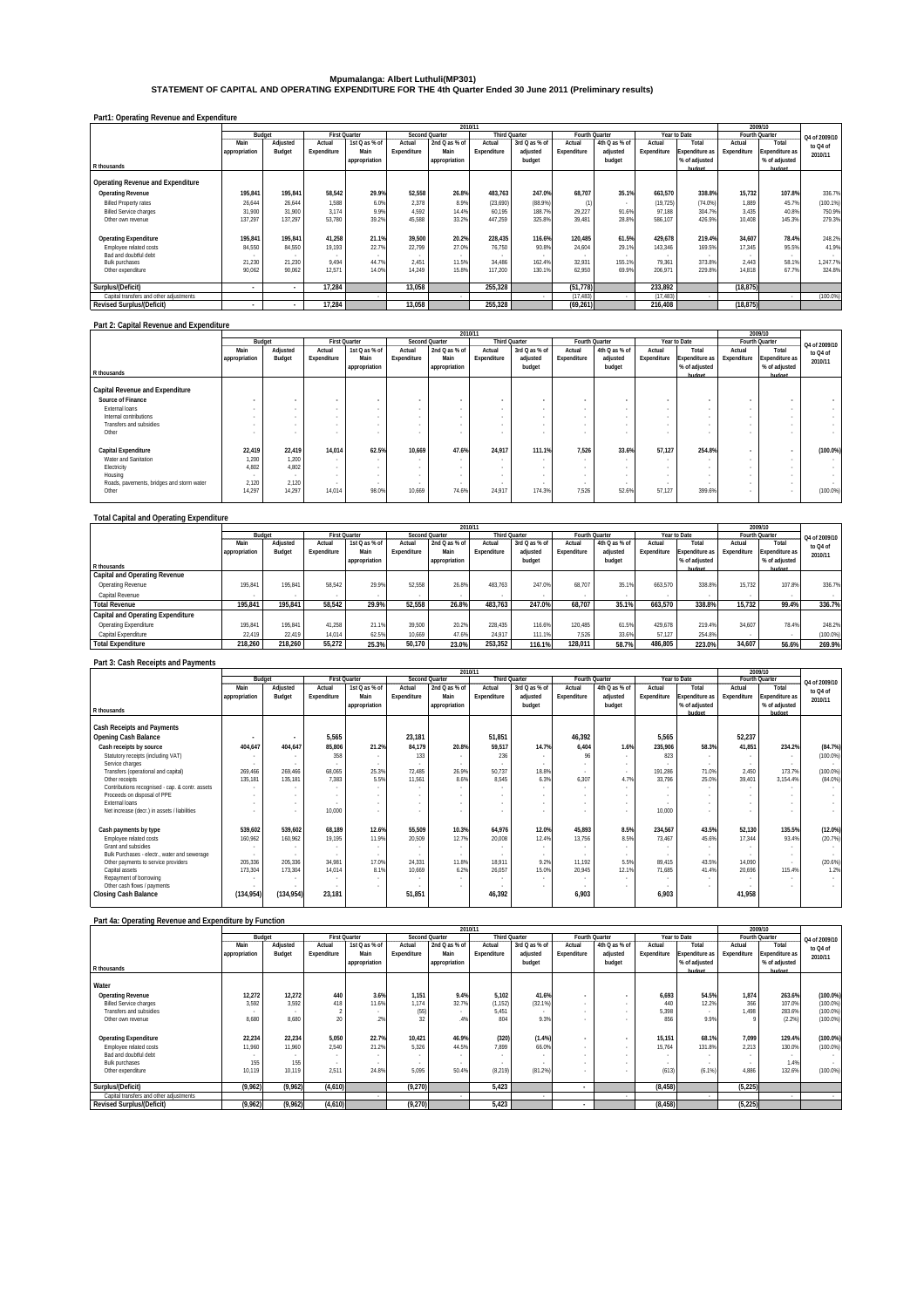|                                         |                          | 2010/11   |             |                      |             |                          |                |                      |              |                          |             |                |             | 2009/10        |               |
|-----------------------------------------|--------------------------|-----------|-------------|----------------------|-------------|--------------------------|----------------|----------------------|--------------|--------------------------|-------------|----------------|-------------|----------------|---------------|
|                                         |                          | Budget    |             | <b>First Quarter</b> |             | <b>Second Quarter</b>    |                | <b>Third Quarter</b> |              | Fourth Quarter           |             | Year to Date   |             | Fourth Quarter | Q4 of 2009/10 |
|                                         | Main                     | Adjusted  | Actual      | 1st Q as % of        | Actual      | 2nd Q as % of            | Actual         | 3rd Q as % of        | Actual       | 4th Q as % of            | Actual      | Total          | Actual      | Total          | to Q4 of      |
|                                         | appropriation            | Budget    | Expenditure | Main                 | Expenditure | Main                     | Expenditure    | adjusted             | Expenditure  | adjusted                 | Expenditure | Expenditure as | Expenditure | Expenditure as | 2010/11       |
|                                         |                          |           |             | appropriation        |             | appropriation            |                | budget               |              | budget                   |             | % of adjusted  |             | % of adjusted  |               |
| R thousands                             |                          |           |             |                      |             |                          |                |                      |              |                          |             | hudget         |             | hudget         |               |
| Electricity                             |                          |           |             |                      |             |                          |                |                      |              |                          |             |                |             |                |               |
| <b>Operating Revenue</b>                | 19.243                   | 19.243    | 2.809       | 14.6%                | 3.465       | 18.0%                    |                |                      | $\mathbf{r}$ | ٠                        | 6.274       | 32.6%          | 3.100       | 70.5%          | $(100.0\%)$   |
| <b>Billed Service charges</b>           | 21.893                   | 21.893    | 2.749       | 12.6%                | 3.414       | 15.6%                    |                |                      | $\sim$       | $\overline{\phantom{a}}$ | 6,163       | 28.1%          | 3.067       | 38.8%          | (100.0%       |
| Transfers and subsidies                 | . .                      |           |             |                      | (3)         |                          |                |                      | $\sim$       | $\overline{\phantom{a}}$ | (3)         |                |             | $\sim$         | (100.0%       |
| Other own revenue                       | (2,650)                  | (2,650)   | 60          | (2.3%)               | 54          | (2.0%                    |                |                      |              |                          | 114         | (4.3%)         | 32          | (6.3%          | (100.0%       |
|                                         |                          |           |             |                      |             |                          |                |                      |              |                          |             |                |             |                |               |
| <b>Operating Expenditure</b>            | 35,851                   | 35,851    | 13,169      | 36.7%                | 5.339       | 14.9%                    | $\sim$         |                      | $\mathbf{r}$ | ٠                        | 18,508      | 51.6%          | 5,820       | 88.1%          | $(100.0\%)$   |
| Employee related costs                  | 2.402                    | 2.402     | 491         | 20.4%                | 602         | 25.1%                    |                |                      |              |                          | 1.093       | 45.5%          | 598         | 99.1%          | (100.0%       |
| Bad and doubtful debt                   | $\overline{\phantom{a}}$ | ٠.        |             |                      |             | $\sim$                   |                |                      | $\sim$       | $\overline{\phantom{a}}$ |             |                |             | . .            |               |
| <b>Bulk purchases</b>                   | 21.075                   | 21.075    | 9.494       | 45.0%                | 2.451       | 11.6%                    | $\sim$         |                      | $\sim$       | $\overline{\phantom{a}}$ | 11,945      | 56.7%          | 2.443       | 67.9%          | (100.0%       |
| Other expenditure                       | 12,374                   | 12.374    | 3.185       | 25.7%                | 2.285       | 18.5%                    |                |                      | $\sim$       | $\overline{\phantom{a}}$ | 5.469       | 44.2%          | 2.778       | 116.0%         | (100.0%       |
|                                         |                          |           |             |                      |             |                          |                |                      |              |                          |             |                |             |                |               |
| Surplus/(Deficit)                       | (16, 608)                | (16, 608) | (10, 360)   |                      | (1, 874)    |                          | $\blacksquare$ |                      | $\sim$       |                          | (12, 234)   |                | (2,720)     |                |               |
| Capital transfers and other adjustments |                          |           |             |                      |             | $\overline{\phantom{a}}$ |                |                      |              | $\overline{\phantom{a}}$ |             | ۰              |             | $\sim$         |               |
| <b>Revised Surplus/(Deficit)</b>        | (16, 608)                | (16, 608) | (10, 360)   |                      | (1, 874)    |                          | ۰              |                      |              |                          | (12, 234)   |                | (2,720)     |                |               |
|                                         |                          |           |             |                      |             |                          |                |                      |              |                          |             |                |             |                |               |

#### **Part 4c: Operating Revenue and Expenditure by Function**

|                                         |               |          |                          |                      |             |                       | 2010/11                  |                      |             |                |             |                |             | 2009/10        |               |
|-----------------------------------------|---------------|----------|--------------------------|----------------------|-------------|-----------------------|--------------------------|----------------------|-------------|----------------|-------------|----------------|-------------|----------------|---------------|
|                                         |               | Budget   |                          | <b>First Quarter</b> |             | <b>Second Quarter</b> |                          | <b>Third Quarter</b> |             | Fourth Quarter |             | Year to Date   |             | Fourth Quarter | Q4 of 2009/10 |
|                                         | Main          | Adjusted | Actual                   | 1st Q as % of        | Actual      | 2nd Q as % of         | Actual                   | 3rd Q as % of        | Actual      | 4th Q as % of  | Actual      | Total          | Actual      | Total          | to Q4 of      |
|                                         | appropriation | Budget   | Expenditure              | Main                 | Expenditure | Main                  | Expenditure              | adjusted             | Expenditure | adjusted       | Expenditure | Expenditure as | Expenditure | Expenditure as | 2010/11       |
|                                         |               |          |                          | appropriation        |             | appropriation         |                          | budget               |             | budget         |             | % of adjusted  |             | % of adjusted  |               |
| R thousands                             |               |          |                          |                      |             |                       |                          |                      |             |                |             | hudget         |             | budget         |               |
| Waste Water Management                  |               |          |                          |                      |             |                       |                          |                      |             |                |             |                |             |                |               |
| <b>Operating Revenue</b>                | 2,586         | 2.586    | 749                      | 29.0%                | 1.659       | 64.2%                 | ٠                        |                      |             |                | 2.409       | 93.1%          | 1.913       | 287.6%         | $(100.0\%)$   |
| <b>Billed Service charges</b>           | 3.858         | 3.858    |                          | .1%                  |             | .1%                   |                          |                      |             |                |             | .2%            |             | 18.9%          | (100.0%       |
| Transfers and subsidies                 |               |          |                          |                      | (82)        |                       |                          |                      |             |                | (41)        |                | 34          |                | (100.0%       |
| Other own revenue                       | (1, 272)      | (1, 272) | 703                      | (55.3%)              | 1.737       | (136.6%)              |                          |                      |             |                | 2.440       | (191.9%        | 1.878       | (218.6%)       | (100.0%       |
| <b>Operating Expenditure</b>            | 4,224         | 4.224    | 665                      | 15.7%                | 1.188       | 28.1%                 | ٠                        |                      |             |                | 1.852       | 43.9%          | 1,128       | 41.7%          | $(100.0\%)$   |
| Employee related costs                  | 1.768         | 1.768    | 457                      | 25.9%                | 1.034       | 58.5%                 | $\overline{\phantom{a}}$ |                      |             |                | 1.491       | 84.4%          | 856         | 84.6%          | $(100.0\%)$   |
| Bad and doubtful debt                   |               | $\sim$   |                          |                      |             |                       |                          |                      |             |                |             |                |             |                | $\sim$        |
| <b>Bulk purchases</b>                   | $\sim$        | $\sim$   | $\overline{\phantom{a}}$ |                      |             |                       |                          |                      |             |                |             |                |             |                | $\sim$        |
| Other expenditure                       | 2.457         | 2.457    | 208                      | 8.5%                 | 153         | 6.2%                  |                          |                      |             |                | 361         | 14.7%          | 272         | 20.0%          | (100.0%       |
| Surplus/(Deficit)                       | (1,638)       | (1,638)  | 85                       |                      | 472         |                       | ۰                        |                      | $\sim$      |                | 556         |                | 785         |                |               |
| Capital transfers and other adjustments |               |          |                          |                      |             |                       |                          |                      |             |                |             |                |             |                |               |
| <b>Revised Surplus/(Deficit)</b>        | (1.638)       | (1,638)  | 85                       |                      | 472         |                       |                          |                      | $\sim$      |                | 556         |                | 785         |                |               |

### **Part 4d: Operating Revenue and Expenditure by Function**

|                                         |               | 2010/11                  |                      |               |                          |                       |                          |                      |             |                |             |                       |             | 2009/10               |               |
|-----------------------------------------|---------------|--------------------------|----------------------|---------------|--------------------------|-----------------------|--------------------------|----------------------|-------------|----------------|-------------|-----------------------|-------------|-----------------------|---------------|
|                                         |               | Budget                   | <b>First Quarter</b> |               |                          | <b>Second Quarter</b> |                          | <b>Third Quarter</b> |             | Fourth Quarter |             | Year to Date          |             | Fourth Quarter        | Q4 of 2009/10 |
|                                         | Main          | Adjusted                 | Actual               | 1st Q as % of | Actual                   | 2nd Q as % of         | Actual                   | 3rd Q as % of        | Actual      | 4th Q as % of  | Actual      | Total                 | Actual      | Total                 | to Q4 of      |
|                                         | appropriation | Budget                   | Expenditure          | Main          | Expenditure              | Main                  | Expenditure              | adjusted             | Expenditure | adjusted       | Expenditure | <b>Expenditure as</b> | Expenditure | <b>Expenditure as</b> | 2010/11       |
|                                         |               |                          |                      | appropriation |                          | appropriation         |                          | budget               |             | budget         |             | % of adjusted         |             | % of adjusted         |               |
| R thousands                             |               |                          |                      |               |                          |                       |                          |                      |             |                |             | hudget                |             | hudget                |               |
|                                         |               |                          |                      |               |                          |                       |                          |                      |             |                |             |                       |             |                       |               |
| Waste Management                        |               |                          |                      |               |                          |                       |                          |                      |             |                |             |                       |             |                       |               |
| <b>Operating Revenue</b>                |               | $\mathbf{r}$             | 663                  |               |                          |                       |                          |                      |             |                | 663         |                       |             |                       |               |
| <b>Billed Service charges</b>           |               | $\overline{\phantom{a}}$ |                      |               |                          |                       |                          | $\sim$               |             | $\sim$         |             |                       |             |                       |               |
| Transfers and subsidies                 |               |                          | (41)                 |               |                          |                       |                          |                      |             |                | (41)        |                       |             |                       |               |
| Other own revenue                       |               |                          | 703                  |               |                          |                       |                          |                      |             |                | 703         |                       |             |                       |               |
|                                         |               |                          |                      |               |                          |                       |                          |                      |             |                |             |                       |             |                       |               |
| <b>Operating Expenditure</b>            |               | ٠                        | 476                  |               |                          |                       |                          |                      |             |                | 476         | ٠                     |             |                       |               |
| Employee related costs                  |               | $\sim$                   | 295                  |               |                          |                       |                          |                      |             |                | 295         |                       |             |                       | $\sim$        |
| Bad and doubtful debt                   |               | $\sim$                   |                      |               |                          |                       |                          | $\sim$               |             | $\sim$         |             |                       |             |                       |               |
| <b>Bulk purchases</b>                   |               |                          |                      |               |                          |                       |                          |                      |             | $\sim$         |             |                       |             | $\sim$                |               |
| Other expenditure                       |               | $\sim$                   | 181                  |               |                          |                       |                          |                      |             |                | 181         |                       |             | $\sim$                |               |
|                                         |               |                          |                      |               |                          |                       |                          |                      |             |                |             |                       |             |                       |               |
| Surplus/(Deficit)                       |               | $\overline{\phantom{a}}$ | 186                  |               | $\overline{\phantom{a}}$ |                       | $\overline{\phantom{a}}$ |                      |             |                | 186         |                       | ۰           |                       |               |
| Capital transfers and other adjustments |               |                          |                      |               |                          |                       |                          |                      |             |                |             |                       |             | $\sim$                |               |
| <b>Revised Surplus/(Deficit)</b>        | $\sim$        | $\cdot$                  | 186                  |               | $\overline{\phantom{a}}$ |                       | $\overline{\phantom{a}}$ |                      | $\sim$      |                | 186         |                       | $\sim$      |                       |               |

### **Part 5: Debtor Age Analysis**

|                                       |        | 0 - 30 Days              | 31 - 60 Days |                          | 61 - 90 Days             |                          |        | Over 90 Days | Total  |   | Written Off |   |
|---------------------------------------|--------|--------------------------|--------------|--------------------------|--------------------------|--------------------------|--------|--------------|--------|---|-------------|---|
| R thousands                           | Amount | %                        | Amount       | %                        | Amount                   | %                        | Amount | %            | Amount | % | Amount      | % |
| Debtor Age Analysis By Income Source  |        |                          |              |                          |                          |                          |        |              |        |   |             |   |
| Water                                 |        |                          |              |                          |                          |                          |        |              |        |   |             |   |
| Electricity                           |        |                          | $\sim$       |                          |                          |                          |        |              |        |   |             |   |
| Property Rates                        |        |                          |              |                          |                          |                          |        |              |        |   |             |   |
| Sanitation                            |        |                          | ٠            |                          |                          |                          |        |              |        |   |             |   |
| Refuse Removal                        |        |                          |              |                          |                          |                          |        |              |        |   |             |   |
| Other                                 |        | $\sim$                   | $\sim$       | $\sim$                   | ۰                        |                          | $\sim$ | $\sim$       |        |   |             |   |
| <b>Total By Income Source</b>         |        | $\overline{\phantom{a}}$ |              |                          |                          | $\overline{\phantom{a}}$ |        |              |        |   |             |   |
| Debtor Age Analysis By Customer Group |        |                          |              |                          |                          |                          |        |              |        |   |             |   |
| Government                            |        |                          |              |                          |                          |                          |        |              |        |   |             |   |
| Business                              |        |                          | ٠            |                          |                          |                          |        |              |        |   | ٠           |   |
| Households                            |        |                          | $\sim$       |                          |                          |                          | $\sim$ |              |        |   |             |   |
| Other                                 |        | $\sim$                   | $\sim$       | $\sim$                   | ۰                        |                          | $\sim$ |              |        |   |             |   |
| <b>Total By Customer Group</b>        |        | ٠                        |              | $\overline{\phantom{a}}$ | $\overline{\phantom{a}}$ | $\overline{\phantom{a}}$ |        |              | ۰      |   | ۰           |   |

### **Part 6: Creditor Age Analysis**

|                              | 0 - 30 Days |                          | 31 - 60 Days             |   | 61 - 90 Days |                          | Over 90 Days |   | Total  |   |
|------------------------------|-------------|--------------------------|--------------------------|---|--------------|--------------------------|--------------|---|--------|---|
| R thousands                  | Amount      | %                        | Amount                   | % | Amount       | %                        | Amount       | % | Amount | % |
|                              |             |                          |                          |   |              |                          |              |   |        |   |
| <b>Creditor Age Analysis</b> |             |                          |                          |   |              |                          |              |   |        |   |
| <b>Bulk Electricity</b>      | $\sim$      | ٠                        | $\sim$                   |   |              | ٠                        |              |   | ٠      |   |
| <b>Bulk Water</b>            | $\sim$      | $\sim$                   | $\sim$                   |   |              | ٠                        |              |   | ٠      | ٠ |
| PAYE deductions              | $\sim$      | $\sim$                   | $\sim$                   |   |              | ٠                        |              |   |        |   |
| VAT (output less input)      |             | $\sim$                   | $\sim$                   |   |              | $\sim$                   | $\sim$       |   |        |   |
| Pensions / Retirement        | $\sim$      | $\sim$                   | $\sim$                   |   |              | ٠                        |              |   |        |   |
| Loan repayments              |             | $\sim$                   | $\sim$                   |   | ۰            | $\sim$                   |              |   |        |   |
| <b>Trade Creditors</b>       |             | $\sim$                   | $\sim$                   |   | ۰            | $\sim$                   | $\sim$       |   | $\sim$ | ٠ |
| Auditor-General              | $\sim$      | $\sim$                   | $\sim$                   |   |              | ٠                        |              |   | ٠      |   |
| Other                        | $\sim$      | ٠                        |                          |   |              | ٠                        |              |   |        |   |
|                              |             |                          |                          |   |              |                          |              |   |        |   |
| Total                        | ٠           | $\overline{\phantom{a}}$ | $\overline{\phantom{a}}$ |   | ٠            | $\overline{\phantom{a}}$ | ۰            |   | $\sim$ |   |

## **Contact Details**

| D R Mango    | 017 843 4045 |  |
|--------------|--------------|--|
| S P H Kruger | 017 843 4032 |  |
|              |              |  |
|              |              |  |

1. All figures in this report are unaudited. Revenue reflected is billed revenue

Date: Date: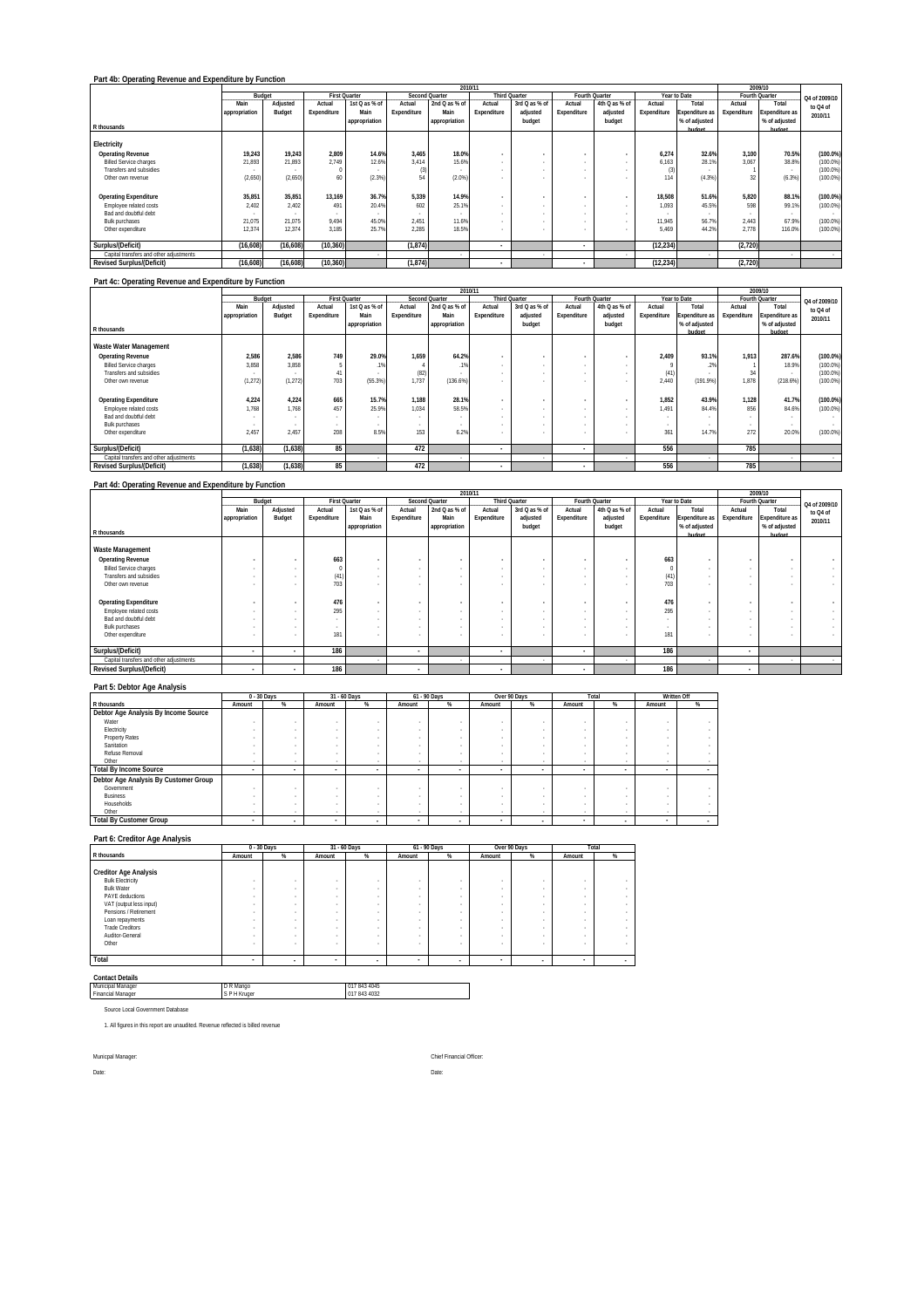**Mpumalanga: Bushbuckridge(MP325) STATEMENT OF CAPITAL AND OPERATING EXPENDITURE FOR THE 4th Quarter Ended 30 June 2011 (Preliminary results)**

| Part1: Operating Revenue and Expenditure |  |
|------------------------------------------|--|
|                                          |  |

|                                         |               |          |                      |               |             | 2010/11        |             |                      |                |               |             |                |             | 2009/10               |               |
|-----------------------------------------|---------------|----------|----------------------|---------------|-------------|----------------|-------------|----------------------|----------------|---------------|-------------|----------------|-------------|-----------------------|---------------|
|                                         | Budget        |          | <b>First Quarter</b> |               |             | Second Quarter |             | <b>Third Quarter</b> | Fourth Quarter |               |             | Year to Date   |             | Fourth Quarter        | Q4 of 2009/10 |
|                                         | Main          | Adjusted | Actual               | 1st Q as % of | Actual      | 2nd Q as % of  | Actual      | 3rd Q as % of        | Actual         | 4th Q as % of | Actual      | Total          | Actual      | Total                 | to Q4 of      |
|                                         | appropriation | Budget   | Expenditure          | Main          | Expenditure | Main           | Expenditure | adjusted             | Expenditure    | adjusted      | Expenditure | Expenditure as | Expenditure | <b>Expenditure as</b> | 2010/11       |
|                                         |               |          |                      | appropriation |             | appropriation  |             | budget               |                | budget        |             | % of adjusted  |             | % of adjusted         |               |
| R thousands                             |               |          |                      |               |             |                |             |                      |                |               |             | hudget         |             | hudget                |               |
|                                         |               |          |                      |               |             |                |             |                      |                |               |             |                |             |                       |               |
| Operating Revenue and Expenditure       |               |          |                      |               |             |                |             |                      |                |               |             |                |             |                       |               |
| <b>Operating Revenue</b>                | 810.158       | 933.167  | 371.658              | 45.9%         | 180,178     | 22.2%          | 179,873     | 19.3%                | 1,335,215      | 143.1%        | 2.066.923   | 221.5%         | 53.682      |                       | 2.387.3%      |
| <b>Billed Property rates</b>            | 108.185       | 249.404  | 222.260              | 205.4%        | 15.117      | 14.0%          | 21.121      | 8.5%                 | 523.170        | 209.8%        | 781.669     | 313.4%         | 1.177       | . .                   | 44,337.0%     |
| <b>Billed Service charges</b>           | 17.500        | 16.718   | 3.635                | 20.8%         | 5.035       | 28.8%          | 8.146       | 48.7%                | 36.418         | 217.8%        | 53.233      | 318.4%         | 14.399      | . .                   | 152.9%        |
| Other own revenue                       | 684.473       | 667.044  | 145.763              | 21.3%         | 160,026     | 23.4%          | 150,605     | 22.6%                | 775.628        | 116.3%        | 1.232.021   | 184.7%         | 38.106      |                       | 1,935.5%      |
|                                         |               |          |                      |               |             |                |             |                      |                |               |             |                |             |                       |               |
| <b>Operating Expenditure</b>            | 540,084       | 577,317  | 101,965              | 18.9%         | 142,265     | 26.3%          | 124,422     | 21.6%                | 767.608        | 133.0%        | 1,136,260   | 196.8%         | 60,582      | $\sim$                | 1,167.1%      |
| Employee related costs                  | 189.773       | 197.308  | 42.833               | 22.6%         | 53.751      | 28.3%          | 49.549      | 25.1%                | 320.878        | 162.6%        | 467.011     | 236.7%         | 25.889      | <b>.</b>              | 1,139.5%      |
| Bad and doubtful debt                   | 12.000        | 50.000   |                      |               |             |                |             |                      |                |               |             |                |             |                       |               |
| <b>Bulk purchases</b>                   | 65.000        | 84.000   | 21,000               | 32.3%         | 21,000      | 32.3%          | 21.000      | 25.0%                | 140.000        | 166.7%        | 203.000     | 241.7%         | 18.000      |                       | 677.8%        |
| Other expenditure                       | 273,311       | 246.009  | 38.131               | 14.0%         | 67,514      | 24.7%          | 53.873      | 21 9%                | 306.730        | 124.7%        | 466.249     | 189.5%         | 16.693      |                       | 1,737.5%      |
|                                         |               |          |                      |               |             |                |             |                      |                |               |             |                |             |                       |               |
| Surplus/(Deficit)                       | 270.074       | 355.850  | 269.693              |               | 37.913      |                | 55,451      |                      | 567.607        |               | 930.664     |                | (6,900)     |                       |               |
| Capital transfers and other adjustments |               |          |                      |               |             |                |             |                      |                |               |             |                |             |                       |               |
| <b>Revised Surplus/(Deficit)</b>        | 270,074       | 355,850  | 269.693              |               | 37,913      |                | 55,451      |                      | 567.607        |               | 930.664     |                | (6,900)     |                       |               |

#### **Part 2: Capital Revenue and Expenditure**

|                                           |               |                          |                          |               |             |                       | 2010/11              |               |                |               |             |                |             | 2009/10               |               |
|-------------------------------------------|---------------|--------------------------|--------------------------|---------------|-------------|-----------------------|----------------------|---------------|----------------|---------------|-------------|----------------|-------------|-----------------------|---------------|
|                                           |               | Budget                   | <b>First Quarter</b>     |               |             | <b>Second Quarter</b> | <b>Third Quarter</b> |               | Fourth Quarter |               |             | Year to Date   |             | Fourth Quarter        | Q4 of 2009/10 |
|                                           | Main          | Adjusted                 | Actual                   | 1st Q as % of | Actual      | 2nd Q as % of         | Actual               | 3rd Q as % of | Actual         | 4th Q as % of | Actual      | Total          | Actual      | Total                 | to Q4 of      |
|                                           | appropriation | Budget                   | Expenditure              | Main          | Expenditure | Main                  | Expenditure          | adjusted      | Expenditure    | adjusted      | Expenditure | Expenditure as | Expenditure | <b>Expenditure as</b> | 2010/11       |
|                                           |               |                          |                          | appropriation |             | appropriation         |                      | budget        |                | budget        |             | % of adjusted  |             | % of adjusted         |               |
| R thousands                               |               |                          |                          |               |             |                       |                      |               |                |               |             | hudget         |             | hudget                |               |
|                                           |               |                          |                          |               |             |                       |                      |               |                |               |             |                |             |                       |               |
| Capital Revenue and Expenditure           |               |                          |                          |               |             |                       |                      |               |                |               |             |                |             |                       |               |
| Source of Finance                         |               | $\mathbf{r}$             | 28,748                   | $\sim$        | 49,667      | $\sim$                | 52,156               |               | 287.240        |               | 417.811     |                |             |                       | $(100.0\%)$   |
| External loans                            |               | $\sim$                   |                          |               |             |                       |                      |               |                |               |             |                |             |                       |               |
| Internal contributions                    |               | $\overline{\phantom{a}}$ | $\overline{\phantom{a}}$ |               |             |                       |                      |               |                |               |             |                |             |                       |               |
| Transfers and subsidies                   |               |                          | 526                      |               | 14.757      |                       |                      |               | 21.915         |               | 37.198      |                |             |                       | (100.0%       |
| Other                                     |               |                          | 28,222                   |               | 34,910      |                       | 52,156               |               | 265,325        |               | 380.612     |                |             |                       | (100.0%       |
|                                           |               |                          |                          |               |             |                       |                      |               |                |               |             |                |             |                       |               |
| <b>Capital Expenditure</b>                | 439.071       | 441.381                  | 28,748                   | 6.5%          | 49.667      | 11.3%                 | 52.156               | 11.8%         | 175.309        | 39.7%         | 305.879     | 69.3%          | (14, 281)   |                       | (1,327.6%)    |
| Water and Sanitation                      | 278.871       | 274.071                  | 7,736                    | 2.8%          | 21.781      | 7.8%                  | 34.722               | 127%          | 91.688         | 33.5%         | 155.927     | 56.9%          | (15, 832)   | $\sim$                | (679.1%       |
| Electricity                               | 3.500         | 3.500                    | $\overline{\phantom{a}}$ |               |             |                       |                      |               |                |               |             |                |             |                       |               |
| Housing                                   |               |                          |                          |               |             | $\sim$                |                      |               |                |               |             |                | (117)       |                       | (100.0%       |
| Roads, pavements, bridges and storm water | 104,950       | 116,850                  | 15,916                   | 15.2%         | 17,878      | 17.0%                 | 10,524               | 9.0%          | 52,276         | 44.7%         | 96.594      | 82.7%          | (2, 264)    |                       | $(2,409.0\%)$ |
| Other                                     | 51.750        | 46.960                   | 5.096                    | 9.8%          | 10.008      | 19.3%                 | 6.909                | 14.7%         | 31.345         | 66.7%         | 53.358      | 113.6%         | 3.932       |                       | 697.2%        |
|                                           |               |                          |                          |               |             |                       |                      |               |                |               |             |                |             |                       |               |

### **Total Capital and Operating Expenditure**

|                                          |               | 2010/11  |                      |               |                |               |               |               |                |               |             |                       | 2009/10        |                       |               |
|------------------------------------------|---------------|----------|----------------------|---------------|----------------|---------------|---------------|---------------|----------------|---------------|-------------|-----------------------|----------------|-----------------------|---------------|
|                                          | Budget        |          | <b>First Quarter</b> |               | Second Quarter |               | Third Quarter |               | Fourth Quarter |               |             | Year to Date          | Fourth Quarter |                       | Q4 of 2009/10 |
|                                          | Main          | Adjusted | Actual               | 1st Q as % of | Actual         | 2nd Q as % of | Actual        | 3rd Q as % of | Actual         | 4th Q as % of | Actual      | Total                 | Actual         | Total                 | to Q4 of      |
|                                          | appropriation | Budget   | Expenditure          | Main          | Expenditure    | Main          | Expenditure   | adjusted      | Expenditure    | adjusted      | Expenditure | <b>Expenditure as</b> | Expenditure    | <b>Expenditure as</b> | 2010/11       |
|                                          |               |          |                      | appropriation |                | appropriation |               | budget        |                | budget        |             | % of adjusted         |                | % of adjusted         |               |
| R thousands                              |               |          |                      |               |                |               |               |               |                |               |             | hudget                |                | hudget                |               |
| Capital and Operating Revenue            |               |          |                      |               |                |               |               |               |                |               |             |                       |                |                       |               |
| <b>Operating Revenue</b>                 | 810.158       | 933.167  | 371.658              | 45.9%         | 180.178        | 22.29         | 179.873       | 19.3%         | .335.215       | 143.19        | 2.066.923   | 221.5%                | 53.682         |                       | 2.387.3%      |
| Capital Revenue                          |               |          | 28.748               |               | 49.667         |               | 52.156        |               | 287.240        |               | 417.811     |                       |                |                       | (100.0%       |
| <b>Total Revenue</b>                     | 810.158       | 933.167  | 400.406              | 49.4%         | 229.845        | 28.4%         | 232.028       | 24.9%         | 1.622.455      | 173.9%        | 2.484.734   | 266.3%                | 53.682         |                       | 2.922.3%      |
| <b>Capital and Operating Expenditure</b> |               |          |                      |               |                |               |               |               |                |               |             |                       |                |                       |               |
| Operating Expenditure                    | 540.084       | 577.317  | 101.965              | 18.9%         | 142.265        | 26.3%         | 124.422       | 21.6%         | 767.608        | 133.0%        | .136.260    | 196.8%                | 60.582         |                       | 1,167.1%      |
| Capital Expenditure                      | 439.071       | 441.381  | 28.748               | 6.5%          | 49.667         | 11.3%         | 52.156        | 11.8%         | 175.309        | 39.7%         | 305.879     | 69.3%                 | (14, 281)      |                       | (1,327.6%     |
| <b>Total Expenditure</b>                 | 979.155       | .018.697 | 130.713              | 13.3%         | 191.932        | 19.6%         | 176.577       | 17.3%         | 942.917        | 92.6%         | 1.442.139   | 141.6%                | 46.301         |                       | 1,936.5%      |
|                                          |               |          |                      |               |                |               |               |               |                |               |             |                       |                |                       |               |

### **Part 3: Cash Receipts and Payments**

|                                                 |               |                          |                                    |                      |             | 2010/11        |                      |                          |                |                          |                   |                       |                  | 2009/10               |               |
|-------------------------------------------------|---------------|--------------------------|------------------------------------|----------------------|-------------|----------------|----------------------|--------------------------|----------------|--------------------------|-------------------|-----------------------|------------------|-----------------------|---------------|
|                                                 | Budget        |                          |                                    | <b>First Quarter</b> |             | Second Quarter | <b>Third Quarter</b> |                          | Fourth Quarter |                          |                   | Year to Date          |                  | Fourth Quarter        | Q4 of 2009/10 |
|                                                 | Main          | Adjusted                 | Actual                             | 1st Q as % of        | Actual      | 2nd Q as % of  | Actual               | 3rd Q as % of            | Actual         | 4th Q as % of            | Actual            | Total                 | Actual           | Total                 | to Q4 of      |
|                                                 | appropriation | Budget                   | Expenditure                        | Main                 | Expenditure | Main           | Expenditure          | adjusted                 | Expenditure    | adjusted                 | Expenditure       | <b>Expenditure as</b> | Expenditure      | <b>Expenditure as</b> | 2010/11       |
|                                                 |               |                          |                                    | appropriation        |             | appropriation  |                      | budget                   |                | budget                   |                   | % of adjusted         |                  | % of adjusted         |               |
| R thousands                                     |               |                          |                                    |                      |             |                |                      |                          |                |                          |                   | hudget                |                  | hudoot                |               |
| <b>Cash Receipts and Payments</b>               |               |                          |                                    |                      |             |                |                      |                          |                |                          |                   |                       |                  |                       |               |
| <b>Opening Cash Balance</b>                     | 57,692        | 57.692                   | 23,107                             |                      | 108,131     |                | 114,763              |                          | 122,810        |                          | 23,107            |                       | 94,431           |                       |               |
| Cash receipts by source                         | 802,289       | 925,407                  | 277,607                            | 34.6%                | 228,668     | 28.5%          | 150,785              | 16.3%                    | 31.813         | 3.4%                     | 688,873           | 74.4%                 |                  | 32.0%                 | $(100.0\%)$   |
| Statutory receipts (including VAT)              |               | 279.021                  | 4.130                              | $\sim$               | 4,556       |                | 4.615                | 1.7%                     | 3.216          | 1.2%                     | 16.517            | 5.9%                  |                  | .5%                   | (100.0%       |
| Service charges                                 | 141.000       |                          |                                    |                      |             |                |                      |                          |                |                          |                   |                       |                  | 3.3%                  |               |
| Transfers (operational and capital)             | 657,329       | 643.428                  | 241.554                            | 36.7%                | 220.175     | 33.5%          | 137.751              | 21.4%                    |                | $\overline{\phantom{a}}$ | 599.480           | 93.2%                 | $\sim$           | 39.6%                 |               |
| Other receipts                                  | 3.960         | 2.400                    | 31.923                             | 806.1%               | 3.937       | 99.4%          | 8.419                | 350.8%                   | 28.597         | 1.191.6%                 | 72.876            | 3.036.5%              |                  | 40.5%                 | (100.0%       |
| Contributions recognised - cap. & contr. assets |               | $\overline{\phantom{a}}$ | $\overline{\phantom{a}}$           |                      |             |                |                      |                          |                |                          |                   |                       | $\sim$           |                       |               |
| Proceeds on disposal of PPE                     |               | 558                      | $\sim$                             | $\sim$               |             |                |                      | $\overline{\phantom{a}}$ |                | $\overline{\phantom{a}}$ |                   |                       |                  |                       |               |
| <b>External Inans</b>                           |               |                          | $\overline{\phantom{a}}$           |                      |             |                |                      |                          |                |                          |                   |                       |                  |                       |               |
| Net increase (decr.) in assets / liabilities    |               |                          |                                    |                      |             |                |                      |                          |                |                          |                   |                       |                  |                       |               |
|                                                 |               |                          |                                    | 22.5%                |             | 25.9%          | 142.739              | 15.5%                    | 129.683        | 14.1%                    | 687.040           | 74.7%                 |                  | 20.2%                 |               |
| Cash payments by type                           | 856,024       | 919,183                  | 192,583                            |                      | 222,035     |                |                      |                          |                |                          |                   |                       | $\mathbf{r}$     |                       | $(100.0\%)$   |
| Employee related costs<br>Grant and subsidies   | 195,291       | 197,308                  | 36.944                             | 18.9%                | 60.221      | 30.8%          | 35,748               | 18.1%                    | 29.759         | 15.1%                    | 162,672           | 82.4%                 |                  | 23.9%                 | (100.0%       |
| Bulk Purchases - electr., water and sewerage    |               | 84,000                   |                                    |                      |             |                |                      |                          |                | $\sim$                   |                   |                       |                  |                       |               |
| Other payments to service providers             | 221.661       | 196.494                  | $\overline{\phantom{a}}$<br>47.870 | 21.6%                | 85,208      | 38.4%          | 58.614               | 29.8%                    | 33.470         | 17.0%                    | $\sim$<br>225.162 | 114.6%                | $\sim$<br>$\sim$ | 3.7%                  | (100.0%       |
| Capital assets                                  | 439.071       | 441.381                  | 107.769                            | 24.5%                | 76,605      | 17.4%          | 48.377               | 11.0%                    | 66.455         | 15.1%                    | 299.206           | 67.8%                 | $\sim$           | 15.0%                 | $(100.0\%)$   |
| Repayment of borrowing                          |               | $\sim$                   | $\overline{\phantom{a}}$           | $\sim$               |             |                |                      |                          |                |                          |                   |                       | ٠.               |                       |               |
| Other cash flows / payments                     |               |                          |                                    | $\sim$               |             |                |                      |                          |                |                          |                   |                       |                  |                       |               |
| <b>Closing Cash Balance</b>                     | 3.957         | 63,916                   | 108,131                            |                      | 114,763     |                | 122,810              |                          | 24,940         |                          | 24,940            |                       | 94,431           |                       |               |
|                                                 |               |                          |                                    |                      |             |                |                      |                          |                |                          |                   |                       |                  |                       |               |

|                                         |               |                          |             |                      |             | 2010/11        |                      |               |                |               |                  |                |             | 2009/10        |               |
|-----------------------------------------|---------------|--------------------------|-------------|----------------------|-------------|----------------|----------------------|---------------|----------------|---------------|------------------|----------------|-------------|----------------|---------------|
|                                         |               | Budget                   |             | <b>First Quarter</b> |             | Second Quarter | <b>Third Quarter</b> |               | Fourth Quarter |               |                  | Year to Date   |             | Fourth Quarter | Q4 of 2009/10 |
|                                         | Main          | Adjusted                 | Actual      | 1st Q as % of        | Actual      | 2nd Q as % of  | Actual               | 3rd Q as % of | Actual         | 4th Q as % of | Actual           | Total          | Actual      | Total          | to Q4 of      |
|                                         | appropriation | Budget                   | Expenditure | Main                 | Expenditure | Main           | Expenditure          | adjusted      | Expenditure    | adjusted      | Expenditure      | Expenditure as | Expenditure | Expenditure as | 2010/11       |
|                                         |               |                          |             | appropriation        |             | appropriation  |                      | budget        |                | budget        |                  | % of adjusted  |             | % of adjusted  |               |
| R thousands                             |               |                          |             |                      |             |                |                      |               |                |               |                  | hudget         |             | <b>budoot</b>  |               |
|                                         |               |                          |             |                      |             |                |                      |               |                |               |                  |                |             |                |               |
| Water                                   |               |                          |             |                      |             |                |                      |               |                |               |                  |                |             |                |               |
| <b>Operating Revenue</b>                | 359.914       | 12,015                   | 2.669       | .7%                  | 3.648       | 1.0%           | 6.133                | 51.0%         | 25.583         | 212.9%        | 38.033           | 316.6%         | 13.183      |                | 94.1%         |
| <b>Billed Service charges</b>           |               | 12.015                   | 2.669       |                      | 3.648       |                | 6.133                | 51.0%         | 25.573         | 212.9%        | 38.023           | 316.5%         | 13.182      |                | 94.0%         |
| Transfers and subsidies                 | 304.516       | $\overline{\phantom{a}}$ |             |                      |             |                |                      |               |                |               |                  |                |             |                |               |
| Other own revenue                       | 55.398        | $\overline{\phantom{a}}$ |             |                      |             |                |                      |               | 10             |               | 10 <sup>10</sup> |                |             |                | 1.772.3%      |
|                                         |               |                          |             |                      |             |                |                      |               |                |               |                  |                |             |                |               |
| <b>Operating Expenditure</b>            | 120,080       | 154.675                  | 31,039      | 25.8%                | 46,356      | 38.6%          | 38.501               | 24.9%         | 251.582        | 162.7%        | 367.479          | 237.6%         | 22,878      |                | 999.7%        |
| Employee related costs                  |               | $\sim$                   |             |                      |             |                |                      |               |                |               |                  |                |             |                |               |
| Bad and doubtful debt                   |               | $\overline{\phantom{a}}$ |             |                      |             |                |                      |               |                |               |                  |                |             |                |               |
| <b>Bulk purchases</b>                   | 65,000        | 84,000                   | 21,000      | 32.3%                | 21,000      | 32.3%          | 21,000               | 25.0%         | 140,000        | 166.7%        | 203.000          | 241.7%         | 18,000      | $\sim$         | 677.8%        |
| Other expenditure                       | 55.080        | 70,675                   | 10.039      | 18.2%                | 25.356      | 46.09          | 17.501               | 24.8%         | 111.582        | 157.9%        | 164.479          | 232.7%         | 4.878       |                | 2.187.4%      |
|                                         |               |                          |             |                      |             |                |                      |               |                |               |                  |                |             |                |               |
| Surplus/(Deficit)                       | 239.834       | (142, 660)               | (28, 370)   |                      | (42,708)    |                | (32, 369)            |               | (225,998)      |               | (329, 445)       |                | (9,695)     |                |               |
| Capital transfers and other adjustments |               |                          |             |                      |             |                |                      |               |                |               |                  |                |             |                |               |
| <b>Revised Surplus/(Deficit)</b>        | 239,834       | (142, 660)               | (28, 370)   |                      | (42,708)    |                | (32, 369)            |               | (225,998)      |               | (329, 445)       |                | (9,695)     |                |               |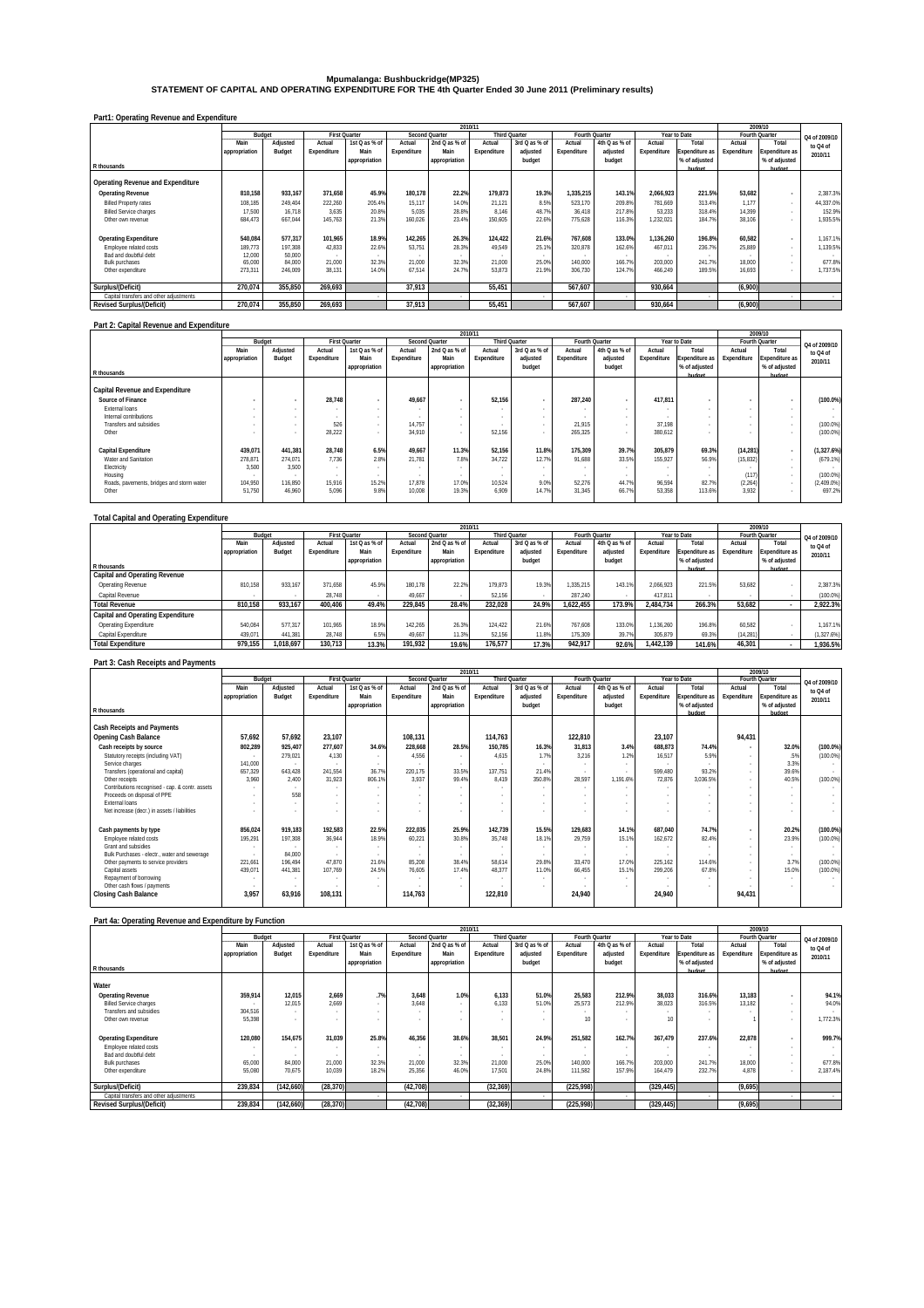|                                         |                          |                |             |                      |             |                       | 2010/11     |                      |             |                |                          |                |             | 2009/10                  |               |
|-----------------------------------------|--------------------------|----------------|-------------|----------------------|-------------|-----------------------|-------------|----------------------|-------------|----------------|--------------------------|----------------|-------------|--------------------------|---------------|
|                                         |                          | Budget         |             | <b>First Quarter</b> |             | <b>Second Quarter</b> |             | <b>Third Quarter</b> |             | Fourth Quarter |                          | Year to Date   |             | Fourth Quarter           | Q4 of 2009/10 |
|                                         | Main                     | Adjusted       | Actual      | 1st Q as % of        | Actual      | 2nd Q as % of         | Actual      | 3rd Q as % of        | Actual      | 4th Q as % of  | Actual                   | Total          | Actual      | Total                    | to Q4 of      |
|                                         | appropriation            | Budget         | Expenditure | Main                 | Expenditure | Main                  | Expenditure | adjusted             | Expenditure | adjusted       | Expenditure              | Expenditure as | Expenditure | <b>Expenditure as</b>    | 2010/11       |
|                                         |                          |                |             | appropriation        |             | appropriation         |             | budget               |             | budget         |                          | % of adjusted  |             | % of adjusted            |               |
| R thousands                             |                          |                |             |                      |             |                       |             |                      |             |                |                          | hudget         |             | hudget                   |               |
| Electricity                             |                          |                |             |                      |             |                       |             |                      |             |                |                          |                |             |                          |               |
| <b>Operating Revenue</b>                |                          | $\overline{a}$ | $\sim$      |                      | $\sim$      | ٠                     |             |                      |             |                |                          |                |             |                          |               |
| <b>Billed Service charges</b>           | ٠                        | $\sim$         |             |                      | $\sim$      |                       |             |                      |             | $\sim$         | $\overline{\phantom{a}}$ | ۰              |             |                          |               |
| Transfers and subsidies                 |                          | $\sim$         |             |                      |             |                       |             |                      |             | $\sim$         | ۰.                       |                |             |                          |               |
| Other own revenue                       |                          |                |             |                      |             |                       |             |                      |             | ۰              |                          |                |             | $\overline{\phantom{a}}$ | $\sim$        |
|                                         |                          |                |             |                      |             |                       |             |                      |             |                |                          |                |             |                          |               |
| <b>Operating Expenditure</b>            | ٠                        | 733            | 161         |                      | 206         |                       | 580         | 79.1%                | 1.959       | 267.3%         | 2.905                    | 396.4%         | 1,443       |                          | 35.8%         |
| Employee related costs                  |                          |                |             |                      |             |                       |             |                      |             |                |                          |                |             |                          | . .           |
| Bad and doubtful debt                   | $\sim$                   | $\sim$         |             |                      | $\sim$      |                       |             |                      |             |                | $\overline{\phantom{a}}$ |                | $\sim$      |                          | . .           |
| <b>Bulk purchases</b>                   |                          |                |             |                      | $\sim$      |                       |             |                      |             |                |                          |                |             |                          | $\sim$        |
| Other expenditure                       | ٠                        | 733            | 161         |                      | 206         |                       | 580         | 79.1%                | 1.959       | 267.3%         | 2.905                    | 396.4%         | 1.443       |                          | 35.8%         |
|                                         |                          |                |             |                      |             |                       |             |                      |             |                |                          |                |             |                          |               |
| Surplus/(Deficit)                       | $\overline{\phantom{a}}$ | (733)          | (161)       |                      | (206)       |                       | (580)       |                      | (1,959)     |                | (2,905)                  |                | (1, 443)    |                          |               |
| Capital transfers and other adjustments |                          |                |             |                      |             |                       |             |                      |             |                |                          |                |             |                          | . .           |
| <b>Revised Surplus/(Deficit)</b>        | $\sim$                   | (733)          | (161)       |                      | (206)       |                       | (580)       |                      | (1,959)     |                | (2,905)                  |                | (1, 443)    |                          |               |
|                                         |                          |                |             |                      |             |                       |             |                      |             |                |                          |                |             |                          |               |

#### **Part 4c: Operating Revenue and Expenditure by Function**

|                                         |               | 2010/11                  |             |                      |                 |                       |             |                      |             |                |             |                       |             | 2009/10               |               |
|-----------------------------------------|---------------|--------------------------|-------------|----------------------|-----------------|-----------------------|-------------|----------------------|-------------|----------------|-------------|-----------------------|-------------|-----------------------|---------------|
|                                         | Budget        |                          |             | <b>First Quarter</b> |                 | <b>Second Quarter</b> |             | <b>Third Quarter</b> |             | Fourth Quarter |             | Year to Date          |             | Fourth Quarter        | Q4 of 2009/10 |
|                                         | Main          | Adjusted                 | Actual      | 1st Q as % of        | Actual          | 2nd Q as % of         | Actual      | 3rd Q as % of        | Actual      | 4th Q as % of  | Actual      | Total                 | Actual      | Total                 | to Q4 of      |
|                                         | appropriation | Budget                   | Expenditure | Main                 | Expenditure     | Main                  | Expenditure | adjusted             | Expenditure | adjusted       | Expenditure | <b>Expenditure as</b> | Expenditure | <b>Expenditure as</b> | 2010/11       |
|                                         |               |                          |             | appropriation        |                 | appropriation         |             | budget               |             | budget         |             | % of adjusted         |             | % of adjusted         |               |
| R thousands                             |               |                          |             |                      |                 |                       |             |                      |             |                |             | hudget                |             | hudget                |               |
| Waste Water Management                  |               |                          |             |                      |                 |                       |             |                      |             |                |             |                       |             |                       |               |
| <b>Operating Revenue</b>                | 3,640         | 2.085                    | 441         | 12.1%                | 601             | 16.5%                 | 970         | 46.5%                | 4.023       | 192.9%         | 6.036       | 289.4%                | 356         | $\mathbf{r}$          | 1.031.5%      |
| <b>Billed Service charges</b>           | 3.640         | 2.085                    | 441         | 12.1%                | 601             | 16.5%                 | 970         | 46.5%                | 4.023       | 192.9%         | 6.036       | 289.4%                | 356         |                       | 1.031.5%      |
| Transfers and subsidies                 |               | $\sim$                   |             |                      |                 |                       |             |                      |             |                |             |                       |             |                       | $\sim$        |
| Other own revenue                       |               | $\overline{\phantom{a}}$ |             |                      |                 |                       |             |                      |             |                |             |                       |             |                       | $\sim$        |
|                                         |               |                          |             |                      |                 |                       |             |                      |             |                |             |                       |             |                       |               |
| <b>Operating Expenditure</b>            | 4.800         | 2.690                    | 366         | 7.6%                 | 575             | 12.0%                 | 530         | 19.7%                | 2.652       | 98.6%          | 4.123       | 153.3%                | 173         | $\sim$                | 1.437.0%      |
| Employee related costs                  |               | $\overline{\phantom{a}}$ |             |                      |                 |                       |             |                      |             |                |             |                       |             |                       | $\sim$        |
| Bad and doubtful debt                   |               | $\overline{\phantom{a}}$ |             |                      |                 |                       |             |                      |             |                |             |                       |             |                       | $\sim$        |
| <b>Bulk purchases</b>                   |               | $\overline{\phantom{a}}$ |             |                      |                 |                       |             |                      |             | $\sim$         |             |                       |             | $\sim$                |               |
| Other expenditure                       | 4.800         | 2.690                    | 366         | 7.6%                 | 575             | 12.0%                 | 530         | 19.7%                | 2.652       | 98.6%          | 4.123       | 153.3%                | 173         |                       | 1.437.0%      |
|                                         |               |                          |             |                      |                 |                       |             |                      |             |                |             |                       |             |                       |               |
| Surplus/(Deficit)                       | (1, 160)      | (605)                    | 75          |                      | 26              |                       | 440         |                      | 1.370       |                | 1.913       |                       | 183         |                       |               |
| Capital transfers and other adjustments |               |                          |             |                      |                 |                       |             |                      |             |                |             |                       |             |                       |               |
| <b>Revised Surplus/(Deficit)</b>        | (1.160)       | (605)                    | 75          |                      | 26 <sup>1</sup> |                       | 440         |                      | 1.370       |                | 1.913       |                       | 183         |                       |               |

### **Part 4d: Operating Revenue and Expenditure by Function**

|                                         |               | 2010/11                  |             |                          |             |                       |             |                      |                |               |             | 2009/10        |             |                          |               |
|-----------------------------------------|---------------|--------------------------|-------------|--------------------------|-------------|-----------------------|-------------|----------------------|----------------|---------------|-------------|----------------|-------------|--------------------------|---------------|
|                                         |               | Budget                   |             | <b>First Quarter</b>     |             | <b>Second Quarter</b> |             | <b>Third Quarter</b> | Fourth Quarter |               |             | Year to Date   |             | Fourth Quarter           | Q4 of 2009/10 |
|                                         | Main          | Adjusted                 | Actual      | 1st Q as % of            | Actual      | 2nd Q as % of         | Actual      | 3rd Q as % of        | Actual         | 4th Q as % of | Actual      | Total          | Actual      | Total                    | to Q4 of      |
|                                         | appropriation | Budget                   | Expenditure | Main                     | Expenditure | Main                  | Expenditure | adjusted             | Expenditure    | adjusted      | Expenditure | Expenditure as | Expenditure | Expenditure as           | 2010/11       |
|                                         |               |                          |             | appropriation            |             | appropriation         |             | budget               |                | budget        |             | % of adjusted  |             | % of adjusted            |               |
| R thousands                             |               |                          |             |                          |             |                       |             |                      |                |               |             | hudget         |             | hudget                   |               |
| Waste Management                        |               |                          |             |                          |             |                       |             |                      |                |               |             |                |             |                          |               |
| <b>Operating Revenue</b>                | 5,190         | 2.618                    | 524         | 10.1%                    | 785         | 15.1%                 | 1.044       | 39.9%                | 4.700          | 179.5%        | 7.053       | 269.4%         | 455         |                          | 933.9%        |
| <b>Billed Service charges</b>           | 5.190         | 2.618                    | 524         | 10.1%                    | 785         | 15.1%                 | 1.044       | 39.9%                | 4.700          | 179.5%        | 7.053       | 269.4%         | 454         | $\overline{\phantom{a}}$ | 934.5%        |
| Transfers and subsidies                 | . .           | $\overline{\phantom{a}}$ | $\sim$      | $\sim$                   |             |                       |             |                      |                |               |             |                |             |                          | . .           |
| Other own revenue                       |               | ۰                        |             | $\sim$                   |             |                       |             |                      |                |               | $\sim$      |                |             |                          | (100.0%       |
|                                         |               |                          |             |                          |             |                       |             |                      |                |               |             |                |             |                          |               |
| <b>Operating Expenditure</b>            | 1,500         | 1,810                    | 149         | 9.9%                     | 756         | 50.4%                 | 510         | 28.2%                | 4.077          | 225.2%        | 5.492       | 303.4%         | 67          |                          | 5,984.9%      |
| Employee related costs                  |               | $\overline{\phantom{a}}$ |             |                          |             |                       |             |                      |                |               |             |                |             |                          |               |
| Bad and doubtful debt                   |               | ۰                        | ٠.          |                          |             |                       |             |                      |                |               |             |                |             |                          |               |
| <b>Bulk purchases</b>                   |               | $\overline{\phantom{a}}$ | $\sim$      | $\overline{\phantom{a}}$ |             |                       | $\sim$      |                      |                |               | $\sim$      |                |             |                          |               |
| Other expenditure                       | 1.500         | 1.810                    | 149         | 9.99                     | 756         | 50.4%                 | 510         | 28.2%                | 4.077          | 225.2%        | 5.492       | 303.49         | 67          |                          | 5,984.9%      |
|                                         |               |                          |             |                          |             |                       |             |                      |                |               |             |                |             |                          |               |
| Surplus/(Deficit)                       | 3.690         | 808                      | 375         |                          | 29          |                       | 533         |                      | 623            |               | 1.560       |                | 388         |                          |               |
| Capital transfers and other adjustments |               |                          |             |                          |             |                       |             |                      |                |               |             |                |             |                          |               |
| <b>Revised Surplus/(Deficit)</b>        | 3.690         | 808                      | 375         |                          | 29          |                       | 533         |                      | 623            |               | 1.560       |                | 388         |                          |               |

 $\overline{\phantom{a}}$ 

### **Part 5: Debtor Age Analysis**

|                                       |                          | 0 - 30 Days |        | 31 - 60 Days             |                          | 61 - 90 Davs |        | Over 90 Days |        | Total  |        | Written Off |
|---------------------------------------|--------------------------|-------------|--------|--------------------------|--------------------------|--------------|--------|--------------|--------|--------|--------|-------------|
| R thousands                           | Amount                   | %           | Amount | %                        | Amount                   | %            | Amount | %            | Amount | %      | Amount | %           |
| Debtor Age Analysis By Income Source  |                          |             |        |                          |                          |              |        |              |        |        |        |             |
| Water                                 |                          |             |        |                          |                          |              |        |              |        |        |        |             |
| Electricity                           |                          |             |        |                          |                          |              |        |              |        |        |        |             |
| <b>Property Rates</b>                 |                          |             |        |                          |                          |              |        |              |        |        |        |             |
| Sanitation                            |                          |             |        |                          |                          |              |        |              |        |        |        |             |
| Refuse Removal                        |                          |             |        |                          |                          |              |        |              |        |        |        |             |
| Other                                 |                          | $\sim$      | ۰      |                          |                          |              |        | $\sim$       |        |        |        |             |
| <b>Total By Income Source</b>         | $\overline{\phantom{a}}$ | ۰           |        | $\overline{\phantom{a}}$ | $\overline{\phantom{a}}$ | $\sim$       |        |              | $\sim$ |        | $\sim$ |             |
| Debtor Age Analysis By Customer Group |                          |             |        |                          |                          |              |        |              |        |        |        |             |
| Government                            |                          |             |        |                          |                          |              |        |              |        |        |        |             |
| Business                              |                          |             |        |                          |                          |              |        |              |        |        |        |             |
| Households                            |                          |             |        |                          |                          |              |        |              |        |        |        |             |
| Other                                 |                          | $\sim$      | ۰      | $\sim$                   |                          |              |        | $\sim$       |        | $\sim$ |        |             |
| <b>Total By Customer Group</b>        |                          | ۰           |        | $\overline{\phantom{a}}$ |                          | $\sim$       |        |              |        |        | $\sim$ |             |

#### **Part 6: Creditor Age Analysis**

|                              |        | 0 - 30 Days              |                          | 31 - 60 Days             |        | 61 - 90 Days             |                          | Over 90 Days | Total             |        |
|------------------------------|--------|--------------------------|--------------------------|--------------------------|--------|--------------------------|--------------------------|--------------|-------------------|--------|
| R thousands                  | Amount | %                        | Amount                   | %                        | Amount | %                        | Amount                   | %            | Amount            | %      |
|                              |        |                          |                          |                          |        |                          |                          |              |                   |        |
| <b>Creditor Age Analysis</b> |        |                          |                          |                          |        |                          |                          |              |                   |        |
| <b>Bulk Electricity</b>      | $\sim$ |                          | ٠                        |                          |        | ۰                        | ٠                        | $\sim$       | ٠                 |        |
| <b>Bulk Water</b>            | ٠      |                          | ٠                        |                          |        | ۰                        | ٠                        |              | ٠                 |        |
| PAYE deductions              | ٠      |                          | ٠                        | $\sim$                   |        | ۰                        | ٠                        |              | ٠                 |        |
| VAT (output less input)      | $\sim$ |                          | $\sim$                   | $\sim$                   |        | ۰                        | $\sim$                   | $\sim$       |                   |        |
| Pensions / Retirement        | $\sim$ |                          | ٠                        | $\sim$                   |        | ۰                        | ٠                        | $\sim$       | ٠                 |        |
| Loan repayments              |        | $\overline{\phantom{a}}$ | ٠                        | $\sim$                   |        | ۰                        | $\overline{\phantom{a}}$ | $\sim$       |                   | ٠      |
| <b>Trade Creditors</b>       |        |                          | $\overline{\phantom{a}}$ |                          |        | ۰                        | $\overline{\phantom{a}}$ |              | <b>CONTRACTOR</b> | $\sim$ |
| Auditor-General              | ٠      |                          | ٠                        | $\overline{\phantom{a}}$ |        | ۰                        | ٠                        |              | ٠                 | ٠      |
| Other                        |        | $\overline{\phantom{a}}$ | $\overline{\phantom{a}}$ | $\sim$                   | $\sim$ | ۰                        | $\overline{\phantom{a}}$ |              |                   |        |
|                              |        |                          |                          |                          |        |                          |                          |              |                   |        |
| Total                        | ٠      | $\overline{\phantom{a}}$ | $\overline{\phantom{a}}$ | $\overline{\phantom{a}}$ |        | $\overline{\phantom{a}}$ |                          |              | $\sim$            |        |

#### **Contact Details**

| C Lisa     | 013 708 6018 |
|------------|--------------|
| E Nvalungu | 013 799 1889 |
|            |              |
|            |              |

1. All figures in this report are unaudited. Revenue reflected is billed revenue

Date: Date: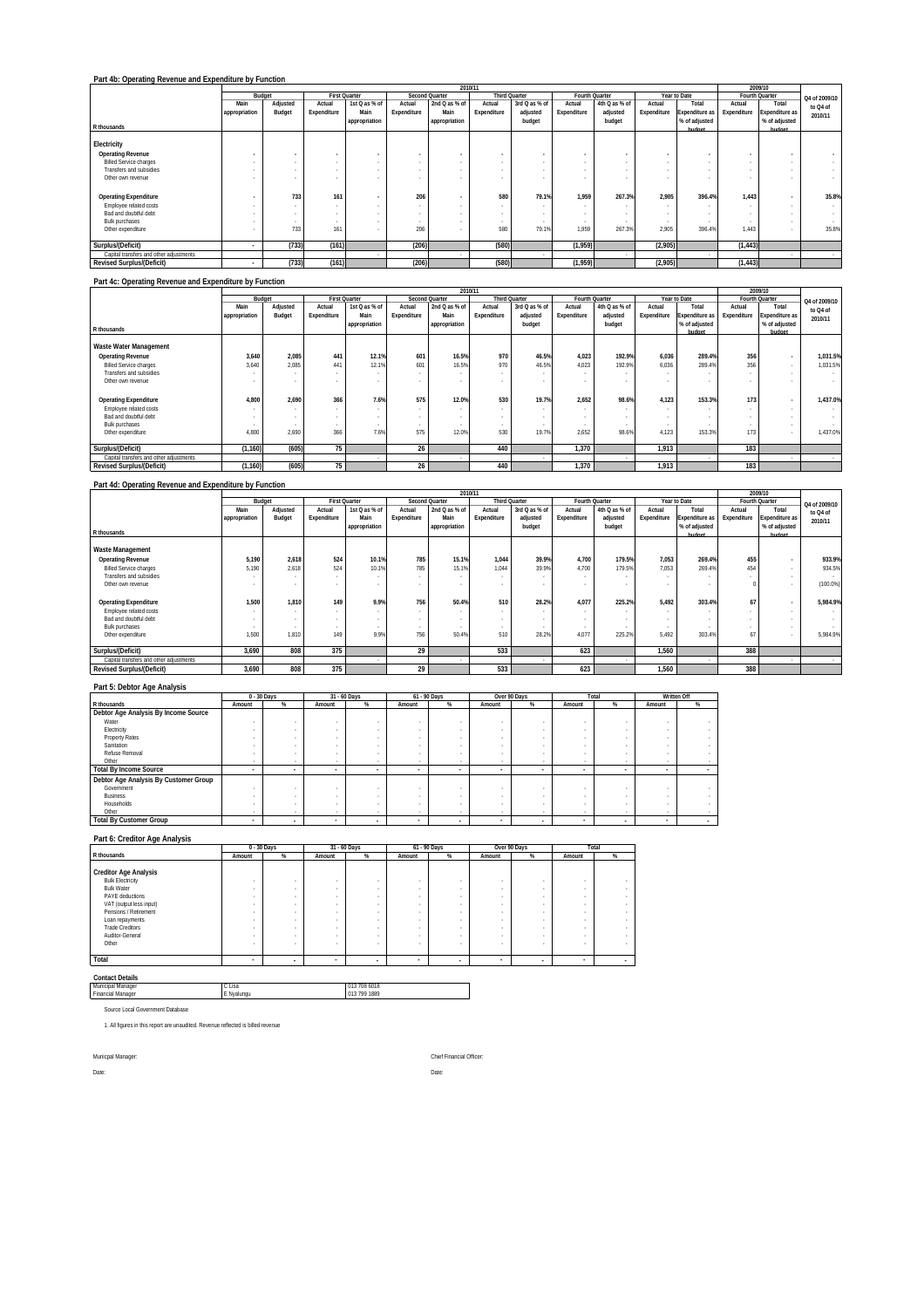## **Mpumalanga: Dipaleseng(MP306) STATEMENT OF CAPITAL AND OPERATING EXPENDITURE FOR THE 4th Quarter Ended 30 June 2011 (Preliminary results)**

| Part1: Operating Revenue and Expenditure |  |
|------------------------------------------|--|
|                                          |  |

|                                         |               |          |                          |               |             | 2010/11        |                      |               |             |                |             |                       |             | 2009/10        |               |
|-----------------------------------------|---------------|----------|--------------------------|---------------|-------------|----------------|----------------------|---------------|-------------|----------------|-------------|-----------------------|-------------|----------------|---------------|
|                                         | Budget        |          | <b>First Quarter</b>     |               |             | Second Quarter | <b>Third Quarter</b> |               |             | Fourth Quarter |             | Year to Date          |             | Fourth Quarter | Q4 of 2009/10 |
|                                         | Main          | Adjusted | Actual                   | 1st Q as % of | Actual      | 2nd Q as % of  | Actual               | 3rd Q as % of | Actual      | 4th Q as % of  | Actual      | Total                 | Actual      | Total          | to Q4 of      |
|                                         | appropriation | Budget   | Expenditure              | Main          | Expenditure | Main           | Expenditure          | adjusted      | Expenditure | adjusted       | Expenditure | <b>Expenditure as</b> | Expenditure | Expenditure as | 2010/11       |
|                                         |               |          |                          | appropriation |             | appropriation  |                      | budget        |             | budget         |             | % of adjusted         |             | % of adjusted  |               |
| R thousands                             |               |          |                          |               |             |                |                      |               |             |                |             | budget                |             | budget         |               |
| Operating Revenue and Expenditure       |               |          |                          |               |             |                |                      |               |             |                |             |                       |             |                |               |
| <b>Operating Revenue</b>                | 85,008        | 85.008   | 46,754                   | 55.0%         | 36,271      | 42.7%          | 25.931               | 30.5%         | ٠           |                | 108.957     | 128.2%                | 26,788      | 81.3%          | $(100.0\%)$   |
| <b>Billed Property rates</b>            | 4.001         | 4.001    | 1.841                    | 46.0%         | 2.039       | 51.0%          | 1.180                | 29.5%         |             |                | 5.059       | 126.5%                | 1.724       | 42.6%          | (100.0%       |
| <b>Billed Service charges</b>           | 39,902        | 39.902   | 12,963                   | 32.5%         | 14.197      | 35.6%          | 7.655                | 19.2%         |             |                | 34.814      | 87.3%                 | 9.566       | 80.7%          | $(100.0\%)$   |
| Other own revenue                       | 41,105        | 41.105   | 31.951                   | 77.7%         | 20,035      | 48.7%          | 17.097               | 41.6%         |             |                | 69.083      | 168.1%                | 15.499      | 91.6%          | $(100.0\%)$   |
|                                         |               |          |                          |               |             |                |                      |               |             |                |             |                       |             |                |               |
| <b>Operating Expenditure</b>            | 84.984        | 84.984   | 22,661                   | 26.7%         | 20.371      | 24.0%          | 17.308               | 20.4%         |             |                | 60.340      | 71.0%                 | 20,751      | 49.1%          | $(100.0\%)$   |
| Employee related costs                  | 34.766        | 34.766   | 7.743                    | 22.3%         | 8.321       | 23.9%          | 5.615                | 16.1%         |             |                | 21.678      | 62.4%                 | 7.115       | 54.3%          | $(100.0\%)$   |
| Bad and doubtful debt                   | 620           | 620      | $\overline{\phantom{a}}$ |               |             |                |                      |               | $\sim$      |                |             |                       |             |                |               |
| <b>Bulk purchases</b>                   | 18,300        | 18,300   | 10,943                   | 59.8%         | 5.833       | 31 9%          | 3.111                | 17.0%         |             |                | 19.886      | 108.7%                | 5.516       | 62.5%          | $(100.0\%)$   |
| Other expenditure                       | 31.298        | 31.298   | 3.976                    | 12.7%         | 6.217       | 19 9%          | 8.582                | 27 4%         |             |                | 18.775      | 60.0%                 | 8.120       | 40.1%          | $(100.0\%)$   |
|                                         |               |          |                          |               |             |                |                      |               |             |                |             |                       |             |                |               |
| Surplus/(Deficit)                       | 24            | 24       | 24.093                   |               | 15,900      |                | 8,624                |               | . .         |                | 48.617      |                       | 6.037       |                |               |
| Capital transfers and other adjustments |               |          |                          |               |             |                |                      |               |             |                |             |                       |             |                |               |
| <b>Revised Surplus/(Deficit)</b>        | 24            | 24       | 24,093                   |               | 15,900      |                | 8,624                |               | $\sim$      |                | 48,617      |                       | 6,037       |                |               |

#### **Part 2: Capital Revenue and Expenditure**

|                                           |               |              |                          |                          |             |                | 2010/11                  |               |             |                |                          |                |             | 2009/10        |               |
|-------------------------------------------|---------------|--------------|--------------------------|--------------------------|-------------|----------------|--------------------------|---------------|-------------|----------------|--------------------------|----------------|-------------|----------------|---------------|
|                                           |               | Budget       |                          | <b>First Quarter</b>     |             | Second Quarter | <b>Third Quarter</b>     |               |             | Fourth Quarter |                          | Year to Date   |             | Fourth Quarter | Q4 of 2009/10 |
|                                           | Main          | Adjusted     | Actual                   | 1st Q as % of            | Actual      | 2nd Q as % of  | Actual                   | 3rd Q as % of | Actual      | 4th Q as % of  | Actual                   | Total          | Actual      | Total          | to Q4 of      |
|                                           | appropriation | Budget       | Expenditure              | Main                     | Expenditure | Main           | Expenditure              | adjusted      | Expenditure | adjusted       | Expenditure              | Expenditure as | Expenditure | Expenditure as | 2010/11       |
|                                           |               |              |                          | appropriation            |             | appropriation  |                          | budget        |             | budget         |                          | % of adjusted  |             | % of adjusted  |               |
| R thousands                               |               |              |                          |                          |             |                |                          |               |             |                |                          | hudget         |             | hudget         |               |
| <b>Capital Revenue and Expenditure</b>    |               |              |                          |                          |             |                |                          |               |             |                |                          |                |             |                |               |
| Source of Finance                         |               | $\mathbf{r}$ | 2,523                    | $\sim$                   | 3,858       |                | 381                      |               |             |                | 6.762                    |                | 860         | 18.4%          | $(100.0\%)$   |
| External loans                            |               | $\sim$       |                          |                          |             |                |                          |               |             |                |                          |                |             |                | $\sim$        |
| Internal contributions                    |               | $\sim$       | $\sim$                   |                          |             |                | $\overline{\phantom{a}}$ |               |             |                | $\overline{\phantom{a}}$ |                |             |                | $\sim$        |
| <b>Transfers and subsidies</b>            |               | $\sim$       | 2,347                    |                          | 3.681       |                | 381                      |               |             |                | 6.408                    |                | 585         | 37.9%          | (100.0%       |
| Other                                     |               |              | 176                      |                          | 178         |                |                          |               |             |                | 354                      |                | 276         | 1.6%           | (100.0%       |
|                                           |               |              |                          |                          |             |                |                          |               |             |                |                          |                |             |                |               |
| Capital Expenditure                       |               | $\mathbf{r}$ | 2.523                    | $\sim$                   | 3.319       |                | 381                      |               |             |                | 6.222                    |                | 4.928       | 53.3%          | $(100.0\%)$   |
| Water and Sanitation                      |               | $\sim$       | $\sim$                   |                          |             |                |                          |               |             |                |                          |                | 222         | 17.4%          | (100.0%       |
| Electricity                               |               |              | 1.349                    |                          | 1.139       |                |                          |               |             |                | 2.488                    |                | 1.222       | 89.2%          | $(100.0\%)$   |
| Housing                                   |               | $\sim$       | $\overline{\phantom{a}}$ | $\sim$                   |             |                |                          |               |             |                |                          |                |             |                | $\sim$        |
| Roads, pavements, bridges and storm water |               |              | 750                      | $\overline{\phantom{a}}$ | 1,852       |                | 381                      |               |             |                | 2,983                    |                | 2,447       | 97.3%          | (100.0%       |
| Other                                     |               |              | 423                      |                          | 328         |                |                          |               |             |                | 751                      |                | 1.037       | 65.9%          | $(100.0\%)$   |
|                                           |               |              |                          |                          |             |                |                          |               |             |                |                          |                |             |                |               |

### **Total Capital and Operating Expenditure**

|                                          |               | 2010/11  |             |                      |             |                |                      |               |             |                |             |                       |                | 2009/10        |               |
|------------------------------------------|---------------|----------|-------------|----------------------|-------------|----------------|----------------------|---------------|-------------|----------------|-------------|-----------------------|----------------|----------------|---------------|
|                                          |               | Budget   |             | <b>First Quarter</b> |             | Second Quarter | <b>Third Quarter</b> |               |             | Fourth Ouarter |             | Year to Date          | Fourth Quarter |                | Q4 of 2009/10 |
|                                          | Main          | Adjusted | Actual      | 1st Q as % of        | Actual      | 2nd Q as % of  | Actual               | 3rd Q as % of | Actual      | 4th Q as % of  | Actual      | Total                 | Actual         | Total          | to Q4 of      |
|                                          | appropriation | Budget   | Expenditure | Main                 | Expenditure | Main           | Expenditure          | adiusted      | Expenditure | adiusted       | Expenditure | <b>Expenditure as</b> | Expenditure    | Expenditure as | 2010/11       |
|                                          |               |          |             | appropriation        |             | appropriation  |                      | budget        |             | budget         |             | % of adjusted         |                | % of adjusted  |               |
| R thousands                              |               |          |             |                      |             |                |                      |               |             |                |             | hudget                |                | hudget         |               |
| <b>Capital and Operating Revenue</b>     |               |          |             |                      |             |                |                      |               |             |                |             |                       |                |                |               |
| Operating Revenue                        | 85.008        | 85.008   | 46.754      | 55.0%                | 36.271      | 42.7%          | 25.931               | 30.5%         |             |                | 108.957     | 128.2%                | 26.788         | 81.3%          | $(100.0\%)$   |
| Capital Revenue                          |               |          | 2.523       |                      | 3,858       |                | 381                  |               |             |                | 6.762       |                       | 860            | 18.4%          | $(100.0\%)$   |
| <b>Total Revenue</b>                     | 85.008        | 85,008   | 49.277      | 58.0%                | 40.130      | 47.2%          | 26.312               | 31.0%         |             |                | 115.719     | 136.1%                | 27.649         | 62.0%          | $(100.0\%)$   |
| <b>Capital and Operating Expenditure</b> |               |          |             |                      |             |                |                      |               |             |                |             |                       |                |                |               |
| Operating Expenditure                    | 84.984        | 84.984   | 22.661      | 26.7%                | 20.371      | 24.0%          | 17.308               | 20.4%         |             |                | 60.340      | 71.0%                 | 20.751         | 49.1%          | (100.0%)      |
| Capital Expenditure                      |               |          | 2.523       |                      | 3.319       |                | 381                  |               |             |                | 6.222       |                       | 4.928          | 53.3%          | (100.0%       |
| <b>Total Expenditure</b>                 | 84.984        | 84.984   | 25.184      | 29.6%                | 23.690      | 27.9%          | 17.689               | 20.8%         |             |                | 66.562      | 78.3%                 | 25.679         | 50.3%          | $(100.0\%)$   |
|                                          |               |          |             |                      |             |                |                      |               |             |                |             |                       |                |                |               |

### **Part 3: Cash Receipts and Payments**

|                                                 |                          |          |                                   |               |                | 2010/11        |                      |               |                  |                |                 |                |                | 2009/10        |               |
|-------------------------------------------------|--------------------------|----------|-----------------------------------|---------------|----------------|----------------|----------------------|---------------|------------------|----------------|-----------------|----------------|----------------|----------------|---------------|
|                                                 |                          | Budget   | <b>First Quarter</b>              |               |                | Second Quarter | <b>Third Quarter</b> |               |                  | Fourth Quarter |                 | Year to Date   |                | Fourth Quarter | Q4 of 2009/10 |
|                                                 | Main                     | Adjusted | Actual                            | 1st Q as % of | Actual         | 2nd Q as % of  | Actual               | 3rd Q as % of | Actual           | 4th Q as % of  | Actual          | Total          | Actual         | Total          | to Q4 of      |
|                                                 | appropriation            | Budget   | Expenditure                       | Main          | Expenditure    | Main           | Expenditure          | adjusted      | Expenditure      | adjusted       | Expenditure     | Expenditure as | Expenditure    | Expenditure as | 2010/11       |
|                                                 |                          |          |                                   | appropriation |                | appropriation  |                      | budget        |                  | budget         |                 | % of adjusted  |                | % of adjusted  |               |
| R thousands                                     |                          |          |                                   |               |                |                |                      |               |                  |                |                 | hudget         |                | hudget         |               |
| <b>Cash Receipts and Payments</b>               |                          |          |                                   |               |                |                |                      |               |                  |                |                 |                |                |                |               |
| <b>Opening Cash Balance</b>                     | $\overline{\phantom{a}}$ | $\cdot$  | 12,337                            |               | 21,748         |                | 38,750               |               | 44.189           |                | 12,337          |                | 26,661         |                |               |
| Cash receipts by source                         | 97,231                   | 97,231   | 23,737                            | 24.4%         | 37,373         | 38.4%          | 34.630               | 35.6%         | ٠                |                | 95,741          | 98.5%          | 20,230         | 80.1%          | $(100.0\%)$   |
| Statutory receipts (including VAT)              | 1.451                    | 1.451    | 238                               | 16.4%         | 1.993          | 137.3%         | 855                  | 58.9%         | $\sim$           |                | 3.086           | 212.7%         | 1.771          |                | (100.0%       |
| Service charges                                 | 43.813                   | 43.813   | 7.005                             | 16.0%         | 19.673         | 44.9%          | 19.889               | 45.4%         | $\sim$           |                | 46.567          | 106.3%         | 9.126          |                | (100.0%       |
| Transfers (operational and capital)             | 51,967                   | 51.967   | 16.479                            | 31.7%         | 15,650         | 30.1%          | 13.837               | 26.6%         | $\sim$           |                | 45.966          | 88.5%          | 6.000          | 80.8%          | (100.0%       |
| Other receipts                                  |                          |          | $\overline{\phantom{a}}$          |               |                |                |                      |               | . .              |                |                 |                | 3.288          | 4.9%           | (100.0%       |
| Contributions recognised - cap. & contr. assets |                          | ٠        | $\overline{\phantom{a}}$          |               |                |                |                      |               | $\sim$           |                |                 |                |                |                |               |
| Proceeds on disposal of PPE                     | . .                      | $\sim$   | $\sim$                            |               |                |                |                      | $\sim$        |                  |                |                 | $\sim$         |                |                |               |
| <b>External Inans</b>                           | . .                      |          | $\overline{\phantom{a}}$          |               |                |                |                      |               |                  |                |                 |                |                |                |               |
| Net increase (decr.) in assets / liabilities    |                          |          | 15                                |               | 58             |                | 49                   |               |                  |                | 121             |                | 45             |                | (100.0%       |
|                                                 | 99,851                   | 99,851   | 14,326                            | 14.3%         | 20,371         | 20.4%          | 29.191               | 29.2%         |                  |                | 63,888          | 64.0%          | 20,517         | 59.0%          | $(100.0\%)$   |
| Cash payments by type                           |                          |          |                                   |               |                |                |                      | 24 9%         |                  |                |                 |                |                |                |               |
| Employee related costs<br>Grant and subsidies   | 34.987                   | 34.987   | 5.566<br>1,139                    | 15.9%         | 8.321<br>1.800 | 23.8%          | 8.709<br>2.180       |               | $\sim$           |                | 22.596<br>5.120 | 64.6%          | 7.115<br>1.696 | 93.3%          | (100.0%       |
| Bulk Purchases - electr., water and sewerage    |                          |          |                                   |               |                |                |                      |               | $\sim$           |                |                 |                |                |                | (100.0%       |
| Other payments to service providers             | 49.943                   | 49.943   | $\overline{\phantom{a}}$<br>6.042 | 12.1%         | 7.469          | 15.0%          | 17.896               | 35.8%         | $\sim$<br>$\sim$ |                | 31.408          | 62.9%          | 6.423          | 24.9%          | (100.0%       |
| Capital assets                                  | 14.867                   | 14.867   | 1.558                             | 10.5%         | 2.755          | 18.5%          | 381                  | 2.6%          | $\sim$           |                | 4.694           | 31.6%          | 5.270          | 545.4%         | (100.0%       |
| Repayment of borrowing                          |                          |          | $\overline{\phantom{a}}$          |               |                |                |                      |               | $\sim$           |                |                 |                |                |                |               |
| Other cash flows / payments                     | 54                       | 54       | 21                                | 39.3%         | 26             | 47.4%          | 24                   | 43.5%         |                  |                | 71              | 130.2%         | 14             |                | (100.0%       |
| <b>Closing Cash Balance</b>                     | (2,620)                  | (2,620)  | 21,748                            |               | 38,750         |                | 44,189               |               | 44,189           |                | 44,189          |                | 26,374         |                |               |
|                                                 |                          |          |                                   |               |                |                |                      |               |                  |                |                 |                |                |                |               |
|                                                 |                          |          |                                   |               |                |                |                      |               |                  |                |                 |                |                |                |               |

|                                         |               |                          |             |                      |             | 2010/11        |                      |               |             |                |             |                |             | 2009/10        |               |
|-----------------------------------------|---------------|--------------------------|-------------|----------------------|-------------|----------------|----------------------|---------------|-------------|----------------|-------------|----------------|-------------|----------------|---------------|
|                                         |               | Budget                   |             | <b>First Quarter</b> |             | Second Quarter | <b>Third Quarter</b> |               |             | Fourth Quarter |             | Year to Date   |             | Fourth Quarter | Q4 of 2009/10 |
|                                         | Main          | Adjusted                 | Actual      | 1st Q as % of        | Actual      | 2nd Q as % of  | Actual               | 3rd Q as % of | Actual      | 4th Q as % of  | Actual      | Total          | Actual      | Total          | to Q4 of      |
|                                         | appropriation | Budget                   | Expenditure | Main                 | Expenditure | Main           | Expenditure          | adjusted      | Expenditure | adjusted       | Expenditure | Expenditure as | Expenditure | Expenditure as | 2010/11       |
|                                         |               |                          |             | appropriation        |             | appropriation  |                      | budget        |             | budget         |             | % of adjusted  |             | % of adjusted  |               |
| R thousands                             |               |                          |             |                      |             |                |                      |               |             |                |             | hudget         |             | <b>budget</b>  |               |
|                                         |               |                          |             |                      |             |                |                      |               |             |                |             |                |             |                |               |
| Water                                   |               |                          |             |                      |             |                |                      |               |             |                |             |                |             |                |               |
| <b>Operating Revenue</b>                | 16,118        | 16.118                   | 5.650       | 35.1%                | 5.314       | 33.0%          | 3.354                | 20.8%         |             |                | 14.318      | 88.8%          | 2.866       |                | $(100.0\%)$   |
| <b>Billed Service charges</b>           | 10.556        | 10.556                   | 3.294       | 31.2%                | 3.429       | 32.5%          | 2.002                | 19.0%         |             |                | 8.724       | 82.6%          | 2.866       |                | (100.0%       |
| Transfers and subsidies                 | 5.541         | 5.541                    | 2.357       | 42.5%                | 1.885       | 34.09          | 1.352                | 24.4%         |             |                | 5.594       | 101.0%         |             |                |               |
| Other own revenue                       | $2^{\circ}$   | 21                       |             |                      |             |                |                      |               |             |                |             |                |             |                |               |
|                                         |               |                          |             |                      |             |                |                      |               |             |                |             |                |             |                |               |
| <b>Operating Expenditure</b>            | 8,604         | 8.604                    | 946         | 11.0%                | 1.851       | 21.5%          | (4, 101)             | (47.7%)       |             |                | (1, 304)    | (15.2%)        | 1.538       |                | $(100.0\%)$   |
| Employee related costs                  | 1.518         | 1.518                    | 362         | 23.9%                | 338         | 22.2%          | 228                  | 15.0%         |             |                | 928         | 61.1%          | 311         |                | $(100.0\%)$   |
| Bad and doubtful debt                   |               | $\overline{\phantom{a}}$ |             |                      |             |                |                      |               |             |                |             |                |             |                |               |
| <b>Bulk purchases</b>                   |               | $\overline{\phantom{a}}$ |             |                      |             |                |                      |               |             |                |             |                |             |                |               |
| Other expenditure                       | 7.086         | 7.086                    | 584         | 8.2%                 | 1.513       | 21.4%          | (4, 330)             | (61.1%)       |             |                | (2.233)     | (31.5%)        | 1.227       |                | (100.0%       |
|                                         |               |                          |             |                      |             |                |                      |               |             |                |             |                |             |                |               |
| Surplus/(Deficit)                       | 7.514         | 7.514                    | 4,704       |                      | 3,463       |                | 7,455                |               |             |                | 15,622      |                | 1,328       |                |               |
| Capital transfers and other adjustments |               |                          |             |                      |             |                |                      |               |             |                |             |                |             |                |               |
| <b>Revised Surplus/(Deficit)</b>        | 7.514         | 7,514                    | 4,704       |                      | 3,463       |                | 7,455                |               |             |                | 15,622      |                | 1,328       |                |               |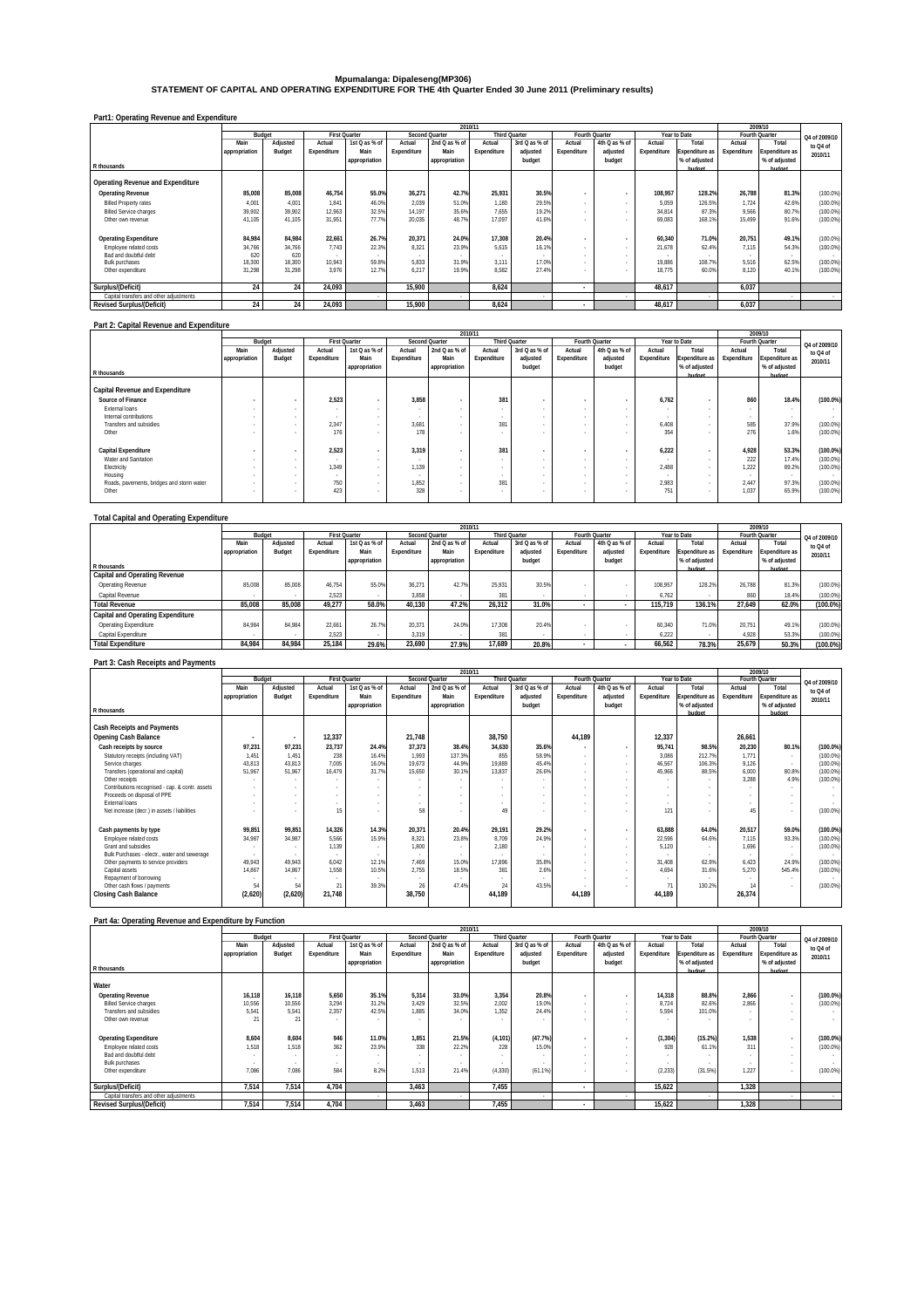|                                         |               |          |             |                      |             |                          | 2010/11     |                      |             |                          |             |                |             | 2009/10        |               |
|-----------------------------------------|---------------|----------|-------------|----------------------|-------------|--------------------------|-------------|----------------------|-------------|--------------------------|-------------|----------------|-------------|----------------|---------------|
|                                         |               | Budget   |             | <b>First Quarter</b> |             | <b>Second Quarter</b>    |             | <b>Third Quarter</b> |             | Fourth Quarter           |             | Year to Date   |             | Fourth Quarter | Q4 of 2009/10 |
|                                         | Main          | Adjusted | Actual      | 1st Q as % of        | Actual      | 2nd Q as % of            | Actual      | 3rd Q as % of        | Actual      | 4th Q as % of            | Actual      | Total          | Actual      | Total          | to Q4 of      |
|                                         | appropriation | Budget   | Expenditure | Main                 | Expenditure | Main                     | Expenditure | adjusted             | Expenditure | adjusted                 | Expenditure | Expenditure as | Expenditure | Expenditure as | 2010/11       |
|                                         |               |          |             | appropriation        |             | appropriation            |             | budget               |             | budget                   |             | % of adjusted  |             | % of adjusted  |               |
| R thousands                             |               |          |             |                      |             |                          |             |                      |             |                          |             | budget         |             | hudget         |               |
| Electricity                             |               |          |             |                      |             |                          |             |                      |             |                          |             |                |             |                |               |
| <b>Operating Revenue</b>                | 24.835        | 24.835   | 8.066       | 32.5%                | 7.296       | 29.4%                    | 4.333       | 17.4%                |             | ٠                        | 19.695      | 79.3%          | 4.679       | 60.5%          | $(100.0\%)$   |
| <b>Billed Service charges</b>           | 20,949        | 20,949   | 6.593       | 31.5%                | 6.118       | 29.2%                    | 3.388       | 16.2%                |             | $\overline{\phantom{a}}$ | 16,099      | 76.8%          | 4.679       | 59.5%          | (100.0%       |
| Transfers and subsidies                 | 3.463         | 3.463    | 1.473       | 42.5%                | 1.178       | 34.0%                    | 946         | 27.3%                |             | $\overline{\phantom{a}}$ | 3.597       | 103.9%         |             | 68.3%          | $\sim$        |
| Other own revenue                       | 423           | 423      |             |                      |             | $\overline{\phantom{a}}$ |             |                      |             | $\overline{\phantom{a}}$ |             |                |             | 33.3%          | $\sim$        |
|                                         |               |          |             |                      |             |                          |             |                      |             |                          |             |                |             |                |               |
| <b>Operating Expenditure</b>            | 22,688        | 22,688   | 13,256      | 58.4%                | 6.795       | 30.0%                    | 3.339       | 14.7%                |             |                          | 23,390      | 103.1%         | 7.652       | 67.7%          | $(100.0\%)$   |
| Employee related costs                  | 1.492         | 1.492    | 432         | 28.9%                | 324         | 21.7%                    | 229         | 15.3%                |             | $\overline{\phantom{a}}$ | 984         | 66.0%          | 276         | 57.8%          | (100.0%       |
| Bad and doubtful debt                   | . .           | $\sim$   |             |                      |             | $\overline{\phantom{a}}$ |             |                      | $\sim$      | $\sim$                   |             |                |             | $\sim$         |               |
| <b>Bulk purchases</b>                   | 18,300        | 18.300   | 10,943      | 59.8%                | 5.833       | 31.9%                    | 3.111       | 17.0%                |             | $\overline{\phantom{a}}$ | 19.886      | 108.7%         | 5.516       | 67.1%          | (100.0%       |
| Other expenditure                       | 2.896         | 2.896    | 1.882       | 65.0%                | 638         | 22.0%                    | (0)         |                      |             |                          | 2.520       | 87.0%          | 1.860       | 75.6%          | (100.0%       |
| Surplus/(Deficit)                       | 2.147         | 2.147    | (5, 190)    |                      | 501         |                          | 994         |                      | . .         |                          | (3,695)     |                | (2,973)     |                |               |
| Capital transfers and other adjustments |               |          |             |                      |             |                          |             |                      |             |                          |             |                |             |                |               |
| <b>Revised Surplus/(Deficit)</b>        | 2,147         | 2,147    | (5, 190)    |                      | 501         |                          | 994         |                      | $\sim$      |                          | (3,695)     |                | (2,973)     |                |               |
|                                         |               |          |             |                      |             |                          |             |                      |             |                          |             |                |             |                |               |

#### **Part 4c: Operating Revenue and Expenditure by Function**

|                                         |               |                          |             |                      |             |                       | 2010/11                  |                      |             |                |             |                |             | 2009/10        |               |
|-----------------------------------------|---------------|--------------------------|-------------|----------------------|-------------|-----------------------|--------------------------|----------------------|-------------|----------------|-------------|----------------|-------------|----------------|---------------|
|                                         |               | Budget                   |             | <b>First Quarter</b> |             | <b>Second Quarter</b> |                          | <b>Third Quarter</b> |             | Fourth Quarter |             | Year to Date   |             | Fourth Quarter | Q4 of 2009/10 |
|                                         | Main          | Adjusted                 | Actual      | 1st Q as % of        | Actual      | 2nd Q as % of         | Actual                   | 3rd Q as % of        | Actual      | 4th Q as % of  | Actual      | Total          | Actual      | Total          | to Q4 of      |
|                                         | appropriation | Budget                   | Expenditure | Main                 | Expenditure | Main                  | Expenditure              | adjusted             | Expenditure | adjusted       | Expenditure | Expenditure as | Expenditure | Expenditure as | 2010/11       |
|                                         |               |                          |             | appropriation        |             | appropriation         |                          | budget               |             | budget         |             | % of adjusted  |             | % of adjusted  |               |
| R thousands                             |               |                          |             |                      |             |                       |                          |                      |             |                |             | hudget         |             | hudget         |               |
| Waste Water Management                  |               |                          |             |                      |             |                       |                          |                      |             |                |             |                |             |                |               |
| <b>Operating Revenue</b>                | 5,718         | 5.718                    | 1.997       | 34.9%                | 3.599       | 62.9%                 | 1.510                    | 26.4%                |             |                | 7,105       | 124.3%         | 1.262       | 17.3%          | $(100.0\%)$   |
| <b>Billed Service charges</b>           | 5.708         | 5.708                    | 1.997       | 35.0%                | 3.599       | 63.0%                 | 1.510                    | 26.5%                |             |                | 7.105       | 124.5%         | 1.262       | 47.7%          | (100.0%       |
| Transfers and subsidies                 |               | ۰                        | $\sim$      |                      |             |                       |                          |                      |             |                |             | $\sim$         |             |                |               |
| Other own revenue                       | 10            | 10                       |             |                      |             |                       |                          |                      |             |                | $\sim$      |                |             |                |               |
|                                         |               |                          |             |                      |             |                       |                          |                      |             |                |             |                |             |                |               |
| <b>Operating Expenditure</b>            | 3,783         | 3,783                    | 606         | 16.0%                | 693         | 18.3%                 | 899                      | 23.7%                |             |                | 2.197       | 58.1%          | 921         | 14.0%          | $(100.0\%)$   |
| Employee related costs                  | 2.089         | 2.089                    | 506         | 24.2%                | 630         | 30.2%                 | 381                      | 18.2%                |             |                | 1.517       | 72.7%          | 503         | 19.8%          | (100.0%       |
| Bad and doubtful debt                   |               | $\overline{\phantom{a}}$ | $\sim$      |                      |             |                       |                          |                      |             |                | $\sim$      | $\sim$         |             |                |               |
| <b>Bulk purchases</b>                   |               | ٠                        | $\sim$      |                      |             |                       | $\overline{\phantom{a}}$ |                      |             |                |             |                |             |                |               |
| Other expenditure                       | 1.695         | 1.695                    | 99          | 5.9%                 | 63          | 3.7%                  | 517                      | 30.5%                |             |                | 680         | 40.19          | 418         | 12.5%          | $(100.0\%)$   |
|                                         |               |                          |             |                      |             |                       |                          |                      |             |                |             |                |             |                |               |
| Surplus/(Deficit)                       | 1.935         | 1.935                    | 1,391       |                      | 2,906       |                       | 611                      |                      | $\sim$      |                | 4.908       |                | 341         |                |               |
| Capital transfers and other adjustments |               |                          |             |                      |             |                       |                          |                      |             |                |             |                |             |                |               |
| <b>Revised Surplus/(Deficit)</b>        | 1.935         | 1.935                    | 1.391       |                      | 2.906       |                       | 611                      |                      | $\sim$      |                | 4.908       |                | 341         |                |               |

### **Part 4d: Operating Revenue and Expenditure by Function**

|                                         |               | 2010/11  |             |                      |             |                |             |                      |             |                |             |                |             | 2009/10               |               |
|-----------------------------------------|---------------|----------|-------------|----------------------|-------------|----------------|-------------|----------------------|-------------|----------------|-------------|----------------|-------------|-----------------------|---------------|
|                                         |               | Budget   |             | <b>First Quarter</b> |             | Second Quarter |             | <b>Third Quarter</b> |             | Fourth Quarter |             | Year to Date   |             | Fourth Quarter        | Q4 of 2009/10 |
|                                         | Main          | Adjusted | Actual      | 1st Q as % of        | Actual      | 2nd Q as % of  | Actual      | 3rd Q as % of        | Actual      | 4th Q as % of  | Actual      | Total          | Actual      | Total                 | to Q4 of      |
|                                         | appropriation | Budget   | Expenditure | Main                 | Expenditure | Main           | Expenditure | adjusted             | Expenditure | adjusted       | Expenditure | Expenditure as | Expenditure | <b>Expenditure as</b> | 2010/11       |
|                                         |               |          |             | appropriation        |             | appropriation  |             | budget               |             | budget         |             | % of adjusted  |             | % of adjusted         |               |
| R thousands                             |               |          |             |                      |             |                |             |                      |             |                |             | hudget         |             | hudget                |               |
| Waste Management                        |               |          |             |                      |             |                |             |                      |             |                |             |                |             |                       |               |
| <b>Operating Revenue</b>                | 2,301         | 2,301    | 962         | 41.8%                | 965         | 41.9%          | 634         | 27.6%                |             |                | 2.560       | 111.3%         | 675         | 55.4%                 | $(100.0\%)$   |
| <b>Billed Service charges</b>           | 2,296         | 2.296    | 962         | 41.9%                | 965         | 42.0%          | 634         | 27.6%                |             |                | 2.560       | 111.5%         | 675         | 55.5%                 | (100.0%       |
| Transfers and subsidies                 |               |          |             |                      |             |                |             |                      |             |                |             |                |             |                       | $\sim$        |
| Other own revenue                       |               |          |             |                      |             |                |             |                      |             | $\sim$         |             |                |             | $\sim$                | $\sim$        |
|                                         |               |          |             |                      |             |                |             |                      |             |                |             |                |             |                       |               |
| <b>Operating Expenditure</b>            | 3,257         | 3,257    | 655         | 20.1%                | 832         | 25.5%          | 491         | 15.1%                |             |                | 1,978       | 60.7%          | 539         | 32.7%                 | $(100.0\%)$   |
| Employee related costs                  | 2,569         | 2.569    | 592         | 23.1%                | 728         | 28.4%          | 466         | 18.1%                |             | $\sim$         | 1.787       | 69.6%          | 518         | 52.7%                 | (100.0%       |
| Bad and doubtful debt                   |               | $\sim$   |             |                      |             |                |             |                      |             | $\sim$         |             |                |             |                       |               |
| <b>Bulk purchases</b>                   |               |          |             |                      |             |                |             |                      |             | $\sim$         |             |                |             | $\sim$                | $\sim$        |
| Other expenditure                       | 688           | 688      | 63          | 9.2%                 | 103         | 15.0%          | 24          | 3.5%                 |             | $\sim$         | 191         | 27.7%          | 21          | 1.4%                  | (100.0%       |
|                                         |               |          |             |                      |             |                |             |                      |             |                |             |                |             |                       |               |
| Surplus/(Deficit)                       | (956)         | (956)    | 306         |                      | 133         |                | 144         |                      |             |                | 583         |                | 136         |                       |               |
| Capital transfers and other adjustments |               |          |             |                      |             |                |             |                      |             |                |             |                |             |                       | . .           |
| <b>Revised Surplus/(Deficit)</b>        | (956)         | (956)    | 306         |                      | 133         |                | 144         |                      |             |                | 583         |                | 136         |                       |               |

 $\overline{\phantom{a}}$ 

### **Part 5: Debtor Age Analysis**

|                                       |                          | $0 - 30$ Days            | 31 - 60 Days             |                          | 61 - 90 Davs |        |        | Over 90 Days |        | Total  | Written Off |   |
|---------------------------------------|--------------------------|--------------------------|--------------------------|--------------------------|--------------|--------|--------|--------------|--------|--------|-------------|---|
| R thousands                           | Amount                   | %                        | Amount                   | %                        | Amount       | %      | Amount | %            | Amount | %      | Amount      | % |
| Debtor Age Analysis By Income Source  |                          |                          |                          |                          |              |        |        |              |        |        |             |   |
| Water                                 |                          |                          | ٠                        |                          |              |        |        |              |        |        |             |   |
| Electricity                           |                          |                          |                          |                          |              |        |        |              |        |        |             |   |
| Property Rates                        |                          |                          |                          |                          |              |        |        |              |        |        |             |   |
| Sanitation                            |                          |                          |                          |                          |              |        |        |              |        |        |             |   |
| Refuse Removal                        |                          |                          | ٠                        |                          |              |        |        |              |        |        |             |   |
| Other                                 | $\sim$                   |                          | $\overline{\phantom{a}}$ |                          | $\sim$       |        | $\sim$ | $\sim$       |        |        |             |   |
| <b>Total By Income Source</b>         | $\overline{\phantom{a}}$ | ۰                        | $\sim$                   | $\overline{\phantom{a}}$ | $\sim$       |        |        |              |        |        | $\sim$      |   |
| Debtor Age Analysis By Customer Group |                          |                          |                          |                          |              |        |        |              |        |        |             |   |
| Government                            |                          |                          | ٠                        |                          |              |        |        |              |        |        |             |   |
| Business                              |                          |                          |                          |                          |              |        |        |              |        |        |             |   |
| Households                            |                          |                          |                          |                          |              |        |        |              |        |        |             |   |
| Other                                 |                          | $\sim$                   | $\overline{\phantom{a}}$ | $\sim$                   | $\sim$       | $\sim$ | $\sim$ | $\sim$       |        | $\sim$ |             |   |
| <b>Total By Customer Group</b>        |                          | $\overline{\phantom{a}}$ |                          | $\overline{\phantom{a}}$ | $\sim$       | $\sim$ |        |              |        |        | $\sim$      |   |

### **Part 6: Creditor Age Analysis**

|                                                                                                                            |                            | 0 - 30 Days              |                                         | 31 - 60 Days                                                   |        | 61 - 90 Days             |             | Over 90 Days               | Total  |        |
|----------------------------------------------------------------------------------------------------------------------------|----------------------------|--------------------------|-----------------------------------------|----------------------------------------------------------------|--------|--------------------------|-------------|----------------------------|--------|--------|
| R thousands                                                                                                                | Amount                     | %                        | Amount                                  | %                                                              | Amount | %                        | Amount      | %                          | Amount | %      |
| <b>Creditor Age Analysis</b><br><b>Bulk Electricity</b><br><b>Bulk Water</b><br>PAYE deductions<br>VAT (output less input) | ٠<br>$\sim$<br>$\sim$      | $\overline{\phantom{a}}$ | ٠<br>٠<br>$\overline{\phantom{a}}$<br>٠ | $\overline{\phantom{a}}$<br>$\sim$<br>$\sim$<br>$\sim$         |        | ۰<br>۰<br>۰<br>۰         | ٠<br>٠<br>٠ | $\sim$                     |        | ٠<br>٠ |
| Pensions / Retirement<br>Loan repayments<br><b>Trade Creditors</b>                                                         | $\sim$<br>$\sim$<br>$\sim$ | $\overline{\phantom{a}}$ | ٠<br>$\overline{\phantom{a}}$<br>٠      | $\overline{\phantom{a}}$<br>$\overline{\phantom{a}}$<br>$\sim$ |        | ۰<br>۰<br>۰              | ٠<br>٠      | $\sim$<br>$\sim$<br>$\sim$ | ٠<br>٠ |        |
| Auditor-General<br>Other                                                                                                   | ٠<br>$\sim$                | $\overline{\phantom{a}}$ | ٠<br>٠                                  | $\overline{\phantom{a}}$                                       |        | ۰<br>۰                   | ٠<br>٠      |                            | ٠<br>٠ |        |
| Total                                                                                                                      | ٠                          | ٠                        | $\overline{\phantom{a}}$                | $\overline{\phantom{a}}$                                       |        | $\overline{\phantom{a}}$ |             |                            |        |        |

#### **Contact Details**

| P B Malebve | 017 773 0055 |  |
|-------------|--------------|--|
| J D Luus    | 017 773 1329 |  |
|             |              |  |
|             |              |  |

1. All figures in this report are unaudited. Revenue reflected is billed revenue

Date: Date: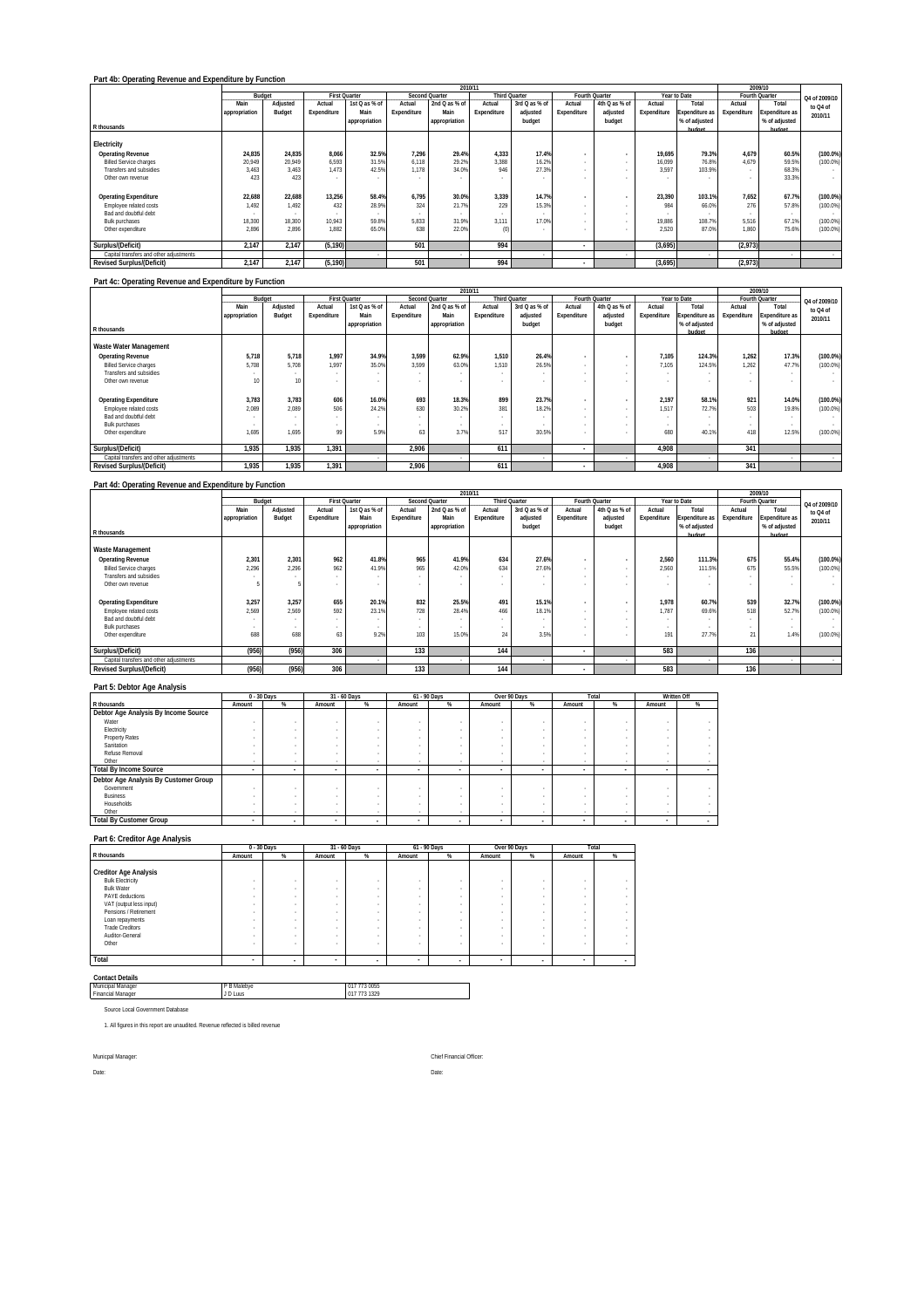#### **Mpumalanga: Dr J.S. Moroka(MP316)**

### **STATEMENT OF CAPITAL AND OPERATING EXPENDITURE FOR THE 4th Quarter Ended 30 June 2011 (Preliminary results)**

| Part1: Operating Revenue and Expenditure |  |
|------------------------------------------|--|
|------------------------------------------|--|

|                                         |                          |          |                          |               |             | 2010/11        |             |                      |                |               |             |                |                          | 2009/10               |               |
|-----------------------------------------|--------------------------|----------|--------------------------|---------------|-------------|----------------|-------------|----------------------|----------------|---------------|-------------|----------------|--------------------------|-----------------------|---------------|
|                                         |                          | Budget   | <b>First Quarter</b>     |               |             | Second Quarter |             | <b>Third Quarter</b> | Fourth Quarter |               |             | Year to Date   |                          | Fourth Quarter        | Q4 of 2009/10 |
|                                         | Main                     | Adjusted | Actual                   | 1st Q as % of | Actual      | 2nd Q as % of  | Actual      | 3rd Q as % of        | Actual         | 4th Q as % of | Actual      | Total          | Actual                   | Total                 | to Q4 of      |
|                                         | appropriation            | Budget   | Expenditure              | Main          | Expenditure | Main           | Expenditure | adjusted             | Expenditure    | adjusted      | Expenditure | Expenditure as | Expenditure              | <b>Expenditure as</b> | 2010/11       |
|                                         |                          |          |                          | appropriation |             | appropriation  |             | budget               |                | budget        |             | % of adjusted  |                          | % of adjusted         |               |
| R thousands                             |                          |          |                          |               |             |                |             |                      |                |               |             | hudget         |                          | hudget                |               |
|                                         |                          |          |                          |               |             |                |             |                      |                |               |             |                |                          |                       |               |
| Operating Revenue and Expenditure       |                          |          |                          |               |             |                |             |                      |                |               |             |                |                          |                       |               |
| <b>Operating Revenue</b>                | 273,004                  | 275,366  | 93,913                   | 34.4%         | 114,149     | 41.8%          | 90,264      | 32.8%                | 19.060         | 6.9%          | 317,386     | 115.3%         | 22.049                   | 82.9%                 | (13.6%)       |
| <b>Billed Property rates</b>            | 650                      | 650      | $\overline{\phantom{a}}$ |               | 338         | 52.0%          | 574         | 88.2%                | 502            | 77.2%         | 1.413       | 217.4%         | $\sim$                   | . .                   | (100.0%       |
| <b>Billed Service charges</b>           | 27.614                   | 16.910   | 7.250                    | 26.3%         | 31.223      | 113.1%         | 9 7 4 4     | 57.6%                | 8.606          | 50.9%         | 56.823      | 336.0%         | 2.720                    | 122.7%                | 216.4%        |
| Other own revenue                       | 244.741                  | 257.806  | 86.663                   | 35.4%         | 82,588      | 33.7%          | 79.946      | 31.0%                | 9.952          | 3 9%          | 259.150     | 100.5%         | 19.330                   | 78.2%                 | (48.5%)       |
|                                         |                          |          |                          |               |             |                |             |                      |                |               |             |                |                          |                       |               |
| <b>Operating Expenditure</b>            | 273,004                  | 275,366  | 37,077                   | 13.6%         | 41,102      | 15.1%          | 47.975      | 17.4%                | 77.934         | 28.3%         | 204.088     | 74.1%          | 42.698                   | 60.6%                 | 82.5%         |
| Employee related costs                  | 122.660                  | 111.978  | 20.442                   | 16.7%         | 21,675      | 17.7%          | 22.099      | 19.7%                | 27.536         | 24.6%         | 91.751      | 81.9%          | 12.862                   | 62.2%                 | 114.1%        |
| Bad and doubtful debt                   |                          |          | $\overline{\phantom{a}}$ |               |             |                |             |                      |                |               |             |                | $\overline{\phantom{a}}$ |                       |               |
| <b>Bulk purchases</b>                   |                          |          |                          |               |             |                |             |                      |                |               |             |                | $\overline{\phantom{a}}$ |                       |               |
| Other expenditure                       | 150.344                  | 163.388  | 16.635                   | 11.1%         | 19.426      | 12.9%          | 25.877      | 15.8%                | 50.398         | 30.8%         | 112.337     | 68.8%          | 29.835                   | 59.6%                 | 68.9%         |
|                                         |                          |          |                          |               |             |                |             |                      |                |               |             |                |                          |                       |               |
| Surplus/(Deficit)                       | $\overline{\phantom{a}}$ | $\cdot$  | 56.835                   |               | 73.047      |                | 42,289      |                      | (58, 874)      |               | 113.298     |                | (20, 648)                |                       |               |
| Capital transfers and other adjustments |                          |          |                          |               |             |                |             |                      |                |               |             |                |                          |                       |               |
| <b>Revised Surplus/(Deficit)</b>        | ٠                        |          | 56,835                   |               | 73.047      |                | 42,289      |                      | (58, 874)      |               | 113.298     |                | (20, 648)                |                       |               |

#### **Part 2: Capital Revenue and Expenditure**

|                                           |               |              |                          |                      |             | 2010/11               |                      |               |             |                |             |                |             | 2009/10        |               |
|-------------------------------------------|---------------|--------------|--------------------------|----------------------|-------------|-----------------------|----------------------|---------------|-------------|----------------|-------------|----------------|-------------|----------------|---------------|
|                                           |               | Budget       |                          | <b>First Quarter</b> |             | <b>Second Quarter</b> | <b>Third Quarter</b> |               |             | Fourth Quarter |             | Year to Date   |             | Fourth Quarter | Q4 of 2009/10 |
|                                           | Main          | Adjusted     | Actual                   | 1st Q as % of        | Actual      | 2nd Q as % of         | Actual               | 3rd Q as % of | Actual      | 4th Q as % of  | Actual      | Total          | Actual      | Total          | to Q4 of      |
|                                           | appropriation | Budget       | Expenditure              | Main                 | Expenditure | Main                  | Expenditure          | adjusted      | Expenditure | adjusted       | Expenditure | Expenditure as | Expenditure | Expenditure as | 2010/11       |
|                                           |               |              |                          | appropriation        |             | appropriation         |                      | budget        |             | budget         |             | % of adjusted  |             | % of adjusted  |               |
| R thousands                               |               |              |                          |                      |             |                       |                      |               |             |                |             | hudget         |             | hudget         |               |
|                                           |               |              |                          |                      |             |                       |                      |               |             |                |             |                |             |                |               |
| Capital Revenue and Expenditure           |               |              |                          |                      |             |                       |                      |               |             |                |             |                |             |                |               |
| Source of Finance                         | 168,000       | $\mathbf{r}$ | 8.609                    | 5.1%                 | 8.459       | 5.0%                  | 14.984               |               | 42.198      | $\sim$         | 74.250      |                | 17.079      | 66.9%          | 147.1%        |
| External loans                            |               | $\sim$       | $\overline{\phantom{a}}$ |                      |             |                       |                      |               |             | $\sim$         | $\sim$      |                |             |                |               |
| Internal contributions                    |               |              | $\overline{\phantom{a}}$ |                      |             |                       |                      |               |             | $\sim$         | $\sim$      | $\sim$         |             | $\sim$         |               |
| Transfers and subsidies                   | 92.933        | $\sim$       | 7.999                    | 8.6%                 | 5.302       | 5.7%                  | 5.741                |               | 24.876      | $\sim$         | 43.918      |                | 13.156      | 62.6%          | 89.1%         |
| Other                                     | 75.067        |              | 610                      | .8%                  | 3.157       | 4.2%                  | 9.243                |               | 17.322      |                | 30.332      |                | 3.923       | 72.1%          | 341.6%        |
|                                           |               |              |                          |                      |             |                       |                      |               |             |                |             |                |             |                |               |
| Capital Expenditure                       | 168,000       | 169.350      | 8.609                    | 5.1%                 | 82,240      | 49.0%                 | 14.984               | 8.8%          | 42.198      | 24.9%          | 148.031     | 87.4%          | 17.079      | 80.3%          | 147.1%        |
| Water and Sanitation                      | 75,000        | 79.300       | 1,675                    | 2.2%                 | 4.018       | 5.4%                  | 6.379                | 8.0%          | 17.371      | 21.9%          | 29.443      | 37.1%          | 6.935       | 36.1%          | 150.5%        |
| Electricity                               | 7.500         | 7.200        | 5.154                    | 68.7%                | 37          | .5%                   |                      |               | 160         | 2.2%           | 5.350       | 74.3%          | 1.257       | 98.3%          | (87.3%)       |
| Housing                                   |               | $\sim$       | $\sim$                   |                      |             |                       |                      |               |             |                | $\sim$      | $\sim$         |             |                |               |
| Roads, pavements, bridges and storm water | 59,400        | 59.800       | 1.272                    | 2.1%                 | 75,532      | 127.2%                | 3.821                | 6.4%          | 13.780      | 23.0%          | 94.405      | 157.9%         | 2,516       | 97.7%          | 447.8%        |
| Other                                     | 26,100        | 23.050       | 508                      | 1.9%                 | 2.653       | 10.2%                 | 4.784                | 20.8%         | 10.887      | 47.2%          | 18.832      | 81.7%          | 6.371       | 164.4%         | 70.9%         |
|                                           |               |              |                          |                      |             |                       |                      |               |             |                |             |                |             |                |               |

#### **Total Capital and Operating Expenditure**

**Part 3: Cash Receipts and Payments**

|                                   |               |          |                      |               |                       | 2010/11       |               |               |                |               |             |                       |                | 2009/10               |               |
|-----------------------------------|---------------|----------|----------------------|---------------|-----------------------|---------------|---------------|---------------|----------------|---------------|-------------|-----------------------|----------------|-----------------------|---------------|
|                                   | Budget        |          | <b>First Quarter</b> |               | <b>Second Quarter</b> |               | Third Quarter |               | Fourth Quarter |               |             | Year to Date          | Fourth Quarter |                       | Q4 of 2009/10 |
|                                   | Main          | Adjusted | Actual               | 1st Q as % of | Actual                | 2nd Q as % of | Actual        | 3rd Q as % of | Actual         | 4th Q as % of | Actual      | Total                 | Actual         | Total                 | to Q4 of      |
|                                   | appropriation | Budget   | Expenditure          | Main          | Expenditure           | Main          | Expenditure   | adjusted      | Expenditure    | adjusted      | Expenditure | <b>Expenditure as</b> | Expenditure    | <b>Expenditure as</b> | 2010/11       |
|                                   |               |          |                      | appropriation |                       | appropriation |               | budget        |                | budget        |             | % of adjusted         |                | % of adjusted         |               |
| R thousands                       |               |          |                      |               |                       |               |               |               |                |               |             | hudget                |                | hudget                |               |
| Capital and Operating Revenue     |               |          |                      |               |                       |               |               |               |                |               |             |                       |                |                       |               |
| Operating Revenue                 | 273.004       | 275.366  | 93.913               | 34.4%         | 114.149               | 41.8%         | 90.264        | 32.8%         | 19.060         | 6.9%          | 317.386     | 115.3%                | 22.049         | 82.9%                 | (13.6%)       |
| Capital Revenue                   | 168,000       |          | 8.609                | 5.1%          | 8.459                 | 5.0%          | 14.984        |               | 42.198         |               | 74.250      |                       | 17.079         | 66.9%                 | 147.1%        |
| <b>Total Revenue</b>              | 441.004       | 275.366  | 102.522              | 23.2%         | 122.608               | 27.8%         | 105.248       | 38.2%         | 61.258         | 22.2%         | 391.636     | 142.2%                | 39.128         | 78.1%                 | 56.6%         |
| Capital and Operating Expenditure |               |          |                      |               |                       |               |               |               |                |               |             |                       |                |                       |               |
| Operating Expenditure             | 273.004       | 275.366  | 37.077               | 13.6%         | 41,102                | 15.1%         | 47.975        | 17.4%         | 77.934         | 28.3%         | 204.088     | 74.1%                 | 42.698         | 60.6%                 | 82.5%         |
| Capital Expenditure               | 168,000       | 169.350  | 8.609                | 5.1%          | 82.240                | 49.0%         | 14.984        | 8.8%          | 42.198         | 24.9%         | 148.031     | 87.4%                 | 17.079         | 80.3%                 | 147.1%        |
| <b>Total Expenditure</b>          | 441.004       | 444.716  | 45,687               | 10.4%         | 123.342               | 28.0%         | 62.959        | 14.2%         | 120.131        | 27.0%         | 352.118     | 79.2%                 | 59.777         | 67.2%                 | 101.0%        |
|                                   |               |          |                      |               |                       |               |               |               |                |               |             |                       |                |                       |               |

 **Total Expenditure as % of adjusted budget** 

 **Q4 of 2009/10 to Q4 of 2010/11** 

#### **R thousands Main appropriation Adjusted Budget First**<br>**Actual Expenditure 1st Q as % of Main appropriation Secon**<br>**Actual Expenditure 2nd Q as % of Main appropriation Actual Expenditure 3rd Q as % of adjusted budget Actual Expenditure 4th Q as % of adjusted budget Actual Expenditure Total Expenditure as % of adjusted budget Actual Expenditure Cash Receipts and Payments** Clearly receipts by source<br>
Clearly receipts by source<br>
Schich Selarce (second and capital)<br>
Schich Selarce (second and capital)<br>
Schich Selarce (second and capital)<br>
The Clearly receipts of the clear of the clear of the **Cash payments by type 418,486 418,486 50,153 12.0% 54,355 13.0% 69,029 16.5% 123,062 29.4% 296,599 70.9% 80,187 97.6% 53.5%** Employee related costs 114,822 114,822 19,722 17.2% 21,675 18.9% 22,099 19.2% 24,075 21.0% 87,570 76.3% 19,164 80.9% 25.6% Grant and subsidies - - 5,176 - 5,560 - 5,571 - 6,392 - 22,699 - 3,406 - 87.7% Bulk Purchases - electr., water and sewerage - - - - - - - - - - - - - - - Other payments to service providers 150,153 150,153 - - - - - - - - - - - - - Capital assets 153,320 153,320 8,609 5.6% 7,681 5.0% 14,984 9.8% 42,198 27.5% 73,472 47.9% 17,079 61,603.7% 147.1% Repayment of borrowing 191 191 19 9.9% 18 9.2% 499 261.7% - - 536 280.8% 20 - (100.0%) Other cash flows / payments - - 16,626 - 19,420 - 25,877 - 50,398 - 112,322 - 40,520 505.6% 24.4% **Closing Cash Balance (145,232) (145,232) 66,301 78,548 99,786 (5,868) (5,868) 87,710 2010/11 2009/10 Budget First Quarter | Second Quarter | Third Quarter | Fourth Quarter | Year to Date | Fourth Quarter**

|                                         |                          |          |             |                      |             |                | 2010/11     |                      |             |                |             |                |                          | 2009/10        |               |
|-----------------------------------------|--------------------------|----------|-------------|----------------------|-------------|----------------|-------------|----------------------|-------------|----------------|-------------|----------------|--------------------------|----------------|---------------|
|                                         |                          | Budget   |             | <b>First Quarter</b> |             | Second Quarter |             | <b>Third Quarter</b> |             | Fourth Quarter |             | Year to Date   |                          | Fourth Quarter | Q4 of 2009/10 |
|                                         | Main                     | Adjusted | Actual      | 1st Q as % of        | Actual      | 2nd Q as % of  | Actual      | 3rd Q as % of        | Actual      | 4th Q as % of  | Actual      | Total          | Actual                   | Total          | to Q4 of      |
|                                         | appropriation            | Budget   | Expenditure | Main                 | Expenditure | Main           | Expenditure | adjusted             | Expenditure | adjusted       | Expenditure | Expenditure as | Expenditure              | Expenditure as | 2010/11       |
|                                         |                          |          |             | appropriation        |             | appropriation  |             | budget               |             | budget         |             | % of adjusted  |                          | % of adjusted  |               |
| R thousands                             |                          |          |             |                      |             |                |             |                      |             |                |             | budget         |                          | budget         |               |
| Water                                   |                          |          |             |                      |             |                |             |                      |             |                |             |                |                          |                |               |
| <b>Operating Revenue</b>                | 61,424                   | 51,269   | 9,347       | 15.2%                | 1.861       | 3.0%           | 13.267      | 25.9%                | 10.115      | 19.7%          | 34,590      | 67.5%          | 844                      | 56.4%          | 1,098.8%      |
| <b>Billed Service charges</b>           | 25.238                   | 14.591   | 2.928       | 11.6%                | 1.861       | 7.4%           | 6.482       | 44.4%                | 4.087       | 28.0%          | 15.358      | 105.3%         | 844                      | 38.4%          | 384.4%        |
| Transfers and subsidies                 | 36.678                   | 36,678   | 6.419       | 17.5%                |             |                | 6.785       | 18.5%                | 6.027       | 16.4%          | 19.231      | 52.4%          | $\overline{\phantom{a}}$ | 64.9%          | (100.0%       |
| Other own revenue                       | (493)                    |          |             |                      |             |                |             |                      |             |                |             |                |                          |                |               |
| <b>Operating Expenditure</b>            | 61.818                   | 56.744   | 9.696       | 15.7%                | 8.173       | 13.2%          | 10.734      | 18.9%                | 13.350      | 23.5%          | 41.953      | 73.9%          | 10.615                   | 70.0%          | 25.8%         |
| Employee related costs                  | 33.092                   | 27.127   | 5.202       | 15.7%                | 4.257       | 12.9%          | 5.703       | 21.0%                | 5.695       | 21.0%          | 20.858      | 76.9%          | 3.479                    | 79.0%          | 63.7%         |
| Bad and doubtful debt                   | $\sim$                   | $\sim$   |             |                      |             |                |             |                      |             |                |             | ۰.             |                          |                | $\sim$        |
| <b>Bulk purchases</b>                   | $\overline{\phantom{a}}$ | $\sim$   |             |                      |             |                |             | $\sim$               |             | $\sim$         |             |                |                          |                | $\sim$        |
| Other expenditure                       | 28,726                   | 29.617   | 4.494       | 15.6%                | 3.916       | 13.6%          | 5.031       | 17.0%                | 7.655       | 25.8%          | 21.095      | 71.2%          | 7.137                    | 65.8%          | 7.3%          |
| Surplus/(Deficit)                       | (395)                    | (5, 476) | (349)       |                      | (6, 312)    |                | 2,534       |                      | (3,236)     |                | (7, 363)    |                | (9, 772)                 |                |               |
| Capital transfers and other adjustments |                          |          |             |                      |             |                |             |                      |             |                |             |                |                          |                |               |
| <b>Revised Surplus/(Deficit)</b>        | (395)                    | (5, 476) | (349)       |                      | (6, 312)    |                | 2,534       |                      | (3,236)     |                | (7, 363)    |                | (9, 772)                 |                |               |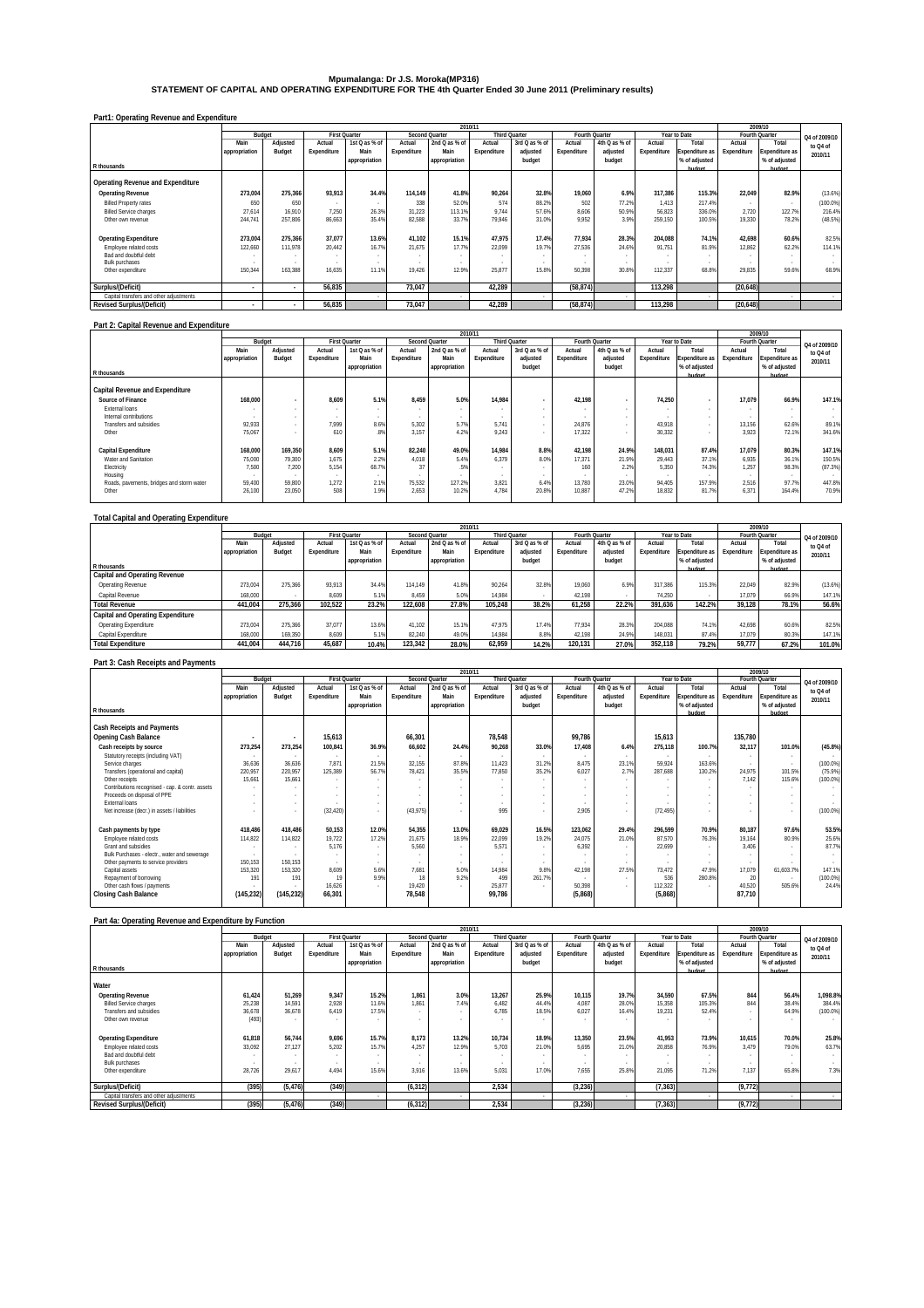|                                         |               |                          |                          |                      |             |                          | 2010/11     |                      |             |                          |             |                       |             | 2009/10        |               |
|-----------------------------------------|---------------|--------------------------|--------------------------|----------------------|-------------|--------------------------|-------------|----------------------|-------------|--------------------------|-------------|-----------------------|-------------|----------------|---------------|
|                                         |               | Budget                   |                          | <b>First Quarter</b> |             | <b>Second Quarter</b>    |             | <b>Third Quarter</b> |             | Fourth Quarter           |             | Year to Date          |             | Fourth Quarter | Q4 of 2009/10 |
|                                         | Main          | Adjusted                 | Actual                   | 1st Q as % of        | Actual      | 2nd Q as % of            | Actual      | 3rd Q as % of        | Actual      | 4th Q as % of            | Actual      | Total                 | Actual      | Total          | to Q4 of      |
|                                         | appropriation | Budget                   | Expenditure              | Main                 | Expenditure | Main                     | Expenditure | adjusted             | Expenditure | adjusted                 | Expenditure | <b>Expenditure as</b> | Expenditure | Expenditure as | 2010/11       |
|                                         |               |                          |                          | appropriation        |             | appropriation            |             | budget               |             | budget                   |             | % of adjusted         |             | % of adjusted  |               |
| R thousands                             |               |                          |                          |                      |             |                          |             |                      |             |                          |             | budget                |             | hudget         |               |
| Electricity                             |               |                          |                          |                      |             |                          |             |                      |             |                          |             |                       |             |                |               |
| <b>Operating Revenue</b>                | (2,000)       | $\overline{a}$           | $\mathbf{r}$             |                      |             |                          |             |                      |             | ٠                        |             |                       |             | ٠              |               |
| <b>Billed Service charges</b>           | . .           | $\sim$                   | $\overline{\phantom{a}}$ |                      |             | $\overline{\phantom{a}}$ |             |                      | $\sim$      | $\overline{\phantom{a}}$ |             |                       |             |                |               |
| Transfers and subsidies                 | . .           | $\overline{\phantom{a}}$ |                          |                      |             | $\overline{\phantom{a}}$ |             |                      | $\sim$      | $\overline{\phantom{a}}$ |             |                       |             |                |               |
| Other own revenue                       | (2,000)       | $\overline{\phantom{a}}$ |                          |                      |             |                          |             |                      |             |                          |             |                       |             |                |               |
| <b>Operating Expenditure</b>            | 2,035         | 2,060                    | 272                      | 13.4%                | 297         | 14.6%                    | 153         | 7.4%                 | 205         | 9.9%                     | 927         | 45.0%                 | 169         | 115.5%         | 21.0%         |
| Employee related costs                  | 1,190         | 886                      | 109                      | 9.2%                 | 105         | 8.9%                     | 25          | 2.9%                 | 159         | 18.0%                    | 399         | 45.1%                 | 94          | 40.4%          | 69.0%         |
| Bad and doubtful debt                   |               | $\overline{\phantom{a}}$ |                          |                      |             |                          |             |                      |             |                          |             |                       |             | . .            |               |
| <b>Bulk purchases</b>                   |               | $\overline{\phantom{a}}$ |                          |                      |             |                          |             |                      |             |                          |             |                       |             |                |               |
| Other expenditure                       | 845           | 1.174                    | 163                      | 19.3%                | 192         | 22.7%                    | 128         | 10.9%                | 45          | 3.9%                     | 528         | 45.0%                 | 75          | 193.7%         | (39.3%)       |
|                                         |               |                          |                          |                      |             |                          |             |                      |             |                          |             |                       |             |                |               |
| Surplus/(Deficit)                       | (4,035)       | (2,060)                  | (272)                    |                      | (297)       |                          | (153)       |                      | (205)       |                          | (927)       |                       | (169)       |                |               |
| Capital transfers and other adjustments |               |                          |                          |                      |             |                          |             |                      |             |                          |             |                       |             | ۰              |               |
| <b>Revised Surplus/(Deficit)</b>        | (4, 035)      | (2,060)                  | (272)                    |                      | (297)       |                          | (153)       |                      | (205)       |                          | (927)       |                       | (169)       |                |               |
|                                         |               |                          |                          |                      |             |                          |             |                      |             |                          |             |                       |             |                |               |

#### **Part 4c: Operating Revenue and Expenditure by Function**

|                                         |               |                          |             |                      |             |                       | 2010/11     |                      |                |               |             |                |             | 2009/10               |               |
|-----------------------------------------|---------------|--------------------------|-------------|----------------------|-------------|-----------------------|-------------|----------------------|----------------|---------------|-------------|----------------|-------------|-----------------------|---------------|
|                                         |               | Budget                   |             | <b>First Quarter</b> |             | <b>Second Quarter</b> |             | <b>Third Quarter</b> | Fourth Quarter |               |             | Year to Date   |             | Fourth Quarter        | Q4 of 2009/10 |
|                                         | Main          | Adjusted                 | Actual      | 1st Q as % of        | Actual      | 2nd Q as % of         | Actual      | 3rd Q as % of        | Actual         | 4th Q as % of | Actual      | Total          | Actual      | Total                 | to Q4 of      |
|                                         | appropriation | Budget                   | Expenditure | Main                 | Expenditure | Main                  | Expenditure | adjusted             | Expenditure    | adjusted      | Expenditure | Expenditure as | Expenditure | <b>Expenditure as</b> | 2010/11       |
|                                         |               |                          |             | appropriation        |             | appropriation         |             | budget               |                | budget        |             | % of adjusted  |             | % of adjusted         |               |
| R thousands                             |               |                          |             |                      |             |                       |             |                      |                |               |             | hudget         |             | hudget                |               |
|                                         |               |                          |             |                      |             |                       |             |                      |                |               |             |                |             |                       |               |
| Waste Water Management                  |               |                          |             |                      |             |                       |             |                      |                |               |             |                |             |                       |               |
| <b>Operating Revenue</b>                |               |                          | 177         | $\sim$               | 18,357      |                       |             |                      |                |               | 18,533      |                |             |                       |               |
| <b>Billed Service charges</b>           |               |                          | 177         | $\sim$               | 112         |                       |             |                      |                |               | 288         |                |             |                       |               |
| Transfers and subsidies                 |               |                          | $\sim$      | $\sim$               | 18,245      |                       |             |                      |                |               | 18,245      |                |             |                       |               |
| Other own revenue                       |               |                          |             |                      |             |                       |             |                      |                |               |             |                |             |                       |               |
|                                         |               |                          |             |                      |             |                       |             |                      |                |               |             |                |             |                       |               |
| <b>Operating Expenditure</b>            |               | ٠                        | 1,288       | $\mathbf{r}$         | 5.509       |                       | 1.627       |                      | 6.296          |               | 14,720      | $\sim$         | 1,394       |                       | 351.6%        |
| Employee related costs                  |               |                          | 417         | $\sim$               | 1.861       |                       | 213         |                      | 571            |               | 3.063       |                | 192         |                       | 196.9%        |
| Bad and doubtful debt                   |               |                          | $\sim$      |                      |             |                       |             |                      |                |               |             |                |             |                       | $\sim$        |
| <b>Bulk purchases</b>                   |               |                          | $\sim$      |                      |             |                       |             |                      |                |               |             |                |             |                       | $\sim$        |
| Other expenditure                       |               |                          | 87          |                      | 3.648       |                       | 1.414       |                      | 5.724          |               | 11.657      |                | 1,202       |                       | 376.4%        |
| Surplus/(Deficit)                       | ۰             | $\overline{\phantom{a}}$ | (1, 112)    |                      | 12,847      |                       | (1,627)     |                      | (6, 296)       |               | 3,813       |                | (1, 394)    |                       |               |
| Capital transfers and other adjustments |               |                          |             |                      |             |                       |             |                      |                |               |             |                |             |                       |               |
| <b>Revised Surplus/(Deficit)</b>        |               | $\sim$                   | (1, 112)    |                      | 12,847      |                       | (1,627)     |                      | (6, 296)       |               | 3,813       |                | (1, 394)    |                       |               |

**Part 4d: Operating Revenue and Expenditure by Function**

|                                         |               |          |             |                      |             | 2010/11        |             |                      |             |                |             |                |             | 2009/10               |               |
|-----------------------------------------|---------------|----------|-------------|----------------------|-------------|----------------|-------------|----------------------|-------------|----------------|-------------|----------------|-------------|-----------------------|---------------|
|                                         |               | Budget   |             | <b>First Quarter</b> |             | Second Quarter |             | <b>Third Quarter</b> |             | Fourth Quarter |             | Year to Date   |             | Fourth Quarter        | Q4 of 2009/10 |
|                                         | Main          | Adjusted | Actual      | 1st Q as % of        | Actual      | 2nd Q as % of  | Actual      | 3rd Q as % of        | Actual      | 4th Q as % of  | Actual      | Total          | Actual      | Total                 | to Q4 of      |
|                                         | appropriation | Budget   | Expenditure | Main                 | Expenditure | Main           | Expenditure | adiusted             | Expenditure | adjusted       | Expenditure | Expenditure as | Expenditure | <b>Expenditure as</b> | 2010/11       |
|                                         |               |          |             | appropriation        |             | appropriation  |             | budget               |             | budget         |             | % of adjusted  |             | % of adjusted         |               |
| R thousands                             |               |          |             |                      |             |                |             |                      |             |                |             | hudget         |             | hudget                |               |
| Waste Management                        |               |          |             |                      |             |                |             |                      |             |                |             |                |             |                       |               |
| <b>Operating Revenue</b>                | 700           | 2.195    | 633         | 90.5%                | 427         | 61.1%          | 637         | 29.0%                | 739         | 33.7%          | 2.437       | 111.0%         | 404         | 70.1%                 | 83.1%         |
| <b>Billed Service charges</b>           | 2.250         | 2,195    | 633         | 28.1%                | 427         | 19.0%          | 637         | 29.0%                | 739         | 33.7%          | 2.437       | 111.0%         | 404         | 70.1%                 | 83.1%         |
| Transfers and subsidies                 | <b>.</b>      | $\sim$   |             |                      |             |                |             |                      |             | $\sim$         |             |                |             |                       | $\sim$        |
| Other own revenue                       | (1.550)       | $\sim$   |             |                      |             |                |             |                      |             |                |             |                |             | $\sim$                | $\sim$        |
|                                         |               |          |             |                      |             |                |             |                      |             |                |             |                |             |                       |               |
| <b>Operating Expenditure</b>            | 5,136         | 7,251    | 688         | 13.4%                | 752         | 14.6%          | 764         | 10.5%                | 1.621       | 22.4%          | 3.826       | 52.8%          | 922         | 55.9%                 | 75.9%         |
| Employee related costs                  | 2.416         | 2.181    | 501         | 20.7%                | 501         | 20.7%          | 492         | 22.6%                | 806         | 36.9%          | 2.300       | 105.5%         | 256         | 116.6%                | 214.7%        |
| Bad and doubtful debt                   |               |          |             |                      |             |                |             |                      |             |                |             |                |             |                       | . .           |
| <b>Bulk purchases</b>                   | $\sim$        | $\sim$   |             |                      | $\sim$      |                |             |                      |             |                |             |                |             |                       | $\sim$        |
| Other expenditure                       | 2.720         | 5.070    | 187         | 6.9%                 | 252         | 9.3%           | 272         | 5.4%                 | 816         | 16.19          | 1,526       | 30.1%          | 666         | 43.09                 | 22.5%         |
|                                         |               |          |             |                      |             |                |             |                      |             |                |             |                |             |                       |               |
| Surplus/(Deficit)                       | (4, 436)      | (5,056)  | (55)        |                      | (325)       |                | (127)       |                      | (882)       |                | (1, 390)    |                | (518)       |                       |               |
| Capital transfers and other adjustments |               |          |             |                      |             |                |             |                      |             |                |             |                |             |                       | $\sim$        |
| <b>Revised Surplus/(Deficit)</b>        | (4, 436)      | (5,056)  | (55)        |                      | (325)       |                | (127)       |                      | (882)       |                | (1, 390)    |                | (518)       |                       |               |

### **Part 5: Debtor Age Analysis**

|                                       |        | 0 - 30 Days |        | 31 - 60 Days | 61 - 90 Days |      | Over 90 Days |       | Total  |        | Written Off |   |
|---------------------------------------|--------|-------------|--------|--------------|--------------|------|--------------|-------|--------|--------|-------------|---|
| R thousands                           | Amount | %           | Amount | %            | Amount       | %    | Amount       | %     | Amount | %      | Amount      | % |
| Debtor Age Analysis By Income Source  |        |             |        |              |              |      |              |       |        |        |             |   |
| Water                                 | 1.057  | 1.1%        | 1.136  | 1.2%         | 1.443        | 1.5% | 89.725       | 96.1% | 93.360 | 96.0%  |             |   |
| Electricity                           |        |             |        |              |              |      |              |       |        |        |             |   |
| Property Rates                        | 176    | 11.6%       | 150    | 9.9%         | 148          | 9.8% | 1.039        | 68.7% | 1.512  | 1.6%   |             |   |
| Sanitation                            |        |             |        |              |              |      |              |       |        |        |             |   |
| Refuse Removal                        |        |             |        |              |              |      |              |       |        |        |             |   |
| Other                                 | 502    | 20.8%       | 826    | 34.2%        | 190          | 7.9% | 897          | 37.2% | 2.415  | 2.5%   |             |   |
| <b>Total By Income Source</b>         | 1.735  | 1.8%        | 2.112  | 2.2%         | 1.780        | 1.8% | 91.661       | 94.2% | 97.288 | 100.0% |             |   |
| Debtor Age Analysis By Customer Group |        |             |        |              |              |      |              |       |        |        |             |   |
| Government                            | 52     | 4.1%        |        | 4.0%         | 31           | 2.4% | 1,154        | 89.5% | 1.289  | 1.3%   |             |   |
| <b>Business</b>                       |        | 2.5%        |        | 2.6%         | 66           | 2.4% | 2.563        | 92.5% | 2.770  | 2.8%   |             |   |
| Households                            | 1.559  | 1.7%        | 1.929  | 2.1%         | 1.672        | 1.8% | 87.528       | 94.4% | 92.688 | 95.3%  |             |   |
| Other                                 | 56     | 10.3%       | 59     | 10.8%        |              | 1.9% |              | 77.0% | 541    | .6%    |             |   |
| <b>Total By Customer Group</b>        | 1.735  | 1.8%        | 2.112  | 2.2%         | 1.780        | 1.8% | 91.661       | 94.2% | 97.288 | 100.0% |             |   |

**Part 6: Creditor Age Analysis**

|                              | 0 - 30 Days |                          |        | 31 - 60 Days |                          | 61 - 90 Days             |        | Over 90 Days | Total  |        |
|------------------------------|-------------|--------------------------|--------|--------------|--------------------------|--------------------------|--------|--------------|--------|--------|
| R thousands                  | Amount      | %                        | Amount | %            | Amount                   | %                        | Amount | %            | Amount | %      |
|                              |             |                          |        |              |                          |                          |        |              |        |        |
| <b>Creditor Age Analysis</b> |             |                          |        |              |                          |                          |        |              |        |        |
| <b>Bulk Electricity</b>      |             |                          |        | ٠            |                          | ٠                        |        |              | ٠      |        |
| <b>Bulk Water</b>            | $\sim$      | ٠                        | ٠      | ۰            |                          | ٠                        | $\sim$ |              |        |        |
| PAYE deductions              | $\sim$      | ٠                        | $\sim$ | $\sim$       |                          | $\sim$                   | $\sim$ |              |        |        |
| VAT (output less input)      |             | ٠                        |        | ٠            |                          | $\sim$                   | $\sim$ |              |        |        |
| Pensions / Retirement        | $\sim$      | ٠                        |        | ٠            |                          | ٠                        | $\sim$ |              | ٠      |        |
| Loan repayments              |             | $\sim$                   | $\sim$ | ۰            |                          | $\sim$                   | $\sim$ | ۰            |        |        |
| <b>Trade Creditors</b>       | 146         | 100.0%                   | ٠      | ٠            |                          | ٠                        | $\sim$ | ۰            | 146    | 60.0%  |
| Auditor-General              |             | $\overline{\phantom{a}}$ |        | ٠            |                          | ٠                        | $\sim$ |              |        |        |
| Other                        | 97          | 100.0%                   |        | ٠            |                          | $\overline{\phantom{a}}$ | $\sim$ |              | 97     | 40.0%  |
|                              |             |                          |        |              |                          |                          |        |              |        |        |
| Total                        | 244         | 100.0%                   |        | $\sim$       | $\overline{\phantom{a}}$ | ۰                        | ۰      |              | 244    | 100.0% |

| <b>Contact Details</b>           |                     |              |  |
|----------------------------------|---------------------|--------------|--|
| Municipal Manager                | M M Mathebela       | 013 973 1270 |  |
| <b>Financial Manager</b>         | L J Burger (acting) | 013 973 1270 |  |
| Source Local Government Database |                     |              |  |

1. All figures in this report are unaudited. Revenue reflected is billed revenue

Date: Date: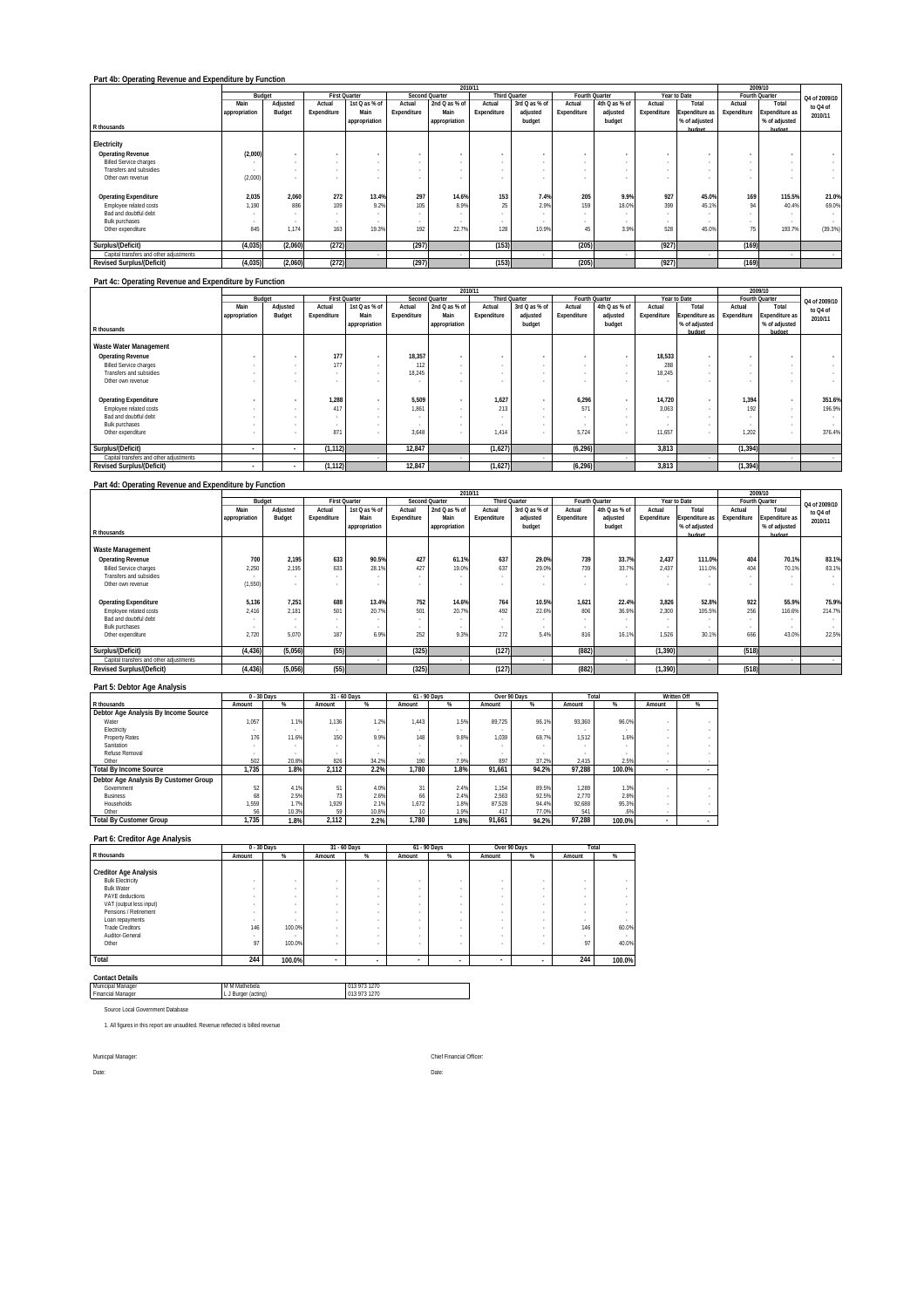## **Mpumalanga: Ehlanzeni(DC32) STATEMENT OF CAPITAL AND OPERATING EXPENDITURE FOR THE 4th Quarter Ended 30 June 2011 (Preliminary results)**

| Part1: Operating Revenue and Expenditure |  |
|------------------------------------------|--|
|                                          |  |

|                                         | 2010/11<br>2009/10<br><b>First Quarter</b><br><b>Second Quarter</b><br><b>Third Quarter</b><br>Fourth Quarter<br>Year to Date<br>Fourth Quarter<br>Budget<br>2nd Q as % of<br>3rd Q as % of<br>1st Q as % of<br>4th Q as % of<br>Total<br>Main<br>Total<br>Adjusted<br>Actual<br>Actual<br>Actual<br>Actual<br>Actual<br>Actual<br>Budget<br>Expenditure<br>Expenditure<br>Expenditure<br>Main<br>Main<br>Expenditure<br>Expenditure<br>Expenditure<br>appropriation<br>adjusted<br>adjusted<br>Expenditure as<br><b>Expenditure as</b><br>budget<br>budget<br>% of adjusted<br>% of adjusted<br>appropriation<br>appropriation<br>hudget<br>hudget<br>9.8%<br>9.3%<br>192.781<br>192,781<br>104,199<br>54.1%<br>18,924<br>44.943<br>23.3%<br>17.834<br>185.900<br>96.4%<br>111.8%<br>57.396<br>21.041<br>21.041<br>50.894<br>1.696.5%<br>$\sim$<br>$\sim$<br>$\sim$<br>$\sim$<br>$\overline{\phantom{a}}$<br>18.924<br>171.740<br>171.740<br>104.199<br>60.7%<br>11.0%<br>26.2%<br>17.834<br>10.4%<br>185,900<br>108.2%<br>6.501<br>83.9%<br>44.943<br>122.573<br>122.573<br>25,081<br>20.5%<br>26.823<br>21.9%<br>22.934<br>17.975<br>14.7%<br>75.7%<br>73.7%<br>18.7%<br>92.813<br>43.328<br>16.3%<br>79.740<br>79.740<br>17,630<br>22.1%<br>17.557<br>22.0%<br>22.9%<br>83.3%<br>18,239<br>66.439<br>17.763<br>100.7%<br>13.014<br>$\overline{\phantom{a}}$<br>$\sim$<br>$\overline{\phantom{a}}$<br>$\overline{\phantom{a}}$<br>42.833<br>42.833<br>7.451<br>17.4%<br>9.267<br>21.6%<br>4.695<br>26.374<br>25.565<br>54.6%<br>11.0%<br>4.961<br>11.6%<br>61.69 |        |        |  |          |  |        |  |       |  |        |  |        |  |               |
|-----------------------------------------|---------------------------------------------------------------------------------------------------------------------------------------------------------------------------------------------------------------------------------------------------------------------------------------------------------------------------------------------------------------------------------------------------------------------------------------------------------------------------------------------------------------------------------------------------------------------------------------------------------------------------------------------------------------------------------------------------------------------------------------------------------------------------------------------------------------------------------------------------------------------------------------------------------------------------------------------------------------------------------------------------------------------------------------------------------------------------------------------------------------------------------------------------------------------------------------------------------------------------------------------------------------------------------------------------------------------------------------------------------------------------------------------------------------------------------------------------------------------------------------------------------------------------------------------------------------------|--------|--------|--|----------|--|--------|--|-------|--|--------|--|--------|--|---------------|
|                                         |                                                                                                                                                                                                                                                                                                                                                                                                                                                                                                                                                                                                                                                                                                                                                                                                                                                                                                                                                                                                                                                                                                                                                                                                                                                                                                                                                                                                                                                                                                                                                                     |        |        |  |          |  |        |  |       |  |        |  |        |  | Q4 of 2009/10 |
|                                         |                                                                                                                                                                                                                                                                                                                                                                                                                                                                                                                                                                                                                                                                                                                                                                                                                                                                                                                                                                                                                                                                                                                                                                                                                                                                                                                                                                                                                                                                                                                                                                     |        |        |  |          |  |        |  |       |  |        |  |        |  | to Q4 of      |
|                                         |                                                                                                                                                                                                                                                                                                                                                                                                                                                                                                                                                                                                                                                                                                                                                                                                                                                                                                                                                                                                                                                                                                                                                                                                                                                                                                                                                                                                                                                                                                                                                                     |        |        |  |          |  |        |  |       |  |        |  |        |  | 2010/11       |
|                                         |                                                                                                                                                                                                                                                                                                                                                                                                                                                                                                                                                                                                                                                                                                                                                                                                                                                                                                                                                                                                                                                                                                                                                                                                                                                                                                                                                                                                                                                                                                                                                                     |        |        |  |          |  |        |  |       |  |        |  |        |  |               |
| R thousands                             |                                                                                                                                                                                                                                                                                                                                                                                                                                                                                                                                                                                                                                                                                                                                                                                                                                                                                                                                                                                                                                                                                                                                                                                                                                                                                                                                                                                                                                                                                                                                                                     |        |        |  |          |  |        |  |       |  |        |  |        |  |               |
|                                         |                                                                                                                                                                                                                                                                                                                                                                                                                                                                                                                                                                                                                                                                                                                                                                                                                                                                                                                                                                                                                                                                                                                                                                                                                                                                                                                                                                                                                                                                                                                                                                     |        |        |  |          |  |        |  |       |  |        |  |        |  |               |
| Operating Revenue and Expenditure       |                                                                                                                                                                                                                                                                                                                                                                                                                                                                                                                                                                                                                                                                                                                                                                                                                                                                                                                                                                                                                                                                                                                                                                                                                                                                                                                                                                                                                                                                                                                                                                     |        |        |  |          |  |        |  |       |  |        |  |        |  |               |
| <b>Operating Revenue</b>                |                                                                                                                                                                                                                                                                                                                                                                                                                                                                                                                                                                                                                                                                                                                                                                                                                                                                                                                                                                                                                                                                                                                                                                                                                                                                                                                                                                                                                                                                                                                                                                     |        |        |  |          |  |        |  |       |  |        |  |        |  | (68.9%)       |
| <b>Billed Property rates</b>            |                                                                                                                                                                                                                                                                                                                                                                                                                                                                                                                                                                                                                                                                                                                                                                                                                                                                                                                                                                                                                                                                                                                                                                                                                                                                                                                                                                                                                                                                                                                                                                     |        |        |  |          |  |        |  |       |  |        |  |        |  | (100.0%       |
| <b>Billed Service charges</b>           |                                                                                                                                                                                                                                                                                                                                                                                                                                                                                                                                                                                                                                                                                                                                                                                                                                                                                                                                                                                                                                                                                                                                                                                                                                                                                                                                                                                                                                                                                                                                                                     |        |        |  |          |  |        |  |       |  |        |  |        |  |               |
| Other own revenue                       |                                                                                                                                                                                                                                                                                                                                                                                                                                                                                                                                                                                                                                                                                                                                                                                                                                                                                                                                                                                                                                                                                                                                                                                                                                                                                                                                                                                                                                                                                                                                                                     |        |        |  |          |  |        |  |       |  |        |  |        |  | 174.3%        |
|                                         |                                                                                                                                                                                                                                                                                                                                                                                                                                                                                                                                                                                                                                                                                                                                                                                                                                                                                                                                                                                                                                                                                                                                                                                                                                                                                                                                                                                                                                                                                                                                                                     |        |        |  |          |  |        |  |       |  |        |  |        |  |               |
| <b>Operating Expenditure</b>            |                                                                                                                                                                                                                                                                                                                                                                                                                                                                                                                                                                                                                                                                                                                                                                                                                                                                                                                                                                                                                                                                                                                                                                                                                                                                                                                                                                                                                                                                                                                                                                     |        |        |  |          |  |        |  |       |  |        |  |        |  | (58.5%)       |
| Employee related costs                  |                                                                                                                                                                                                                                                                                                                                                                                                                                                                                                                                                                                                                                                                                                                                                                                                                                                                                                                                                                                                                                                                                                                                                                                                                                                                                                                                                                                                                                                                                                                                                                     |        |        |  |          |  |        |  |       |  |        |  |        |  | (26.7%)       |
| Bad and doubtful debt                   |                                                                                                                                                                                                                                                                                                                                                                                                                                                                                                                                                                                                                                                                                                                                                                                                                                                                                                                                                                                                                                                                                                                                                                                                                                                                                                                                                                                                                                                                                                                                                                     |        |        |  |          |  |        |  |       |  |        |  |        |  |               |
| <b>Bulk purchases</b>                   |                                                                                                                                                                                                                                                                                                                                                                                                                                                                                                                                                                                                                                                                                                                                                                                                                                                                                                                                                                                                                                                                                                                                                                                                                                                                                                                                                                                                                                                                                                                                                                     |        |        |  |          |  |        |  |       |  |        |  |        |  |               |
| Other expenditure                       |                                                                                                                                                                                                                                                                                                                                                                                                                                                                                                                                                                                                                                                                                                                                                                                                                                                                                                                                                                                                                                                                                                                                                                                                                                                                                                                                                                                                                                                                                                                                                                     |        |        |  |          |  |        |  |       |  |        |  |        |  | (80.6%)       |
|                                         |                                                                                                                                                                                                                                                                                                                                                                                                                                                                                                                                                                                                                                                                                                                                                                                                                                                                                                                                                                                                                                                                                                                                                                                                                                                                                                                                                                                                                                                                                                                                                                     |        |        |  |          |  |        |  |       |  |        |  |        |  |               |
| Surplus/(Deficit)                       | 70.208                                                                                                                                                                                                                                                                                                                                                                                                                                                                                                                                                                                                                                                                                                                                                                                                                                                                                                                                                                                                                                                                                                                                                                                                                                                                                                                                                                                                                                                                                                                                                              | 70.208 | 79.118 |  | (7, 899) |  | 22.008 |  | (141) |  | 93.087 |  | 14.068 |  |               |
| Capital transfers and other adjustments |                                                                                                                                                                                                                                                                                                                                                                                                                                                                                                                                                                                                                                                                                                                                                                                                                                                                                                                                                                                                                                                                                                                                                                                                                                                                                                                                                                                                                                                                                                                                                                     |        |        |  |          |  |        |  |       |  |        |  |        |  |               |
| <b>Revised Surplus/(Deficit)</b>        | 70.208                                                                                                                                                                                                                                                                                                                                                                                                                                                                                                                                                                                                                                                                                                                                                                                                                                                                                                                                                                                                                                                                                                                                                                                                                                                                                                                                                                                                                                                                                                                                                              | 70.208 | 79.118 |  | (7, 899) |  | 22,008 |  | (141) |  | 93.087 |  | 14.068 |  |               |

#### **Part 2: Capital Revenue and Expenditure**

|                                           |               |                          |                          |                      |             | 2010/11        |                      |               |                |               |             |                |             | 2009/10        |               |
|-------------------------------------------|---------------|--------------------------|--------------------------|----------------------|-------------|----------------|----------------------|---------------|----------------|---------------|-------------|----------------|-------------|----------------|---------------|
|                                           |               | Budget                   |                          | <b>First Quarter</b> |             | Second Quarter | <b>Third Quarter</b> |               | Fourth Quarter |               |             | Year to Date   |             | Fourth Quarter | Q4 of 2009/10 |
|                                           | Main          | Adjusted                 | Actual                   | 1st Q as % of        | Actual      | 2nd Q as % of  | Actual               | 3rd Q as % of | Actual         | 4th Q as % of | Actual      | Total          | Actual      | Total          | to Q4 of      |
|                                           | appropriation | Budget                   | Expenditure              | Main                 | Expenditure | Main           | Expenditure          | adjusted      | Expenditure    | adjusted      | Expenditure | Expenditure as | Expenditure | Expenditure as | 2010/11       |
|                                           |               |                          |                          | appropriation        |             | appropriation  |                      | budget        |                | budget        |             | % of adjusted  |             | % of adjusted  |               |
| R thousands                               |               |                          |                          |                      |             |                |                      |               |                |               |             | hudget         |             | hudget         |               |
| Capital Revenue and Expenditure           |               |                          |                          |                      |             |                |                      |               |                |               |             |                |             |                |               |
| Source of Finance                         | 40.047        | 40.047                   | 21.155                   | 52.8%                | 18.759      | 46.8%          | 10.038               | 25.1%         | 19.073         | 47.6%         | 69.025      | 172.4%         | 80.737      | 76.7%          | (76.4%)       |
| External loans                            |               | $\overline{\phantom{a}}$ | $\overline{\phantom{a}}$ |                      |             |                |                      |               |                |               |             |                | 45.113      | 64.8%          | (100.0%       |
| Internal contributions                    |               | $\sim$                   | 14.992                   | $\sim$               | 994         |                |                      |               |                |               | 15.986      | ۰.             | 6.953       | 1.809.1%       | (100.0%       |
| Transfers and subsidies                   | 2.000         | 2.000                    | 898                      | 44.9%                | 2.069       | 103.4%         | 2.329                | 116.4%        | 603            | 30.2%         | 5.899       | 294.9%         | 4.722       | 132.2%         | (87.2%)       |
| Other                                     | 38.047        | 38.047                   | 5.265                    | 13.8%                | 15.696      | 41.3%          | 7.709                | 20.3%         | 18.469         | 48.5%         | 47.140      | 123.9%         | 23.948      | 320.3%         | (22.9%)       |
|                                           |               |                          |                          |                      |             |                |                      |               |                |               |             |                |             |                |               |
| Capital Expenditure                       | 40,047        | 40.047                   | 21,183                   | 52.9%                | 9.662       | 24.1%          | 9.743                | 24.3%         | 9.975          | 24.9%         | 50.563      | 126.3%         | 80,737      | 76.7%          | (87.6%)       |
| Water and Sanitation                      | 11,800        | 11.800                   | 5.952                    | 50.4%                | 6.258       | 53.0%          | 2.056                | 17 4%         | 5.273          | 44.7%         | 19.538      | 165.6%         | 11.383      | 50.6%          | (53.7%)       |
| Electricity                               |               | $\overline{\phantom{a}}$ | $\overline{\phantom{a}}$ |                      |             |                |                      |               |                |               |             |                |             |                | $\sim$        |
| Housing                                   |               | ٠                        | $\sim$                   |                      |             |                |                      |               |                |               |             |                |             |                | $\sim$        |
| Roads, pavements, bridges and storm water |               |                          | 595                      | $\sim$               | 1.854       | $\sim$         | 380                  |               | 592            | $\sim$        | 3.421       | . .            | 3.480       | 85.3%          | $(83.0\%)$    |
| Other                                     | 28.247        | 28.247                   | 14,636                   | 51.8%                | 1.549       | 5.5%           | 7.307                | 25.9%         | 4.111          | 14.6%         | 27.604      | 97.7%          | 65.875      | 79.6%          | (93.8%)       |
|                                           |               |                          |                          |                      |             |                |                      |               |                |               |             |                |             |                |               |

### **Total Capital and Operating Expenditure**

|                                          | 2010/11<br>2009/10<br><b>First Quarter</b><br>Budget<br>Third Quarter<br>Fourth Ouarter<br>Year to Date<br>Fourth Quarter<br>Second Quarter<br>2nd Q as % of<br>3rd Q as % of<br>1st Q as % of<br>4th Q as % of<br>Mair<br>Total<br>Total<br>Adjusted<br>Actual<br>Actual<br>Actual<br>Actual<br>Actual<br>Actual<br>Main<br>Main<br>Expenditure<br>adjusted<br>Expenditure<br>Expenditure<br>Budget<br>Expenditure<br>Expenditure<br>adjusted<br><b>Expenditure as</b><br>Expenditure<br>appropriation<br><b>Expenditure as</b><br>% of adjusted<br>% of adjusted<br>budget<br>budget<br>appropriation<br>appropriation<br>hudget<br>hudget<br>192.781<br>185.900<br>192.781<br>17.834<br>57.396<br>104.199<br>54.1%<br>18.924<br>9.8%<br>23.3%<br>9.3%<br>96.4%<br>44.943<br>111.8%<br>21.155<br>52.8%<br>18.759<br>46.89<br>10.038<br>25.1%<br>172.4%<br>80.737<br>76.7%<br>40.047<br>40.047<br>19.073<br>47.6%<br>69.025<br>232.829<br>232.829<br>125.354<br>53.8%<br>16.2%<br>23.6%<br>15.9%<br>37.683<br>54.981<br>254.925<br>109.5%<br>89.1%<br>36.906<br>138.133<br>122.573<br>75.7%<br>122.573<br>25.081<br>20.5%<br>26,823<br>22.934<br>17.975<br>92.813<br>73.7%<br>21.9%<br>18.7%<br>14.7%<br>43.328<br>76.7%<br>40.047<br>52.9%<br>9.975<br>50.563<br>126.3%<br>80.737<br>40.047<br>21.183<br>9.662<br>24.1%<br>9.743<br>24.3%<br>24.9%<br>143.377<br>88.2%<br>75.7%<br>162.620<br>46.264<br>28.4%<br>22.4%<br>17.2%<br>32.677<br>20.1%<br>27.950<br>124.065<br>162.620<br>36.485 |  |  |  |  |  |  |  |  |  |  |  |  |               |
|------------------------------------------|------------------------------------------------------------------------------------------------------------------------------------------------------------------------------------------------------------------------------------------------------------------------------------------------------------------------------------------------------------------------------------------------------------------------------------------------------------------------------------------------------------------------------------------------------------------------------------------------------------------------------------------------------------------------------------------------------------------------------------------------------------------------------------------------------------------------------------------------------------------------------------------------------------------------------------------------------------------------------------------------------------------------------------------------------------------------------------------------------------------------------------------------------------------------------------------------------------------------------------------------------------------------------------------------------------------------------------------------------------------------------------------------------------------------------------------------------------------------------------------------|--|--|--|--|--|--|--|--|--|--|--|--|---------------|
|                                          |                                                                                                                                                                                                                                                                                                                                                                                                                                                                                                                                                                                                                                                                                                                                                                                                                                                                                                                                                                                                                                                                                                                                                                                                                                                                                                                                                                                                                                                                                                |  |  |  |  |  |  |  |  |  |  |  |  | Q4 of 2009/10 |
|                                          |                                                                                                                                                                                                                                                                                                                                                                                                                                                                                                                                                                                                                                                                                                                                                                                                                                                                                                                                                                                                                                                                                                                                                                                                                                                                                                                                                                                                                                                                                                |  |  |  |  |  |  |  |  |  |  |  |  | to Q4 of      |
|                                          |                                                                                                                                                                                                                                                                                                                                                                                                                                                                                                                                                                                                                                                                                                                                                                                                                                                                                                                                                                                                                                                                                                                                                                                                                                                                                                                                                                                                                                                                                                |  |  |  |  |  |  |  |  |  |  |  |  | 2010/11       |
|                                          |                                                                                                                                                                                                                                                                                                                                                                                                                                                                                                                                                                                                                                                                                                                                                                                                                                                                                                                                                                                                                                                                                                                                                                                                                                                                                                                                                                                                                                                                                                |  |  |  |  |  |  |  |  |  |  |  |  |               |
| R thousands                              |                                                                                                                                                                                                                                                                                                                                                                                                                                                                                                                                                                                                                                                                                                                                                                                                                                                                                                                                                                                                                                                                                                                                                                                                                                                                                                                                                                                                                                                                                                |  |  |  |  |  |  |  |  |  |  |  |  |               |
| Capital and Operating Revenue            |                                                                                                                                                                                                                                                                                                                                                                                                                                                                                                                                                                                                                                                                                                                                                                                                                                                                                                                                                                                                                                                                                                                                                                                                                                                                                                                                                                                                                                                                                                |  |  |  |  |  |  |  |  |  |  |  |  |               |
| <b>Operating Revenue</b>                 |                                                                                                                                                                                                                                                                                                                                                                                                                                                                                                                                                                                                                                                                                                                                                                                                                                                                                                                                                                                                                                                                                                                                                                                                                                                                                                                                                                                                                                                                                                |  |  |  |  |  |  |  |  |  |  |  |  | (68.9%        |
| Capital Revenue                          |                                                                                                                                                                                                                                                                                                                                                                                                                                                                                                                                                                                                                                                                                                                                                                                                                                                                                                                                                                                                                                                                                                                                                                                                                                                                                                                                                                                                                                                                                                |  |  |  |  |  |  |  |  |  |  |  |  | (76.4%        |
| <b>Total Revenue</b>                     |                                                                                                                                                                                                                                                                                                                                                                                                                                                                                                                                                                                                                                                                                                                                                                                                                                                                                                                                                                                                                                                                                                                                                                                                                                                                                                                                                                                                                                                                                                |  |  |  |  |  |  |  |  |  |  |  |  | (73.3%)       |
| <b>Capital and Operating Expenditure</b> |                                                                                                                                                                                                                                                                                                                                                                                                                                                                                                                                                                                                                                                                                                                                                                                                                                                                                                                                                                                                                                                                                                                                                                                                                                                                                                                                                                                                                                                                                                |  |  |  |  |  |  |  |  |  |  |  |  |               |
| Operating Expenditure                    |                                                                                                                                                                                                                                                                                                                                                                                                                                                                                                                                                                                                                                                                                                                                                                                                                                                                                                                                                                                                                                                                                                                                                                                                                                                                                                                                                                                                                                                                                                |  |  |  |  |  |  |  |  |  |  |  |  | (58.5%)       |
| Capital Expenditure                      |                                                                                                                                                                                                                                                                                                                                                                                                                                                                                                                                                                                                                                                                                                                                                                                                                                                                                                                                                                                                                                                                                                                                                                                                                                                                                                                                                                                                                                                                                                |  |  |  |  |  |  |  |  |  |  |  |  | (87.6%        |
| <b>Total Expenditure</b>                 |                                                                                                                                                                                                                                                                                                                                                                                                                                                                                                                                                                                                                                                                                                                                                                                                                                                                                                                                                                                                                                                                                                                                                                                                                                                                                                                                                                                                                                                                                                |  |  |  |  |  |  |  |  |  |  |  |  | (77.5%)       |
|                                          |                                                                                                                                                                                                                                                                                                                                                                                                                                                                                                                                                                                                                                                                                                                                                                                                                                                                                                                                                                                                                                                                                                                                                                                                                                                                                                                                                                                                                                                                                                |  |  |  |  |  |  |  |  |  |  |  |  |               |

#### **Part 3: Cash Receipts and Payments**

|                                                 |               |                          |                          |                      |             |                | 2010/11                  |               |             |                |             |                |             | 2009/10        |               |
|-------------------------------------------------|---------------|--------------------------|--------------------------|----------------------|-------------|----------------|--------------------------|---------------|-------------|----------------|-------------|----------------|-------------|----------------|---------------|
|                                                 |               | Budget                   |                          | <b>First Quarter</b> |             | Second Quarter | <b>Third Quarter</b>     |               |             | Fourth Quarter |             | Year to Date   |             | Fourth Quarter | Q4 of 2009/10 |
|                                                 | Main          | Adjusted                 | Actual                   | 1st Q as % of        | Actual      | 2nd Q as % of  | Actual                   | 3rd Q as % of | Actual      | 4th Q as % of  | Actual      | Total          | Actual      | Total          | to Q4 of      |
|                                                 | appropriation | Budget                   | Expenditure              | Main                 | Expenditure | Main           | Expenditure              | adjusted      | Expenditure | adiusted       | Expenditure | Expenditure as | Expenditure | Expenditure as | 2010/11       |
|                                                 |               |                          |                          | appropriation        |             | appropriation  |                          | budget        |             | budget         |             | % of adjusted  |             | % of adjusted  |               |
| R thousands                                     |               |                          |                          |                      |             |                |                          |               |             |                |             | hudget         |             | hudget         |               |
|                                                 |               |                          |                          |                      |             |                |                          |               |             |                |             |                |             |                |               |
| <b>Cash Receipts and Payments</b>               |               |                          |                          |                      |             |                |                          |               |             |                |             |                |             |                |               |
| Opening Cash Balance                            | 12,297        | 12.297                   | $\overline{\phantom{a}}$ |                      | 59,669      |                | 61.983                   |               | 125,168     |                | $\sim$      |                | 104,223     |                |               |
| Cash receipts by source                         | 104,044       | 104.044                  | 104,199                  | 100.1%               | 58,407      | 56.1%          | 96,018                   | 92.3%         | 17.834      | 17.1%          | 276,458     | 265.7%         | 57,105      | 79.3%          | $(68.8\%)$    |
| Statutory receipts (including VAT)              |               |                          | $\overline{\phantom{a}}$ |                      |             |                |                          |               |             |                |             |                |             |                |               |
| Service charges                                 |               |                          |                          |                      |             |                |                          |               |             |                |             |                |             |                |               |
| Transfers (operational and capital)             | 69,264        | 69,264                   | 69.271                   | 100.0%               | 55,418      | 80.0%          | 41.565                   | 60.0%         |             | $\sim$         | 166.258     | 240.0%         | 1.570       | 60.8%          | (99.7%)       |
| Other receipts                                  | 34.780        | 34,780                   | 34,928                   | 100.4%               | 2.989       | 8.6%           | 54.453                   | 156.6%        | 17.829      | 51.3%          | 110.200     | 316.8%         | 55.535      | 588.0%         | (67.9%)       |
| Contributions recognised - cap. & contr. assets | . .           | $\sim$                   | $\overline{\phantom{a}}$ |                      |             |                |                          |               |             |                |             |                |             |                |               |
| Proceeds on disposal of PPE                     |               | $\overline{\phantom{a}}$ | $\overline{\phantom{a}}$ |                      |             |                |                          |               |             |                |             |                |             |                |               |
| <b>External Inans</b>                           |               | $\overline{\phantom{a}}$ | $\overline{\phantom{a}}$ |                      |             |                |                          |               |             |                |             |                | $\sim$      | 67.9%          |               |
| Net increase (decr.) in assets / liabilities    |               |                          |                          |                      |             |                |                          |               |             |                |             |                |             |                |               |
|                                                 |               |                          |                          |                      |             |                |                          |               |             |                |             |                |             |                |               |
| Cash payments by type                           | 27.871        | 27.871                   | 44,530                   | 159.8%               | 56,094      | 201.3%         | 32,832                   | 117.8%        | 27.944      | 100.3%         | 161,399     | 579.1%         | 53,584      | 63.3%          | (47.9%)       |
| Employee related costs                          | 12.133        | 12.133                   | 17.630                   | 145.3%               | 16.918      | 139.4%         | 18.239                   | 150.3%        | 13.014      | 107.3%         | 65.800      | 542.3%         | 16.755      | 85.9%          | (22.3%)       |
| Grant and subsidies                             |               | $\overline{\phantom{a}}$ | $\overline{\phantom{a}}$ |                      |             |                |                          |               |             |                |             |                |             |                |               |
| Bulk Purchases - electr., water and sewerage    |               |                          |                          |                      |             |                |                          |               |             |                |             |                |             |                |               |
| Other payments to service providers             |               | $\overline{\phantom{a}}$ |                          |                      |             |                |                          |               | $\sim$      |                |             |                | 17.072      | 118.6%         | (100.0%       |
| Capital assets                                  | 13,286        | 13.286                   | 19.449                   | 146.4%               | 14,554      | 109.5%         | 9.735                    | 73.3%         | 9.969       | 75.0%          | 53.706      | 404.2%         | 19.757      | 60.2%          | (49.5%)       |
| Repayment of borrowing                          | . .           | $\sim$                   | $\overline{\phantom{a}}$ |                      |             |                | $\overline{\phantom{a}}$ |               | $\sim$      | $\sim$         | $\sim$      |                |             |                |               |
| Other cash flows / payments                     | 2.453         | 2.453                    | 7.451                    | 303.7%               | 24,622      | 1,003.8%       | 4.859                    | 198.1%        | 4.961       | 202.3%         | 41.893      | 1.707.8%       |             |                | (100.0%       |
| <b>Closing Cash Balance</b>                     | 88.471        | 88.471                   | 59.669                   |                      | 61,983      |                | 125.168                  |               | 115.059     |                | 115.059     |                | 107.744     |                |               |
|                                                 |               |                          |                          |                      |             |                |                          |               |             |                |             |                |             |                |               |

|                                         |               |                          |                          |                          |                |                       | 2010/11     |                      |                          |                |             |                |             | 2009/10          |               |
|-----------------------------------------|---------------|--------------------------|--------------------------|--------------------------|----------------|-----------------------|-------------|----------------------|--------------------------|----------------|-------------|----------------|-------------|------------------|---------------|
|                                         |               | Budget                   |                          | <b>First Quarter</b>     |                | <b>Second Quarter</b> |             | <b>Third Quarter</b> |                          | Fourth Quarter |             | Year to Date   |             | Fourth Quarter   | Q4 of 2009/10 |
|                                         | Main          | Adjusted                 | Actual                   | 1st Q as % of            | Actual         | 2nd Q as % of         | Actual      | 3rd Q as % of        | Actual                   | 4th Q as % of  | Actual      | Total          | Actual      | Total            | to Q4 of      |
|                                         | appropriation | Budget                   | Expenditure              | Main                     | Expenditure    | Main                  | Expenditure | adjusted             | Expenditure              | adjusted       | Expenditure | Expenditure as | Expenditure | Expenditure as   | 2010/11       |
|                                         |               |                          |                          | appropriation            |                | appropriation         |             | budget               |                          | budget         |             | % of adjusted  |             | % of adjusted    |               |
| R thousands                             |               |                          |                          |                          |                |                       |             |                      |                          |                |             | hudoot.        |             | <b>Insurance</b> |               |
|                                         |               |                          |                          |                          |                |                       |             |                      |                          |                |             |                |             |                  |               |
| Water                                   |               |                          |                          |                          |                |                       |             |                      |                          |                |             |                |             |                  |               |
| <b>Operating Revenue</b>                |               | $\mathbf{r}$             |                          |                          | $\overline{a}$ |                       |             |                      |                          | ٠              |             |                |             |                  |               |
| <b>Billed Service charges</b>           |               |                          |                          |                          |                |                       |             |                      |                          |                | $\sim$      |                |             |                  |               |
| Transfers and subsidies                 |               |                          |                          |                          |                |                       |             |                      |                          | $\sim$         | ۰.          |                |             |                  |               |
| Other own revenue                       |               |                          |                          |                          |                |                       |             |                      |                          |                |             |                |             |                  |               |
|                                         |               |                          |                          |                          |                |                       |             |                      |                          |                |             |                |             |                  |               |
| <b>Operating Expenditure</b>            |               | $\mathbf{r}$             |                          |                          | $\mathbf{r}$   |                       |             |                      |                          | ٠              |             |                |             |                  |               |
| Employee related costs                  |               |                          |                          |                          |                |                       |             |                      |                          | $\sim$         |             |                |             |                  |               |
| Bad and doubtful debt                   |               |                          |                          |                          |                |                       |             |                      |                          |                | . .         |                |             | $\sim$           |               |
| <b>Bulk purchases</b>                   |               |                          |                          |                          |                |                       |             |                      |                          | $\sim$         |             |                |             |                  | $\sim$        |
| Other expenditure                       |               |                          |                          |                          |                |                       |             |                      |                          |                |             |                |             |                  |               |
|                                         |               |                          |                          |                          |                |                       |             |                      |                          |                |             |                |             |                  |               |
| Surplus/(Deficit)                       | $\sim$        | $\overline{\phantom{a}}$ | $\overline{\phantom{a}}$ |                          | $\cdot$        |                       | $\sim$      |                      | $\overline{\phantom{a}}$ |                | ۰           |                |             |                  |               |
| Capital transfers and other adjustments |               |                          |                          | $\overline{\phantom{a}}$ |                |                       |             |                      |                          | $\sim$         |             | ٠              |             | $\sim$           | $\sim$        |
| <b>Revised Surplus/(Deficit)</b>        | $\sim$        | $\overline{\phantom{a}}$ | $\cdot$                  |                          | $\sim$         |                       |             |                      |                          |                | ۰           |                |             |                  |               |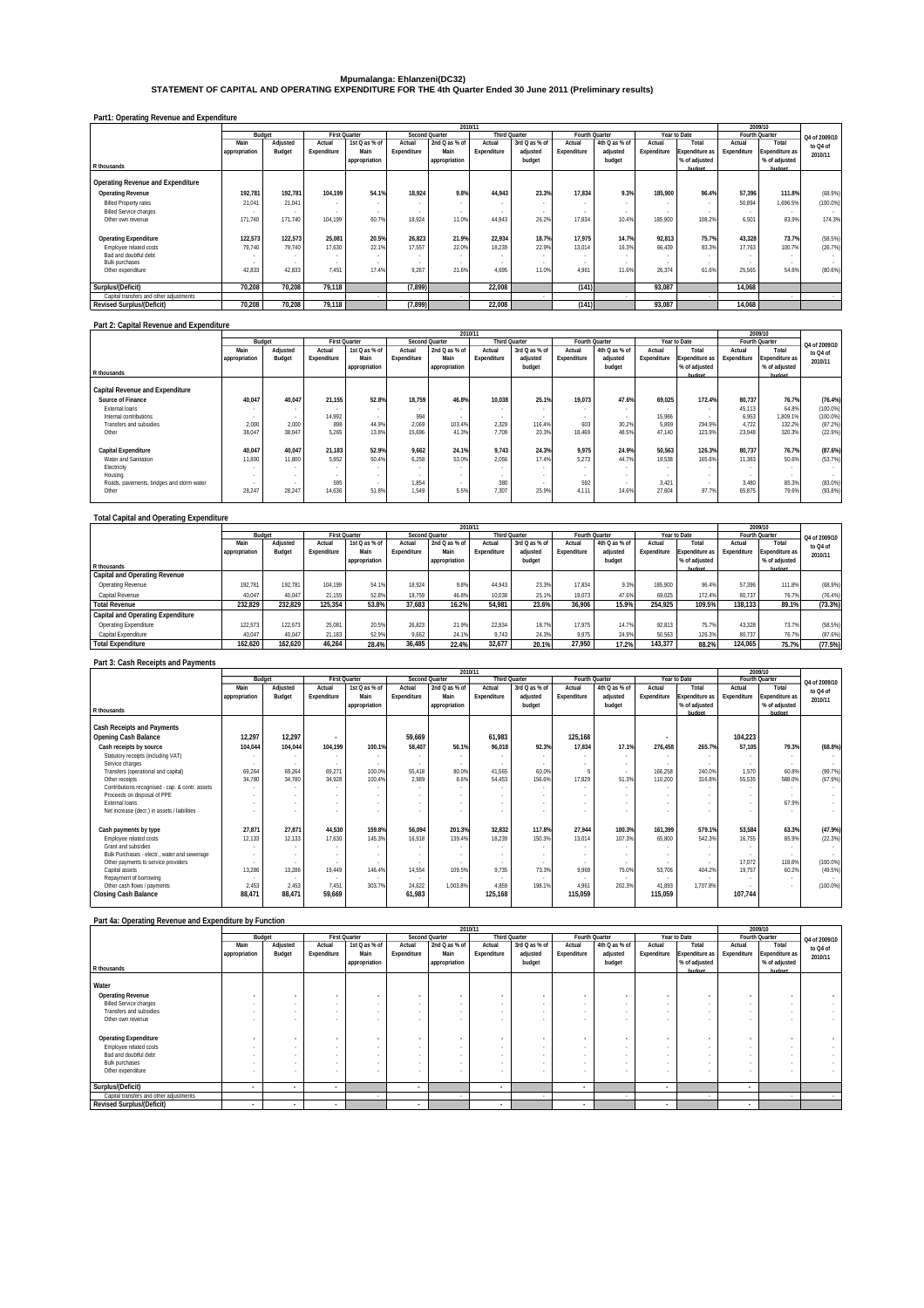|                                         |                          |                |                          |                      |                          |                          | 2010/11     |               |             |                          |                          |                |             | 2009/10        |               |
|-----------------------------------------|--------------------------|----------------|--------------------------|----------------------|--------------------------|--------------------------|-------------|---------------|-------------|--------------------------|--------------------------|----------------|-------------|----------------|---------------|
|                                         |                          | Budget         |                          | <b>First Quarter</b> |                          | Second Quarter           |             | Third Quarter |             | Fourth Quarter           |                          | Year to Date   |             | Fourth Quarter | Q4 of 2009/10 |
|                                         | Main                     | Adjusted       | Actual                   | 1st Q as % of        | Actual                   | 2nd Q as % of            | Actual      | 3rd Q as % of | Actual      | 4th Q as % of            | Actual                   | Total          | Actual      | Total          | to Q4 of      |
|                                         | appropriation            | Budget         | Expenditure              | Main                 | Expenditure              | Main                     | Expenditure | adjusted      | Expenditure | adjusted                 | Expenditure              | Expenditure as | Expenditure | Expenditure as | 2010/11       |
|                                         |                          |                |                          | appropriation        |                          | appropriation            |             | budget        |             | budget                   |                          | % of adjusted  |             | % of adjusted  |               |
| R thousands                             |                          |                |                          |                      |                          |                          |             |               |             |                          |                          | hudget         |             | hudget         |               |
|                                         |                          |                |                          |                      |                          |                          |             |               |             |                          |                          |                |             |                |               |
| Electricity                             |                          |                |                          |                      |                          |                          |             |               |             |                          |                          |                |             |                |               |
| <b>Operating Revenue</b>                |                          | $\overline{a}$ | $\overline{a}$           |                      |                          | $\overline{\phantom{a}}$ |             |               |             | ٠                        |                          |                |             | ٠              |               |
| <b>Billed Service charges</b>           | $\sim$                   | $\sim$         | $\overline{\phantom{a}}$ |                      |                          |                          |             |               |             | $\overline{\phantom{a}}$ | $\sim$                   |                |             | $\sim$         |               |
| Transfers and subsidies                 |                          | ٠.             |                          |                      |                          |                          |             |               |             | $\overline{\phantom{a}}$ |                          |                |             | $\sim$         |               |
| Other own revenue                       |                          |                |                          |                      |                          |                          |             |               |             |                          |                          |                |             | $\sim$         |               |
|                                         |                          |                |                          |                      |                          |                          |             |               |             |                          |                          |                |             |                |               |
| <b>Operating Expenditure</b>            |                          | $\overline{a}$ | $\mathbf{r}$             |                      |                          | $\overline{\phantom{a}}$ |             |               | ٠           | ٠                        |                          |                |             | ٠              |               |
| Employee related costs                  |                          |                |                          |                      |                          |                          |             |               |             |                          |                          |                |             |                |               |
| Bad and doubtful debt                   | $\sim$                   | $\sim$         | $\sim$                   |                      |                          |                          |             |               | $\sim$      | $\overline{\phantom{a}}$ |                          |                |             | $\sim$         |               |
| <b>Bulk purchases</b>                   |                          | ٠.             |                          |                      |                          |                          |             |               |             | ٠.                       |                          |                |             | $\sim$         |               |
| Other expenditure                       | $\overline{\phantom{a}}$ | ٠.             |                          |                      |                          |                          |             |               |             |                          |                          |                |             | $\sim$         |               |
|                                         |                          |                |                          |                      |                          |                          |             |               |             |                          |                          |                |             |                |               |
| Surplus/(Deficit)                       | $\overline{\phantom{a}}$ | ۰              | $\sim$                   |                      | $\overline{\phantom{a}}$ |                          | ٠           |               | $\sim$      |                          | $\overline{\phantom{a}}$ |                | ٠           |                |               |
| Capital transfers and other adjustments |                          |                |                          |                      |                          | ٠.                       |             |               |             |                          |                          |                |             |                |               |
| <b>Revised Surplus/(Deficit)</b>        | $\sim$                   | ۰              | $\overline{\phantom{a}}$ |                      | $\overline{\phantom{a}}$ |                          | $\sim$      |               |             |                          | $\sim$                   |                | $\sim$      |                |               |
|                                         |                          |                |                          |                      |                          |                          |             |               |             |                          |                          |                |             |                |               |

#### **Part 4c: Operating Revenue and Expenditure by Function**

|                                         |               |                          |                          |                      |                          |                | 2010/11     |                      |             |                |             |                       |             | 2009/10               |               |
|-----------------------------------------|---------------|--------------------------|--------------------------|----------------------|--------------------------|----------------|-------------|----------------------|-------------|----------------|-------------|-----------------------|-------------|-----------------------|---------------|
|                                         |               | Budget                   |                          | <b>First Quarter</b> |                          | Second Quarter |             | <b>Third Quarter</b> |             | Fourth Quarter |             | Year to Date          |             | Fourth Quarter        | Q4 of 2009/10 |
|                                         | Main          | Adjusted                 | Actual                   | 1st Q as % of        | Actual                   | 2nd Q as % of  | Actual      | 3rd Q as % of        | Actual      | 4th Q as % of  | Actual      | Total                 | Actual      | Total                 | to Q4 of      |
|                                         | appropriation | Budget                   | Expenditure              | Main                 | Expenditure              | Main           | Expenditure | adjusted             | Expenditure | adjusted       | Expenditure | <b>Expenditure as</b> | Expenditure | <b>Expenditure as</b> | 2010/11       |
|                                         |               |                          |                          | appropriation        |                          | appropriation  |             | budget               |             | budget         |             | % of adjusted         |             | % of adjusted         |               |
| R thousands                             |               |                          |                          |                      |                          |                |             |                      |             |                |             | hudget                |             | hudget                |               |
| Waste Water Management                  |               |                          |                          |                      |                          |                |             |                      |             |                |             |                       |             |                       |               |
| <b>Operating Revenue</b>                |               | $\mathbf{r}$             | $\sim$                   |                      |                          | ٠              |             | $\mathbf{r}$         |             | $\mathbf{r}$   |             |                       | $\sim$      |                       |               |
| <b>Billed Service charges</b>           |               | $\sim$                   |                          |                      |                          |                |             |                      |             | $\sim$         |             |                       |             |                       | $\sim$        |
| Transfers and subsidies                 |               | $\overline{\phantom{a}}$ |                          |                      |                          |                |             |                      |             | $\sim$         |             |                       |             |                       |               |
| Other own revenue                       |               |                          |                          |                      |                          |                |             |                      |             |                |             |                       |             | $\sim$                |               |
|                                         |               |                          |                          |                      |                          |                |             |                      |             |                |             |                       |             |                       |               |
| <b>Operating Expenditure</b>            |               | ٠                        |                          |                      |                          |                |             |                      |             | ٠              |             |                       |             | ٠                     |               |
| Employee related costs                  |               | $\sim$                   |                          |                      |                          |                |             | $\sim$               |             | $\sim$         |             |                       |             |                       | $\sim$        |
| Bad and doubtful debt                   |               | $\overline{\phantom{a}}$ |                          |                      |                          |                |             | $\sim$               | $\sim$      | $\sim$         |             |                       | $\sim$      | $\sim$                |               |
| <b>Bulk purchases</b>                   |               |                          |                          |                      |                          |                |             |                      |             | $\sim$         |             |                       |             | $\sim$                |               |
| Other expenditure                       |               |                          |                          |                      |                          |                |             |                      |             |                |             |                       |             | $\sim$                |               |
|                                         |               |                          |                          |                      |                          |                |             |                      |             |                |             |                       |             |                       |               |
| Surplus/(Deficit)                       |               | $\cdot$                  | $\overline{\phantom{a}}$ |                      | $\overline{\phantom{a}}$ |                | ٠           |                      | $\sim$      |                | ۰           |                       | ٠           |                       |               |
| Capital transfers and other adjustments |               |                          |                          |                      |                          |                |             |                      |             |                |             |                       |             | $\sim$                | $\sim$        |
| <b>Revised Surplus/(Deficit)</b>        | $\sim$        | $\cdot$                  | $\overline{\phantom{a}}$ |                      |                          |                | ٠           |                      | ۰           |                | $\sim$      |                       | $\sim$      |                       |               |

### **Part 4d: Operating Revenue and Expenditure by Function**

|                                         |                          |              |                          |                      |                          |                | 2010/11     |                      |             |                          |             |                |             | 2009/10        |               |
|-----------------------------------------|--------------------------|--------------|--------------------------|----------------------|--------------------------|----------------|-------------|----------------------|-------------|--------------------------|-------------|----------------|-------------|----------------|---------------|
|                                         |                          | Budget       |                          | <b>First Quarter</b> |                          | Second Quarter |             | <b>Third Quarter</b> |             | Fourth Quarter           |             | Year to Date   |             | Fourth Quarter | Q4 of 2009/10 |
|                                         | Main                     | Adjusted     | Actual                   | 1st Q as % of        | Actual                   | 2nd Q as % of  | Actual      | 3rd Q as % of        | Actual      | 4th Q as % of            | Actual      | Total          | Actual      | Total          | to Q4 of      |
|                                         | appropriation            | Budget       | Expenditure              | Main                 | Expenditure              | Main           | Expenditure | adjusted             | Expenditure | adjusted                 | Expenditure | Expenditure as | Expenditure | Expenditure as | 2010/11       |
|                                         |                          |              |                          | appropriation        |                          | appropriation  |             | budget               |             | budget                   |             | % of adjusted  |             | % of adjusted  |               |
| R thousands                             |                          |              |                          |                      |                          |                |             |                      |             |                          |             | hudget         |             | hudget         |               |
| Waste Management                        |                          |              |                          |                      |                          |                |             |                      |             |                          |             |                |             |                |               |
| <b>Operating Revenue</b>                |                          | $\mathbf{r}$ |                          |                      |                          |                |             |                      |             |                          |             |                |             |                |               |
| <b>Billed Service charges</b>           | $\sim$                   |              | $\sim$                   |                      |                          |                |             |                      |             |                          |             |                |             |                |               |
| Transfers and subsidies                 |                          | $\sim$       |                          |                      |                          |                |             |                      |             | $\overline{\phantom{a}}$ |             |                |             |                |               |
| Other own revenue                       |                          |              |                          |                      |                          |                |             |                      |             |                          |             |                |             |                |               |
|                                         |                          |              |                          |                      |                          |                |             |                      |             |                          |             |                |             |                |               |
| <b>Operating Expenditure</b>            | ٠                        | $\mathbf{r}$ |                          |                      |                          |                |             |                      |             | ٠                        |             |                |             |                |               |
| Employee related costs                  | $\sim$                   |              |                          |                      |                          |                |             |                      |             |                          |             |                |             |                |               |
| Bad and doubtful debt                   | $\sim$                   |              | $\sim$                   |                      |                          |                |             |                      |             |                          |             |                |             |                |               |
| <b>Bulk purchases</b>                   |                          |              |                          |                      |                          |                |             |                      |             |                          |             |                |             |                |               |
| Other expenditure                       |                          | $\sim$       |                          |                      |                          |                |             |                      |             |                          |             |                |             | $\sim$         |               |
|                                         |                          |              |                          |                      |                          |                |             |                      |             |                          |             |                |             |                |               |
| Surplus/(Deficit)                       | $\sim$                   | ۰            | $\overline{\phantom{a}}$ |                      | $\overline{\phantom{a}}$ |                | ۰           |                      | $\sim$      |                          | $\sim$      |                | ۰           |                |               |
| Capital transfers and other adjustments |                          |              |                          |                      |                          |                |             |                      |             |                          |             |                |             |                |               |
| <b>Revised Surplus/(Deficit)</b>        | $\overline{\phantom{a}}$ | ۰            | $\overline{\phantom{a}}$ |                      |                          |                |             |                      | . .         |                          | $\sim$      |                |             |                |               |

### **Part 5: Debtor Age Analysis**

|                                       |                          | 0 - 30 Days |        | 31 - 60 Days             |                          | 61 - 90 Davs |        | Over 90 Days |        | Total  |        | Written Off |
|---------------------------------------|--------------------------|-------------|--------|--------------------------|--------------------------|--------------|--------|--------------|--------|--------|--------|-------------|
| R thousands                           | Amount                   | %           | Amount | %                        | Amount                   | %            | Amount | %            | Amount | %      | Amount | %           |
| Debtor Age Analysis By Income Source  |                          |             |        |                          |                          |              |        |              |        |        |        |             |
| Water                                 |                          |             |        |                          |                          |              |        |              |        |        |        |             |
| Electricity                           |                          |             |        |                          |                          |              |        |              |        |        |        |             |
| <b>Property Rates</b>                 |                          |             |        |                          |                          |              |        |              |        |        |        |             |
| Sanitation                            |                          |             |        |                          |                          |              |        |              |        |        |        |             |
| Refuse Removal                        |                          |             |        |                          |                          |              |        |              |        |        |        |             |
| Other                                 |                          | $\sim$      | ۰      |                          |                          |              |        | $\sim$       |        |        |        |             |
| <b>Total By Income Source</b>         | $\overline{\phantom{a}}$ | ۰           |        | $\overline{\phantom{a}}$ | $\overline{\phantom{a}}$ | $\sim$       |        |              | $\sim$ |        | $\sim$ |             |
| Debtor Age Analysis By Customer Group |                          |             |        |                          |                          |              |        |              |        |        |        |             |
| Government                            |                          |             |        |                          |                          |              |        |              |        |        |        |             |
| Business                              |                          |             |        |                          |                          |              |        |              |        |        |        |             |
| Households                            |                          |             |        |                          |                          |              |        |              |        |        |        |             |
| Other                                 |                          | $\sim$      | ۰      | $\sim$                   |                          |              |        | $\sim$       |        | $\sim$ |        |             |
| <b>Total By Customer Group</b>        |                          | ۰           |        | $\overline{\phantom{a}}$ |                          | $\sim$       |        |              |        |        | $\sim$ |             |

#### **Part 6: Creditor Age Analysis**

|                              | 0 - 30 Days              |                          |                          | 31 - 60 Days             |                          | 61 - 90 Days             |        | Over 90 Days             | Total  |        |
|------------------------------|--------------------------|--------------------------|--------------------------|--------------------------|--------------------------|--------------------------|--------|--------------------------|--------|--------|
| R thousands                  | Amount                   | %                        | Amount                   | %                        | Amount                   | %                        | Amount | %                        | Amount | %      |
|                              |                          |                          |                          |                          |                          |                          |        |                          |        |        |
| <b>Creditor Age Analysis</b> |                          |                          |                          |                          |                          |                          |        |                          |        |        |
| <b>Bulk Electricity</b>      | ٠                        | $\overline{\phantom{a}}$ | $\overline{\phantom{a}}$ | ۰                        |                          | $\sim$                   |        | ٠                        | ٠      |        |
| <b>Bulk Water</b>            | ٠                        | $\overline{\phantom{a}}$ | $\sim$                   | ۰                        | ٠                        | $\sim$                   | $\sim$ |                          | ٠      | ٠      |
| PAYE deductions              | ٠                        | $\overline{\phantom{a}}$ | $\overline{\phantom{a}}$ | ۰                        |                          | $\sim$                   |        | ٠                        | ٠      |        |
| VAT (output less input)      |                          | $\overline{\phantom{a}}$ | $\sim$                   | ۰                        | <b>The Story</b>         | $\sim$                   | $\sim$ |                          | ٠      |        |
| Pensions / Retirement        |                          | $\overline{\phantom{a}}$ | $\overline{\phantom{a}}$ | ۰                        | ٠                        | $\sim$                   | $\sim$ | $\overline{\phantom{a}}$ | ٠      | $\sim$ |
| Loan repayments              |                          | $\overline{\phantom{a}}$ | $\overline{\phantom{a}}$ | ۰                        | ٠                        | $\sim$                   |        | $\overline{\phantom{a}}$ | ٠      | ٠      |
| <b>Trade Creditors</b>       | ٠                        | $\sim$                   | $\sim$                   | ۰                        | $\overline{\phantom{a}}$ |                          | $\sim$ | $\overline{\phantom{a}}$ | ٠      |        |
| Auditor-General              | ٠                        | $\overline{\phantom{a}}$ | $\sim$                   | ۰                        | ٠                        |                          | $\sim$ |                          | ٠      | ٠      |
| Other                        | ٠                        |                          |                          | ۰                        | ٠                        | $\sim$                   |        | ٠                        | ٠      |        |
|                              |                          |                          |                          |                          |                          |                          |        |                          |        |        |
| Total                        | $\overline{\phantom{a}}$ | $\overline{\phantom{a}}$ |                          | $\overline{\phantom{a}}$ | $\overline{\phantom{a}}$ | $\overline{\phantom{a}}$ | ۰      |                          | $\sim$ |        |

## **Contact Details**

| H Mhatha | 013 759 8525 |
|----------|--------------|
| Glandman | 013 759 8512 |
|          |              |
|          |              |

1. All figures in this report are unaudited. Revenue reflected is billed revenue

Date: Date: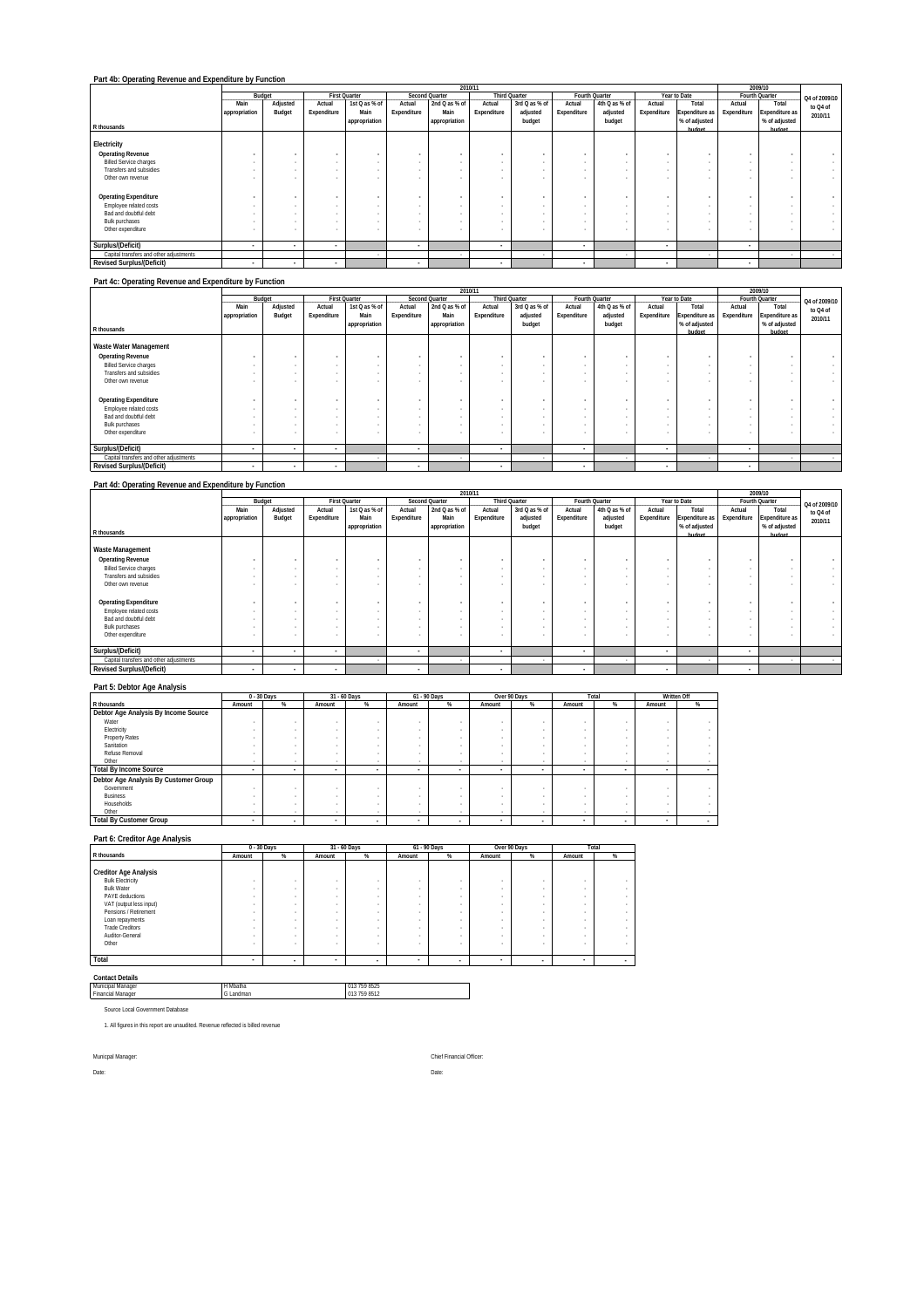## **Mpumalanga: Emakhazeni(MP314) STATEMENT OF CAPITAL AND OPERATING EXPENDITURE FOR THE 4th Quarter Ended 30 June 2011 (Preliminary results)**

| Part1: Operating Revenue and Expenditure |  |  |
|------------------------------------------|--|--|
|                                          |  |  |

|                                         |                       |          |                          |               |             | 2010/11               |             |                      |                |               |             |                |             | 2009/10               |               |
|-----------------------------------------|-----------------------|----------|--------------------------|---------------|-------------|-----------------------|-------------|----------------------|----------------|---------------|-------------|----------------|-------------|-----------------------|---------------|
|                                         | Budget                |          | <b>First Quarter</b>     |               |             | <b>Second Quarter</b> |             | <b>Third Quarter</b> | Fourth Quarter |               |             | Year to Date   |             | Fourth Quarter        | Q4 of 2009/10 |
|                                         | Main                  | Adjusted | Actual                   | 1st Q as % of | Actual      | 2nd Q as % of         | Actual      | 3rd Q as % of        | Actual         | 4th Q as % of | Actual      | Total          | Actual      | Total                 | to Q4 of      |
|                                         | appropriation         | Budget   | Expenditure              | Main          | Expenditure | Main                  | Expenditure | adjusted             | Expenditure    | adjusted      | Expenditure | Expenditure as | Expenditure | <b>Expenditure as</b> | 2010/11       |
|                                         |                       |          |                          | appropriation |             | appropriation         |             | budget               |                | budget        |             | % of adjusted  |             | % of adjusted         |               |
| R thousands                             |                       |          |                          |               |             |                       |             |                      |                |               |             | hudget         |             | hudget                |               |
|                                         |                       |          |                          |               |             |                       |             |                      |                |               |             |                |             |                       |               |
| Operating Revenue and Expenditure       |                       |          |                          |               |             |                       |             |                      |                |               |             |                |             |                       |               |
| <b>Operating Revenue</b>                | 128.494               | 128.494  | 30,168                   | 23.5%         | 37,229      | 29.0%                 | 16.907      | 13.2%                | 10.703         | 8.3%          | 95.006      | 73.9%          | 33,301      | 91.3%                 | (67.9%)       |
| <b>Billed Property rates</b>            | 15.427                | 15.427   | 3.731                    | 24.2%         | 2.208       | 14.3%                 | 3.343       | 21 7%                | 1.787          | 11.6%         | 11.069      | 71.8%          | 1.626       | 56.2%                 | 9.9%          |
| <b>Billed Service charges</b>           | 55.710                | 55.710   | 10.594                   | 19.0%         | 11.834      | 21.2%                 | 11.950      | 21 4%                | 8.390          | 15.1%         | 42.769      | 76.8%          | 5.303       | 84.0%                 | 58.2%         |
| Other own revenue                       | 57.357                | 57.357   | 15.842                   | 27.6%         | 23,186      | 40.4%                 | 1.614       | 2.8%                 | 526            | 9%            | 41.168      | 71.8%          | 26.372      | 115.3%                | $(98.0\%)$    |
|                                         |                       |          |                          |               |             |                       |             |                      |                |               |             |                |             |                       |               |
| <b>Operating Expenditure</b>            | 128.494               | 128.494  | 23,379                   | 18.2%         | 32.022      | 24.9%                 | 22.276      | 17.3%                | 17.674         | 13.8%         | 95.351      | 74.2%          | 15.579      | 79.0%                 | 13.4%         |
| Employee related costs                  | 57,026                | 57.026   | 12.082                   | 21.2%         | 14.192      | 24.9%                 | 12,906      | 22.6%                | 8.539          | 15.0%         | 47.719      | 83.7%          | 6.384       | 89.3%                 | 33.8%         |
| Bad and doubtful debt                   | 2.167                 | 2.167    | $\sim$                   |               |             |                       |             |                      |                |               |             |                |             |                       |               |
| <b>Bulk purchases</b>                   | 20,503                | 20,503   | $\overline{\phantom{a}}$ |               |             |                       | 2.934       | 14.3%                | 535            | 2.6%          | 3.469       | 16.9%          | 2,363       | 103.7%                | (77.4%)       |
| Other expenditure                       | 48.797                | 48.797   | 11.297                   | 23.2%         | 17.830      | 36.5%                 | 6.436       | 13.2%                | 8.600          | 17.6%         | 44.162      | 90.5%          | 6.833       | 66.8%                 | 25.9%         |
|                                         |                       |          |                          |               |             |                       |             |                      |                |               |             |                |             |                       |               |
| Surplus/(Deficit)                       | $\tilde{\phantom{a}}$ | $\sim$   | 6.789                    |               | 5.207       |                       | (5, 369)    |                      | (6,971)        |               | (344)       |                | 17.722      |                       |               |
| Capital transfers and other adjustments |                       |          |                          |               |             |                       |             |                      |                |               |             |                |             |                       |               |
| <b>Revised Surplus/(Deficit)</b>        | $\tilde{\phantom{a}}$ | $\sim$   | 6.789                    |               | 5.207       |                       | (5, 369)    |                      | (6,971)        |               | (344)       |                | 17.722      |                       |               |

#### **Part 2: Capital Revenue and Expenditure**

|                                           |               |                          |                          |                          |             | 2010/11               |                      |               |             |                |             |                       |             | 2009/10        |               |
|-------------------------------------------|---------------|--------------------------|--------------------------|--------------------------|-------------|-----------------------|----------------------|---------------|-------------|----------------|-------------|-----------------------|-------------|----------------|---------------|
|                                           |               | Budget                   |                          | <b>First Quarter</b>     |             | <b>Second Quarter</b> | <b>Third Quarter</b> |               |             | Fourth Quarter |             | Year to Date          |             | Fourth Quarter | Q4 of 2009/10 |
|                                           | Main          | Adjusted                 | Actual                   | 1st Q as % of            | Actual      | 2nd Q as % of         | Actual               | 3rd Q as % of | Actual      | 4th Q as % of  | Actual      | Total                 | Actual      | Total          | to Q4 of      |
|                                           | appropriation | Budget                   | Expenditure              | Main                     | Expenditure | Main                  | Expenditure          | adjusted      | Expenditure | adjusted       | Expenditure | <b>Expenditure as</b> | Expenditure | Expenditure as | 2010/11       |
|                                           |               |                          |                          | appropriation            |             | appropriation         |                      | budget        |             | budget         |             | % of adjusted         |             | % of adjusted  |               |
| R thousands                               |               |                          |                          |                          |             |                       |                      |               |             |                |             | hudget                |             | hudget         |               |
|                                           |               |                          |                          |                          |             |                       |                      |               |             |                |             |                       |             |                |               |
| <b>Capital Revenue and Expenditure</b>    |               |                          |                          |                          |             |                       |                      |               |             |                |             |                       |             |                |               |
| Source of Finance                         | 21.904        | 21.904                   | 40                       | .2%                      | 2.858       | 13.0%                 | 951                  | 4.3%          | 2.600       | 11.9%          | 6.449       | 29.4%                 | 377         | 20.6%          | 589.0%        |
| External loans                            |               | $\overline{\phantom{a}}$ | $\sim$                   |                          |             |                       | 603                  | $\sim$        |             |                | 603         |                       |             |                | $\sim$        |
| Internal contributions                    |               | $\overline{\phantom{a}}$ | $\sim$                   | $\overline{\phantom{a}}$ |             |                       | $\sim$               |               |             | $\sim$         | $\sim$      |                       |             | $\sim$         | $\sim$        |
| <b>Transfers and subsidies</b>            | 19.602        | 19.602                   | $\overline{\phantom{a}}$ | $\overline{\phantom{a}}$ | 2.190       | 11.2%                 | 117                  | .6%           | 2.552       | 13.0%          | 4.859       | 24.8%                 | 267         | 19.9%          | 855.1%        |
| Other                                     | 2.302         | 2.302                    | $40^{\circ}$             | 1.7%                     | 669         | 29.1%                 | 230                  | 10.0%         | 48          | 2.1%           | 986         | 42.8%                 | 110         | 26.3%          | (56.8%)       |
|                                           |               |                          |                          |                          |             |                       |                      |               |             |                |             |                       |             |                |               |
| Capital Expenditure                       | 14.417        | 14.417                   | 149                      | 1.0%                     | 2.885       | 20.0%                 | 950                  | 6.6%          | 2.600       | 18.0%          | 6.584       | 45.7%                 | 377         | 20.6%          | 589.0%        |
| Water and Sanitation                      |               | $\overline{\phantom{a}}$ | $\sim$                   |                          |             |                       |                      | $\sim$        |             |                | $\sim$      |                       | 267         | 99.2%          | (100.0%       |
| Electricity                               | 678           | 678                      | $\sim$                   |                          |             |                       |                      |               |             |                |             |                       |             | 2.9%           | $\sim$        |
| Housing                                   |               | $\sim$                   | $\sim$                   |                          |             | $\sim$                | $\sim$               | $\sim$        | $\sim$      | $\sim$         | $\sim$      |                       | $\sim$      | $\sim$         |               |
| Roads, pavements, bridges and storm water | 5,800         | 5.800                    |                          |                          | 1.431       | 24.7%                 | 720                  | 12.4%         | 2.552       | 44.0%          | 4.704       | 81.1%                 | $\sim$      | 8.7%           | (100.0%       |
| Other                                     | 7.938         | 7.938                    | 149                      | 1.9%                     | 1.454       | 18.3%                 | 230                  | 2.9%          |             |                | 1.880       | 23.7%                 | 110         | 13.6%          | (56.8%)       |
|                                           |               |                          |                          |                          |             |                       |                      |               |             |                |             |                       |             |                |               |

### **Total Capital and Operating Expenditure**

|                                          |               |          |             |                      |             |                | 2010/11              |               |                |               |             |                       |             | 2009/10               |               |
|------------------------------------------|---------------|----------|-------------|----------------------|-------------|----------------|----------------------|---------------|----------------|---------------|-------------|-----------------------|-------------|-----------------------|---------------|
|                                          | Budget        |          |             | <b>First Quarter</b> |             | Second Quarter | <b>Third Quarter</b> |               | Fourth Quarter |               |             | Year to Date          |             | Fourth Quarter        | Q4 of 2009/10 |
|                                          | Main          | Adiusted | Actual      | 1st Q as % of        | Actual      | 2nd Q as % of  | Actual               | 3rd Q as % of | Actual         | 4th Q as % of | Actual      | Total                 | Actual      | Total                 | to Q4 of      |
|                                          | appropriation | Budget   | Expenditure | Main                 | Expenditure | Main           | Expenditure          | adiusted      | Expenditure    | adjusted      | Expenditure | <b>Expenditure as</b> | Expenditure | <b>Expenditure as</b> | 2010/11       |
|                                          |               |          |             | appropriation        |             | appropriation  |                      | budget        |                | budget        |             | % of adjusted         |             | % of adjusted         |               |
| R thousands                              |               |          |             |                      |             |                |                      |               |                |               |             | hudget                |             | hudget                |               |
| <b>Capital and Operating Revenue</b>     |               |          |             |                      |             |                |                      |               |                |               |             |                       |             |                       |               |
| Operating Revenue                        | 128.494       | 128.494  | 30.168      | 23.5%                | 37.229      | 29.0%          | 16.907               | 13.2%         | 10.703         | 8.3%          | 95.006      | 73.9%                 | 33.301      | 91.3%                 | (67.9%)       |
| Capital Revenue                          | 21.904        | 21.904   | 40          | .2%                  | 2.858       | 13.0%          | 951                  | 4.3%          | 2.600          | 11.9%         | 6.449       | 29.4%                 | 377         | 20.6%                 | 589.0%        |
| <b>Total Revenue</b>                     | 150.398       | 150.398  | 30.207      | 20.1%                | 40.087      | 26.7%          | 17.857               | 11.9%         | 13.303         | 8.8%          | 101.455     | 67.5%                 | 33.678      | 78.9%                 | (60.5%)       |
| <b>Capital and Operating Expenditure</b> |               |          |             |                      |             |                |                      |               |                |               |             |                       |             |                       |               |
| Operating Expenditure                    | 128.494       | 128.494  | 23.379      | 18.2%                | 32,022      | 24.9%          | 22.276               | 17.3%         | 17.674         | 13.8%         | 95.351      | 74.2%                 | 15.579      | 79.0%                 | 13.4%         |
| Capital Expenditure                      | 14.417        | 14.417   | 149         | 1.0%                 | 2.885       | 20.0%          | 950                  | 6.6%          | 2.600          | 18.0%         | 6.584       | 45.79                 | 377         | 20.6%                 | 589.0%        |
| <b>Total Expenditure</b>                 | 142.910       | 142.910  | 23,528      | 16.5%                | 34.907      | 24.4%          | 23,226               | 16.3%         | 20.274         | 14.2%         | 101.935     | 71.3%                 | 15.957      | 68.7%                 | 27.1%         |
|                                          |               |          |             |                      |             |                |                      |               |                |               |             |                       |             |                       |               |

#### **Part 3: Cash Receipts and Payments**

|                                                 |               |                          |                          |                      |             | 2010/11               |                      |               |                |               |             |                |                          | 2009/10               |               |
|-------------------------------------------------|---------------|--------------------------|--------------------------|----------------------|-------------|-----------------------|----------------------|---------------|----------------|---------------|-------------|----------------|--------------------------|-----------------------|---------------|
|                                                 |               | Budget                   |                          | <b>First Quarter</b> |             | <b>Second Quarter</b> | <b>Third Quarter</b> |               | Fourth Quarter |               |             | Year to Date   |                          | Fourth Quarter        | Q4 of 2009/10 |
|                                                 | Main          | Adjusted                 | Actual                   | 1st Q as % of        | Actual      | 2nd Q as % of         | Actual               | 3rd Q as % of | Actual         | 4th Q as % of | Actual      | Total          | Actual                   | Total                 | to Q4 of      |
|                                                 | appropriation | Budget                   | Expenditure              | Main                 | Expenditure | Main                  | Expenditure          | adjusted      | Expenditure    | adjusted      | Expenditure | Expenditure as | Expenditure              | <b>Expenditure as</b> | 2010/11       |
|                                                 |               |                          |                          | appropriation        |             | appropriation         |                      | budget        |                | budget        |             | % of adjusted  |                          | % of adjusted         |               |
| R thousands                                     |               |                          |                          |                      |             |                       |                      |               |                |               |             | hudget         |                          | hudget                |               |
| <b>Cash Receipts and Payments</b>               |               |                          |                          |                      |             |                       |                      |               |                |               |             |                |                          |                       |               |
| Opening Cash Balance                            |               | $\cdot$                  | 694                      |                      | 2,704       |                       | 2,483                |               | (3, 772)       |               | 694         |                | 8,837                    |                       |               |
| Cash receipts by source                         | 128.494       | 128.494                  | 30,088                   | 23.4%                | 33,455      | 26.0%                 | 17,107               | 13.3%         | 10.736         | 8.4%          | 91.386      | 71.1%          | 9.223                    | 82.8%                 | 16.4%         |
| Statutory receipts (including VAT)              | 41.469        | 41,469                   |                          |                      |             |                       |                      |               |                |               |             |                |                          |                       |               |
| Service charges                                 | 46.014        | 46.014                   | 15,563                   | 33.8%                | 10.012      | 21.8%                 | 15,279               | 33.2%         | 10.165         | 22.1%         | 51.020      | 110.9%         | 3.694                    | 62.3%                 | 175.2%        |
| Transfers (operational and capital)             | 41.011        | 41.011                   | 13,552                   | 33.0%                | 20.359      | 49.6%                 |                      |               |                |               | 33.911      | 82 7%          | 5.000                    | 102.6%                | $(100.0\%)$   |
| Other receipts                                  |               | $\overline{\phantom{a}}$ | 973                      |                      | 3.284       |                       | 1.627                |               | 571            |               | 6.455       | $\sim$         | 529                      | 203.2%                | 7.8%          |
| Contributions recognised - cap. & contr. assets | . .           | $\overline{\phantom{a}}$ | $\overline{\phantom{a}}$ |                      |             |                       |                      |               |                |               |             |                |                          |                       |               |
| Proceeds on disposal of PPE                     | . .           | . п.                     | $\sim$                   |                      |             |                       |                      |               |                |               |             |                |                          |                       |               |
| <b>External Inans</b>                           |               | $\sim$                   | $\overline{\phantom{a}}$ |                      |             |                       |                      |               |                |               |             |                | $\overline{\phantom{a}}$ |                       |               |
| Net increase (decr.) in assets / liabilities    |               |                          | $\overline{\phantom{a}}$ |                      | (200)       |                       | 200                  |               |                |               |             |                |                          |                       |               |
|                                                 |               |                          |                          |                      |             |                       |                      |               |                |               |             |                |                          |                       |               |
| Cash payments by type                           | 128.494       | 128.494                  | 28,078                   | 21.9%                | 33,676      | 26.2%                 | 23,361               | 18.2%         | 17.768         | 13.8%         | 102.884     | 80.1%          | 8.716                    | 75.0%                 | 103.9%        |
| Employee related costs                          | 43.197        | 43.197                   | 9.713                    | 22.5%                | 11.279      | 26.1%                 | 9.925                | 23.0%         | 6.588          | 15.3%         | 37.504      | 86.8%          | 2.278                    | 75.2%                 | 189.2%        |
| Grant and subsidies                             | 10,149        | 10.149                   | 1.960                    | 19.3%                | 1.934       | 19.1%                 | 1.739                | 17.1%         | 1.466          | 14.4%         | 7.099       | 69.9%          | 548                      | 72.1%                 | 167.3%        |
| Bulk Purchases - electr., water and sewerage    |               | $\sim$                   |                          |                      |             |                       |                      |               |                |               |             |                | $\sim$                   |                       |               |
| Other payments to service providers             | 20.503        | 20.503                   | 10.623                   | 51.8%                | 8.186       | 39.9%                 | 4.774                | 23.3%         | 2.527          | 12.3%         | 26.110      | 127.3%         | 2.716                    | 187.7%                | (7.0%         |
| Capital assets                                  |               | $\sim$                   | $\overline{\phantom{a}}$ |                      |             |                       |                      |               |                |               |             | . .            | $\sim$                   |                       |               |
| Repayment of borrowing                          | 521           | 521                      | 284                      | 54.6%                | 283         | 54.3%                 | 282                  | 54.1%         | 188            | 36.1%         | 1.038       | 199.1%         | 95                       | 77.4%                 | 98.4%         |
| Other cash flows / payments                     | 54,123        | 54,123                   | 5.498                    | 10.2%                | 11,994      | 22.2%                 | 6.641                | 12.3%         | 6.999          | 12 9%         | 31.132      | 57.5%          | 3.078                    | 42.1%                 | 127.4%        |
| <b>Closing Cash Balance</b>                     |               |                          | 2.704                    |                      | 2.483       |                       | (3, 772)             |               | (10, 804)      |               | (10, 804)   |                | 9,345                    |                       |               |
|                                                 |               |                          |                          |                      |             |                       |                      |               |                |               |             |                |                          |                       |               |

|                                         |               |                          |             |                      |             | 2010/11        |                      |               |                |               |             |                |             | 2009/10        |               |
|-----------------------------------------|---------------|--------------------------|-------------|----------------------|-------------|----------------|----------------------|---------------|----------------|---------------|-------------|----------------|-------------|----------------|---------------|
|                                         |               | Budget                   |             | <b>First Quarter</b> |             | Second Quarter | <b>Third Quarter</b> |               | Fourth Quarter |               |             | Year to Date   |             | Fourth Quarter | Q4 of 2009/10 |
|                                         | Main          | Adjusted                 | Actual      | 1st Q as % of        | Actual      | 2nd Q as % of  | Actual               | 3rd Q as % of | Actual         | 4th Q as % of | Actual      | Total          | Actual      | Total          | to Q4 of      |
|                                         | appropriation | Budget                   | Expenditure | Main                 | Expenditure | Main           | Expenditure          | adjusted      | Expenditure    | adjusted      | Expenditure | Expenditure as | Expenditure | Expenditure as | 2010/11       |
|                                         |               |                          |             | appropriation        |             | appropriation  |                      | budget        |                | budget        |             | % of adjusted  |             | % of adjusted  |               |
| R thousands                             |               |                          |             |                      |             |                |                      |               |                |               |             | hudget         |             | <b>budget</b>  |               |
|                                         |               |                          |             |                      |             |                |                      |               |                |               |             |                |             |                |               |
| Water                                   |               |                          |             |                      |             |                |                      |               |                |               |             |                |             |                |               |
| <b>Operating Revenue</b>                | 8.581         | 8.581                    | 2.141       | 25.0%                | 2.225       | 25.9%          | 1.918                | 22.4%         | 1.403          | 16.4%         | 7.687       | 89.6%          | 1.025       | 89.6%          | 36.8%         |
| <b>Billed Service charges</b>           | 8.681         | 8.681                    | 2.131       | 24.5%                | 2.223       | 25.6%          | 1.917                | 22.1%         | 1.397          | 16.1%         | 7.668       | 88.3%          | 1.025       | 80.9%          | 36.3%         |
| Transfers and subsidies                 |               | $\overline{\phantom{a}}$ |             |                      |             |                |                      |               |                |               |             |                |             |                |               |
| Other own revenue                       | (100)         | (100)                    | 11          | (10.7%)              |             | (1.4%          |                      | (1.0%         |                | (6.5%         | 20          | (19.6%         |             | (1.1%)         | 1.099.4%      |
|                                         |               |                          |             |                      |             |                |                      |               |                |               |             |                |             |                |               |
| <b>Operating Expenditure</b>            | 4,055         | 4.055                    | 869         | 21.4%                | 1.193       | 29.4%          | 1.143                | 28.2%         | 755            | 18.6%         | 3.960       | 97.6%          | 650         | 100.7%         | 16.1%         |
| Employee related costs                  | 1.804         | 1.804                    | 478         | 26.5%                | 454         | 25.19          | 515                  | 28.5%         | 346            | 19.2%         | 1.793       | 99.4%          | 265         | 99.4%          | 30.5%         |
| Bad and doubtful debt                   |               | $\overline{\phantom{a}}$ |             |                      |             |                |                      |               |                |               |             |                |             |                |               |
| <b>Bulk purchases</b>                   |               | $\overline{\phantom{a}}$ |             |                      |             |                |                      |               |                |               |             |                |             |                | $\sim$        |
| Other expenditure                       | 2.251         | 2.251                    | 391         | 17.3%                | 739         | 32.89          | 629                  | 27.9%         | 409            | 18.2%         | 2.167       | 96.3%          | 385         | 101.6%         | 6.2%          |
|                                         |               |                          |             |                      |             |                |                      |               |                |               |             |                |             |                |               |
| Surplus/(Deficit)                       | 4,526         | 4.526                    | 1,272       |                      | 1,032       |                | 775                  |               | 648            |               | 3.728       |                | 376         |                |               |
| Capital transfers and other adjustments |               |                          |             |                      |             |                |                      |               |                |               |             |                |             |                |               |
| <b>Revised Surplus/(Deficit)</b>        | 4,526         | 4,526                    | 1,272       |                      | 1,032       |                | 775                  |               | 648            |               | 3,728       |                | 376         |                |               |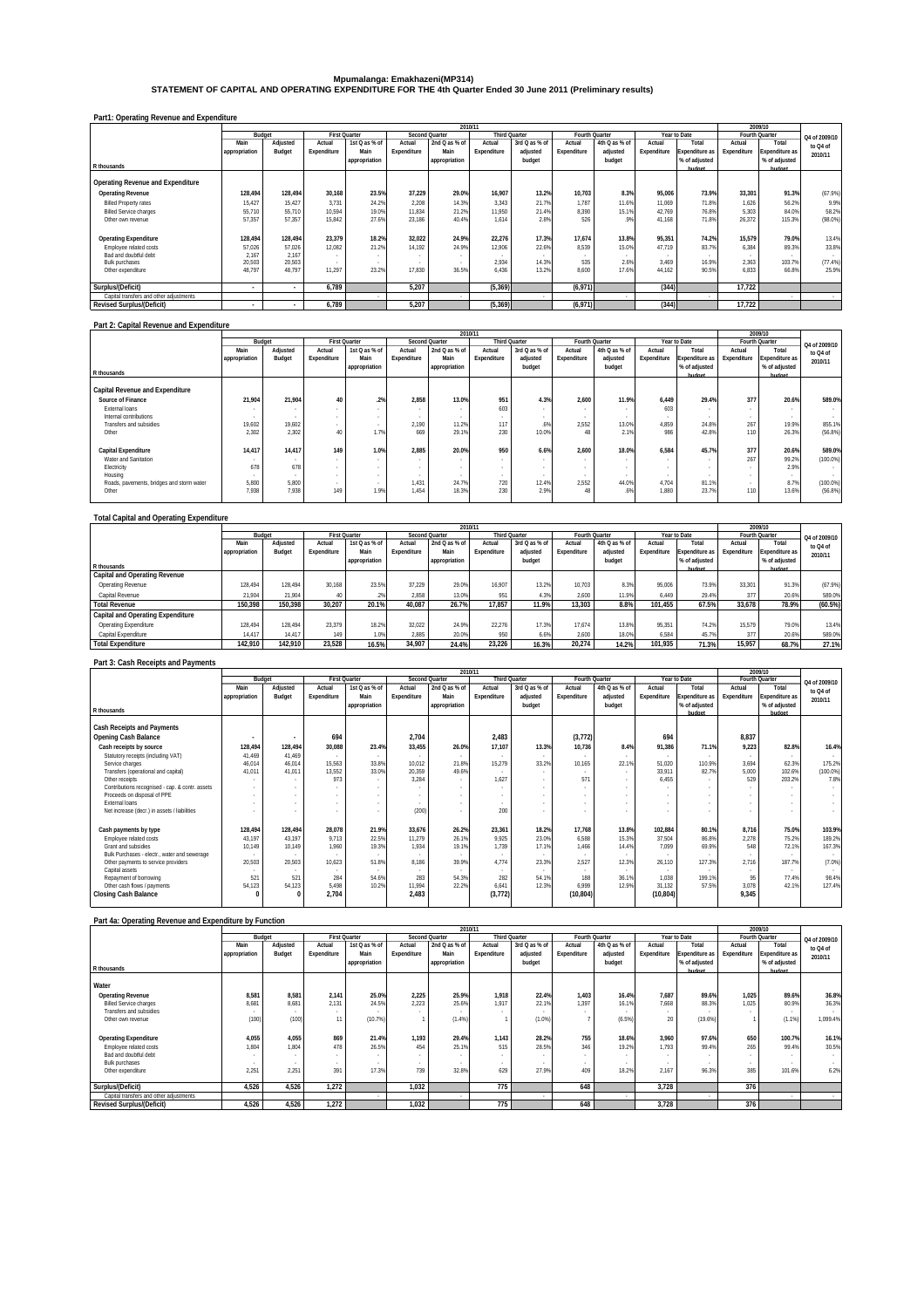|                                         |               |                          |             |                      |             |                       | 2010/11     |                      |             |                |             |                |             | 2009/10               |               |
|-----------------------------------------|---------------|--------------------------|-------------|----------------------|-------------|-----------------------|-------------|----------------------|-------------|----------------|-------------|----------------|-------------|-----------------------|---------------|
|                                         |               | Budget                   |             | <b>First Quarter</b> |             | <b>Second Quarter</b> |             | <b>Third Quarter</b> |             | Fourth Quarter |             | Year to Date   |             | Fourth Quarter        | Q4 of 2009/10 |
|                                         | Main          | Adjusted                 | Actual      | 1st Q as % of        | Actual      | 2nd Q as % of         | Actual      | 3rd Q as % of        | Actual      | 4th Q as % of  | Actual      | Total          | Actual      | Total                 | to Q4 of      |
|                                         | appropriation | Budget                   | Expenditure | Main                 | Expenditure | Main                  | Expenditure | adjusted             | Expenditure | adjusted       | Expenditure | Expenditure as | Expenditure | <b>Expenditure as</b> | 2010/11       |
|                                         |               |                          |             | appropriation        |             | appropriation         |             | budget               |             | budget         |             | % of adjusted  |             | % of adjusted         |               |
| R thousands                             |               |                          |             |                      |             |                       |             |                      |             |                |             | hudget         |             | hudget                |               |
| Electricity                             |               |                          |             |                      |             |                       |             |                      |             |                |             |                |             |                       |               |
|                                         |               |                          |             |                      |             |                       |             |                      |             |                |             |                |             |                       |               |
| <b>Operating Revenue</b>                | 37.885        | 37.885                   | 7,453       | 19.7%                | 6.933       | 18.3%                 | 7.389       | 19.5%                | 5.317       | 14.0%          | 27.091      | 71.5%          | 2.827       | 86.2%                 | 88.1%         |
| <b>Billed Service charges</b>           | 36.806        | 36.806                   | 6.701       | 18.2%                | 6.813       | 18.5%                 | 7.295       | 19.8%                | 5.253       | 14.3%          | 26.061      | 70.8%          | 2.823       | 83.5%                 | 86.1%         |
| Transfers and subsidies                 |               |                          |             |                      |             |                       |             |                      |             |                |             |                |             |                       |               |
| Other own revenue                       | 1.080         | 1.080                    | 752         | 69.7%                | 120         | 11.1%                 | 94          | 8.7%                 | 64          | 5.9%           | 1.030       | 95.4%          |             | (43.1%)               | 1.700.0%      |
|                                         |               |                          |             |                      |             |                       |             |                      |             |                |             |                |             |                       |               |
| <b>Operating Expenditure</b>            | 26,356        | 26,356                   | 7,330       | 27.8%                | 8.064       | 30.6%                 | 3.972       | 15.1%                | 2.932       | 11.1%          | 22.299      | 84.6%          | 3.184       | 116.9%                | (7.9%)        |
| Employee related costs                  | 1.675         | 1.675                    | 424         | 25.3%                | 603         | 36.0%                 | 446         | 26.6%                | 249         | 14.8%          | 1.721       | 102.7%         | 265         | 217.0%                | (6.3%)        |
| Bad and doubtful debt                   |               | $\overline{\phantom{a}}$ | $\sim$      |                      |             |                       |             |                      |             |                |             |                |             | $\sim$                |               |
| <b>Bulk purchases</b>                   | 20,503        | 20.503                   |             |                      |             |                       | 2.934       | 14.3%                | 535         | 2.6%           | 3.469       | 16.9%          | 2.363       | 103.7%                | (77.4%)       |
| Other expenditure                       | 4.177         | 4.177                    | 6.907       | 165.3%               | 7.461       | 178.6%                | 592         | 14.2%                | 2.149       | 51.4%          | 17.109      | 409.6%         | 556         | 148.8%                | 286.2%        |
| Surplus/(Deficit)                       | 11.529        | 11.529                   | 122         |                      | (1, 131)    |                       | 3.417       |                      | 2,384       |                | 4.792       |                | (358)       |                       |               |
| Capital transfers and other adjustments |               |                          |             |                      |             |                       |             | $\sim$               |             | $\sim$         |             |                |             |                       | $\sim$        |
| <b>Revised Surplus/(Deficit)</b>        | 11,529        | 11,529                   | 122         |                      | (1, 131)    |                       | 3.417       |                      | 2,384       |                | 4,792       |                | (358)       |                       |               |
|                                         |               |                          |             |                      |             |                       |             |                      |             |                |             |                |             |                       |               |

#### **Part 4c: Operating Revenue and Expenditure by Function**

|                                         |               |          |             |                      |             |                | 2010/11                  |                      |             |                |             |                       |             | 2009/10        |               |
|-----------------------------------------|---------------|----------|-------------|----------------------|-------------|----------------|--------------------------|----------------------|-------------|----------------|-------------|-----------------------|-------------|----------------|---------------|
|                                         |               | Budget   |             | <b>First Quarter</b> |             | Second Quarter |                          | <b>Third Quarter</b> |             | Fourth Quarter |             | Year to Date          |             | Fourth Quarter | Q4 of 2009/10 |
|                                         | Main          | Adjusted | Actual      | 1st Q as % of        | Actual      | 2nd Q as % of  | Actual                   | 3rd Q as % of        | Actual      | 4th Q as % of  | Actual      | Total                 | Actual      | Total          | to Q4 of      |
|                                         | appropriation | Budget   | Expenditure | Main                 | Expenditure | Main           | Expenditure              | adjusted             | Expenditure | adjusted       | Expenditure | <b>Expenditure as</b> | Expenditure | Expenditure as | 2010/11       |
|                                         |               |          |             | appropriation        |             | appropriation  |                          | budget               |             | budget         |             | % of adjusted         |             | % of adjusted  |               |
| R thousands                             |               |          |             |                      |             |                |                          |                      |             |                |             | hudget                |             | hudget         |               |
| Waste Water Management                  |               |          |             |                      |             |                |                          |                      |             |                |             |                       |             |                |               |
| <b>Operating Revenue</b>                | 5,533         | 5.533    | 1,405       | 25.4%                | 1.443       | 26.1%          | 1.339                    | 24.2%                | 939         | 17.0%          | 5.125       | 92.6%                 | 780         | 83.0%          | 20.3%         |
| <b>Billed Service charges</b>           | 5.511         | 5.511    | 931         | 16.9%                | 1.443       | 26.2%          | 1.339                    | 24.3%                | 939         | 17.0%          | 4.651       | 84.4%                 | 779         | 83.6%          | 20.5%         |
| Transfers and subsidies                 |               |          | $\sim$      |                      |             |                | $\overline{\phantom{a}}$ |                      |             |                |             |                       |             |                | $\sim$        |
| Other own revenue                       | 22            | 22       | 474         | 2.116.8%             |             |                |                          |                      |             |                | 474         | 2.116.8%              |             | 20.6%          | (100.0%       |
| <b>Operating Expenditure</b>            | 4,289         | 4.289    | 995         | 23.2%                | 931         | 21.7%          | 929                      | 21.7%                | 685         | 16.0%          | 3.539       | 82.5%                 | 575         | 86.6%          | 19.1%         |
| Employee related costs                  | 3.502         | 3.502    | 916         | 26.1%                | 846         | 24.2%          | 890                      | 25.4%                | 590         | 16.8%          | 3.241       | 92.5%                 | 508         | 101.2%         | 16.0%         |
| Bad and doubtful debt                   |               | $\sim$   |             |                      |             |                |                          |                      |             |                |             |                       |             |                | $\sim$        |
| <b>Bulk purchases</b>                   |               | $\sim$   |             |                      |             |                |                          |                      |             |                |             |                       |             |                | $\sim$        |
| Other expenditure                       | 787           | 787      | 79          | 10.1%                | 85          | 10.8%          | 39                       | 4.9%                 | 95          | 12.1%          | 298         | 37.9%                 | 67          | 50.8%          | 43.1%         |
| Surplus/(Deficit)                       | 1.244         | 1.244    | 410         |                      | 512         |                | 410                      |                      | 254         |                | 1.586       |                       | 205         |                |               |
| Capital transfers and other adjustments |               |          |             |                      |             |                |                          |                      |             |                |             |                       |             |                | $\sim$        |
| <b>Revised Surplus/(Deficit)</b>        | 1.244         | 1,244    | 410         |                      | 512         |                | 410                      |                      | 254         |                | 1.586       |                       | 205         |                |               |

### **Part 4d: Operating Revenue and Expenditure by Function**

|                                         |               |          |             |                      |             |                | 2010/11     |                      |             |                |             |                |             | 2009/10                  |               |
|-----------------------------------------|---------------|----------|-------------|----------------------|-------------|----------------|-------------|----------------------|-------------|----------------|-------------|----------------|-------------|--------------------------|---------------|
|                                         |               | Budget   |             | <b>First Quarter</b> |             | Second Quarter |             | <b>Third Quarter</b> |             | Fourth Quarter |             | Year to Date   |             | Fourth Quarter           | Q4 of 2009/10 |
|                                         | Main          | Adjusted | Actual      | 1st Q as % of        | Actual      | 2nd Q as % of  | Actual      | 3rd Q as % of        | Actual      | 4th Q as % of  | Actual      | Total          | Actual      | Total                    | to Q4 of      |
|                                         | appropriation | Budget   | Expenditure | Main                 | Expenditure | Main           | Expenditure | adjusted             | Expenditure | adjusted       | Expenditure | Expenditure as | Expenditure | <b>Expenditure as</b>    | 2010/11       |
|                                         |               |          |             | appropriation        |             | appropriation  |             | budget               |             | budget         |             | % of adjusted  |             | % of adjusted            |               |
| R thousands                             |               |          |             |                      |             |                |             |                      |             |                |             | hudget         |             | hudget                   |               |
| Waste Management                        |               |          |             |                      |             |                |             |                      |             |                |             |                |             |                          |               |
| <b>Operating Revenue</b>                | 4.733         | 4.733    | 1.290       | 27.3%                | 1.356       | 28.6%          | 1.398       | 29.5%                | 802         | 17.0%          | 4.847       | 102.4%         | 676         | 93.3%                    | 18.6%         |
| <b>Billed Service charges</b>           | 4.713         | 4.713    | 832         | 17.7%                | 1.356       | 28.8%          | 1.398       | 29.7%                | 802         | 17.0%          | 4.389       | 93.1%          | 676         | 94.1%                    | 18.6%         |
| Transfers and subsidies                 | 19            | 19       |             |                      |             |                |             |                      |             |                |             |                |             | . .                      |               |
| Other own revenue                       |               |          | 458         | 29.275.3%            |             |                |             |                      |             | $\sim$         | 458         | 29.275.3%      |             | .9%                      | (100.0%       |
|                                         |               |          |             |                      |             |                |             |                      |             |                |             |                |             |                          |               |
| <b>Operating Expenditure</b>            | 8,410         | 8,410    | 1,538       | 18.3%                | 1.565       | 18.6%          | 1.518       | 18.0%                | 1.035       | 12.3%          | 5.655       | 67.2%          | 960         | 94.9%                    | 7.9%          |
| Employee related costs                  | 5,665         | 5.665    | 1.287       | 22.7%                | 1.258       | 22.2%          | 1.141       | 20.1%                | 786         | 13.9%          | 4.472       | 78.9%          | 697         | 93.7%                    | 12.7%         |
| Bad and doubtful debt                   |               | $\sim$   |             |                      |             |                |             |                      |             | $\sim$         |             |                |             |                          | $\sim$        |
| <b>Bulk purchases</b>                   |               |          |             |                      |             |                |             |                      |             |                |             |                |             | $\overline{\phantom{a}}$ | $\sim$        |
| Other expenditure                       | 2.745         | 2.745    | 251         | 9.1%                 | 307         | 11.2%          | 376         | 13.7%                | 250         | 9.1%           | 1.184       | 43.1%          | 263         | 99.4%                    | (4.9%)        |
|                                         |               |          |             |                      |             |                |             |                      |             |                |             |                |             |                          |               |
| Surplus/(Deficit)                       | (3,677)       | (3,677)  | (247)       |                      | (209)       |                | (119)       |                      | (233)       |                | (808)       |                | (283)       |                          |               |
| Capital transfers and other adjustments |               |          |             |                      |             |                |             |                      |             |                |             |                |             |                          | . .           |
| <b>Revised Surplus/(Deficit)</b>        | (3.677)       | (3.677)  | (247)       |                      | (209)       |                | (119)       |                      | (233)       |                | (808)       |                | (283)       |                          |               |

 $\overline{\phantom{a}}$ 

### **Part 5: Debtor Age Analysis**

|                                       |                          | 0 - 30 Days |        | 31 - 60 Days             |                          | 61 - 90 Davs |        | Over 90 Days |        | Total  |        | Written Off |
|---------------------------------------|--------------------------|-------------|--------|--------------------------|--------------------------|--------------|--------|--------------|--------|--------|--------|-------------|
| R thousands                           | Amount                   | %           | Amount | %                        | Amount                   | %            | Amount | %            | Amount | %      | Amount | %           |
| Debtor Age Analysis By Income Source  |                          |             |        |                          |                          |              |        |              |        |        |        |             |
| Water                                 |                          |             |        |                          |                          |              |        |              |        |        |        |             |
| Electricity                           |                          |             |        |                          |                          |              |        |              |        |        |        |             |
| <b>Property Rates</b>                 |                          |             |        |                          |                          |              |        |              |        |        |        |             |
| Sanitation                            |                          |             |        |                          |                          |              |        |              |        |        |        |             |
| Refuse Removal                        |                          |             |        |                          |                          |              |        |              |        |        |        |             |
| Other                                 |                          | $\sim$      | ۰      |                          |                          |              |        | $\sim$       |        |        |        |             |
| <b>Total By Income Source</b>         | $\overline{\phantom{a}}$ | ۰           |        | $\overline{\phantom{a}}$ | $\overline{\phantom{a}}$ | $\sim$       |        |              | $\sim$ |        | $\sim$ |             |
| Debtor Age Analysis By Customer Group |                          |             |        |                          |                          |              |        |              |        |        |        |             |
| Government                            |                          |             |        |                          |                          |              |        |              |        |        |        |             |
| Business                              |                          |             |        |                          |                          |              |        |              |        |        |        |             |
| Households                            |                          |             |        |                          |                          |              |        |              |        |        |        |             |
| Other                                 |                          | $\sim$      | ۰      | $\sim$                   |                          |              |        | $\sim$       |        | $\sim$ |        |             |
| <b>Total By Customer Group</b>        |                          | ۰           |        | $\overline{\phantom{a}}$ |                          | $\sim$       |        |              |        |        | $\sim$ |             |

### **Part 6: Creditor Age Analysis**

|                                                                                                 |                          | $0 - 30$ Days            |                          | 31 - 60 Days                                                   |        | 61 - 90 Days             |             | Over 90 Days     |        | Total |
|-------------------------------------------------------------------------------------------------|--------------------------|--------------------------|--------------------------|----------------------------------------------------------------|--------|--------------------------|-------------|------------------|--------|-------|
| R thousands                                                                                     | Amount                   | %                        | Amount                   | %                                                              | Amount | %                        | Amount      | %                | Amount | %     |
| <b>Creditor Age Analysis</b><br><b>Bulk Electricity</b><br><b>Bulk Water</b><br>PAYE deductions | $\sim$<br>٠<br>$\sim$    |                          | ٠<br>٠<br>٠              | $\overline{\phantom{a}}$<br>$\overline{\phantom{a}}$<br>$\sim$ |        | ۰<br>۰<br>۰              | ٠<br>٠<br>٠ | $\sim$           | ٠      |       |
| VAT (output less input)<br>Pensions / Retirement                                                | $\sim$<br>٠              | $\sim$                   | ٠<br>٠                   | $\sim$                                                         |        | ۰<br>٠                   | ٠           | $\sim$           |        |       |
| Loan repayments<br><b>Trade Creditors</b>                                                       | $\sim$<br>$\sim$         | ٠                        | $\sim$<br>٠              | $\sim$<br>$\sim$                                               |        | ۰<br>۰                   | ٠<br>٠      | $\sim$<br>$\sim$ | ٠      | ٠     |
| Auditor-General<br>Other                                                                        | ٠                        | $\sim$                   | ٠<br>٠                   | $\sim$<br>$\sim$                                               | $\sim$ | ۰<br>۰                   | ٠           | $\sim$           | ٠      |       |
| Total                                                                                           | $\overline{\phantom{a}}$ | $\overline{\phantom{a}}$ | $\overline{\phantom{a}}$ | $\overline{\phantom{a}}$                                       |        | $\overline{\phantom{a}}$ |             |                  |        |       |

| <b>Contact Details</b>           |                    |              |
|----------------------------------|--------------------|--------------|
| Municipal Manager                | Oscar N Nkosi      | 013 253 1211 |
| <b>Financial Manager</b>         | Gerhard Groenewald | 013 253 1121 |
| Source Local Government Database |                    |              |

1. All figures in this report are unaudited. Revenue reflected is billed revenue

Date: Date: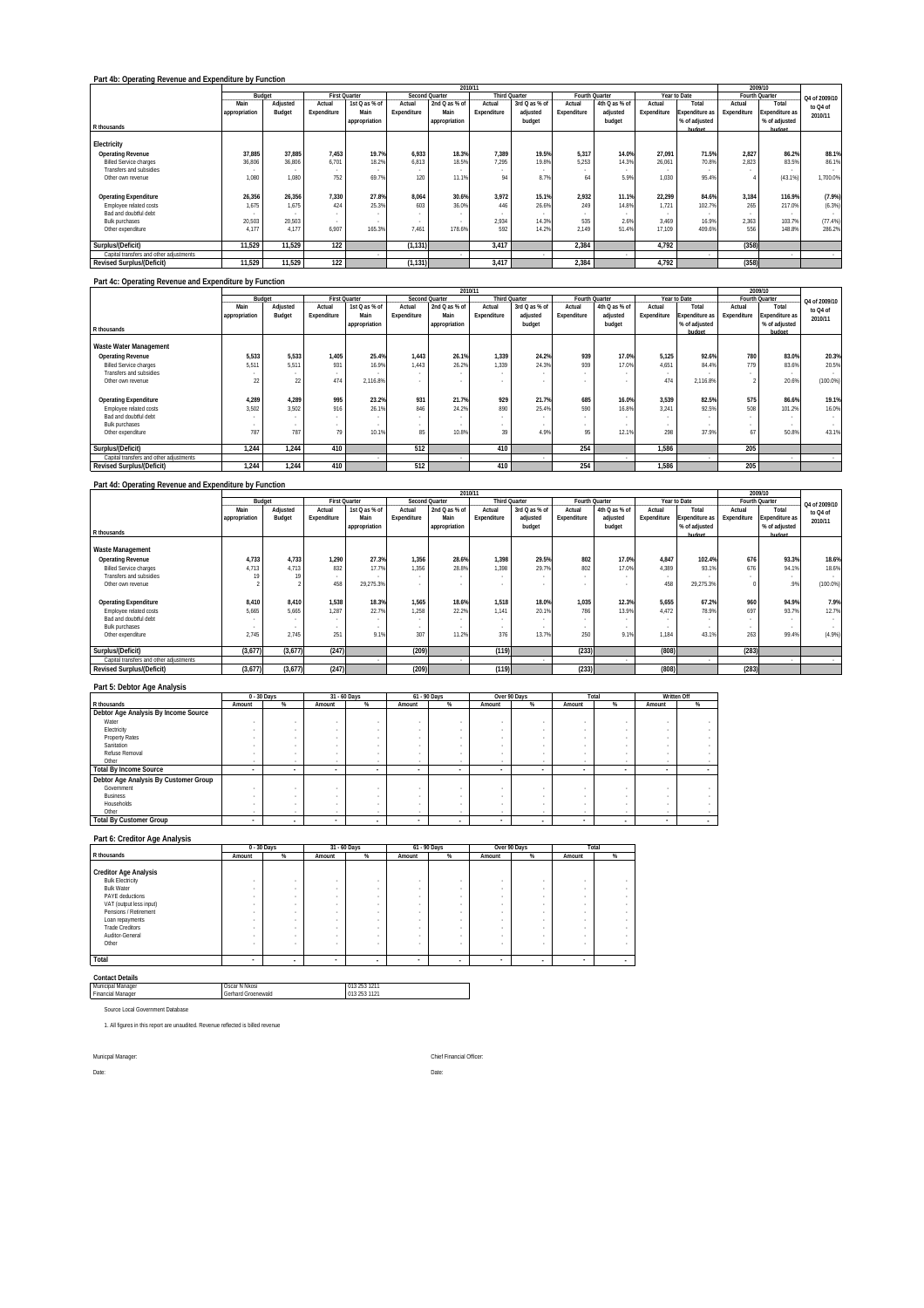**Mpumalanga: Emalahleni (Mp)(MP312) STATEMENT OF CAPITAL AND OPERATING EXPENDITURE FOR THE 4th Quarter Ended 30 June 2011 (Preliminary results)**

| Part1: Operating Revenue and Expenditure |  |
|------------------------------------------|--|
|                                          |  |

|                                         |               | 2010/11   |                          |                      |             |                       |                      |               |                |               |             |                |             | 2009/10               |               |
|-----------------------------------------|---------------|-----------|--------------------------|----------------------|-------------|-----------------------|----------------------|---------------|----------------|---------------|-------------|----------------|-------------|-----------------------|---------------|
|                                         | Budget        |           |                          | <b>First Quarter</b> |             | <b>Second Quarter</b> | <b>Third Quarter</b> |               | Fourth Quarter |               |             | Year to Date   |             | Fourth Quarter        | Q4 of 2009/10 |
|                                         | Main          | Adjusted  | Actual                   | 1st Q as % of        | Actual      | 2nd Q as % of         | Actual               | 3rd Q as % of | Actual         | 4th Q as % of | Actual      | Total          | Actual      | Total                 | to Q4 of      |
|                                         | appropriation | Budget    | Expenditure              | Main                 | Expenditure | Main                  | Expenditure          | adjusted      | Expenditure    | adjusted      | Expenditure | Expenditure as | Expenditure | <b>Expenditure as</b> | 2010/11       |
|                                         |               |           |                          | appropriation        |             | appropriation         |                      | budget        |                | budget        |             | % of adjusted  |             | % of adjusted         |               |
| R thousands                             |               |           |                          |                      |             |                       |                      |               |                |               |             | hudget         |             | hudget                |               |
|                                         |               |           |                          |                      |             |                       |                      |               |                |               |             |                |             |                       |               |
| Operating Revenue and Expenditure       |               |           |                          |                      |             |                       |                      |               |                |               |             |                |             |                       |               |
| <b>Operating Revenue</b>                | ,190,302      | 1.168.431 | 322,048                  | 27.1%                | 264,975     | 22.3%                 | 259,145              | 22.2%         | 224.990        | 19.3%         | 1.071.158   | 91.7%          | 183.295     | 84.8%                 | 22.7%         |
| <b>Billed Property rates</b>            | 25.189        | 25.189    | 5.081                    | 20.2%                | 5.104       | 20.3%                 | 5.125                | 20.3%         | 5.107          | 20.3%         | 20.417      | 81.1%          | 4.118       | 11.5%                 | 24.0%         |
| <b>Billed Service charges</b>           | 871.476       | 871.476   | 237.783                  | 27.3%                | 211.215     | 24.2%                 | 206.088              | 23.6%         | 208.941        | 24.0%         | 864.027     | 99.1%          | 173.666     | 122.9%                | 20.3%         |
| Other own revenue                       | 293.637       | 271.766   | 79.183                   | 27.0%                | 48.656      | 16.6%                 | 47.932               | 17.6%         | 10.943         | 4.0%          | 186.713     | 68.7%          | 5.510       | 54.3%                 | 98.6%         |
|                                         |               |           |                          |                      |             |                       |                      |               |                |               |             |                |             |                       |               |
| <b>Operating Expenditure</b>            | .226.797      | 1.226.797 | 267.129                  | 21.8%                | 203,628     | 16.6%                 | 343.319              | 28.0%         | 223.721        | 18.2%         | 1.037.797   | 84.6%          | 195.087     | 84.1%                 | 14.7%         |
| Employee related costs                  | 322,552       | 318.727   | 77.166                   | 23.9%                | 79.597      | 24.7%                 | 76.597               | 24.0%         | 77.056         | 24.2%         | 310.416     | 97 4%          | 68.418      | 99 4%                 | 12.6%         |
| Bad and doubtful debt                   | 125.982       | 125.982   | $\overline{\phantom{a}}$ |                      |             |                       | 125.982              | 100.0%        |                |               | 125.982     | 100.0%         | $\sim$      | 91.1%                 |               |
| <b>Bulk purchases</b>                   | 448.184       | 448.490   | 144.588                  | 32.3%                | 74.399      | 16.69                 | 106,034              | 23.6%         | 90.720         | 20.2%         | 415.742     | 92.7%          | 73.140      | 96.4%                 | 24.0%         |
| Other expenditure                       | 330.079       | 333.598   | 45.375                   | 13.7%                | 49.632      | 15.0%                 | 34.706               | 10.4%         | 55.944         | 16.8%         | 185.657     | 55.7%          | 53.528      | 60.4%                 | 4.5%          |
|                                         |               |           |                          |                      |             |                       |                      |               |                |               |             |                |             |                       |               |
| Surplus/(Deficit)                       | (36, 495)     | (58, 366) | 54.919                   |                      | 61.347      |                       | (84, 174)            |               | 1.270          |               | 33.361      |                | (11, 792)   |                       |               |
| Capital transfers and other adjustments | (50)          | (50)      | 14                       | (27.8%               |             | (7.0%                 | (18)                 | 36.8%         | 38             | (75.3%)       | 37          | (73.3%)        | 37          | 51.9%                 | .5%           |
| <b>Revised Surplus/(Deficit)</b>        | (36, 545)     | (58, 416) | 54.933                   |                      | 61.350      |                       | (84, 193)            |               | 1.307          |               | 33.397      |                | (11, 755)   |                       |               |

#### **Part 2: Capital Revenue and Expenditure**

|                                           |               |          |                          |                      |             | 2009/10               |                      |               |                |               |             |                |                          |                |                   |
|-------------------------------------------|---------------|----------|--------------------------|----------------------|-------------|-----------------------|----------------------|---------------|----------------|---------------|-------------|----------------|--------------------------|----------------|-------------------|
|                                           | Budget        |          |                          | <b>First Quarter</b> |             | <b>Second Quarter</b> | <b>Third Quarter</b> |               | Fourth Quarter |               |             | Year to Date   | Fourth Quarter           |                | Q4 of 2009/10     |
|                                           | Main          | Adiusted | Actual                   | 1st Q as % of        | Actual      | 2nd Q as % of         | Actual               | 3rd Q as % of | Actual         | 4th Q as % of | Actual      | Total          | Actual                   | Total          | to Q4 of          |
|                                           | appropriation | Budget   | Expenditure              | Main                 | Expenditure | Main                  | Expenditure          | adiusted      | Expenditure    | adjusted      | Expenditure | Expenditure as | Expenditure              | Expenditure as | 2010/11           |
|                                           |               |          |                          | appropriation        |             | appropriation         |                      | budget        |                | budget        |             | % of adjusted  |                          | % of adjusted  |                   |
| R thousands                               |               |          |                          |                      |             |                       |                      |               |                |               |             | hudget         |                          | hudget         |                   |
|                                           |               |          |                          |                      |             |                       |                      |               |                |               |             |                |                          |                |                   |
| Capital Revenue and Expenditure           |               |          |                          |                      |             |                       |                      |               |                |               |             |                |                          |                |                   |
| Source of Finance                         | 230.704       | 230.704  | 12.857                   | 5.6%                 | 24.227      | 10.5%                 | 26.812               | 11.6%         | 36.165         | 15.7%         | 100.061     | 43.4%          | 4.109                    | 33.7%          | 780.0%            |
| External loans                            | 48.582        | 48.582   | 3.931                    | 8.1%                 | 6.373       | 13.1%                 | 9.474                | 19.5%         | 5.472          | 11.3%         | 25.249      | 52.0%          | 3.970                    | 33.7%          | 37.8%             |
| Internal contributions                    |               |          | $\overline{\phantom{a}}$ |                      |             |                       |                      | $\sim$        |                |               | $\sim$      | $\sim$         | $\overline{\phantom{a}}$ |                |                   |
| Transfers and subsidies                   | 182.121       | 182.121  | 8.927                    | 4.9%                 | 17.854      | 9.8%                  | 17.338               | 9.5%          | 30.693         | 16.9%         | 74.812      | 41.1%          | (2)                      | 26.3%          | $(1.452.699.6\%)$ |
| Other                                     |               | $\sim$   | $\overline{\phantom{a}}$ |                      |             |                       |                      |               |                |               |             |                | 142                      |                | $(100.0\%)$       |
|                                           |               |          |                          |                      |             |                       |                      |               |                |               |             |                |                          |                |                   |
| Capital Expenditure                       | 230,704       | 230.704  | 12,857                   | 5.6%                 | 24.484      | 10.6%                 | 26.812               | 11.6%         | 36.165         | 15.7%         | 100.318     | 43.5%          | 4.109                    |                | 780.0%            |
| Water and Sanitation                      | 94,627        | 94.627   | 9.019                    | 9.5%                 | 18,036      | 19.1%                 | 14.893               | 15.7%         | 21.525         | 22.7%         | 63.474      | 67.1%          | (1,557)                  | $\sim$         | $(1,482.9\%)$     |
| Electricity                               | 21,292        | 21.292   | 35                       | .2%                  | 1.072       | 5.0%                  | 5.49                 | 25.8%         | 4.178          | 19.6%         | 10.776      | 50.6%          | 788                      | $\sim$         | 430.3%            |
| Housing                                   | 531           | 531      | $\overline{\phantom{a}}$ |                      |             |                       | 34                   | 6.4%          | 371            | 69.9%         | 405         | 76.3%          |                          | . .            | $(100.0\%)$       |
| Roads, pavements, bridges and storm water | 38,655        | 38,655   | 2,480                    | 6.4%                 | 3.491       | 9.0%                  | 4.176                | 10.8%         | 4.162          | 10.8%         | 14.310      | 37.0%          | 2,453                    | $\sim$         | 69.7%             |
| Other                                     | 75.600        | 75.600   | 1,323                    | 1.8%                 | 1.885       | 2.5%                  | 2.218                | 29%           | 5.928          | 7.8%          | 11.354      | 15.0%          | 2.425                    |                | 144.5%            |
|                                           |               |          |                          |                      |             |                       |                      |               |                |               |             |                |                          |                |                   |

### **Total Capital and Operating Expenditure**

|                                   |               | 2010/11  |                      |               |                |               |               |               |                |               |             |                       |                | 2009/10               |               |
|-----------------------------------|---------------|----------|----------------------|---------------|----------------|---------------|---------------|---------------|----------------|---------------|-------------|-----------------------|----------------|-----------------------|---------------|
|                                   | Budget        |          | <b>First Quarter</b> |               | Second Quarter |               | Third Quarter |               | Fourth Ouarter |               |             | Year to Date          | Fourth Quarter |                       | Q4 of 2009/10 |
|                                   | Mair          | Adjusted | Actual               | 1st Q as % of | Actual         | 2nd Q as % of | Actual        | 3rd Q as % of | Actual         | 4th Q as % of | Actual      | Total                 | Actual         | Total                 | to Q4 of      |
|                                   | appropriation | Budget   | Expenditure          | Main          | Expenditure    | Main          | Expenditure   | adjusted      | Expenditure    | adiusted      | Expenditure | <b>Expenditure as</b> | Expenditure    | <b>Expenditure as</b> | 2010/11       |
|                                   |               |          |                      | appropriation |                | appropriation |               | budget        |                | budget        |             | % of adjusted         |                | % of adjusted         |               |
| R thousands                       |               |          |                      |               |                |               |               |               |                |               |             | hudget                |                | hudget                |               |
| Capital and Operating Revenue     |               |          |                      |               |                |               |               |               |                |               |             |                       |                |                       |               |
| Operating Revenue                 | .190.302      | .168.431 | 322.048              | 27.1%         | 264.975        | 22.39         | 259.145       | 22.2%         | 224.990        | 19.3%         | .071.158    | 91.7%                 | 183.295        | 84.8%                 | 22.7%         |
| Capital Revenue                   | 230.704       | 230.704  | 12.857               | 5.6%          | 24.227         | 10.5%         | 26.812        | 11.6%         | 36.165         | 15.7%         | 100.061     | 43.4%                 | 4.109          | 33.7%                 | 780.0%        |
| <b>Total Revenue</b>              | 1.421.006     | .399.135 | 334.905              | 23.6%         | 289.201        | 20.4%         | 285.957       | 20.4%         | 261.155        | 18.7%         | 1.171.219   | 83.7%                 | 187.404        | 75.7%                 | 39.4%         |
| Capital and Operating Expenditure |               |          |                      |               |                |               |               |               |                |               |             |                       |                |                       |               |
| Operating Expenditure             | 1.226.797     | .226.797 | 267.129              | 21.8%         | 203,628        | 16.69         | 343.319       | 28.0%         | 223.721        | 18.2%         | .037.797    | 84.6%                 | 195.087        | 84.1%                 | 14.7%         |
| Capital Expenditure               | 230.704       | 230.704  | 12.857               | 5.6%          | 24.484         | 10.6%         | 26.812        | 11.6%         | 36.165         | 15.7%         | 100.318     | 43.5%                 | 4.109          |                       | 780.0%        |
| <b>Total Expenditure</b>          | 1.457.501     | .457.501 | 279.986              | 19.2%         | 228.112        | 15.7%         | 370.131       | 25.4%         | 259.886        | 17.8%         | 1.138.116   | 78.1%                 | 199.196        | 91.3%                 | 30.5%         |
|                                   |               |          |                      |               |                |               |               |               |                |               |             |                       |                |                       |               |

| Part 3: Cash Receipts and Payments |  |
|------------------------------------|--|
|                                    |  |

|                                                 |               |                          |             |                      |             | 2010/11        |                      |               |                |               |             |                       |             | 2009/10        |               |
|-------------------------------------------------|---------------|--------------------------|-------------|----------------------|-------------|----------------|----------------------|---------------|----------------|---------------|-------------|-----------------------|-------------|----------------|---------------|
|                                                 |               | Budget                   |             | <b>First Quarter</b> |             | Second Quarter | <b>Third Quarter</b> |               | Fourth Quarter |               |             | Year to Date          |             | Fourth Quarter | Q4 of 2009/10 |
|                                                 | Main          | Adjusted                 | Actual      | 1st Q as % of        | Actual      | 2nd Q as % of  | Actual               | 3rd Q as % of | Actual         | 4th Q as % of | Actual      | Total                 | Actual      | Total          | to Q4 of      |
|                                                 | appropriation | Budget                   | Expenditure | Main                 | Expenditure | Main           | Expenditure          | adjusted      | Expenditure    | adiusted      | Expenditure | <b>Expenditure as</b> | Expenditure | Expenditure as | 2010/11       |
|                                                 |               |                          |             | appropriation        |             | appropriation  |                      | budget        |                | budget        |             | % of adjusted         |             | % of adjusted  |               |
| R thousands                                     |               |                          |             |                      |             |                |                      |               |                |               |             | hudget                |             | budget         |               |
| <b>Cash Receipts and Payments</b>               |               |                          |             |                      |             |                |                      |               |                |               |             |                       |             |                |               |
| Opening Cash Balance                            |               | $\cdot$                  | 16,811      |                      | (52, 795)   |                | (11, 388)            |               | (20, 791)      |               | 16,811      |                       | 77,206      |                |               |
| Cash receipts by source                         | 1,235,326     | 1,235,326                | 299.708     | 24.3%                | 265,360     | 21.5%          | 265,850              | 21.5%         | 279,210        | 22.6%         | 1,110,128   | 89.9%                 | 221,219     | 105.2%         | 26.2%         |
| Statutory receipts (including VAT)              |               | $\sim$                   | $\sim$      | $\sim$               |             |                |                      | $\sim$        |                | $\sim$        |             | $\sim$                |             |                |               |
| Service charges                                 | 873,387       | 873,387                  | 236,040     | 27.0%                | 208.998     | 23.9%          | 197.339              | 22.6%         | 194.592        | 22.3%         | 836.969     | 95.8%                 | 184.650     | 97.9%          | 5.4%          |
| Transfers (operational and capital)             | 291.638       | 291.638                  | 67.418      | 23.1%                | 67,362      | 23.1%          | 103,511              | 35.5%         | 4.618          | 1.6%          | 242.909     | 83.3%                 | 6.569       | 108.9%         | (29.7%)       |
| Other receipts                                  | 70.301        | 70,301                   | 30,000      | 42.7%                |             |                |                      |               |                |               | 30.000      | 42.7%                 |             |                |               |
| Contributions recognised - cap. & contr. assets |               |                          |             |                      |             |                |                      |               |                |               |             |                       |             |                |               |
| Proceeds on disposal of PPE                     |               |                          |             |                      |             |                |                      |               |                |               |             |                       |             |                |               |
| <b>External Inans</b>                           |               | $\overline{\phantom{a}}$ |             | $\sim$               |             |                |                      |               |                |               |             |                       |             |                |               |
| Net increase (decr.) in assets / liabilities    |               |                          | (33, 750)   |                      | (11,000)    |                | (35,000)             |               | 80,000         |               | 250         |                       | 30.000      |                | 166.7%        |
|                                                 |               |                          |             |                      |             |                |                      |               |                |               |             |                       |             |                |               |
| Cash payments by type                           | 1,235,326     | 1,235,326                | 369,315     | 29.9%                | 223,952     | 18.1%          | 275,253              | 22.3%         | 299,262        | 24.2%         | 1.167.782   | 94.5%                 | 280,977     | 116.2%         | 6.5%          |
| Employee related costs                          | 322.658       | 322.658                  | 77.166      | 23.9%                | 79.601      | 24.7%          | 75.607               | 23.4%         | 77.238         | 23.9%         | 309.612     | 96.0%                 | 68.418      | 99.0%          | 12.9%         |
| Grant and subsidies                             |               |                          |             | $\sim$               |             |                |                      |               |                | $\sim$        |             |                       |             |                |               |
| Bulk Purchases - electr., water and sewerage    |               |                          |             | $\sim$               |             |                |                      |               |                | $\sim$        |             |                       |             |                |               |
| Other payments to service providers             | 632,652       | 632.652                  | 179.989     | 28.4%                | 119,536     | 18.9%          | 198,739              | 31.4%         | 199,752        | 31.6%         | 698.017     | 110.3%                | 186.549     | 113.9%         | 7.1%          |
| Capital assets                                  |               | $\sim$                   | 111.378     | $\sim$               | 11.988      |                |                      |               |                | $\sim$        | 123.366     | $\sim$                | $\sim$      | $\sim$         |               |
| Repayment of borrowing                          |               |                          | 782         | $\sim$               | 12,827      |                | 907                  |               | 22,272         |               | 36,788      |                       | 26.009      | 130.6%         | (14.4%)       |
| Other cash flows / payments                     | 280.016       | 280.016                  |             | $\sim$               |             |                |                      |               |                |               |             |                       |             |                |               |
| <b>Closing Cash Balance</b>                     |               | $\Omega$                 | (52, 795)   |                      | (11, 388)   |                | (20, 791)            |               | (40, 843)      |               | (40, 843)   |                       | 17.448      |                |               |
|                                                 |               |                          |             |                      |             |                |                      |               |                |               |             |                       |             |                |               |

|                                         |               | 2010/11  |             |                      |             |                |                      |               |             |                |             |                |             | 2009/10        |               |
|-----------------------------------------|---------------|----------|-------------|----------------------|-------------|----------------|----------------------|---------------|-------------|----------------|-------------|----------------|-------------|----------------|---------------|
|                                         | Budget        |          |             | <b>First Quarter</b> |             | Second Quarter | <b>Third Quarter</b> |               |             | Fourth Quarter |             | Year to Date   |             | Fourth Quarter | Q4 of 2009/10 |
|                                         | Main          | Adjusted | Actual      | 1st Q as % of        | Actual      | 2nd Q as % of  | Actual               | 3rd Q as % of | Actual      | 4th Q as % of  | Actual      | Total          | Actual      | Total          | to Q4 of      |
|                                         | appropriation | Budget   | Expenditure | Main                 | Expenditure | Main           | Expenditure          | adjusted      | Expenditure | adjusted       | Expenditure | Expenditure as | Expenditure | Expenditure as | 2010/11       |
|                                         |               |          |             | appropriation        |             | appropriation  |                      | budget        |             | budget         |             | % of adjusted  |             | % of adjusted  |               |
| R thousands                             |               |          |             |                      |             |                |                      |               |             |                |             | hudget         |             | budget         |               |
|                                         |               |          |             |                      |             |                |                      |               |             |                |             |                |             |                |               |
| Water                                   |               |          |             |                      |             |                |                      |               |             |                |             |                |             |                |               |
| <b>Operating Revenue</b>                | 155,531       | 139,785  | 32,774      | 21.1%                | 40,301      | 25.9%          | 32.779               | 23.4%         | 32.426      | 23.2%          | 138.280     | 98.9%          | 27,898      | 76.4%          | 16.2%         |
| <b>Billed Service charges</b>           | 134.871       | 134.871  | 32.759      | 24.3%                | 40.289      | 29.9%          | 33.421               | 24.8%         | 31.814      | 23.6%          | 138.282     | 102.5%         | 27.898      | 96.2%          | 14.0%         |
| <b>Transfers and subsidies</b>          |               |          |             |                      |             |                |                      |               | 600         |                | 600         |                |             | $\sim$         | $(100.0\%)$   |
| Other own revenue                       | 20.660        | 4.914    | 15          | .1%                  | 12          | 1%             | (642)                | (13.1%)       | 12          | 3%             | (602)       | (12.3%)        |             | (1.5%)         | 9,355.3%      |
|                                         |               |          |             |                      |             |                |                      |               |             |                |             |                |             |                |               |
| <b>Operating Expenditure</b>            | 122.944       | 124.622  | 25.989      | 21.1%                | 22.131      | 18.0%          | 35.830               | 28.8%         | 18.112      | 14.5%          | 102.062     | 81.9%          | 16,601      | 82.8%          | 9.1%          |
| Employee related costs                  | 20,272        | 21.479   | 5.438       | 26.8%                | 5.365       | 26.5%          | 4.922                | 22.9%         | 5.034       | 23.4%          | 20.759      | 96.6%          | 4.562       | 108.9%         | 10.3%         |
| Bad and doubtful debt                   | 18.332        | 18.332   |             |                      |             |                | 18.332               | 100.0%        |             |                | 18.332      | 100.0%         |             | 100.0%         |               |
| <b>Bulk purchases</b>                   | 30.104        | 30.104   | 13,491      | 44.8%                | 5.476       | 18.2%          | 7.750                | 25.7%         | 2.694       | 9.0%           | 29.411      | 97.7%          | 2.663       | 93.7%          | 1.2%          |
| Other expenditure                       | 54.236        | 54.707   | 7.060       | 13.0%                | 11.291      | 20.8%          | 4.825                | 8.8%          | 10,384      | 19.0%          | 33.560      | 61.3%          | 9.376       | 67.6%          | 10.8%         |
|                                         |               |          |             |                      |             |                |                      |               |             |                |             |                |             |                |               |
| Surplus/(Deficit)                       | 32,587        | 15,163   | 6,786       |                      | 18.169      |                | (3,051)              |               | 14.314      |                | 36,218      |                | 11.297      |                |               |
| Capital transfers and other adjustments |               |          |             |                      |             |                |                      |               |             |                |             |                |             |                |               |
| <b>Revised Surplus/(Deficit)</b>        | 32,587        | 15.163   | 6,786       |                      | 18,169      |                | (3,051)              |               | 14,314      |                | 36,218      |                | 11,297      |                |               |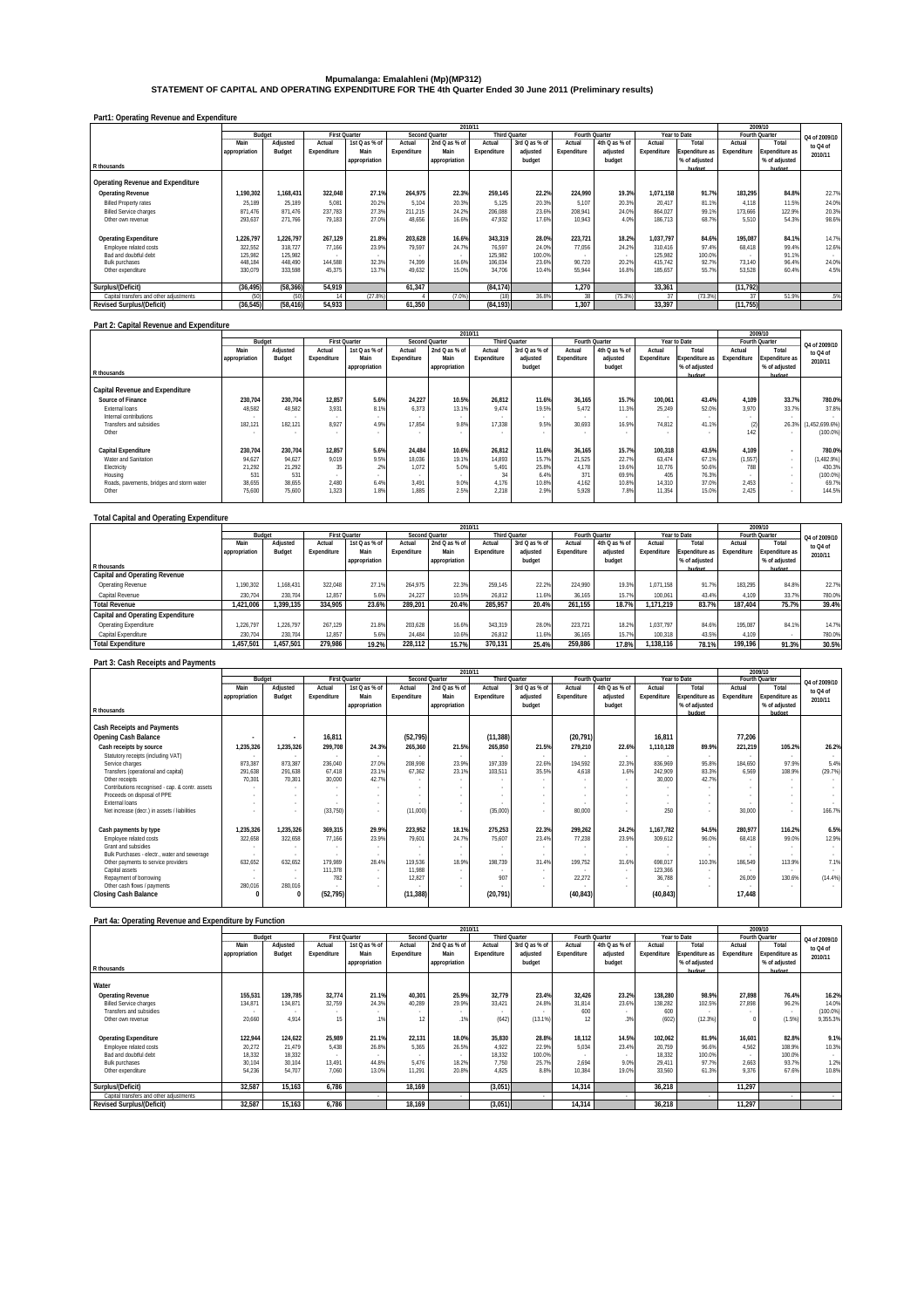|                                         |               | 2010/11   |             |                      |             |                       |             |                      |             |                |             |                       |             | 2009/10               |               |
|-----------------------------------------|---------------|-----------|-------------|----------------------|-------------|-----------------------|-------------|----------------------|-------------|----------------|-------------|-----------------------|-------------|-----------------------|---------------|
|                                         |               | Budget    |             | <b>First Quarter</b> |             | <b>Second Quarter</b> |             | <b>Third Quarter</b> |             | Fourth Quarter |             | Year to Date          |             | Fourth Quarter        | Q4 of 2009/10 |
|                                         | Main          | Adjusted  | Actual      | 1st Q as % of        | Actual      | 2nd Q as % of         | Actual      | 3rd Q as % of        | Actual      | 4th Q as % of  | Actual      | Total                 | Actual      | Total                 | to Q4 of      |
|                                         | appropriation | Budget    | Expenditure | Main                 | Expenditure | Main                  | Expenditure | adjusted             | Expenditure | adjusted       | Expenditure | <b>Expenditure as</b> | Expenditure | <b>Expenditure as</b> | 2010/11       |
|                                         |               |           |             | appropriation        |             | appropriation         |             | budget               |             | budget         |             | % of adjusted         |             | % of adjusted         |               |
| R thousands                             |               |           |             |                      |             |                       |             |                      |             |                |             | hudget                |             | hudget                |               |
|                                         |               |           |             |                      |             |                       |             |                      |             |                |             |                       |             |                       |               |
| Electricity                             |               |           |             |                      |             |                       |             |                      |             |                |             |                       |             |                       |               |
| <b>Operating Revenue</b>                | 470,691       | 465,039   | 136,257     | 28.9%                | 101,664     | 21.6%                 | 103.377     | 22.2%                | 106.393     | 22.9%          | 447.690     | 96.3%                 | 84.258      | 94.2%                 | 26.3%         |
| <b>Billed Service charges</b>           | 460.119       | 460.119   | 136.866     | 29.7%                | 101.744     | 22.1%                 | 103.349     | 22.5%                | 106.948     | 23.2%          | 448.907     | 97.6%                 | 84.150      | 98.3%                 | 27.1%         |
| Transfers and subsidies                 | 6.300         | 6.300     |             |                      |             |                       |             |                      |             |                |             |                       |             |                       |               |
| Other own revenue                       | 4.272         | (1.380)   | (609)       | (14.3%)              | (80)        | (1.9%                 | 28          | (2.0%                | (555)       | 40.3%          | (1.217)     | 88.2%                 | 107         | (7.6%                 | (617.3%)      |
|                                         |               |           |             |                      |             |                       |             |                      |             |                |             |                       |             |                       |               |
| <b>Operating Expenditure</b>            | 552,008       | 562.825   | 149.429     | 27.1%                | 87.597      | 15.9%                 | 174.519     | 31.0%                | 106.280     | 18.9%          | 517.826     | 92.0%                 | 89.669      | 97.4%                 | 18.5%         |
| Employee related costs                  | 32.705        | 42.494    | 10.472      | 32.0%                | 10.566      | 32.3%                 | 9.462       | 22.3%                | 9.219       | 21.7%          | 39.720      | 93.5%                 | 9.056       | 120.2%                | 1.8%          |
| Bad and doubtful debt                   | 62.320        | 62.320    |             |                      |             |                       | 62.320      | 100.0%               |             | $\sim$         | 62,320      | 100.0%                |             | 100.0%                |               |
| <b>Bulk purchases</b>                   | 418,080       | 418.080   | 131.027     | 31.3%                | 68.814      | 16.5%                 | 98.084      | 23.5%                | 87.927      | 21.0%          | 385,851     | 92.3%                 | 70.416      | 96.8%                 | 24.9%         |
| Other expenditure                       | 38.904        | 39.932    | 7.930       | 20.4%                | 8.217       | 21.1%                 | 4.654       | 11 7%                | 9.134       | 22.9%          | 29.935      | 75.0%                 | 10.197      | 82.6%                 | (10.4%)       |
|                                         |               |           |             |                      |             |                       |             |                      |             |                |             |                       |             |                       |               |
| Surplus/(Deficit)                       | (81, 317)     | (97, 786) | (13, 173)   |                      | 14.066      |                       | (71, 142)   |                      | 113         |                | (70, 135)   |                       | (5, 412)    |                       |               |
| Capital transfers and other adjustments |               |           |             |                      |             |                       |             |                      |             |                |             |                       |             |                       |               |
| <b>Revised Surplus/(Deficit)</b>        | (81, 317)     | (97, 786) | (13, 173)   |                      | 14,066      |                       | (71, 142)   |                      | 113         |                | (70, 135)   |                       | (5, 412)    |                       |               |
|                                         |               |           |             |                      |             |                       |             |                      |             |                |             |                       |             |                       |               |

#### **Part 4c: Operating Revenue and Expenditure by Function**

|                                         |               |          |                 |                      |             | 2010/11               |             |                      |             |                |             |                       |             | 2009/10               |               |
|-----------------------------------------|---------------|----------|-----------------|----------------------|-------------|-----------------------|-------------|----------------------|-------------|----------------|-------------|-----------------------|-------------|-----------------------|---------------|
|                                         |               | Budget   |                 | <b>First Quarter</b> |             | <b>Second Quarter</b> |             | <b>Third Quarter</b> |             | Fourth Quarter |             | Year to Date          |             | Fourth Quarter        | Q4 of 2009/10 |
|                                         | Main          | Adjusted | Actual          | 1st Q as % of        | Actual      | 2nd Q as % of         | Actual      | 3rd Q as % of        | Actual      | 4th Q as % of  | Actual      | Total                 | Actual      | Total                 | to Q4 of      |
|                                         | appropriation | Budget   | Expenditure     | Main                 | Expenditure | Main                  | Expenditure | adjusted             | Expenditure | adjusted       | Expenditure | <b>Expenditure as</b> | Expenditure | <b>Expenditure as</b> | 2010/11       |
|                                         |               |          |                 | appropriation        |             | appropriation         |             | budget               |             | budget         |             | % of adjusted         |             | % of adjusted         |               |
| R thousands                             |               |          |                 |                      |             |                       |             |                      |             |                |             | hudget                |             | hudget                |               |
| Waste Water Management                  |               |          |                 |                      |             |                       |             |                      |             |                |             |                       |             |                       |               |
| <b>Operating Revenue</b>                | 101.684       | 101.684  | 14.219          | 14.0%                | 14.078      | 13.8%                 | 14.189      | 14.0%                | 14.232      | 14.0%          | 56.718      | 55.8%                 | 11.956      | 48.5%                 | 19.0%         |
| <b>Billed Service charges</b>           | 54.118        | 54.118   | 14.212          | 26.3%                | 14.071      | 26.0%                 | 14.174      | 26.2%                | 14.217      | 26.3%          | 56.674      | 104.7%                | 11.956      | 103.9%                | 18.9%         |
| Transfers and subsidies                 | 42.066        | 42.066   |                 |                      |             |                       |             |                      |             |                |             |                       |             | . .                   |               |
| Other own revenue                       | 5.500         | 5.500    |                 | 1%                   |             | 1%                    |             | 3%                   |             | 3%             | 44          | 8%                    |             |                       | (100.0%       |
| <b>Operating Expenditure</b>            | 40.059        | 39.756   | 6.883           | 17.2%                | 7.633       | 19.1%                 | 14.525      | 36.5%                | 8.879       | 22.3%          | 37.920      | 95.4%                 | 7.546       | 107.6%                | 17.7%         |
| Employee related costs                  | 19,452        | 21.823   | 5.310           | 27.3%                | 5.679       | 29.2%                 | 5.310       | 24.3%                | 5.803       | 26.6%          | 22,102      | 101.3%                | 4.665       | 125.4%                | 24.4%         |
| Bad and doubtful debt                   | 7.260         | 7,260    |                 |                      |             |                       | 7.260       | 100.0%               |             |                | 7.260       | 100.0%                |             | 100.0%                | . .           |
| <b>Bulk purchases</b>                   |               | 306      | $\overline{\ }$ |                      | 110         |                       | 200         | 65.4%                | 99          | 32.5%          | 480         | 156.8%                | 61          | 39.9%                 | 63.3%         |
| Other expenditure                       | 13.347        | 10.367   | 1.502           | 11.3%                | 1.845       | 13.89                 | 1.755       | 16.9%                | 2.976       | 28.7%          | 8.078       | 77.9%                 | 2.820       | 92.3%                 | 5.5%          |
| Surplus/(Deficit)                       | 61.624        | 61.927   | 7,336           |                      | 6.444       |                       | (336)       |                      | 5.354       |                | 18.798      |                       | 4.410       |                       |               |
| Capital transfers and other adjustments |               |          |                 |                      |             |                       |             |                      |             |                |             |                       |             |                       | . .           |
| <b>Revised Surplus/(Deficit)</b>        | 61.624        | 61.927   | 7,336           |                      | 6.444       |                       | (336)       |                      | 5.354       |                | 18.798      |                       | 4.410       |                       |               |

### **Part 4d: Operating Revenue and Expenditure by Function**

|                                         |               | 2010/11  |             |                      |             |                |             |               |             |                |             |                       |             | 2009/10               |               |
|-----------------------------------------|---------------|----------|-------------|----------------------|-------------|----------------|-------------|---------------|-------------|----------------|-------------|-----------------------|-------------|-----------------------|---------------|
|                                         |               | Budget   |             | <b>First Quarter</b> |             | Second Quarter |             | Third Quarter |             | Fourth Quarter |             | Year to Date          |             | Fourth Quarter        | Q4 of 2009/10 |
|                                         | Main          | Adjusted | Actual      | 1st Q as % of        | Actual      | 2nd Q as % of  | Actual      | 3rd Q as % of | Actual      | 4th Q as % of  | Actual      | Total                 | Actual      | Total                 | to Q4 of      |
|                                         | appropriation | Budget   | Expenditure | Main                 | Expenditure | Main           | Expenditure | adjusted      | Expenditure | adjusted       | Expenditure | <b>Expenditure as</b> | Expenditure | <b>Expenditure as</b> | 2010/11       |
|                                         |               |          |             | appropriation        |             | appropriation  |             | budget        |             | budget         |             | % of adjusted         |             | % of adjusted         |               |
| R thousands                             |               |          |             |                      |             |                |             |               |             |                |             | hudget                |             | hudget                |               |
| Waste Management                        |               |          |             |                      |             |                |             |               |             |                |             |                       |             |                       |               |
| <b>Operating Revenue</b>                | 46,423        | 46.423   | 11.558      | 24.9%                | 11.577      | 24.9%          | 11.593      | 25.0%         | 12.052      | 26.0%          | 46.780      | 100.8%                | 10.415      | 102.7%                | 15.7%         |
| <b>Billed Service charges</b>           | 46.349        | 46.349   | 11.511      | 24.8%                | 11.552      | 24.9%          | 11.581      | 25.0%         | 12.022      | 25.9%          | 46.666      | 100.7%                | 10.372      | 102.3%                | 15.9%         |
| Transfers and subsidies                 | ٠             |          | 35          |                      |             |                |             |               |             |                |             |                       | 31          | $\sim$                | (100.0%       |
| Other own revenue                       | 73            | 73       | 12          | 16.0%                | 13          | 18.4%          | 13          | 17.4%         | 30          | 40.9%          | 68          | 92.6%                 | 12          | 66.5%                 | 155.6%        |
|                                         |               |          |             |                      |             |                |             |               |             |                |             |                       |             |                       |               |
| <b>Operating Expenditure</b>            | 49,158        | 51,892   | 10,982      | 22.3%                | 11.517      | 23.4%          | 17.427      | 33.6%         | 10.796      | 20.8%          | 50,723      | 97.7%                 | 10.091      | 103.8%                | 7.0%          |
| Employee related costs                  | 25,073        | 26.980   | 6.410       | 25.6%                | 6.980       | 27.8%          | 7.139       | 26.5%         | 7.500       | 27.8%          | 28.029      | 103.9%                | 5.704       | 107.9%                | 31.5%         |
| Bad and doubtful debt                   | 6.397         | 6.397    |             |                      |             |                | 6.397       | 100.0%        |             |                | 6.397       | 100.0%                |             | 100.0%                | . .           |
| <b>Bulk purchases</b>                   |               |          |             |                      |             |                |             |               |             |                |             |                       |             | 24.1%                 | . .           |
| Other expenditure                       | 17,688        | 18.515   | 4.573       | 25.9%                | 4.537       | 25.7%          | 3.891       | 21.0%         | 3.296       | 17.89          | 16.297      | 88.0%                 | 4.388       | 99.0%                 | (24.9%)       |
|                                         |               |          |             |                      |             |                |             |               |             |                |             |                       |             |                       |               |
| Surplus/(Deficit)                       | (2,736)       | (5, 470) | 576         |                      | 59          |                | (5,834)     |               | 1,256       |                | (3,943)     |                       | 323         |                       |               |
| Capital transfers and other adjustments |               |          |             |                      |             |                |             |               |             | $\sim$         |             |                       |             |                       | . .           |
| <b>Revised Surplus/(Deficit)</b>        | (2,736)       | (5, 470) | 576         |                      | 59          |                | (5,834)     |               | 1,256       |                | (3,943)     |                       | 323         |                       |               |

### **Part 5: Debtor Age Analysis**

|                                       | 0 - 30 Days |       |        | 31 - 60 Days | 61 - 90 Days |      | Over 90 Days |       |         | Total  | Written Off |        |
|---------------------------------------|-------------|-------|--------|--------------|--------------|------|--------------|-------|---------|--------|-------------|--------|
| R thousands                           | Amount      |       | Amount | %            | Amount       | %    | Amount       | %     | Amount  | %      | Amount      | $\%$   |
| Debtor Age Analysis By Income Source  |             |       |        |              |              |      |              |       |         |        |             |        |
| Water                                 | 11.799      | 7.4%  | 5.989  | 3.8%         | 4.569        | 2.9% | 136.913      | 86.0% | 159.269 | 26.6%  |             |        |
| Electricity                           | 26.110      | 17.6% | 9.888  | 6.7%         | 5.047        | 3.4% | 107.464      | 72.4% | 148.510 | 24.8%  |             |        |
| Property Rates                        | 11,583      | 11.0% | 3.491  | 3.3%         | 2.751        | 2.6% | 87.812       | 83.1% | 105.636 | 17.7%  |             |        |
| Sanitation                            | 4.519       | 6.5%  | 2.056  | 2.9%         | 1.760        | 2.5% | 61.556       | 88.1% | 69.891  | 11.7%  |             |        |
| Refuse Removal                        | 3.617       | 5.5%  | 1.747  | 2.7%         | 1.546        | 2.4% | 58.352       | 89.4% | 65.262  | 10.9%  |             |        |
| Other                                 | 3.576       | 7.3%  | 2.138  | 4.4%         | 1.749        | 3.6% | 41.621       | 84.8% | 49.084  | 8.2%   |             |        |
| <b>Total By Income Source</b>         | 61.204      | 10.2% | 25.309 | 4.2%         | 17.421       | 2.9% | 493.719      | 82.6% | 597.653 | 100.0% |             |        |
| Debtor Age Analysis By Customer Group |             |       |        |              |              |      |              |       |         |        |             |        |
| Government                            | 1.592       | 11.5% | 964    | 7.0%         | 802          | 5.8% | 10.499       | 75.8% | 13.858  | 2.3%   |             |        |
| <b>Business</b>                       | 20.916      | 32.8% | 7.736  | 12.1%        | 3.317        | 5.2% | 31.755       | 49.8% | 63.724  | 10.7%  |             |        |
| Households                            | 36.233      | 14.0% | 15.432 | 6.0%         | 12.439       | 4.8% | 195.248      | 75.3% | 259.351 | 43.4%  | 282.737     | 109.0% |
| Other                                 | 2.463       | .9%   | 1.176  | .5%          | 863          | 3%   | 256.216      | 98.3% | 260.719 | 43.6%  |             |        |
| <b>Total By Customer Group</b>        | 61.204      | 10.2% | 25.309 | 4.2%         | 17.421       | 2.9% | 493.719      | 82.6% | 597.653 | 100.0% | 282.737     | 47.3%  |

## **Part 6: Creditor Age Analysis**

|                              |                          | 0 - 30 Days              |        | 31 - 60 Days             |        | $61 - 90$ Days           |        | Over 90 Days | Total  |   |
|------------------------------|--------------------------|--------------------------|--------|--------------------------|--------|--------------------------|--------|--------------|--------|---|
| R thousands                  | Amount                   | %                        | Amount | %                        | Amount | %                        | Amount | %            | Amount | % |
|                              |                          |                          |        |                          |        |                          |        |              |        |   |
| <b>Creditor Age Analysis</b> |                          |                          |        |                          |        |                          |        |              |        |   |
| <b>Bulk Electricity</b>      | $\sim$                   | ٠                        | $\sim$ |                          | ٠      | $\sim$                   |        | ٠            |        |   |
| <b>Bulk Water</b>            | $\sim$                   | ٠                        | $\sim$ |                          | ٠      | $\sim$                   |        | ٠            |        |   |
| PAYE deductions              | $\sim$                   | ٠                        | $\sim$ | $\sim$                   | ٠      | $\sim$                   |        | ٠            |        |   |
| VAT (output less input)      | $\sim$                   | ٠                        | $\sim$ |                          | ٠      | $\sim$                   |        | ٠            |        |   |
| Pensions / Retirement        | $\sim$                   | ٠                        | ٠      |                          | ٠      | $\sim$                   |        | ٠            |        |   |
| Loan repayments              |                          | ٠                        | ۰      | $\sim$                   | ٠      | $\sim$                   | $\sim$ | ٠            |        |   |
| <b>Trade Creditors</b>       | $\sim$                   | ٠                        | ٠      |                          | ٠      | $\sim$                   |        | ٠            |        |   |
| Auditor-General              | $\sim$                   | ٠                        | $\sim$ | $\sim$                   | ٠      | $\sim$                   |        | ٠            |        |   |
| Other                        |                          | $\sim$                   | $\sim$ |                          | ۰      |                          | $\sim$ | ٠            |        |   |
|                              |                          |                          |        |                          |        |                          |        |              |        |   |
| Total                        | $\overline{\phantom{a}}$ | $\overline{\phantom{a}}$ |        | $\overline{\phantom{a}}$ | ۰      | $\overline{\phantom{a}}$ | ۰      | $\sim$       |        |   |

| <b>Contact Details</b>           |                                 |              |
|----------------------------------|---------------------------------|--------------|
| Municipal Manager                | Mr. Ronnie Mukondeleli (acting) | 013 690 6208 |
| Financial Manager                | Mr A. L Makgale (acting)        | 013 690 241  |
| Source Local Government Database |                                 |              |

1. All figures in this report are unaudited. Revenue reflected is billed revenue

Date: Date: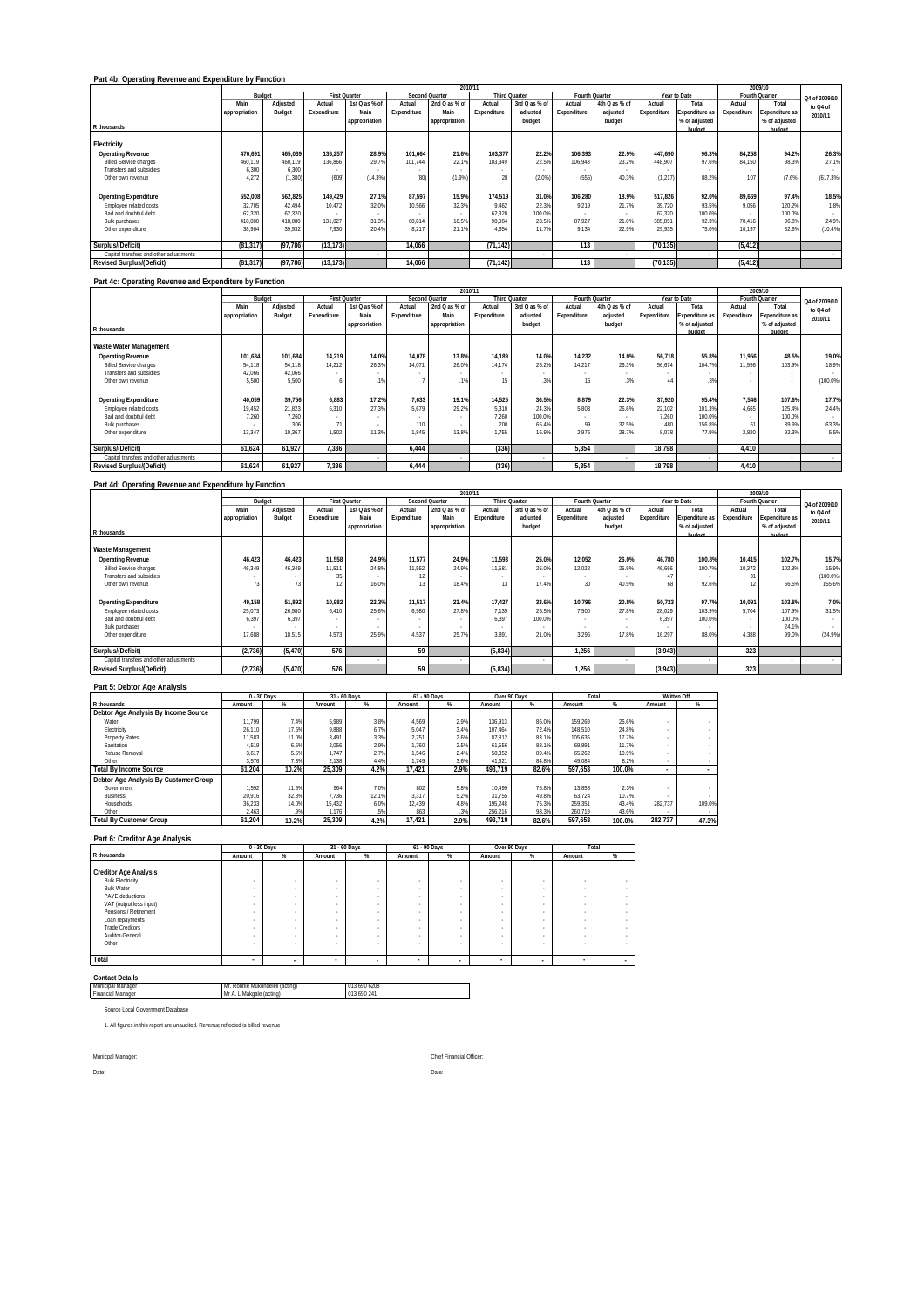## **Mpumalanga: Gert Sibande(DC30) STATEMENT OF CAPITAL AND OPERATING EXPENDITURE FOR THE 4th Quarter Ended 30 June 2011 (Preliminary results)**

| Part1: Operating Revenue and Expenditure |  |  |
|------------------------------------------|--|--|
|                                          |  |  |

|                                                               |               |                          |                          |                      |             | 2010/11               |                      |               |                |               |             |                          |             | 2009/10                 |               |
|---------------------------------------------------------------|---------------|--------------------------|--------------------------|----------------------|-------------|-----------------------|----------------------|---------------|----------------|---------------|-------------|--------------------------|-------------|-------------------------|---------------|
|                                                               | Budget        |                          |                          | <b>First Quarter</b> |             | <b>Second Quarter</b> | <b>Third Quarter</b> |               | Fourth Quarter |               |             | Year to Date             |             | Fourth Quarter          | Q4 of 2009/10 |
|                                                               | Main          | Adjusted                 | Actual                   | 1st Q as % of        | Actual      | 2nd Q as % of         | Actual               | 3rd Q as % of | Actual         | 4th Q as % of | Actual      | Total                    | Actual      | Total                   | to Q4 of      |
|                                                               | appropriation | Budget                   | Expenditure              | Main                 | Expenditure | Main                  | Expenditure          | adjusted      | Expenditure    | adjusted      | Expenditure | Expenditure as           | Expenditure | Expenditure as          | 2010/11       |
| R thousands                                                   |               |                          |                          | appropriation        |             | appropriation         |                      | budget        |                | budget        |             | % of adjusted<br>hudget  |             | % of adjusted<br>hudget |               |
|                                                               |               |                          |                          |                      |             |                       |                      |               |                |               |             |                          |             |                         |               |
| Operating Revenue and Expenditure                             |               |                          |                          |                      |             |                       |                      |               |                |               |             |                          |             |                         |               |
| <b>Operating Revenue</b>                                      | 286.710       | 290.049                  | 102.101                  | 35.6%                | 116.532     | 40.6%                 | 62.131               | 21.4%         | 2.736          | .9%           | 283.500     | 97.7%                    | 13.093      | 105.2%                  | (79.1%)       |
| <b>Billed Property rates</b><br><b>Billed Service charges</b> |               | $\overline{\phantom{a}}$ | $\sim$                   | $\sim$               |             |                       |                      |               |                |               |             | $\overline{\phantom{a}}$ | $\sim$      |                         |               |
| Other own revenue                                             | 286,710       | 290.049                  | 102.101                  | 35.6%                | 116,532     | 40.6%                 | 62,131               | 21.4%         | 2.736          | 9%            | 283.500     | 97.7%                    | 13.093      | 105.2%                  | $(79.1\%)$    |
| <b>Operating Expenditure</b>                                  | 234.299       | 240.619                  | 30.225                   | 12.9%                | 54.451      | 23.2%                 | 44.909               | 18.7%         | 81.406         | 33.8%         | 210.991     | 87.7%                    | 72.662      | 80.0%                   | 12.0%         |
| Employee related costs                                        | 66.435        | 62.637                   | 12.703                   | 19.1%                | 13.688      | 20.6%                 | 13.730               | 21 9%         | 14.240         | 22.7%         | 54.362      | 86.8%                    | 12.178      | 79.7%                   | 16.9%         |
| Bad and doubtful debt                                         |               |                          | $\overline{\phantom{a}}$ |                      |             |                       |                      |               |                |               |             |                          |             |                         |               |
| <b>Bulk purchases</b>                                         |               |                          |                          |                      |             |                       |                      |               |                |               |             |                          |             |                         |               |
| Other expenditure                                             | 167.864       | 177.982                  | 17.522                   | 10.4%                | 40.763      | 24.3%                 | 31.179               | 17.5%         | 67.166         | 37.7%         | 156.630     | 88.0%                    | 60.484      | 80.1%                   | 11.0%         |
| Surplus/(Deficit)                                             | 52.411        | 49.430                   | 71.875                   |                      | 62.081      |                       | 17,222               |               | (78, 670)      |               | 72.508      |                          | (59, 569)   |                         |               |
| Capital transfers and other adjustments                       | 34.589        |                          |                          |                      |             |                       |                      |               |                |               |             |                          |             |                         |               |
| <b>Revised Surplus/(Deficit)</b>                              | 87.000        | 49,430                   | 71.875                   |                      | 62,081      |                       | 17.222               |               | (78, 670)      |               | 72,508      |                          | (59, 569)   |                         |               |

#### **Part 2: Capital Revenue and Expenditure**

|                                           |                          |                          |                          |                          |             | 2010/11        |                      |               |                |               |             |                          |                | 2009/10        |               |
|-------------------------------------------|--------------------------|--------------------------|--------------------------|--------------------------|-------------|----------------|----------------------|---------------|----------------|---------------|-------------|--------------------------|----------------|----------------|---------------|
|                                           | Budget                   |                          | <b>First Quarter</b>     |                          |             | Second Quarter | <b>Third Quarter</b> |               | Fourth Quarter |               |             | Year to Date             | Fourth Quarter |                | Q4 of 2009/10 |
|                                           | Main                     | Adjusted                 | Actual                   | 1st Q as % of            | Actual      | 2nd Q as % of  | Actual               | 3rd Q as % of | Actual         | 4th Q as % of | Actual      | Total                    | Actual         | Total          | to Q4 of      |
|                                           | appropriation            | Budget                   | Expenditure              | Main                     | Expenditure | Main           | Expenditure          | adjusted      | Expenditure    | adjusted      | Expenditure | <b>Expenditure as</b>    | Expenditure    | Expenditure as | 2010/11       |
|                                           |                          |                          |                          | appropriation            |             | appropriation  |                      | budget        |                | budget        |             | % of adjusted            |                | % of adjusted  |               |
| R thousands                               |                          |                          |                          |                          |             |                |                      |               |                |               |             | hudget                   |                | hudget         |               |
| Capital Revenue and Expenditure           |                          |                          |                          |                          |             |                |                      |               |                |               |             |                          |                |                |               |
| Source of Finance                         | 87,000                   | 109.442                  | 39,607                   | 45.5%                    | 52,770      | 60.7%          | 17,613               | 16.1%         | 7.848          | 7.2%          | 117.838     | 107.7%                   | 38,678         | 118.1%         | (79.7%)       |
| External loans                            |                          | $\overline{\phantom{a}}$ | $\sim$                   |                          |             |                |                      |               |                |               |             | $\overline{\phantom{a}}$ |                |                |               |
| Internal contributions                    | $\overline{\phantom{a}}$ | $\overline{\phantom{a}}$ | $\sim$                   | $\sim$                   |             |                |                      |               |                |               |             | $\overline{\phantom{a}}$ |                |                |               |
| Transfers and subsidies                   |                          |                          | $\sim$                   |                          |             |                |                      |               |                |               |             |                          |                |                |               |
| Other                                     | 87,000                   | 109.442                  | 39.607                   | 45.5%                    | 52,770      | 60.7%          | 17,613               | 16.1%         | 7.848          | 7.2%          | 117.838     | 107.7%                   | 38.678         | 118.1%         | (79.7%)       |
|                                           |                          |                          |                          |                          |             |                |                      |               |                |               |             |                          |                |                |               |
| <b>Capital Expenditure</b>                | 87.000                   | 109.442                  | 39.604                   | 45.5%                    | 52.770      | 60.7%          | 17.613               | 16.1%         | 7.848          | 7.2%          | 117.835     | 107.7%                   | 38.678         | 118.1%         | (79.7%)       |
| Water and Sanitation                      | $\overline{\phantom{a}}$ | $\overline{\phantom{a}}$ | $\sim$                   | $\sim$                   |             |                |                      |               |                | $\sim$        |             | $\overline{\phantom{a}}$ |                |                |               |
| Electricity                               |                          |                          | $\sim$                   |                          |             |                |                      |               |                |               |             |                          |                |                |               |
| Housing                                   |                          | $\sim$                   | $\overline{\phantom{a}}$ | $\overline{\phantom{a}}$ |             |                |                      |               |                |               |             |                          |                |                |               |
| Roads, pavements, bridges and storm water |                          |                          |                          |                          |             |                |                      |               |                |               |             |                          |                |                |               |
| Other                                     | 87.000                   | 109.442                  | 39.604                   | 45.5%                    | 52,770      | 60.79          | 17.613               | 16.1%         | 7.848          | 7.2%          | 117.835     | 107.7%                   | 38.678         | 118.1%         | (79.7%)       |
|                                           |                          |                          |                          |                          |             |                |                      |               |                |               |             |                          |                |                |               |

### **Total Capital and Operating Expenditure**

|                                   |               |          |                      |               |             | 2010/11               |               |               |                |               |             |                       |                | 2009/10               |               |
|-----------------------------------|---------------|----------|----------------------|---------------|-------------|-----------------------|---------------|---------------|----------------|---------------|-------------|-----------------------|----------------|-----------------------|---------------|
|                                   | Budget        |          | <b>First Quarter</b> |               |             | <b>Second Quarter</b> | Third Quarter |               | Fourth Quarter |               |             | Year to Date          | Fourth Quarter |                       | Q4 of 2009/10 |
|                                   | Mair          | Adjusted | Actual               | 1st Q as % of | Actual      | 2nd Q as % of         | Actual        | 3rd Q as % of | Actual         | 4th Q as % of | Actual      | Total                 | Actual         | Total                 | to Q4 of      |
|                                   | appropriation | Budget   | Expenditure          | Main          | Expenditure | Main                  | Expenditure   | adjusted      | Expenditure    | adjusted      | Expenditure | <b>Expenditure as</b> | Expenditure    | <b>Expenditure as</b> | 2010/11       |
|                                   |               |          |                      | appropriation |             | appropriation         |               | budget        |                | budget        |             | % of adjusted         |                | % of adjusted         |               |
| R thousands                       |               |          |                      |               |             |                       |               |               |                |               |             | hudget                |                | hudget                |               |
| Capital and Operating Revenue     |               |          |                      |               |             |                       |               |               |                |               |             |                       |                |                       |               |
| Operating Revenue                 | 286.710       | 290.049  | 102.101              | 35.6%         | 116.532     | 40.6%                 | 62.131        | 21.4%         | 2.736          | .9%           | 283.500     | 97.7%                 | 13.093         | 105.2%                | (79.1%        |
| Capital Revenue                   | 87.000        | 109.442  | 39.607               | 45.5%         | 52.770      | 60.79                 | 17.613        | 16.1%         | 7.848          | 7.2%          | 117.838     | 107.7%                | 38.678         | 118.1%                | (79.7%)       |
| <b>Total Revenue</b>              | 373,710       | 399.491  | 141.708              | 37.9%         | 169.302     | 45.3%                 | 79.744        | 20.0%         | 10.584         | 2.6%          | 401.338     | 100.5%                | 51.770         | 108.6%                | (79.6%)       |
| Capital and Operating Expenditure |               |          |                      |               |             |                       |               |               |                |               |             |                       |                |                       |               |
| Operating Expenditure             | 234.299       | 240.619  | 30.225               | 12.9%         | 54.451      | 23.29                 | 44.909        | 18.7%         | 81.406         | 33.8%         | 210.991     | 87.7%                 | 72.662         | 80.0%                 | 12.0%         |
| Capital Expenditure               | 87.000        | 109.442  | 39.604               | 45.5%         | 52.770      | 60.79                 | 17.613        | 16.1%         | 7.848          | 7.2%          | 117.835     | 107.7%                | 38.678         | 118.1%                | (79.7%)       |
| <b>Total Expenditure</b>          | 321.299       | 350.061  | 69.829               | 21.7%         | 107.221     | 33.4%                 | 62.522        | 17.9%         | 89.254         | 25.5%         | 328.826     | 93.9%                 | 111.339        | 88.9%                 | (19.8%)       |
|                                   |               |          |                      |               |             |                       |               |               |                |               |             |                       |                |                       |               |

#### **Part 3: Cash Receipts and Payments**

|                                                 |               |                          |                          |                      |             |                | 2010/11              |               |             |                |             |                       |             | 2009/10        |               |
|-------------------------------------------------|---------------|--------------------------|--------------------------|----------------------|-------------|----------------|----------------------|---------------|-------------|----------------|-------------|-----------------------|-------------|----------------|---------------|
|                                                 |               | Budget                   |                          | <b>First Quarter</b> |             | Second Quarter | <b>Third Quarter</b> |               |             | Fourth Quarter |             | Year to Date          |             | Fourth Quarter | Q4 of 2009/10 |
|                                                 | Main          | Adjusted                 | Actual                   | 1st Q as % of        | Actual      | 2nd Q as % of  | Actual               | 3rd Q as % of | Actual      | 4th Q as % of  | Actual      | Total                 | Actual      | Total          | to Q4 of      |
|                                                 | appropriation | Budget                   | Expenditure              | Main                 | Expenditure | Main           | Expenditure          | adjusted      | Expenditure | adiusted       | Expenditure | <b>Expenditure as</b> | Expenditure | Expenditure as | 2010/11       |
|                                                 |               |                          |                          | appropriation        |             | appropriation  |                      | budget        |             | budget         |             | % of adjusted         |             | % of adjusted  |               |
| R thousands                                     |               |                          |                          |                      |             |                |                      |               |             |                |             | hudoot                |             | hudoot         |               |
|                                                 |               |                          |                          |                      |             |                |                      |               |             |                |             |                       |             |                |               |
| <b>Cash Receipts and Payments</b>               |               |                          |                          |                      |             |                |                      |               |             |                |             |                       |             |                |               |
| <b>Opening Cash Balance</b>                     | 68,168        | 68.168                   | 52.939                   |                      | 65,399      |                | 62,247               |               | 75,817      |                | 52.939      |                       | 42.860      |                |               |
| Cash receipts by source                         | 251,710       | 251,710                  | 122,101                  | 48.5%                | 116,532     | 46.3%          | 84,732               | 33.7%         | 2.736       | 1.1%           | 326,101     | 129.6%                | 153,093     | 120.1%         | (98.2%)       |
| Statutory receipts (including VAT)              |               |                          |                          |                      |             |                |                      |               |             |                |             |                       |             |                |               |
| Service charges                                 |               |                          |                          |                      |             |                |                      |               |             |                |             | $\sim$                |             |                |               |
| Transfers (operational and capital)             | 244,148       | 244.148                  | 101,228                  | 41.5%                | 79.404      | 32.5%          | 61.037               | 25.0%         | 180         | .1%            | 241.849     | 99.1%                 | 10,000      | 74.4%          | (98.2%)       |
| Other receipts                                  | 7.562         | 7.562                    | 872                      | 11.5%                | 37,128      | 491.0%         | 1.195                | 15.8%         | 2.556       | 33.8%          | 41.752      | 552.1%                | 3.093       | 170.1%         | (17.4%)       |
| Contributions recognised - cap. & contr. assets | $\sim$        | $\sim$                   | $\overline{\phantom{a}}$ |                      |             |                |                      |               |             |                |             |                       |             |                |               |
| Proceeds on disposal of PPE                     |               | $\overline{\phantom{a}}$ | $\overline{\phantom{a}}$ |                      |             |                |                      |               |             |                |             |                       |             |                |               |
| <b>External Inans</b>                           |               | ٠                        |                          |                      |             | $\sim$         |                      |               |             |                |             | $\sim$                |             |                |               |
| Net increase (decr.) in assets / liabilities    |               | ÷.                       | 20,000                   |                      |             |                | 22,500               |               |             |                | 42,500      |                       | 140,000     |                | (100.0%       |
|                                                 |               |                          |                          |                      |             |                |                      |               |             |                |             |                       |             |                |               |
| Cash payments by type                           | 319,246       | 319,246                  | 109,640                  | 34.3%                | 119,684     | 37.5%          | 71.163               | 22.3%         | 67.503      | 21.1%          | 367.990     | 115.3%                | 115,090     | 100.1%         | (41.3%)       |
| Employee related costs                          | 66.435        | 66,435                   | 13,426                   | 20.2%                | 14.271      | 21.5%          | 13.730               | 20.7%         | 14.240      | 21.4%          | 55.668      | 83.8%                 | 12,178      | 68.1%          | 16.9%         |
| Grant and subsidies                             | 134,351       | 134,351                  | 24,864                   | 18.5%                | 36,329      | 27.0%          | 25.790               | 19.2%         | 57.097      | 42.5%          | 144.080     | 107.2%                |             |                | (100.0%       |
| Bulk Purchases - electr., water and sewerage    |               |                          |                          |                      |             |                |                      |               |             |                |             |                       |             |                |               |
| Other payments to service providers             | 31.461        | 31.461                   | 3.297                    | 10.5%                | 3.958       | 12.6%          | 3.557                | 11.3%         | 8.996       | 28.6%          | 19,808      | 63.0%                 | 64.234      | 106.7%         | $(86.0\%)$    |
| Capital assets                                  | 87.000        | 87.000                   | 39,505                   | 45.4%                | 52,770      | 60.7%          | 17.613               | 20.2%         | 7.848       | 9.0%           | 117.736     | 135.3%                | 38.678      | 109.6%         | (79.7%)       |
| Repayment of borrowing                          |               | $\sim$                   |                          | $\sim$               |             |                |                      |               |             |                | ۰.          |                       |             |                |               |
| Other cash flows / payments                     |               | $\sim$                   | 28,547                   | $\sim$               | 12,356      |                | 10,473               |               | (20,678)    |                | 30.698      | . .                   |             |                | (100.0%       |
| <b>Closing Cash Balance</b>                     | 632           | 632                      | 65,399                   |                      | 62,247      |                | 75,817               |               | 11,049      |                | 11.049      |                       | 80.863      |                |               |
|                                                 |               |                          |                          |                      |             |                |                      |               |             |                |             |                       |             |                |               |

|                                         |               |                          |                |                      |                          |                       | 2010/11                  |                      |             |                |                          |                |                          | 2009/10               |               |
|-----------------------------------------|---------------|--------------------------|----------------|----------------------|--------------------------|-----------------------|--------------------------|----------------------|-------------|----------------|--------------------------|----------------|--------------------------|-----------------------|---------------|
|                                         |               | Budget                   |                | <b>First Quarter</b> |                          | <b>Second Quarter</b> |                          | <b>Third Quarter</b> |             | Fourth Quarter |                          | Year to Date   |                          | Fourth Quarter        | Q4 of 2009/10 |
|                                         | Main          | Adjusted                 | Actual         | 1st Q as % of        | Actual                   | 2nd Q as % of         | Actual                   | 3rd Q as % of        | Actual      | 4th Q as % of  | Actual                   | Total          | Actual                   | Total                 | to Q4 of      |
|                                         | appropriation | Budget                   | Expenditure    | Main                 | Expenditure              | Main                  | Expenditure              | adjusted             | Expenditure | adjusted       | Expenditure              | Expenditure as | Expenditure              | <b>Expenditure as</b> | 2010/11       |
|                                         |               |                          |                | appropriation        |                          | appropriation         |                          | budget               |             | budget         |                          | % of adjusted  |                          | % of adjusted         |               |
| R thousands                             |               |                          |                |                      |                          |                       |                          |                      |             |                |                          | hudgot         |                          | <b>Insurance</b>      |               |
|                                         |               |                          |                |                      |                          |                       |                          |                      |             |                |                          |                |                          |                       |               |
| Water                                   |               |                          |                |                      |                          |                       |                          |                      |             |                |                          |                |                          |                       |               |
| <b>Operating Revenue</b>                |               | ٠                        | $\overline{a}$ |                      |                          |                       |                          |                      |             |                |                          |                |                          |                       |               |
| <b>Billed Service charges</b>           |               | $\sim$                   |                |                      |                          |                       |                          | $\sim$               |             |                | $\sim$                   | . .            |                          |                       | $\sim$        |
| Transfers and subsidies                 |               | $\overline{\phantom{a}}$ |                |                      |                          |                       |                          | $\sim$               |             |                | $\overline{\phantom{a}}$ |                |                          |                       | $\sim$        |
| Other own revenue                       |               |                          |                |                      |                          |                       |                          |                      |             |                | $\overline{\phantom{a}}$ |                |                          |                       | $\sim$        |
|                                         |               |                          |                |                      |                          |                       |                          |                      |             |                |                          |                |                          |                       |               |
| <b>Operating Expenditure</b>            |               | ٠                        | $\overline{a}$ |                      |                          |                       |                          |                      |             |                |                          |                |                          | ٠                     | $\sim$        |
| Employee related costs                  |               | $\overline{\phantom{a}}$ |                |                      |                          |                       |                          |                      |             |                | $\sim$                   |                |                          |                       | $\sim$        |
| Bad and doubtful debt                   |               | $\overline{\phantom{a}}$ |                |                      |                          |                       |                          | $\sim$               |             |                | $\sim$                   | . .            |                          |                       | $\sim$        |
| <b>Bulk purchases</b>                   |               |                          |                |                      |                          |                       |                          | $\sim$               |             |                |                          |                |                          |                       | $\sim$        |
| Other expenditure                       |               |                          |                |                      |                          |                       |                          |                      |             |                |                          |                |                          |                       | $\sim$        |
|                                         |               |                          |                |                      |                          |                       |                          |                      |             |                |                          |                |                          |                       |               |
| Surplus/(Deficit)                       | $\cdot$       | $\overline{\phantom{a}}$ | $\sim$         |                      | $\overline{\phantom{a}}$ |                       | $\blacksquare$           |                      | $\sim$      |                | $\sim$                   |                | $\overline{\phantom{a}}$ |                       |               |
| Capital transfers and other adjustments |               |                          |                |                      |                          |                       |                          | $\sim$               |             |                |                          | . .            |                          | $\sim$                | $\sim$        |
| <b>Revised Surplus/(Deficit)</b>        | $\sim$        | ۰                        | $\sim$         |                      |                          |                       | $\overline{\phantom{a}}$ |                      |             |                |                          |                | . .                      |                       |               |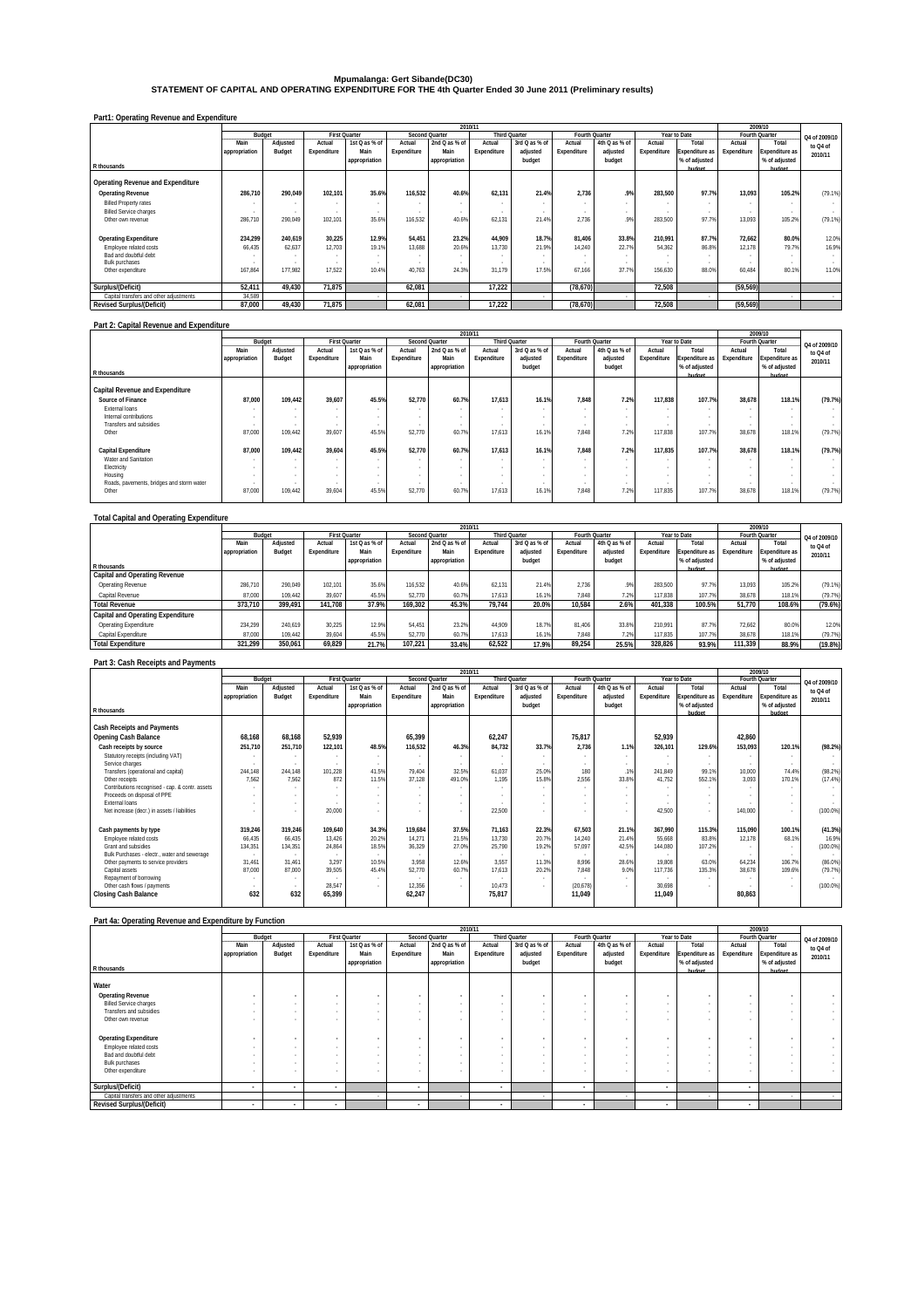|                                         |                          |                          |                          |                      |                          |                | 2010/11     |                      |             |                |             |                       |             | 2009/10               |               |
|-----------------------------------------|--------------------------|--------------------------|--------------------------|----------------------|--------------------------|----------------|-------------|----------------------|-------------|----------------|-------------|-----------------------|-------------|-----------------------|---------------|
|                                         |                          | Budget                   |                          | <b>First Quarter</b> |                          | Second Quarter |             | <b>Third Quarter</b> |             | Fourth Quarter |             | Year to Date          |             | Fourth Quarter        | Q4 of 2009/10 |
|                                         | Main                     | Adjusted                 | Actual                   | 1st Q as % of        | Actual                   | 2nd Q as % of  | Actual      | 3rd Q as % of        | Actual      | 4th Q as % of  | Actual      | Total                 | Actual      | Total                 | to Q4 of      |
|                                         | appropriation            | Budget                   | Expenditure              | Main                 | Expenditure              | Main           | Expenditure | adjusted             | Expenditure | adjusted       | Expenditure | <b>Expenditure as</b> | Expenditure | <b>Expenditure as</b> | 2010/11       |
|                                         |                          |                          |                          | appropriation        |                          | appropriation  |             | budget               |             | budget         |             | % of adjusted         |             | % of adjusted         |               |
| R thousands                             |                          |                          |                          |                      |                          |                |             |                      |             |                |             | hudget                |             | hudget                |               |
|                                         |                          |                          |                          |                      |                          |                |             |                      |             |                |             |                       |             |                       |               |
| Electricity                             |                          |                          |                          |                      |                          |                |             |                      |             |                |             |                       |             |                       |               |
| <b>Operating Revenue</b>                |                          | $\mathbf{r}$             |                          |                      | $\sim$                   | ٠              |             |                      |             | $\mathbf{r}$   |             |                       |             |                       |               |
| <b>Billed Service charges</b>           |                          | $\overline{\phantom{a}}$ |                          |                      | $\overline{\phantom{a}}$ |                |             |                      |             | $\sim$         | $\sim$      | ٠                     |             |                       | $\sim$        |
| Transfers and subsidies                 |                          | ٠.                       |                          |                      |                          |                |             |                      |             | $\sim$         | ۰.          |                       |             |                       |               |
| Other own revenue                       |                          |                          |                          |                      |                          |                |             |                      |             | $\sim$         |             |                       |             | ٠                     |               |
|                                         |                          |                          |                          |                      |                          |                |             |                      |             |                |             |                       |             |                       |               |
| <b>Operating Expenditure</b>            |                          | $\overline{a}$           |                          |                      | $\sim$                   |                |             |                      |             | $\mathbf{r}$   |             |                       |             |                       |               |
| Employee related costs                  |                          |                          |                          |                      |                          |                |             |                      |             | $\sim$         |             |                       |             |                       |               |
| Bad and doubtful debt                   |                          | $\overline{\phantom{a}}$ |                          |                      | $\sim$                   |                |             |                      |             | $\sim$         | $\sim$      |                       |             |                       | $\sim$        |
| <b>Bulk purchases</b>                   |                          |                          |                          |                      |                          |                |             |                      |             | $\sim$         | ۰.          |                       |             |                       | $\sim$        |
| Other expenditure                       |                          | ٠.                       |                          |                      |                          |                |             |                      |             | $\sim$         |             |                       |             |                       |               |
|                                         |                          |                          |                          |                      |                          |                |             |                      |             |                |             |                       |             |                       |               |
| Surplus/(Deficit)                       | $\overline{\phantom{a}}$ | ۰                        | $\bullet$                |                      | $\overline{\phantom{a}}$ |                | ٠           |                      |             |                | ۰           |                       | ٠           |                       |               |
| Capital transfers and other adjustments |                          |                          |                          |                      |                          |                |             |                      |             |                |             |                       |             |                       | . .           |
| <b>Revised Surplus/(Deficit)</b>        | $\sim$                   | ۰                        | $\overline{\phantom{a}}$ |                      | $\sim$                   |                | $\sim$      |                      | ۰           |                | $\sim$      |                       | ۰           |                       |               |
|                                         |                          |                          |                          |                      |                          |                |             |                      |             |                |             |                       |             |                       |               |

#### **Part 4c: Operating Revenue and Expenditure by Function**

|                                         |               |                          |                          |                      |                          |                | 2010/11     |                      |             |                |             |                       |                          | 2009/10               |               |
|-----------------------------------------|---------------|--------------------------|--------------------------|----------------------|--------------------------|----------------|-------------|----------------------|-------------|----------------|-------------|-----------------------|--------------------------|-----------------------|---------------|
|                                         |               | Budget                   |                          | <b>First Quarter</b> |                          | Second Quarter |             | <b>Third Quarter</b> |             | Fourth Quarter |             | Year to Date          |                          | Fourth Quarter        | Q4 of 2009/10 |
|                                         | Main          | Adjusted                 | Actual                   | 1st Q as % of        | Actual                   | 2nd Q as % of  | Actual      | 3rd Q as % of        | Actual      | 4th Q as % of  | Actual      | Total                 | Actual                   | Total                 | to Q4 of      |
|                                         | appropriation | Budget                   | Expenditure              | Main                 | Expenditure              | Main           | Expenditure | adjusted             | Expenditure | adjusted       | Expenditure | <b>Expenditure as</b> | Expenditure              | <b>Expenditure as</b> | 2010/11       |
|                                         |               |                          |                          | appropriation        |                          | appropriation  |             | budget               |             | budget         |             | % of adjusted         |                          | % of adjusted         |               |
| R thousands                             |               |                          |                          |                      |                          |                |             |                      |             |                |             | hudget                |                          | hudget                |               |
|                                         |               |                          |                          |                      |                          |                |             |                      |             |                |             |                       |                          |                       |               |
| Waste Water Management                  |               |                          |                          |                      |                          |                |             |                      |             |                |             |                       |                          |                       |               |
| <b>Operating Revenue</b>                |               | $\overline{a}$           | $\sim$                   |                      |                          | ٠              |             | $\mathbf{r}$         |             | $\mathbf{r}$   |             | ٠                     | $\mathbf{r}$             |                       |               |
| <b>Billed Service charges</b>           |               |                          |                          |                      |                          |                |             |                      |             | $\sim$         |             |                       |                          | $\sim$                |               |
| Transfers and subsidies                 |               | $\overline{\phantom{a}}$ |                          |                      |                          |                |             |                      |             | $\sim$         |             | ٠                     | $\overline{\phantom{a}}$ |                       | $\sim$        |
| Other own revenue                       |               |                          |                          |                      |                          |                |             |                      |             | ۰              |             |                       |                          | $\sim$                |               |
|                                         |               |                          |                          |                      |                          |                |             |                      |             |                |             |                       |                          |                       |               |
| <b>Operating Expenditure</b>            |               | ٠                        | $\sim$                   |                      |                          |                |             |                      |             | $\mathbf{r}$   |             |                       |                          |                       | $\mathbf{r}$  |
| Employee related costs                  |               | $\overline{\phantom{a}}$ |                          |                      |                          |                |             | $\sim$               |             | $\sim$         |             |                       |                          | $\sim$                |               |
| Bad and doubtful debt                   |               |                          |                          |                      |                          |                |             |                      |             | $\sim$         |             |                       |                          | $\sim$                |               |
| <b>Bulk purchases</b>                   |               |                          |                          |                      |                          |                |             |                      |             |                |             |                       |                          |                       |               |
| Other expenditure                       |               |                          |                          |                      |                          |                |             |                      |             |                |             |                       |                          | $\sim$                |               |
|                                         |               |                          |                          |                      |                          |                |             |                      |             |                |             |                       |                          |                       |               |
| Surplus/(Deficit)                       | ٠             | $\cdot$                  | $\overline{\phantom{a}}$ |                      | $\overline{\phantom{a}}$ |                | ٠           |                      | ۰           |                | ۰           |                       | $\overline{\phantom{a}}$ |                       |               |
| Capital transfers and other adjustments |               |                          |                          |                      |                          |                |             |                      |             |                |             |                       |                          |                       | . .           |
| <b>Revised Surplus/(Deficit)</b>        | $\sim$        | $\overline{\phantom{a}}$ | $\cdot$                  |                      |                          |                |             |                      |             |                | $\sim$      |                       |                          |                       |               |

### **Part 4d: Operating Revenue and Expenditure by Function**

|                                         |                          |                          |                          |               |                          |                | 2010/11              |               |             |                |             |                       |             | 2009/10               |               |
|-----------------------------------------|--------------------------|--------------------------|--------------------------|---------------|--------------------------|----------------|----------------------|---------------|-------------|----------------|-------------|-----------------------|-------------|-----------------------|---------------|
|                                         |                          | Budget                   | <b>First Quarter</b>     |               |                          | Second Quarter | <b>Third Quarter</b> |               |             | Fourth Quarter |             | Year to Date          |             | Fourth Quarter        | Q4 of 2009/10 |
|                                         | Main                     | Adjusted                 | Actual                   | 1st Q as % of | Actual                   | 2nd Q as % of  | Actual               | 3rd Q as % of | Actual      | 4th Q as % of  | Actual      | Total                 | Actual      | Total                 | to Q4 of      |
|                                         | appropriation            | Budget                   | Expenditure              | Main          | Expenditure              | Main           | Expenditure          | adjusted      | Expenditure | adjusted       | Expenditure | <b>Expenditure as</b> | Expenditure | <b>Expenditure as</b> | 2010/11       |
|                                         |                          |                          |                          | appropriation |                          | appropriation  |                      | budget        |             | budget         |             | % of adjusted         |             | % of adjusted         |               |
| R thousands                             |                          |                          |                          |               |                          |                |                      |               |             |                |             | hudget                |             | hudget                |               |
|                                         |                          |                          |                          |               |                          |                |                      |               |             |                |             |                       |             |                       |               |
| Waste Management                        |                          |                          |                          |               |                          |                |                      |               |             |                |             |                       |             |                       |               |
| <b>Operating Revenue</b>                |                          | ٠                        |                          |               |                          |                |                      |               |             |                |             |                       |             | ٠                     |               |
| <b>Billed Service charges</b>           |                          | $\overline{\phantom{a}}$ |                          |               |                          |                |                      | $\sim$        |             | $\sim$         |             |                       |             |                       | $\sim$        |
| Transfers and subsidies                 |                          | $\overline{\phantom{a}}$ |                          |               |                          |                |                      | $\sim$        |             | $\sim$         |             |                       |             |                       |               |
| Other own revenue                       |                          | $\sim$                   |                          |               |                          |                |                      |               |             |                |             |                       |             |                       |               |
|                                         |                          |                          |                          |               |                          |                |                      |               |             |                |             |                       |             |                       |               |
| <b>Operating Expenditure</b>            |                          | ٠                        |                          |               |                          |                |                      | ٠             |             | ٠              |             |                       | ٠           |                       |               |
| Employee related costs                  |                          |                          |                          |               |                          |                |                      |               |             | $\sim$         |             |                       |             |                       |               |
| Bad and doubtful debt                   |                          |                          |                          |               |                          |                |                      |               |             | $\sim$         |             |                       |             | $\sim$                |               |
| <b>Bulk purchases</b>                   |                          |                          |                          |               |                          |                |                      |               |             | $\sim$         |             |                       |             |                       | $\sim$        |
| Other expenditure                       |                          |                          |                          |               |                          |                |                      |               |             |                |             |                       |             | $\sim$                |               |
|                                         |                          |                          |                          |               |                          |                |                      |               |             |                |             |                       |             |                       |               |
| Surplus/(Deficit)                       |                          | $\cdot$                  | $\overline{\phantom{a}}$ |               |                          |                | ٠                    |               |             |                |             |                       | ٠           |                       |               |
| Capital transfers and other adjustments |                          |                          |                          |               |                          |                |                      |               |             |                |             |                       |             |                       |               |
| <b>Revised Surplus/(Deficit)</b>        | $\overline{\phantom{a}}$ | $\cdot$                  | $\cdot$                  |               | $\overline{\phantom{a}}$ |                | ۰                    |               | ۰           |                | $\sim$      |                       |             |                       |               |

## **Part 5: Debtor Age Analysis**

|                                       | 0 - 30 Days |       | 31 - 60 Days |                          | 61 - 90 Days |   | Over 90 Days |       | Total  |        | Written Off |   |
|---------------------------------------|-------------|-------|--------------|--------------------------|--------------|---|--------------|-------|--------|--------|-------------|---|
| R thousands                           | Amount      | %     | Amount       | %                        | Amount       | % | Amount       | %     | Amount | %      | Amount      | % |
| Debtor Age Analysis By Income Source  |             |       |              |                          |              |   |              |       |        |        |             |   |
| Water                                 |             |       |              |                          |              |   |              |       |        |        |             |   |
| Electricity                           |             |       |              |                          |              |   |              |       |        |        |             |   |
| Property Rates                        |             |       |              |                          |              |   |              |       |        |        |             |   |
| Sanitation                            |             |       |              |                          |              |   |              |       |        |        |             |   |
| Refuse Removal                        |             |       |              |                          |              |   |              |       |        |        |             |   |
| Other                                 | 2.017       | 19.6% |              |                          |              |   | 8,258        | 80.4% | 10.276 | 100.0% |             |   |
| <b>Total By Income Source</b>         | 2.017       | 19.6% |              | $\overline{\phantom{a}}$ |              |   | 8.258        | 80.4% | 10.276 | 100.0% |             |   |
| Debtor Age Analysis By Customer Group |             |       |              |                          |              |   |              |       |        |        |             |   |
| Government                            |             |       |              |                          |              |   |              |       |        |        |             |   |
| <b>Business</b>                       |             |       |              |                          |              |   |              |       |        |        |             |   |
| <b>Households</b>                     |             |       |              |                          |              |   |              |       |        |        |             |   |
| Other                                 | 2.017       | 19.6% |              | $\sim$                   | ۰            |   | 8.258        | 80.4% | 10.276 | 100.0% |             |   |
| <b>Total By Customer Group</b>        | 2.017       | 19.6% |              | ۰                        |              |   | 8.258        | 80.4% | 10.276 | 100.0% |             |   |

#### **Part 6: Creditor Age Analysis**

|                              |        | $0 - 30$ Days |                          | 31 - 60 Days             |        | 61 - 90 Days | Over 90 Days |                 | Total  |        |
|------------------------------|--------|---------------|--------------------------|--------------------------|--------|--------------|--------------|-----------------|--------|--------|
| R thousands                  | Amount | %             | Amount                   | %                        | Amount | %            | Amount       | %               | Amount | %      |
|                              |        |               |                          |                          |        |              |              |                 |        |        |
| <b>Creditor Age Analysis</b> |        |               |                          |                          |        |              |              |                 |        |        |
| <b>Bulk Electricity</b>      |        |               | $\sim$                   |                          |        | ٠            |              |                 | ٠      |        |
| <b>Bulk Water</b>            | ۰      | $\sim$        | $\sim$                   | ٠                        | $\sim$ | ٠            | ٠            |                 | ٠      |        |
| PAYE deductions              | ۰      |               | $\sim$                   |                          |        | ٠            | ٠            | <b>Contract</b> |        |        |
| VAT (output less input)      | ٠      |               |                          |                          |        | ٠            |              |                 |        |        |
| Pensions / Retirement        |        |               | $\sim$                   |                          |        | ٠            | ٠            |                 | ٠      |        |
| Loan repayments              |        |               | $\sim$                   |                          |        | ٠            |              |                 |        |        |
| <b>Trade Creditors</b>       | ۰      | $\sim$        | $\sim$                   | ٠                        | $\sim$ | ٠            | ٠            |                 | ٠      |        |
| Auditor-General              | $\sim$ | $\sim$        | $\sim$                   | ٠                        |        | ٠            | ٠            |                 | ٠      |        |
| Other                        | 12.008 | 28.4%         | ٠                        |                          |        | ٠            | 30.250       | 71.6%           | 42.258 | 100.0% |
|                              |        |               |                          |                          |        |              |              |                 |        |        |
| Total                        | 12,008 | 28.4%         | $\overline{\phantom{a}}$ | $\overline{\phantom{a}}$ |        | ۰            | 30,250       | 71.6%           | 42,258 | 100.0% |

### **Contact Details**

| <b>Contact Details</b>           |             |              |
|----------------------------------|-------------|--------------|
| Municipal Manager                | M. A Nacobo | 017 620 3121 |
| <b>Financial Manager</b>         | A Y Singh   | 017 620 3015 |
| Source Local Government Database |             |              |

1. All figures in this report are unaudited. Revenue reflected is billed revenue

Date: Date: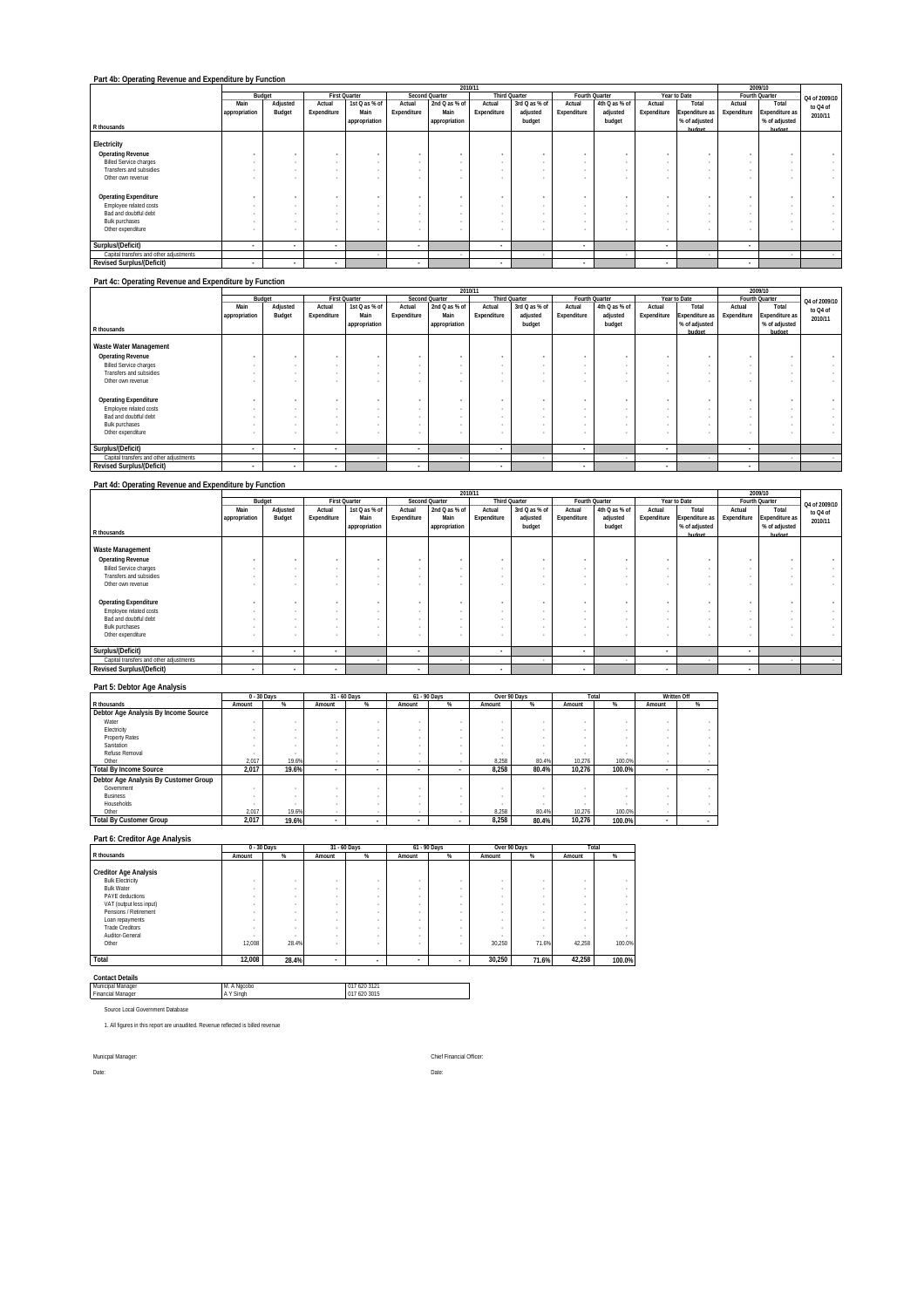#### **Mpumalanga: Govan Mbeki(MP307)**

#### **STATEMENT OF CAPITAL AND OPERATING EXPENDITURE FOR THE 4th Quarter Ended 30 June 2011 (Preliminary results)**

| Part1: Operating Revenue and Expenditure |
|------------------------------------------|
|------------------------------------------|

|                                         |               |          |                      |               |             | 2010/11               |                      |               |                |               |             |                |             | 2009/10               |               |
|-----------------------------------------|---------------|----------|----------------------|---------------|-------------|-----------------------|----------------------|---------------|----------------|---------------|-------------|----------------|-------------|-----------------------|---------------|
|                                         | Budget        |          | <b>First Quarter</b> |               |             | <b>Second Quarter</b> | <b>Third Quarter</b> |               | Fourth Quarter |               |             | Year to Date   |             | Fourth Quarter        | Q4 of 2009/10 |
|                                         | Main          | Adjusted | Actual               | 1st Q as % of | Actual      | 2nd Q as % of         | Actual               | 3rd Q as % of | Actual         | 4th Q as % of | Actual      | Total          | Actual      | Total                 | to Q4 of      |
|                                         | appropriation | Budget   | Expenditure          | Main          | Expenditure | Main                  | Expenditure          | adjusted      | Expenditure    | adjusted      | Expenditure | Expenditure as | Expenditure | <b>Expenditure as</b> | 2010/11       |
|                                         |               |          |                      | appropriation |             | appropriation         |                      | budget        |                | budget        |             | % of adjusted  |             | % of adjusted         |               |
| R thousands                             |               |          |                      |               |             |                       |                      |               |                |               |             | hudget         |             | hudget                |               |
|                                         |               |          |                      |               |             |                       |                      |               |                |               |             |                |             |                       |               |
| Operating Revenue and Expenditure       |               |          |                      |               |             |                       |                      |               |                |               |             |                |             |                       |               |
| <b>Operating Revenue</b>                | 945.875       | 953.686  | 242,346              | 25.6%         | 198,417     | 21.0%                 | 286,609              | 30.1%         | 228,558        | 24.0%         | 955.930     | 100.2%         | 241.369     | 97.6%                 | (5.3%)        |
| <b>Billed Property rates</b>            | 134.812       | 166.312  | 40.788               | 30.3%         | 14.961      | 11.1%                 | 39.639               | 23.8%         | 42.837         | 25.8%         | 138.224     | 83.1%          | 38.261      | 86.7%                 | 12.0%         |
| <b>Billed Service charges</b>           | 529.617       | 529.045  | 128.621              | 24.3%         | 129.024     | 24.4%                 | 162.495              | 30.7%         | 148.500        | 28.1%         | 568.641     | 107.5%         | 119.787     | 105.2%                | 24.0%         |
| Other own revenue                       | 281.446       | 258.328  | 72.937               | 25.9%         | 54.432      | 19.3%                 | 84.475               | 32.7%         | 37.221         | 14 4%         | 249.065     | 96.4%          | 83.321      | 91.8%                 | (55.3%)       |
|                                         |               |          |                      |               |             |                       |                      |               |                |               |             |                |             |                       |               |
| <b>Operating Expenditure</b>            | 966,025       | 953.686  | 235,579              | 24.4%         | 218,752     | 22.6%                 | 255,480              | 26.8%         | 248.125        | 26.0%         | 957.936     | 100.4%         | 184.725     | 90.3%                 | 34.3%         |
| Employee related costs                  | 315.919       | 317.293  | 51.078               | 16.2%         | 76.698      | 24.3%                 | 78.713               | 24.8%         | 81.441         | 25.7%         | 287.929     | 90.7%          | 46.145      | 78.8%                 | 76.5%         |
| Bad and doubtful debt                   | 20.091        | 57.697   |                      |               |             |                       |                      |               |                |               |             |                |             | 58.2%                 |               |
| <b>Bulk purchases</b>                   | 271.037       | 275.622  | 108.659              | 40.1%         | 74.861      | 27.6%                 | 61.487               | 22.3%         | 80.017         | 29.0%         | 325.023     | 117.9%         | 78.783      | 116.8%                | 1.6%          |
| Other expenditure                       | 358.979       | 303.073  | 75.843               | 21.1%         | 67,193      | 18.7%                 | 115,280              | 38.0%         | 86.667         | 28.6%         | 344.983     | 113.8%         | 59.797      | 86.2%                 | 44.9%         |
|                                         |               |          |                      |               |             |                       |                      |               |                |               |             |                |             |                       |               |
| Surplus/(Deficit)                       | (20, 150)     | $\sim$   | 6.767                |               | (20, 335)   |                       | 31.129               |               | (19, 567)      |               | (2,006)     |                | 56.644      |                       |               |
| Capital transfers and other adjustments | 63,538        | 16.111   |                      |               |             |                       |                      |               | 11.783         | 73.1%         | 11.783      | 73.1%          |             | 75.8%                 | (100.0%       |
| <b>Revised Surplus/(Deficit)</b>        | 43.388        | 16.111   | 6,767                |               | (20, 335)   |                       | 31,129               |               | (7,784)        |               | 9.777       |                | 56.644      |                       |               |

#### **Part 2: Capital Revenue and Expenditure**

|                                           |               | 2010/11  |             |                      |             |                |                      |               |             |                |             |                |             | 2009/10        |               |
|-------------------------------------------|---------------|----------|-------------|----------------------|-------------|----------------|----------------------|---------------|-------------|----------------|-------------|----------------|-------------|----------------|---------------|
|                                           |               | Budget   |             | <b>First Quarter</b> |             | Second Quarter | <b>Third Quarter</b> |               |             | Fourth Quarter |             | Year to Date   |             | Fourth Quarter | Q4 of 2009/10 |
|                                           | Mair          | Adjusted | Actual      | 1st Q as % of        | Actual      | 2nd Q as % of  | Actual               | 3rd Q as % of | Actual      | 4th Q as % of  | Actual      | Total          | Actual      | Total          | to Q4 of      |
|                                           | appropriation | Budget   | Expenditure | Main                 | Expenditure | Main           | Expenditure          | adjusted      | Expenditure | adjusted       | Expenditure | Expenditure as | Expenditure | Expenditure as | 2010/11       |
|                                           |               |          |             | appropriation        |             | appropriation  |                      | budget        |             | budget         |             | % of adiusted  |             | % of adjusted  |               |
| R thousands                               |               |          |             |                      |             |                |                      |               |             |                |             | hudget         |             | hudget         |               |
|                                           |               |          |             |                      |             |                |                      |               |             |                |             |                |             |                |               |
| Capital Revenue and Expenditure           |               |          |             |                      |             |                |                      |               |             |                |             |                |             |                |               |
| Source of Finance                         | 130.230       | 148.226  | 24.927      | 19.1%                | 31.913      | 24.5%          | 16.315               | 11.0%         | 15.542      | 10.5%          | 88.697      | 59.8%          | 20.834      | 55.8%          | (25.4%)       |
| External loans                            |               | $\sim$   | $\sim$      | $\sim$               |             | $\sim$         |                      |               |             |                | $\sim$      | $\sim$         |             |                |               |
| Internal contributions                    | 18.918        | 11.501   | 1,476       | 7.8%                 | 396         | 2.1%           | 1.858                | 16.2%         | 580         | 5.0%           | 4.310       | 37.5%          | 2.075       | 34.0%          | (72.1%)       |
| Transfers and subsidies                   | 95.807        | 136.726  | 23.437      | 24.5%                | 31.517      | 32.9%          | 14.427               | 10.6%         | 14,945      | 10.9%          | 84.326      | 61.7%          | 18.743      | 62.4%          | (20.3%)       |
| Other                                     | 15,505        | $\sim$   | 14          | .1%                  |             |                | 31                   |               | 17          |                |             |                | 16          | 3.4%           | 6.3%          |
|                                           |               |          |             |                      |             |                |                      |               |             |                |             |                |             |                |               |
| Capital Expenditure                       | 130,230       | 148.226  | 24,927      | 19.1%                | 31.913      | 24.5%          | 16.315               | 11.0%         | 15.542      | 10.5%          | 88.697      | 59.8%          | 20,834      | 55.4%          | (25.4%)       |
| Water and Sanitation                      | 22,600        | 30.682   | 5.654       | 25.0%                | 7.567       | 33.5%          | 3.351                | 10.9%         | 3.010       | 9.8%           | 19.582      | 63.8%          | 5.340       | 50.1%          | (43.6%)       |
| Electricity                               | 15.100        | 16.278   | 2.283       | 15.1%                | 5.623       | 37.2%          | 799                  | 4.9%          | 989         | 6.1%           | 9.694       | 59.6%          | 360         | 81.5%          | 174.4%        |
| Housing                                   |               | $\sim$   | $\sim$      | $\sim$               |             |                |                      |               |             | $\sim$         | $\sim$      | $\sim$         |             |                |               |
| Roads, pavements, bridges and storm water | 44,570        | 56,284   | 3,643       | 8.2%                 | 12,713      | 28.5%          | 6.550                | 11.6%         | 10.467      | 18.6%          | 33.372      | 59.3%          | 5.868       | 65.5%          | 78.4%         |
| Other                                     | 47.960        | 44.983   | 13.347      | 27.8%                | 6.009       | 12.5%          | 5.615                | 12.5%         | 1.077       | 2.4%           | 26.048      | 57.9%          | 9.267       | 53.4%          | (88.4%)       |
|                                           |               |          |             |                      |             |                |                      |               |             |                |             |                |             |                |               |

### **Total Capital and Operating Expenditure**

|                                          |               |          |                      |               | 2010/11     |                |                      |               |             |                |             | 2009/10               |                |                |               |
|------------------------------------------|---------------|----------|----------------------|---------------|-------------|----------------|----------------------|---------------|-------------|----------------|-------------|-----------------------|----------------|----------------|---------------|
|                                          | Budget        |          | <b>First Ouarter</b> |               |             | Second Quarter | <b>Third Ouarter</b> |               |             | Fourth Ouarter |             | Year to Date          | Fourth Ouarter |                | Q4 of 2009/10 |
|                                          | Main          | Adiusted | Actual               | 1st Q as % of | Actual      | 2nd Q as % of  | Actual               | 3rd Q as % of | Actual      | 4th Q as % of  | Actual      | Total                 | Actual         | Total          | to Q4 of      |
|                                          | appropriation | Budget   | Expenditure          | Main          | Expenditure | Main           | Expenditure          | adiusted      | Expenditure | adiusted       | Expenditure | <b>Expenditure as</b> | Expenditure    | Expenditure as | 2010/11       |
|                                          |               |          |                      | appropriation |             | appropriation  |                      | budget        |             | budget         |             | % of adjusted         |                | % of adjusted  |               |
| R thousands                              |               |          |                      |               |             |                |                      |               |             |                |             | hudget                |                | hudget         |               |
| <b>Capital and Operating Revenue</b>     |               |          |                      |               |             |                |                      |               |             |                |             |                       |                |                |               |
| Operating Revenue                        | 945.875       | 953.686  | 242.346              | 25.6%         | 198.417     | 21.0%          | 286.609              | 30.19         | 228.558     | 24.0%          | 955.930     | 100.2%                | 241.369        | 97.6%          | (5.3%)        |
| Capital Revenue                          | 130.230       | 148.226  | 24.927               | 19.1%         | 31.913      | 24.5%          | 16.315               | 11.0%         | 15.542      | 10.5%          | 88.697      | 59.8%                 | 20.834         | 55.8%          | (25.4%)       |
| <b>Total Revenue</b>                     | 1.076.105     | .101.912 | 267.272              | 24.8%         | 230.330     | 21.4%          | 302.924              | 27.5%         | 244.100     | 22.2%          | .044.627    | 94.8%                 | 262.203        | 92.7%          | (6.9%)        |
| <b>Capital and Operating Expenditure</b> |               |          |                      |               |             |                |                      |               |             |                |             |                       |                |                |               |
| Operating Expenditure                    | 966.025       | 953.686  | 235.579              | 24.4%         | 218.752     | 22.6%          | 255.480              | 26.8%         | 248.125     | 26.0%          | 957.936     | 100.4%                | 184.725        | 90.3%          | 34.3%         |
| Capital Expenditure                      | 130.230       | 148.226  | 24.927               | 19.1%         | 31.913      | 24.5%          | 16.315               | 11.0%         | 15.542      | 10.5%          | 88.697      | 59.8%                 | 20.834         | 55.4%          | (25.4%)       |
| <b>Total Expenditure</b>                 | 1.096.255     | .101.912 | 260.505              | 23.8%         | 250.665     | 22.9%          | 271.796              | 24.7%         | 263.667     | 23.9%          | .046.633    | 95.0%                 | 205.560        | 86.2%          | 28.3%         |
|                                          |               |          |                      |               |             |                |                      |               |             |                |             |                       |                |                |               |

| Part 3: Cash Receipts and Payments |  |
|------------------------------------|--|
|                                    |  |

|                                                 |                       |                          |                          |               |             | 2010/11               |             |                      |                |               |             |                |                          | 2009/10               |               |
|-------------------------------------------------|-----------------------|--------------------------|--------------------------|---------------|-------------|-----------------------|-------------|----------------------|----------------|---------------|-------------|----------------|--------------------------|-----------------------|---------------|
|                                                 |                       | Budget                   | <b>First Quarter</b>     |               |             | <b>Second Quarter</b> |             | <b>Third Quarter</b> | Fourth Quarter |               |             | Year to Date   |                          | Fourth Quarter        | O4 of 2009/10 |
|                                                 | Main                  | Adjusted                 | Actual                   | 1st Q as % of | Actual      | 2nd Q as % of         | Actual      | 3rd Q as % of        | Actual         | 4th Q as % of | Actual      | Total          | Actual                   | Total                 | to Q4 of      |
|                                                 | appropriation         | Budget                   | Expenditure              | Main          | Expenditure | Main                  | Expenditure | adjusted             | Expenditure    | adiusted      | Expenditure | Expenditure as | Expenditure              | <b>Expenditure as</b> | 2010/11       |
|                                                 |                       |                          |                          | appropriation |             | appropriation         |             | budget               |                | budget        |             | % of adjusted  |                          | % of adjusted         |               |
| R thousands                                     |                       |                          |                          |               |             |                       |             |                      |                |               |             | hudget         |                          | hudget                |               |
|                                                 |                       |                          |                          |               |             |                       |             |                      |                |               |             |                |                          |                       |               |
| <b>Cash Receipts and Payments</b>               |                       |                          |                          |               |             |                       |             |                      |                |               |             |                |                          |                       |               |
| <b>Opening Cash Balance</b>                     | $\tilde{\phantom{a}}$ | $\cdot$                  | ۰                        |               | 38,330      |                       | 6,657,476   |                      | 6,712,153      |               | $\sim$      |                | (23, 263)                |                       |               |
| Cash receipts by source                         | 127,315               | 127,315                  | 261,605                  | 205.5%        | 6,807,938   | 5,347.3%              | 230,142     | 180.8%               | 232,612        | 182.7%        | 7,532,297   | 5,916.3%       | 213,509                  | 340.8%                | 8.9%          |
| Statutory receipts (including VAT)              | 13.592                | 13.592                   | 40.790                   | 300.1%        | 40.865      | 300.7%                | 24.046      | 176 9%               | 39.949         | 293.9%        | 145.651     | 1.071.6%       | $\sim$                   | . .                   | (100.0%       |
| Service charges                                 | 41.652                | 41.652                   | 137.524                  | 330.2%        | 6,742,826   | 16,188.5%             | 129,353     | 310.6%               | 148.500        | 356.5%        | 7,158,203   | 17.185.7%      | 160.002                  | 402.7%                | (7.2%         |
| Transfers (operational and capital)             | 66,305                | 66,305                   | 67,305                   | 101.5%        |             |                       | 61,125      | 92.2%                | 10.159         | 15.3%         | 138.589     | 209.0%         | 534                      | 272.6%                | 1,802.4%      |
| Other receipts                                  | 4.876                 | 4.876                    | 14,588                   | 299.2%        | 23,430      | 480.5%                | 15,603      | 320.0%               | 33.878         | 694.8%        | 87.499      | 1.794.5%       | 2,695                    | 158.5%                | 1,157.1%      |
| Contributions recognised - cap. & contr. assets | . .                   | $\sim$                   | $\overline{\phantom{a}}$ |               |             |                       |             |                      |                |               |             |                |                          |                       | (100.0%       |
| Proceeds on disposal of PPE                     | 890                   | 890                      | 1.398                    | 157.1%        | 816         | 91.7%                 | 15          | 17%                  | 125            | 14.0%         | 2.354       | 264.5%         |                          |                       | $(100.0\%)$   |
| <b>External Inans</b>                           | $\sim$                | $\sim$                   | $\overline{\phantom{a}}$ |               |             |                       |             |                      |                |               |             |                | $\overline{\phantom{a}}$ |                       |               |
| Net increase (decr.) in assets / liabilities    |                       |                          | $\overline{\phantom{a}}$ |               |             |                       |             |                      |                |               |             |                | 50.278                   | (138.4%)              | (100.0%       |
|                                                 |                       |                          |                          |               |             |                       |             |                      |                |               |             |                |                          |                       |               |
| Cash payments by type                           | 79.404                | 79,404                   | 223,275                  | 281.2%        | 188,792     | 237.8%                | 175,465     | 221.0%               | 229,521        | 289.1%        | 817.053     | 1,029.0%       | 205,289                  | 319.1%                | 11.8%         |
| Employee related costs                          | 25.477                | 25.477                   | 76.644                   | 300.8%        | 76,970      | 302.1%                | 51.343      | 201.5%               | 80,969         | 317.8%        | 285.927     | 1,122.3%       | 69.905                   | 391.8%                | 15.8%         |
| Grant and subsidies                             | 3.960                 | 3.960                    | 2.714                    | 68.5%         | 10.912      | 275.5%                | 46.632      | 1.177.6%             | 25.140         | 634.8%        | 85.397      | 2.156.5%       | 143                      |                       | 17,538.0%     |
| Bulk Purchases - electr., water and sewerage    | 38.283                | 38.283                   | 104.813                  | 273.8%        | 74.861      | 195.5%                | 54.462      | 142.3%               | 80.017         | 209.0%        | 314.153     | 820.6%         |                          |                       | (100.0%       |
| Other payments to service providers             | 11,684                | 11.684                   | 39.104                   | 334.7%        | 26.049      | 222.9%                | 23,028      | 197.1%               | 43.395         | 371.4%        | 131,576     | 1.126.1%       | 117.717                  | 2,613.4%              | (63.1%        |
| Capital assets                                  |                       | $\sim$                   | $\overline{\phantom{a}}$ |               |             |                       |             |                      |                |               |             | $\sim$         | 17,129                   | 480.7%                | (100.0%       |
| Repayment of borrowing                          |                       | $\sim$                   | $\overline{\phantom{a}}$ |               |             |                       |             |                      |                |               |             |                |                          |                       |               |
| Other cash flows / payments                     |                       | $\overline{\phantom{a}}$ |                          |               |             |                       |             |                      |                |               |             |                | 395                      | 83.2%                 | (100.0%       |
| <b>Closing Cash Balance</b>                     | 47,911                | 47,911                   | 38,330                   |               | 6,657,476   |                       | 6,712,153   |                      | 6,715,244      |               | 6,715,244   |                | (15, 043)                |                       |               |
|                                                 |                       |                          |                          |               |             |                       |             |                      |                |               |             |                |                          |                       |               |

**Part 4a: Operating Revenue and Expenditure by Function R thousands Main appropriation Adjusted Budget Actual Expenditure 1st Q as % of Main appropriation Actual Expenditure 2nd Q as % of Main appropriation Actual Expenditure 3rd Q as % of adjusted budget Actual Expenditure 4th Q as % of adjusted budget Expenditure Expenditure as** <br> **1** % of adjusted budget **budget Actual Expenditure Total Expenditure as % of adjusted budget Water<br>
Operating Revenue<br>
Billed Service charges<br>
Transfers and subsidies<br>
Other own revenue Operating Revenue 158,898 157,148 36,120 22.7% 38,111 24.0% 37,621 23.9% 54,091 34.4% 165,942 105.6% 32,600 115.2% 65.9%** Billed Service charges 157,148 155,540 35,786 22.8% 36,991 23.5% 37,347 24.0% 53,547 34.4% 163,671 105.2% 32,409 114.3% 65.2% Transfers and subsidies [ ] [ ],750 | - - - | - - | - - | - - | - - | - - | - - | - - | - - | - - | - - | - - | Other own revenue - - 1,608 - 1,608 - 1,120 - 1,120 - 1,273 17.0% 544 33.8% 2,272 141.3% 192 - 183.8% **Operating Expenditure 123,399 153,784 23,132 18.7% 32,105 26.0% 37,389 24.3% 49,475 32.2% 142,101 92.4% 11,301 71.1% 337.8%** Employee related costs 2,602 7,206 1,415 54.4% 1,744 67.0% 1,563 21.7% 1,568 21.8% 6,291 87.3% 534 78.0% 193.7% Bad and doubtful debt - 11,800 - - - - - - - - - - - 39.1% - Bulk purchases 84,453 84,453 13,879 16.4% 22,164 26.2% 27,928 33.1% 37,964 45.0% 101,934 120.7% 6,777 84.6% 460.2% Other expenditure 36,344 50,324 7,838 21.6% 8,197 22.6% 7,898 15.7% 9,943 19.8% 33,875 67.3% 3,990 57.3% 149.2% **Surplus/(Deficit) 35,498 3,364 12,989 6,006 232 4,616 23,842 21,300**  Capital transfers and other adjustments | 9,142 200 | | | | | | | | | | | | | | | 1,522 | 761.1% | 761.1% | | | | (100.0%) Revised Surplus/(Deficit) 44,640 | 3,564 | 12,989 | 6,006 | | 232 | 6,138 | | 25,364 | | 21,300  **2010/11 2009/10 Q4 of 2009/10 to Q4 of 2010/11 Budget** | First Quarter | Second Quarter | Third Quarter | Fourth Quarter | Year to Date | Fourth Quarter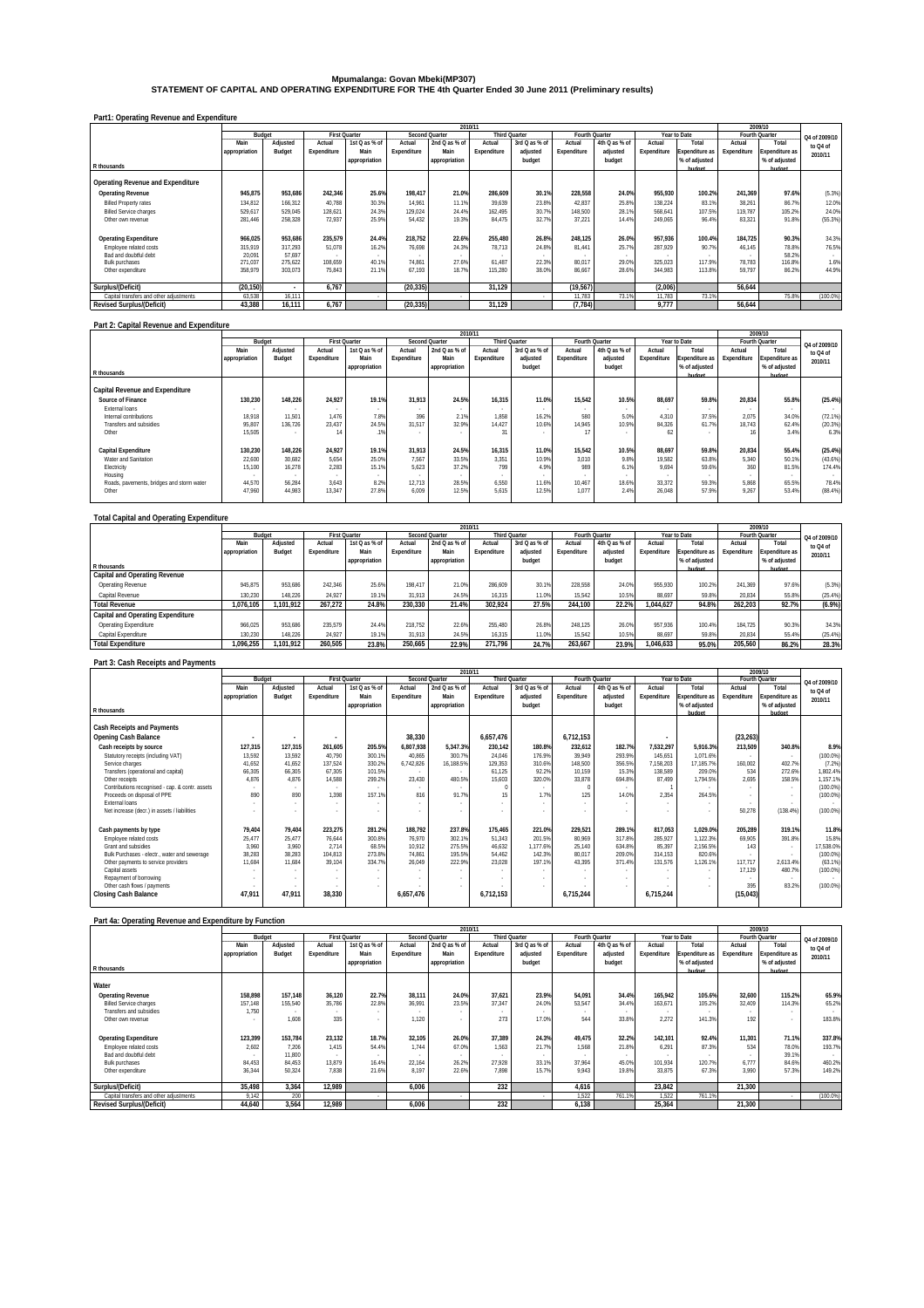|                                         |               |          |             |                      |             |                       | 2010/11     |                      |             |                |             |                       |             | 2009/10               |               |
|-----------------------------------------|---------------|----------|-------------|----------------------|-------------|-----------------------|-------------|----------------------|-------------|----------------|-------------|-----------------------|-------------|-----------------------|---------------|
|                                         |               | Budget   |             | <b>First Quarter</b> |             | <b>Second Quarter</b> |             | <b>Third Quarter</b> |             | Fourth Quarter |             | Year to Date          |             | Fourth Quarter        | Q4 of 2009/10 |
|                                         | Main          | Adjusted | Actual      | 1st Q as % of        | Actual      | 2nd Q as % of         | Actual      | 3rd Q as % of        | Actual      | 4th Q as % of  | Actual      | Total                 | Actual      | Total                 | to Q4 of      |
|                                         | appropriation | Budget   | Expenditure | Main                 | Expenditure | Main                  | Expenditure | adjusted             | Expenditure | adjusted       | Expenditure | <b>Expenditure as</b> | Expenditure | <b>Expenditure as</b> | 2010/11       |
|                                         |               |          |             | appropriation        |             | appropriation         |             | budget               |             | budget         |             | % of adjusted         |             | % of adjusted         |               |
| R thousands                             |               |          |             |                      |             |                       |             |                      |             |                |             | hudget                |             | hudget                |               |
|                                         |               |          |             |                      |             |                       |             |                      |             |                |             |                       |             |                       |               |
| Electricity                             |               |          |             |                      |             |                       |             |                      |             |                |             |                       |             |                       |               |
| <b>Operating Revenue</b>                | 293.848       | 293.848  | 71,351      | 24.3%                | 70.783      | 24.1%                 | 102.547     | 34.9%                | 73.934      | 25.2%          | 318,616     | 108.4%                | 66.412      | 95.9%                 | 11.3%         |
| <b>Billed Service charges</b>           | 274.123       | 278.564  | 68.448      | 25.0%                | 67.059      | 24.5%                 | 100.632     | 36.1%                | 70.777      | 25.4%          | 306.915     | 110.2%                | 64.451      | 98.8%                 | 9.8%          |
| Transfers and subsidies                 |               |          |             |                      |             |                       |             |                      |             | $\sim$         |             |                       |             |                       | $\sim$        |
| Other own revenue                       | 19.725        | 15.284   | 2.903       | 14.7%                | 3.724       | 18.9%                 | 1.916       | 12.5%                | 3.158       | 20.7%          | 11.701      | 76.6%                 | 1.961       | 53.3%                 | 61.0%         |
|                                         |               |          |             |                      |             |                       |             |                      |             |                |             |                       |             |                       |               |
| <b>Operating Expenditure</b>            | 280,997       | 267,291  | 154,751     | 55.1%                | 64.490      | 23.0%                 | 92,639      | 34.7%                | 60.310      | 22.6%          | 372,190     | 139.2%                | 87,941      | 105.7%                | (31.4%)       |
| Employee related costs                  | 12.628        | 13.940   | 2.719       | 21.5%                | 4.086       | 32.4%                 | 4.489       | 32.2%                | 4.867       | 34.9%          | 16.161      | 115.9%                | 2.339       | 31.4%                 | 108.1%        |
| Bad and doubtful debt                   |               | 25,806   |             |                      |             |                       |             |                      |             | $\sim$         |             |                       |             | 100.1%                |               |
| <b>Bulk purchases</b>                   | 186,584       | 191.170  | 94,780      | 50.8%                | 52.697      | 28.2%                 | 33.560      | 17.6%                | 42.053      | 22.0%          | 223,089     | 116.7%                | 65.821      | 128.5%                | $(36.1\%)$    |
| Other expenditure                       | 81.785        | 36.375   | 57.252      | 70.0%                | 7.707       | 9.4%                  | 54.590      | 150.1%               | 13.390      | 36.8%          | 132.939     | 365.5%                | 19,781      | 102.0%                | (32.3%)       |
|                                         |               |          |             |                      |             |                       |             |                      |             |                |             |                       |             |                       |               |
| Surplus/(Deficit)                       | 12,852        | 26,558   | (83, 399)   |                      | 6,293       |                       | 9.908       |                      | 13,624      |                | (53, 574)   |                       | (21, 530)   |                       |               |
| Capital transfers and other adjustments |               | 150      |             |                      |             |                       |             |                      | 3.405       | 2.269.8%       | 3.405       | 2.269.8%              |             |                       | (100.0%       |
| <b>Revised Surplus/(Deficit)</b>        | 12,852        | 26,708   | (83, 399)   |                      | 6,293       |                       | 9.908       |                      | 17.029      |                | (50, 169)   |                       | (21, 530)   |                       |               |
|                                         |               |          |             |                      |             |                       |             |                      |             |                |             |                       |             |                       |               |

#### **Part 4c: Operating Revenue and Expenditure by Function**

|                                         |               | 2010/11   |             |                      |             |                       |             |                      |                |               |             |                       | 2009/10     |                |               |
|-----------------------------------------|---------------|-----------|-------------|----------------------|-------------|-----------------------|-------------|----------------------|----------------|---------------|-------------|-----------------------|-------------|----------------|---------------|
|                                         |               | Budget    |             | <b>First Quarter</b> |             | <b>Second Quarter</b> |             | <b>Third Quarter</b> | Fourth Quarter |               |             | Year to Date          |             | Fourth Quarter | Q4 of 2009/10 |
|                                         | Main          | Adjusted  | Actual      | 1st Q as % of        | Actual      | 2nd Q as % of         | Actual      | 3rd Q as % of        | Actual         | 4th Q as % of | Actual      | Total                 | Actual      | Total          | to Q4 of      |
|                                         | appropriation | Budget    | Expenditure | Main                 | Expenditure | Main                  | Expenditure | adjusted             | Expenditure    | adjusted      | Expenditure | <b>Expenditure as</b> | Expenditure | Expenditure as | 2010/11       |
|                                         |               |           |             | appropriation        |             | appropriation         |             | budget               |                | budget        |             | % of adjusted         |             | % of adjusted  |               |
| R thousands                             |               |           |             |                      |             |                       |             |                      |                |               |             | hudget                |             | hudget         |               |
| Waste Water Management                  |               |           |             |                      |             |                       |             |                      |                |               |             |                       |             |                |               |
| <b>Operating Revenue</b>                | 48,267        | 48.272    | 11,922      | 24.7%                | 12.669      | 26.2%                 | 12.084      | 25.0%                | 11.598         | 24.0%         | 48.273      | 100.0%                | 11.328      | 92.3%          | 2.4%          |
| <b>Billed Service charges</b>           | 48.267        | 47.588    | 11.820      | 24.5%                | 12.548      | 26.0%                 | 12.007      | 25.2%                | 11.437         | 24.0%         | 47.812      | 100.5%                | 11.181      | 91.1%          | 2.3%          |
| Transfers and subsidies                 |               |           |             |                      |             |                       |             |                      |                |               |             |                       |             |                |               |
| Other own revenue                       |               | 684       | 102         |                      | 121         |                       | 77          | 11.3%                | 162            | 23.6%         | 462         | 67.5%                 | 147         |                | 9.9%          |
|                                         |               |           |             |                      |             |                       |             |                      |                |               |             |                       |             |                |               |
| <b>Operating Expenditure</b>            | 55,250        | 58.492    | 8.303       | 15.0%                | 14.779      | 26.7%                 | 14.869      | 25.4%                | 14.911         | 25.5%         | 52.862      | 90.4%                 | 9.937       | 89.2%          | 50.1%         |
| Employee related costs                  | 31.593        | 28.505    | 5.536       | 17.5%                | 8.612       | 27.3%                 | 8.934       | 31.3%                | 9.308          | 32.7%         | 32.389      | 113.6%                | 4.555       | 99.2%          | 104.4%        |
| Bad and doubtful debt                   | 7.887         | 7.887     | $\sim$      |                      |             |                       |             |                      |                |               |             |                       |             | 32.2%          |               |
| <b>Bulk purchases</b>                   |               |           | ٠.          |                      |             |                       |             |                      |                |               | $\sim$      |                       | ۰.          |                |               |
| Other expenditure                       | 15.770        | 22.100    | 2.767       | 17.5%                | 6.168       | 39.1%                 | 5.935       | 26.9%                | 5.603          | 25.4%         | 20.473      | 92.69                 | 5.383       | 96.5%          | 4.1%          |
| Surplus/(Deficit)                       | (6,984)       | (10, 220) | 3,619       |                      | (2, 110)    |                       | (2,785)     |                      | (3, 313)       |               | (4,589)     |                       | 1,390       |                |               |
| Capital transfers and other adjustments | 10,630        | 705       |             |                      |             |                       |             |                      | 1.772          | 251.3%        | 1.772       | 251.3%                |             | 25.0%          | (100.0%       |
| <b>Revised Surplus/(Deficit)</b>        | 3.646         | (9.515)   | 3,619       |                      | (2, 110)    |                       | (2,785)     |                      | (1,541)        |               | (2,817)     |                       | 1,390       |                |               |

### **Part 4d: Operating Revenue and Expenditure by Function**

|                                         |               |          |             |                      |             |                | 2010/11     |                      |             |                |             |                |             | 2009/10               |               |
|-----------------------------------------|---------------|----------|-------------|----------------------|-------------|----------------|-------------|----------------------|-------------|----------------|-------------|----------------|-------------|-----------------------|---------------|
|                                         |               | Budget   |             | <b>First Quarter</b> |             | Second Quarter |             | <b>Third Quarter</b> |             | Fourth Quarter |             | Year to Date   |             | Fourth Quarter        | Q4 of 2009/10 |
|                                         | Main          | Adjusted | Actual      | 1st Q as % of        | Actual      | 2nd Q as % of  | Actual      | 3rd Q as % of        | Actual      | 4th Q as % of  | Actual      | Total          | Actual      | Total                 | to Q4 of      |
|                                         | appropriation | Budget   | Expenditure | Main                 | Expenditure | Main           | Expenditure | adiusted             | Expenditure | adjusted       | Expenditure | Expenditure as | Expenditure | <b>Expenditure as</b> | 2010/11       |
|                                         |               |          |             | appropriation        |             | appropriation  |             | budget               |             | budget         |             | % of adjusted  |             | % of adjusted         |               |
| R thousands                             |               |          |             |                      |             |                |             |                      |             |                |             | budget         |             | budget                |               |
| Waste Management                        |               |          |             |                      |             |                |             |                      |             |                |             |                |             |                       |               |
| <b>Operating Revenue</b>                | 48,761        | 47,761   | 12,596      | 25.8%                | 12.464      | 25.6%          | 12.536      | 26.2%                | 12.775      | 26.7%          | 50.371      | 105.5%         | 11.770      | 193.2%                | 8.5%          |
| <b>Billed Service charges</b>           | 48.761        | 47.353   | 12.568      | 25.8%                | 12.427      | 25.5%          | 12.507      | 26.4%                | 12.740      | 26.9%          | 50.241      | 106.1%         | 11.747      | 174.0%                | 8.5%          |
| Transfers and subsidies                 | $\sim$        | $\sim$   |             |                      |             |                |             |                      |             |                |             |                |             |                       | $\sim$        |
| Other own revenue                       | ٠             | 408      | 28          |                      | 37          |                | 29          | 7.2%                 | 35          | 8.6%           | 129         | 31.7%          | 23          |                       | 53.7%         |
|                                         |               |          |             |                      |             |                |             |                      |             |                |             |                |             |                       |               |
| <b>Operating Expenditure</b>            | 46,378        | 56,673   | 7,096       | 15.3%                | 8.437       | 18.2%          | 10.806      | 19.1%                | 12.363      | 21.8%          | 38.702      | 68.3%          | 6.117       | 69.7%                 | 102.1%        |
| Employee related costs                  | 32,831        | 29,534   | 5.054       | 15.4%                | 7.795       | 23.7%          | 7.936       | 26.9%                | 8.108       | 27.5%          | 28.893      | 97.8%          | 4.337       | 83.8%                 | 87.0%         |
| Bad and doubtful debt                   | 6.206         | 6.206    |             |                      |             |                |             |                      |             |                |             |                |             | 24.3%                 | $\sim$        |
| <b>Bulk purchases</b>                   |               | $\sim$   |             |                      |             |                |             | $\sim$               |             |                |             |                |             |                       | $\sim$        |
| Other expenditure                       | 7.340         | 20.933   | 2.042       | 27.8%                | 642         | 8.8%           | 2.870       | 13.7%                | 4.255       | 20.3%          | 9.808       | 46.9%          | 1.780       | 62.4%                 | 139.0%        |
|                                         |               |          |             |                      |             |                |             |                      |             |                |             |                |             |                       |               |
| Surplus/(Deficit)                       | 2,383         | (8,912)  | 5,500       |                      | 4.026       |                | 1.730       |                      | 413         |                | 11.669      |                | 5,653       |                       |               |
| Capital transfers and other adjustments | 183           | 64       |             |                      |             |                |             |                      | 31          | 48.0%          | 21          | 48.0%          |             | 25.0%                 | $(100.0\%)$   |
| <b>Revised Surplus/(Deficit)</b>        | 2.567         | (8.848)  | 5.500       |                      | 4.026       |                | 1.730       |                      | 443         |                | 11.700      |                | 5.653       |                       |               |

J.

### **Part 5: Debtor Age Analysis**

|                                       |        | 0 - 30 Days |        | 31 - 60 Days | 61 - 90 Days |       | Over 90 Days |       | Total   |        |        | Written Off |
|---------------------------------------|--------|-------------|--------|--------------|--------------|-------|--------------|-------|---------|--------|--------|-------------|
| R thousands                           | Amount | %           | Amount | %            | Amount       | %     | Amount       | %     | Amount  | %      | Amount | %           |
| Debtor Age Analysis By Income Source  |        |             |        |              |              |       |              |       |         |        |        |             |
| Water                                 | 6.516  | 4.1%        | 5.030  | 3.2%         | 8.448        | 5.4%  | 137.184      | 87.3% | 157.178 | 31.1%  |        |             |
| Electricity                           | 6.605  | 10.4%       | 7.328  | 11.5%        | 2.666        | 4.2%  | 47.010       | 73.9% | 63.610  | 12.6%  |        |             |
| <b>Property Rates</b>                 | 2.028  | 4.2%        | 2.059  | 4.2%         | 1.732        | 3.6%  | 42.625       | 88.0% | 48.445  | 9.6%   |        |             |
| Sanitation                            | 2.522  | 2.9%        | 2.123  | 2.5%         | 1.904        | 2.2%  | 79.068       | 92.4% | 85.617  | 16.9%  |        |             |
| Refuse Removal                        | 1.727  | 2.2%        | 1.613  | 2.1%         | 1.557        | 2.0%  | 72.968       | 93.7% | 77.865  | 15.4%  |        |             |
| Other                                 | 894    | 1.2%        | 718    | 1.0%         | 745          | 1.0%  | 70.793       | 96.8% | 73.150  | 14.5%  | ٠      |             |
| <b>Total By Income Source</b>         | 20.292 | 4.0%        | 18.870 | 3.7%         | 17.053       | 3.4%  | 449.649      | 88.9% | 505.864 | 100.0% |        |             |
| Debtor Age Analysis By Customer Group |        |             |        |              |              |       |              |       |         |        |        |             |
| Government                            |        | 2.3%        |        | 4.8%         | 57           | 7.5%  | 652          | 85.4% | 764     | .2%    |        |             |
| <b>Business</b>                       | 2.888  | 6.1%        | 2.569  | 5.4%         | 6.298        | 13.3% | 35.764       | 75.3% | 47.519  | 9.4%   |        |             |
| Households                            | 16.377 | 3.7%        | 15.817 | 3.6%         | 10.181       | 2.3%  | 399.334      | 90.4% | 441.710 | 87.3%  |        |             |
| Other                                 | 1.010  | 6.4%        | 448    | 2.8%         | 516          | 3.3%  | 13.898       | 87.6% | 15.872  | 3.1%   | ٠      |             |
| <b>Total By Customer Group</b>        | 20.292 | 4.0%        | 18.870 | 3.7%         | 17.053       | 3.4%  | 449.649      | 88.9% | 505.864 | 100.0% |        |             |

### **Part 6: Creditor Age Analysis**

|                              |                          | $0 - 30$ Days    |                          | 31 - 60 Days             | 61 - 90 Days     |                          | Over 90 Days |        | Total  |   |
|------------------------------|--------------------------|------------------|--------------------------|--------------------------|------------------|--------------------------|--------------|--------|--------|---|
| R thousands                  | Amount                   | %                | Amount                   | %                        | Amount           | %                        | Amount       | %      | Amount | % |
|                              |                          |                  |                          |                          |                  |                          |              |        |        |   |
| <b>Creditor Age Analysis</b> |                          |                  |                          |                          |                  |                          |              |        |        |   |
| <b>Bulk Electricity</b>      | $\sim$                   |                  | $\sim$                   | $\sim$                   | ۰                | $\sim$                   | $\sim$       | ٠      |        |   |
| <b>Bulk Water</b>            | $\sim$                   | <b>The State</b> | $\sim$                   | $\sim$                   | ۰                | ٠                        |              | ٠      |        |   |
| PAYE deductions              | $\overline{\mathcal{L}}$ |                  | $\sim$                   | $\sim$                   | <b>The State</b> | $\sim$                   |              | ٠      |        |   |
| VAT (output less input)      | ٠                        |                  | $\sim$                   | $\sim$                   |                  | ٠                        |              | ٠      |        |   |
| Pensions / Retirement        | $\sim$                   | ٠                | $\sim$                   | $\sim$                   |                  | $\sim$                   | $\sim$       | ٠      |        |   |
| Loan repayments              | ٠                        |                  | $\sim$                   | $\sim$                   |                  | ٠                        |              | ٠      |        |   |
| <b>Trade Creditors</b>       | $\sim$                   | <b>The State</b> | $\sim$                   | $\sim$                   | ۰                | ٠                        | $\sim$       | $\sim$ |        |   |
| Auditor-General              | ٠                        |                  | $\sim$                   | $\sim$                   | ٠                | ٠                        |              | ٠      |        |   |
| Other                        | $\sim$                   |                  | $\sim$                   | $\sim$                   | ۰                | ٠                        |              | ٠      |        |   |
|                              |                          |                  |                          |                          |                  |                          |              |        |        |   |
| Total                        | $\overline{\phantom{a}}$ | ٠                | $\overline{\phantom{a}}$ | $\overline{\phantom{a}}$ | ٠                | $\overline{\phantom{a}}$ | ۰            | $\sim$ |        |   |

| <b>Contact Details</b>           |                 |              |
|----------------------------------|-----------------|--------------|
| Municipal Manager                | L H Mathunyane  | 017 620 6287 |
| <b>Financial Manager</b>         | Mr. J. Mokgatsi | 017 620 6275 |
| Source Local Government Database |                 |              |

1. All figures in this report are unaudited. Revenue reflected is billed revenue Indirect Revenue and Expenditure incl

Date: Date: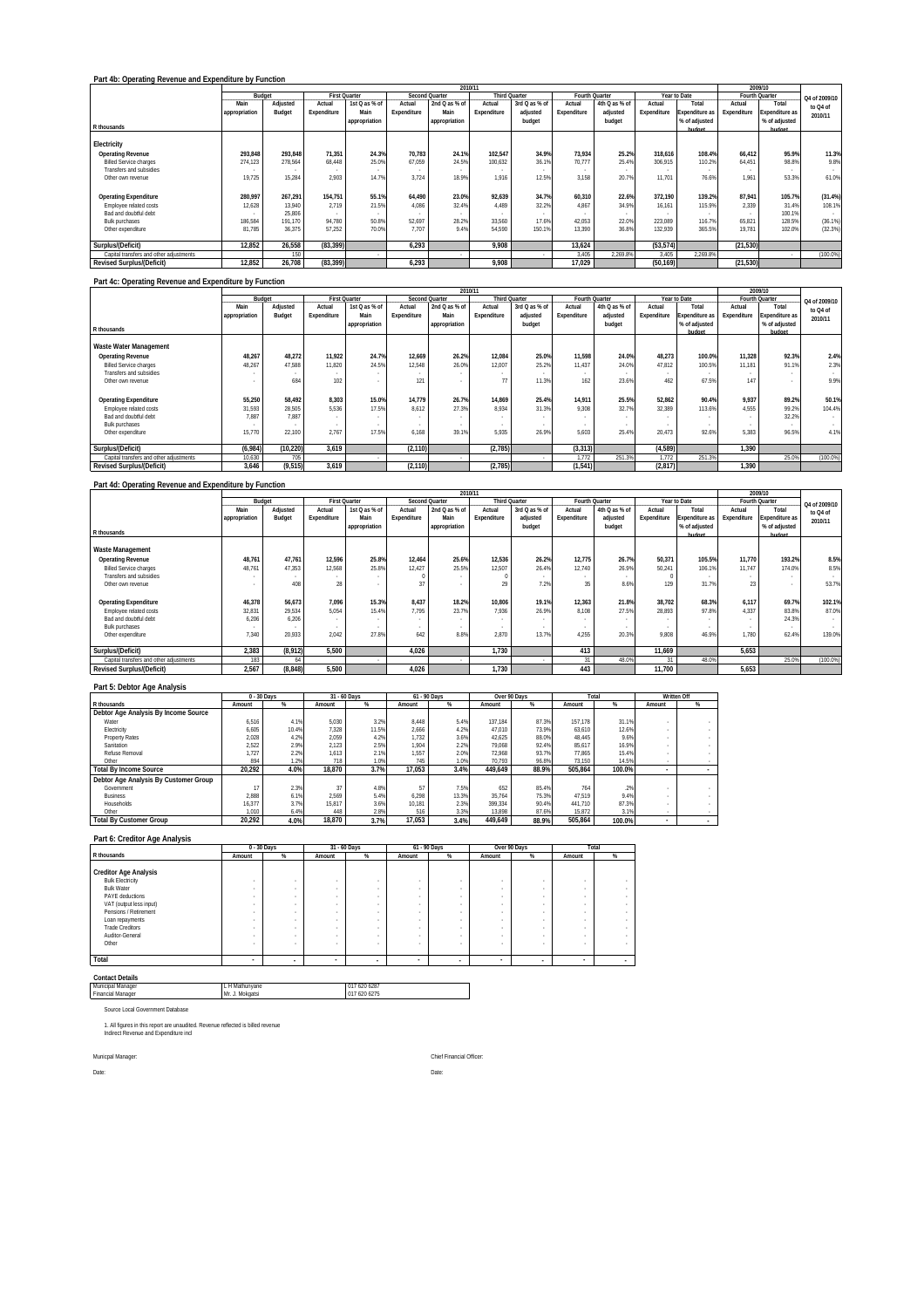## **Mpumalanga: Lekwa(MP305) STATEMENT OF CAPITAL AND OPERATING EXPENDITURE FOR THE 4th Quarter Ended 30 June 2011 (Preliminary results)**

| Part1: Operating Revenue and Expenditure |               |          |             |                      |             |                       |             |                      |             |                |             |                |             |                |               |
|------------------------------------------|---------------|----------|-------------|----------------------|-------------|-----------------------|-------------|----------------------|-------------|----------------|-------------|----------------|-------------|----------------|---------------|
|                                          |               |          |             |                      |             | 2010/11               |             |                      |             |                |             |                |             | 2009/10        |               |
|                                          |               | Budget   |             | <b>First Quarter</b> |             | <b>Second Quarter</b> |             | <b>Third Quarter</b> |             | Fourth Quarter |             | Year to Date   |             | Fourth Quarter | Q4 of 2009/10 |
|                                          | Main          | Adjusted | Actual      | 1st Q as % of        | Actual      | 2nd Q as % of         | Actual      | 3rd Q as % of        | Actual      | 4th Q as % of  | Actual      | Total          | Actual      | Total          | to Q4 of      |
|                                          | appropriation | Budget   | Expenditure | Main                 | Expenditure | Main                  | Expenditure | adjusted             | Expenditure | adjusted       | Expenditure | Expenditure as | Expenditure | Expenditure as | 2010/11       |
|                                          |               |          |             | appropriation        |             | appropriation         |             | budget               |             | budget         |             | % of adjusted  |             | % of adjusted  |               |
| R thousands                              |               |          |             |                      |             |                       |             |                      |             |                |             | hudget         |             | hudget         |               |
|                                          |               |          |             |                      |             |                       |             |                      |             |                |             |                |             |                |               |
| Operating Revenue and Expenditure        |               |          |             |                      |             |                       |             |                      |             |                |             |                |             |                |               |
| <b>Operating Revenue</b>                 | 391.487       | 391,487  | 92.386      | 23.6%                | 82,300      | 21.0%                 | 71.397      | 18.2%                | 46.662      | 11.9%          | 292.745     | 74.8%          | 19.076      | 86.9%          | 144.6%        |
| <b>Billed Property rates</b>             | 40.209        | 40.209   | 9.646       | 24.0%                | 9.543       | 23.7%                 | 9.367       | 23.3%                | 6.242       | 15.5%          | 34.798      | 86.5%          | 3.269       | 101.4%         | 90.9%         |
| <b>Billed Service charges</b>            | 161.927       | 161.927  | 41,160      | 25.4%                | 40.269      | 24 9%                 | 35.278      | 21.8%                | 32.682      | 20.2%          | 149.389     | 92.3%          | 13.718      | 79.6%          | 138.2%        |
| Other own revenue                        | 189.350       | 189.350  | 41.580      | 22.0%                | 32.487      | 17.2%                 | 26.752      | 14 1%                | 7.737       | 4.1%           | 108.557     | 57.3%          | 2.089       | 95.9%          | 270.4%        |
|                                          |               |          |             |                      |             |                       |             |                      |             |                |             |                |             |                |               |
| <b>Operating Expenditure</b>             | 336,657       | 336,657  | 81,509      | 24.2%                | 89,451      | 26.6%                 | 71.100      | 21.1%                | 54.004      | 16.0%          | 296,064     | 87.9%          | 22,007      | 72.4%          | 145.4%        |
| Employee related costs                   | 97.449        | 97.449   | 22,396      | 23.0%                | 24.893      | 25.5%                 | 24.220      | 24.9%                | 17.203      | 17.7%          | 88.712      | 91.0%          | 7.239       | 80.7%          | 137.6%        |
| Bad and doubtful debt                    |               |          |             |                      |             |                       |             |                      |             |                |             |                |             |                |               |
| <b>Bulk purchases</b>                    | 115,517       | 115,517  | 35.320      | 30.6%                | 38.118      | 33.0%                 | 23,579      | 20.4%                | 21.293      | 18.4%          | 118.311     | 102.4%         | 8.013       | 84.0%          | 165.7%        |
| Other expenditure                        | 123.691       | 123.691  | 23.792      | 19.2%                | 26.440      | 21 4%                 | 23.301      | 18.8%                | 15.507      | 12.5%          | 89.041      | 72.0%          | 6.754       | 54.6%          | 129.6%        |
|                                          |               |          |             |                      |             |                       |             |                      |             |                |             |                |             |                |               |
| Surplus/(Deficit)                        | 54,830        | 54.830   | 10,877      |                      | (7, 152)    |                       | 297         |                      | (7, 342)    |                | (3, 319)    |                | (2,931)     |                |               |
| Capital transfers and other adjustments  |               |          |             |                      |             |                       |             |                      |             |                |             |                |             |                |               |
| <b>Revised Surplus/(Deficit)</b>         | 54,830        | 54.830   | 10.877      |                      | (7, 152)    |                       | 297         |                      | (7, 342)    |                | (3, 319)    |                | (2,931)     |                |               |

#### **Part 2: Capital Revenue and Expenditure**

|                                           |               |          |                          |                      |             |                       | 2010/11              |               |             |                |             |                       |                | 2009/10               |               |
|-------------------------------------------|---------------|----------|--------------------------|----------------------|-------------|-----------------------|----------------------|---------------|-------------|----------------|-------------|-----------------------|----------------|-----------------------|---------------|
|                                           |               | Budget   |                          | <b>First Quarter</b> |             | <b>Second Quarter</b> | <b>Third Quarter</b> |               |             | Fourth Quarter |             | Year to Date          | Fourth Quarter |                       | Q4 of 2009/10 |
|                                           | Main          | Adjusted | Actual                   | 1st Q as % of        | Actual      | 2nd Q as % of         | Actual               | 3rd Q as % of | Actual      | 4th Q as % of  | Actual      | Total                 | Actual         | Total                 | to Q4 of      |
|                                           | appropriation | Budget   | Expenditure              | Main                 | Expenditure | Main                  | Expenditure          | adjusted      | Expenditure | adjusted       | Expenditure | <b>Expenditure as</b> | Expenditure    | <b>Expenditure as</b> | 2010/11       |
|                                           |               |          |                          | appropriation        |             | appropriation         |                      | budget        |             | budget         |             | % of adjusted         |                | % of adjusted         |               |
| R thousands                               |               |          |                          |                      |             |                       |                      |               |             |                |             | hudget                |                | hudget                |               |
|                                           |               |          |                          |                      |             |                       |                      |               |             |                |             |                       |                |                       |               |
| Capital Revenue and Expenditure           |               |          |                          |                      |             |                       |                      |               |             |                |             |                       |                |                       |               |
| Source of Finance                         |               |          | 9,132                    | $\sim$               | 25,830      |                       | 2.678                |               | 2.953       | $\sim$         | 40.594      |                       | 10,000         |                       | (70.5%)       |
| External loans                            |               |          | $\overline{\phantom{a}}$ | . .                  |             |                       |                      |               |             | $\sim$         | $\sim$      |                       |                | $\sim$                |               |
| Internal contributions                    |               | $\sim$   | $\overline{\phantom{a}}$ |                      |             |                       |                      |               |             |                |             |                       |                | $\sim$                |               |
| Transfers and subsidies                   |               |          | $\overline{\phantom{a}}$ | $\sim$               | 25.830      |                       | 2.678                |               | 2.814       | $\sim$         | 31,322      | $\sim$                | 10,000         | $\sim$                | (71.9%)       |
| Other                                     |               |          | 9.132                    |                      |             |                       |                      |               | 139         |                | 9.272       |                       |                |                       | (100.0%       |
|                                           |               |          |                          |                      |             |                       |                      |               |             |                |             |                       |                |                       |               |
| <b>Capital Expenditure</b>                | 68,021        | 68,021   | 9,132                    | 13.4%                | 6,954       | 10.2%                 | 3.599                | 5.3%          | 6.802       | 10.0%          | 26.488      | 38.9%                 | 5.644          |                       | 20.5%         |
| Water and Sanitation                      | 11,600        | 11.600   | 485                      | 4.2%                 | 1.204       | 10.4%                 | 229                  | 2.0%          | 403         | 3.5%           | 2.321       | 20.0%                 | 504            |                       | (19.9%)       |
| Electricity                               | 2.000         | 2.000    | $\sim$                   |                      |             |                       | 468                  | 23.4%         | 421         | 21.0%          | 889         | 44.4%                 | 52             | $\sim$                | 703.2%        |
| Housing                                   |               | $\sim$   | $\overline{\phantom{a}}$ |                      |             |                       |                      |               |             |                |             | $\sim$                |                | $\sim$                |               |
| Roads, pavements, bridges and storm water | 43,377        | 43,377   | 3,742                    | 8.6%                 | 3,965       | 9.1%                  | 2,180                | 5.0%          | 4.113       | 9.5%           | 14.000      | 32.3%                 | 4.992          | $\sim$                | (17.6%)       |
| Other                                     | 11.044        | 11.044   | 4.905                    | 44.4%                | 1.786       | 16.2%                 | 723                  | 6.5%          | 1.865       | 16.9%          | 9.279       | 84.0%                 | 97             |                       | 1.829.1%      |
|                                           |               |          |                          |                      |             |                       |                      |               |             |                |             |                       |                |                       |               |

### **Total Capital and Operating Expenditure**

|                                          |               | 2010/11  |             |                      |             |                |                      |               |                |               |             |                       |                | 2009/10        |               |
|------------------------------------------|---------------|----------|-------------|----------------------|-------------|----------------|----------------------|---------------|----------------|---------------|-------------|-----------------------|----------------|----------------|---------------|
|                                          | Budget        |          |             | <b>First Quarter</b> |             | Second Quarter | <b>Third Quarter</b> |               | Fourth Quarter |               |             | Year to Date          | Fourth Quarter |                | Q4 of 2009/10 |
|                                          | Main          | Adiusted | Actual      | 1st Q as % of        | Actual      | 2nd Q as % of  | Actual               | 3rd Q as % of | Actual         | 4th Q as % of | Actual      | Total                 | Actual         | Total          | to Q4 of      |
|                                          | appropriation | Budget   | Expenditure | Main                 | Expenditure | Main           | Expenditure          | adiusted      | Expenditure    | adjusted      | Expenditure | <b>Expenditure as</b> | Expenditure    | Expenditure as | 2010/11       |
|                                          |               |          |             | appropriation        |             | appropriation  |                      | budget        |                | budget        |             | % of adjusted         |                | % of adjusted  |               |
| R thousands                              |               |          |             |                      |             |                |                      |               |                |               |             | hudget                |                | hudget         |               |
| <b>Capital and Operating Revenue</b>     |               |          |             |                      |             |                |                      |               |                |               |             |                       |                |                |               |
| Operating Revenue                        | 391.487       | 391.487  | 92.386      | 23.6%                | 82.300      | 21.0%          | 71.397               | 18.2%         | 46.662         | 11.9%         | 292.745     | 74.8%                 | 19.076         | 86.9%          | 144.6%        |
| Capital Revenue                          |               |          | 9.132       |                      | 25.830      |                | 2.678                |               | 2.953          |               | 40.594      |                       | 10.000         |                | (70.5%)       |
| Total Revenue                            | 391.487       | 391.487  | 101.518     | 25.9%                | 108.130     | 27.6%          | 74.075               | 18.9%         | 49.615         | 12.7%         | 333.339     | 85.1%                 | 29.076         | 90.7%          | 70.6%         |
| <b>Capital and Operating Expenditure</b> |               |          |             |                      |             |                |                      |               |                |               |             |                       |                |                |               |
| Operating Expenditure                    | 336.657       | 336.657  | 81.509      | 24.2%                | 89.451      | 26.6%          | 71.100               | 21.1%         | 54.004         | 16.0%         | 296.064     | 87.9%                 | 22.007         | 72.4%          | 145.4%        |
| Capital Expenditure                      | 68.021        | 68.021   | 9.132       | 13.4%                | 6.954       | 10.2%          | 3.599                | 5.3%          | 6.802          | 10.0%         | 26.488      | 38.9%                 | 5.644          |                | 20.5%         |
| <b>Total Expenditure</b>                 | 404.678       | 404.678  | 90.641      | 22.4%                | 96.406      | 23.8%          | 74.699               | 18.5%         | 60.806         | 15.0%         | 322.552     | 79.7%                 | 27.651         | 79.1%          | 119.9%        |
|                                          |               |          |             |                      |             |                |                      |               |                |               |             |                       |                |                |               |

|  |  |  | Part 3: Cash Receipts and Payments |  |
|--|--|--|------------------------------------|--|
|  |  |  |                                    |  |

|                                                 |                          |                          |                          |                          |             | 2010/11        |                      |               |                |               |             |                       |             | 2009/10               |               |
|-------------------------------------------------|--------------------------|--------------------------|--------------------------|--------------------------|-------------|----------------|----------------------|---------------|----------------|---------------|-------------|-----------------------|-------------|-----------------------|---------------|
|                                                 | Budget                   |                          |                          | <b>First Quarter</b>     |             | Second Quarter | <b>Third Quarter</b> |               | Fourth Quarter |               |             | Year to Date          |             | Fourth Quarter        | Q4 of 2009/10 |
|                                                 | Main                     | Adjusted                 | Actual                   | 1st Q as % of            | Actual      | 2nd Q as % of  | Actual               | 3rd Q as % of | Actual         | 4th Q as % of | Actual      | Total                 | Actual      | Total                 | to Q4 of      |
|                                                 | appropriation            | Budget                   | Expenditure              | Main                     | Expenditure | Main           | Expenditure          | adjusted      | Expenditure    | adjusted      | Expenditure | <b>Expenditure as</b> | Expenditure | <b>Expenditure as</b> | 2010/11       |
|                                                 |                          |                          |                          | appropriation            |             | appropriation  |                      | budget        |                | budget        |             | % of adjusted         |             | % of adjusted         |               |
| R thousands                                     |                          |                          |                          |                          |             |                |                      |               |                |               |             | hudget                |             | hudget                |               |
| <b>Cash Receipts and Payments</b>               |                          |                          |                          |                          |             |                |                      |               |                |               |             |                       |             |                       |               |
| <b>Opening Cash Balance</b>                     | $\overline{\phantom{a}}$ | $\cdot$                  | 3,615                    |                          | 333         |                | (9,649)              |               | 17,614         |               | 3,615       |                       | (732)       |                       |               |
| Cash receipts by source                         | 390,474                  | 390,474                  | 85,727                   | 22.0%                    | 109,039     | 27.9%          | 81,464               | 20.9%         | 35,686         | 9.1%          | 311,916     | 79.9%                 | 97,484      | 107.1%                | (63.4%)       |
| Statutory receipts (including VAT)              | 37.572                   | 37.572                   | 8.595                    | 22.9%                    | 8.346       | 22.2%          | 5.540                | 14 7%         | 4.221          | 11.2%         | 26.702      | 71.1%                 | $\sim$      | - 1                   | (100.0%       |
| Service charges                                 | 191.292                  | 191.292                  | 31.382                   | 16.4%                    | 33.706      | 17.6%          | 27.793               | 14.5%         | 22.022         | 11.5%         | 114.904     | 60.1%                 | 64,822      | 108.9%                | (66.0%        |
| Transfers (operational and capital)             | 123,270                  | 123,270                  | 27.995                   | 22.7%                    | 46,878      | 38.0%          | 18.396               | 14 9%         |                | $\sim$        | 93,268      | 75.7%                 | 31,270      | 100.6%                | (100.0%       |
| Other receipts                                  | 26.364                   | 26.364                   | 17.755                   | 67.3%                    | 20,109      | 76.3%          | 29.736               | 112.8%        | 9 4 4 3        | 35.8%         | 77.042      | 292.2%                | 1.392       |                       | 578.5%        |
| Contributions recognised - cap. & contr. assets | 11.976                   | 11.976                   | ٠                        | $\sim$                   |             |                |                      |               |                | $\sim$        |             |                       |             |                       |               |
| Proceeds on disposal of PPE                     |                          |                          | $\overline{\phantom{a}}$ | $\sim$                   |             |                |                      |               |                |               |             |                       |             |                       |               |
| <b>External Inans</b>                           |                          | $\sim$                   | $\overline{\phantom{a}}$ |                          |             |                |                      |               |                | $\sim$        |             |                       |             |                       |               |
| Net increase (decr.) in assets / liabilities    |                          |                          |                          |                          |             |                |                      |               |                |               |             |                       |             |                       |               |
| Cash payments by type                           | 363,424                  | 363,424                  | 89,009                   | 24.5%                    | 119,021     | 32.7%          | 54,202               | 14.9%         | 51.148         | 14.1%         | 313,380     | 86.2%                 | 75,596      | 99.7%                 | (32.3%)       |
| Employee related costs                          | 97,452                   | 97,452                   | 22,479                   | 23.1%                    | 23,856      | 24.5%          | 16,412               | 16.8%         | 17.237         | 17.7%         | 79,984      | 82.1%                 | 25.438      | 104.7%                | (32.2%)       |
| Grant and subsidies                             |                          | $\overline{\phantom{a}}$ | ٠.                       | $\overline{\phantom{a}}$ |             |                |                      | $\sim$        |                | $\sim$        |             | $\sim$                |             |                       |               |
| Bulk Purchases - electr., water and sewerage    | 115,512                  | 115,512                  | 35,335                   | 30.6%                    | 38,103      | 33.0%          | 15.954               | 13.8%         | 21,308         | 18.4%         | 110.700     | 95.8%                 |             |                       | (100.0%       |
| Other payments to service providers             | 71.856                   | 71.856                   | 13.839                   | 19.3%                    | 23,127      | 32.2%          | 15.009               | 20.9%         | 7.117          | 9.9%          | 59.092      | 82.2%                 | 50.158      | 97.8%                 | (85.8%)       |
| Capital assets                                  | 75.984                   | 75.984                   | 8.672                    | 11.4%                    | 6.934       | 9.1%           | 2.827                | 3.7%          | 5.487          | 7.2%          | 23.919      | 31.5%                 | $\sim$      | . .                   | (100.0%       |
| Repayment of borrowing                          | 2,620                    | 2,620                    | $\sim$                   | $\overline{\phantom{a}}$ |             |                |                      |               |                |               |             |                       | ٠.          |                       |               |
| Other cash flows / payments                     |                          | $\overline{\phantom{a}}$ | 8.685                    | $\sim$                   | 27.000      |                | 4.000                |               |                |               | 39.685      |                       |             |                       |               |
| <b>Closing Cash Balance</b>                     | 27.050                   | 27.050                   | 333                      |                          | (9,649)     |                | 17,614               |               | 2,151          |               | 2.151       |                       | 21,155      |                       |               |
|                                                 |                          |                          |                          |                          |             |                |                      |               |                |               |             |                       |             |                       |               |

#### **Part 4a: Operating Revenue and Expenditure by Function R thousands Main appropriation Adjusted Budget Actual Expenditure 1st Q as % of Main appropriation Actual Expenditure 2nd Q as % of Main appropriation Actual Expenditure 3rd Q as % of adjusted budget Actual Expenditure 4th Q as % of adjusted budget Expenditure Expenditure as** <br> **1** % of adjusted budget **budget Actual Expenditure Total Expenditure as % of adjusted budget Water<br>
Operating Revenue<br>
Billed Service charges<br>
Transfers and subsidies<br>
Other own revenue Operating Revenue 29,123 29,123 6,520 22.4% 7,397 25.4% 5,477 18.8% 4,470 15.3% 23,864 81.9% 1,936 68.5% 130.9%** Billed Service charges 28,887 28,887 6,518 22.6% 7,396 25.6% 5,477 19.0% 4,470 15.5% 23,860 82.6% 1,924 69.0% 132.3% Transfers and subsidies - - - - - - - - - - - - - - - Other own revenue 236 | 21 8% | 2 | 7% | 1 | 3% | - | 4 | 1.8% | 11 | 7.0% | (100.0%) **Operating Expenditure 17,100 17,100 7,684 44.9% 5,144 30.1% 5,913 34.6% 5,540 32.4% 24,280 142.0% 1,886 56.4% 193.7%** Employee related costs 4,450 4,450 1,417 31.8% 1,252 28.1% 1,322 29.7% 882 19.8% 4,873 109.5% 470 84.2% 87.7% Bad and doubtful debt - - - - - - - - - - - - - - - Bulk purchases | 1,165 | 1,165 | - | -| 15 | 1.3% | 22 | 1.920 | 164.8% | 1,958 | 168.0% | - | - | (100.0%) Other expenditure 11,485 11,485 6,267 54.6% 3,877 33.8% 4,569 39.8% 2,737 23.8% 17,450 151.9% 1,417 53.0% 93.2% **Surplus/(Deficit) 12,023 12,023 (1,164) 2,254 (436) (1,069) (416) 49**  Capital transfers and other adjustments - - - - - - - **Revised Surplus/(Deficit) 12,023 12,023 (1,164) 2,254 (436) (1,069) (416) 49 2010/11 2009/10 Q4 of 2009/10 to Q4 of 2010/11 Budget** | First Quarter | Second Quarter | Third Quarter | Fourth Quarter | Year to Date | Fourth Quarter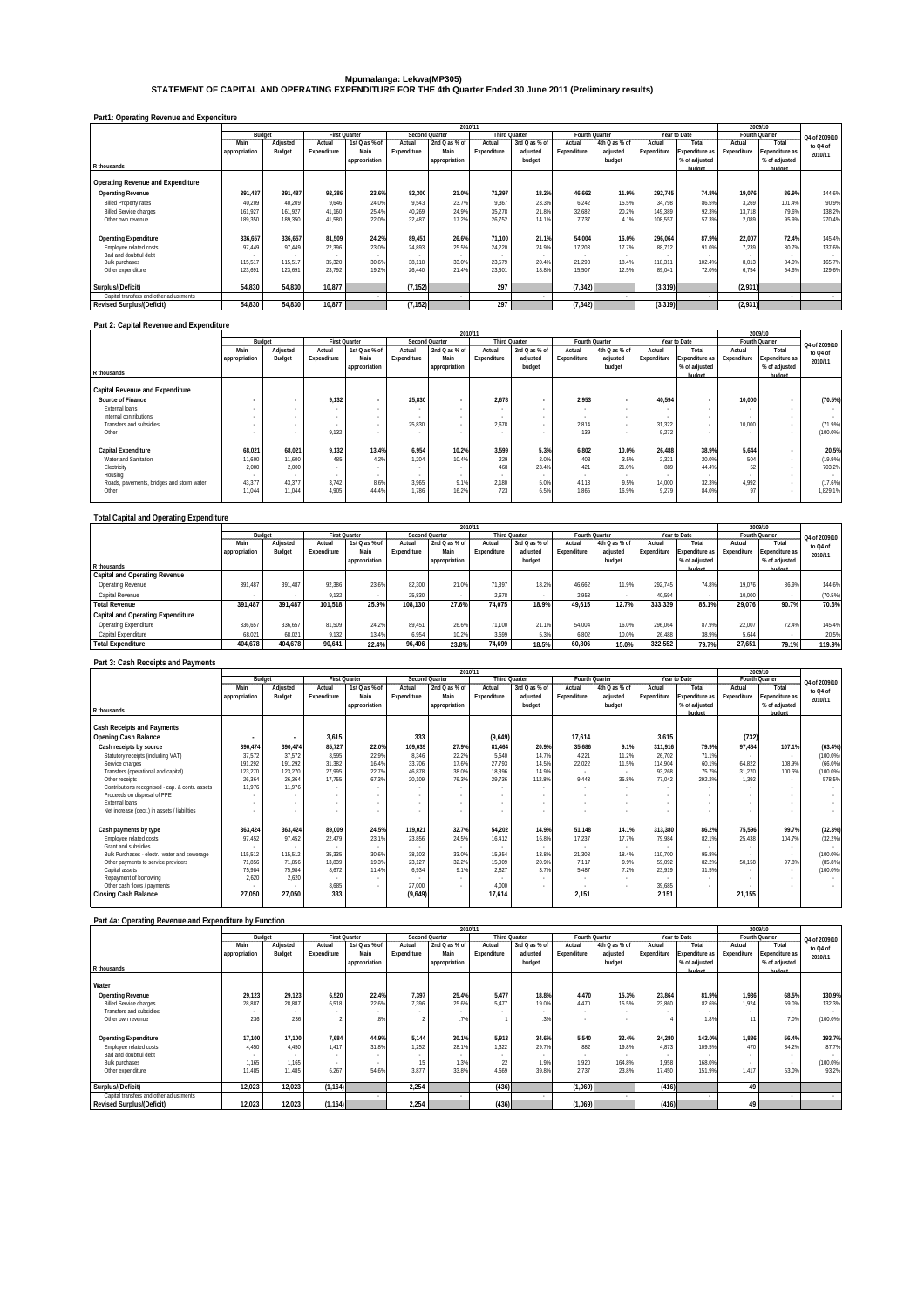|                                         |               |          |             |                      |             |                       | 2010/11     |                      |             |                |             |                       |                  | 2009/10               |               |
|-----------------------------------------|---------------|----------|-------------|----------------------|-------------|-----------------------|-------------|----------------------|-------------|----------------|-------------|-----------------------|------------------|-----------------------|---------------|
|                                         |               | Budget   |             | <b>First Quarter</b> |             | <b>Second Quarter</b> |             | <b>Third Quarter</b> |             | Fourth Quarter |             | Year to Date          |                  | Fourth Quarter        | Q4 of 2009/10 |
|                                         | Main          | Adjusted | Actual      | 1st Q as % of        | Actual      | 2nd Q as % of         | Actual      | 3rd Q as % of        | Actual      | 4th Q as % of  | Actual      | Total                 | Actual           | Total                 | to Q4 of      |
|                                         | appropriation | Budget   | Expenditure | Main                 | Expenditure | Main                  | Expenditure | adjusted             | Expenditure | adjusted       | Expenditure | <b>Expenditure as</b> | Expenditure      | <b>Expenditure as</b> | 2010/11       |
|                                         |               |          |             | appropriation        |             | appropriation         |             | budget               |             | budget         |             | % of adjusted         |                  | % of adjusted         |               |
| R thousands                             |               |          |             |                      |             |                       |             |                      |             |                |             | hudget                |                  | hudget                |               |
|                                         |               |          |             |                      |             |                       |             |                      |             |                |             |                       |                  |                       |               |
| Electricity                             |               |          |             |                      |             |                       |             |                      |             |                |             |                       |                  |                       |               |
| <b>Operating Revenue</b>                | 145.904       | 145.904  | 34.508      | 23.7%                | 31.673      | 21.7%                 | 26.650      | 18.3%                | 26.027      | 17.8%          | 118.857     | 81.5%                 | 9.525            | 81.1%                 | 173.3%        |
| <b>Billed Service charges</b>           | 104.084       | 104.084  | 28.769      | 27.6%                | 25.854      | 24.8%                 | 21.663      | 20.8%                | 23.651      | 22.7%          | 99.938      | 96.0%                 | 9.515            | 81.1%                 | 148.6%        |
| Transfers and subsidies                 |               | $\sim$   |             |                      |             |                       |             |                      |             | $\sim$         |             |                       |                  | $\sim$                |               |
| Other own revenue                       | 41.820        | 41.820   | 5.738       | 13.7%                | 5.819       | 13.9%                 | 4.987       | 11 9%                | 2.376       | 5.7%           | 18.919      | 45.2%                 | 10 <sup>10</sup> | 71.4%                 | 23.219.9%     |
|                                         |               |          |             |                      |             |                       |             |                      |             |                |             |                       |                  |                       |               |
| <b>Operating Expenditure</b>            | 141,480       | 141,480  | 40,745      | 28.8%                | 43,022      | 30.4%                 | 28,554      | 20.2%                | 23.511      | 16.6%          | 135,832     | 96.0%                 | 10,228           | 79.4%                 | 129.9%        |
| Employee related costs                  | 7.138         | 7.138    | 2.548       | 35.7%                | 2.535       | 35.5%                 | 2.727       | 38.2%                | 1.551       | 21.7%          | 9.361       | 131.1%                | 675              | 85.1%                 | 129.7%        |
| Bad and doubtful debt                   |               |          |             |                      |             |                       |             |                      |             | . .            |             |                       |                  |                       |               |
| <b>Bulk purchases</b>                   | 114,352       | 114.352  | 35,320      | 30.9%                | 38,103      | 33.3%                 | 23,557      | 20.6%                | 19.373      | 16.9%          | 116,354     | 101.8%                | 8.013            | 85.1%                 | 141.8%        |
| Other expenditure                       | 19.990        | 19.990   | 2.876       | 14.4%                | 2.384       | 11.9%                 | 2.270       | 11 4%                | 2.588       | 12.9%          | 10.117      | 50.6%                 | 1.539            | 48.9%                 | 68.1%         |
|                                         |               |          |             |                      |             |                       |             |                      |             |                |             |                       |                  |                       |               |
| Surplus/(Deficit)                       | 4.424         | 4.424    | (6, 237)    |                      | (11, 349)   |                       | (1,904)     |                      | 2,515       |                | (16, 974)   |                       | (703)            |                       |               |
| Capital transfers and other adjustments |               |          |             |                      |             |                       |             |                      |             |                |             |                       |                  |                       | $\sim$        |
| <b>Revised Surplus/(Deficit)</b>        | 4.424         | 4,424    | (6, 237)    |                      | (11, 349)   |                       | (1,904)     |                      | 2,515       |                | (16, 974)   |                       | (703)            |                       |               |
|                                         |               |          |             |                      |             |                       |             |                      |             |                |             |                       |                  |                       |               |

#### **Part 4c: Operating Revenue and Expenditure by Function**

|                                         |               |                          |             |                      |             |                | 2010/11     |                      |             |                |             |                       |             | 2009/10               |               |
|-----------------------------------------|---------------|--------------------------|-------------|----------------------|-------------|----------------|-------------|----------------------|-------------|----------------|-------------|-----------------------|-------------|-----------------------|---------------|
|                                         |               | Budget                   |             | <b>First Quarter</b> |             | Second Quarter |             | <b>Third Quarter</b> |             | Fourth Quarter |             | Year to Date          |             | Fourth Quarter        | Q4 of 2009/10 |
|                                         | Main          | Adjusted                 | Actual      | 1st Q as % of        | Actual      | 2nd Q as % of  | Actual      | 3rd Q as % of        | Actual      | 4th Q as % of  | Actual      | Total                 | Actual      | Total                 | to Q4 of      |
|                                         | appropriation | Budget                   | Expenditure | Main                 | Expenditure | Main           | Expenditure | adjusted             | Expenditure | adjusted       | Expenditure | <b>Expenditure as</b> | Expenditure | <b>Expenditure as</b> | 2010/11       |
|                                         |               |                          |             | appropriation        |             | appropriation  |             | budget               |             | budget         |             | % of adjusted         |             | % of adjusted         |               |
| R thousands                             |               |                          |             |                      |             |                |             |                      |             |                |             | hudget                |             | hudget                |               |
| Waste Water Management                  |               |                          |             |                      |             |                |             |                      |             |                |             |                       |             |                       |               |
| <b>Operating Revenue</b>                | 17,843        | 17,843                   | 3,021       | 16.9%                | 4.553       | 25.5%          | 4.448       | 24.9%                | 3.014       | 16.9%          | 15,036      | 84.3%                 | 1.413       | 90.6%                 | 113.4%        |
| <b>Billed Service charges</b>           | 17.843        | 17.843                   | 3.021       | 16.9%                | 4.552       | 25.5%          | 4.443       | 24.9%                | 3.014       | 16.9%          | 15.030      | 84.2%                 | 1.413       | 90.6%                 | 113.4%        |
| Transfers and subsidies                 |               | $\overline{\phantom{a}}$ |             |                      |             |                |             |                      |             |                |             |                       |             |                       | $\sim$        |
| Other own revenue                       |               |                          |             |                      |             |                |             |                      |             |                |             |                       |             | $\sim$                | $\sim$        |
|                                         |               |                          |             |                      |             |                |             |                      |             |                |             |                       |             |                       |               |
| <b>Operating Expenditure</b>            | 10,517        | 10,517                   | 1.395       | 13.3%                | 2.075       | 19.7%          | 2.821       | 26.8%                | 1.699       | 16.2%          | 7.990       | 76.0%                 | 1.387       | 71.8%                 | 22.5%         |
| Employee related costs                  | 4.512         | 4.512                    | 1.153       | 25.6%                | 1.829       | 40.5%          | 1.875       | 41.6%                | 708         | 15.7%          | 5.565       | 123.3%                | 639         | 79.2%                 | 10.8%         |
| Bad and doubtful debt                   |               | $\overline{\phantom{a}}$ |             |                      |             |                |             |                      |             |                |             |                       |             |                       | . .           |
| <b>Bulk purchases</b>                   |               | $\overline{\phantom{a}}$ |             |                      |             |                |             |                      |             | $\sim$         |             |                       | $\sim$      | $\sim$                | $\sim$        |
| Other expenditure                       | 6.005         | 6.005                    | 242         | 4.0%                 | 247         | 4 1%           | 946         | 15.7%                | 991         | 16.5%          | 2.425       | 40.4%                 | 747         | 62.49                 | 32.6%         |
|                                         |               |                          |             |                      |             |                |             |                      |             |                |             |                       |             |                       |               |
| Surplus/(Deficit)                       | 7,326         | 7,326                    | 1.626       |                      | 2,478       |                | 1,628       |                      | 1.315       |                | 7,046       |                       | 26          |                       |               |
| Capital transfers and other adjustments |               |                          |             |                      |             |                |             |                      |             | $\sim$         |             |                       |             |                       |               |
| <b>Revised Surplus/(Deficit)</b>        | 7,326         | 7.326                    | 1.626       |                      | 2,478       |                | 1,628       |                      | 1.315       |                | 7.046       |                       | 26          |                       |               |

### **Part 4d: Operating Revenue and Expenditure by Function**

|                                         |               |                          |             |                      |             |                       | 2010/11              |               |                |               |             |                |             | 2009/10        |               |
|-----------------------------------------|---------------|--------------------------|-------------|----------------------|-------------|-----------------------|----------------------|---------------|----------------|---------------|-------------|----------------|-------------|----------------|---------------|
|                                         |               | Budget                   |             | <b>First Quarter</b> |             | <b>Second Quarter</b> | <b>Third Quarter</b> |               | Fourth Quarter |               |             | Year to Date   |             | Fourth Quarter | Q4 of 2009/10 |
|                                         | Main          | Adjusted                 | Actual      | 1st Q as % of        | Actual      | 2nd Q as % of         | Actual               | 3rd Q as % of | Actual         | 4th Q as % of | Actual      | Total          | Actual      | Total          | to Q4 of      |
|                                         | appropriation | Budget                   | Expenditure | Main                 | Expenditure | Main                  | Expenditure          | adjusted      | Expenditure    | adjusted      | Expenditure | Expenditure as | Expenditure | Expenditure as | 2010/11       |
|                                         |               |                          |             | appropriation        |             | appropriation         |                      | budget        |                | budget        |             | % of adiusted  |             | % of adjusted  |               |
| R thousands                             |               |                          |             |                      |             |                       |                      |               |                |               |             | hudget         |             | hudget         |               |
| Waste Management                        |               |                          |             |                      |             |                       |                      |               |                |               |             |                |             |                |               |
| <b>Operating Revenue</b>                | 11,113        | 11.113                   | 2.743       | 24.7%                | 2.452       | 22.1%                 | 3.699                | 33.3%         | 1.530          | 13.8%         | 10.424      | 93.8%          | 865         | 89.5%          | 76.9%         |
| <b>Billed Service charges</b>           | 11,113        | 11.113                   | 1.853       | 16.7%                | 2.449       | 22.0%                 | 3.696                | 33.3%         | 1.530          | 13.8%         | 9.527       | 85.7%          | 866         | 76.3%          | 76.6%         |
| Transfers and subsidies                 | . .           | ٠                        |             | $\sim$               |             |                       |                      |               |                |               |             |                |             |                |               |
| Other own revenue                       |               | ٠                        | 891         |                      |             |                       |                      |               |                |               | 897         |                | (2)         | 12.224.8%      | (100.0%       |
|                                         |               |                          |             |                      |             |                       |                      |               |                |               |             |                |             |                |               |
| <b>Operating Expenditure</b>            | 17,703        | 17.703                   | 2.652       | 15.0%                | 5.440       | 30.7%                 | 4.288                | 24.2%         | 1.767          | 10.0%         | 14.147      | 79.9%          | (4, 393)    | 44.7%          | (140.2%)      |
| Employee related costs                  | 7,763         | 7.763                    | 1.655       | 21.3%                | 3.071       | 39.6%                 | 2.732                | 35.2%         | 1.316          | 17.0%         | 8.774       | 113.0%         | (2,909)     | 51.7%          | (145.2%)      |
| Bad and doubtful debt                   |               | $\overline{\phantom{a}}$ |             |                      |             |                       |                      |               |                |               |             |                |             |                |               |
| <b>Bulk purchases</b>                   |               | ٠                        | $\sim$      |                      |             |                       |                      |               |                |               | $\sim$      |                |             |                |               |
| Other expenditure                       | 9,940         | 9.940                    | 997         | 10.0%                | 2.369       | 23.8%                 | 1.556                | 15.7%         | 451            | 4.5%          | 5.373       | 54.19          | (1,484)     | 30.2%          | (130.4%)      |
|                                         |               |                          |             |                      |             |                       |                      |               |                |               |             |                |             |                |               |
| Surplus/(Deficit)                       | (6, 590)      | (6, 590)                 | 92          |                      | (2,989)     |                       | (589)                |               | (237)          |               | (3, 723)    |                | 5,257       |                |               |
| Capital transfers and other adjustments |               |                          |             |                      |             |                       |                      |               |                |               |             |                |             |                |               |
| <b>Revised Surplus/(Deficit)</b>        | (6, 590)      | (6, 590)                 | 92          |                      | (2,989)     |                       | (589)                |               | (237)          |               | (3, 723)    |                | 5,257       |                |               |

## **Part 5: Debtor Age Analysis** R housands<br>
R housands **Example 19 (1998)**<br>
Water Christian Marketten (1998)<br>
Water Christian (1998)<br>
Water Christian (1998)<br>
Property Rates (1998)<br>
Property Rates (1998)<br>
Property Rates (1998)<br>
The Christian (1998)<br>
Prope 10da By Income Source 18,511 6.2% 7,717 2.6% 7,730 2.6% 266,159 88.7% 300,117 100.0% .<br>Debtor Age Analysis By Customer Group<br>- Government<br>- Households<br>- Households - 18,511 18,511 18,517 18,521 18,517 2.6% 7,730 2.6% 2.66,159 88.7% 300,117 100.0% - -**Total By Customer Group 18,511 6.2% 7,717 2.6% 7,730 2.6% 266,159 88.7% 300,117 100.0% - -**  0 - 30 Days **1 - 61 - 90 Days 1 - 61 - 90 Days** 90 Days 90 Days 90 Days 1 - 1 - 1 - Written Off

**Part 6: Creditor Age Analysis**

|                                                                                                                                                                                                                              |                                                                        | 0 - 30 Days                                                                                    |                          | 31 - 60 Days                              | 61 - 90 Days                              |                          |                            | Over 90 Days | Total                               |                                       |
|------------------------------------------------------------------------------------------------------------------------------------------------------------------------------------------------------------------------------|------------------------------------------------------------------------|------------------------------------------------------------------------------------------------|--------------------------|-------------------------------------------|-------------------------------------------|--------------------------|----------------------------|--------------|-------------------------------------|---------------------------------------|
| R thousands                                                                                                                                                                                                                  | Amount                                                                 | %                                                                                              | Amount                   | %                                         | Amount                                    | %                        | Amount                     | %            | Amount                              | %                                     |
| <b>Creditor Age Analysis</b><br><b>Bulk Electricity</b><br><b>Bulk Water</b><br>PAYE deductions<br>VAT (output less input)<br>Pensions / Retirement<br>Loan repayments<br><b>Trade Creditors</b><br>Auditor-General<br>Other | 11.078<br>15<br>965<br>$\sim$<br>503<br>$\sim$<br>5.214<br>٠<br>$\sim$ | 100.0%<br>100.0%<br>100.0%<br>$\sim$<br>100.0%<br>$\sim$<br>100.0%<br>$\overline{\phantom{a}}$ |                          | ٠<br>٠<br>٠<br>٠<br>٠<br>٠<br>٠<br>٠<br>٠ | ۰<br>٠<br>٠<br>٠<br>٠<br>٠<br>٠<br>٠<br>٠ | $\sim$                   | ٠<br>٠<br>٠<br>٠<br>٠<br>٠ | ٠<br>٠<br>٠  | 11.078<br>15<br>965<br>503<br>5.214 | 62.3%<br>.1%<br>5.4%<br>2.8%<br>29.3% |
| Total                                                                                                                                                                                                                        | 17,774                                                                 | 100.0%                                                                                         | $\overline{\phantom{a}}$ | $\overline{\phantom{a}}$                  | $\overline{\phantom{a}}$                  | $\overline{\phantom{a}}$ |                            |              | 17,774                              | 100.0%                                |

#### **Contact Details**

| Contact Details                  |                       |              |
|----------------------------------|-----------------------|--------------|
| Municipal Manager                | Sindane               | 017 712 9613 |
| <b>Financial Manager</b>         | J M Mokgatsi (acting) | 017 712 9613 |
| Source Local Government Database |                       |              |

1. All figures in this report are unaudited. Revenue reflected is billed revenue

Date: Date: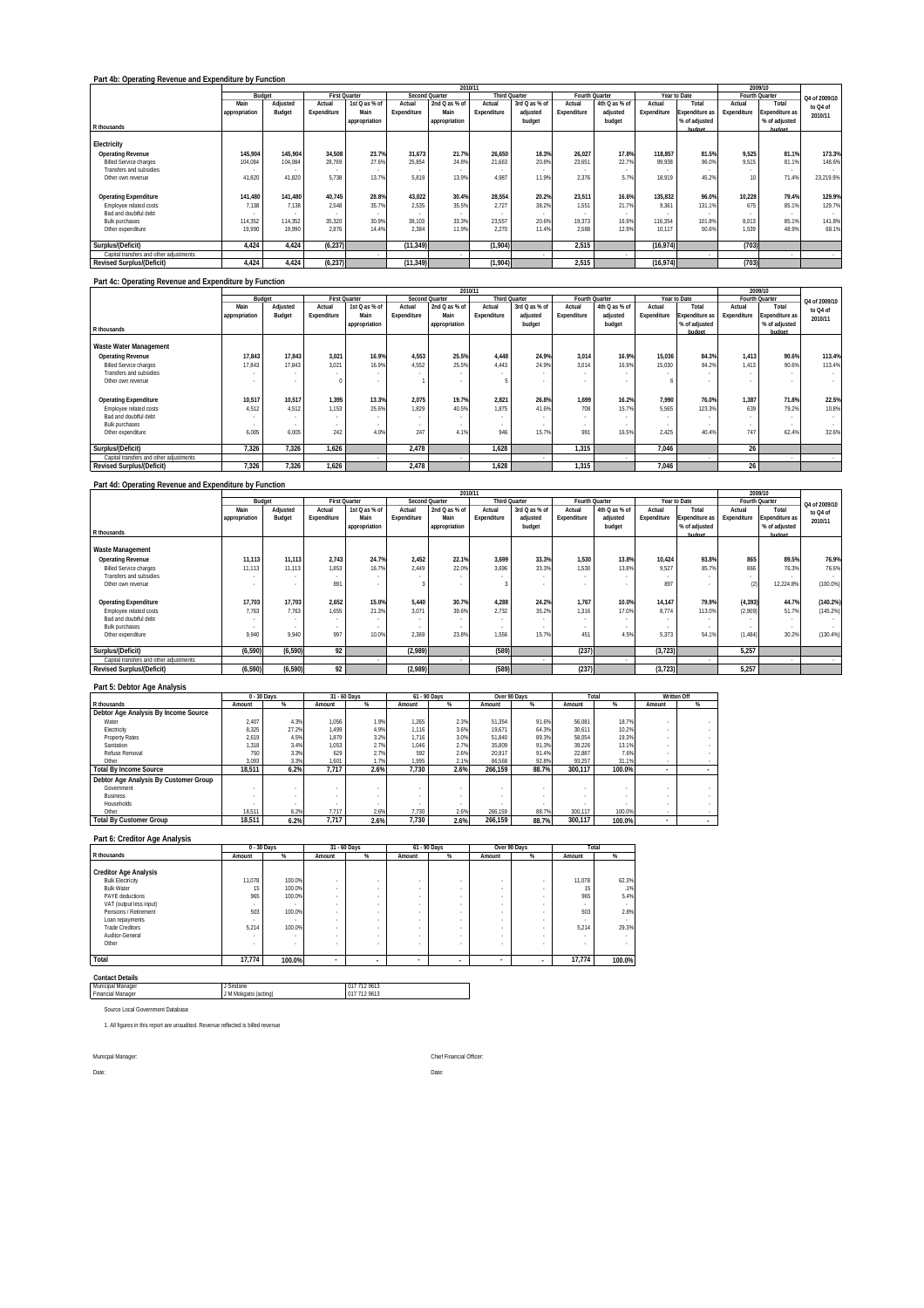#### **Mpumalanga: Mbombela(MP322)**

#### **STATEMENT OF CAPITAL AND OPERATING EXPENDITURE FOR THE 4th Quarter Ended 30 June 2011 (Preliminary results)**

|  | Part1: Operating Revenue and Expenditure |
|--|------------------------------------------|
|--|------------------------------------------|

|                                         |               |            |                          |               |             | 2010/11               |                      |               |                |               |             |                |                          | 2009/10               |               |
|-----------------------------------------|---------------|------------|--------------------------|---------------|-------------|-----------------------|----------------------|---------------|----------------|---------------|-------------|----------------|--------------------------|-----------------------|---------------|
|                                         | Budget        |            | <b>First Quarter</b>     |               |             | <b>Second Quarter</b> | <b>Third Quarter</b> |               | Fourth Quarter |               |             | Year to Date   |                          | Fourth Quarter        | Q4 of 2009/10 |
|                                         | Main          | Adjusted   | Actual                   | 1st Q as % of | Actual      | 2nd Q as % of         | Actual               | 3rd Q as % of | Actual         | 4th Q as % of | Actual      | Total          | Actual                   | Total                 | to Q4 of      |
|                                         | appropriation | Budget     | Expenditure              | Main          | Expenditure | Main                  | Expenditure          | adjusted      | Expenditure    | adjusted      | Expenditure | Expenditure as | Expenditure              | <b>Expenditure as</b> | 2010/11       |
|                                         |               |            |                          | appropriation |             | appropriation         |                      | budget        |                | budget        |             | % of adjusted  |                          | % of adjusted         |               |
| R thousands                             |               |            |                          |               |             |                       |                      |               |                |               |             | hudget         |                          | hudget                |               |
|                                         |               |            |                          |               |             |                       |                      |               |                |               |             |                |                          |                       |               |
| Operating Revenue and Expenditure       |               |            |                          |               |             |                       |                      |               |                |               |             |                |                          |                       |               |
| <b>Operating Revenue</b>                | 117,440       | 1,202,608  | 276.495                  | 24.7%         | 312,273     | 27.9%                 | 301,144              | 25.0%         | 202,875        | 16.9%         | 1.092.786   | 90.9%          | 361.072                  | 102.3%                | (43.8%)       |
| <b>Billed Property rates</b>            | 287.897       | 287.896    | 70.486                   | 24.5%         | 73.691      | 25.6%                 | 72.364               | 25.1%         | 75.437         | 26.2%         | 291.979     | 101.4%         | 68.951                   | 101.1%                | 9.4%          |
| <b>Billed Service charges</b>           | 507.239       | 507.239    | 113.394                  | 22.4%         | 124.274     | 24.5%                 | 122.432              | 24 1%         | 120.613        | 23.8%         | 480.713     | 94.8%          | 104.190                  | 101.2%                | 15.8%         |
| Other own revenue                       | 322,304       | 407.473    | 92.614                   | 28.7%         | 114,308     | 35.5%                 | 106,348              | 26.1%         | 6.825          | 1.7%          | 320.095     | 78.6%          | 187.931                  | 103.7%                | (96.4%)       |
|                                         |               |            |                          |               |             |                       |                      |               |                |               |             |                |                          |                       |               |
| <b>Operating Expenditure</b>            | ,103,300      | 1.504.346  | 222.205                  | 20.1%         | 237.835     | 21.6%                 | 266.990              | 17.7%         | 286.138        | 19.0%         | 1.013.169   | 67.3%          | 698.771                  | 100.6%                | $(59.1\%)$    |
| Employee related costs                  | 355,157       | 359.275    | 80.411                   | 22.6%         | 84,396      | 23.8%                 | 100,030              | 27.8%         | 93.203         | 25.9%         | 358,040     | 99.7%          | 150.070                  | 96.9%                 | (37.9%        |
| Bad and doubtful debt                   | 35.260        | 43.200     | $\overline{\phantom{a}}$ |               |             |                       | 15.056               | 34 9%         |                |               | 15.056      | 34.9%          | $\overline{\phantom{a}}$ |                       |               |
| <b>Bulk purchases</b>                   | 277.669       | 264.020    | 79.824                   | 28.7%         | 38.931      | 14.09                 | 52.212               | 19.8%         | 61.852         | 23.4%         | 232.819     | 88.2%          | 77.682                   | 102.9%                | (20.4%)       |
| Other expenditure                       | 435.214       | 837.851    | 61.970                   | 14.2%         | 114.508     | 26.3%                 | 99.692               | 11 9%         | 131.084        | 15.6%         | 407.254     | 48.6%          | 471.019                  | 102.0%                | (72.2%        |
|                                         |               |            |                          |               |             |                       |                      |               |                |               |             |                |                          |                       |               |
| Surplus/(Deficit)                       | 14.140        | (301, 737) | 54.289                   |               | 74.437      |                       | 34.155               |               | (83, 263)      |               | 79.618      |                | (337,699)                |                       |               |
| Capital transfers and other adjustments |               |            |                          |               |             |                       |                      |               |                |               |             |                | 5.527                    | 83.6%                 | (100.0%       |
| <b>Revised Surplus/(Deficit)</b>        | 14,140        | (301, 737) | 54.289                   |               | 74.437      |                       | 34.155               |               | (83, 263)      |               | 79.618      |                | (332, 172)               |                       |               |

#### **Part 2: Capital Revenue and Expenditure**

|                                           | 2010/11       |                          |                          |                      |             |                       |                      |               |             |                |             | 2009/10        |             |                       |               |
|-------------------------------------------|---------------|--------------------------|--------------------------|----------------------|-------------|-----------------------|----------------------|---------------|-------------|----------------|-------------|----------------|-------------|-----------------------|---------------|
|                                           | Budget        |                          |                          | <b>First Quarter</b> |             | <b>Second Quarter</b> | <b>Third Quarter</b> |               |             | Fourth Quarter |             | Year to Date   |             | Fourth Quarter        | Q4 of 2009/10 |
|                                           | Mair          | Adjusted                 | Actual                   | 1st Q as % of        | Actual      | 2nd Q as % of         | Actual               | 3rd Q as % of | Actual      | 4th Q as % of  | Actual      | Total          | Actual      | Total                 | to Q4 of      |
|                                           | appropriation | Budget                   | Expenditure              | Main                 | Expenditure | Main                  | Expenditure          | adjusted      | Expenditure | adjusted       | Expenditure | Expenditure as | Expenditure | <b>Expenditure as</b> | 2010/11       |
|                                           |               |                          |                          | appropriation        |             | appropriation         |                      | budget        |             | budget         |             | % of adjusted  |             | % of adjusted         |               |
| R thousands                               |               |                          |                          |                      |             |                       |                      |               |             |                |             | hudget         |             | hudget                |               |
|                                           |               |                          |                          |                      |             |                       |                      |               |             |                |             |                |             |                       |               |
| Capital Revenue and Expenditure           |               |                          |                          |                      |             |                       |                      |               |             |                |             |                |             |                       |               |
| Source of Finance                         | 700,290       | 700,290                  | 22,939                   | 3.3%                 | 132,282     | 18.9%                 | 114.402              | 16.3%         | 124.136     | 17.7%          | 393,760     | 56.2%          | 266,753     | 69.1%                 | (53.5%)       |
| External loans                            | 33.095        | 33.095                   | 2.345                    | 7.1%                 | 35.847      | 108.3%                | 21.365               | 64.6%         | 22.717      | 68.6%          | 82.274      | 248.6%         | 23.252      | 93.7%                 | (2.3%)        |
| Internal contributions                    |               | $\sim$                   | $\sim$                   |                      |             |                       |                      |               | 209         |                | 209         | $\sim$         |             | $\sim$                | (100.0%       |
| Transfers and subsidies                   | 575.669       | 575.669                  | 18.847                   | 3.3%                 | 82.203      | 14.3%                 | 41.081               | 7 1%          | 62.413      | 10.8%          | 204.543     | 35.5%          | 126.740     | 74.8%                 | (50.8%)       |
| Other                                     | 91,527        | 91.527                   | 1.748                    | 1.9%                 | 14.232      | 15.6%                 | 51,957               | 56.8%         | 38.798      | 42.4%          | 106.735     | 116.6%         | 116,760     | 53.2%                 | (66.8%)       |
|                                           |               |                          |                          |                      |             |                       |                      |               |             |                |             |                |             |                       |               |
| <b>Capital Expenditure</b>                | 700.290       | 700.290                  | 22,939                   | 3.3%                 | 132.282     | 18.9%                 | 114.402              | 16.3%         | 124.136     | 17.7%          | 393.760     | 56.2%          | 266.753     | 69.1%                 | (53.5%)       |
| Water and Sanitation                      | 73.693        | 73.693                   | 6.206                    | 8.4%                 | 14.034      | 19.0%                 | 9.603                | 13.0%         | 11.494      | 15.6%          | 41.337      | 56.1%          | 53,904      | 77.1%                 | (78.7%)       |
| Electricity                               | 67.947        | 67.947                   |                          |                      |             |                       |                      |               |             |                |             |                | 28.987      | 48.4%                 | (100.0%       |
| Housing                                   |               | $\overline{\phantom{a}}$ | $\overline{\phantom{a}}$ |                      |             |                       |                      |               |             |                | $\sim$      |                |             |                       |               |
| Roads, pavements, bridges and storm water | 41,593        | 41,593                   |                          |                      |             |                       |                      |               |             |                |             | $\sim$         | 18,368      | 51.2%                 | (100.0%       |
| Other                                     | 517.057       | 517.057                  | 16.734                   | 3.2%                 | 118,248     | 22.99                 | 104.799              | 20.3%         | 112.642     | 21.8%          | 352.423     | 68.2%          | 165.494     | 72.2%                 | (31.9%)       |
|                                           |               |                          |                          |                      |             |                       |                      |               |             |                |             |                |             |                       |               |

### **Total Capital and Operating Expenditure**

|                                   | 2010/11       |           |                      |               |             |                |                      |               |                |               | 2009/10     |                       |                |                |               |
|-----------------------------------|---------------|-----------|----------------------|---------------|-------------|----------------|----------------------|---------------|----------------|---------------|-------------|-----------------------|----------------|----------------|---------------|
|                                   | Budget        |           | <b>First Quarter</b> |               |             | Second Quarter | <b>Third Quarter</b> |               | Fourth Ouarter |               |             | Year to Date          | Fourth Quarter |                | Q4 of 2009/10 |
|                                   | Main          | Adiusted  | Actual               | 1st Q as % of | Actual      | 2nd Q as % of  | Actual               | 3rd Q as % of | Actual         | 4th Q as % of | Actual      | Total                 | Actual         | Total          | to Q4 of      |
|                                   | appropriation | Budget    | Expenditure          | Main          | Expenditure | Main           | Expenditure          | adiusted      | Expenditure    | adjusted      | Expenditure | <b>Expenditure as</b> | Expenditure    | Expenditure as | 2010/11       |
|                                   |               |           |                      | appropriation |             | appropriation  |                      | budget        |                | budget        |             | % of adjusted         |                | % of adjusted  |               |
| R thousands                       |               |           |                      |               |             |                |                      |               |                |               |             | hudget                |                | hudget         |               |
| Capital and Operating Revenue     |               |           |                      |               |             |                |                      |               |                |               |             |                       |                |                |               |
| Operating Revenue                 | ,117,440      | .202.608  | 276.495              | 24.7%         | 312.273     | 27.9%          | 301.144              | 25.09         | 202.875        | 16.9%         | 1.092.786   | 90.9%                 | 361.072        | 102.3%         | (43.8%)       |
| Capital Revenue                   | 700.290       | 700.290   | 22.939               | 3.3%          | 132.282     | 18.9%          | 114.402              | 16.39         | 124.136        | 17.7%         | 393.760     | 56.2%                 | 266.753        | 69.1%          | (53.5%)       |
| <b>Total Revenue</b>              | 1.817.730     | .902.899  | 299.434              | 16.5%         | 444.555     | 24.5%          | 415.546              | 21.8%         | 327.011        | 17.2%         | 1.486.546   | 78.1%                 | 627.825        | 84.8%          | (47.9%)       |
| Capital and Operating Expenditure |               |           |                      |               |             |                |                      |               |                |               |             |                       |                |                |               |
| Operating Expenditure             | .103.300      | .504.346  | 222.205              | 20.1%         | 237.835     | 21.6%          | 266.990              | 17.7%         | 286.138        | 19.0%         | 1.013.169   | 67.3%                 | 698.771        | 100.6%         | $(59.1\%)$    |
| Capital Expenditure               | 700.290       | 700.290   | 22.939               | 3.3%          | 132.282     | 18.9%          | 114.402              | 16.39         | 124.136        | 17.7%         | 393.760     | 56.2%                 | 266.753        | 69.1%          | (53.5%)       |
| <b>Total Expenditure</b>          | 1.803.591     | 2.204.636 | 245.145              | 13.6%         | 370.118     | 20.5%          | 381.392              | 17.3%         | 410.274        | 18.6%         | 1.406.929   | 63.8%                 | 965.524        | 86.8%          | (57.5%)       |
|                                   |               |           |                      |               |             |                |                      |               |                |               |             |                       |                |                |               |

| Part 3: Cash Receipts and Payments |  |
|------------------------------------|--|
|                                    |  |

|                                                 |               |           |                          |                      |             | 2010/11        |                      |               |                |               |             |                       |             | 2009/10               |               |
|-------------------------------------------------|---------------|-----------|--------------------------|----------------------|-------------|----------------|----------------------|---------------|----------------|---------------|-------------|-----------------------|-------------|-----------------------|---------------|
|                                                 | Budget        |           |                          | <b>First Quarter</b> |             | Second Quarter | <b>Third Quarter</b> |               | Fourth Quarter |               |             | Year to Date          |             | Fourth Quarter        | Q4 of 2009/10 |
|                                                 | Main          | Adjusted  | Actual                   | 1st Q as % of        | Actual      | 2nd Q as % of  | Actual               | 3rd Q as % of | Actual         | 4th Q as % of | Actual      | Total                 | Actual      | Total                 | to Q4 of      |
|                                                 | appropriation | Budget    | Expenditure              | Main                 | Expenditure | Main           | Expenditure          | adjusted      | Expenditure    | adjusted      | Expenditure | <b>Expenditure as</b> | Expenditure | <b>Expenditure as</b> | 2010/11       |
|                                                 |               |           |                          | appropriation        |             | appropriation  |                      | budget        |                | budget        |             | % of adjusted         |             | % of adjusted         |               |
| R thousands                                     |               |           |                          |                      |             |                |                      |               |                |               |             | hudget                |             | hudget                |               |
| <b>Cash Receipts and Payments</b>               |               |           |                          |                      |             |                |                      |               |                |               |             |                       |             |                       |               |
| <b>Opening Cash Balance</b>                     | 62,514        | 62.514    | $\cdot$                  |                      | 165,553     |                | 325,365              |               | 456,637        |               | ۰           |                       | (432, 733)  |                       |               |
| Cash receipts by source                         | 1,645,434     | 1,645,434 | 305,942                  | 18.6%                | 322,255     | 19.6%          | 299,175              | 18.2%         | 268,852        | 16.3%         | 1,196,224   | 72.7%                 | 364,204     | 110.1%                | (26.2%)       |
| Statutory receipts (including VAT)              | 55.761        | 55.761    | $\sim$                   | $\sim$               |             |                |                      |               |                | $\sim$        |             | ۰.                    | $\sim$      |                       |               |
| Service charges                                 | 795.136       | 795.136   | 183.880                  | 23.1%                | 197.965     | 24.9%          | 194.797              | 24.5%         | 197.937        | 24 9%         | 774.579     | 97.4%                 | 173.141     | 98.9%                 | 14.3%         |
| Transfers (operational and capital)             | 281,134       | 281,134   | 104,288                  | 37.1%                | 86,307      | 30.7%          | 78,625               | 28.0%         | 54.864         | 19.5%         | 324.084     | 115.3%                | 167,722     | 144.6%                | (67.3%)       |
| Other receipts                                  | 56.170        | 56.170    | 17.774                   | 31.6%                | 37,983      | 67.6%          | 25.753               | 45.8%         | 16.051         | 28.6%         | 97.561      | 173.7%                | 23.341      | 93.8%                 | (31.2%)       |
| Contributions recognised - cap. & contr. assets |               |           | $\overline{\phantom{a}}$ | $\sim$               |             |                |                      |               |                |               |             |                       |             |                       |               |
| Proceeds on disposal of PPE                     |               |           | $\overline{\phantom{a}}$ |                      |             |                |                      |               |                |               |             |                       |             |                       |               |
| <b>External Inans</b>                           | 376,930       | 376.930   | $\overline{\phantom{a}}$ |                      |             |                |                      |               |                |               |             |                       |             |                       |               |
| Net increase (decr.) in assets / liabilities    | 80.303        | 80.303    |                          |                      |             |                |                      |               |                |               |             |                       |             |                       |               |
|                                                 |               |           |                          |                      |             |                |                      |               |                |               |             |                       |             |                       |               |
| Cash payments by type                           | 1,669,335     | 1,669,335 | 140,389                  | 8.4%                 | 162,443     | 9.7%           | 167,903              | 10.1%         | 186,023        | 11.1%         | 656.758     | 39.3%                 | 651,466     | 203.6%                | (71.4%)       |
| Employee related costs                          | 355,157       | 355.157   | 80.411                   | 22.6%                | 84,396      | 23.8%          | 100,030              | 28.2%         | 91.839         | 25.9%         | 356,676     | 100.4%                | 89,120      | 96.4%                 | 3.1%          |
| Grant and subsidies                             | 465,351       | 465.351   | $\sim$                   | $\sim$               |             |                |                      | $\sim$        |                |               |             |                       |             |                       |               |
| Bulk Purchases - electr., water and sewerage    |               | $\sim$    |                          |                      |             |                |                      | $\sim$        |                | $\sim$        |             |                       |             |                       |               |
| Other payments to service providers             | 208.049       | 208.049   | 59.978                   | 28.8%                | 78.047      | 37.5%          | 67.873               | 32.6%         | 94.184         | 45.3%         | 300.083     | 144.2%                | 383.885     | 124.0%                | (75.5%)       |
| Capital assets                                  | 516,057       | 516.057   | $\sim$                   | $\sim$               | $\sim$      |                |                      |               |                | . .           |             | $\sim$                | 178.460     | . .                   | (100.0%       |
| Repayment of borrowing                          | 22,110        | 22.110    | ÷                        | $\sim$               |             |                |                      |               |                |               |             |                       |             |                       |               |
| Other cash flows / payments                     | 102,611       | 102.611   |                          |                      |             |                |                      |               |                |               |             |                       |             |                       |               |
| <b>Closing Cash Balance</b>                     | 38,613        | 38,613    | 165,553                  |                      | 325,365     |                | 456,637              |               | 539,466        |               | 539,466     |                       | (719, 995)  |                       |               |
|                                                 |               |           |                          |                      |             |                |                      |               |                |               |             |                       |             |                       |               |

#### **Part 4a: Operating Revenue and Expenditure by Function R thousands Main appropriation Adjusted Budget Actual Expenditure 1st Q as % of Main appropriation Actual Expenditure 2nd Q as % of Main appropriation Actual Expenditure 3rd Q as % of adjusted budget Actual Expenditure 4th Q as % of adjusted budget Expenditure Expenditure as** <br> **1** % of adjusted budget **budget Expenditure** <br> **Expenditure as** <br> **1** % of adjusted budget<br> **budget Water**<br> **Operating Revenue**<br> **Billed Service charges<br>
Transfers and subsidies<br>
Other own revenue Operating Revenue - 46,682 9,088 - 9,376 - 17,084 36.6% 5,524 11.8% 41,072 88.0% 1,299 94.1% 325.2%** Billed Service charges - 19,779 4,545 - 4,393 - 4,626 23.4% 4,537 22.9% 18,101 91.5% 4,367 100.9% 3.9% Transfers and subsidies - 23,151 - - - 3,749 - 11,458 - 49.5% - - 15,207 65.7% 578 99.8% (100.0%) Other own revenue - - 3,752 4,544 - 1,234 - 999 26.6% 986 26.3% 7,764 206.9% (3,646) 5.0% (127.0%) **Operating Expenditure - 141,878 16,858 - 19,954 - 21,320 15.0% 19,134 13.5% 77,266 54.5% 31,932 87.2% (40.1%)** Employee related costs - | 20,216 | 4,507 | 5,038 | - | 5,361 26.5% | 4,640 | 23.0% 19,545 96.7% | 5,160 | 98.7% (10.1%) Bad and doubtful debt - 6,754 - - - - 2,262 33.5% - - 2,262 33.5% - - - Bulk purchases - 5,044 - - - - - - 209 4.1% 209 4.1% 5,256 100.2% (96.0%) Other expenditure - - 109,863 12,352 - 14,916 - 14,976 - 13,697 12.5% 14,285 13.0% 55,250 50.3% 21,517 82.7% (33.6%) **Surplus/(Deficit) - (95,195) (7,770) (10,578) (4,236) (13,610) (36,194) (30,633)**  Capital transfers and other adjustments - - - - - 1,641 71.7% (100.0%) Revised Surplus/(Deficit) (95,195) (7,770) (10,578) (4,236) (13,610) (36,194) (28,993)  **2010/11 2009/10 Q4 of 2009/10 to Q4 of 2010/11 Budget** | First Quarter | Second Quarter | Third Quarter | Fourth Quarter | Year to Date | Fourth Quarter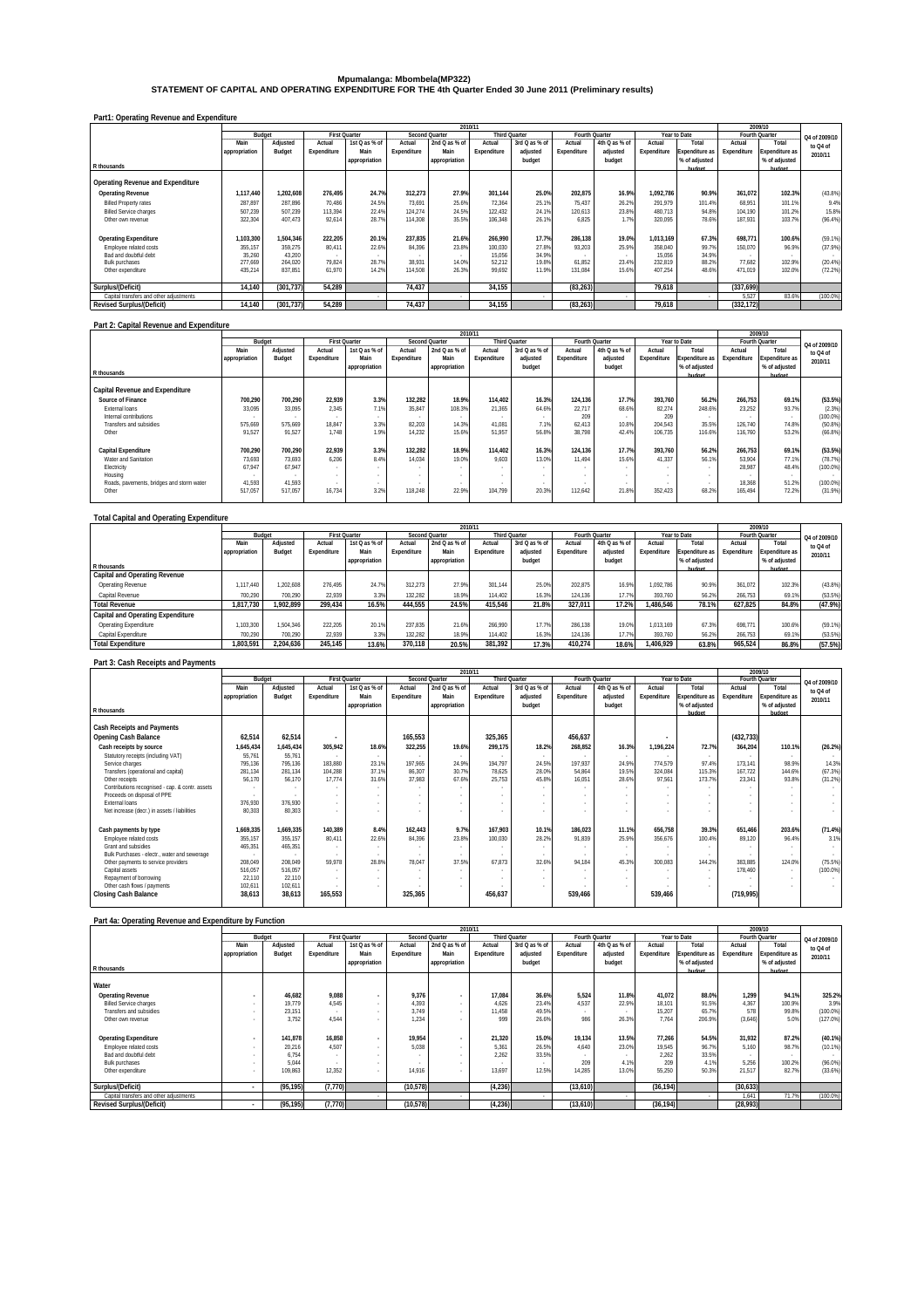|                                         |               |          |             |                      |             |                       | 2010/11     |                      |             |                |             |                |             | 2009/10               |               |
|-----------------------------------------|---------------|----------|-------------|----------------------|-------------|-----------------------|-------------|----------------------|-------------|----------------|-------------|----------------|-------------|-----------------------|---------------|
|                                         |               | Budget   |             | <b>First Quarter</b> |             | <b>Second Quarter</b> |             | <b>Third Quarter</b> |             | Fourth Quarter |             | Year to Date   |             | Fourth Quarter        | Q4 of 2009/10 |
|                                         | Main          | Adjusted | Actual      | 1st Q as % of        | Actual      | 2nd Q as % of         | Actual      | 3rd Q as % of        | Actual      | 4th Q as % of  | Actual      | Total          | Actual      | Total                 | to Q4 of      |
|                                         | appropriation | Budget   | Expenditure | Main                 | Expenditure | Main                  | Expenditure | adjusted             | Expenditure | adjusted       | Expenditure | Expenditure as | Expenditure | <b>Expenditure as</b> | 2010/11       |
|                                         |               |          |             | appropriation        |             | appropriation         |             | budget               |             | budget         |             | % of adjusted  |             | % of adjusted         |               |
| R thousands                             |               |          |             |                      |             |                       |             |                      |             |                |             | hudget         |             | hudgot                |               |
|                                         |               |          |             |                      |             |                       |             |                      |             |                |             |                |             |                       |               |
| Electricity                             |               |          |             |                      |             |                       |             |                      |             |                |             |                |             |                       |               |
| <b>Operating Revenue</b>                | 468.011       | 429.480  | 94.592      | 20.2%                | 105.743     | 22.6%                 | 103.448     | 24.1%                | 102.191     | 23.8%          | 405.974     | 94.5%          | 88.736      | 102.7%                | 15.2%         |
| <b>Billed Service charges</b>           | 445.081       | 425.302  | 93.976      | 21.1%                | 105.297     | 23.7%                 | 103.148     | 24.3%                | 101.766     | 23.9%          | 404.186     | 95.0%          | 86.349      | 101.5%                | 17.9%         |
| Transfers and subsidies                 | 15.000        |          |             |                      |             |                       |             |                      |             |                |             |                | 1.752       | . .                   | (100.0%       |
| Other own revenue                       | 7.930         | 4.178    | 616         | 7.8%                 | 446         | 5.6%                  | 301         | 7.2%                 | 425         | 10.2%          | 1.788       | 42.8%          | 635         | $(454.5\%)$           | (33.1%)       |
|                                         |               |          |             |                      |             |                       |             |                      |             |                |             |                |             |                       |               |
| <b>Operating Expenditure</b>            | 425.702       | 348.071  | 91,351      | 21.5%                | 53.092      | 12.5%                 | 74.359      | 21.4%                | 76.460      | 22.0%          | 295.263     | 84.8%          | 27.978      | 115.9%                | 173.3%        |
| Employee related costs                  | 43.891        | 23.527   | 5.366       | 12.2%                | 5.779       | 13.2%                 | 6.452       | 27.4%                | 5.996       | 25.5%          | 23.593      | 100.3%         | 5.095       | 100.9%                | 17.7%         |
| Bad and doubtful debt                   | 13.917        | 10.140   |             |                      |             |                       | 6.008       | 59.3%                |             | $\sim$         | 6.008       | 59.3%          |             | $\sim$                | . .           |
| <b>Bulk purchases</b>                   | 277.595       | 258.902  | 79.824      | 28.8%                | 38.905      | 14.0%                 | 52.183      | 20.2%                | 61.642      | 23.8%          | 232.555     | 89.8%          |             | $\sim$                | (100.0%       |
| Other expenditure                       | 90.299        | 55.503   | 6.161       | 6.89                 | 8.407       | 9.3%                  | 9.716       | 17.5%                | 8.822       | 15.9%          | 33.107      | 59.6%          | 22.883      | 122.3%                | (61.4%)       |
|                                         |               |          |             |                      |             |                       |             |                      |             |                |             |                |             |                       |               |
| Surplus/(Deficit)                       | 42.309        | 81.409   | 3.241       |                      | 52.651      |                       | 29.089      |                      | 25,731      |                | 110.711     |                | 60,758      |                       |               |
| Capital transfers and other adjustments |               |          |             |                      |             |                       |             |                      |             |                |             |                | 145         | 36.8%                 | $(100.0\%)$   |
| <b>Revised Surplus/(Deficit)</b>        | 42.309        | 81.409   | 3.241       |                      | 52,651      |                       | 29,089      |                      | 25,731      |                | 110.711     |                | 60,903      |                       |               |
|                                         |               |          |             |                      |             |                       |             |                      |             |                |             |                |             |                       |               |

#### **Part 4c: Operating Revenue and Expenditure by Function**

|                                         |               |           |             |                      |             |                | 2010/11                  |               |             |                |             |                |             | 2009/10        |               |
|-----------------------------------------|---------------|-----------|-------------|----------------------|-------------|----------------|--------------------------|---------------|-------------|----------------|-------------|----------------|-------------|----------------|---------------|
|                                         | Budget        |           |             | <b>First Quarter</b> |             | Second Quarter | <b>Third Quarter</b>     |               |             | Fourth Quarter |             | Year to Date   |             | Fourth Quarter | Q4 of 2009/10 |
|                                         | Main          | Adjusted  | Actual      | 1st Q as % of        | Actual      | 2nd Q as % of  | Actual                   | 3rd Q as % of | Actual      | 4th Q as % of  | Actual      | Total          | Actual      | Total          | to Q4 of      |
|                                         | appropriation | Budget    | Expenditure | Main                 | Expenditure | Main           | Expenditure              | adjusted      | Expenditure | adjusted       | Expenditure | Expenditure as | Expenditure | Expenditure as | 2010/11       |
|                                         |               |           |             | appropriation        |             | appropriation  |                          | budget        |             | budget         |             | % of adjusted  |             | % of adjusted  |               |
| R thousands                             |               |           |             |                      |             |                |                          |               |             |                |             | hudget         |             | hudget         |               |
| Waste Water Management                  |               |           |             |                      |             |                |                          |               |             |                |             |                |             |                |               |
| Operating Revenue                       | 14,106        | 14.106    | 3.210       | 22.8%                | 2.996       | 21.2%          | 3.181                    | 22.6%         | 3.257       | 23.1%          | 12.644      | 89.6%          | 3.065       | 98.6%          | 6.2%          |
| <b>Billed Service charges</b>           | 14.106        | 14.106    | 3.210       | 22.8%                | 2.996       | 21.2%          | 3.181                    | 22.6%         | 3.257       | 23.1%          | 12.644      | 89.6%          | 3.065       | 97.5%          | 6.2%          |
| <b>Transfers and subsidies</b>          |               |           | $\sim$      |                      |             |                | $\overline{\phantom{a}}$ |               |             |                |             |                |             |                | $\sim$        |
| Other own revenue                       |               | ÷.        |             |                      |             |                |                          |               |             |                |             |                |             |                | $\sim$        |
| <b>Operating Expenditure</b>            | 47,852        | 75.014    | 8.173       | 17.1%                | 10,535      | 22.0%          | 10.269                   | 13.7%         | 17.720      | 23.6%          | 46.697      | 62.3%          | 23,809      | 90.6%          | (25.6%)       |
| Employee related costs                  | 5.506         | 5.664     | 1.302       | 23.7%                | 1.357       | 24.6%          | 1.550                    | 27.4%         | 1.398       | 24.7%          | 5.608       | 99.0%          | 7.554       | 102.5%         | (81.5%)       |
| Bad and doubtful debt                   | 4.370         | 5.362     | $\sim$      |                      |             |                |                          |               |             |                |             |                |             |                | $\sim$        |
| <b>Bulk purchases</b>                   |               |           | $\sim$      |                      |             |                |                          |               |             |                |             |                |             |                | $\sim$        |
| Other expenditure                       | 37.977        | 63.988    | 6.871       | 18.1%                | 9.178       | 24.2%          | 8.719                    | 13.6%         | 16.322      | 25.5%          | 41.089      | 64.2%          | 16.254      | 86.5%          | .4%           |
| Surplus/(Deficit)                       | (33, 747)     | (60, 909) | (4,963)     |                      | (7, 539)    |                | (7,088)                  |               | (14, 463)   |                | (34, 053)   |                | (20, 743)   |                |               |
| Capital transfers and other adjustments |               |           |             |                      |             |                |                          |               |             |                |             |                | 777         | 94.0%          | (100.0%       |
| <b>Revised Surplus/(Deficit)</b>        | (33.747)      | (60.909)  | (4.963)     |                      | (7,539)     |                | (7.088)                  |               | (14, 463)   |                | (34.053)    |                | (19, 967)   |                |               |

### **Part 4d: Operating Revenue and Expenditure by Function**

|                                         |               |          |             |                      |             |                | 2010/11     |                      |                |               |             |                |             | 2009/10        |               |
|-----------------------------------------|---------------|----------|-------------|----------------------|-------------|----------------|-------------|----------------------|----------------|---------------|-------------|----------------|-------------|----------------|---------------|
|                                         |               | Budget   |             | <b>First Quarter</b> |             | Second Quarter |             | <b>Third Quarter</b> | Fourth Quarter |               |             | Year to Date   |             | Fourth Quarter | Q4 of 2009/10 |
|                                         | Main          | Adjusted | Actual      | 1st Q as % of        | Actual      | 2nd Q as % of  | Actual      | 3rd Q as % of        | Actual         | 4th Q as % of | Actual      | Total          | Actual      | Total          | to Q4 of      |
|                                         | appropriation | Budget   | Expenditure | Main                 | Expenditure | Main           | Expenditure | adjusted             | Expenditure    | adjusted      | Expenditure | Expenditure as | Expenditure | Expenditure as | 2010/11       |
|                                         |               |          |             | appropriation        |             | appropriation  |             | budget               |                | budget        |             | % of adiusted  |             | % of adjusted  |               |
| R thousands                             |               |          |             |                      |             |                |             |                      |                |               |             | hudget         |             | hudget         |               |
| Waste Management                        |               |          |             |                      |             |                |             |                      |                |               |             |                |             |                |               |
| <b>Operating Revenue</b>                | 48,332        | 48.332   | 11.723      | 24.3%                | 11.633      | 24.1%          | 11.556      | 23.9%                | 11.152         | 23.1%         | 46.063      | 95.3%          | 10.511      | 99.4%          | 6.1%          |
| <b>Billed Service charges</b>           | 48.052        | 48.052   | 11.663      | 24.3%                | 11.588      | 24.1%          | 11.478      | 23.9%                | 11.052         | 23.0%         | 45.782      | 95.3%          | 10.408      | 100.1%         | 6.2%          |
| Transfers and subsidies                 |               |          |             |                      |             |                |             |                      |                |               |             |                |             |                |               |
| Other own revenue                       | 280           | 280      | 59          | 21.1%                | 45          | 16.0%          | 78          | 27.9%                | 100            | 35.7%         | 282         | 100.7%         | 103         | 79.7%          | (2.7%)        |
|                                         |               |          |             |                      |             |                |             |                      |                |               |             |                |             |                |               |
| <b>Operating Expenditure</b>            | 85,750        | 101.409  | 17,306      | 20.2%                | 18.412      | 21.5%          | 29.836      | 29.4%                | 27.329         | 26.9%         | 92.883      | 91.6%          | 78.139      | 87.7%          | $(65.0\%)$    |
| Employee related costs                  | 36.741        | 43.285   | 8.655       | 23.6%                | 10.311      | 28.1%          | 12.831      | 29.6%                | 14.116         | 32.6%         | 45.913      | 106.1%         | 33.147      | 101.7%         | (57.4%)       |
| Bad and doubtful debt                   | 16.974        | 20.943   |             |                      |             |                | 6.786       | 32.4%                |                |               | 6.786       | 32.4%          |             |                |               |
| <b>Bulk purchases</b>                   |               |          |             |                      |             |                |             |                      |                |               |             |                |             |                |               |
| Other expenditure                       | 32,035        | 37.181   | 8.652       | 27.0%                | 8.101       | 25.3%          | 10,219      | 27.5%                | 13.212         | 35.5%         | 40.185      | 108.1%         | 44,992      | 78.1%          | (70.6%)       |
|                                         |               |          |             |                      |             |                |             |                      |                |               |             |                |             |                |               |
| Surplus/(Deficit)                       | (37, 418)     | (53,077) | (5,584)     |                      | (6, 779)    |                | (18, 281)   |                      | (16, 177)      |               | (46, 820)   |                | (67, 627)   |                |               |
| Capital transfers and other adjustments |               |          |             |                      |             |                |             |                      |                |               |             |                | 13.         | 100.0%         | (100.0%       |
| <b>Revised Surplus/(Deficit)</b>        | (37, 418)     | (53,077) | (5,584)     |                      | (6, 779)    |                | (18, 281)   |                      | (16, 177)      |               | (46, 820)   |                | (67, 614)   |                |               |

 $\overline{\phantom{a}}$ 

### **Part 5: Debtor Age Analysis**

|                                       |        | 0 - 30 Days |        | 31 - 60 Days | 61 - 90 Days |       | Over 90 Days |       | Total   |        | Written Off |   |
|---------------------------------------|--------|-------------|--------|--------------|--------------|-------|--------------|-------|---------|--------|-------------|---|
| R thousands                           | Amount | %           | Amount | %            | Amount       | %     | Amount       | %     | Amount  | %      | Amount      | % |
| Debtor Age Analysis By Income Source  |        |             |        |              |              |       |              |       |         |        |             |   |
| Water                                 | 1.626  | 8.1%        | 25     | .1%          | 599          | 3.0%  | 17.837       | 88.8% | 20.086  | 5.6%   |             |   |
| Electricity                           | 27.249 | 57.9%       | 638    | 1.4%         | 3.725        | 7.9%  | 15.425       | 32.8% | 47.038  | 13.1%  |             |   |
| Property Rates                        | 12.818 | 13.1%       | 870    | .9%          | 4.172        | 4.3%  | 79.693       | 81.7% | 97.553  | 27.2%  |             |   |
| Sanitation                            | 1.106  | 11.0%       |        |              | 308          | 3.1%  | 8.596        | 85.8% | 10.014  | 2.8%   |             |   |
| Refuse Removal                        | 3.233  | 4.7%        |        |              | 1.542        | 2.3%  | 63.405       | 93.0% | 68.201  | 19.0%  |             |   |
| Other                                 | 5,516  | 4.8%        | 381    | .3%          | 1.830        | 1.6%  | 107.770      | 93.3% | 115.496 | 32.2%  |             |   |
| <b>Total By Income Source</b>         | 51.547 | 14.4%       | 1.939  | .5%          | 12.175       | 3.4%  | 292.726      | 81.7% | 358.388 | 100.0% |             |   |
| Debtor Age Analysis By Customer Group |        |             |        |              |              |       |              |       |         |        |             |   |
| Government                            | 1.659  | 49.6%       |        |              | 372          | 11.1% | 1.315        | 39.3% | 3.346   | .9%    |             |   |
| <b>Business</b>                       | 23.324 | 39.1%       | 1.198  | 2.0%         | 3.205        | 5.4%  | 31.853       | 53.5% | 59.580  | 16.6%  |             |   |
| Households                            | 15.888 | 6.5%        | 510    | .2%          | 6.286        | 2.6%  | 221.952      | 90.7% | 244.636 | 68.3%  |             |   |
| Other                                 | 10.677 | 21.0%       | 230    | .5%          | 2.313        | 4.6%  | 37.606       | 74.0% | 50.826  | 14.2%  |             |   |
| <b>Total By Customer Group</b>        | 51.547 | 14.4%       | 1.939  | .5%          | 12.175       | 3.4%  | 292.726      | 81.7% | 358.388 | 100.0% |             |   |

### **Part 6: Creditor Age Analysis**

|                                           |                          | 0 - 30 Days              | 31 - 60 Days                  |                                                      | 61 - 90 Days             |                          |                       | Over 90 Days     | Total  |   |
|-------------------------------------------|--------------------------|--------------------------|-------------------------------|------------------------------------------------------|--------------------------|--------------------------|-----------------------|------------------|--------|---|
| R thousands                               | Amount                   | %                        | Amount                        | %                                                    | Amount                   | %                        | Amount                | %                | Amount | % |
| <b>Creditor Age Analysis</b>              |                          |                          |                               |                                                      |                          |                          |                       |                  |        |   |
| <b>Bulk Electricity</b>                   | $\sim$                   |                          | ٠                             | $\sim$                                               |                          | ۰                        | ٠                     |                  |        |   |
| <b>Bulk Water</b><br>PAYE deductions      | $\sim$<br><b>County</b>  |                          | ٠<br>٠                        | $\sim$                                               |                          | ۰<br>۰                   | ٠<br><b>The Story</b> |                  | $\sim$ |   |
| VAT (output less input)                   | ٠                        |                          | ٠                             |                                                      |                          | ۰                        | ٠                     |                  |        |   |
| Pensions / Retirement                     | $\sim$                   | $\overline{\phantom{a}}$ | ٠                             | $\sim$                                               |                          | ۰                        | ٠                     | $\sim$           |        |   |
| Loan repayments<br><b>Trade Creditors</b> | ٠<br>$\sim$              |                          | ٠<br>$\overline{\phantom{a}}$ | $\overline{\phantom{a}}$<br>$\overline{\phantom{a}}$ |                          | ۰<br>۰                   | ٠<br>٠                | $\sim$<br>$\sim$ | ٠      |   |
| Auditor-General                           | ٠                        |                          | ٠                             | $\sim$                                               |                          | ۰                        |                       |                  |        | ٠ |
| Other                                     | $\sim$                   |                          | ٠                             | $\sim$                                               |                          | ۰                        | ٠                     |                  |        | ٠ |
| Total                                     | $\overline{\phantom{a}}$ | ۰                        | $\overline{\phantom{a}}$      | $\overline{\phantom{a}}$                             | $\overline{\phantom{a}}$ | $\overline{\phantom{a}}$ |                       |                  |        |   |

| <b>Contact Details</b>           |            |              |
|----------------------------------|------------|--------------|
| Municipal Manager                | NT Mthembu | 013 759 2004 |
| <b>Financial Manager</b>         | OP Mokoena | 013 759 2005 |
| Source Local Government Database |            |              |

1. All figures in this report are unaudited. Revenue reflected is billed revenue

Date: Date: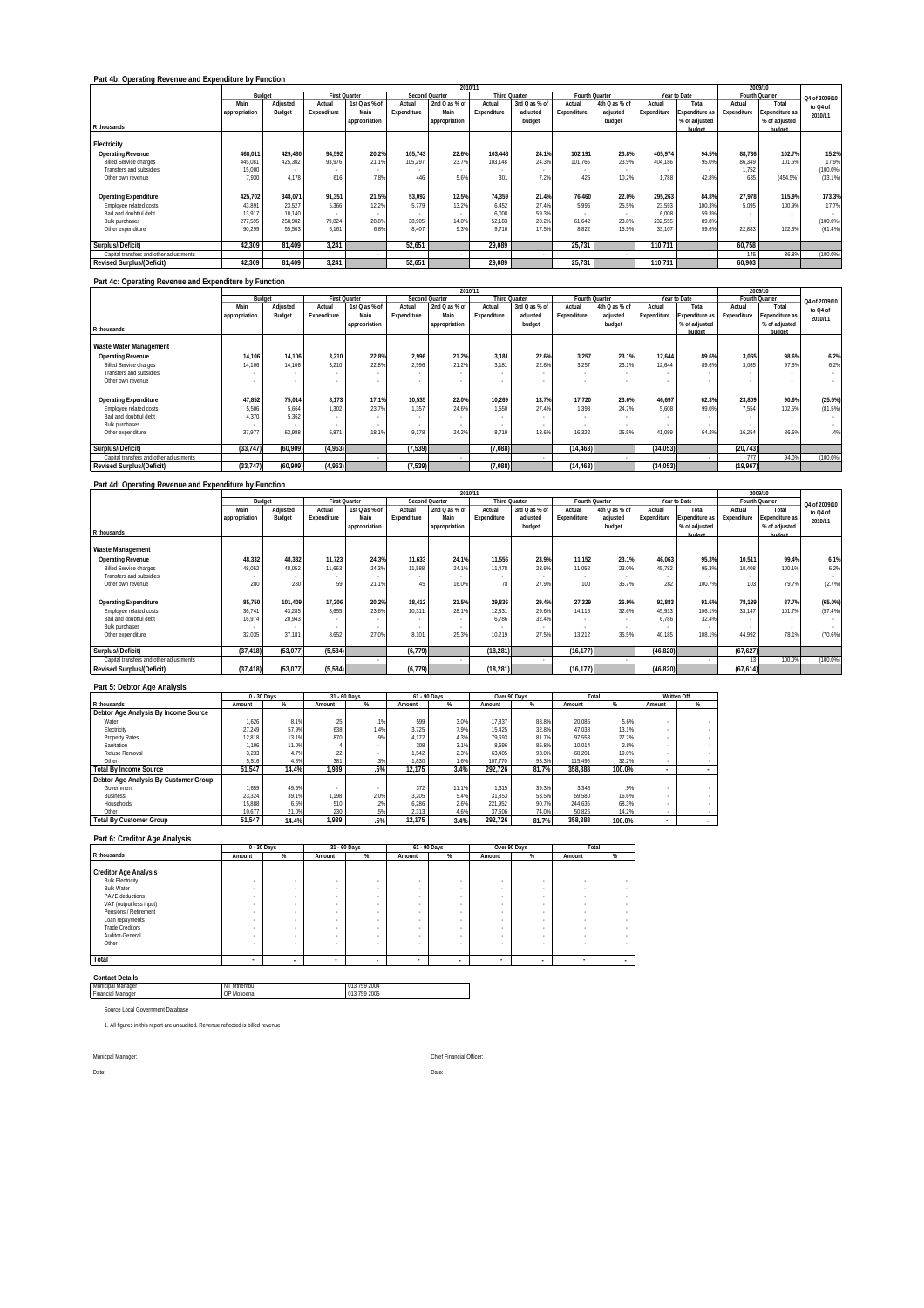## **Mpumalanga: Mkhondo(MP303) STATEMENT OF CAPITAL AND OPERATING EXPENDITURE FOR THE 4th Quarter Ended 30 June 2011 (Preliminary results)**

| Part1: Operating Revenue and Expenditure |  |
|------------------------------------------|--|
|                                          |  |

|                                         |               |           |                          |               |             | 2010/11               |                      |                          |                |               |             |                |                          | 2009/10               |               |
|-----------------------------------------|---------------|-----------|--------------------------|---------------|-------------|-----------------------|----------------------|--------------------------|----------------|---------------|-------------|----------------|--------------------------|-----------------------|---------------|
|                                         | Budget        |           | <b>First Quarter</b>     |               |             | <b>Second Quarter</b> | <b>Third Quarter</b> |                          | Fourth Quarter |               |             | Year to Date   |                          | Fourth Quarter        | Q4 of 2009/10 |
|                                         | Main          | Adjusted  | Actual                   | 1st Q as % of | Actual      | 2nd Q as % of         | Actual               | 3rd Q as % of            | Actual         | 4th Q as % of | Actual      | Total          | Actual                   | Total                 | to Q4 of      |
|                                         | appropriation | Budget    | Expenditure              | Main          | Expenditure | Main                  | Expenditure          | adjusted                 | Expenditure    | adjusted      | Expenditure | Expenditure as | Expenditure              | <b>Expenditure as</b> | 2010/11       |
|                                         |               |           |                          | appropriation |             | appropriation         |                      | budget                   |                | budget        |             | % of adjusted  |                          | % of adjusted         |               |
| R thousands                             |               |           |                          |               |             |                       |                      |                          |                |               |             | hudget         |                          | hudget                |               |
|                                         |               |           |                          |               |             |                       |                      |                          |                |               |             |                |                          |                       |               |
| Operating Revenue and Expenditure       |               |           |                          |               |             |                       |                      |                          |                |               |             |                |                          |                       |               |
| <b>Operating Revenue</b>                | 207.260       | 207.260   | 59,399                   | 28.7%         | 48,479      | 23.4%                 | 48,395               | 23.3%                    | 36.257         | 17.5%         | 192.530     | 92.9%          | 27.870                   | 55.8%                 | 30.1%         |
| <b>Billed Property rates</b>            |               | $\sim$    | $\overline{\phantom{a}}$ |               |             |                       |                      | $\sim$                   |                |               |             |                | 10.349                   | 42.9%                 | (100.0%       |
| <b>Billed Service charges</b>           | 21.320        | 21.320    | $\overline{\phantom{a}}$ |               |             |                       |                      | $\overline{\phantom{a}}$ |                |               |             | $\sim$         | 1.937                    | 34.4%                 | (100.0%       |
| Other own revenue                       | 185.941       | 185.941   | 59.399                   | 31.9%         | 48,479      | 26.1%                 | 48.395               | 26.0%                    | 36.257         | 19.5%         | 192.530     | 103.5%         | 15.584                   | 81.3%                 | 132.7%        |
|                                         |               |           |                          |               |             |                       |                      |                          |                |               |             |                |                          |                       |               |
| <b>Operating Expenditure</b>            | 227.621       | 227.621   | 32,264                   | 14.2%         | 31,308      | 13.8%                 | 38.289               | 16.8%                    | 20.441         | 9.0%          | 122.302     | 53.7%          | 19.456                   | 69.4%                 | 5.1%          |
| Employee related costs                  | 73.477        | 73.477    | 14.211                   | 19.3%         | 9.876       | 13.4%                 | 16,778               | 22.8%                    | 7.339          | 10.0%         | 48.203      | 65.6%          | 13,976                   | 83.6%                 | (47.5%)       |
| Bad and doubtful debt                   |               | $\sim$    | $\overline{\phantom{a}}$ |               |             |                       |                      |                          |                |               |             |                |                          |                       |               |
| <b>Bulk purchases</b>                   |               |           | $\overline{\phantom{a}}$ |               |             |                       |                      |                          |                |               |             |                | $\overline{\phantom{a}}$ |                       |               |
| Other expenditure                       | 154.144       | 154.144   | 18.053                   | 11.7%         | 21.433      | 13.9%                 | 21.511               | 14.0%                    | 13.102         | 8.5%          | 74.099      | 48.1%          | 5.480                    | 59.9%                 | 139.1%        |
|                                         |               |           |                          |               |             |                       |                      |                          |                |               |             |                |                          |                       |               |
| Surplus/(Deficit)                       | (20, 360)     | (20, 360) | 27.135                   |               | 17.171      |                       | 10.106               |                          | 15.816         |               | 70.228      |                | 8.414                    |                       |               |
| Capital transfers and other adjustments |               |           |                          |               |             |                       |                      |                          |                |               |             |                |                          |                       |               |
| <b>Revised Surplus/(Deficit)</b>        | (20, 360)     | (20, 360) | 27.135                   |               | 17.171      |                       | 10.106               |                          | 15.816         |               | 70.228      |                | 8.414                    |                       |               |

#### **Part 2: Capital Revenue and Expenditure**

|                                           |               |          |                          |                          |             | 2010/11               |                      |               |                |               |             |                          |                          | 2009/10        |               |
|-------------------------------------------|---------------|----------|--------------------------|--------------------------|-------------|-----------------------|----------------------|---------------|----------------|---------------|-------------|--------------------------|--------------------------|----------------|---------------|
|                                           |               | Budget   | <b>First Quarter</b>     |                          |             | <b>Second Quarter</b> | <b>Third Quarter</b> |               | Fourth Quarter |               |             | Year to Date             |                          | Fourth Quarter | Q4 of 2009/10 |
|                                           | Main          | Adjusted | Actual                   | 1st Q as % of            | Actual      | 2nd Q as % of         | Actual               | 3rd Q as % of | Actual         | 4th Q as % of | Actual      | Total                    | Actual                   | Total          | to Q4 of      |
|                                           | appropriation | Budget   | Expenditure              | Main                     | Expenditure | Main                  | Expenditure          | adjusted      | Expenditure    | adjusted      | Expenditure | Expenditure as           | Expenditure              | Expenditure as | 2010/11       |
|                                           |               |          |                          | appropriation            |             | appropriation         |                      | budget        |                | budget        |             | % of adjusted            |                          | % of adjusted  |               |
| R thousands                               |               |          |                          |                          |             |                       |                      |               |                |               |             | hudget                   |                          | hudget         |               |
|                                           |               |          |                          |                          |             |                       |                      |               |                |               |             |                          |                          |                |               |
| Capital Revenue and Expenditure           |               |          |                          |                          |             |                       |                      |               |                |               |             |                          |                          |                |               |
| Source of Finance                         |               |          | 2.505                    | $\sim$                   | 249         |                       |                      |               |                |               | 2.754       | $\sim$                   |                          |                |               |
| External loans                            |               |          | $\sim$                   |                          |             |                       |                      | $\sim$        |                |               | $\sim$      |                          |                          |                |               |
| Internal contributions                    |               | ۰        | $\sim$                   | $\sim$                   |             | $\sim$                |                      | $\sim$        |                |               | $\sim$      | $\overline{\phantom{a}}$ | $\overline{\phantom{a}}$ |                |               |
| <b>Transfers and subsidies</b>            |               |          | 2.505                    | $\overline{\phantom{a}}$ | 249         | $\sim$                |                      | $\sim$        |                |               | 2.754       | $\overline{\phantom{a}}$ |                          | $\sim$         |               |
| Other                                     |               |          | $\sim$                   |                          |             |                       |                      |               |                |               |             |                          |                          | $\sim$         | . .           |
|                                           |               |          |                          |                          |             |                       |                      |               |                |               |             |                          |                          |                |               |
| Capital Expenditure                       | 55,597        | 55,597   | 2,505                    | 4.5%                     | 249         | .4%                   | 3.916                | 7.0%          | 6.076          | 10.9%         | 12,746      | 22.9%                    | 19,843                   | 60.9%          | (69.4%)       |
| Water and Sanitation                      | 36,500        | 36,500   | 2.505                    | 6.9%                     | 249         | 7%                    | 511                  | 1.4%          | 5.211          | 14.3%         | 8.475       | 23.2%                    | . .                      | 4.8%           | (100.0%       |
| Electricity                               | 4.000         | 4.000    | $\overline{\phantom{a}}$ |                          |             | $\sim$                |                      | $\sim$        |                |               | $\sim$      | $\sim$                   | $\sim$                   | 35.9%          | $\sim$        |
| Housing                                   |               | $\sim$   | $\sim$                   |                          |             |                       |                      |               |                |               |             |                          |                          |                |               |
| Roads, pavements, bridges and storm water | 10,000        | 10.000   | $\sim$                   |                          |             |                       | 3.405                | 34.1%         | 850            | 8.5%          | 4,255       | 42.6%                    |                          | $\sim$         | (100.0%       |
| Other                                     | 5.097         | 5.097    |                          |                          |             |                       |                      |               |                | 3%            | <b>AP</b>   | .3%                      | 19.843                   | 156.1%         | (99.9%        |
|                                           |               |          |                          |                          |             |                       |                      |               |                |               |             |                          |                          |                |               |

### **Total Capital and Operating Expenditure**

|                                          |               | 2010/11<br>2009/10<br><b>First Ouarter</b><br><b>Third Ouarter</b><br>Fourth Ouarter<br>Budget<br>Fourth Quarter<br>Year to Date<br>Second Quarter<br>2nd Q as % of<br>3rd Q as % of<br>4th Q as % of<br>1st Q as % of<br>Total<br>Total<br>Adiusted<br>Actual<br>Actual<br>Actual<br>Actual<br>Actual<br>Actual<br>Main<br>Main<br>Expenditure<br>Budget<br>adiusted<br>Expenditure<br>adiusted<br>Expenditure<br>Expenditure as<br>Expenditure<br>Expenditure<br><b>Expenditure as</b><br>Expenditure<br>% of adjusted<br>% of adjusted<br>budget<br>budget<br>appropriation<br>appropriation<br>hudget<br>hudget<br>207.260<br>55.8%<br>36.257<br>59.399<br>28.7%<br>48.479<br>23.4%<br>48.395<br>17.5%<br>192.530<br>92.9%<br>27.870<br>23.3%<br>2.505<br>249<br>2.754 |        |       |        |       |        |       |        |       |         |       |        |       |               |
|------------------------------------------|---------------|----------------------------------------------------------------------------------------------------------------------------------------------------------------------------------------------------------------------------------------------------------------------------------------------------------------------------------------------------------------------------------------------------------------------------------------------------------------------------------------------------------------------------------------------------------------------------------------------------------------------------------------------------------------------------------------------------------------------------------------------------------------------------|--------|-------|--------|-------|--------|-------|--------|-------|---------|-------|--------|-------|---------------|
|                                          |               |                                                                                                                                                                                                                                                                                                                                                                                                                                                                                                                                                                                                                                                                                                                                                                            |        |       |        |       |        |       |        |       |         |       |        |       | Q4 of 2009/10 |
|                                          | Main          |                                                                                                                                                                                                                                                                                                                                                                                                                                                                                                                                                                                                                                                                                                                                                                            |        |       |        |       |        |       |        |       |         |       |        |       | to Q4 of      |
|                                          | appropriation |                                                                                                                                                                                                                                                                                                                                                                                                                                                                                                                                                                                                                                                                                                                                                                            |        |       |        |       |        |       |        |       |         |       |        |       | 2010/11       |
|                                          |               |                                                                                                                                                                                                                                                                                                                                                                                                                                                                                                                                                                                                                                                                                                                                                                            |        |       |        |       |        |       |        |       |         |       |        |       |               |
| R thousands                              |               |                                                                                                                                                                                                                                                                                                                                                                                                                                                                                                                                                                                                                                                                                                                                                                            |        |       |        |       |        |       |        |       |         |       |        |       |               |
| <b>Capital and Operating Revenue</b>     |               |                                                                                                                                                                                                                                                                                                                                                                                                                                                                                                                                                                                                                                                                                                                                                                            |        |       |        |       |        |       |        |       |         |       |        |       |               |
| Operating Revenue                        | 207.260       |                                                                                                                                                                                                                                                                                                                                                                                                                                                                                                                                                                                                                                                                                                                                                                            |        |       |        |       |        |       |        |       |         |       |        |       | 30.1%         |
| Capital Revenue                          |               |                                                                                                                                                                                                                                                                                                                                                                                                                                                                                                                                                                                                                                                                                                                                                                            |        |       |        |       |        |       |        |       |         |       |        |       |               |
| <b>Total Revenue</b>                     | 207.260       | 207.260                                                                                                                                                                                                                                                                                                                                                                                                                                                                                                                                                                                                                                                                                                                                                                    | 61.904 | 29.9% | 48.728 | 23.5% | 48.395 | 23.3% | 36.257 | 17.5% | 195.284 | 94.2% | 27.870 | 55.8% | 30.1%         |
| <b>Capital and Operating Expenditure</b> |               |                                                                                                                                                                                                                                                                                                                                                                                                                                                                                                                                                                                                                                                                                                                                                                            |        |       |        |       |        |       |        |       |         |       |        |       |               |
| Operating Expenditure                    | 227.621       | 227.621                                                                                                                                                                                                                                                                                                                                                                                                                                                                                                                                                                                                                                                                                                                                                                    | 32.264 | 14.2% | 31.308 | 13.8% | 38.289 | 16.8% | 20.441 | 9.0%  | 122.302 | 53.79 | 19.456 | 69.4% | 5.1%          |
| Capital Expenditure                      | 55.597        | 55.597                                                                                                                                                                                                                                                                                                                                                                                                                                                                                                                                                                                                                                                                                                                                                                     | 2.505  | 4.5%  | 249    |       | 3.916  | 7.0%  | 6.076  | 10.9% | 12.746  | 22.9% | 19.843 | 60.9% | (69.4%)       |
| <b>Total Expenditure</b>                 | 283,218       | 283.218                                                                                                                                                                                                                                                                                                                                                                                                                                                                                                                                                                                                                                                                                                                                                                    | 34.769 | 12.3% | 31.557 | 11.1% | 42.205 | 14.9% | 26.517 | 9.4%  | 135.048 | 47.7% | 39.299 | 66.8% | (32.5%)       |
|                                          |               |                                                                                                                                                                                                                                                                                                                                                                                                                                                                                                                                                                                                                                                                                                                                                                            |        |       |        |       |        |       |        |       |         |       |        |       |               |

### **Part 3: Cash Receipts and Payments**

|                                                 |               |                          |                          |               |             | 2010/11               |                      |               |                |               |             |                |             | 2009/10        |               |
|-------------------------------------------------|---------------|--------------------------|--------------------------|---------------|-------------|-----------------------|----------------------|---------------|----------------|---------------|-------------|----------------|-------------|----------------|---------------|
|                                                 | Budget        |                          | <b>First Quarter</b>     |               |             | <b>Second Quarter</b> | <b>Third Quarter</b> |               | Fourth Quarter |               |             | Year to Date   |             | Fourth Quarter | Q4 of 2009/10 |
|                                                 | Main          | Adjusted                 | Actual                   | 1st Q as % of | Actual      | 2nd Q as % of         | Actual               | 3rd Q as % of | Actual         | 4th Q as % of | Actual      | Total          | Actual      | Total          | to Q4 of      |
|                                                 | appropriation | Budget                   | Expenditure              | Main          | Expenditure | Main                  | Expenditure          | adiusted      | Expenditure    | adiusted      | Expenditure | Expenditure as | Expenditure | Expenditure as | 2010/11       |
|                                                 |               |                          |                          | appropriation |             | appropriation         |                      | budget        |                | budget        |             | % of adjusted  |             | % of adjusted  |               |
| R thousands                                     |               |                          |                          |               |             |                       |                      |               |                |               |             | hudoot         |             | hudoot         |               |
| <b>Cash Receipts and Payments</b>               |               |                          |                          |               |             |                       |                      |               |                |               |             |                |             |                |               |
| <b>Opening Cash Balance</b>                     | 9.541         | 9.541                    | 9,541                    |               | 42,558      |                       | 27,031               |               | 48,972         |               | 9,541       |                | (5, 341)    |                |               |
| Cash receipts by source                         | 197,788       | 197.788                  | 82,253                   | 41.6%         | 6.437       | 3.3%                  | 61,917               | 31.3%         | 15,588         | 7.9%          | 166.195     | 84.0%          | $\sim$      | 114.0%         | $(100.0\%)$   |
| Statutory receipts (including VAT)              |               | $\sim$                   |                          |               |             |                       |                      | $\sim$        |                |               | 11          |                |             |                |               |
| Service charges                                 | 122.692       | 122,692                  | 25,874                   | 21.1%         | 7.302       | 6.0%                  | 19.331               | 15.8%         | 15.032         | 12.3%         | 67.538      | 55.0%          | $\sim$      | 81.2%          | (100.0%       |
| Transfers (operational and capital)             | 75.096        | 75.096                   | 43,106                   | 57.4%         |             |                       | 30,636               | 40.8%         |                |               | 73.742      | 98.2%          |             | 161.7%         |               |
| Other receipts                                  |               |                          | 174                      |               | 113         |                       | 175                  |               | 535            |               | 997         |                |             | .6%            | (100.0%       |
| Contributions recognised - cap. & contr. assets | . .           | ÷.                       | $\overline{\phantom{a}}$ |               |             |                       |                      |               | $\sim$         |               |             |                |             |                |               |
| Proceeds on disposal of PPE                     |               | $\sim$                   | $\overline{\phantom{a}}$ |               |             |                       |                      |               |                |               |             |                |             |                |               |
| External loans                                  | . .           | ÷.                       |                          |               |             |                       |                      |               |                |               |             |                |             |                |               |
| Net increase (decr.) in assets / liabilities    |               |                          | 13.091                   |               | (977)       |                       | 11,773               |               | 21             |               | 23.907      |                |             |                | (100.0%       |
|                                                 |               |                          |                          |               |             |                       |                      |               |                |               |             |                |             |                |               |
| Cash payments by type                           | 113.677       | 113.677                  | 49,236                   | 43.3%         | 21,964      | 19.3%                 | 39.977               | 35.2%         | 28.399         | 25.0%         | 139.576     | 122.8%         |             | 84.1%          | $(100.0\%)$   |
| Employee related costs                          | 73.477        | 73.477                   | 13.084                   | 17.8%         | 3.482       | 4 7%                  | 9.057                | 12.3%         | 9.876          | 13 4%         | 35.498      | 48.3%          |             | 53.1%          | (100.0%       |
| Grant and subsidies                             |               | $\overline{\phantom{a}}$ | 10.954                   |               | 1.382       |                       | 11.004               |               | 525            |               | 23.865      |                |             |                | (100.0%       |
| Bulk Purchases - electr., water and sewerage    |               | $\overline{\phantom{a}}$ |                          |               |             |                       |                      |               |                |               |             | $\sim$         |             |                |               |
| Other payments to service providers             |               | $\sim$                   | 19.588                   | $\sim$        | 15,378      |                       | 18.681               |               | 14.597         |               | 68.243      |                | . .         | 149.5%         | (100.0%       |
| Capital assets                                  | 38,000        | 38.000                   | $\overline{\phantom{a}}$ |               | 178         | .5%                   | 124                  | .3%           | 2.209          | 5.8%          | 2.511       | 6.6%           |             | 3.7%           | (100.0%       |
| Repayment of borrowing                          | 2.200         | 2.200                    |                          | $\sim$        | 1.002       | 45.6%                 |                      |               | 1.099          | 49 9%         | 2.101       | 95.59          |             |                | (100.0%       |
| Other cash flows / payments                     |               |                          | 5.610                    | $\sim$        | 542         |                       | 1.111                |               | 94             |               | 7.357       |                |             |                | (100.0%       |
| <b>Closing Cash Balance</b>                     | 93.652        | 93,652                   | 42.558                   |               | 27,031      |                       | 48,972               |               | 36,161         |               | 36.161      |                | (5, 341)    |                |               |
|                                                 |               |                          |                          |               |             |                       |                      |               |                |               |             |                |             |                |               |

|                                         |                          |          |             |                      |             |                          | 2010/11     |                      |             |                |             |                |             | 2009/10        |               |
|-----------------------------------------|--------------------------|----------|-------------|----------------------|-------------|--------------------------|-------------|----------------------|-------------|----------------|-------------|----------------|-------------|----------------|---------------|
|                                         |                          | Budget   |             | <b>First Quarter</b> |             | Second Quarter           |             | <b>Third Quarter</b> |             | Fourth Quarter |             | Year to Date   |             | Fourth Quarter | Q4 of 2009/10 |
|                                         | Main                     | Adjusted | Actual      | 1st Q as % of        | Actual      | 2nd Q as % of            | Actual      | 3rd Q as % of        | Actual      | 4th Q as % of  | Actual      | Total          | Actual      | Total          | to Q4 of      |
|                                         | appropriation            | Budget   | Expenditure | Main                 | Expenditure | Main                     | Expenditure | adjusted             | Expenditure | adjusted       | Expenditure | Expenditure as | Expenditure | Expenditure as | 2010/11       |
|                                         |                          |          |             | appropriation        |             | appropriation            |             | budget               |             | budget         |             | % of adjusted  |             | % of adjusted  |               |
| R thousands                             |                          |          |             |                      |             |                          |             |                      |             |                |             | budget         |             | budget         |               |
|                                         |                          |          |             |                      |             |                          |             |                      |             |                |             |                |             |                |               |
| Water                                   |                          |          |             |                      |             |                          |             |                      |             |                |             |                |             |                |               |
| <b>Operating Revenue</b>                | 11.762                   | 11.762   | 4.256       | 36.2%                | 3.321       | 28.2%                    | 3.429       | 29.2%                | 2.561       | 21.8%          | 13.568      | 115.3%         | 2.693       | 74.0%          | (4.9%)        |
| <b>Billed Service charges</b>           | $\sim$                   |          |             |                      |             |                          |             |                      |             |                |             |                | 134         | 44.0%          | (100.0%       |
| <b>Transfers and subsidies</b>          | $\overline{\phantom{a}}$ | $\sim$   |             |                      |             |                          |             |                      |             |                | ٠           |                |             | 12.3%          | . .           |
| Other own revenue                       | 11.762                   | 11.762   | 4.256       | 36.2%                | 3.321       | 28.2%                    | 3.429       | 29.2%                | 2.561       | 21.8%          | 13.568      | 115.3%         | 2.559       | 631.1%         | .1%           |
|                                         |                          |          |             |                      |             |                          |             |                      |             |                |             |                |             |                |               |
| <b>Operating Expenditure</b>            | 13.794                   | 13.794   | 1.823       | 13.2%                | 1.353       | 9.8%                     | 2.806       | 20.3%                | 906         | 6.6%           | 6.888       | 49.9%          | 1.555       | 66.2%          | (41.7%)       |
| Employee related costs                  | 3.840                    | 3.840    | 874         | 22.8%                | 520         | 13.5%                    | 1.008       | 26.2%                | 606         | 15.8%          | 3.007       | 78.3%          | 805         | 104.2%         | (24.7%)       |
| Bad and doubtful debt                   | $\sim$                   | $\sim$   |             |                      |             |                          |             |                      |             |                |             |                | $\sim$      |                |               |
| <b>Bulk purchases</b>                   | $\sim$                   | $\sim$   |             |                      |             | $\overline{\phantom{a}}$ | $\sim$      |                      |             | $\sim$         | ۰.          |                |             |                | $\sim$        |
| Other expenditure                       | 9.954                    | 9.954    | 949         | 9.5%                 | 833         | 8.4%                     | 1.798       | 18.1%                | 301         | 3.0%           | 3.881       | 39.0%          | 750         | 46.6%          | (59.9%)       |
|                                         |                          |          |             |                      |             |                          |             |                      |             |                |             |                |             |                |               |
| Surplus/(Deficit)                       | (2,031)                  | (2,031)  | 2,434       |                      | 1.967       |                          | 624         |                      | 1,655       |                | 6.679       |                | 1,137       |                |               |
| Capital transfers and other adjustments |                          |          |             |                      |             |                          |             |                      |             |                |             |                |             |                |               |
| <b>Revised Surplus/(Deficit)</b>        | (2,031)                  | (2,031)  | 2,434       |                      | 1,967       |                          | 624         |                      | 1,655       |                | 6,679       |                | 1,137       |                |               |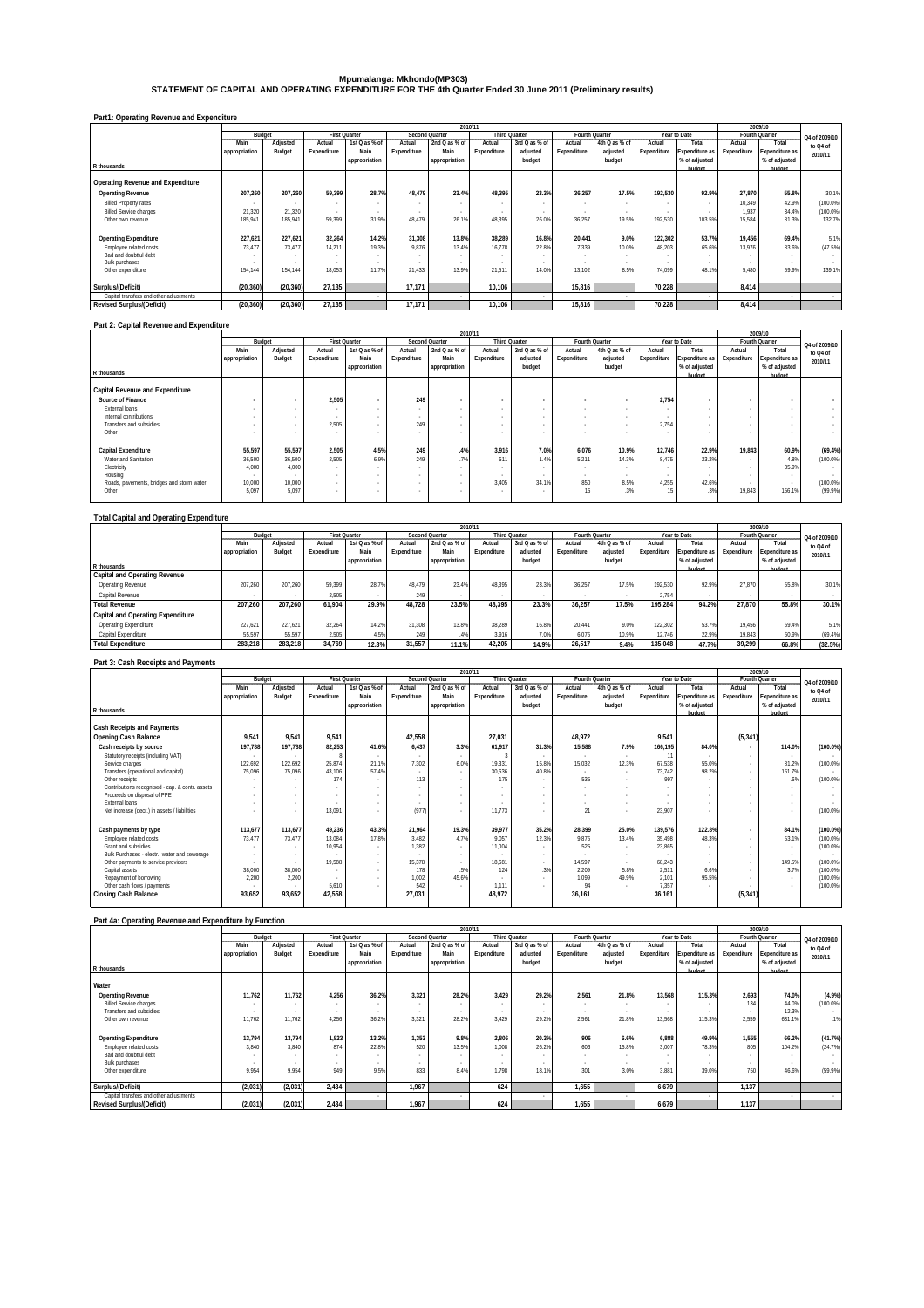|                                         |                          |          |             |                      |             |                          | 2010/11     |                      |             |                |             |                |             | 2009/10        |               |
|-----------------------------------------|--------------------------|----------|-------------|----------------------|-------------|--------------------------|-------------|----------------------|-------------|----------------|-------------|----------------|-------------|----------------|---------------|
|                                         |                          | Budget   |             | <b>First Quarter</b> |             | <b>Second Quarter</b>    |             | <b>Third Quarter</b> |             | Fourth Quarter |             | Year to Date   |             | Fourth Quarter | Q4 of 2009/10 |
|                                         | Main                     | Adjusted | Actual      | 1st Q as % of        | Actual      | 2nd Q as % of            | Actual      | 3rd Q as % of        | Actual      | 4th Q as % of  | Actual      | Total          | Actual      | Total          | to Q4 of      |
|                                         | appropriation            | Budget   | Expenditure | Main                 | Expenditure | Main                     | Expenditure | adjusted             | Expenditure | adjusted       | Expenditure | Expenditure as | Expenditure | Expenditure as | 2010/11       |
|                                         |                          |          |             | appropriation        |             | appropriation            |             | budget               |             | budget         |             | % of adjusted  |             | % of adjusted  |               |
| R thousands                             |                          |          |             |                      |             |                          |             |                      |             |                |             | hudget         |             | budget         |               |
| Electricity                             |                          |          |             |                      |             |                          |             |                      |             |                |             |                |             |                |               |
| <b>Operating Revenue</b>                | 70.328                   | 70.328   | 19,097      | 27.2%                | 16.434      | 23.4%                    | 16.153      | 23.0%                | 12.298      | 17.5%          | 63.980      | 91.0%          | 11,715      | 77.6%          | 5.0%          |
| <b>Billed Service charges</b>           |                          | $\sim$   |             |                      |             |                          |             |                      |             |                |             |                | 429         | 32.7%          | (100.0%       |
| Transfers and subsidies                 |                          | $\sim$   |             |                      |             |                          |             |                      |             |                |             |                |             | 8.1%           |               |
| Other own revenue                       | 70.328                   | 70.328   | 19.097      | 27.2%                | 16.434      | 23.4%                    | 16.153      | 23.0%                | 12.298      | 17.5%          | 63.980      | 91.0%          | 11.286      | 18.936.4%      | 9.0%          |
|                                         |                          |          |             |                      |             |                          |             |                      |             |                |             |                |             |                |               |
| <b>Operating Expenditure</b>            | 76,346                   | 76,346   | 12,748      | 16.7%                | 13,684      | 17.9%                    | 14.302      | 18.7%                | 8.414       | 11.0%          | 49.148      | 64.4%          | (2, 127)    | 50.6%          | (495.5%       |
| Employee related costs                  | 5.674                    | 5.674    | 1.501       | 26.4%                | 980         | 17.3%                    | 1.569       | 27.7%                | 866         | 15.3%          | 4.916       | 86.6%          | 1.352       | 85.7%          | (35.9%)       |
| Bad and doubtful debt                   |                          | $\sim$   |             |                      |             |                          |             |                      |             |                |             |                |             |                |               |
| <b>Bulk purchases</b>                   | $\overline{\phantom{a}}$ |          |             |                      |             | $\overline{\phantom{a}}$ |             |                      |             |                |             |                |             |                |               |
| Other expenditure                       | 70.671                   | 70.671   | 11,247      | 15.9%                | 12,704      | 18.0%                    | 12.733      | 18.0%                | 7.547       | 10.7%          | 44.232      | 62.6%          | (3, 479)    | 46.1%          | (316.9%)      |
|                                         |                          |          |             |                      |             |                          |             |                      |             |                |             |                |             |                |               |
| Surplus/(Deficit)                       | (6,018)                  | (6,018)  | 6,349       |                      | 2,750       |                          | 1.850       |                      | 3,884       |                | 14.833      |                | 13,842      |                |               |
| Capital transfers and other adjustments |                          |          |             |                      |             |                          |             |                      |             |                |             |                |             | $\sim$         |               |
| <b>Revised Surplus/(Deficit)</b>        | (6,018)                  | (6,018)  | 6,349       |                      | 2,750       |                          | 1.850       |                      | 3,884       |                | 14,833      |                | 13,842      |                |               |
|                                         |                          |          |             |                      |             |                          |             |                      |             |                |             |                |             |                |               |

#### **Part 4c: Operating Revenue and Expenditure by Function**

|                                         |               |          |             |                      |             |                | 2010/11                  |                      |             |                |             |                       |             | 2009/10        |               |
|-----------------------------------------|---------------|----------|-------------|----------------------|-------------|----------------|--------------------------|----------------------|-------------|----------------|-------------|-----------------------|-------------|----------------|---------------|
|                                         |               | Budget   |             | <b>First Quarter</b> |             | Second Quarter |                          | <b>Third Quarter</b> |             | Fourth Quarter |             | Year to Date          |             | Fourth Quarter | Q4 of 2009/10 |
|                                         | Main          | Adjusted | Actual      | 1st Q as % of        | Actual      | 2nd Q as % of  | Actual                   | 3rd Q as % of        | Actual      | 4th Q as % of  | Actual      | Total                 | Actual      | Total          | to Q4 of      |
|                                         | appropriation | Budget   | Expenditure | Main                 | Expenditure | Main           | Expenditure              | adjusted             | Expenditure | adjusted       | Expenditure | <b>Expenditure as</b> | Expenditure | Expenditure as | 2010/11       |
|                                         |               |          |             | appropriation        |             | appropriation  |                          | budget               |             | budget         |             | % of adjusted         |             | % of adjusted  |               |
| R thousands                             |               |          |             |                      |             |                |                          |                      |             |                |             | hudget                |             | hudget         |               |
| Waste Water Management                  |               |          |             |                      |             |                |                          |                      |             |                |             |                       |             |                |               |
| <b>Operating Revenue</b>                | 4.908         | 4.908    | 1,164       | 23.7%                | 1.111       | 22.6%          | 1.186                    | 24.2%                | 775         | 15.8%          | 4.236       | 86.3%                 | 1.087       | 72.7%          | (28.7%)       |
| <b>Billed Service charges</b>           | 4.908         | 4.908    | $\sim$      |                      |             |                |                          |                      |             |                |             |                       |             | 31.8%          | $\sim$        |
| Transfers and subsidies                 |               | $\sim$   | $\sim$      |                      |             |                | $\overline{\phantom{a}}$ |                      |             |                |             |                       |             | . .            | $\sim$        |
| Other own revenue                       |               |          | 1.164       |                      | 1.111       |                | 1,186                    |                      | 775         |                | 4.236       |                       | 1.087       |                | (28.7%)       |
| <b>Operating Expenditure</b>            | 4,786         | 4.786    | 842         | 17.6%                | 809         | 16.9%          | 634                      | 13.2%                | 130         | 2.7%           | 2.415       | 50.5%                 | 666         | 95.2%          | (80.5%)       |
| Employee related costs                  | 1.317         | 1.317    | 228         | 17.3%                | 114         | 8.7%           | 231                      | 17.5%                | 128         | 9.7%           | 702         | 53.3%                 | 213         | 49.6%          | (39.8%)       |
| Bad and doubtful debt                   |               | $\sim$   |             |                      |             |                |                          |                      |             |                |             |                       |             |                | $\sim$        |
| <b>Bulk purchases</b>                   | $\sim$        | $\sim$   | $\sim$      |                      |             |                |                          |                      |             |                |             |                       |             |                | $\sim$        |
| Other expenditure                       | 3.469         | 3.469    | 613         | 17.7%                | 695         | 20.0%          | 403                      | 11.6%                |             |                | 1.713       | 49.4%                 | 452         | 151.5%         | (99.6%)       |
|                                         |               |          |             |                      |             |                |                          |                      |             |                |             |                       |             |                |               |
| Surplus/(Deficit)                       | 123           | 123      | 323         |                      | 302         |                | 552                      |                      | 645         |                | 1.821       |                       | 421         |                |               |
| Capital transfers and other adjustments |               |          |             |                      |             |                |                          |                      |             |                |             |                       |             |                | $\sim$        |
| <b>Revised Surplus/(Deficit)</b>        | 123           | 123      | 323         |                      | 302         |                | 552                      |                      | 645         |                | 1.821       |                       | 421         |                |               |

### **Part 4d: Operating Revenue and Expenditure by Function**

|                                         |               |                          |             |                      |             |                | 2010/11                  |                      |                |               |             |                |             | 2009/10                  |               |
|-----------------------------------------|---------------|--------------------------|-------------|----------------------|-------------|----------------|--------------------------|----------------------|----------------|---------------|-------------|----------------|-------------|--------------------------|---------------|
|                                         |               | Budget                   |             | <b>First Quarter</b> |             | Second Quarter |                          | <b>Third Quarter</b> | Fourth Quarter |               |             | Year to Date   |             | Fourth Quarter           | Q4 of 2009/10 |
|                                         | Main          | Adjusted                 | Actual      | 1st Q as % of        | Actual      | 2nd Q as % of  | Actual                   | 3rd Q as % of        | Actual         | 4th Q as % of | Actual      | Total          | Actual      | Total                    | to Q4 of      |
|                                         | appropriation | Budget                   | Expenditure | Main                 | Expenditure | Main           | Expenditure              | adjusted             | Expenditure    | adjusted      | Expenditure | Expenditure as | Expenditure | Expenditure as           | 2010/11       |
|                                         |               |                          |             | appropriation        |             | appropriation  |                          | budget               |                | budget        |             | % of adjusted  |             | % of adjusted            |               |
| R thousands                             |               |                          |             |                      |             |                |                          |                      |                |               |             | hudget         |             | hudget                   |               |
| Waste Management                        |               |                          |             |                      |             |                |                          |                      |                |               |             |                |             |                          |               |
| <b>Operating Revenue</b>                | 6.459         | 6.459                    | 1.622       | 25.1%                | 1.624       | 25.1%          | 1.582                    | 24.5%                | 1.077          | 16.7%         | 5.905       | 91.4%          | 128         |                          | 740.3%        |
| <b>Billed Service charges</b>           |               | $\overline{\phantom{a}}$ | $\sim$      |                      |             |                |                          |                      |                |               |             |                |             |                          |               |
| Transfers and subsidies                 | . .           | $\sim$                   |             |                      |             |                |                          |                      |                |               |             |                |             | $\sim$                   |               |
| Other own revenue                       | 6.459         | 6.459                    | 1.622       | 25.1%                | 1.624       | 25.1%          | 1.582                    | 24.5%                | 1.077          | 16.7%         | 5.905       | 91.4%          | 128         |                          | 740.3%        |
|                                         |               |                          |             |                      |             |                |                          |                      |                |               |             |                |             |                          |               |
| <b>Operating Expenditure</b>            | 14,052        | 14,052                   | 2,369       | 16.9%                | 2,251       | 16.0%          | 2.293                    | 16.3%                | 1.101          | 7.8%          | 8.014       | 57.0%          | 38          | $\overline{\phantom{a}}$ | 2,789.1%      |
| Employee related costs                  | 5.540         | 5.540                    | 1.402       | 25.3%                | 804         | 14.5%          | 1.103                    | 19 9%                | 461            | 8.3%          | 3.771       | 68.1%          | 38          |                          | 1,109.9%      |
| Bad and doubtful debt                   |               | $\overline{\phantom{a}}$ |             |                      |             |                |                          |                      |                |               |             |                |             |                          |               |
| <b>Bulk purchases</b>                   | <b>.</b>      | $\overline{\phantom{a}}$ | $\sim$      |                      |             |                | $\overline{\phantom{a}}$ |                      |                |               |             |                |             |                          |               |
| Other expenditure                       | 8.513         | 8.513                    | 966         | 11.4%                | 1.447       | 17.0%          | 1.190                    | 14.0%                | 640            | 7.5%          | 4.243       | 49.8%          |             |                          | (100.0%       |
|                                         |               |                          |             |                      |             |                |                          |                      |                |               |             |                |             |                          |               |
| Surplus/(Deficit)                       | (7, 593)      | (7, 593)                 | (746)       |                      | (627)       |                | (711)                    |                      | (24)           |               | (2, 109)    |                | 90          |                          |               |
| Capital transfers and other adjustments |               |                          |             |                      |             |                |                          |                      |                |               |             |                |             |                          |               |
| <b>Revised Surplus/(Deficit)</b>        | (7, 593)      | (7, 593)                 | (746)       |                      | (627)       |                | (711)                    |                      | (24)           |               | (2, 109)    |                | 90          |                          |               |

 $\overline{\phantom{0}}$ 

### **Part 5: Debtor Age Analysis**

|                                       |        | 0 - 30 Days |        | 31 - 60 Days | 61 - 90 Days |        |        | Over 90 Days | Total  |        |        | Written Off |
|---------------------------------------|--------|-------------|--------|--------------|--------------|--------|--------|--------------|--------|--------|--------|-------------|
| R thousands                           | Amount | %           | Amount | %            | Amount       | %      | Amount | %            | Amount | %      | Amount | %           |
| Debtor Age Analysis By Income Source  |        |             |        |              |              |        |        |              |        |        |        |             |
| Water                                 |        |             |        |              |              |        |        |              |        |        |        |             |
| Electricity                           |        |             |        |              |              |        |        |              |        |        |        |             |
| Property Rates                        |        |             |        |              |              |        |        |              |        |        | ٠      |             |
| Sanitation                            |        |             |        |              |              |        |        |              |        |        |        |             |
| Refuse Removal                        |        |             |        |              |              |        |        |              |        |        |        |             |
| Other                                 |        | $\sim$      | ٠      |              |              |        |        |              |        |        |        |             |
| <b>Total By Income Source</b>         |        | ۰           |        |              |              |        |        |              | . .    |        | $\sim$ |             |
| Debtor Age Analysis By Customer Group |        |             |        |              |              |        |        |              |        |        |        |             |
| Government                            |        |             |        |              |              |        |        |              |        |        | ٠      |             |
| <b>Business</b>                       |        |             |        |              |              |        |        |              |        |        |        |             |
| Households                            |        |             |        |              |              |        |        |              |        |        |        |             |
| Other                                 |        | $\sim$      | ۰      | $\sim$       |              | $\sim$ |        | $\sim$       | $\sim$ | $\sim$ | $\sim$ |             |
| <b>Total By Customer Group</b>        |        |             |        | $\sim$       |              |        |        |              |        |        | . .    |             |

### **Part 6: Creditor Age Analysis**

|                                                                                                                                                     |                  | 0 - 30 Days                                                              |                                                                                                              | 31 - 60 Days                                                                                         |        | 61 - 90 Days                                                        |                                                                                  | Over 90 Days             | Total       |   |
|-----------------------------------------------------------------------------------------------------------------------------------------------------|------------------|--------------------------------------------------------------------------|--------------------------------------------------------------------------------------------------------------|------------------------------------------------------------------------------------------------------|--------|---------------------------------------------------------------------|----------------------------------------------------------------------------------|--------------------------|-------------|---|
| R thousands                                                                                                                                         | Amount           | %                                                                        | Amount                                                                                                       | %                                                                                                    | Amount | %                                                                   | Amount                                                                           | %                        | Amount      | % |
| <b>Creditor Age Analysis</b><br><b>Bulk Electricity</b><br><b>Bulk Water</b><br>PAYE deductions<br>VAT (output less input)<br>Pensions / Retirement | $\sim$<br>$\sim$ | <b>The State</b><br>$\overline{\phantom{a}}$<br>$\overline{\phantom{a}}$ | $\overline{\phantom{a}}$<br>$\overline{\phantom{a}}$<br>$\overline{\phantom{a}}$<br>$\overline{\phantom{a}}$ | $\overline{\phantom{a}}$<br>$\overline{\phantom{a}}$<br>$\sim$<br>$\sim$<br>$\overline{\phantom{a}}$ | ۰      | ٠<br>٠<br>$\overline{\phantom{a}}$<br>$\overline{\phantom{a}}$<br>٠ | $\overline{\phantom{a}}$<br>$\overline{\phantom{a}}$                             | $\overline{\phantom{a}}$ | ٠<br>٠      |   |
| Loan repayments<br><b>Trade Creditors</b><br>Auditor-General<br>Other                                                                               | $\sim$<br>$\sim$ | ٠<br>٠<br>$\sim$                                                         | $\overline{\phantom{a}}$<br>$\overline{\phantom{a}}$<br>$\overline{\phantom{a}}$<br>$\sim$                   | $\sim$<br>$\sim$<br>$\overline{\phantom{a}}$<br>$\sim$                                               | ۰      | ٠<br>$\overline{\phantom{a}}$<br>٠<br>$\sim$                        | $\overline{\phantom{a}}$<br>$\overline{\phantom{a}}$<br>$\overline{\phantom{a}}$ | $\sim$<br>$\sim$         | $\sim$<br>٠ |   |
| Total                                                                                                                                               | ٠                | ۰                                                                        | $\overline{\phantom{a}}$                                                                                     | $\overline{\phantom{a}}$                                                                             |        | $\overline{\phantom{a}}$                                            | ۰                                                                                |                          |             |   |

| <b>Contact Details</b>           |                       |              |
|----------------------------------|-----------------------|--------------|
| Municipal Manager                | K E Mpungose (acting) | 017 826 8121 |
| <b>Financial Manager</b>         | J P C Mabuza          | 017 826 8120 |
| Source Local Government Database |                       |              |

1. All figures in this report are unaudited. Revenue reflected is billed revenue

Date: Date: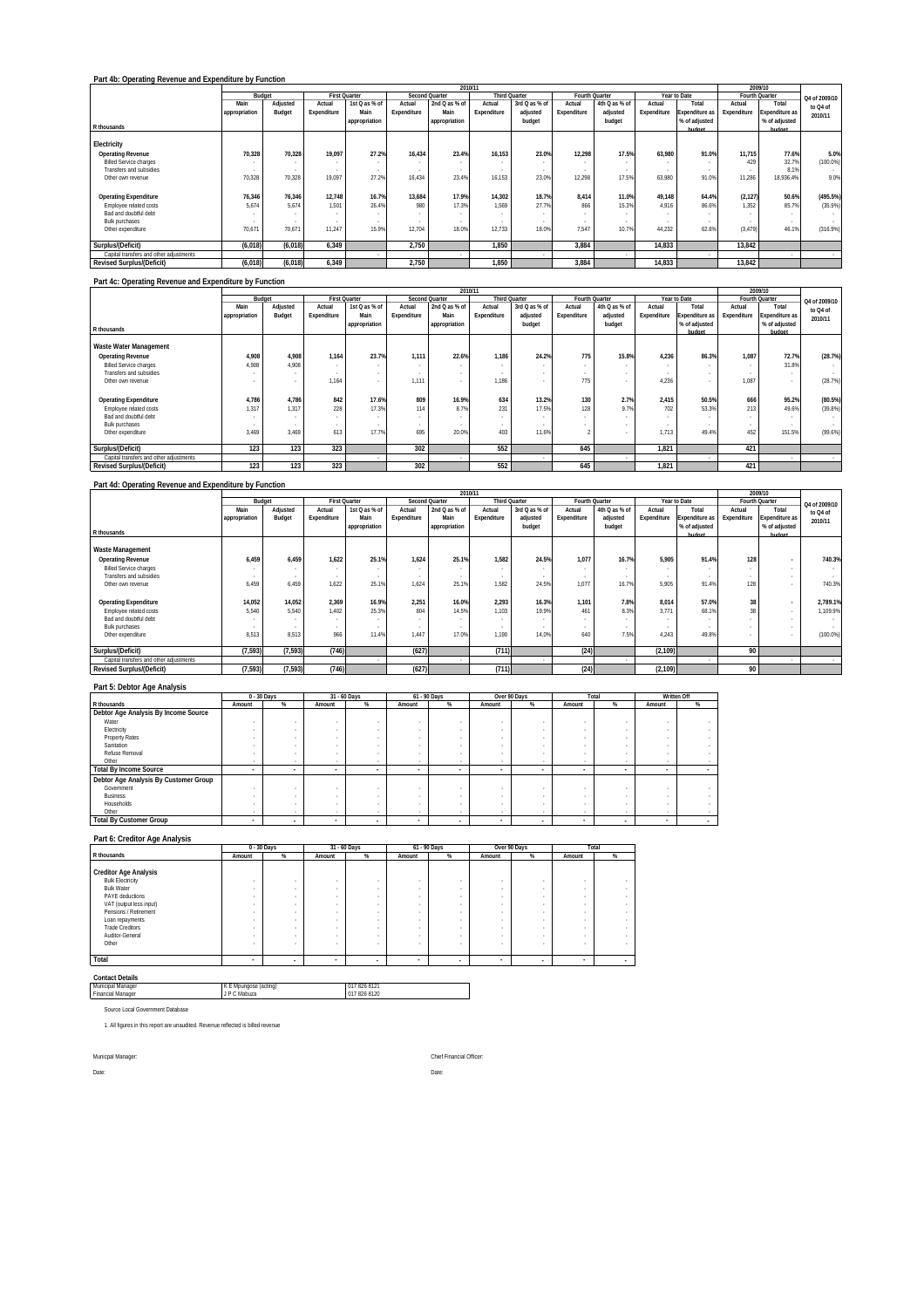## **Mpumalanga: Msukaligwa(MP302) STATEMENT OF CAPITAL AND OPERATING EXPENDITURE FOR THE 4th Quarter Ended 30 June 2011 (Preliminary results)**

| Part1: Operating Revenue and Expenditure |
|------------------------------------------|
|------------------------------------------|

|                                         |               |          |                      |               |             |                | 2010/11              |               |             |                |             |                       |             | 2009/10        |               |
|-----------------------------------------|---------------|----------|----------------------|---------------|-------------|----------------|----------------------|---------------|-------------|----------------|-------------|-----------------------|-------------|----------------|---------------|
|                                         | Budget        |          | <b>First Quarter</b> |               |             | Second Quarter | <b>Third Quarter</b> |               |             | Fourth Quarter |             | Year to Date          |             | Fourth Quarter | Q4 of 2009/10 |
|                                         | Main          | Adjusted | Actual               | 1st Q as % of | Actual      | 2nd Q as % of  | Actual               | 3rd Q as % of | Actual      | 4th Q as % of  | Actual      | Total                 | Actual      | Total          | to Q4 of      |
|                                         | appropriation | Budget   | Expenditure          | Main          | Expenditure | Main           | Expenditure          | adjusted      | Expenditure | adjusted       | Expenditure | <b>Expenditure as</b> | Expenditure | Expenditure as | 2010/11       |
|                                         |               |          |                      | appropriation |             | appropriation  |                      | budget        |             | budget         |             | % of adjusted         |             | % of adjusted  |               |
| R thousands                             |               |          |                      |               |             |                |                      |               |             |                |             | hudget                |             | hudget         |               |
|                                         |               |          |                      |               |             |                |                      |               |             |                |             |                       |             |                |               |
| Operating Revenue and Expenditure       |               |          |                      |               |             |                |                      |               |             |                |             |                       |             |                |               |
| <b>Operating Revenue</b>                | 344.971       | 344.971  | 93.218               | 27.0%         | 55,776      | 16.2%          | 105.115              | 30.5%         | 32.017      | 9.3%           | 286.126     | 82.9%                 | 31.038      | 72.8%          | 3.2%          |
| <b>Billed Property rates</b>            | 45.093        | 45.093   | 11.377               | 25.2%         | 11.519      | 25.5%          | 11.469               | 25.4%         | 7.651       | 17.0%          | 42.016      | 93.2%                 | 3.354       | 86.4%          | 128.1%        |
| <b>Billed Service charges</b>           | 154.755       | 154.755  | 40.602               | 26.2%         | 35.109      | 22.7%          | 36.040               | 23.3%         | 23.976      | 15.5%          | 135.727     | 87.7%                 | 9.651       | 79.7%          | 148.4%        |
| Other own revenue                       | 145,123       | 145,123  | 41.239               | 28.4%         | 9.148       | 6.3%           | 57,605               | 39.7%         | 390         | 3%             | 108.382     | 74.7%                 | 18,033      | 61.8%          | (97.8%)       |
|                                         |               |          |                      |               |             |                |                      |               |             |                |             |                       |             |                |               |
| <b>Operating Expenditure</b>            | 353.321       | 353.321  | 70.696               | 20.0%         | 70.722      | 20.0%          | 66.878               | 18.9%         | 43.998      | 12.5%          | 252.293     | 71.4%                 | 17.303      | 65.8%          | 154.3%        |
| Employee related costs                  | 120,526       | 120.526  | 26.175               | 21.7%         | 27.021      | 22.4%          | 28.444               | 23.6%         | 18 10 7     | 15.0%          | 99.748      | 82.89                 | 7.999       | 74.4%          | 126.4%        |
| Bad and doubtful debt                   | 13.613        | 13.613   |                      |               |             |                |                      |               |             |                |             |                       |             |                |               |
| <b>Bulk purchases</b>                   | 86.841        | 86.841   | 25.385               | 29.2%         | 20,160      | 23.2%          | 16.798               | 19.3%         | 12.473      | 14.4%          | 74.816      | 86.2%                 | 3.981       | 81.6%          | 213.3%        |
| Other expenditure                       | 132.341       | 132.341  | 19.136               | 14.5%         | 23.540      | 17.8%          | 21.636               | 16.3%         | 13 4 17     | 10.1%          | 77.730      | 58.79                 | 5.322       | 46.1%          | 152.1%        |
|                                         |               |          |                      |               |             |                |                      |               |             |                |             |                       |             |                |               |
| Surplus/(Deficit)                       | (8, 351)      | (8, 351) | 22.522               |               | (14, 946)   |                | 38.237               |               | (11,980)    |                | 33.833      |                       | 13.735      |                |               |
| Capital transfers and other adjustments |               |          |                      |               |             |                |                      |               |             |                |             |                       |             |                |               |
| <b>Revised Surplus/(Deficit)</b>        | (8, 351)      | (8, 351) | 22.522               |               | (14, 946)   |                | 38.237               |               | (11,980)    |                | 33,833      |                       | 13.735      |                |               |

#### **Part 2: Capital Revenue and Expenditure**

|                                           |               | 2010/11                  |                          |                      |             |                       |                      |               |                |               |             |                |             | 2009/10               |               |
|-------------------------------------------|---------------|--------------------------|--------------------------|----------------------|-------------|-----------------------|----------------------|---------------|----------------|---------------|-------------|----------------|-------------|-----------------------|---------------|
|                                           |               | Budget                   |                          | <b>First Quarter</b> |             | <b>Second Quarter</b> | <b>Third Quarter</b> |               | Fourth Quarter |               |             | Year to Date   |             | Fourth Quarter        | Q4 of 2009/10 |
|                                           | Mair          | Adjusted                 | Actual                   | 1st Q as % of        | Actual      | 2nd Q as % of         | Actual               | 3rd Q as % of | Actual         | 4th Q as % of | Actual      | Total          | Actual      | Total                 | to Q4 of      |
|                                           | appropriation | Budget                   | Expenditure              | Main                 | Expenditure | Main                  | Expenditure          | adjusted      | Expenditure    | adjusted      | Expenditure | Expenditure as | Expenditure | <b>Expenditure as</b> | 2010/11       |
|                                           |               |                          |                          | appropriation        |             | appropriation         |                      | budget        |                | budget        |             | % of adjusted  |             | % of adjusted         |               |
| R thousands                               |               |                          |                          |                      |             |                       |                      |               |                |               |             | hudget         |             | hudget                |               |
|                                           |               |                          |                          |                      |             |                       |                      |               |                |               |             |                |             |                       |               |
| Capital Revenue and Expenditure           |               |                          |                          |                      |             |                       |                      |               |                |               |             |                |             |                       |               |
| Source of Finance                         | 50,466        | 50,466                   | 11,745                   | 23.3%                | 14,030      | 27.8%                 |                      |               | 2.629          | 5.2%          | 28.404      | 56.3%          | 5.747       | 28.3%                 | (54.2%)       |
| External loans                            | 2.750         | 2.750                    | $\overline{\phantom{a}}$ |                      |             |                       |                      |               | 2.629          | 95.6%         | 2.629       | 95.6%          |             | $\sim$                | (100.0%       |
| Internal contributions                    |               | $\overline{\phantom{a}}$ |                          |                      |             |                       |                      |               |                |               |             |                | 239         | 24.4%                 | (100.0%       |
| Transfers and subsidies                   | 45.891        | 45.891                   | 11.745                   | 25.6%                | 14,030      | 30.6%                 |                      |               |                |               | 25.775      | 56.2%          | 5.509       | 30.1%                 | (100.0%       |
| Other                                     | 1.825         | 1.825                    | $\sim$                   |                      |             |                       |                      |               |                |               |             |                |             |                       |               |
|                                           |               |                          |                          |                      |             |                       |                      |               |                |               |             |                |             |                       |               |
| Capital Expenditure                       | 50.466        | 50.466                   | 2.765                    | 5.5%                 | 4.017       | 8.0%                  | 7.653                | 15.2%         | 3.985          | 7.9%          | 18.420      | 36.5%          | 5.747       | 32.2%                 | (30.7%)       |
| Water and Sanitation                      | 26.811        | 26.811                   | 1.035                    | 3.9%                 | 1.402       | 5.2%                  | 4.154                | 15.5%         | 2.607          | 9.7%          | 9.198       | 34.3%          | 847         | 31.6%                 | 207.8%        |
| Electricity                               | 4.100         | 4.100                    | 581                      | 14.2%                | 1.388       | 33.8%                 | 1.241                | 30.3%         | 436            | 10.6%         | 3.646       | 88.9%          | 279         | 27.4%                 | 56.4%         |
| Housing                                   | . .           | $\overline{\phantom{a}}$ | $\sim$                   |                      |             |                       |                      |               |                | $\sim$        |             | $\sim$         |             | $\sim$                | . .           |
| Roads, pavements, bridges and storm water | 13,000        | 13.000                   | 743                      | 5.7%                 | 520         | 4.0%                  | 180                  | 1.4%          | 553            | 4.3%          | 1.996       | 15.4%          | 4.360       | 50.6%                 | (87.3%)       |
| Other                                     | 6.555         | 6.555                    | 406                      | 6.2%                 | 708         | 10.8%                 | 2.078                | 31.7%         | 388            | 5.9%          | 3.580       | 54.6%          | 262         | 23.2%                 | 48.0%         |
|                                           |               |                          |                          |                      |             |                       |                      |               |                |               |             |                |             |                       |               |

### **Total Capital and Operating Expenditure**

|                                          |               |          |             |                      |             |                | 2010/11              |               |                |               |             |                       |                | 2009/10        |               |
|------------------------------------------|---------------|----------|-------------|----------------------|-------------|----------------|----------------------|---------------|----------------|---------------|-------------|-----------------------|----------------|----------------|---------------|
|                                          | Budget        |          |             | <b>First Ouarter</b> |             | Second Quarter | <b>Third Ouarter</b> |               | Fourth Quarter |               |             | Year to Date          | Fourth Ouarter |                | Q4 of 2009/10 |
|                                          | Main          | Adiusted | Actual      | 1st Q as % of        | Actual      | 2nd Q as % of  | Actual               | 3rd Q as % of | Actual         | 4th Q as % of | Actual      | Total                 | Actual         | Total          | to Q4 of      |
|                                          | appropriation | Budget   | Expenditure | Main                 | Expenditure | Main           | Expenditure          | adiusted      | Expenditure    | adiusted      | Expenditure | <b>Expenditure as</b> | Expenditure    | Expenditure as | 2010/11       |
|                                          |               |          |             | appropriation        |             | appropriation  |                      | budget        |                | budget        |             | % of adjusted         |                | % of adjusted  |               |
| R thousands                              |               |          |             |                      |             |                |                      |               |                |               |             | hudget                |                | hudget         |               |
| <b>Capital and Operating Revenue</b>     |               |          |             |                      |             |                |                      |               |                |               |             |                       |                |                |               |
| Operating Revenue                        | 344.971       | 344.971  | 93.218      | 27.0%                | 55.776      | 16.2%          | 105.115              | 30.5%         | 32.017         | 9.3%          | 286.126     | 82.99                 | 31.038         | 72.8%          | 3.2%          |
| Capital Revenue                          | 50.466        | 50.466   | 11,745      | 23.3%                | 14.030      | 27.8%          |                      |               | 2.629          | 5.2%          | 28.404      | 56.39                 | 5.747          | 28.3%          | (54.2%)       |
| <b>Total Revenue</b>                     | 395.437       | 395.437  | 104.963     | 26.5%                | 69.806      | 17.7%          | 105.115              | 26.6%         | 34.647         | 8.8%          | 314.530     | 79.5%                 | 36.785         | 66.4%          | (5.8%)        |
| <b>Capital and Operating Expenditure</b> |               |          |             |                      |             |                |                      |               |                |               |             |                       |                |                |               |
| Operating Expenditure                    | 353.321       | 353.321  | 70,696      | 20.0%                | 70,722      | 20.0%          | 66.878               | 18.9%         | 43.998         | 12.5%         | 252.293     | 71.4%                 | 17.303         | 65.8%          | 154.3%        |
| Capital Expenditure                      | 50,466        | 50.466   | 2.765       | 5.5%                 | 4.017       | 8.0%           | 7.653                | 15.2%         | 3.985          | 7.9%          | 18.420      | 36.5%                 | 5.747          | 32.2%          | (30.7%)       |
| <b>Total Expenditure</b>                 | 403.787       | 403.787  | 73.461      | 18.2%                | 74.739      | 18.5%          | 74.531               | 18.5%         | 47.982         | 11.9%         | 270.713     | 67.0%                 | 23.050         | 60.5%          | 108.2%        |
|                                          |               |          |             |                      |             |                |                      |               |                |               |             |                       |                |                |               |

| Part 3: Cash Receipts and Payments |  |
|------------------------------------|--|
|                                    |  |

|                                                 |               |                          |                                    |                      |             | 2010/11               |                      |               |                |                 |             |                |             | 2009/10               |               |
|-------------------------------------------------|---------------|--------------------------|------------------------------------|----------------------|-------------|-----------------------|----------------------|---------------|----------------|-----------------|-------------|----------------|-------------|-----------------------|---------------|
|                                                 | Budget        |                          |                                    | <b>First Quarter</b> |             | <b>Second Quarter</b> | <b>Third Ouarter</b> |               | Fourth Quarter |                 |             | Year to Date   |             | Fourth Quarter        | Q4 of 2009/10 |
|                                                 | Main          | Adjusted                 | Actual                             | 1st Q as % of        | Actual      | 2nd Q as % of         | Actual               | 3rd Q as % of | Actual         | 4th Q as % of   | Actual      | Total          | Actual      | Total                 | to Q4 of      |
|                                                 | appropriation | Budget                   | Expenditure                        | Main                 | Expenditure | Main                  | Expenditure          | adjusted      | Expenditure    | adjusted        | Expenditure | Expenditure as | Expenditure | <b>Expenditure as</b> | 2010/11       |
|                                                 |               |                          |                                    | appropriation        |             | appropriation         |                      | budget        |                | budget          |             | % of adjusted  |             | % of adjusted         |               |
| R thousands                                     |               |                          |                                    |                      |             |                       |                      |               |                |                 |             | hudget         |             | hudget                |               |
| <b>Cash Receipts and Payments</b>               |               |                          |                                    |                      |             |                       |                      |               |                |                 |             |                |             |                       |               |
| <b>Opening Cash Balance</b>                     | 5.371         | 5.371                    | (510)                              |                      | 14,855      |                       | (10, 022)            |               | (4,538)        |                 | (510)       |                | (6, 356)    |                       |               |
| Cash receipts by source                         | 347,471       | 347.471                  | 93,242                             | 26.8%                | 48,920      | 14.1%                 | 80,557               | 23.2%         | 46,281         | 13.3%           | 269,000     | 77.4%          | 52,560      | 88.4%                 | (11.9%        |
| Statutory receipts (including VAT)              | 45.093        | 45.093                   | 11.377                             | 25.2%                | 11.520      | 25.5%                 | 9.280                | 20.6%         | 5.873          | 13.0%           | 38.050      | 84.4%          | $\sim$      | - 1                   | (100.0%       |
| Service charges                                 | 158,050       | 158,050                  | 40.651                             | 25.7%                | 35,108      | 22.2%                 | 32.481               | 20.6%         | 22.604         | 14.3%           | 130.844     | 82.8%          | 27.739      | 89.1%                 | (18.5%)       |
| Transfers (operational and capital)             | 115,993       | 115.993                  | 37,956                             | 32.7%                | 30          | $\sim$                | 28.656               | 24.7%         | 122            | .1%             | 66,763      | 57.6%          | 16,569      | 74.7%                 | (99.3%)       |
| Other receipts                                  | 22.120        | 22.120                   | 2.834                              | 12.8%                | 1.305       | 5.9%                  | 10.140               | 45.8%         | 7.689          | 34.8%           | 21.968      | 99.3%          | 5.252       | 157.6%                | 46.4%         |
| Contributions recognised - cap. & contr. assets |               | $\sim$                   | $\overline{\phantom{a}}$           |                      |             |                       |                      |               |                |                 |             | $\sim$         | $\sim$      |                       |               |
| Proceeds on disposal of PPE                     | 3.715         | 3.715                    | 424                                | 11.4%                | 957         | 25.8%                 | $\sim$               |               | 89             | 24%             | 1.470       | 39.6%          |             |                       | (100.0%       |
| <b>External Inans</b>                           | 2.500         | 2.500                    | $\overline{\phantom{a}}$           |                      |             |                       |                      |               | 3.983          | 159.3%          | 3.983       | 159.3%         |             | . .                   | (100.0%       |
| Net increase (decr.) in assets / liabilities    |               |                          |                                    |                      |             |                       |                      |               | 5.921          |                 | 5.921       |                | 3.000       | 20.1%                 | 97.4%         |
|                                                 | 386,037       | 386,037                  | 77,877                             | 20.2%                | 73,797      | 19.1%                 | 75,074               | 19.4%         | 50.612         | 13.1%           | 277.360     | 71.8%          | 49,313      | 89.0%                 | 2.6%          |
| Cash payments by type                           |               |                          |                                    | 22.7%                |             |                       |                      |               |                |                 |             | 83.7%          | 16.331      | 78.5%                 | 10.9%         |
| Employee related costs<br>Grant and subsidies   | 120,526       | 120,526                  | 27,315<br>$\overline{\phantom{a}}$ | $\sim$               | 27,022      | 22.4%                 | 28.444               | 23.6%         | 18.107         | 15.0%<br>$\sim$ | 100.888     | $\sim$         |             |                       |               |
| Bulk Purchases - electr., water and sewerage    | 86.841        | 86.841                   | 20,552                             | 23.7%                | 20,160      | 23.2%                 | 16.798               | 19.3%         | 12.473         | 14.4%           | 69.983      | 80.6%          |             | . .                   | (100.0%       |
| Other payments to service providers             | 145.954       | 145.954                  | 25.370                             | 17.4%                | 23,540      | 16.1%                 | 21.636               | 14.8%         | 13.417         | 9.2%            | 83.963      | 57.5%          | 24.211      | 97.0%                 | (44.6%)       |
| Capital assets                                  | 32.716        | 32.716                   | 4.640                              | 14.2%                | 3.075       | 9.4%                  | 8.196                | 25.1%         | 3.985          | 12.2%           | 19.896      | 60.8%          | 8.539       | 92.6%                 | (53.3%)       |
| Repayment of borrowing                          |               | $\overline{\phantom{a}}$ | $\overline{\phantom{a}}$           | $\sim$               |             |                       |                      |               | 2.629          |                 | 2.629       |                | 231         | 88.2%                 | 1,040.4%      |
| Other cash flows / payments                     |               |                          |                                    |                      |             |                       |                      |               |                |                 |             |                |             |                       |               |
| <b>Closing Cash Balance</b>                     | (33, 196)     | (33, 196)                | 14.855                             |                      | (10, 022)   |                       | (4,538)              |               | (8, 869)       |                 | (8, 869)    |                | (3, 108)    |                       |               |
|                                                 |               |                          |                                    |                      |             |                       |                      |               |                |                 |             |                |             |                       |               |

#### **Part 4a: Operating Revenue and Expenditure by Function R thousands Main appropriation Adjusted Budget Actual Expenditure 1st Q as % of Main appropriation Actual Expenditure 2nd Q as % of Main appropriation Actual Expenditure 3rd Q as % of adjusted budget Actual Expenditure 4th Q as % of adjusted budget Expenditure Expenditure as** <br> **1** % of adjusted budget **budget Actual Expenditure Total Expenditure as % of adjusted budget Water<br>
Operating Revenue<br>
Billed Service charges<br>
Transfers and subsidies<br>
Other own revenue Operating Revenue 20,813 20,813 5,151 24.7% 4,462 21.4% 6,282 30.2% 2,964 14.2% 18,860 90.6% 1,294 - 129.0%** Billed Service charges 20,789 20,789 5,132 24.7% 4,462 21.5% 6,282 30.2% 2,964 14.3% 18,840 90.6% 1,294 - 129.0% Transfers and subsidies - - - - - - - - - - - - - - - Other own revenue 24 24 19 80.5% - - - - - - 19 80.5% - - - **Operating Expenditure 32,518 32,518 3,950 12.1% 7,855 24.2% 5,776 17.8% 2,979 9.2% 20,560 63.2% 1,111 - 168.3%** Employee related costs 5,596 5,596 1,773 31.7% 1,845 33.0% 1,859 33.2% 1,332 23.8% 6,809 121.7% 541 - 146.3% Bad and doubtful debt 1,871 1,871 - - - - - - - - - - - - - Bulk purchases 1,800 1,800 41 2.3% 81 4.5% 2 .1% - - 125 6.9% - - - Other expenditure 23,252 23,252 23,252 2,135 9.2% 5,928 25.5% 3,914 16.8% 1,648 7.1% 13,626 58.6% 570 - 189.1% **Surplus/(Deficit) (11,706) (11,706) 1,201 (3,392) 507 (15) (1,700) 184**  Capital transfers and other adjustments - - - - - - - Revised Surplus/(Deficit) (11,706) (11,706) 1,201 | (3,392) 507 | (15) (1,700) 184  **2010/11 2009/10 Q4 of 2009/10 to Q4 of 2010/11 Budget** | First Quarter | Second Quarter | Third Quarter | Fourth Quarter | Year to Date | Fourth Quarter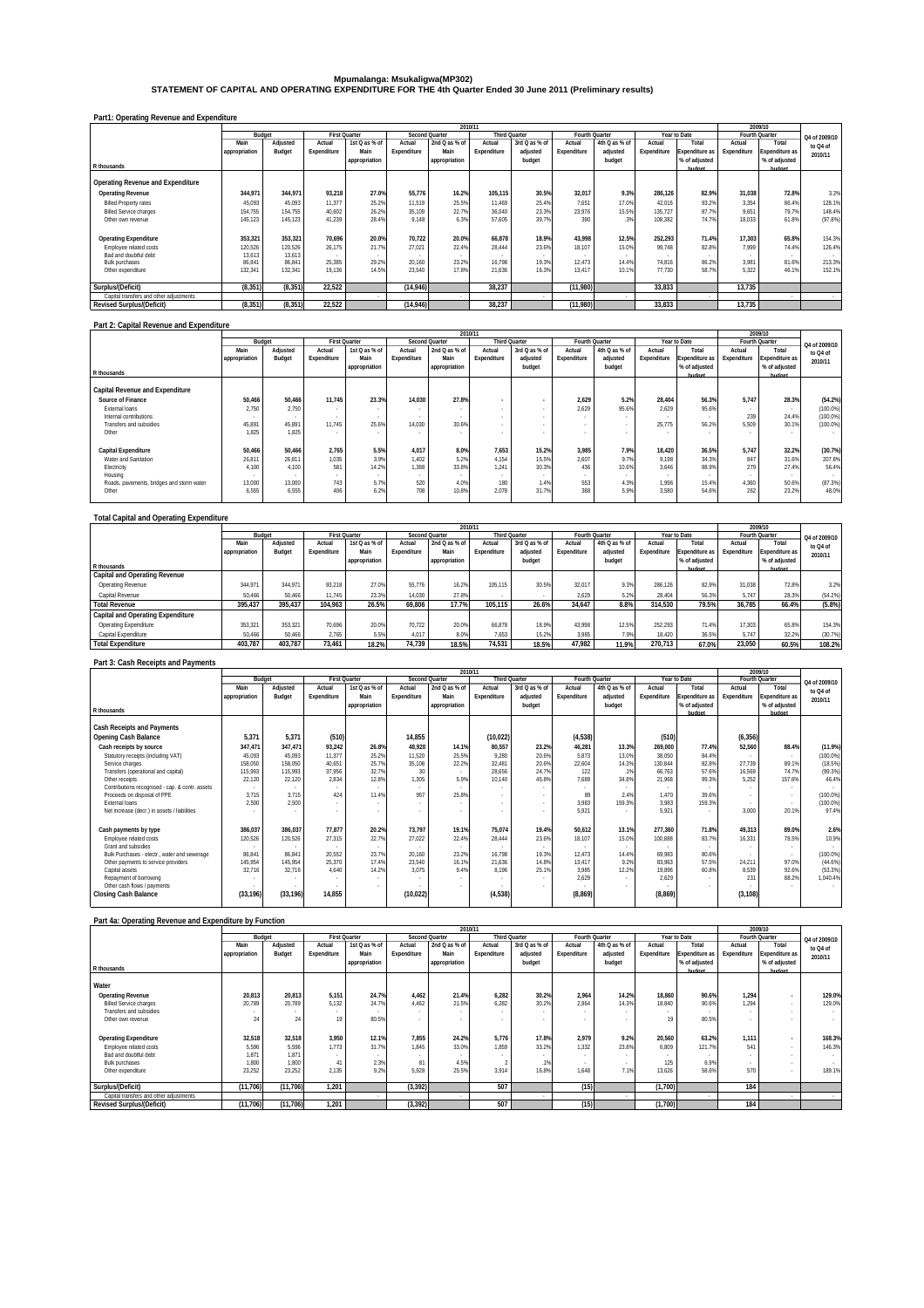| 2010/11       |                           |                                                             |                       |                                                                         |                                                     |                                                                                           |                                   |                                              |                 |                                 |                  |                                                                                              |                                         |                                                     |
|---------------|---------------------------|-------------------------------------------------------------|-----------------------|-------------------------------------------------------------------------|-----------------------------------------------------|-------------------------------------------------------------------------------------------|-----------------------------------|----------------------------------------------|-----------------|---------------------------------|------------------|----------------------------------------------------------------------------------------------|-----------------------------------------|-----------------------------------------------------|
|               |                           |                                                             |                       |                                                                         |                                                     |                                                                                           |                                   |                                              |                 |                                 |                  |                                                                                              |                                         | Q4 of 2009/10                                       |
| Main          | Adjusted                  | Actual                                                      | 1st Q as % of         | Actual                                                                  | 2nd Q as % of                                       | Actual                                                                                    | 3rd Q as % of                     | Actual                                       | 4th Q as % of   | Actual                          | Total            | Actual                                                                                       | Total                                   | to Q4 of                                            |
| appropriation | Budget                    | Expenditure                                                 | Main                  | Expenditure                                                             | Main                                                | Expenditure                                                                               | adjusted                          | Expenditure                                  | adjusted        | Expenditure                     |                  | Expenditure                                                                                  | Expenditure as                          | 2010/11                                             |
|               |                           |                                                             | appropriation         |                                                                         | appropriation                                       |                                                                                           | budget                            |                                              | budget          |                                 | % of adjusted    |                                                                                              | % of adjusted                           |                                                     |
|               |                           |                                                             |                       |                                                                         |                                                     |                                                                                           |                                   |                                              |                 |                                 | hudget           |                                                                                              | hudget                                  |                                                     |
|               |                           |                                                             |                       |                                                                         |                                                     |                                                                                           |                                   |                                              |                 |                                 |                  |                                                                                              |                                         |                                                     |
| 106.678       | 106.678                   |                                                             |                       |                                                                         |                                                     | 21.801                                                                                    | 20.4%                             | 15.730                                       | 14.7%           |                                 | 82.3%            | 6.008                                                                                        | 75.6%                                   | 161.8%                                              |
| 104.367       | 104.367                   | 27.507                                                      | 26.4%                 |                                                                         | 21.8%                                               | 21.785                                                                                    | 20.9%                             | 15.719                                       | 15.1%           |                                 | 84.1%            | 6.003                                                                                        | 77.6%                                   | 161.8%                                              |
|               |                           |                                                             |                       |                                                                         |                                                     |                                                                                           |                                   |                                              |                 |                                 |                  |                                                                                              | . .                                     |                                                     |
|               |                           |                                                             |                       | 15                                                                      |                                                     | 15                                                                                        |                                   | 11                                           | 5%              | 76                              |                  |                                                                                              |                                         | 143.0%                                              |
| 117.284       | 117.284                   |                                                             | 24.9%                 |                                                                         |                                                     | 20.649                                                                                    | 17.6%                             | 15.176                                       | 12.9%           |                                 |                  | 4.930                                                                                        | 75.9%                                   | 207.8%                                              |
| 5.879         | 5.879                     | 1.424                                                       | 24.2%                 | 1.250                                                                   | 21.3%                                               | 1.696                                                                                     | 28.8%                             | 1.118                                        | 19.0%           | 5.489                           | 93.4%            | 504                                                                                          | 89.7%                                   | 121.6%                                              |
| 5.791         | 5.791                     |                                                             |                       |                                                                         |                                                     |                                                                                           |                                   |                                              | $\sim$          |                                 |                  |                                                                                              | . .                                     | . .                                                 |
|               |                           |                                                             |                       |                                                                         |                                                     |                                                                                           |                                   |                                              |                 |                                 |                  |                                                                                              |                                         | 213.3%                                              |
|               |                           |                                                             |                       |                                                                         |                                                     |                                                                                           |                                   |                                              |                 |                                 |                  |                                                                                              |                                         | 256.3%                                              |
|               | (10,606)                  |                                                             |                       |                                                                         |                                                     | 1.152                                                                                     |                                   | 553                                          |                 |                                 |                  | 1.078                                                                                        |                                         |                                                     |
|               |                           |                                                             |                       |                                                                         |                                                     |                                                                                           |                                   |                                              |                 |                                 |                  |                                                                                              | $\sim$                                  |                                                     |
|               | (10,606)                  |                                                             |                       |                                                                         |                                                     | 1,152                                                                                     |                                   | 553                                          |                 |                                 |                  | 1.078                                                                                        |                                         |                                                     |
|               | 2.312<br>85.041<br>20.573 | Budget<br>2.312<br>85.041<br>20.573<br>(10,606)<br>(10,606) | 35<br>25,344<br>2.481 | <b>First Quarter</b><br>27,542<br>29,250<br>12.1%<br>(1,708)<br>(1,708) | 25.8%<br>22.734<br>1.5%<br>29.8%<br>20.079<br>3.796 | <b>Second Quarter</b><br>22.749<br>7%<br>25,125<br>23.6%<br>18.5%<br>(2, 376)<br>(2, 376) | 21.3%<br>21.4%<br>16.795<br>2.158 | <b>Third Quarter</b><br>7%<br>19.7%<br>10.5% | 12.473<br>1.585 | Fourth Quarter<br>14.7%<br>7.7% | 74.691<br>10.021 | Year to Date<br>87.821<br>87.745<br>3.3%<br>90.200<br>87.8%<br>48.7%<br>(2, 379)<br>(2, 379) | Expenditure as<br>76.9%<br>3.981<br>445 | 2009/10<br>Fourth Quarter<br>1.7%<br>83.8%<br>34.8% |

#### **Part 4c: Operating Revenue and Expenditure by Function**

|                                         |               | 2010/11  |             |                      |             |                       |             |                      |             |                |             |                       |             | 2009/10               |               |
|-----------------------------------------|---------------|----------|-------------|----------------------|-------------|-----------------------|-------------|----------------------|-------------|----------------|-------------|-----------------------|-------------|-----------------------|---------------|
|                                         |               | Budget   |             | <b>First Quarter</b> |             | <b>Second Quarter</b> |             | <b>Third Quarter</b> |             | Fourth Quarter |             | Year to Date          |             | Fourth Quarter        | Q4 of 2009/10 |
|                                         | Main          | Adjusted | Actual      | 1st Q as % of        | Actual      | 2nd Q as % of         | Actual      | 3rd Q as % of        | Actual      | 4th Q as % of  | Actual      | Total                 | Actual      | Total                 | to Q4 of      |
|                                         | appropriation | Budget   | Expenditure | Main                 | Expenditure | Main                  | Expenditure | adjusted             | Expenditure | adjusted       | Expenditure | <b>Expenditure as</b> | Expenditure | <b>Expenditure as</b> | 2010/11       |
|                                         |               |          |             | appropriation        |             | appropriation         |             | budget               |             | budget         |             | % of adjusted         |             | % of adjusted         |               |
| R thousands                             |               |          |             |                      |             |                       |             |                      |             |                |             | hudget                |             | hudget                |               |
|                                         |               |          |             |                      |             |                       |             |                      |             |                |             |                       |             |                       |               |
| Waste Water Management                  |               |          |             |                      |             |                       |             |                      |             |                |             |                       |             |                       |               |
| <b>Operating Revenue</b>                | 15,309        | 15,309   | 3.842       | 25.1%                | 3.940       | 25.7%                 | 3.896       | 25.4%                | 2.587       | 16.9%          | 14.265      | 93.2%                 | 1.171       | $\mathbf{r}$          | 120.9%        |
| <b>Billed Service charges</b>           | 15.189        | 15.189   | 3.842       | 25.3%                | 3.940       | 25.9%                 | 3.896       | 25.6%                | 2.587       | 17.0%          | 14.265      | 93.9%                 | 1.171       |                       | 120.9%        |
| Transfers and subsidies                 |               | $\sim$   |             |                      |             |                       |             |                      |             |                |             |                       |             |                       | $\sim$        |
| Other own revenue                       | 119           | 119      |             |                      |             |                       |             |                      |             | $\sim$         |             |                       |             |                       | $\sim$        |
|                                         |               |          |             |                      |             |                       |             |                      |             |                |             |                       |             |                       |               |
| <b>Operating Expenditure</b>            | 20,486        | 20,486   | 2,283       | 11.1%                | 3.405       | 16.6%                 | 2.435       | 11.9%                | 1.685       | 8.2%           | 9.808       | 47.9%                 | 694         | $\mathbf{r}$          | 142.7%        |
| Employee related costs                  | 5.005         | 5.005    | 1.038       | 20.7%                | 1.337       | 26.7%                 | 1.383       | 27.6%                | 860         | 17.2%          | 4.617       | 92.2%                 | 379         | $\sim$                | 126.7%        |
| Bad and doubtful debt                   | 1.367         | 1.367    | $\sim$      |                      |             |                       |             |                      |             | $\sim$         |             |                       |             |                       | $\sim$        |
| <b>Bulk purchases</b>                   |               |          |             |                      |             |                       |             |                      |             | $\sim$         |             |                       |             | $\sim$                | $\sim$        |
| Other expenditure                       | 14.114        | 14.114   | 1.245       | 8.8%                 | 2.068       | 14.7%                 | 1.053       | 7.5%                 | 826         | 5.9%           | 5.191       | 36.8%                 | 315         | $\sim$                | 162.0%        |
|                                         |               |          |             |                      |             |                       |             |                      |             |                |             |                       |             |                       |               |
| Surplus/(Deficit)                       | (5, 177)      | (5, 177) | 1.559       |                      | 535         |                       | 1,461       |                      | 901         |                | 4,457       |                       | 477         |                       |               |
| Capital transfers and other adjustments |               |          |             |                      |             |                       |             |                      |             | $\sim$         |             |                       |             |                       |               |
| <b>Revised Surplus/(Deficit)</b>        | (5.177)       | (5.177)  | 1.559       |                      | 535         |                       | 1.461       |                      | 901         |                | 4,457       |                       | 477         |                       |               |

### **Part 4d: Operating Revenue and Expenditure by Function**

|                                         | 2010/11       |                          |                          |                      |             |                       |             |                      |                  |                |             |                | 2009/10         |                       |               |  |
|-----------------------------------------|---------------|--------------------------|--------------------------|----------------------|-------------|-----------------------|-------------|----------------------|------------------|----------------|-------------|----------------|-----------------|-----------------------|---------------|--|
|                                         |               | Budget                   |                          | <b>First Quarter</b> |             | <b>Second Quarter</b> |             | <b>Third Quarter</b> |                  | Fourth Quarter |             | Year to Date   |                 | Fourth Quarter        | Q4 of 2009/10 |  |
|                                         | Main          | Adjusted                 | Actual                   | 1st Q as % of        | Actual      | 2nd Q as % of         | Actual      | 3rd Q as % of        | Actual           | 4th Q as % of  | Actual      | Total          | Actual          | Total                 | to Q4 of      |  |
|                                         | appropriation | Budget                   | Expenditure              | Main                 | Expenditure | Main                  | Expenditure | adjusted             | Expenditure      | adjusted       | Expenditure | Expenditure as | Expenditure     | <b>Expenditure as</b> | 2010/11       |  |
|                                         |               |                          |                          | appropriation        |             | appropriation         |             | budget               |                  | budget         |             | % of adjusted  |                 | % of adjusted         |               |  |
| R thousands                             |               |                          |                          |                      |             |                       |             |                      |                  |                |             | budget         |                 | budget                |               |  |
| <b>Waste Management</b>                 |               |                          |                          |                      |             |                       |             |                      |                  |                |             |                |                 |                       |               |  |
| <b>Operating Revenue</b>                | 14,452        | 14.452                   | 3.684                    | 25.5%                | 3.701       | 25.6%                 | 3.713       | 25.7%                | 2.501            | 17.3%          | 13.598      | 94.1%          | 1.089           | $\sim$                | 129.7%        |  |
| <b>Billed Service charges</b>           | 14.410        | 14.410                   | 3.681                    | 25.5%                | 3.696       | 25.6%                 | 3.711       | 25.8%                | 2.501            | 17.4%          | 13.589      | 94.3%          | 1.087           | $\sim$                | 130.1%        |  |
| <b>Transfers and subsidies</b>          |               | $\sim$                   |                          |                      |             |                       |             |                      |                  |                |             |                |                 |                       | $\sim$        |  |
| Other own revenue                       | 42            | 42                       |                          | 8.3%                 |             | 11.4%                 |             | 2.9%                 |                  |                | 10          | 22.6%          |                 |                       | (100.0%       |  |
|                                         |               |                          |                          |                      |             |                       |             |                      |                  |                |             |                |                 |                       |               |  |
| <b>Operating Expenditure</b>            | 21,279        | 21,279                   | 2.598                    | 12.2%                | 4.498       | 21.1%                 | 3.085       | 14.5%                | 2.355            | 11.1%          | 12,535      | 58.9%          | 1,059           | $\sim$                | 122.5%        |  |
| Employee related costs                  | 9.407         | 9.407                    | 1.703                    | 18.1%                | 2.318       | 24.6%                 | 2.256       | 24.0%                | 1.498            | 15.9%          | 7.776       | 82.7%          | 660             |                       | 127.0%        |  |
| Bad and doubtful debt                   | 1.191         | 1.191                    | $\overline{\phantom{a}}$ |                      |             |                       |             |                      |                  |                |             |                |                 |                       | $\sim$        |  |
| <b>Bulk purchases</b>                   |               | $\overline{\phantom{a}}$ | $\overline{\phantom{a}}$ |                      |             |                       | $\sim$      |                      |                  |                |             |                |                 |                       | $\sim$        |  |
| Other expenditure                       | 10,681        | 10.681                   | 895                      | 8.4%                 | 2.179       | 20.4%                 | 829         | 7.8%                 | 857              | 8.0%           | 4.760       | 44.6%          | 399             |                       | 114.9%        |  |
| Surplus/(Deficit)                       | (6, 827)      | (6, 827)                 | 1.086                    |                      | (797)       |                       | 628         |                      | 146 <sub>1</sub> |                | 1.063       |                | 30              |                       |               |  |
| Capital transfers and other adjustments |               |                          |                          |                      |             |                       |             |                      |                  |                |             |                |                 |                       |               |  |
| <b>Revised Surplus/(Deficit)</b>        | (6.827)       | (6.827)                  | 1.086                    |                      | (797)       |                       | 628         |                      | 146              |                | 1.063       |                | 30 <sup>1</sup> |                       |               |  |
|                                         |               |                          |                          |                      |             |                       |             |                      |                  |                |             |                |                 |                       |               |  |

 $\overline{\phantom{a}}$ 

### **Part 5: Debtor Age Analysis**

|                                       |        | 0 - 30 Days |        | 31 - 60 Days |        | 61 - 90 Days | Over 90 Days |       | Total   |        | Written Off |   |
|---------------------------------------|--------|-------------|--------|--------------|--------|--------------|--------------|-------|---------|--------|-------------|---|
| R thousands                           | Amount | %           | Amount | %            | Amount | %            | Amount       | %     | Amount  | %      | Amount      | % |
| Debtor Age Analysis By Income Source  |        |             |        |              |        |              |              |       |         |        |             |   |
| Water                                 | 1.605  | 4.0%        | 1.181  | 2.9%         | 780    | 1.9%         | 36.721       | 91.1% | 40.287  | 20.1%  |             |   |
| Electricity                           | 5.203  | 12.8%       | 2.158  | 5.3%         | 1.400  | 3.4%         | 31.847       | 78.4% | 40.608  | 20.3%  |             |   |
| <b>Property Rates</b>                 | 3.480  | 9.5%        | 1.399  | 3.8%         | 1.065  | 2.9%         | 30.746       | 83.8% | 36.690  | 18.3%  |             |   |
| Sanitation                            | 1.018  | 2.9%        | 633    | 1.8%         | 540    | 1.5%         | 32.802       | 93.7% | 34.993  | 17.5%  |             |   |
| Refuse Removal                        | 964    | 2.9%        | 619    | 1.8%         | 471    | 1.4%         | 31.648       | 93.9% | 33.701  | 16.8%  |             |   |
| Other                                 | 371    | 2.7%        | 113    | .8%          | 164    | 1.2%         | 13.245       | 95.3% | 13.893  | 6.9%   |             |   |
| <b>Total By Income Source</b>         | 12.640 | 6.3%        | 6.103  | 3.0%         | 4.419  | 2.2%         | 177.009      | 88.4% | 200.171 | 100.0% |             |   |
| Debtor Age Analysis By Customer Group |        |             |        |              |        |              |              |       |         |        |             |   |
| Government                            |        |             |        |              |        |              |              |       |         |        |             |   |
| <b>Business</b>                       |        |             |        |              |        |              |              |       |         |        | ٠           |   |
| Households                            |        |             |        |              |        |              |              |       |         |        |             |   |
| Other                                 | 12.640 | 6.3%        | 6.103  | 3.0%         | 4.419  | 2.2%         | 177.009      | 88.4% | 200.171 | 100.0% |             |   |
| <b>Total By Customer Group</b>        | 12.640 | 6.3%        | 6.103  | 3.0%         | 4.419  | 2.2%         | 177.009      | 88.4% | 200.171 | 100.0% |             |   |

#### **Part 6: Creditor Age Analysis**

|                                                  |                          | $0 - 30$ Days            |                               | 31 - 60 Days |                          | 61 - 90 Days             | Over 90 Days             |                                    |        | Total |
|--------------------------------------------------|--------------------------|--------------------------|-------------------------------|--------------|--------------------------|--------------------------|--------------------------|------------------------------------|--------|-------|
| R thousands                                      | Amount                   | %                        | Amount                        | %            | Amount                   | %                        | Amount                   | %                                  | Amount | %     |
| <b>Creditor Age Analysis</b>                     |                          |                          |                               |              |                          |                          |                          |                                    |        |       |
| <b>Bulk Electricity</b>                          |                          |                          | $\overline{\phantom{a}}$      | $\sim$       | $\sim$                   | ٠                        |                          | ٠                                  | ٠      |       |
| <b>Bulk Water</b>                                | ٠                        |                          | $\overline{\phantom{a}}$      | $\sim$       | $\sim$                   | ٠                        | $\overline{\phantom{a}}$ | ٠                                  | ٠      |       |
| PAYE deductions                                  | ٠                        |                          | $\overline{\phantom{a}}$      | $\sim$       |                          | ٠                        |                          |                                    |        |       |
| VAT (output less input)<br>Pensions / Retirement | ٠                        |                          | ٠<br>$\overline{\phantom{a}}$ | $\sim$       |                          | ٠<br>٠                   |                          | $\sim$<br>$\overline{\phantom{a}}$ | ٠      |       |
| Loan repayments                                  | ٠                        |                          | $\overline{\phantom{a}}$      | $\sim$       |                          | ٠                        |                          |                                    |        |       |
| <b>Trade Creditors</b><br>Auditor-General        | $\sim$<br>$\sim$         |                          | $\sim$<br>$\sim$              | $\sim$       | $\sim$                   | $\sim$<br>$\sim$         | $\sim$<br>$\sim$         | $\sim$                             | ٠<br>٠ |       |
| Other                                            | ٠                        |                          | $\sim$                        | $\sim$       |                          | ٠                        |                          | ٠                                  |        |       |
| Total                                            | $\overline{\phantom{a}}$ | $\overline{\phantom{a}}$ | ۰                             |              | $\overline{\phantom{a}}$ | $\overline{\phantom{a}}$ | ۰                        |                                    |        |       |

#### **Contact Details**

| Thami Bafana Welkom Dlamini   | 017 801 3753 |
|-------------------------------|--------------|
| Vusie Samson Sithole (Acting) | 017 801 3502 |
|                               |              |
|                               |              |

1. All figures in this report are unaudited. Revenue reflected is billed revenue

Date: Date: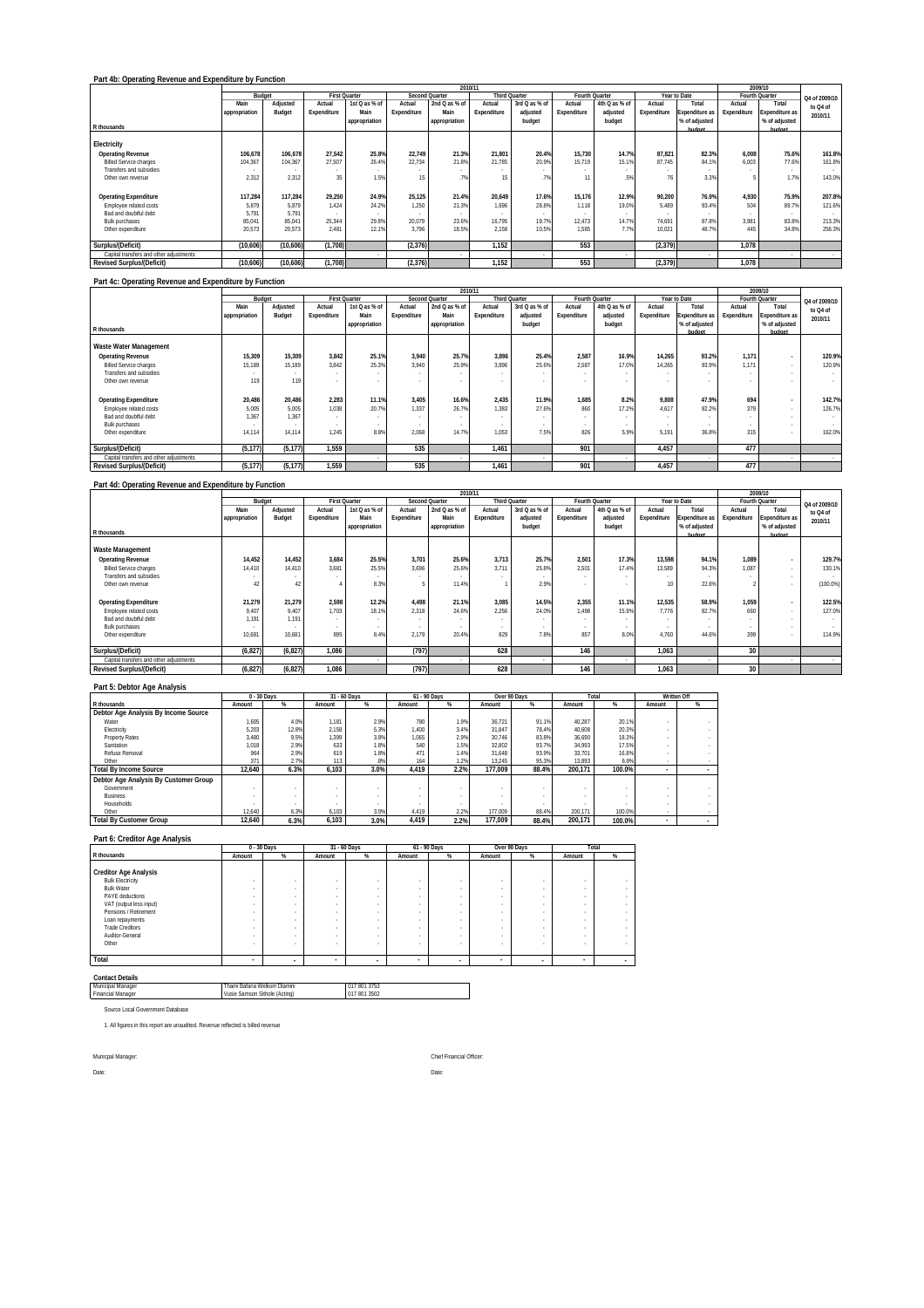## **Mpumalanga: Nkangala(DC31) STATEMENT OF CAPITAL AND OPERATING EXPENDITURE FOR THE 4th Quarter Ended 30 June 2011 (Preliminary results)**

| Part1: Operating Revenue and Expenditure |  |
|------------------------------------------|--|
|                                          |  |

|                                                               |               | 2010/11                                              |                                    |                      |             |                       |                      |               |                |               |             |                         |               | 2009/10                 |               |
|---------------------------------------------------------------|---------------|------------------------------------------------------|------------------------------------|----------------------|-------------|-----------------------|----------------------|---------------|----------------|---------------|-------------|-------------------------|---------------|-------------------------|---------------|
|                                                               | Budget        |                                                      |                                    | <b>First Quarter</b> |             | <b>Second Quarter</b> | <b>Third Quarter</b> |               | Fourth Quarter |               |             | Year to Date            |               | Fourth Quarter          | Q4 of 2009/10 |
|                                                               | Main          | Adjusted                                             | Actual                             | 1st Q as % of        | Actual      | 2nd Q as % of         | Actual               | 3rd Q as % of | Actual         | 4th Q as % of | Actual      | Total                   | Actual        | Total                   | to Q4 of      |
|                                                               | appropriation | Budget                                               | Expenditure                        | Main                 | Expenditure | Main                  | Expenditure          | adjusted      | Expenditure    | adjusted      | Expenditure | Expenditure as          | Expenditure   | Expenditure as          | 2010/11       |
| R thousands                                                   |               |                                                      |                                    | appropriation        |             | appropriation         |                      | budget        |                | budget        |             | % of adjusted<br>hudget |               | % of adjusted<br>hudget |               |
|                                                               |               |                                                      |                                    |                      |             |                       |                      |               |                |               |             |                         |               |                         |               |
| Operating Revenue and Expenditure                             |               |                                                      |                                    |                      |             |                       |                      |               |                |               |             |                         |               |                         |               |
| <b>Operating Revenue</b>                                      | 305.420       | 305.759                                              | 124.466                            | 40.8%                | 100.496     | 32.9%                 | 73.799               | 24.1%         | 5.179          | 1.7%          | 303.940     | 99.4%                   | 8.043         | 60.7%                   | (35.6%)       |
| <b>Billed Property rates</b><br><b>Billed Service charges</b> |               | $\overline{\phantom{a}}$<br>$\overline{\phantom{a}}$ | $\overline{\phantom{a}}$<br>$\sim$ | $\sim$               |             |                       |                      | $\sim$        |                |               |             |                         | $\sim$<br>. . | . .                     |               |
| Other own revenue                                             | 305,420       | 305,759                                              | 124.466                            | 40.8%                | 100,496     | 32.9%                 | 73,799               | 24.1%         | 5.179          | 1.7%          | 303.940     | 99.4%                   | 8.043         | 60.7%                   | (35.6%)       |
| <b>Operating Expenditure</b>                                  | 637,078       | 629.710                                              | 49,604                             | 7.8%                 | 70,118      | 11.0%                 | 45.923               | 7.3%          | 99,311         | 15.8%         | 264.956     | 42.1%                   | 72,574        | 47.5%                   | 36.8%         |
| Employee related costs                                        | 76.100        | 51.382                                               | 9.679                              | 12.7%                | 9.946       | 13.1%                 | 9.329                | 18.2%         | 9.657          | 18.8%         | 38.610      | 75.1%                   | 8.953         | 48.4%                   | 7.9%          |
| Bad and doubtful debt                                         | 120           | 40                                                   |                                    |                      |             | 5.0%                  |                      |               |                |               |             | 14.9%                   |               | 7.8%                    |               |
| <b>Bulk purchases</b>                                         |               |                                                      |                                    |                      |             |                       |                      |               |                |               |             |                         |               |                         |               |
| Other expenditure                                             | 560,857       | 578.288                                              | 39.924                             | 7.1%                 | 60.167      | 10.7%                 | 36.595               | 6.3%          | 89.654         | 15.5%         | 226.340     | 39.1%                   | 63.621        | 47.4%                   | 40.9%         |
| Surplus/(Deficit)                                             | (331, 658)    | (323,950)                                            | 74.863                             |                      | 30.378      |                       | 27.876               |               | (94, 132)      |               | 38.984      |                         | (64, 531)     |                         |               |
| Capital transfers and other adjustments                       |               |                                                      |                                    |                      |             |                       |                      |               |                |               |             |                         |               |                         |               |
| <b>Revised Surplus/(Deficit)</b>                              | (331, 658)    | (323,950)                                            | 74,863                             |                      | 30,378      |                       | 27,876               |               | (94, 132)      |               | 38,984      |                         | (64, 531)     |                         |               |

#### **Part 2: Capital Revenue and Expenditure**

|                                           |               |                          |                          |                      |             |                       | 2010/11              |               |             |                |             |                |             | 2009/10        |               |
|-------------------------------------------|---------------|--------------------------|--------------------------|----------------------|-------------|-----------------------|----------------------|---------------|-------------|----------------|-------------|----------------|-------------|----------------|---------------|
|                                           |               | Budget                   |                          | <b>First Quarter</b> |             | <b>Second Quarter</b> | <b>Third Quarter</b> |               |             | Fourth Quarter |             | Year to Date   |             | Fourth Quarter | Q4 of 2009/10 |
|                                           | Main          | Adjusted                 | Actual                   | 1st Q as % of        | Actual      | 2nd Q as % of         | Actual               | 3rd Q as % of | Actual      | 4th Q as % of  | Actual      | Total          | Actual      | Total          | to Q4 of      |
|                                           | appropriation | Budget                   | Expenditure              | Main                 | Expenditure | Main                  | Expenditure          | adjusted      | Expenditure | adjusted       | Expenditure | Expenditure as | Expenditure | Expenditure as | 2010/11       |
|                                           |               |                          |                          | appropriation        |             | appropriation         |                      | budget        |             | budget         |             | % of adjusted  |             | % of adjusted  |               |
| R thousands                               |               |                          |                          |                      |             |                       |                      |               |             |                |             | hudget         |             | hudget         |               |
|                                           |               |                          |                          |                      |             |                       |                      |               |             |                |             |                |             |                |               |
| Capital Revenue and Expenditure           |               |                          |                          |                      |             |                       |                      |               |             |                |             |                |             |                |               |
| Source of Finance                         | 20.128        | 27.835                   | 833                      | 4.1%                 | 2.563       | 12.7%                 | 578                  | 2.1%          | 318         | 1.1%           | 4.292       | 15.4%          | 1.642       | 27.6%          | (80.6%)       |
| External loans                            |               | $\sim$                   | $\overline{\phantom{a}}$ |                      |             |                       |                      |               |             | $\sim$         | $\sim$      |                |             |                |               |
| Internal contributions                    |               | $\sim$                   | $\overline{\phantom{a}}$ |                      |             |                       |                      |               |             |                | $\sim$      |                |             | $\sim$         |               |
| Transfers and subsidies                   |               | $\overline{\phantom{a}}$ | $\overline{\phantom{a}}$ |                      |             |                       |                      |               | . .         |                | $\sim$      |                |             |                |               |
| Other                                     | 20.128        | 27.835                   | 833                      | 4.1%                 | 2.563       | 12.7%                 | 578                  | 2.1%          | 318         | 1.1%           | 4.292       | 15.4%          | 1.642       | 27.6%          | (80.6%)       |
|                                           |               |                          |                          |                      |             |                       |                      |               |             |                |             |                |             |                |               |
| Capital Expenditure                       | 20.128        | 27.835                   | 833                      | 4.1%                 | 2.563       | 12.7%                 | 578                  | 2.1%          | 318         | 1.1%           | 4.292       | 15.4%          | 1.642       | 27.6%          | (80.6%)       |
| Water and Sanitation                      |               | $\sim$                   | $\overline{\phantom{a}}$ |                      |             |                       |                      |               | . .         |                | $\sim$      |                |             |                |               |
| Electricity                               |               | $\sim$                   | $\overline{\phantom{a}}$ |                      |             |                       |                      |               | $\sim$      |                | $\sim$      |                |             | $\sim$         |               |
| Housing                                   |               | $\sim$                   | $\overline{\phantom{a}}$ |                      |             |                       |                      |               | $\sim$      |                | $\sim$      |                |             |                |               |
| Roads, pavements, bridges and storm water | 9,000         | 2.944                    | $\sim$                   |                      |             |                       |                      |               |             |                | $\sim$      |                |             |                |               |
| Other                                     | 11.128        | 24,892                   | 833                      | 7.5%                 | 2.563       | 23.0%                 | 578                  | 2.3%          | 318         | 1.3%           | 4.292       | 17.2%          | 1.642       | 27.6%          | (80.6%)       |
|                                           |               |                          |                          |                      |             |                       |                      |               |             |                |             |                |             |                |               |

### **Total Capital and Operating Expenditure**

|                                   |               | 2010/11  |                      |               |                |               |               |               |                |               |             |                       |             | 2009/10               |               |
|-----------------------------------|---------------|----------|----------------------|---------------|----------------|---------------|---------------|---------------|----------------|---------------|-------------|-----------------------|-------------|-----------------------|---------------|
|                                   | Budget        |          | <b>First Quarter</b> |               | Second Quarter |               | Third Quarter |               | Fourth Ouarter |               |             | Year to Date          |             | Fourth Quarter        | Q4 of 2009/10 |
|                                   | Mair          | Adjusted | Actual               | 1st Q as % of | Actual         | 2nd Q as % of | Actual        | 3rd Q as % of | Actual         | 4th Q as % of | Actual      | Total                 | Actual      | Total                 | to Q4 of      |
|                                   | appropriation | Budget   | Expenditure          | Main          | Expenditure    | Main          | Expenditure   | adjusted      | Expenditure    | adiusted      | Expenditure | <b>Expenditure as</b> | Expenditure | <b>Expenditure as</b> | 2010/11       |
|                                   |               |          |                      | appropriation |                | appropriation |               | budget        |                | budget        |             | % of adjusted         |             | % of adjusted         |               |
| R thousands                       |               |          |                      |               |                |               |               |               |                |               |             | hudget                |             | hudget                |               |
| Capital and Operating Revenue     |               |          |                      |               |                |               |               |               |                |               |             |                       |             |                       |               |
| Operating Revenue                 | 305.420       | 305.759  | 124.466              | 40.8%         | 100.496        | 32.99         | 73.799        | 24.1%         | 5.179          | 1.7%          | 303.940     | 99.4%                 | 8.043       | 60.7%                 | (35.6%)       |
| Capital Revenue                   | 20.128        | 27.835   | 833                  | 4.19          | 2.563          | 12.7%         | 578           | 2.1%          | 318            | 11%           | 4.292       | 15.4%                 | 1.642       | 27.6%                 | (80.6%        |
| <b>Total Revenue</b>              | 325.548       | 333.595  | 125.299              | 38.5%         | 103.060        | 31.7%         | 74.377        | 22.3%         | 5.497          | 1.6%          | 308.233     | 92.4%                 | 9.685       | 59.8%                 | (43.2%)       |
| Capital and Operating Expenditure |               |          |                      |               |                |               |               |               |                |               |             |                       |             |                       |               |
| Operating Expenditure             | 637.078       | 629.710  | 49.604               | 7.8%          | 70.118         | 11.0%         | 45.923        | 7.3%          | 99.31          | 15.8%         | 264.956     | 42.1%                 | 72.574      | 47.5%                 | 36.8%         |
| Capital Expenditure               | 20.128        | 27.835   | 833                  | 4.19          | 2.563          | 12.7%         | 578           | 2.1%          | 318            | 1 1%          | 4.292       | 15.4%                 | 1.642       | 27.6%                 | (80.6%)       |
| <b>Total Expenditure</b>          | 657.206       | 657.545  | 50.437               | 7.7%          | 72.682         | 11.1%         | 46,501        | 7.1%          | 99.629         | 15.2%         | 269.249     | 40.9%                 | 74.216      | 46.9%                 | 34.2%         |
|                                   |               |          |                      |               |                |               |               |               |                |               |             |                       |             |                       |               |

#### **Part 3: Cash Receipts and Payments**

|                                                 |               |                          |                          |               |             | 2010/11               |                      |               |             |                |             |                       |             | 2009/10        |               |
|-------------------------------------------------|---------------|--------------------------|--------------------------|---------------|-------------|-----------------------|----------------------|---------------|-------------|----------------|-------------|-----------------------|-------------|----------------|---------------|
|                                                 |               | Budget                   | <b>First Quarter</b>     |               |             | <b>Second Quarter</b> | <b>Third Quarter</b> |               |             | Fourth Quarter |             | Year to Date          |             | Fourth Quarter | Q4 of 2009/10 |
|                                                 | Main          | Adjusted                 | Actual                   | 1st Q as % of | Actual      | 2nd Q as % of         | Actual               | 3rd Q as % of | Actual      | 4th Q as % of  | Actual      | Total                 | Actual      | Total          | to Q4 of      |
|                                                 | appropriation | Budget                   | Expenditure              | Main          | Expenditure | Main                  | Expenditure          | adiusted      | Expenditure | adiusted       | Expenditure | <b>Expenditure as</b> | Expenditure | Expenditure as | 2010/11       |
|                                                 |               |                          |                          | appropriation |             | appropriation         |                      | budget        |             | budget         |             | % of adjusted         |             | % of adjusted  |               |
| R thousands                                     |               |                          |                          |               |             |                       |                      |               |             |                |             | hudget                |             | hudget         |               |
|                                                 |               |                          |                          |               |             |                       |                      |               |             |                |             |                       |             |                |               |
| <b>Cash Receipts and Payments</b>               |               |                          |                          |               |             |                       |                      |               |             |                |             |                       |             |                |               |
| <b>Opening Cash Balance</b>                     | 12,527        | 12,527                   | 18.912                   |               | 14,592      |                       | 25,091               |               | 77.950      |                | 18.912      |                       | 74.827      |                |               |
| Cash receipts by source                         | 663,989       | 663.989                  | 66,022                   | 9.9%          | 83,780      | 12.6%                 | 112.448              | 16.9%         | 37.392      | 5.6%           | 299.642     | 45.1%                 | 81,426      | 69.6%          | $(54.1\%)$    |
| Statutory receipts (including VAT)              | . .           |                          |                          |               |             |                       |                      |               |             |                |             |                       |             |                |               |
| Service charges                                 | . .           | $\overline{\phantom{a}}$ |                          |               |             |                       |                      |               |             | $\sim$         |             |                       | $\sim$      |                |               |
| Transfers (operational and capital)             | 278,139       | 278,139                  | 125,981                  | 45.3%         | 94,101      | 33.8%                 |                      |               |             | $\sim$         | 220,082     | 79.1%                 |             | 96.9%          |               |
| Other receipts                                  | 20.850        | 20.850                   | 24.041                   | 115.3%        | 9.679       | 46.4%                 | 85.448               | 409.8%        | 17.392      | 83.4%          | 136.560     | 655.09                | 7.426       | 131.4%         | 134.2%        |
| Contributions recognised - cap. & contr. assets | . .           |                          |                          |               |             |                       |                      |               |             |                |             |                       |             |                |               |
| Proceeds on disposal of PPE                     |               | $\overline{\phantom{a}}$ | $\overline{\phantom{a}}$ |               |             | $\sim$                |                      |               |             |                |             |                       |             |                |               |
| <b>External Inans</b>                           |               |                          |                          |               |             |                       |                      |               |             |                |             |                       |             |                |               |
| Net increase (decr.) in assets / liabilities    | 365,000       | 365,000                  | (84,000)                 | (23.0%)       | (20,000)    | (5.5%                 | 27,000               | 7.4%          | 20,000      | 5.5%           | (57,000)    | (15.6%                | 74,000      | 16.1%          | $(73.0\%)$    |
|                                                 |               |                          |                          |               |             |                       |                      |               |             |                |             |                       |             |                |               |
| Cash payments by type                           | 657.205       | 657.205                  | 70,343                   | 10.7%         | 73.281      | 11.2%                 | 59.589               | 9.1%          | 102.407     | 15.6%          | 305.619     | 46.5%                 | 137.340     | 66.0%          | (25.4%)       |
| Employee related costs                          | 76,100        | 76,100                   | 8.906                    | 11.7%         | 9.060       | 11.9%                 | 9.005                | 11.8%         | 5.462       | 7.2%           | 32.433      | 42.6%                 | 6.557       | 44.7%          | (16.7%)       |
| Grant and subsidies                             | 5.400         | 5.400                    | 1.377                    | 25.5%         | 1.159       | 21.5%                 | 2.357                | 43.7%         | 1.074       | 19.9%          | 5.967       | 110.5%                | 918         | 35.8%          | 17.0%         |
| Bulk Purchases - electr., water and sewerage    |               |                          |                          |               |             |                       |                      |               |             |                |             | $\sim$                |             |                |               |
| Other payments to service providers             | 65.271        | 65.271                   | 7.157                    | 11.0%         | 4.841       | 74%                   | 4.551                | 7.0%          | 4.164       | 6.4%           | 20.713      | 31.7%                 | 9.314       | 238.7%         | (55.3%)       |
| Capital assets                                  | 492,013       | 492,013                  | 52,159                   | 10.6%         | 55,578      | 11.3%                 | 40.292               | 8.2%          | 88.751      | 18.0%          | 236.780     | 48.1%                 | 57.652      | 54.4%          | 53.9%         |
| Repayment of borrowing                          | 5.909         | 5.909                    | $\overline{\phantom{a}}$ | $\sim$        | 2.526       | 42.7%                 | 3.178                | 53.8%         | 2.526       | 42.7%          | 8.229       | 139.2%                | 62,526      | 1,173.5%       | $(96.0\%)$    |
| Other cash flows / payments                     | 12.512        | 12.512                   | 744                      | 5.9%          | 118         | 9%                    | 206                  | 1.6%          | 429         | 3 4%           | 1.497       | 12.0%                 | 373         | 3.5%           | 15.1%         |
| <b>Closing Cash Balance</b>                     | 19,310        | 19.310                   | 14,592                   |               | 25,091      |                       | 77.950               |               | 12.935      |                | 12.935      |                       | 18.913      |                |               |
|                                                 |               |                          |                          |               |             |                       |                      |               |             |                |             |                       |             |                |               |

|                                         |               | 2010/11<br>Second Quarter<br><b>Third Quarter</b><br>Fourth Quarter<br><b>First Quarter</b><br>Budget |                          |               |                          |               |             |               |             |               |             |                |             | 2009/10               |               |
|-----------------------------------------|---------------|-------------------------------------------------------------------------------------------------------|--------------------------|---------------|--------------------------|---------------|-------------|---------------|-------------|---------------|-------------|----------------|-------------|-----------------------|---------------|
|                                         |               |                                                                                                       |                          |               |                          |               |             |               |             |               |             | Year to Date   |             | Fourth Quarter        | Q4 of 2009/10 |
|                                         | Main          | Adjusted                                                                                              | Actual                   | 1st Q as % of | Actual                   | 2nd Q as % of | Actual      | 3rd Q as % of | Actual      | 4th Q as % of | Actual      | Total          | Actual      | Total                 | to Q4 of      |
|                                         | appropriation | Budget                                                                                                | Expenditure              | Main          | Expenditure              | Main          | Expenditure | adjusted      | Expenditure | adjusted      | Expenditure | Expenditure as | Expenditure | <b>Expenditure as</b> | 2010/11       |
|                                         |               |                                                                                                       |                          | appropriation |                          | appropriation |             | budget        |             | budget        |             | % of adjusted  |             | % of adjusted         |               |
| R thousands                             |               |                                                                                                       |                          |               |                          |               |             |               |             |               |             | hudoot         |             | hudoot                |               |
|                                         |               |                                                                                                       |                          |               |                          |               |             |               |             |               |             |                |             |                       |               |
| Water                                   |               |                                                                                                       |                          |               |                          |               |             |               |             |               |             |                |             |                       |               |
| <b>Operating Revenue</b>                | ٠             |                                                                                                       |                          |               |                          |               |             |               |             |               |             | ٠              |             |                       |               |
| <b>Billed Service charges</b>           |               |                                                                                                       |                          |               |                          |               |             |               | $\sim$      |               |             | ٠              |             | $\sim$                |               |
| Transfers and subsidies                 |               |                                                                                                       |                          |               |                          |               |             |               | $\sim$      |               |             |                |             | $\sim$                |               |
| Other own revenue                       |               |                                                                                                       |                          |               |                          |               |             |               |             |               |             |                |             |                       |               |
|                                         |               |                                                                                                       |                          |               |                          |               |             |               |             |               |             |                |             |                       |               |
| <b>Operating Expenditure</b>            | ٠             |                                                                                                       |                          |               |                          |               |             |               | ٠           |               |             | ٠              |             |                       |               |
| Employee related costs                  |               |                                                                                                       |                          |               |                          |               |             |               |             |               |             |                |             | $\sim$                |               |
| Bad and doubtful debt                   |               |                                                                                                       |                          |               |                          |               |             |               | $\sim$      |               |             | ٠              |             | $\sim$                |               |
| <b>Bulk purchases</b>                   |               |                                                                                                       |                          |               |                          |               |             |               |             |               |             |                |             |                       |               |
| Other expenditure                       |               |                                                                                                       |                          |               |                          |               |             |               |             |               |             |                |             |                       |               |
|                                         |               |                                                                                                       |                          |               |                          |               |             |               |             |               |             |                |             |                       |               |
| Surplus/(Deficit)                       | $\sim$        | ۰                                                                                                     | $\overline{\phantom{a}}$ |               | $\overline{\phantom{a}}$ |               | ٠           |               | $\sim$      |               | . .         |                | $\sim$      |                       |               |
| Capital transfers and other adjustments |               |                                                                                                       |                          |               |                          |               |             |               |             |               |             |                |             |                       |               |
| <b>Revised Surplus/(Deficit)</b>        | $\sim$        | $\overline{\phantom{a}}$                                                                              | $\overline{\phantom{a}}$ |               | ٠                        |               | ۰           |               | $\sim$      |               | $\sim$      |                | $\sim$      |                       |               |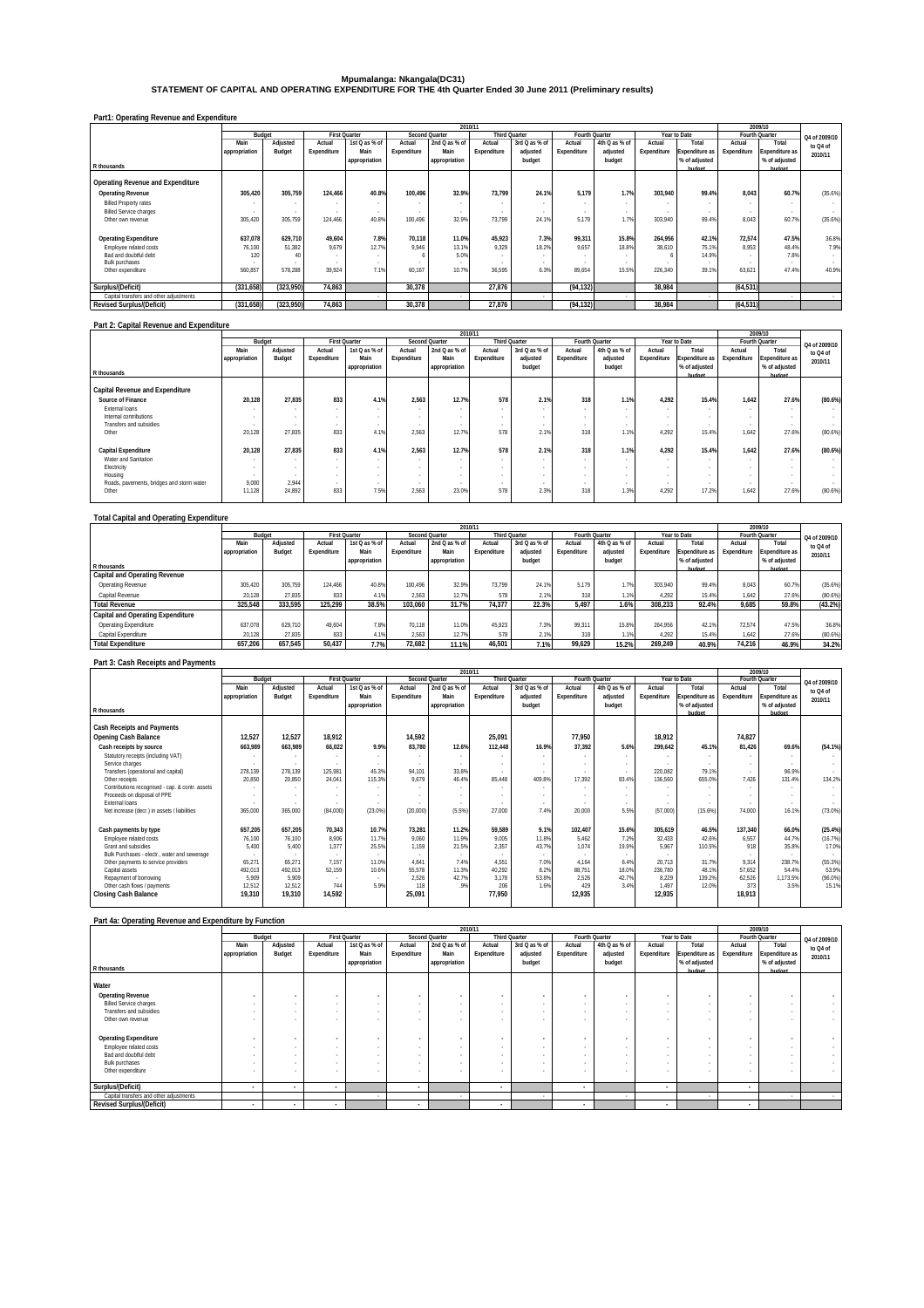|                                         |                          | 2010/11                  |                          |                      |                          |                          |             |               |             |                          |                          |                |             |                |               |
|-----------------------------------------|--------------------------|--------------------------|--------------------------|----------------------|--------------------------|--------------------------|-------------|---------------|-------------|--------------------------|--------------------------|----------------|-------------|----------------|---------------|
|                                         |                          | Budget                   |                          | <b>First Quarter</b> |                          | Second Quarter           |             | Third Quarter |             | Fourth Quarter           |                          | Year to Date   |             | Fourth Quarter | Q4 of 2009/10 |
|                                         | Main                     | Adjusted                 | Actual                   | 1st Q as % of        | Actual                   | 2nd Q as % of            | Actual      | 3rd Q as % of | Actual      | 4th Q as % of            | Actual                   | Total          | Actual      | Total          | to Q4 of      |
|                                         | appropriation            | Budget                   | Expenditure              | Main                 | Expenditure              | Main                     | Expenditure | adjusted      | Expenditure | adjusted                 | Expenditure              | Expenditure as | Expenditure | Expenditure as | 2010/11       |
|                                         |                          |                          |                          | appropriation        |                          | appropriation            |             | budget        |             | budget                   |                          | % of adjusted  |             | % of adjusted  |               |
| R thousands                             |                          |                          |                          |                      |                          |                          |             |               |             |                          |                          | hudget         |             | hudget         |               |
|                                         |                          |                          |                          |                      |                          |                          |             |               |             |                          |                          |                |             |                |               |
| Electricity                             |                          |                          |                          |                      |                          |                          |             |               |             |                          |                          |                |             |                |               |
| <b>Operating Revenue</b>                |                          | $\overline{a}$           | $\overline{a}$           |                      |                          | $\overline{\phantom{a}}$ |             |               |             | ٠                        |                          |                |             | ٠              |               |
| <b>Billed Service charges</b>           | $\sim$                   | $\overline{\phantom{a}}$ | $\overline{\phantom{a}}$ |                      |                          |                          |             |               |             | $\overline{\phantom{a}}$ | $\sim$                   |                |             | $\sim$         |               |
| Transfers and subsidies                 |                          | ٠.                       |                          |                      |                          |                          |             |               |             | $\overline{\phantom{a}}$ |                          |                |             | $\sim$         |               |
| Other own revenue                       |                          |                          |                          |                      |                          |                          |             |               |             |                          |                          |                |             | $\sim$         |               |
|                                         |                          |                          |                          |                      |                          |                          |             |               |             |                          |                          |                |             |                |               |
| <b>Operating Expenditure</b>            |                          | $\overline{a}$           | $\mathbf{r}$             |                      |                          | $\overline{\phantom{a}}$ |             |               | ٠           | ٠                        |                          |                |             | ٠              |               |
| Employee related costs                  |                          |                          |                          |                      |                          |                          |             |               |             |                          |                          |                |             |                |               |
| Bad and doubtful debt                   | $\sim$                   | $\overline{\phantom{a}}$ | $\sim$                   |                      |                          |                          |             |               | $\sim$      | $\overline{\phantom{a}}$ |                          |                |             | $\sim$         |               |
| <b>Bulk purchases</b>                   |                          | ٠.                       |                          |                      |                          |                          |             |               |             | ٠.                       |                          |                |             | $\sim$         |               |
| Other expenditure                       | $\overline{\phantom{a}}$ | ٠.                       |                          |                      |                          |                          |             |               |             |                          |                          |                |             | $\sim$         |               |
|                                         |                          |                          |                          |                      |                          |                          |             |               |             |                          |                          |                |             |                |               |
| Surplus/(Deficit)                       | $\overline{\phantom{a}}$ | ۰                        | $\sim$                   |                      | $\overline{\phantom{a}}$ |                          | ٠           |               | $\sim$      |                          | $\overline{\phantom{a}}$ |                | ٠           |                |               |
| Capital transfers and other adjustments |                          |                          |                          |                      |                          | ٠.                       |             |               |             |                          |                          |                |             |                |               |
| <b>Revised Surplus/(Deficit)</b>        | $\sim$                   | ۰                        | $\overline{\phantom{a}}$ |                      | $\overline{\phantom{a}}$ |                          | $\sim$      |               |             |                          | $\sim$                   |                | $\sim$      |                |               |
|                                         |                          |                          |                          |                      |                          |                          |             |               |             |                          |                          |                |             |                |               |

#### **Part 4c: Operating Revenue and Expenditure by Function**

|                                         |               |                          |                          |                      |                          |                | 2010/11     |                      |             |                |             |                       |                          | 2009/10               |               |
|-----------------------------------------|---------------|--------------------------|--------------------------|----------------------|--------------------------|----------------|-------------|----------------------|-------------|----------------|-------------|-----------------------|--------------------------|-----------------------|---------------|
|                                         |               | Budget                   |                          | <b>First Quarter</b> |                          | Second Quarter |             | <b>Third Quarter</b> |             | Fourth Quarter |             | Year to Date          |                          | Fourth Quarter        | Q4 of 2009/10 |
|                                         | Main          | Adjusted                 | Actual                   | 1st Q as % of        | Actual                   | 2nd Q as % of  | Actual      | 3rd Q as % of        | Actual      | 4th Q as % of  | Actual      | Total                 | Actual                   | Total                 | to Q4 of      |
|                                         | appropriation | Budget                   | Expenditure              | Main                 | Expenditure              | Main           | Expenditure | adjusted             | Expenditure | adjusted       | Expenditure | <b>Expenditure as</b> | Expenditure              | <b>Expenditure as</b> | 2010/11       |
|                                         |               |                          |                          | appropriation        |                          | appropriation  |             | budget               |             | budget         |             | % of adjusted         |                          | % of adjusted         |               |
| R thousands                             |               |                          |                          |                      |                          |                |             |                      |             |                |             | hudget                |                          | hudget                |               |
|                                         |               |                          |                          |                      |                          |                |             |                      |             |                |             |                       |                          |                       |               |
| Waste Water Management                  |               |                          |                          |                      |                          |                |             |                      |             |                |             |                       |                          |                       |               |
| <b>Operating Revenue</b>                |               | $\overline{a}$           | $\sim$                   |                      |                          | ٠              |             | $\mathbf{r}$         |             | $\mathbf{r}$   |             | ٠                     | $\mathbf{r}$             |                       |               |
| <b>Billed Service charges</b>           |               |                          |                          |                      |                          |                |             |                      |             | $\sim$         |             |                       |                          | $\sim$                |               |
| Transfers and subsidies                 |               | $\overline{\phantom{a}}$ |                          |                      |                          |                |             |                      |             | $\sim$         |             | ۰                     | $\overline{\phantom{a}}$ |                       | $\sim$        |
| Other own revenue                       |               |                          |                          |                      |                          |                |             |                      |             | ۰              |             |                       |                          | $\sim$                |               |
|                                         |               |                          |                          |                      |                          |                |             |                      |             |                |             |                       |                          |                       |               |
| <b>Operating Expenditure</b>            |               | ٠                        | $\sim$                   |                      |                          |                |             |                      |             | $\mathbf{r}$   |             |                       |                          |                       | $\mathbf{r}$  |
| Employee related costs                  |               | $\overline{\phantom{a}}$ |                          |                      |                          |                |             | $\sim$               |             | $\sim$         |             |                       |                          | $\sim$                |               |
| Bad and doubtful debt                   |               |                          |                          |                      |                          |                |             |                      |             | $\sim$         |             |                       |                          | $\sim$                |               |
| <b>Bulk purchases</b>                   |               |                          |                          |                      |                          |                |             |                      |             |                |             |                       |                          |                       |               |
| Other expenditure                       |               |                          |                          |                      |                          |                |             |                      |             |                |             |                       |                          | $\sim$                |               |
|                                         |               |                          |                          |                      |                          |                |             |                      |             |                |             |                       |                          |                       |               |
| Surplus/(Deficit)                       | ٠             | $\cdot$                  | $\overline{\phantom{a}}$ |                      | $\overline{\phantom{a}}$ |                | ٠           |                      | ۰           |                | ۰           |                       | $\overline{\phantom{a}}$ |                       |               |
| Capital transfers and other adjustments |               |                          |                          |                      |                          |                |             |                      |             |                |             |                       |                          |                       | . .           |
| <b>Revised Surplus/(Deficit)</b>        | $\sim$        | $\overline{\phantom{a}}$ | $\cdot$                  |                      |                          |                |             |                      |             |                | $\sim$      |                       |                          |                       |               |

### **Part 4d: Operating Revenue and Expenditure by Function**

|                                         |                          | 2010/11                  |                          |               |                          |                |                      |               |             |                |             |                       |             |                       |               |
|-----------------------------------------|--------------------------|--------------------------|--------------------------|---------------|--------------------------|----------------|----------------------|---------------|-------------|----------------|-------------|-----------------------|-------------|-----------------------|---------------|
|                                         |                          | Budget                   | <b>First Quarter</b>     |               |                          | Second Quarter | <b>Third Quarter</b> |               |             | Fourth Quarter |             | Year to Date          |             | Fourth Quarter        | Q4 of 2009/10 |
|                                         | Main                     | Adjusted                 | Actual                   | 1st Q as % of | Actual                   | 2nd Q as % of  | Actual               | 3rd Q as % of | Actual      | 4th Q as % of  | Actual      | Total                 | Actual      | Total                 | to Q4 of      |
|                                         | appropriation            | Budget                   | Expenditure              | Main          | Expenditure              | Main           | Expenditure          | adjusted      | Expenditure | adjusted       | Expenditure | <b>Expenditure as</b> | Expenditure | <b>Expenditure as</b> | 2010/11       |
|                                         |                          |                          |                          | appropriation |                          | appropriation  |                      | budget        |             | budget         |             | % of adjusted         |             | % of adjusted         |               |
| R thousands                             |                          |                          |                          |               |                          |                |                      |               |             |                |             | hudget                |             | hudget                |               |
|                                         |                          |                          |                          |               |                          |                |                      |               |             |                |             |                       |             |                       |               |
| Waste Management                        |                          |                          |                          |               |                          |                |                      |               |             |                |             |                       |             |                       |               |
| <b>Operating Revenue</b>                |                          | ٠                        |                          |               |                          |                |                      |               |             |                |             |                       |             | ٠                     |               |
| <b>Billed Service charges</b>           |                          | $\overline{\phantom{a}}$ |                          |               |                          |                |                      | $\sim$        |             | $\sim$         |             |                       |             |                       | $\sim$        |
| Transfers and subsidies                 |                          | $\overline{\phantom{a}}$ |                          |               |                          |                |                      | $\sim$        |             | $\sim$         |             |                       |             |                       |               |
| Other own revenue                       |                          | $\sim$                   |                          |               |                          |                |                      |               |             |                |             |                       |             |                       |               |
|                                         |                          |                          |                          |               |                          |                |                      |               |             |                |             |                       |             |                       |               |
| <b>Operating Expenditure</b>            |                          | ٠                        |                          |               |                          |                |                      | ٠             |             | ٠              |             |                       | ٠           |                       |               |
| Employee related costs                  |                          |                          |                          |               |                          |                |                      |               |             | $\sim$         |             |                       |             |                       |               |
| Bad and doubtful debt                   |                          |                          |                          |               |                          |                |                      |               |             | $\sim$         |             |                       |             | $\sim$                |               |
| <b>Bulk purchases</b>                   |                          |                          |                          |               |                          |                |                      |               |             | $\sim$         |             |                       |             |                       | $\sim$        |
| Other expenditure                       |                          |                          |                          |               |                          |                |                      |               |             |                |             |                       |             | $\sim$                |               |
|                                         |                          |                          |                          |               |                          |                |                      |               |             |                |             |                       |             |                       |               |
| Surplus/(Deficit)                       |                          | $\cdot$                  | $\overline{\phantom{a}}$ |               |                          |                | ٠                    |               |             |                |             |                       | ٠           |                       |               |
| Capital transfers and other adjustments |                          |                          |                          |               |                          |                |                      |               |             |                |             |                       |             |                       |               |
| <b>Revised Surplus/(Deficit)</b>        | $\overline{\phantom{a}}$ | $\cdot$                  | $\cdot$                  |               | $\overline{\phantom{a}}$ |                | ۰                    |               | ۰           |                | $\sim$      |                       |             |                       |               |

## **Part 5: Debtor Age Analysis**

|                                       | $0 - 30$ Days |        | 31 - 60 Days |      | 61 - 90 Days |      | Over 90 Days |       | Total  |        |        | Written Off |
|---------------------------------------|---------------|--------|--------------|------|--------------|------|--------------|-------|--------|--------|--------|-------------|
| R thousands                           | Amount        | %      | Amount       | %    | Amount       | %    | Amount       | %     | Amount | %      | Amount | %           |
| Debtor Age Analysis By Income Source  |               |        |              |      |              |      |              |       |        |        |        |             |
| Water                                 |               |        |              |      |              |      |              |       |        |        |        |             |
| Electricity                           |               |        |              |      |              |      |              |       |        |        |        |             |
| Property Rates                        |               |        |              |      |              |      |              |       |        |        |        |             |
| Sanitation                            |               |        |              |      |              |      |              |       |        |        |        |             |
| Refuse Removal                        |               |        |              |      |              |      |              |       |        |        |        |             |
| Other                                 | 9.584         | 97.0%  | 29           | .3%  | 19           | .2%  | 250          | 2.5%  | 9,882  | 100.0% | $\sim$ |             |
| <b>Total By Income Source</b>         | 9.584         | 97.0%  | 29           | .3%  | 19           | .2%  | 250          | 2.5%  | 9.882  | 100.0% | $\sim$ |             |
| Debtor Age Analysis By Customer Group |               |        |              |      |              |      |              |       |        |        |        |             |
| Government                            | 9.323         | 100.0% |              |      |              |      |              |       | 9.323  | 94.3%  |        |             |
| <b>Business</b>                       |               |        |              |      |              |      |              |       |        |        |        |             |
| <b>Households</b>                     |               |        |              |      |              |      |              |       |        |        |        |             |
| Other                                 | 260           | 46.6%  | 29           | 5.2% | 19           | 3.4% | 250          | 44.7% | 558    | 5.7%   | $\sim$ |             |
| <b>Total By Customer Group</b>        | 9.584         | 97.0%  | 29           | .3%  | 19           | .2%  | 250          | 2.5%  | 9.882  | 100.0% | ۰      | . .         |

#### **Part 6: Creditor Age Analysis**

|                              |        | 0 - 30 Days      |                          | 31 - 60 Days     |                          | 61 - 90 Days             |        | Over 90 Days     | Total  |        |
|------------------------------|--------|------------------|--------------------------|------------------|--------------------------|--------------------------|--------|------------------|--------|--------|
| R thousands                  | Amount | %                | Amount                   | %                | Amount                   | %                        | Amount | %                | Amount | %      |
|                              |        |                  |                          |                  |                          |                          |        |                  |        |        |
| <b>Creditor Age Analysis</b> |        |                  |                          |                  |                          |                          |        |                  |        |        |
| <b>Bulk Electricity</b>      | $\sim$ | ٠                | $\sim$                   | $\sim$           | ٠                        | $\sim$                   | ۰      |                  |        |        |
| <b>Bulk Water</b>            |        | ٠                | $\sim$                   | ٠                | ٠                        | $\sim$                   |        | ٠                |        | ٠      |
| PAYE deductions              |        | $\sim$           | $\sim$                   | ٠                | $\sim$                   | $\sim$                   | $\sim$ |                  |        |        |
| VAT (output less input)      |        | ٠                | $\sim$                   | ٠                | ٠                        | $\sim$                   |        |                  |        |        |
| Pensions / Retirement        |        | ٠                | $\sim$                   | <b>The Story</b> | ٠                        | $\sim$                   |        | ٠                |        |        |
| Loan repayments              |        | <b>The Story</b> | $\sim$                   | <b>The Story</b> | ٠                        | $\sim$                   |        | <b>The Story</b> |        |        |
| <b>Trade Creditors</b>       |        | ٠                | $\sim$                   | ٠                | ٠                        | $\sim$                   |        | ٠                |        |        |
| Auditor-General              |        | $\sim$           | $\sim$                   | $\sim$           | ٠                        | $\sim$                   | ٠      |                  |        |        |
| Other                        | 5.887  | 100.0%           | $\sim$                   | ٠                |                          |                          |        |                  | 5.887  | 100.0% |
|                              |        |                  |                          |                  |                          |                          |        |                  |        |        |
| Total                        | 5,887  | 100.0%           | $\overline{\phantom{a}}$ | ٠                | $\overline{\phantom{a}}$ | $\overline{\phantom{a}}$ |        |                  | 5,887  | 100.0% |

#### **Contact Details**

| Contact Details                  |            |              |  |
|----------------------------------|------------|--------------|--|
| Municipal Manager                | C. Makola  | 013 249 2007 |  |
| <b>Financial Manager</b>         | MJ Strvdom | 013 249 2111 |  |
|                                  |            |              |  |
| Source Local Government Database |            |              |  |

1. All figures in this report are unaudited. Revenue reflected is billed revenue

Municpal Manager: Chief Financial Officer:

Date: Date: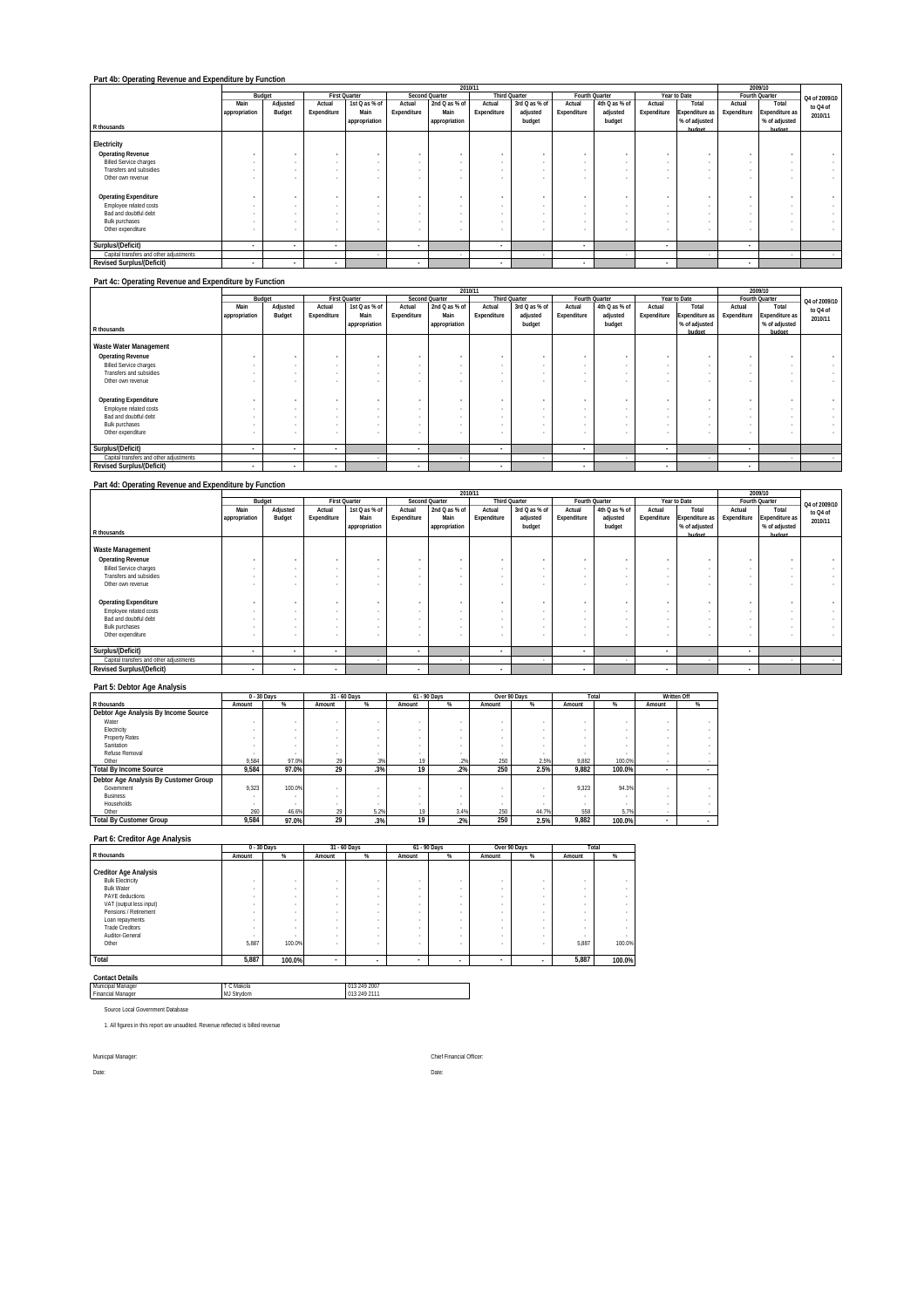## **Mpumalanga: Nkomazi(MP324) STATEMENT OF CAPITAL AND OPERATING EXPENDITURE FOR THE 4th Quarter Ended 30 June 2011 (Preliminary results)**

| Part1: Operating Revenue and Expenditure |
|------------------------------------------|
|------------------------------------------|

|                                         |               | 2010/11  |             |                      |             |                       |                      |               |                |               |             |                |             | 2009/10        |               |
|-----------------------------------------|---------------|----------|-------------|----------------------|-------------|-----------------------|----------------------|---------------|----------------|---------------|-------------|----------------|-------------|----------------|---------------|
|                                         | Budget        |          |             | <b>First Quarter</b> |             | <b>Second Quarter</b> | <b>Third Quarter</b> |               | Fourth Quarter |               |             | Year to Date   |             | Fourth Quarter | Q4 of 2009/10 |
|                                         | Main          | Adjusted | Actual      | 1st Q as % of        | Actual      | 2nd Q as % of         | Actual               | 3rd Q as % of | Actual         | 4th Q as % of | Actual      | Total          | Actual      | Total          | to Q4 of      |
|                                         | appropriation | Budget   | Expenditure | Main                 | Expenditure | Main                  | Expenditure          | adjusted      | Expenditure    | adjusted      | Expenditure | Expenditure as | Expenditure | Expenditure as | 2010/11       |
|                                         |               |          |             | appropriation        |             | appropriation         |                      | budget        |                | budget        |             | % of adjusted  |             | % of adjusted  |               |
| R thousands                             |               |          |             |                      |             |                       |                      |               |                |               |             | hudget         |             | hudget         |               |
| Operating Revenue and Expenditure       | 340.519       | 340.519  | 105.701     | 31.0%                | 133.521     | 39.2%                 | 28.140               | 8.3%          | 56.667         | 16.69         | 324.029     | 95.2%          | 36.860      | 78.7%          | 53.7%         |
| <b>Operating Revenue</b>                |               |          |             |                      |             |                       |                      |               |                |               |             |                |             |                |               |
| <b>Billed Property rates</b>            | 70.756        | 70.756   | 3.698       | 5.2%                 | 7.652       | 10.8%                 | 6.903                | 9.8%          | 22.943         | 32.4%         | 41.196      | 58.2%          | 13.122      | 83.7%          | 74.8%         |
| <b>Billed Service charges</b>           | 64.234        | 64.234   | 6.069       | 9.4%                 | 9.809       | 15.3%                 | 12.138               | 18.9%         | 20.893         | 32.5%         | 48.910      | 76.1%          | 14.693      | 80.6%          | 42.2%         |
| Other own revenue                       | 205,529       | 205.529  | 95.934      | 46.7%                | 116,060     | 56.5%                 | 9.099                | 4 4%          | 12.831         | 6.2%          | 233.923     | 113.8%         | 9.046       | 76.3%          | 41.8%         |
|                                         |               |          |             |                      |             |                       |                      |               |                |               |             |                |             |                |               |
| <b>Operating Expenditure</b>            | 341,052       | 341.052  | 78,688      | 23.1%                | 158,106     | 46.4%                 | 137.926              | 40.4%         | 123.593        | 36.2%         | 498.314     | 146.1%         | 59,772      | 83.5%          | 106.8%        |
| Employee related costs                  | 163.437       | 163.437  | 40.661      | 24.9%                | 45.885      | 28.1%                 | 38.756               | 23.7%         | 38.550         | 23.6%         | 163.852     | 100.3%         | 32.080      | 99.2%          | 20.2%         |
| Bad and doubtful debt                   |               |          |             |                      |             |                       |                      |               |                |               |             |                |             |                |               |
| <b>Bulk purchases</b>                   | 46.295        | 46.295   | 14.179      | 30.6%                | 11.427      | 24.7%                 | 2.902                | 6.3%          | 11.206         | 24.2%         | 39.715      | 85.8%          | 5.940       | 55.4%          | 88.7%         |
| Other expenditure                       | 131.320       | 131.320  | 23.848      | 18.2%                | 100.794     | 76.8%                 | 96.269               | 73.3%         | 73.837         | 56.2%         | 294.747     | 224.4%         | 21.751      | 75.2%          | 239.5%        |
|                                         |               |          |             |                      |             |                       |                      |               |                |               |             |                |             |                |               |
| Surplus/(Deficit)                       | (533)         | (533)    | 27.013      |                      | (24, 585)   |                       | (109, 786)           |               | (66, 926)      |               | (174, 285)  |                | (22, 911)   |                |               |
| Capital transfers and other adjustments |               |          | 307         |                      | 153         |                       |                      |               |                |               | 460         |                |             |                |               |
| <b>Revised Surplus/(Deficit)</b>        | (533)         | (533)    | 27,320      |                      | (24, 432)   |                       | (109, 786)           |               | (66, 926)      |               | (173, 825)  |                | (22, 911)   |                |               |

#### **Part 2: Capital Revenue and Expenditure**

|                                           |               |          |             |                      |             | 2010/11               |                      |                          |             |                          |             |                |             | 2009/10               |               |
|-------------------------------------------|---------------|----------|-------------|----------------------|-------------|-----------------------|----------------------|--------------------------|-------------|--------------------------|-------------|----------------|-------------|-----------------------|---------------|
|                                           |               | Budget   |             | <b>First Quarter</b> |             | <b>Second Quarter</b> | <b>Third Quarter</b> |                          |             | Fourth Quarter           |             | Year to Date   |             | Fourth Quarter        | Q4 of 2009/10 |
|                                           | Main          | Adiusted | Actual      | 1st Q as % of        | Actual      | 2nd Q as % of         | Actual               | 3rd Q as % of            | Actual      | 4th Q as % of            | Actual      | Total          | Actual      | Total                 | to Q4 of      |
|                                           | appropriation | Budget   | Expenditure | Main                 | Expenditure | Main                  | Expenditure          | adjusted                 | Expenditure | adjusted                 | Expenditure | Expenditure as | Expenditure | <b>Expenditure as</b> | 2010/11       |
|                                           |               |          |             | appropriation        |             | appropriation         |                      | budget                   |             | budget                   |             | % of adjusted  |             | % of adjusted         |               |
| R thousands                               |               |          |             |                      |             |                       |                      |                          |             |                          |             | hudget         |             | hudget                |               |
|                                           |               |          |             |                      |             |                       |                      |                          |             |                          |             |                |             |                       |               |
| Capital Revenue and Expenditure           |               |          |             |                      |             |                       |                      |                          |             |                          |             |                |             |                       |               |
| Source of Finance                         | 176.675       | 176.675  | 14.713      | 8.3%                 | 20.212      | 11.4%                 | 25.189               | 14.3%                    | 24.183      | 13.7%                    | 84.297      | 47.7%          | 14.683      | 37.6%                 | 64.7%         |
| External loans                            | 1.057         | 1.057    | $\sim$      | $\sim$               |             |                       |                      | $\overline{\phantom{a}}$ |             | $\sim$                   | $\sim$      | ۰.             |             | $\sim$                | $\sim$        |
| Internal contributions                    | 29.974        | 29.974   | $\sim$      |                      |             |                       |                      | $\overline{\phantom{a}}$ |             | $\overline{\phantom{a}}$ | $\sim$      | ۰.             |             |                       | $\sim$        |
| Transfers and subsidies                   | 90.152        | 90.152   | 11.796      | 13.1%                | 17.479      | 19.4%                 | 24.029               | 26.7%                    | 22.583      | 25.1%                    | 75.887      | 84.2%          | 9.249       | 50.0%                 | 144.2%        |
| Other                                     | 55.493        | 55.493   | 2.917       | 5.3%                 | 2.733       | 4 9%                  | 1.160                | 21%                      | 1.600       | 2.9%                     | 8.410       | 15.2%          | 5.434       | 28.8%                 | (70.5%)       |
|                                           |               |          |             |                      |             |                       |                      |                          |             |                          |             |                |             |                       |               |
| Capital Expenditure                       | 176,675       | 176,675  | 15,068      | 8.5%                 | 20,401      | 11.5%                 | 25.189               | 14.3%                    | 24.183      | 13.7%                    | 84.840      | 48.0%          | 14.683      | 43.4%                 | 64.7%         |
| Water and Sanitation                      | 55,590        | 55.590   | 6.090       | 11.0%                | 6.069       | 10.9%                 | 9.982                | 18.0%                    | 8.644       | 15.6%                    | 30.785      | 55.4%          | 5.502       | 48.8%                 | 57.1%         |
| Electricity                               | 14.257        | 14.257   | 1,231       | 8.69                 | 1.664       | 11.7%                 | 5.198                | 36.5%                    | 1.222       | 8.6%                     | 9.315       | 65.3%          | 1.309       | 40.7%                 | (6.6%)        |
| Housing                                   | 2.050         | 2.050    | 432         | 21.1%                |             | $\sim$                | $\sim$               | . .                      |             | $\overline{\phantom{a}}$ | 432         | 21.1%          | 352         | 22.9%                 | (100.0%       |
| Roads, pavements, bridges and storm water | 49,930        | 49,930   | 3,921       | 7.9%                 | 8.631       | 17.3%                 | 6.112                | 12.2%                    | 11.516      | 23.1%                    | 30,180      | 60.4%          | 1,148       | 35.9%                 | 902.8%        |
| Other                                     | 54.849        | 54.849   | 3.394       | 6.2%                 | 4.037       | 74%                   | 3.897                | 7.1%                     | 2.801       | 5.1%                     | 14.128      | 25.8%          | 6.371       | 40.3%                 | (56.0%        |
|                                           |               |          |             |                      |             |                       |                      |                          |             |                          |             |                |             |                       |               |

### **Total Capital and Operating Expenditure**

|                                          |               |          |                      |               |             | 2010/11        |                      |               |                |               |             |                       |             | 2009/10               |               |
|------------------------------------------|---------------|----------|----------------------|---------------|-------------|----------------|----------------------|---------------|----------------|---------------|-------------|-----------------------|-------------|-----------------------|---------------|
|                                          | Budget        |          | <b>First Quarter</b> |               |             | Second Quarter | <b>Third Quarter</b> |               | Fourth Quarter |               |             | Year to Date          |             | Fourth Quarter        | Q4 of 2009/10 |
|                                          | Main          | Adiusted | Actual               | 1st Q as % of | Actual      | 2nd Q as % of  | Actual               | 3rd Q as % of | Actual         | 4th Q as % of | Actual      | Total                 | Actual      | Total                 | to Q4 of      |
|                                          | appropriation | Budget   | Expenditure          | Main          | Expenditure | Main           | Expenditure          | adiusted      | Expenditure    | adjusted      | Expenditure | <b>Expenditure as</b> | Expenditure | <b>Expenditure as</b> | 2010/11       |
|                                          |               |          |                      | appropriation |             | appropriation  |                      | budget        |                | budget        |             | % of adjusted         |             | % of adjusted         |               |
| R thousands                              |               |          |                      |               |             |                |                      |               |                |               |             | hudget                |             | hudget                |               |
| <b>Capital and Operating Revenue</b>     |               |          |                      |               |             |                |                      |               |                |               |             |                       |             |                       |               |
| Operating Revenue                        | 340.519       | 340.519  | 105.701              | 31.0%         | 133.521     | 39.2%          | 28.140               | 8.3%          | 56.667         | 16.6%         | 324.029     | 95.29                 | 36.860      | 78.7%                 | 53.7%         |
| Capital Revenue                          | 176.675       | 176.675  | 14.713               | 8.3%          | 20,212      | 11.4%          | 25.189               | 14.3%         | 24.183         | 13.7%         | 84.297      | 47.79                 | 14.683      | 37.6%                 | 64.7%         |
| Total Revenue                            | 517.194       | 517.194  | 120.414              | 23.3%         | 153,733     | 29.7%          | 53.328               | 10.3%         | 80.850         | 15.6%         | 408.326     | 79.0%                 | 51.543      | 64.7%                 | 56.9%         |
| <b>Capital and Operating Expenditure</b> |               |          |                      |               |             |                |                      |               |                |               |             |                       |             |                       |               |
| Operating Expenditure                    | 341.052       | 341.052  | 78.688               | 23.1%         | 158.106     | 46.4%          | 137.926              | 40.4%         | 123.593        | 36.2%         | 498.314     | 146.19                | 59.772      | 83.5%                 | 106.8%        |
| Capital Expenditure                      | 176.675       | 176.675  | 15.068               | 8.5%          | 20.401      | 11.5%          | 25.189               | 14.3%         | 24.183         | 13.7%         | 84.840      | 48.0%                 | 14.683      | 43.4%                 | 64.7%         |
| <b>Total Expenditure</b>                 | 517,728       | 517.728  | 93,756               | 18.1%         | 178.507     | 34.5%          | 163.115              | 31.5%         | 147.777        | 28.5%         | 583.154     | 112.6%                | 74.454      | 69.3%                 | 98.5%         |
|                                          |               |          |                      |               |             |                |                      |               |                |               |             |                       |             |                       |               |

| Part 3: Cash Receipts and Payments |  |  |  |  |
|------------------------------------|--|--|--|--|
|                                    |  |  |  |  |

|                                                 |               |          |                          |                      |             | 2010/11        |                      |               |                |                          |             |                          |             | 2009/10                  |               |
|-------------------------------------------------|---------------|----------|--------------------------|----------------------|-------------|----------------|----------------------|---------------|----------------|--------------------------|-------------|--------------------------|-------------|--------------------------|---------------|
|                                                 | Budget        |          |                          | <b>First Quarter</b> |             | Second Quarter | <b>Third Quarter</b> |               | Fourth Quarter |                          |             | Year to Date             |             | Fourth Quarter           | Q4 of 2009/10 |
|                                                 | Main          | Adjusted | Actual                   | 1st Q as % of        | Actual      | 2nd Q as % of  | Actual               | 3rd Q as % of | Actual         | 4th Q as % of            | Actual      | Total                    | Actual      | Total                    | to Q4 of      |
|                                                 | appropriation | Budget   | Expenditure              | Main                 | Expenditure | Main           | Expenditure          | adjusted      | Expenditure    | adjusted                 | Expenditure | Expenditure as           | Expenditure | <b>Expenditure as</b>    | 2010/11       |
|                                                 |               |          |                          | appropriation        |             | appropriation  |                      | budget        |                | budget                   |             | % of adjusted            |             | % of adjusted            |               |
| R thousands                                     |               |          |                          |                      |             |                |                      |               |                |                          |             | hudget                   |             | hudget                   |               |
| <b>Cash Receipts and Payments</b>               |               |          |                          |                      |             |                |                      |               |                |                          |             |                          |             |                          |               |
|                                                 |               |          |                          |                      |             |                |                      |               |                |                          |             |                          |             |                          |               |
| Opening Cash Balance                            | 13,934        | 13.934   | 13,934                   |                      | 4,908       |                | 18,805               |               | 22,842         |                          | 13,934      |                          | 28,669      |                          |               |
| Cash receipts by source                         | 473,805       | 473,805  | 143,923                  | 30.4%                | 143,158     | 30.2%          | 118,421              | 25.0%         | 90,837         | 19.2%                    | 496,339     | 104.8%                   | 95,563      | 140.8%                   | (4.9%         |
| Statutory receipts (including VAT)              | 37.663        | 37.663   | $\sim$                   | $\sim$               |             |                |                      |               |                | $\sim$                   |             | $\overline{\phantom{a}}$ | $\sim$      | 90.7%                    |               |
| Service charges                                 | 60.534        | 60.534   | 18.377                   | 30.4%                | 33,966      | 56.1%          | 34.078               | 56.3%         | 60.837         | 100.5%                   | 147.257     | 243.3%                   | 9.822       | 39.3%                    | 519.4%        |
| Transfers (operational and capital)             | 339.229       | 339.229  | 128.775                  | 38.0%                | 113.994     | 33.6%          | 64.276               | 18 9%         |                | ۰.                       | 307.044     | 90.5%                    | 3.565       | 155.4%                   | (100.0%       |
| Other receipts                                  | 36,378        | 36.378   |                          |                      |             |                |                      |               |                |                          |             |                          | 4.172       | 52.5%                    | (100.0%       |
| Contributions recognised - cap. & contr. assets |               |          | $\overline{\phantom{a}}$ | ٠.                   |             |                |                      |               |                |                          |             |                          |             |                          |               |
| Proceeds on disposal of PPE                     |               | $\sim$   | $\overline{\phantom{a}}$ | $\sim$               |             |                |                      |               |                |                          |             |                          |             |                          |               |
| <b>External Inans</b>                           |               | $\sim$   |                          | $\sim$               |             |                |                      |               |                | $\overline{\phantom{a}}$ |             |                          |             |                          |               |
| Net increase (decr.) in assets / liabilities    |               |          | (3.229)                  |                      | (4,801)     |                | 20.068               |               | 30.000         |                          | 42.038      |                          | 78.004      |                          | (61.5%)       |
| Cash payments by type                           | 311,226       | 311,226  | 152,949                  | 49.1%                | 129,261     | 41.5%          | 114,384              | 36.8%         | 111.798        | 35.9%                    | 508,393     | 163.4%                   | 123,588     | 151.9%                   | (9.5%         |
| Employee related costs                          | 155,261       | 155.261  | 34,399                   | 22.2%                | 40,720      | 26.2%          | 33.916               | 21.8%         | 34.087         | 22.0%                    | 143.123     | 92.2%                    | 34.021      | 90.7%                    | .2%           |
| Grant and subsidies                             |               |          | 4.859                    | $\sim$               | 5,229       |                | 4.647                |               | 4.614          | $\sim$                   | 19.350      |                          | 3.788       |                          | 21.8%         |
| Bulk Purchases - electr., water and sewerage    | 46.295        | 46.295   |                          |                      |             |                |                      |               |                |                          |             |                          |             |                          |               |
| Other payments to service providers             | 109,670       | 109.670  | 92.467                   | 84.3%                | 65,210      | 59.5%          | 56,593               | 51.6%         | 49.630         | 45.3%                    | 263.900     | 240.6%                   | 69.103      | $\overline{\phantom{a}}$ | (28.2%)       |
| Capital assets                                  |               | $\sim$   | 21.224                   | $\sim$               | 18.102      |                | 19.228               | $\sim$        | 23.467         | $\sim$                   | 82.020      |                          | 16.301      |                          | 44.0%         |
| Repayment of borrowing                          |               | $\sim$   | ٠.                       | $\sim$               |             |                |                      |               |                |                          |             |                          | 375         | 17.3%                    | (100.0%       |
| Other cash flows / payments                     |               |          | $\sim$                   | $\sim$               |             |                |                      |               |                |                          |             |                          |             |                          |               |
| <b>Closing Cash Balance</b>                     | 176,513       | 176,513  | 4.908                    |                      | 18,805      |                | 22,842               |               | 1.881          |                          | 1.881       |                          | 643         |                          |               |
|                                                 |               |          |                          |                      |             |                |                      |               |                |                          |             |                          |             |                          |               |

Other expenditure 37,505 37,505 11,171 29.8% 11,033 29.4% 11,360 30.3% 2,599 6.9% 36,163 96.4% 8,783 95.3% (70.4%)

Capital transfers and other adjustments - - - - - - -

 **Actual Expenditure** 

 **Total Expenditure as % of adjusted budget** 

 **Q4 of 2009/10 to Q4 of 2010/11** 

#### **Part 4a: Operating Revenue and Expenditure by Function R thousands Main appropriation Adjusted Budget Actual Expenditure 1st Q as % of Main appropriation Actual Expenditure 2nd Q as % of Main appropriation Actual Expenditure 3rd Q as % of adjusted budget Actual Expenditure 4th Q as % of adjusted budget Expenditure Expenditure as** <br> **1** % of adjusted budget **budget Water**<br> **Operating Revenue**<br> **Billed Service charges<br>
Transfers and subsidies<br>
Other own revenue Operating Revenue 86,651 86,651 4,872 5.6% 46,602 53.8% 2,819 3.3% 9,057 10.5% 63,349 73.1% 13,384 43.4% (32.3%)** Billed Service charges 15,284 15,284 1,707 11.2% 2,260 14.8% 2,792 18.3% 1,661 10.9% 8,420 55.1% 6,176 94.4% (73.1%) Transfers and subsidies 72,847 | 72,847 | 3,132 | 4,3% | 4,143 | 60.6% | - | - | - | - | 47,275 | 64.9% | 7,130 | 31.2% | (100.0%) Other own revenue (1,480) (1,480) 33 (2.2%) 199 (13.5%) 27 (1.8%) 7,396 (499.8%) 7,655 (517.3%) 78 (10.1%) 9,339.7% **Operating Expenditure 77,593 77,593 21,983 28.3% 23,712 30.6% 21,433 27.6% 12,823 16.5% 79,950 103.0% 17,697 101.9% (27.5%)** Employee related costs 38,925 38,925 10,757 27.6% 12,168 31.3% 10,073 25.9% 10,142 26.1% 43,140 110.8% 8,732 111.2% 16.2% Bad and doubtful debt - - - - - - - - - - - - - - - Bulk purchases 1,163 1,163 55 4.7% 511 44.0% - - 81 7.0% 647 55.7% 182 57.8% (55.4%)  **2010/11 2009/10 Budget** | First Quarter | Second Quarter | Third Quarter | Fourth Quarter | Year to Date | Fourth Quarter

**Surplus/(Deficit) 9,059 9,059 (17,111) 22,890 (18,614) (3,766) (16,600) (4,313)** 

**Revised Surplus/(Deficit) 9,059 9,059 (17,111) 22,890 (18,614) (3,766) (16,600) (4,313)**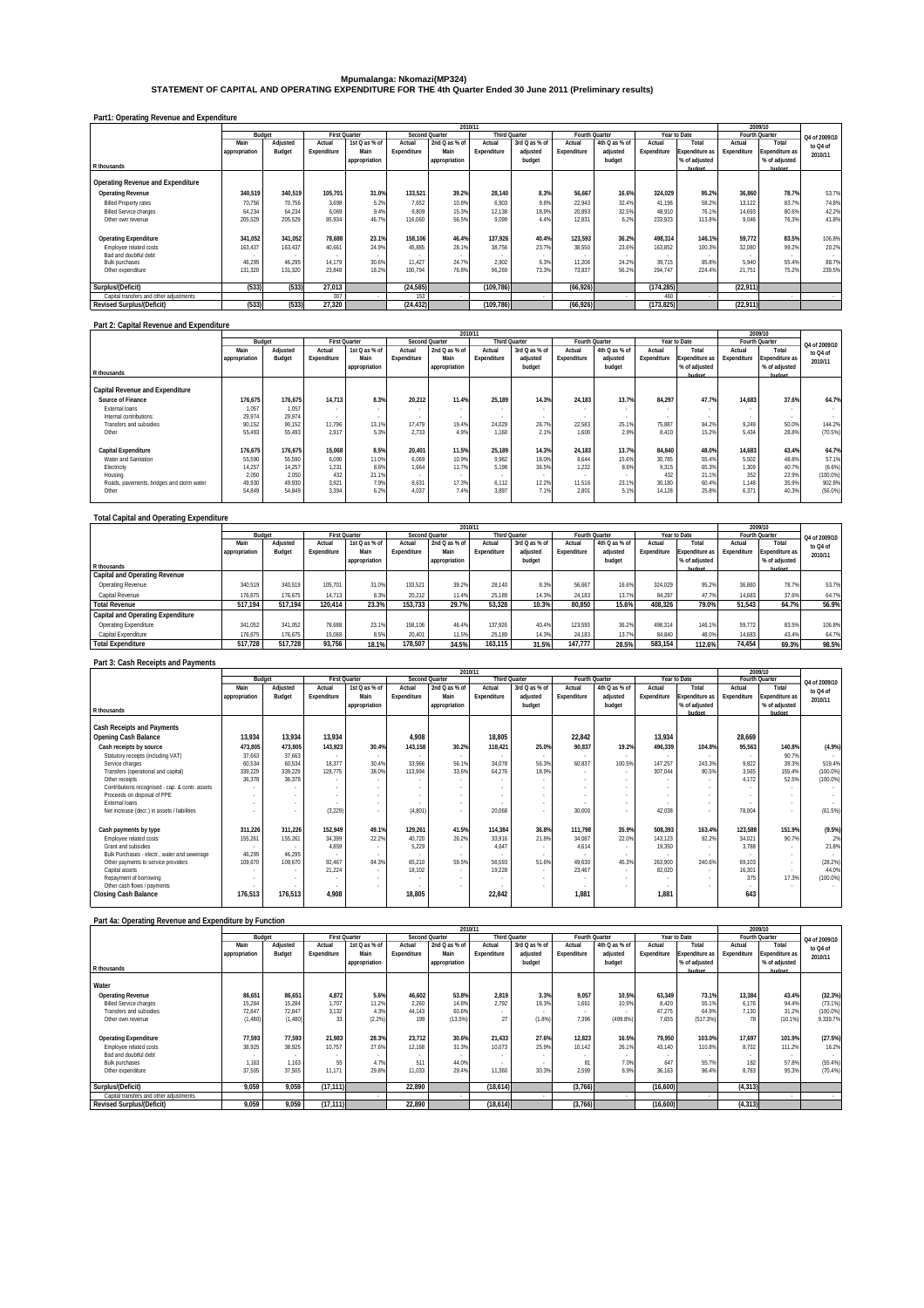|                          |                                        |                                                  |               |                                                                                             |                          |                                                                                    |                                                      |                                       |                             |                                                                     |               |                                                                                                                                                         |                                | Q4 of 2009/10                                                                                                               |
|--------------------------|----------------------------------------|--------------------------------------------------|---------------|---------------------------------------------------------------------------------------------|--------------------------|------------------------------------------------------------------------------------|------------------------------------------------------|---------------------------------------|-----------------------------|---------------------------------------------------------------------|---------------|---------------------------------------------------------------------------------------------------------------------------------------------------------|--------------------------------|-----------------------------------------------------------------------------------------------------------------------------|
| Main                     | Adjusted                               | Actual                                           | 1st Q as % of | Actual                                                                                      | 2nd Q as % of            | Actual                                                                             | 3rd Q as % of                                        | Actual                                | 4th Q as % of               | Actual                                                              | Total         | Actual                                                                                                                                                  | Total                          | to Q4 of                                                                                                                    |
| appropriation            | Budget                                 | Expenditure                                      | Main          | Expenditure                                                                                 | Main                     | Expenditure                                                                        | adjusted                                             | Expenditure                           | adjusted                    | Expenditure                                                         |               | Expenditure                                                                                                                                             |                                | 2010/11                                                                                                                     |
|                          |                                        |                                                  | appropriation |                                                                                             | appropriation            |                                                                                    | budget                                               |                                       | budget                      |                                                                     | % of adjusted |                                                                                                                                                         | % of adjusted                  |                                                                                                                             |
|                          |                                        |                                                  |               |                                                                                             |                          |                                                                                    |                                                      |                                       |                             |                                                                     | hudget        |                                                                                                                                                         | hudget                         |                                                                                                                             |
|                          |                                        |                                                  |               |                                                                                             |                          |                                                                                    |                                                      |                                       |                             |                                                                     |               |                                                                                                                                                         |                                |                                                                                                                             |
| 62.529                   | 62,529                                 | 3.807                                            | 6.1%          |                                                                                             |                          | 12.208                                                                             | 19.5%                                                | 17.482                                | 28.0%                       |                                                                     |               | 7.407                                                                                                                                                   |                                | 136.0%                                                                                                                      |
| 42,565                   | 42.565                                 | 3.591                                            | 8.4%          | 6.078                                                                                       | 14.3%                    | 7.858                                                                              | 18.5%                                                | 16.728                                | 39.3%                       |                                                                     | 80.5%         | 7.081                                                                                                                                                   | 73.2%                          | 136.2%                                                                                                                      |
|                          |                                        |                                                  |               |                                                                                             |                          |                                                                                    |                                                      |                                       |                             |                                                                     |               |                                                                                                                                                         |                                |                                                                                                                             |
|                          |                                        | 216                                              |               |                                                                                             |                          |                                                                                    | (41.4%)                                              |                                       |                             |                                                                     |               |                                                                                                                                                         |                                | 131.1%                                                                                                                      |
| 60,157                   | 60,157                                 |                                                  | 26.5%         | 16,207                                                                                      |                          | 9.600                                                                              | 16.0%                                                | 12.767                                | 21.2%                       |                                                                     |               | 9.160                                                                                                                                                   |                                | 39.4%                                                                                                                       |
| 5.248                    | 5.248                                  |                                                  | 25.7%         | 1.429                                                                                       | 27.2%                    | 1.314                                                                              | 25.0%                                                |                                       |                             | 4.984                                                               |               | 1.049                                                                                                                                                   |                                | (14.7%)                                                                                                                     |
| $\overline{\phantom{a}}$ | $\sim$                                 |                                                  |               |                                                                                             |                          |                                                                                    |                                                      |                                       | $\overline{\phantom{a}}$    |                                                                     |               |                                                                                                                                                         | $\sim$                         |                                                                                                                             |
|                          |                                        |                                                  |               |                                                                                             |                          |                                                                                    |                                                      |                                       |                             |                                                                     |               |                                                                                                                                                         |                                | 93.2%                                                                                                                       |
|                          |                                        |                                                  |               |                                                                                             |                          |                                                                                    |                                                      |                                       |                             |                                                                     |               |                                                                                                                                                         |                                | (68.2%)                                                                                                                     |
| 2,372                    | 2.372                                  |                                                  |               |                                                                                             |                          | 2.608                                                                              |                                                      |                                       |                             |                                                                     |               |                                                                                                                                                         |                                |                                                                                                                             |
|                          |                                        |                                                  |               |                                                                                             |                          |                                                                                    |                                                      |                                       |                             |                                                                     |               |                                                                                                                                                         | $\sim$                         |                                                                                                                             |
| 2,372                    | 2.372                                  |                                                  |               |                                                                                             |                          | 2,608                                                                              |                                                      |                                       |                             |                                                                     |               |                                                                                                                                                         |                                |                                                                                                                             |
|                          | 30.471<br>(10, 507)<br>45,132<br>9.777 | Budget<br>30.471<br>(10, 507)<br>45.132<br>9.777 | 14,124<br>499 | <b>First Quarter</b><br>(2.1%<br>15.969<br>1,346<br>31.3%<br>5.1%<br>(12, 163)<br>(12, 163) | 5.185<br>10.916<br>3.862 | <b>Second Quarter</b><br>11.264<br>(49.3%)<br>24.2%<br>39.5%<br>(4,944)<br>(4,944) | 2010/11<br>18.0%<br>4.349<br>26.9%<br>2.902<br>5.384 | <b>Third Quarter</b><br>6.4%<br>55.1% | 754<br>895<br>11.125<br>748 | Fourth Quarter<br>(7.2%<br>17.0%<br>24.7%<br>7.6%<br>4.715<br>4,715 | 39.067        | Year to Date<br>Expenditure as<br>71.6%<br>44.760<br>34.256<br>10.504<br>(100.0%<br>54.544<br>95.0%<br>86.6%<br>107.3%<br>10.493<br>(9, 784)<br>(9,784) | 326<br>90.7%<br>5.758<br>2.354 | 2009/10<br>Fourth Quarter<br>Expenditure as<br>47.9%<br>(221.5%)<br>59.0%<br>114.1%<br>55.4%<br>51.7%<br>(1,753)<br>(1,753) |

#### **Part 4c: Operating Revenue and Expenditure by Function**

|                                         |               |                          |             |                      |             | 2010/11               |                      |               |             |                |             |                |             | 2009/10                  |               |
|-----------------------------------------|---------------|--------------------------|-------------|----------------------|-------------|-----------------------|----------------------|---------------|-------------|----------------|-------------|----------------|-------------|--------------------------|---------------|
|                                         | Budget        |                          |             | <b>First Quarter</b> |             | <b>Second Quarter</b> | <b>Third Quarter</b> |               |             | Fourth Quarter |             | Year to Date   |             | Fourth Quarter           | Q4 of 2009/10 |
|                                         | Main          | Adjusted                 | Actual      | 1st Q as % of        | Actual      | 2nd Q as % of         | Actual               | 3rd Q as % of | Actual      | 4th Q as % of  | Actual      | Total          | Actual      | Total                    | to Q4 of      |
|                                         | appropriation | Budget                   | Expenditure | Main                 | Expenditure | Main                  | Expenditure          | adjusted      | Expenditure | adjusted       | Expenditure | Expenditure as | Expenditure | Expenditure as           | 2010/11       |
|                                         |               |                          |             | appropriation        |             | appropriation         |                      | budget        |             | budget         |             | % of adjusted  |             | % of adjusted            |               |
| R thousands                             |               |                          |             |                      |             |                       |                      |               |             |                |             | budget         |             | budget                   |               |
| Waste Water Management                  |               |                          |             |                      |             |                       |                      |               |             |                |             |                |             |                          |               |
| <b>Operating Revenue</b>                | 2,549         | 2.549                    | 439         | 17.2%                | 687         | 26.9%                 | 653                  | 25.6%         | 1.663       | 65.2%          | 3.442       | 135.0%         | 603         | 99.5%                    | 175.7%        |
| <b>Billed Service charges</b>           | 2.547         | 2.547                    | 439         | 17.3%                | 687         | 27.0%                 | 653                  | 25.6%         | 1.616       | 63.4%          | 3.394       | 133.3%         | 603         | 99.6%                    | 167.8%        |
| Transfers and subsidies                 |               |                          |             |                      |             |                       |                      |               |             |                |             |                |             |                          | $\sim$        |
| Other own revenue                       |               |                          |             |                      |             |                       |                      |               | 47          | 2.246.7%       | 47          | 2.246.7%       |             | $\overline{\phantom{a}}$ | (100.0%       |
|                                         |               |                          |             |                      |             |                       |                      |               |             |                |             |                |             |                          |               |
| <b>Operating Expenditure</b>            | 3,823         | 3,823                    | 1,223       | 32.0%                | 374         | 9.8%                  | 371                  | 9.7%          | 256         | 6.7%           | 2.223       | 58.1%          | 253         | 56.0%                    | .9%           |
| Employee related costs                  | 1.534         | 1.534                    | 183         | 11.9%                | 205         | 13.3%                 | 177                  | 11.5%         | 165         | 10.7%          | 729         | 47.5%          | 158         | 86.5%                    | 4.5%          |
| Bad and doubtful debt                   |               | $\overline{\phantom{a}}$ |             |                      |             |                       |                      |               |             |                |             |                |             |                          | $\sim$        |
| <b>Bulk purchases</b>                   |               | $\sim$                   |             |                      |             |                       |                      |               |             |                |             |                |             |                          | $\sim$        |
| Other expenditure                       | 2.290         | 2.290                    | 1.040       | 45.4%                | 169         | 7.49                  | 194                  | 8.5%          | 91          | 4.0%           | 1.494       | 65.2%          | 96          | 50.5%                    | (4.9%)        |
|                                         |               |                          |             |                      |             |                       |                      |               |             |                |             |                |             |                          |               |
| Surplus/(Deficit)                       | (1, 274)      | (1, 274)                 | (783)       |                      | 313         |                       | 282                  |               | 1.408       |                | 1.219       |                | 350         |                          |               |
| Capital transfers and other adjustments |               |                          |             |                      |             |                       |                      |               |             |                |             |                |             |                          | $\sim$        |
| <b>Revised Surplus/(Deficit)</b>        | (1, 274)      | (1, 274)                 | (783)       |                      | 313         |                       | 282                  |               | 1,408       |                | 1,219       |                | 350         |                          |               |

### **Part 4d: Operating Revenue and Expenditure by Function**

|                                         |               | 2010/11                  |             |                      |             |                       |             |                      |                |               |             |                |             | 2009/10        |               |
|-----------------------------------------|---------------|--------------------------|-------------|----------------------|-------------|-----------------------|-------------|----------------------|----------------|---------------|-------------|----------------|-------------|----------------|---------------|
|                                         |               | Budget                   |             | <b>First Quarter</b> |             | <b>Second Quarter</b> |             | <b>Third Quarter</b> | Fourth Quarter |               |             | Year to Date   |             | Fourth Quarter | Q4 of 2009/10 |
|                                         | Main          | Adjusted                 | Actual      | 1st Q as % of        | Actual      | 2nd Q as % of         | Actual      | 3rd Q as % of        | Actual         | 4th Q as % of | Actual      | Total          | Actual      | Total          | to Q4 of      |
|                                         | appropriation | Budget                   | Expenditure | Main                 | Expenditure | Main                  | Expenditure | adjusted             | Expenditure    | adjusted      | Expenditure | Expenditure as | Expenditure | Expenditure as | 2010/11       |
|                                         |               |                          |             | appropriation        |             | appropriation         |             | budget               |                | budget        |             | % of adjusted  |             | % of adjusted  |               |
| R thousands                             |               |                          |             |                      |             |                       |             |                      |                |               |             | hudget         |             | hudget         |               |
| Waste Management                        |               |                          |             |                      |             |                       |             |                      |                |               |             |                |             |                |               |
| <b>Operating Revenue</b>                | 19,395        | 19,395                   | 332         | 1.7%                 | 784         | 4.0%                  | 836         | 4.3%                 | 888            | 4.6%          | 2.840       | 14.6%          | 833         | 21.0%          | 6.7%          |
| <b>Billed Service charges</b>           | 3.805         | 3.805                    | 332         | 8.7%                 | 784         | 20.6%                 | 836         | 22.0%                | 888            | 23.3%         | 2.840       | 74.6%          | 833         | 91.2%          | 6.7%          |
| Transfers and subsidies                 | 15.590        | 15.590                   | $\sim$      |                      |             |                       |             |                      |                |               |             |                |             |                | $\sim$        |
| Other own revenue                       |               |                          |             |                      |             |                       |             |                      |                |               |             |                |             |                |               |
|                                         |               |                          |             |                      |             |                       |             |                      |                |               |             |                |             |                |               |
| <b>Operating Expenditure</b>            | 20,165        | 20,165                   | 4,625       | 22.9%                | 6.298       | 31.2%                 | 5.659       | 28.1%                | 5.671          | 28.1%         | 22,253      | 110.4%         | 4.973       | 100.6%         | 14.0%         |
| Employee related costs                  | 15.772        | 15.772                   | 4.145       | 26.3%                | 4.633       | 29.4%                 | 3.681       | 23.3%                | 3.796          | 24.1%         | 16.254      | 103.1%         | 3.621       | 108.4%         | 4.9%          |
| Bad and doubtful debt                   |               | ٠                        |             |                      |             |                       |             |                      |                |               |             |                |             |                |               |
| <b>Bulk purchases</b>                   |               | $\overline{\phantom{a}}$ | $\sim$      |                      |             |                       |             |                      |                |               |             |                |             |                |               |
| Other expenditure                       | 4,393         | 4.393                    | 480         | 10.9%                | 1.665       | 37.9%                 | 1.978       | 45.0%                | 1.875          | 42.7%         | 5.998       | 136.69         | 1,352       | 75.0%          | 38.6%         |
| Surplus/(Deficit)                       | (770)         | (770)                    | (4, 293)    |                      | (5, 514)    |                       | (4,823)     |                      | (4, 783)       |               | (19, 413)   |                | (4, 140)    |                |               |
| Capital transfers and other adjustments |               |                          |             |                      |             |                       |             |                      |                |               |             |                |             |                |               |
| <b>Revised Surplus/(Deficit)</b>        | (770)         | (770)                    | (4,293)     |                      | (5, 514)    |                       | (4,823)     |                      | (4,783)        |               | (19, 413)   |                | (4, 140)    |                |               |

### **Part 5: Debtor Age Analysis**

|                                       |        | 0 - 30 Days |        | 31 - 60 Days |        | 61 - 90 Days | Over 90 Days |       | Total  |        | Written Off |   |
|---------------------------------------|--------|-------------|--------|--------------|--------|--------------|--------------|-------|--------|--------|-------------|---|
| R thousands                           | Amount | %           | Amount | %            | Amount | %            | Amount       | %     | Amount | %      | Amount      | % |
| Debtor Age Analysis By Income Source  |        |             |        |              |        |              |              |       |        |        |             |   |
| Water                                 | 874    | 19.3%       | 399    | 8.8%         |        |              | 3.264        | 72.0% | 4.537  | 12.2%  |             |   |
| Electricity                           | 2.479  | 38.9%       | 939    | 14.7%        |        |              | 2.956        | 46.4% | 6.374  | 17.2%  |             |   |
| <b>Property Rates</b>                 | 2.723  | 16.5%       | 1.730  | 10.5%        |        |              | 12.006       | 72.9% | 16.459 | 44.4%  |             |   |
| Sanitation                            | 203    | 25.2%       | 92     | 11.4%        |        |              | 512          | 63.5% | 80     | 2.2%   |             |   |
| Refuse Removal                        | 219    | 18.7%       | 88     | 7.5%         |        |              | 866          | 73.8% | 1.173  | 3.2%   |             |   |
| Other                                 | 644    | 8.3%        | 304    | 3.9%         |        |              | 6,766        | 87.7% | 7.713  | 20.8%  |             |   |
| <b>Total By Income Source</b>         | 7.141  | 19.3%       | 3.551  | 9.6%         |        |              | 26.371       | 71.2% | 37.063 | 100.0% |             |   |
| Debtor Age Analysis By Customer Group |        |             |        |              |        |              |              |       |        |        |             |   |
| Government                            | 1.840  | 15.9%       | 838    | 7.3%         |        |              | 8.871        | 76.8% | 11.549 | 31.2%  |             |   |
| <b>Business</b>                       | 1.035  | 17.0%       | 493    | 8.1%         |        |              | 4.563        | 74.9% | 6.091  | 16.4%  |             |   |
| Households                            | 1.880  | 22.1%       | 925    | 10.9%        |        |              | 5.696        | 67.0% | 8.501  | 22.9%  |             |   |
| Other                                 | 2.385  | 21.8%       | 1.296  | 11.9%        |        |              | 7.240        | 66.3% | 10.921 | 29.5%  |             |   |
| <b>Total By Customer Group</b>        | 7.141  | 19.3%       | 3.551  | 9.6%         |        |              | 26.371       | 71.2% | 37.063 | 100.0% |             |   |

## **Part 6: Creditor Age Analysis**

|                              | 0 - 30 Days |        | 31 - 60 Days |        | 61 - 90 Days |       |        | Over 90 Days | Total  |        |
|------------------------------|-------------|--------|--------------|--------|--------------|-------|--------|--------------|--------|--------|
| R thousands                  | Amount      | %      | Amount       | %      | Amount       | %     | Amount | %            | Amount | %      |
|                              |             |        |              |        |              |       |        |              |        |        |
| <b>Creditor Age Analysis</b> |             |        |              |        |              |       |        |              |        |        |
| <b>Bulk Electricity</b>      | 1.833       | 100.0% |              |        | $\sim$       |       | $\sim$ |              | 1.833  | 4.4%   |
| <b>Bulk Water</b>            |             | $\sim$ | $\sim$       |        | $\sim$       | ٠     | $\sim$ | ۰            |        |        |
| PAYE deductions              | 1,286       | 100.0% |              |        | $\sim$       |       |        |              | 1,286  | 3.1%   |
| VAT (output less input)      |             | $\sim$ | $\sim$       |        | $\sim$       | ٠     | $\sim$ |              |        |        |
| Pensions / Retirement        | 1,670       | 100.0% |              |        | $\sim$       | ٠     |        | ۰            | 1.670  | 4.0%   |
| Loan repayments              | 227         | 100.0% |              | $\sim$ | $\sim$       | ٠     |        |              | 227    | .5%    |
| <b>Trade Creditors</b>       | 460         | 1.4%   | 447          | 1.3%   | 32.834       | 97.3% |        |              | 33.741 | 81.3%  |
| Auditor-General              |             | $\sim$ |              |        | $\sim$       | ٠     |        |              |        |        |
| Other                        | 2.750       | 100.0% |              |        | $\sim$       | ٠     |        |              | 2.750  | 6.6%   |
| Total                        | 8,226       | 19.8%  | 447          | 1.1%   | 32.834       | 79.1% |        |              | 41,507 | 100.0% |

#### **Contact Details**

| <b>Contact Details</b>           |               |              |
|----------------------------------|---------------|--------------|
| Municipal Manager                | M R Mkhatshwa | 013 790 0245 |
| <b>Financial Manager</b>         | S N N Mahaso  | 013 790 0386 |
| Source Local Government Database |               |              |

1. All figures in this report are unaudited. Revenue reflected is billed revenue

Date: Date: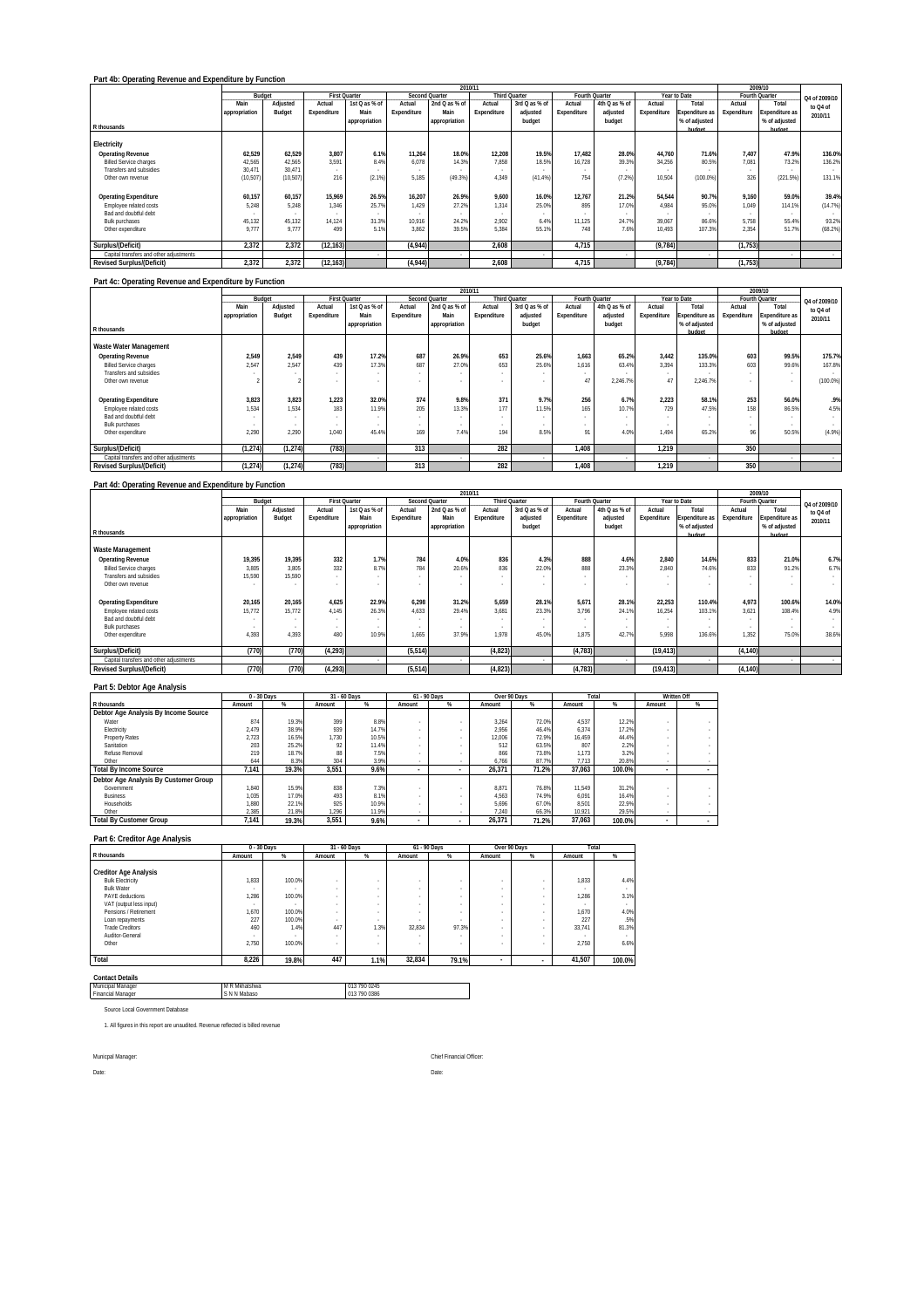Mpumalanga: Pixley Ka Seme (MP)(MP304)<br>STATEMENT OF CAPITAL AND OPERATING EXPENDITURE FOR THE 4th Quarter Ended 30 June 2011 (Preliminary results)

### **Part1: Operating Revenue and Expenditure**

|                                                               |                  | 2010/11          |                      |                |                 |                |                      |                |                 |                |                  |                  |             | 2009/10        |                            |
|---------------------------------------------------------------|------------------|------------------|----------------------|----------------|-----------------|----------------|----------------------|----------------|-----------------|----------------|------------------|------------------|-------------|----------------|----------------------------|
|                                                               | Budget           |                  | <b>First Quarter</b> |                |                 | Second Quarter | <b>Third Quarter</b> |                | Fourth Quarter  |                |                  | Year to Date     |             | Fourth Quarter | Q4 of 2009/10              |
|                                                               | Main             | Adjusted         | Actual               | 1st Q as % of  | Actual          | 2nd Q as % of  | Actual               | 3rd Q as % of  | Actual          | 4th Q as % of  | Actual           | Total            | Actual      | Total          | to Q4 of                   |
|                                                               | appropriation    | Budget           | Expenditure          | Main           | Expenditure     | Main           | Expenditure          | adjusted       | Expenditure     | adjusted       | Expenditure      | Expenditure as   | Expenditure | Expenditure as | 2010/11                    |
|                                                               |                  |                  |                      | appropriation  |                 | appropriation  |                      | budget         |                 | budget         |                  | % of adjusted    |             | % of adjusted  |                            |
| R thousands                                                   |                  |                  |                      |                |                 |                |                      |                |                 |                |                  | hudget           |             | hudget         |                            |
| Operating Revenue and Expenditure<br><b>Operating Revenue</b> | 152.695          | 152.695          | 128,111              | 83.9%          | 62.214          | 40.7%          | 11.408               | 7.5%           | 17.365          | 11.4%          | 219.099          | 143.5%           |             | 1.2%           | (100.0%                    |
| <b>Billed Property rates</b><br><b>Billed Service charges</b> | 14.819<br>38,423 | 14.819<br>38,423 | 11.101<br>23,495     | 74.9%<br>61.1% | 2.153<br>27,426 | 14.5%<br>71.4% | 2.198<br>8.068       | 14.8%<br>21.0% | 2.179<br>12.664 | 14.7%<br>33.0% | 17.632<br>71.653 | 119.0%<br>186.5% |             | 4.6%           | $(100.0\%)$<br>$(100.0\%)$ |
| Other own revenue                                             | 99,453           | 99.453           | 93.515               | 94.0%          | 32,635          | 32.8%          | 1.142                | 1 1%           | 2.523           | 2.5%           | 129.814          | 130.5%           |             |                | $(100.0\%)$                |
| <b>Operating Expenditure</b>                                  | 73.090           | 73.090           | 56.295               | 77.0%          | 52.750          | 72.2%          | 22.302               | 30.5%          | 22.952          | 31.4%          | 154.298          | 211.1%           |             | 910.0%         | (100.0%                    |
| Employee related costs                                        | 23.235           | 23.235           | 31.734               | 136.6%         | 28.803          | 124.0%         | 10.846               | 46.7%          | 10.991          | 47.3%          | 82.375           | 354.59           | $\sim$      | 2.845.4%       | $(100.0\%)$                |
| Bad and doubtful debt                                         |                  |                  |                      |                |                 |                |                      | $\sim$         |                 |                |                  | $\sim$           | $\sim$      |                |                            |
| <b>Bulk purchases</b>                                         |                  |                  | 6.543                |                | 9.759           |                | 3,209                |                | 3.518           |                | 23.028           |                  |             |                | (100.0%                    |
| Other expenditure                                             | 49.855           | 49.855           | 18.018               | 36.1%          | 14.187          | 28.5%          | 8.247                | 16.5%          | 8.443           | 16.9%          | 48.895           | 98.19            |             | 2.3%           | (100.0%                    |
| Surplus/(Deficit)                                             | 79.605           | 79.605           | 71.816               |                | 9,465           |                | (10, 894)            |                | (5,586)         |                | 64.801           |                  | ۰           |                |                            |
| Capital transfers and other adjustments                       |                  |                  |                      |                |                 |                |                      |                |                 |                |                  |                  |             |                |                            |
| <b>Revised Surplus/(Deficit)</b>                              | 79,605           | 79,605           | 71,816               |                | 9,465           |                | (10, 894)            |                | (5,586)         |                | 64,801           |                  |             |                |                            |

#### **Part 2: Capital Revenue and Expenditure**

|                                           |               | 2010/11                  |                          |                          |             |                       |                      |               |                |               |             |                          |                          | 2009/10        |               |
|-------------------------------------------|---------------|--------------------------|--------------------------|--------------------------|-------------|-----------------------|----------------------|---------------|----------------|---------------|-------------|--------------------------|--------------------------|----------------|---------------|
|                                           |               | Budget                   |                          | <b>First Quarter</b>     |             | <b>Second Quarter</b> | <b>Third Quarter</b> |               | Fourth Quarter |               |             | Year to Date             |                          | Fourth Quarter | Q4 of 2009/10 |
|                                           | Main          | Adjusted                 | Actual                   | 1st Q as % of            | Actual      | 2nd Q as % of         | Actual               | 3rd Q as % of | Actual         | 4th Q as % of | Actual      | Total                    | Actual                   | Total          | to Q4 of      |
|                                           | appropriation | Budget                   | Expenditure              | Main                     | Expenditure | Main                  | Expenditure          | adjusted      | Expenditure    | adjusted      | Expenditure | <b>Expenditure as</b>    | Expenditure              | Expenditure as | 2010/11       |
|                                           |               |                          |                          | appropriation            |             | appropriation         |                      | budget        |                | budget        |             | % of adjusted            |                          | % of adjusted  |               |
| R thousands                               |               |                          |                          |                          |             |                       |                      |               |                |               |             | hudget                   |                          | hudget         |               |
|                                           |               |                          |                          |                          |             |                       |                      |               |                |               |             |                          |                          |                |               |
| <b>Capital Revenue and Expenditure</b>    |               |                          |                          |                          |             |                       |                      |               |                |               |             |                          |                          |                |               |
| Source of Finance                         |               |                          | 3.883                    | $\sim$                   | 1.294       |                       |                      |               | 3.174          |               | 8.351       |                          |                          |                | $(100.0\%)$   |
| External loans                            |               |                          | $\sim$                   | $\overline{\phantom{a}}$ |             |                       |                      | $\sim$        |                |               |             | $\overline{\phantom{a}}$ | $\overline{\phantom{a}}$ |                |               |
| Internal contributions                    |               |                          | $\sim$                   | $\sim$                   |             |                       |                      | $\sim$        |                |               |             | ۰.                       |                          | $\sim$         |               |
| <b>Transfers and subsidies</b>            |               | ۰                        | 2,573                    | $\overline{\phantom{a}}$ | 587         |                       |                      |               | 2.800          |               | 5.959       | $\overline{\phantom{a}}$ |                          | $\sim$         | (100.0%       |
| Other                                     |               |                          | 1.311                    |                          | 707         |                       |                      |               | 374            |               | 2.392       |                          |                          |                | (100.0%       |
|                                           |               |                          |                          |                          |             |                       |                      |               |                |               |             |                          |                          |                |               |
| Capital Expenditure                       | 45,925        | 45,925                   | 3.897                    | 8.5%                     | 15,411      | 33.6%                 | 4.483                | 9.8%          | 3.174          | 6.9%          | 26,965      | 58.7%                    |                          | $\sim$         | $(100.0\%)$   |
| Water and Sanitation                      | 14.898        | 14.898                   | 801                      | 5.4%                     | 2.818       | 18.9%                 | 940                  | 6.3%          | 1.104          | 7.4%          | 5.663       | 38.0%                    |                          | $\sim$         | (100.0%       |
| Electricity                               |               | $\overline{\phantom{a}}$ | $\overline{\phantom{a}}$ |                          |             |                       |                      |               |                |               | 24          | ۰.                       |                          |                | $\sim$        |
| Housing                                   |               | $\sim$                   | $\overline{\phantom{a}}$ |                          |             |                       |                      | $\sim$        |                | $\sim$        |             |                          | $\sim$                   | $\sim$         | $\sim$        |
| Roads, pavements, bridges and storm water | 22,467        | 22,467                   | 1,772                    | 7.9%                     | 11,190      | 49.8%                 | 2.266                | 10.1%         | 2.069          | 9.2%          | 17,298      | 77.0%                    |                          | $\sim$         | (100.0%       |
| Other                                     | 8.560         | 8.560                    | 1.324                    | 15.5%                    | 1.379       | 16.1%                 | 1.277                | 14.9%         |                |               | 3.980       | 46.5%                    |                          | $\sim$         |               |
|                                           |               |                          |                          |                          |             |                       |                      |               |                |               |             |                          |                          |                |               |

### **Total Capital and Operating Expenditure**

|                                          |               |          |                      |               |             | 2010/11        |                      |               |                |               |             |                       |             | 2009/10               |               |
|------------------------------------------|---------------|----------|----------------------|---------------|-------------|----------------|----------------------|---------------|----------------|---------------|-------------|-----------------------|-------------|-----------------------|---------------|
|                                          | Budget        |          | <b>First Quarter</b> |               |             | Second Quarter | <b>Third Quarter</b> |               | Fourth Quarter |               |             | Year to Date          |             | Fourth Quarter        | Q4 of 2009/10 |
|                                          | Main          | Adiusted | Actual               | 1st Q as % of | Actual      | 2nd Q as % of  | Actual               | 3rd Q as % of | Actual         | 4th Q as % of | Actual      | Total                 | Actual      | Total                 | to Q4 of      |
|                                          | appropriation | Budget   | Expenditure          | Main          | Expenditure | Main           | Expenditure          | adiusted      | Expenditure    | adjusted      | Expenditure | <b>Expenditure as</b> | Expenditure | <b>Expenditure as</b> | 2010/11       |
|                                          |               |          |                      | appropriation |             | appropriation  |                      | budget        |                | budget        |             | % of adjusted         |             | % of adjusted         |               |
| R thousands                              |               |          |                      |               |             |                |                      |               |                |               |             | hudget                |             | hudget                |               |
| <b>Capital and Operating Revenue</b>     |               |          |                      |               |             |                |                      |               |                |               |             |                       |             |                       |               |
| Operating Revenue                        | 152.695       | 152.695  | 128.111              | 83.9%         | 62.214      | 40.7%          | 11.408               | 7.5%          | 17.365         | 11.4%         | 219.099     | 143.5%                |             | 1.2%                  | (100.0%       |
| Capital Revenue                          |               |          | 3,883                |               | 1.294       |                |                      |               | 3.174          |               | 8.351       |                       |             |                       | $(100.0\%)$   |
| <b>Total Revenue</b>                     | 152.695       | 152.695  | 131.995              | 86.4%         | 63.508      | 41.6%          | 11.408               | 7.5%          | 20.539         | 13.5%         | 227.450     | 149.0%                |             | 1.2%                  | $(100.0\%)$   |
| <b>Capital and Operating Expenditure</b> |               |          |                      |               |             |                |                      |               |                |               |             |                       |             |                       |               |
| Operating Expenditure                    | 73.090        | 73.090   | 56.295               | 77.0%         | 52.750      | 72.2%          | 22.302               | 30.5%         | 22.952         | 31.4%         | 154.298     | 211.1%                |             | 910.0%                | (100.0%       |
| Capital Expenditure                      | 45.925        | 45.925   | 3.897                | 8.5%          | 15.411      | 33.6%          | 4.483                | 9.8%          | 3.174          | 6.9%          | 26.965      | 58.79                 |             |                       | (100.0%       |
| <b>Total Expenditure</b>                 | 119,015       | 119.015  | 60.192               | 50.6%         | 68.160      | 57.3%          | 26.785               | 22.5%         | 26.126         | 22.0%         | 181.263     | 152.3%                |             | 750.5%                | $(100.0\%)$   |
|                                          |               |          |                      |               |             |                |                      |               |                |               |             |                       |             |                       |               |

### **Part 3: Cash Receipts and Payments**

|                                                 |                          |                          |                      |               |             | 2010/11        |                      |               |             |                |             |                |                          | 2009/10        |               |
|-------------------------------------------------|--------------------------|--------------------------|----------------------|---------------|-------------|----------------|----------------------|---------------|-------------|----------------|-------------|----------------|--------------------------|----------------|---------------|
|                                                 |                          | Budget                   | <b>First Quarter</b> |               |             | Second Quarter | <b>Third Quarter</b> |               |             | Fourth Quarter |             | Year to Date   |                          | Fourth Quarter | Q4 of 2009/10 |
|                                                 | Main                     | Adjusted                 | Actual               | 1st Q as % of | Actual      | 2nd Q as % of  | Actual               | 3rd Q as % of | Actual      | 4th Q as % of  | Actual      | Total          | Actual                   | Total          | to Q4 of      |
|                                                 | appropriation            | Budget                   | Expenditure          | Main          | Expenditure | Main           | Expenditure          | adjusted      | Expenditure | adjusted       | Expenditure | Expenditure as | Expenditure              | Expenditure as | 2010/11       |
|                                                 |                          |                          |                      | appropriation |             | appropriation  |                      | budget        |             | budget         |             | % of adjusted  |                          | % of adjusted  |               |
| R thousands                                     |                          |                          |                      |               |             |                |                      |               |             |                |             | hudget         |                          | hudoot         |               |
|                                                 |                          |                          |                      |               |             |                |                      |               |             |                |             |                |                          |                |               |
| <b>Cash Receipts and Payments</b>               |                          |                          |                      |               |             |                |                      |               |             |                |             |                |                          |                |               |
| <b>Opening Cash Balance</b>                     | $\overline{\phantom{a}}$ | $\cdot$                  | ٠                    |               |             |                |                      |               |             |                |             |                | 20,775                   |                |               |
| Cash receipts by source                         | 145,774                  | 145,774                  | $\cdot$              |               | ٠           | $\mathbf{r}$   |                      |               |             |                | ٠           | ٠              |                          | 13.9%          |               |
| Statutory receipts (including VAT)              | 13,245                   | 13,245                   | $\sim$               |               |             |                |                      |               | $\sim$      |                |             | $\sim$         |                          |                |               |
| Service charges                                 | 55,866                   | 55,866                   | $\sim$               |               |             |                |                      |               |             |                |             | ۰.             |                          |                |               |
| Transfers (operational and capital)             | 66,690                   | 66,690                   | $\sim$               |               |             |                |                      |               |             |                |             | $\sim$         |                          | 28.6%          |               |
| Other receipts                                  | 9.973                    | 9.973                    | $\sim$               |               |             |                |                      |               | $\sim$      |                |             | ۰.             |                          |                |               |
| Contributions recognised - cap. & contr. assets | <b>.</b>                 |                          |                      |               |             |                |                      |               |             |                |             | ۰.             |                          |                |               |
| Proceeds on disposal of PPE                     |                          | ٠                        |                      |               |             |                |                      |               |             |                |             | ۰.             |                          |                |               |
| External loans                                  |                          |                          |                      |               |             |                |                      |               |             |                |             |                |                          |                |               |
| Net increase (decr.) in assets / liabilities    |                          |                          |                      |               |             |                |                      |               |             |                |             |                |                          |                |               |
|                                                 |                          |                          |                      |               |             |                |                      |               |             |                |             |                |                          |                |               |
| Cash payments by type                           | 128,978                  | 128,978                  | $\mathbf{r}$         |               |             | $\mathbf{r}$   |                      |               |             |                |             |                | $\overline{\phantom{a}}$ | 6.2%           |               |
| Employee related costs                          | 64,835                   | 64,835                   | $\sim$               |               |             |                |                      |               |             |                |             | ۰.             |                          | 11.8%          |               |
| Grant and subsidies                             | <b>.</b>                 |                          | $\sim$               |               |             |                |                      |               |             |                |             |                |                          |                |               |
| Bulk Purchases - electr., water and sewerage    | 21,122                   | 21,122                   | $\sim$               |               |             |                |                      |               |             |                |             |                |                          |                |               |
| Other payments to service providers             | 43,020                   | 43,020                   | ٠.                   |               |             |                |                      |               |             |                |             |                |                          |                |               |
| Capital assets                                  |                          |                          | $\sim$               |               |             |                |                      |               |             |                |             | ۰.             |                          |                |               |
| Repayment of borrowing                          |                          | $\overline{\phantom{a}}$ | $\sim$               |               |             |                |                      |               |             |                |             | $\sim$         |                          |                |               |
| Other cash flows / payments                     |                          |                          | $\sim$               |               |             |                |                      |               |             |                |             |                |                          |                |               |
| Closing Cash Balance                            | 16,796                   | 16,796                   | ٠                    |               | $\sim$      |                |                      |               |             |                |             |                | 20,775                   |                |               |
|                                                 |                          |                          |                      |               |             |                |                      |               |             |                |             |                |                          |                |               |
|                                                 |                          |                          |                      |               |             |                |                      |               |             |                |             |                |                          |                |               |

|                                         |                          |                          |             |                      |             |                |             | 2009/10              |             |                |             |                |                          |                |               |
|-----------------------------------------|--------------------------|--------------------------|-------------|----------------------|-------------|----------------|-------------|----------------------|-------------|----------------|-------------|----------------|--------------------------|----------------|---------------|
|                                         |                          | Budget                   |             | <b>First Quarter</b> |             | Second Quarter |             | <b>Third Quarter</b> |             | Fourth Quarter |             | Year to Date   |                          | Fourth Quarter | Q4 of 2009/10 |
|                                         | Main                     | Adjusted                 | Actual      | 1st Q as % of        | Actual      | 2nd Q as % of  | Actual      | 3rd Q as % of        | Actual      | 4th Q as % of  | Actual      | Total          | Actual                   | Total          | to Q4 of      |
|                                         | appropriation            | Budget                   | Expenditure | Main                 | Expenditure | Main           | Expenditure | adjusted             | Expenditure | adjusted       | Expenditure | Expenditure as | Expenditure              | Expenditure as | 2010/11       |
|                                         |                          |                          |             | appropriation        |             | appropriation  |             | budget               |             | budget         |             | % of adjusted  |                          | % of adjusted  |               |
| R thousands                             |                          |                          |             |                      |             |                |             |                      |             |                |             | budget         |                          | budget         |               |
| Water                                   |                          |                          |             |                      |             |                |             |                      |             |                |             |                |                          |                |               |
| <b>Operating Revenue</b>                | ٠                        | $\overline{a}$           | 8,112       | $\sim$               | 4.686       | ٠              | 1.208       |                      | 5.465       |                | 19,471      |                | ٠                        |                | $(100.0\%)$   |
| <b>Billed Service charges</b>           |                          | $\sim$                   | 6,080       |                      | 4.679       |                | 1.202       |                      | 5.460       |                | 17.422      |                | $\overline{\phantom{a}}$ |                | (100.0%       |
| Transfers and subsidies                 |                          |                          |             |                      |             |                |             |                      |             |                |             | ۰.             |                          |                |               |
| Other own revenue                       |                          | $\sim$                   | 2.032       |                      |             |                |             |                      |             |                | 2.049       |                |                          |                | (100.0%       |
|                                         |                          |                          |             |                      |             |                |             |                      |             |                |             |                |                          |                |               |
| <b>Operating Expenditure</b>            | ٠                        | $\mathbf{r}$             | 3.052       | $\mathbf{r}$         | 2.634       |                | 1.903       |                      | 3.166       |                | 10.756      |                | ٠                        | 2.7%           | $(100.0\%)$   |
| Employee related costs                  | $\sim$                   | $\sim$                   | 1.612       |                      | 1.373       |                | 519         |                      | 525         |                | 4.029       |                |                          | 3.1%           | (100.0%       |
| Bad and doubtful debt                   | ۰                        | $\sim$                   |             |                      |             |                |             |                      |             |                |             | ۰.             | $\overline{\phantom{a}}$ |                |               |
| <b>Bulk purchases</b>                   | ٠                        | $\overline{\phantom{a}}$ | 117         |                      | 117         |                |             |                      | 59          |                | 299         | ۰.             |                          |                | (100.0%       |
| Other expenditure                       | $\sim$                   |                          | 1.323       |                      | 1.145       |                | 1.378       |                      | 2.582       |                | 6.428       |                |                          | 2.6%           | (100.0%       |
|                                         |                          |                          |             |                      |             |                |             |                      |             |                |             |                |                          |                |               |
| Surplus/(Deficit)                       | $\overline{\phantom{a}}$ |                          | 5,060       |                      | 2,052       |                | (695)       |                      | 2.299       |                | 8,715       |                | . .                      |                |               |
| Capital transfers and other adjustments |                          |                          |             |                      |             |                |             |                      |             |                |             |                |                          |                |               |
| <b>Revised Surplus/(Deficit)</b>        | $\sim$                   | $\sim$                   | 5,060       |                      | 2,052       |                | (695)       |                      | 2,299       |                | 8,715       |                | $\sim$                   |                |               |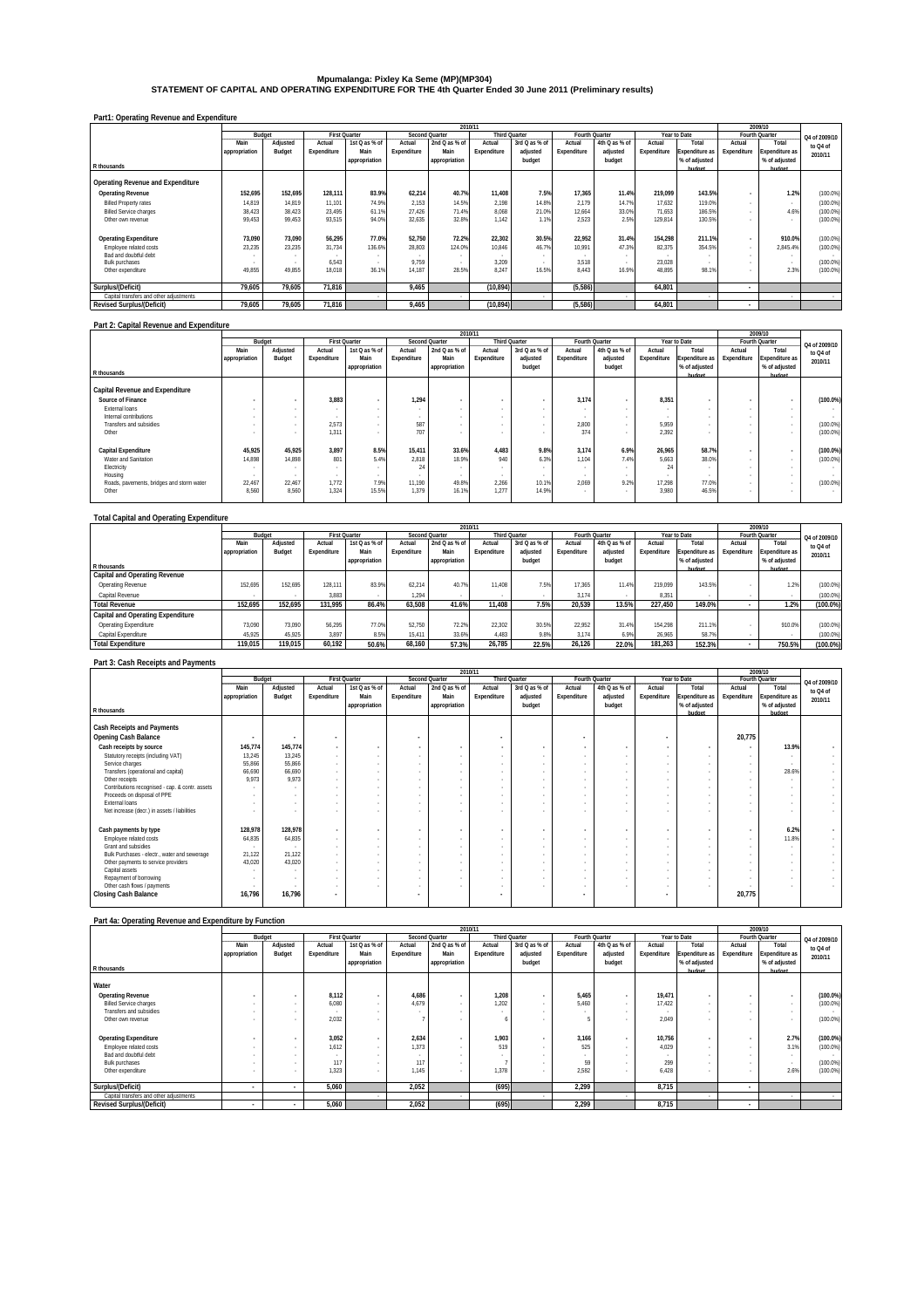|                                         |               |                          |             |                          |             |                       | 2010/11     |                      |             |                |             |                          |                          | 2009/10               |               |
|-----------------------------------------|---------------|--------------------------|-------------|--------------------------|-------------|-----------------------|-------------|----------------------|-------------|----------------|-------------|--------------------------|--------------------------|-----------------------|---------------|
|                                         |               | Budget                   |             | <b>First Quarter</b>     |             | <b>Second Quarter</b> |             | <b>Third Quarter</b> |             | Fourth Quarter |             | Year to Date             |                          | Fourth Quarter        | Q4 of 2009/10 |
|                                         | Main          | Adjusted                 | Actual      | 1st Q as % of            | Actual      | 2nd Q as % of         | Actual      | 3rd Q as % of        | Actual      | 4th Q as % of  | Actual      | Total                    | Actual                   | Total                 | to Q4 of      |
|                                         | appropriation | Budget                   | Expenditure | Main                     | Expenditure | Main                  | Expenditure | adjusted             | Expenditure | adjusted       | Expenditure | <b>Expenditure as</b>    | Expenditure              | <b>Expenditure as</b> | 2010/11       |
|                                         |               |                          |             | appropriation            |             | appropriation         |             | budget               |             | budget         |             | % of adjusted            |                          | % of adjusted         |               |
| R thousands                             |               |                          |             |                          |             |                       |             |                      |             |                |             | hudget                   |                          | hudget                |               |
| Electricity                             |               |                          |             |                          |             |                       |             |                      |             |                |             |                          |                          |                       |               |
| <b>Operating Revenue</b>                | 19,886        | 19,886                   | 16,674      | 83.8%                    | 12.211      | 61.4%                 | 4.424       | 22.2%                | 4.870       | 24.5%          | 38.179      | 192.0%                   | $\mathbf{r}$             | 6.6%                  | $(100.0\%)$   |
| <b>Billed Service charges</b>           | 19.886        | 19.886                   | 11.438      | 57.5%                    | 12.100      | 60.8%                 | 4.432       | 22.3%                | 4.769       | 24.0%          | 32.739      | 164.6%                   | $\overline{\phantom{a}}$ | 9.3%                  | (100.0%       |
| Transfers and subsidies                 |               | $\overline{\phantom{a}}$ |             |                          |             |                       |             |                      |             | $\sim$         |             |                          | $\overline{\phantom{a}}$ | $\sim$                |               |
| Other own revenue                       |               | $\overline{\phantom{a}}$ | 5.236       |                          | 111         |                       |             |                      | 101         |                | 5.440       |                          |                          | $\sim$                | $(100.0\%)$   |
|                                         |               |                          |             |                          |             |                       |             |                      |             |                |             |                          |                          |                       |               |
| <b>Operating Expenditure</b>            |               | $\overline{a}$           | 11,933      | $\overline{a}$           | 11.475      |                       | 5.432       | $\mathbf{r}$         | 4.836       | $\mathbf{r}$   | 33,676      | ٠                        | ٠                        | 7.2%                  | $(100.0\%)$   |
| Employee related costs                  |               | $\overline{\phantom{a}}$ | 1.212       | $\overline{\phantom{a}}$ | 1.036       |                       | 437         | $\sim$               | 403         | $\sim$         | 3.088       | $\overline{\phantom{a}}$ |                          | 5.7%                  | (100.0%       |
| Bad and doubtful debt                   |               | $\overline{\phantom{a}}$ |             |                          |             |                       |             |                      |             |                |             |                          | $\sim$                   |                       |               |
| <b>Bulk purchases</b>                   |               | $\overline{\phantom{a}}$ | 6,426       |                          | 9.642       |                       | 3.202       |                      | 3.459       |                | 22,729      | ۰                        | $\sim$                   | $\sim$                | (100.0%       |
| Other expenditure                       |               | $\overline{\phantom{a}}$ | 4.295       |                          | 797         |                       | 1.792       | $\sim$               | 975         |                | 7.859       |                          |                          | 7.4%                  | (100.0%       |
|                                         |               |                          |             |                          |             |                       |             |                      |             |                |             |                          |                          |                       |               |
| Surplus/(Deficit)                       | 19,886        | 19,886                   | 4,741       |                          | 736         |                       | (1,008)     |                      | 34          |                | 4,503       |                          | $\overline{\phantom{a}}$ |                       |               |
| Capital transfers and other adjustments |               |                          |             | $\overline{\phantom{a}}$ |             |                       |             |                      |             | $\sim$         |             |                          |                          | $\sim$                | $\sim$        |
| <b>Revised Surplus/(Deficit)</b>        | 19,886        | 19,886                   | 4,741       |                          | 736         |                       | (1,008)     |                      | 34          |                | 4,503       |                          |                          |                       |               |
|                                         |               |                          |             |                          |             |                       |             |                      |             |                |             |                          |                          |                       |               |

#### **Part 4c: Operating Revenue and Expenditure by Function**

|                                                 |               | 2010/11                  |                  |                                    |             |                |                          |                      |                |               |             |                |                          | 2009/10                  |               |
|-------------------------------------------------|---------------|--------------------------|------------------|------------------------------------|-------------|----------------|--------------------------|----------------------|----------------|---------------|-------------|----------------|--------------------------|--------------------------|---------------|
|                                                 |               | Budget                   |                  | <b>First Quarter</b>               |             | Second Quarter |                          | <b>Third Quarter</b> | Fourth Quarter |               |             | Year to Date   |                          | Fourth Quarter           | Q4 of 2009/10 |
|                                                 | Main          | Adjusted                 | Actual           | 1st Q as % of                      | Actual      | 2nd Q as % of  | Actual                   | 3rd Q as % of        | Actual         | 4th Q as % of | Actual      | Total          | Actual                   | Total                    | to Q4 of      |
|                                                 | appropriation | Budget                   | Expenditure      | Main                               | Expenditure | Main           | Expenditure              | adjusted             | Expenditure    | adjusted      | Expenditure | Expenditure as | Expenditure              | <b>Expenditure as</b>    | 2010/11       |
|                                                 |               |                          |                  | appropriation                      |             | appropriation  |                          | budget               |                | budget        |             | % of adjusted  |                          | % of adjusted            |               |
| R thousands                                     |               |                          |                  |                                    |             |                |                          |                      |                |               |             | budget         |                          | hudget                   |               |
| Waste Water Management                          |               |                          |                  |                                    |             |                |                          |                      |                |               |             |                |                          |                          |               |
| <b>Operating Revenue</b>                        | 8,620         | 8.620                    | 4.557            | 52.9%                              | 3.809       | 44.2%          | 1.507                    | 17.5%                | 1.517          | 17.6%         | 11.390      | 132.1%         | ٠                        |                          | $(100.0\%)$   |
| <b>Billed Service charges</b>                   | 8.620         | 8.620                    | 4.557            | 52.9%                              | 3.809       | 44.2%          | 1.507                    | 17.5%                | 1.517          | 17.6%         | 11.390      | 132.1%         |                          | $\overline{\phantom{a}}$ | (100.0%       |
| Transfers and subsidies                         | . .           | $\overline{\phantom{a}}$ | $\sim$           |                                    |             |                |                          |                      |                |               |             |                |                          |                          |               |
| Other own revenue                               |               | ۰                        |                  |                                    |             |                |                          |                      |                |               | $\sim$      |                |                          |                          |               |
|                                                 |               |                          | 2,023            |                                    | 1.810       |                | 1.265                    |                      | 756            |               | 5,854       |                |                          |                          | $(100.0\%)$   |
| <b>Operating Expenditure</b>                    |               | ٠                        | 1.777            | $\sim$                             | 1.557       |                | 651                      |                      | 626            |               | 4.611       |                |                          |                          |               |
| Employee related costs<br>Bad and doubtful debt |               | ۰                        |                  | $\sim$                             |             |                |                          |                      |                |               |             |                |                          |                          | (100.0%       |
| <b>Bulk purchases</b>                           |               | ۰                        | $\sim$<br>$\sim$ | $\sim$<br>$\overline{\phantom{a}}$ |             |                | $\overline{\phantom{a}}$ |                      |                |               |             |                |                          |                          |               |
| Other expenditure                               |               | ٠                        | 246              |                                    | 252         |                | 614                      |                      | 131            |               | 1.243       |                |                          |                          | (100.0%       |
|                                                 |               |                          |                  |                                    |             |                |                          |                      |                |               |             |                |                          |                          |               |
| Surplus/(Deficit)                               | 8.620         | 8.620                    | 2,534            |                                    | 2,000       |                | 242                      |                      | 761            |               | 5,536       |                | . .                      |                          |               |
| Capital transfers and other adjustments         |               |                          |                  |                                    |             |                |                          |                      |                |               |             |                |                          |                          |               |
| <b>Revised Surplus/(Deficit)</b>                | 8.620         | 8.620                    | 2.534            |                                    | 2.000       |                | 242                      |                      | 761            |               | 5.536       |                | $\overline{\phantom{a}}$ |                          |               |

### **Part 4d: Operating Revenue and Expenditure by Function**

|                                         |               |                          |             |                      |             |                | 2009/10              |               |             |                |             |                |                          |                       |               |
|-----------------------------------------|---------------|--------------------------|-------------|----------------------|-------------|----------------|----------------------|---------------|-------------|----------------|-------------|----------------|--------------------------|-----------------------|---------------|
|                                         |               | Budget                   |             | <b>First Quarter</b> |             | Second Quarter | <b>Third Quarter</b> |               |             | Fourth Quarter |             | Year to Date   |                          | Fourth Quarter        | Q4 of 2009/10 |
|                                         | Main          | Adjusted                 | Actual      | 1st Q as % of        | Actual      | 2nd Q as % of  | Actual               | 3rd Q as % of | Actual      | 4th Q as % of  | Actual      | Total          | Actual                   | Total                 | to Q4 of      |
|                                         | appropriation | Budget                   | Expenditure | Main                 | Expenditure | Main           | Expenditure          | adjusted      | Expenditure | adjusted       | Expenditure | Expenditure as | Expenditure              | <b>Expenditure as</b> | 2010/11       |
|                                         |               |                          |             | appropriation        |             | appropriation  |                      | budget        |             | budget         |             | % of adjusted  |                          | % of adjusted         |               |
| R thousands                             |               |                          |             |                      |             |                |                      |               |             |                |             | hudget         |                          | hudget                |               |
| Waste Management                        |               |                          |             |                      |             |                |                      |               |             |                |             |                |                          |                       |               |
| <b>Operating Revenue</b>                | 9,917         | 9.917                    | 5.592       | 56.4%                | 2.327       | 23.5%          | 928                  | 9.4%          | 917         | 9.2%           | 9.764       | 98.5%          | ٠                        |                       | $(100.0\%)$   |
| <b>Billed Service charges</b>           | 9.917         | 9.917                    | 1.421       | 14.3%                | 2.327       | 23.5%          | 928                  | 9.4%          | 917         | 9.2%           | 5.592       | 56.4%          |                          |                       | (100.0%       |
| Transfers and subsidies                 | $\sim$        | $\overline{\phantom{a}}$ |             |                      |             |                |                      |               |             |                |             | $\sim$         | $\sim$                   |                       |               |
| Other own revenue                       |               | $\overline{\phantom{a}}$ | 4.172       |                      |             |                |                      |               |             |                | 4.172       |                |                          |                       |               |
|                                         |               |                          |             |                      |             |                |                      |               |             |                |             |                |                          |                       |               |
| <b>Operating Expenditure</b>            |               | $\overline{\phantom{a}}$ | 2,588       | ٠                    | 2.417       |                | 1.092                |               | 1.057       |                | 7,155       |                | ٠                        |                       | $(100.0\%)$   |
| Employee related costs                  |               | $\overline{\phantom{a}}$ | 2,400       |                      | 2.138       |                | 879                  |               | 862         |                | 6.279       |                |                          |                       | (100.0%       |
| Bad and doubtful debt                   |               | $\overline{\phantom{a}}$ |             |                      |             |                |                      |               |             |                |             |                |                          |                       |               |
| <b>Bulk purchases</b>                   |               | $\sim$                   |             |                      |             |                |                      |               |             |                |             | ۰.             |                          |                       |               |
| Other expenditure                       |               | $\overline{\phantom{a}}$ | 188         |                      | 279         |                | 214                  |               | 196         |                | 876         |                |                          |                       | (100.0%       |
|                                         |               |                          |             |                      |             |                |                      |               |             |                |             |                |                          |                       |               |
| Surplus/(Deficit)                       | 9.917         | 9,917                    | 3,004       |                      | (89)        |                | (165)                |               | (141)       |                | 2,609       |                | . .                      |                       |               |
| Capital transfers and other adjustments |               |                          |             |                      |             |                |                      |               |             |                |             |                |                          |                       |               |
| <b>Revised Surplus/(Deficit)</b>        | 9.917         | 9.917                    | 3.004       |                      | (89)        |                | (165)                |               | (141)       |                | 2.609       |                | $\overline{\phantom{a}}$ |                       |               |

 $\overline{\phantom{a}}$ 

### **Part 5: Debtor Age Analysis**

|                                       |        | 0 - 30 Days              |        | 31 - 60 Days | 61 - 90 Days             |        |        | Over 90 Days |        | Total |        | Written Off |
|---------------------------------------|--------|--------------------------|--------|--------------|--------------------------|--------|--------|--------------|--------|-------|--------|-------------|
| R thousands                           | Amount | %                        | Amount | %            | Amount                   | %      | Amount | %            | Amount | %     | Amount | %           |
| Debtor Age Analysis By Income Source  |        |                          |        |              |                          |        |        |              |        |       |        |             |
| Water                                 |        | $\sim$                   |        |              |                          |        |        |              |        |       |        |             |
| Electricity                           |        |                          |        |              |                          |        |        |              |        |       |        |             |
| Property Rates                        |        | $\sim$                   |        |              |                          |        |        |              |        |       |        |             |
| Sanitation                            |        |                          |        |              |                          |        |        |              |        |       |        |             |
| Refuse Removal                        |        | $\sim$                   |        |              |                          |        |        |              |        |       |        |             |
| Other                                 |        |                          |        |              |                          | $\sim$ |        |              |        |       | $\sim$ |             |
| <b>Total By Income Source</b>         |        |                          |        | $\sim$       |                          |        |        | . .          |        |       |        |             |
| Debtor Age Analysis By Customer Group |        |                          |        |              |                          |        |        |              |        |       |        |             |
| Government                            |        | $\sim$                   |        |              |                          |        |        |              |        |       |        |             |
| Business                              |        |                          |        |              |                          |        |        |              |        |       |        |             |
| Households                            |        | $\sim$                   |        |              |                          |        |        |              |        |       |        |             |
| Other                                 |        | $\sim$                   |        |              | $\sim$                   | $\sim$ |        |              | $\sim$ |       | $\sim$ |             |
| <b>Total By Customer Group</b>        |        | $\overline{\phantom{a}}$ | $\sim$ | $\sim$       | $\overline{\phantom{a}}$ |        |        | . .          |        |       |        |             |

### **Part 6: Creditor Age Analysis**

|                              |                          | 0 - 30 Days              | 31 - 60 Days    |                          |                          | 61 - 90 Days |        | Over 90 Days | Total  |   |
|------------------------------|--------------------------|--------------------------|-----------------|--------------------------|--------------------------|--------------|--------|--------------|--------|---|
| R thousands                  | Amount                   | %                        | Amount          | %                        | Amount                   | %            | Amount | %            | Amount | % |
|                              |                          |                          |                 |                          |                          |              |        |              |        |   |
| <b>Creditor Age Analysis</b> |                          |                          |                 |                          |                          |              |        |              |        |   |
| <b>Bulk Electricity</b>      | ۰                        | $\sim$                   |                 | ٠                        | $\sim$                   | ۰            |        |              | ٠      |   |
| <b>Bulk Water</b>            | ۰                        | $\sim$                   | <b>Contract</b> | ٠                        | $\sim$                   | ٠            | ٠      |              |        |   |
| PAYE deductions              | <b>START</b>             |                          |                 | ٠                        | $\sim$                   |              |        |              |        |   |
| VAT (output less input)      |                          |                          |                 | ٠                        |                          |              |        |              |        |   |
| Pensions / Retirement        | ۰                        | $\sim$                   |                 | ٠                        | $\sim$                   | $\sim$       | ٠      | $\sim$       |        |   |
| Loan repayments              |                          |                          |                 | ٠                        |                          |              |        | $\sim$       |        |   |
| <b>Trade Creditors</b>       | ۰                        | $\sim$                   |                 | ٠                        | $\sim$                   |              | ٠      | $\sim$       |        |   |
| Auditor-General              |                          |                          |                 | ٠                        | $\sim$                   | ٠            |        |              |        |   |
| Other                        | $\sim$                   | $\sim$                   |                 | ٠                        | $\sim$                   | ٠            |        |              |        |   |
|                              |                          |                          |                 |                          |                          |              |        |              |        |   |
| Total                        | $\overline{\phantom{a}}$ | $\overline{\phantom{a}}$ | $\sim$          | $\overline{\phantom{a}}$ | $\overline{\phantom{a}}$ | ۰            |        |              |        |   |

#### **Contact Details**

| Contact Details                  |            |              |
|----------------------------------|------------|--------------|
| Municipal Manager                | L de Jager | 017 734 6100 |
| <b>Financial Manager</b>         | J A Linde  | 017 734 6142 |
| Source Local Government Database |            |              |

1. All figures in this report are unaudited. Revenue reflected is billed revenue

Date: Date: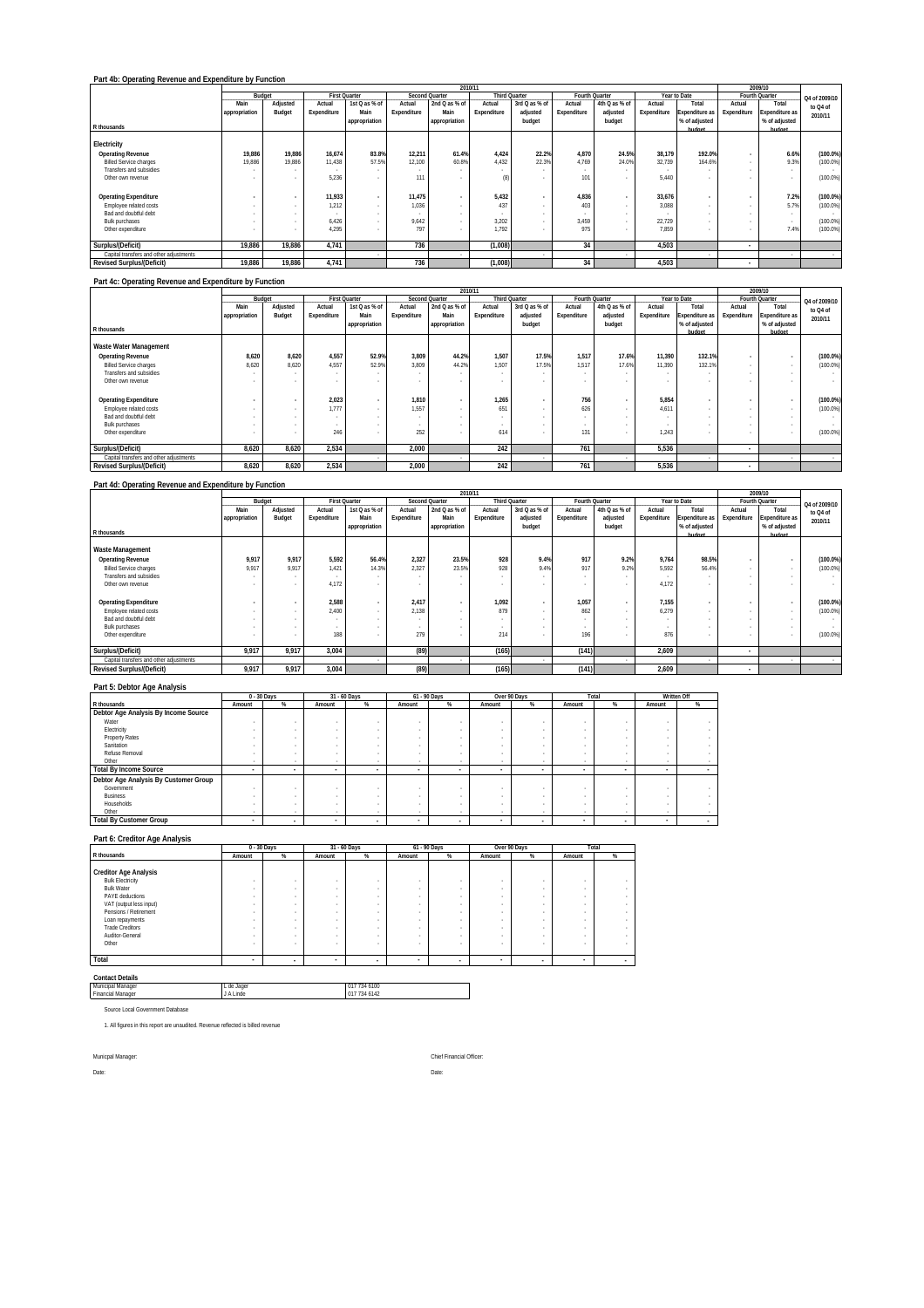#### **Mpumalanga: Steve Tshwete(MP313)**

#### **STATEMENT OF CAPITAL AND OPERATING EXPENDITURE FOR THE 4th Quarter Ended 30 June 2011 (Preliminary results)**

|  |  |  |  | Part1: Operating Revenue and Expenditure |
|--|--|--|--|------------------------------------------|
|--|--|--|--|------------------------------------------|

|                                         |               | 2010/11   |             |                      |             |                       |             |                      |                |               |             |                | 2009/10     |                       |               |
|-----------------------------------------|---------------|-----------|-------------|----------------------|-------------|-----------------------|-------------|----------------------|----------------|---------------|-------------|----------------|-------------|-----------------------|---------------|
|                                         |               | Budget    |             | <b>First Quarter</b> |             | <b>Second Quarter</b> |             | <b>Third Quarter</b> | Fourth Quarter |               |             | Year to Date   |             | Fourth Quarter        | Q4 of 2009/10 |
|                                         | Main          | Adjusted  | Actual      | 1st Q as % of        | Actual      | 2nd Q as % of         | Actual      | 3rd Q as % of        | Actual         | 4th Q as % of | Actual      | Total          | Actual      | Total                 | to Q4 of      |
|                                         | appropriation | Budget    | Expenditure | Main                 | Expenditure | Main                  | Expenditure | adjusted             | Expenditure    | adjusted      | Expenditure | Expenditure as | Expenditure | <b>Expenditure as</b> | 2010/11       |
|                                         |               |           |             | appropriation        |             | appropriation         |             | budget               |                | budget        |             | % of adjusted  |             | % of adjusted         |               |
| R thousands                             |               |           |             |                      |             |                       |             |                      |                |               |             | hudget         |             | hudget                |               |
|                                         |               |           |             |                      |             |                       |             |                      |                |               |             |                |             |                       |               |
| Operating Revenue and Expenditure       |               |           |             |                      |             |                       |             |                      |                |               |             |                |             |                       |               |
| <b>Operating Revenue</b>                | 779.414       | 783.089   | 196,768     | 25.2%                | 204,559     | 26.2%                 | 195,151     | 24.9%                | 169.810        | 21.7%         | 766.288     | 97.9%          | 146.563     | 99.5%                 | 15.9%         |
| <b>Billed Property rates</b>            | 163.839       | 167.478   | 41.185      | 25.1%                | 42.934      | 26.2%                 | 42.872      | 25.6%                | 43.190         | 25.8%         | 170.181     | 101.6%         | 36.385      | 104.1%                | 18.7%         |
| <b>Billed Service charges</b>           | 396,618       | 399.612   | 102.353     | 25.8%                | 101,231     | 25.5%                 | 97.924      | 24.5%                | 109.131        | 27.3%         | 410.639     | 102.8%         | 88.823      | 102.8%                | 22.9%         |
| Other own revenue                       | 218.957       | 216.000   | 53.230      | 24.3%                | 60.394      | 27.6%                 | 54.355      | 25.2%                | 17.489         | 8 1%          | 185.468     | 85.9%          | 21.355      | 89.5%                 | (18.1%)       |
|                                         |               |           |             |                      |             |                       |             |                      |                |               |             |                |             |                       |               |
| <b>Operating Expenditure</b>            | 821.707       | 835.606   | 192,395     | 23.4%                | 215,753     | 26.3%                 | 183,304     | 21.9%                | 186.382        | 22.3%         | 777.833     | 93.1%          | 169.932     | 95.6%                 | 9.7%          |
| Employee related costs                  | 234.560       | 239.624   | 56.627      | 24.1%                | 61.621      | 26.3%                 | 59.036      | 24.6%                | 59.029         | 24.6%         | 236.313     | 98.6%          | 48.755      | 97.6%                 | 21.1%         |
| Bad and doubtful debt                   | 4.088         | 4.088     | 1.022       | 25.0%                | 1.022       | 25.0%                 | 1.022       | 25.0%                | 1.022          | 25.0%         | 4.088       | 100.0%         | 973         | 100.0%                | 5.0%          |
| <b>Bulk purchases</b>                   | 195.687       | 194.409   | 50.737      | 25.9%                | 49.192      | 25.1%                 | 35.737      | 18.4%                | 30.213         | 15.5%         | 165.879     | 85.3%          | 38.898      | 98.6%                 | (22.3%)       |
| Other expenditure                       | 387.372       | 397.485   | 84.009      | 21.7%                | 103.918     | 26.8%                 | 87.509      | 22.0%                | 96.118         | 24.2%         | 371.554     | 93.5%          | 81.305      | 92.8%                 | 18.2%         |
|                                         |               |           |             |                      |             |                       |             |                      |                |               |             |                |             |                       |               |
| Surplus/(Deficit)                       | (42, 293)     | (52, 516) | 4,373       |                      | (11, 193)   |                       | 11,848      |                      | (16, 572)      |               | (11, 545)   |                | (23, 369)   |                       |               |
| Capital transfers and other adjustments | 75.632        | 91.717    | 21,395      | 28.3%                | 21,395      | 28.3%                 | 21.648      | 23.6%                | 27.106         | 29.6%         | 91.545      | 99.8%          | 12.789      | 94.2%                 | 111.9%        |
| <b>Revised Surplus/(Deficit)</b>        | 33,340        | 39,201    | 25,768      |                      | 10.202      |                       | 33,496      |                      | 10,534         |               | 80.000      |                | (10, 580)   |                       |               |

#### **Part 2: Capital Revenue and Expenditure**

|                                           |               | 2010/11  |                          |               |             |                |                      |               |                |               |             |                |             | 2009/10        |               |  |
|-------------------------------------------|---------------|----------|--------------------------|---------------|-------------|----------------|----------------------|---------------|----------------|---------------|-------------|----------------|-------------|----------------|---------------|--|
|                                           | Budget        |          | <b>First Quarter</b>     |               |             | Second Quarter | <b>Third Quarter</b> |               | Fourth Quarter |               |             | Year to Date   |             | Fourth Quarter | Q4 of 2009/10 |  |
|                                           | Main          | Adjusted | Actual                   | 1st Q as % of | Actual      | 2nd Q as % of  | Actual               | 3rd Q as % of | Actual         | 4th Q as % of | Actual      | Total          | Actual      | Total          | to Q4 of      |  |
|                                           | appropriation | Budget   | Expenditure              | Main          | Expenditure | Main           | Expenditure          | adjusted      | Expenditure    | adjusted      | Expenditure | Expenditure as | Expenditure | Expenditure as | 2010/11       |  |
|                                           |               |          |                          | appropriation |             | appropriation  |                      | budget        |                | budget        |             | % of adjusted  |             | % of adjusted  |               |  |
| R thousands                               |               |          |                          |               |             |                |                      |               |                |               |             | hudget         |             | hudget         |               |  |
| Capital Revenue and Expenditure           |               |          |                          |               |             |                |                      |               |                |               |             |                |             |                |               |  |
| Source of Finance                         | 288.428       | 437.553  | 39.418                   | 13.7%         | 86.213      | 29.9%          | 44.931               | 10.3%         | 59.330         | 13.6%         | 229.892     | 52.5%          | 74.052      | 42.4%          | (19.9%        |  |
| External loans                            | 120.541       | 155.162  | 13.820                   | 11.5%         | 15.926      | 13.2%          | 12.652               | 8.2%          | 20.301         | 13.1%         | 62.699      | 40.4%          | 11.098      | 43.0%          | 82.9%         |  |
| Internal contributions                    | 121.814       | 230.656  | 22.983                   | 18.9%         | 57.945      | 47.6%          | 20.710               | 9.0%          | 32.002         | 13.9%         | 133.639     | 57.9%          | 54.034      | 36.2%          | (40.8%)       |  |
| Transfers and subsidies                   | 46.073        | 50.735   | 2.616                    | 5.7%          | 11.928      | 25.9%          | 11.013               | 21.7%         | 7.027          | 13.9%         | 32.583      | 64.2%          | 8.598       | 96.0%          | (18.3%)       |  |
| Other                                     |               | 1.000    | $\overline{\phantom{a}}$ |               | 414         |                | 556                  | 55.6%         |                |               | 970         | 97.0%          | 322         | 37.4%          | $(100.0\%)$   |  |
|                                           |               |          |                          |               |             |                |                      |               |                |               |             |                |             |                |               |  |
| Capital Expenditure                       | 288.428       | 437.553  | 39,418                   | 13.7%         | 86,213      | 29.9%          | 44.931               | 10.3%         | 59.330         | 13.6%         | 229.892     | 52.5%          | 74,052      | 42.4%          | (19.9%        |  |
| Water and Sanitation                      | 66,156        | 82.329   | 1.472                    | 2.2%          | 2.872       | 4.3%           | 3.490                | 4.2%          | 9.507          | 11.5%         | 17.341      | 21.1%          | 4.037       | 24.4%          | 135.5%        |  |
| Electricity                               | 54.986        | 118.542  | 9.511                    | 17.3%         | 32.197      | 58.6%          | 12.877               | 10.9%         | 17.595         | 14.8%         | 72.180      | 60.9%          | 23,494      | 33.1%          | (25.1%)       |  |
| Housing                                   |               |          | $\sim$                   |               |             |                |                      |               |                | . .           |             | $\sim$         |             |                | . .           |  |
| Roads, pavements, bridges and storm water | 69,133        | 82.128   | 15.041                   | 21.8%         | 25,255      | 36.5%          | 12.016               | 14.6%         | 9.912          | 12.1%         | 62.224      | 75.8%          | 23,896      | 74.6%          | (58.5%)       |  |
| Other                                     | 98.153        | 154.553  | 13.393                   | 13.6%         | 25.889      | 26.49          | 16.549               | 10.7%         | 22.315         | 14.4%         | 78.147      | 50.6%          | 22,624      | 41.3%          | (1.4%)        |  |
|                                           |               |          |                          |               |             |                |                      |               |                |               |             |                |             |                |               |  |

### **Total Capital and Operating Expenditure**

|                                          |               |          |             |                      |             |                       | 2009/10              |               |                |               |             |                       |             |                       |               |
|------------------------------------------|---------------|----------|-------------|----------------------|-------------|-----------------------|----------------------|---------------|----------------|---------------|-------------|-----------------------|-------------|-----------------------|---------------|
|                                          | Budget        |          |             | <b>First Quarter</b> |             | <b>Second Quarter</b> | <b>Third Quarter</b> |               | Fourth Ouarter |               |             | Year to Date          |             | Fourth Quarter        | Q4 of 2009/10 |
|                                          | Main          | Adjusted | Actual      | 1st Q as % of        | Actual      | 2nd Q as % of         | Actual               | 3rd Q as % of | Actual         | 4th Q as % of | Actual      | Total                 | Actual      | Total                 | to Q4 of      |
|                                          | appropriation | Budget   | Expenditure | Main                 | Expenditure | Main                  | Expenditure          | adiusted      | Expenditure    | adjusted      | Expenditure | <b>Expenditure as</b> | Expenditure | <b>Expenditure as</b> | 2010/11       |
|                                          |               |          |             | appropriation        |             | appropriation         |                      | budget        |                | budget        |             | % of adjusted         |             | % of adjusted         |               |
| R thousands                              |               |          |             |                      |             |                       |                      |               |                |               |             | hudget                |             | hudget                |               |
| <b>Capital and Operating Revenue</b>     |               |          |             |                      |             |                       |                      |               |                |               |             |                       |             |                       |               |
| Operating Revenue                        | 779.414       | 783.089  | 196.768     | 25.2%                | 204.559     | 26.2%                 | 195.151              | 24.9%         | 169.810        | 21.7%         | 766.288     | 97.9%                 | 146.563     | 99.5%                 | 15.9%         |
| Capital Revenue                          | 288.428       | 437.553  | 39.418      | 13.7%                | 86.213      | 29.9%                 | 44.931               | 10.3%         | 59.330         | 13.6%         | 229.892     | 52.5%                 | 74.052      | 42.4%                 | (19.9%        |
| <b>Total Revenue</b>                     | 1.067.842     | .220.643 | 236.186     | 22.1%                | 290.772     | 27.2%                 | 240.083              | 19.7%         | 229.140        | 18.8%         | 996.180     | 81.6%                 | 220.615     | 79.1%                 | 3.9%          |
| <b>Capital and Operating Expenditure</b> |               |          |             |                      |             |                       |                      |               |                |               |             |                       |             |                       |               |
| Operating Expenditure                    | 821.707       | 835.606  | 192.395     | 23.4%                | 215.753     | 26.3%                 | 183.304              | 21.9%         | 186.382        | 22.3%         | 777.833     | 93.1%                 | 169.932     | 95.6%                 | 9.7%          |
| Capital Expenditure                      | 288.428       | 437.553  | 39.418      | 13.7%                | 86.213      | 29.9%                 | 44.931               | 10.3%         | 59.330         | 13.6%         | 229.892     | 52.5%                 | 74.052      | 42.4%                 | (19.9%        |
| <b>Total Expenditure</b>                 | 110,135       | .273.159 | 231,813     | 20.9%                | 301.965     | 27.2%                 | 228,235              | 17.9%         | 245.712        | 19.3%         | 1.007.726   | 79.2%                 | 243.984     | 77.0%                 | .7%           |
|                                          |               |          |             |                      |             |                       |                      |               |                |               |             |                       |             |                       |               |
| Part 3: Cash Receipts and Payments       |               |          |             |                      |             |                       |                      |               |                |               |             |                       |             |                       |               |

|                                                 |               | 2010/11   |                      |               |             |                |             |                      |                       |               | 2009/10     |                |             |                |               |
|-------------------------------------------------|---------------|-----------|----------------------|---------------|-------------|----------------|-------------|----------------------|-----------------------|---------------|-------------|----------------|-------------|----------------|---------------|
|                                                 |               | Budget    | <b>First Quarter</b> |               |             | Second Quarter |             | <b>Third Quarter</b> | <b>Fourth Quarter</b> |               |             | Year to Date   |             | Fourth Quarter | 04 of 2009/10 |
|                                                 | Main          | Adjusted  | Actual               | 1st Q as % of | Actual      | 2nd Q as % of  | Actual      | 3rd Q as % of        | Actual                | 4th Q as % of | Actual      | Total          | Actual      | Total          | to 04 of      |
|                                                 | appropriation | Budget    | Expenditure          | Main          | Expenditure | Main           | Expenditure | adjusted             | Expenditure           | adiusted      | Expenditure | Expenditure as | Expenditure | Expenditure as | 2010/11       |
|                                                 |               |           |                      | appropriation |             | appropriation  |             | budget               |                       | budget        |             | % of adjusted  |             | % of adjusted  |               |
| R thousands                                     |               |           |                      |               |             |                |             |                      |                       |               |             | hudget         |             | hudget         |               |
|                                                 |               |           |                      |               |             |                |             |                      |                       |               |             |                |             |                |               |
| <b>Cash Receipts and Payments</b>               |               |           |                      |               |             |                |             |                      |                       |               |             |                |             |                |               |
| Opening Cash Balance                            | 61.490        | 57.104    | 57.104               |               | 46.701      |                | 181,832     |                      | 77.921                |               | 57,104      |                | 55,414      |                |               |
| Cash receipts by source                         | 948,269       | 1.187.419 | 249.485              | 26.3%         | 431.939     | 45.6%          | 111.106     | 9.4%                 | 234.659               | 19.8%         | 1,027,189   | 86.5%          | 243.114     | 108.2%         | (3.5%)        |
| Statutory receipts (including VAT)              | 158.413       | 167.478   | 41.182               | 26.0%         | 42.931      | 27.1%          | 42.878      | 25.6%                | 43.190                | 25.8%         | 170.181     | 101.6%         |             | $\sim$         | (100.0%       |
| Service charges                                 | 388.524       | 391 189   | 99.903               | 25.7%         | 99.128      | 25.5%          | 96.238      | 24.6%                | 107.032               | 27.4%         | 402.301     | 102.8%         | 115,978     | 105.3%         | (7.7%         |
| Transfers (operational and capital)             | 121.154       | 127.473   | 33.838               | 27.9%         | 44.205      | 36.5%          | 35.244      | 27.6%                | 3.609                 | 2.8%          | 116.896     | 91 7%          | 4.400       | 118.9%         | $(18.0\%)$    |
| Other receipts                                  | 89.653        | 135.280   | 36.068               | 40.2%         | 63.718      | 71.1%          | 44.542      | 32 9%                | 24.804                | 18.3%         | 169,132     | 125.0%         | 67,283      | 274.9%         | (63.1%)       |
| Contributions recognised - cap. & contr. assets | 21,670        | ÷.        |                      |               |             |                |             |                      |                       |               |             |                |             | $\sim$         |               |
| Proceeds on disposal of PPE                     | 473           |           | 26                   | 5.4%          | 19          | 4.1%           |             |                      | 199                   |               | 244         |                |             | $\sim$         | (100.0%       |
| <b>External Inans</b>                           | 95.671        | 120,000   |                      |               |             |                |             | $\sim$               | . .                   | $\sim$        |             |                |             | 65.8%          |               |
| Net increase (decr.) in assets / liabilities    | 72.711        | 246.000   | 38.469               | 52.9%         | 181.937     | 250.2%         | (107, 796)  | (43.8%)              | 55.825                | 22.7%         | 168.434     | 68.5%          | 55.453      | (13.7%         | .7%           |
|                                                 |               |           |                      |               |             |                |             |                      |                       |               |             |                |             |                |               |
| Cash payments by type                           | 976,386       | 1,229,582 | 259.888              | 26.6%         | 296.808     | 30.4%          | 215.016     | 17.5%                | 253.115               | 20.6%         | 1,024,828   | 83.3%          | 241.329     | 107.4%         | 4.9%          |
| Employee related costs                          | 234.560       | 239.624   | 56.627               | 24.1%         | 61.621      | 26.3%          | 59.036      | 24.6%                | 59.029                | 24.6%         | 236.313     | 98.6%          | 48.754      | 98.3%          | 21.1%         |
| Grant and subsidies                             | 31.012        | 34.679    | 8.399                | 27.1%         | 8.354       | 26.9%          | 9.466       | 27.3%                | 8.926                 | 25.7%         | 35.145      | 101.3%         |             | $\sim$         | (100.0%       |
| Bulk Purchases - electr., water and sewerage    | 195.687       | 194.409   | 50.737               | 25.9%         | 49.192      | 25.1%          | 35.737      | 18.4%                | 30.213                | 15.5%         | 165.879     | 85.3%          |             | $\sim$         | (100.0%       |
| Other payments to service providers             | 202.983       | 163.127   | 28.174               | 13.9%         | 46.346      | 22.8%          | 28.479      | 17.5%                | 34.116                | 20.9%         | 137.114     | 84.1%          | 109.885     | 144.0%         | (69.0%        |
| Capital assets                                  | 288.428       | 437.553   | 39.418               | 13.7%         | 86.213      | 29.9%          | 44.931      | 10.3%                | 50.835                | 11.6%         | 221,397     | 50.6%          | 74.052      | 68.4%          | (31.4%)       |
| Repayment of borrowing                          | 23.716        | 20.190    | 1.499                | 6.3%          | 9.057       | 38.2%          | 1.588       | 7.9%                 | 9.758                 | 48.3%         | 21.901      | 108.5%         | 8.638       | 98.5%          | 13.0%         |
| Other cash flows / payments                     |               | 140,000   | 75,033               |               | 36,026      |                | 35,780      | 25.6%                | 60,239                | 43.0%         | 207,078     | 147.9%         |             | $\sim$         | (100.0%       |
| <b>Closing Cash Balance</b>                     | 33.373        | 14.942    | 46,701               |               | 181,832     |                | 77,921      |                      | 59.465                |               | 59.465      |                | 57,198      |                |               |
|                                                 |               |           |                      |               |             |                |             |                      |                       |               |             |                |             |                |               |

#### **Part 4a: Operating Revenue and Expenditure by Function R thousands Main appropriation Adjusted Budget Actual Expenditure 1st Q as % of Main appropriation Actual Expenditure 2nd Q as % of Main appropriation Actual Expenditure 3rd Q as % of adjusted budget Actual Expenditure 4th Q as % of adjusted budget Expenditure Expenditure as** <br> **1** % of adjusted budget **budget Actual Expenditure Total Expenditure as % of adjusted budget Water**<br> **Operating Revenue**<br> **Billed Service charges<br>
Transfers and subsidies<br>
Other own revenue Operating Revenue 56,132 55,640 11,665 20.8% 14,960 26.7% 11,610 20.9% 11,326 20.4% 49,560 89.1% 8,978 70.6% 26.2%** Billed Service charges 51,399 50,790 12,826 25.0% 14,910 29.0% 11,946 23.5% 12,665 24.9% 52,347 103.1% 10,209 99.6% 24.1% Transfers and subsidies 10,977 | 11,200 | 534 4.9% | 1,707 | 15.6% | 958 | 8.6% - | - | 3,200 | 28.6% | - | 5.9% -Other own revenue (6,244) (6,350) (1,695) 27.2% (1,658) 26.5% (1,294) 20.4% (1,340) 21.1% (5,987) 94.3% (1,232) 98.1% 8.8% **Operating Expenditure 50,806 46,473 10,407 20.5% 11,779 23.2% 10,789 23.2% 12,798 27.5% 45,773 98.5% 9,842 94.8% 30.0%** Employee related costs 8,693 9,376 2,314 26.6% 2,699 31.1% 2,406 25.7% 2,492 26.6% 9,911 105.7% 1,840 99.5% 35.4% Bad and doubtful debt 408 408 102 25.0% 102 25.0% 102 25.0% 102 25.0% 408 100.0% 97 100.0% 5.0% Bulk purchases 9,538 4,848 238 2.5% 833 8.7% 406 8.4% 3,634 75.0% 5,111 105.4% 706 78.2% 414.7% Other expenditure 32,167 31,842 7,754 24.1% 8,144 25.3% 7,874 24.7% 6,570 20.6% 30,342 95.3% 7,198 95.3% (8.7%) **Surplus/(Deficit) 5,326 9,166 1,257 3,181 821 (1,472) 3,788 (864)**  Capital transfers and other adjustments 17,633 15,813 4,408 25.0% 4,408 25.0% 4,257 26.9% 2,739 17.3% 15,813 100.0% 2,749 92.5% (.3%) Revised Surplus/(Deficit) 22,959 | 24,979 | 5,666 | | 7,590 | | 5,078 | | 1,267 | | 1,9601 | | 1,884  **2010/11 2009/10 Q4 of 2009/10 to Q4 of 2010/11 Budget** | First Quarter | Second Quarter | Third Quarter | Fourth Quarter | Year to Date | Fourth Quarter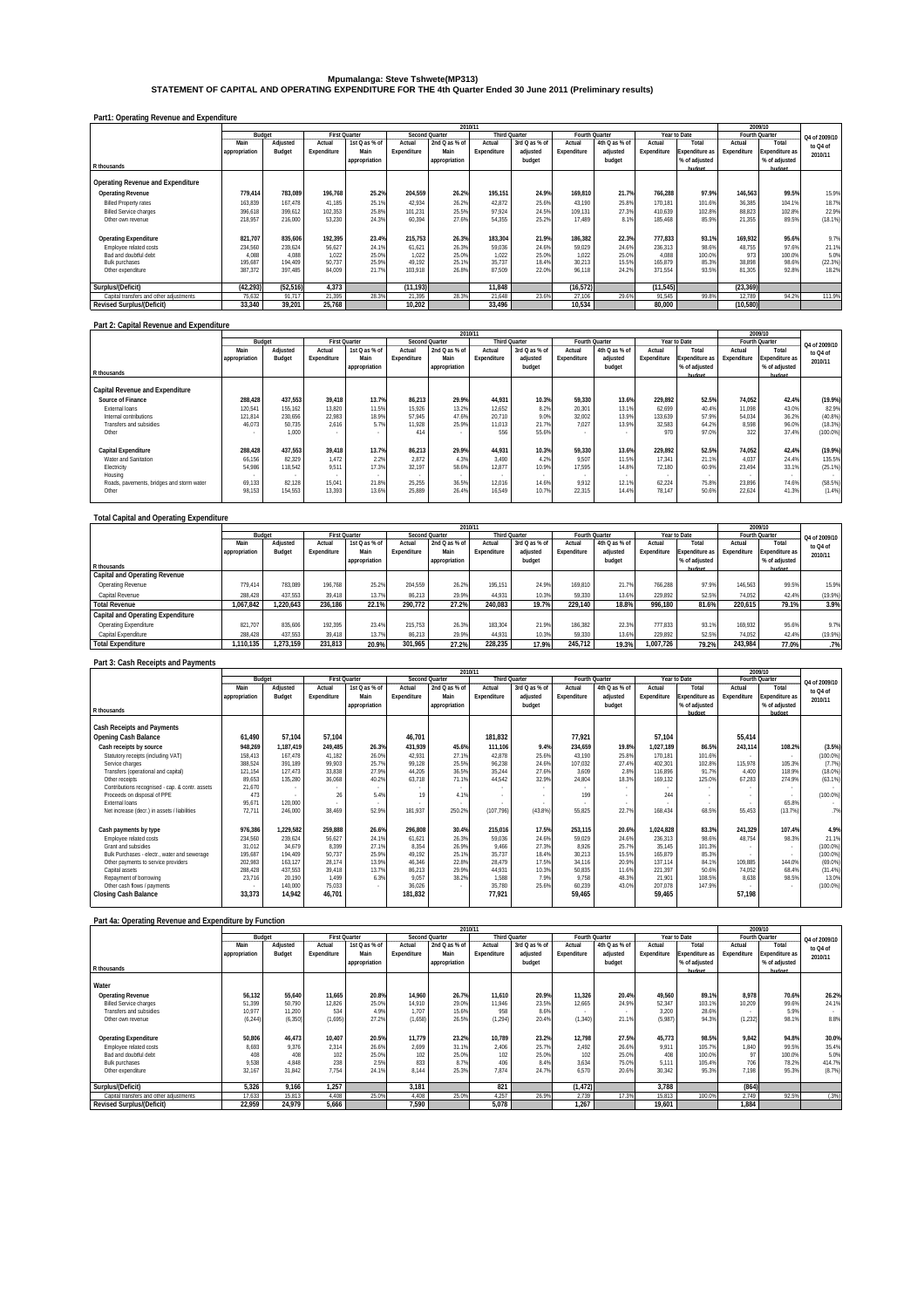|                                         |               | 2010/11<br>2009/10 |             |                      |             |                       |                      |               |                |               |             |                |             |                |               |
|-----------------------------------------|---------------|--------------------|-------------|----------------------|-------------|-----------------------|----------------------|---------------|----------------|---------------|-------------|----------------|-------------|----------------|---------------|
|                                         |               | Budget             |             | <b>First Quarter</b> |             | <b>Second Quarter</b> | <b>Third Quarter</b> |               | Fourth Quarter |               |             | Year to Date   |             | Fourth Quarter | Q4 of 2009/10 |
|                                         | Main          | Adjusted           | Actual      | 1st Q as % of        | Actual      | 2nd Q as % of         | Actual               | 3rd Q as % of | Actual         | 4th Q as % of | Actual      | Total          | Actual      | Total          | to Q4 of      |
|                                         | appropriation | Budget             | Expenditure | Main                 | Expenditure | Main                  | Expenditure          | adjusted      | Expenditure    | adjusted      | Expenditure | Expenditure as | Expenditure | Expenditure as | 2010/11       |
|                                         |               |                    |             | appropriation        |             | appropriation         |                      | budget        |                | budget        |             | % of adjusted  |             | % of adjusted  |               |
| R thousands                             |               |                    |             |                      |             |                       |                      |               |                |               |             | hudget         |             | hudget         |               |
|                                         |               |                    |             |                      |             |                       |                      |               |                |               |             |                |             |                |               |
| Electricity                             |               |                    |             |                      |             |                       |                      |               |                |               |             |                |             |                |               |
| <b>Operating Revenue</b>                | 294.782       | 295.634            | 74.493      | 25.3%                | 75.812      | 25.7%                 | 75.371               | 25.5%         | 79.945         | 27.0%         | 305,620     | 103.4%         | 63.350      | 103.7%         | 26.2%         |
| <b>Billed Service charges</b>           | 275.167       | 276.464            | 71.515      | 26.0%                | 68.152      | 24.8%                 | 67.766               | 24.5%         | 78.193         | 28.3%         | 285.625     | 103.3%         | 62.946      | 104.0%         | 24.2%         |
| Transfers and subsidies                 | 14,600        | 14.200             | 2.026       | 13.9%                | 6.424       | 44.0%                 | 5.750                | 40.5%         |                | $\sim$        | 14.200      | 100.0%         |             | 100.0%         | . .           |
| Other own revenue                       | 5.016         | 4.970              | 952         | 19.0%                | 1.235       | 24 6%                 | 1.856                | 37.3%         | 1.752          | 35.3%         | 5.795       | 116.6%         | 403         | 88.2%          | 334.3%        |
|                                         |               |                    |             |                      |             |                       |                      |               |                |               |             |                |             |                |               |
| <b>Operating Expenditure</b>            | 295.176       | 293.817            | 68.973      | 23.4%                | 84.455      | 28.6%                 | 53.415               | 18.2%         | 47.610         | 16.2%         | 254.453     | 86.6%          | 56.759      | 98.3%          | (16.1%        |
| Employee related costs                  | 17.774        | 18.890             | 4.808       | 27.1%                | 5.069       | 28.5%                 | 4.039                | 21.4%         | 4.797          | 25.4%         | 18.712      | 99.1%          | 3.874       | 98.4%          | 23.8%         |
| Bad and doubtful debt                   | 1.454         | 1.454              | 364         | 25.0%                | 364         | 25.0%                 | 364                  | 25.0%         | 364            | 25.0%         | 1.454       | 100.0%         | 346         | 100.0%         | 5.0%          |
| <b>Bulk purchases</b>                   | 185.998       | 189.450            | 50.479      | 27.1%                | 48.335      | 26.0%                 | 35.311               | 18.6%         | 26.558         | 14.0%         | 160.683     | 84.8%          | 38.180      | 99.1%          | (30.4%)       |
| Other expenditure                       | 89.950        | 84.022             | 13,322      | 14.8%                | 30.689      | 34 1%                 | 13.702               | 16.3%         | 15.891         | 18.9%         | 73.604      | 87.6%          | 14.359      | 95.9%          | 10.7%         |
|                                         |               |                    |             |                      |             |                       |                      |               |                |               |             |                |             |                |               |
| Surplus/(Deficit)                       | (394)         | 1.818              | 5,520       |                      | (8,644)     |                       | 21.957               |               | 32.335         |               | 51.168      |                | 6.591       |                |               |
| Capital transfers and other adjustments | 10.204        | 4.580              | 2.551       | 25.0%                | 2.551       | 25.0%                 | 2.082                | 45.5%         | (2.605)        | (56.9%)       | 4.580       | 100.0%         | 2.185       | 91.7%          | (219.2%)      |
| <b>Revised Surplus/(Deficit)</b>        | 9.810         | 6,398              | 8.071       |                      | (6,092)     |                       | 24.039               |               | 29.731         |               | 55.748      |                | 8,776       |                |               |
|                                         |               |                    |             |                      |             |                       |                      |               |                |               |             |                |             |                |               |

#### **Part 4c: Operating Revenue and Expenditure by Function**

|                                         |               | 2010/11  |             |                      |             |                       |                      |               |             |                |             |                       | 2009/10     |                |               |
|-----------------------------------------|---------------|----------|-------------|----------------------|-------------|-----------------------|----------------------|---------------|-------------|----------------|-------------|-----------------------|-------------|----------------|---------------|
|                                         |               | Budget   |             | <b>First Quarter</b> |             | <b>Second Quarter</b> | <b>Third Quarter</b> |               |             | Fourth Quarter |             | Year to Date          |             | Fourth Quarter | Q4 of 2009/10 |
|                                         | Main          | Adjusted | Actual      | 1st Q as % of        | Actual      | 2nd Q as % of         | Actual               | 3rd Q as % of | Actual      | 4th Q as % of  | Actual      | Total                 | Actual      | Total          | to Q4 of      |
|                                         | appropriation | Budget   | Expenditure | Main                 | Expenditure | Main                  | Expenditure          | adjusted      | Expenditure | adjusted       | Expenditure | <b>Expenditure as</b> | Expenditure | Expenditure as | 2010/11       |
|                                         |               |          |             | appropriation        |             | appropriation         |                      | budget        |             | budget         |             | % of adjusted         |             | % of adjusted  |               |
| R thousands                             |               |          |             |                      |             |                       |                      |               |             |                |             | hudget                |             | hudget         |               |
| Waste Water Management                  |               |          |             |                      |             |                       |                      |               |             |                |             |                       |             |                |               |
| <b>Operating Revenue</b>                | 57.688        | 58.198   | 13.230      | 22.9%                | 12.087      | 21.0%                 | 10.738               | 18.5%         | 9.236       | 15.9%          | 45.292      | 77.8%                 | 6.304       | 89.4%          | 46.5%         |
| <b>Billed Service charges</b>           | 35,119        | 36.401   | 9.113       | 25.9%                | 9.151       | 26.1%                 | 9.050                | 24.9%         | 9.094       | 25.0%          | 36.408      | 100.0%                | 7.790       | 100.6%         | 16.7%         |
| <b>Transfers and subsidies</b>          | 22,045        | 21,265   | 3.983       | 18.1%                | 2.801       | 12.7%                 | 1.481                | 7.0%          |             |                | 8.265       | 38.9%                 |             | 62.8%          |               |
| Other own revenue                       | 525           | 532      | 134         | 25.6%                | 135         | 25.8%                 | 207                  | 38 9%         | 142         | 26.7%          | 619         | 116.3%                | (1,485)     | 97.7%          | (109.6%)      |
| <b>Operating Expenditure</b>            | 46.477        | 49.991   | 10.977      | 23.6%                | 12.075      | 26.0%                 | 12.273               | 24.6%         | 13.853      | 27.7%          | 49.179      | 98.4%                 | 7.994       | 96.6%          | 73.3%         |
| Employee related costs                  | 16.521        | 17.134   | 4.009       | 24.3%                | 4.735       | 28.7%                 | 4.173                | 24.4%         | 4.309       | 25.1%          | 17.226      | 100.5%                | 3.368       | 96.0%          | 27.9%         |
| Bad and doubtful debt                   | 260           | 260      | 65          | 25.0%                | 65          | 25.0%                 |                      | 25.0%         |             | 25.0%          | 260         | 100.0%                | 62          | 100.0%         | 5.0%          |
| <b>Bulk purchases</b>                   | 67            | 44       |             | 13.6%                |             | 14.0%                 |                      | 20.9%         |             | 20.6%          | 37          | 83.0%                 |             | 60.9%          | 24.5%         |
| Other expenditure                       | 29.629        | 32.553   | 6.894       | 23.3%                | 7.266       | 24.5%                 | 8.026                | 24 7%         | 9.470       | 29.1%          | 31.657      | 97.2%                 | 4.557       | 97.2%          | 107.8%        |
| Surplus/(Deficit)                       | 11.211        | 8,207    | 2,253       |                      | 12          |                       | (1,535)              |               | (4,617)     |                | (3,888)     |                       | (1,690)     |                |               |
| Capital transfers and other adjustments | 9.651         | 12.330   | 2.413       | 25.0%                | 2.413       | 25.0%                 | 2.375                | 19.3%         | 5,130       | 41.6%          | 12,330      | 100.0%                | 1.677       | 91.7%          | 205.9%        |
| <b>Revised Surplus/(Deficit)</b>        | 20.862        | 20.537   | 4.666       |                      | 2.424       |                       | 840                  |               | 512         |                | 8.442       |                       | (13)        |                |               |

### **Part 4d: Operating Revenue and Expenditure by Function**

|                                         |               | 2010/11  |              |                      |             |                       |             |                      |             |                |             |                |             |                       |               |
|-----------------------------------------|---------------|----------|--------------|----------------------|-------------|-----------------------|-------------|----------------------|-------------|----------------|-------------|----------------|-------------|-----------------------|---------------|
|                                         |               | Budget   |              | <b>First Quarter</b> |             | <b>Second Quarter</b> |             | <b>Third Quarter</b> |             | Fourth Quarter |             | Year to Date   |             | Fourth Quarter        | Q4 of 2009/10 |
|                                         | Main          | Adjusted | Actual       | 1st Q as % of        | Actual      | 2nd Q as % of         | Actual      | 3rd Q as % of        | Actual      | 4th Q as % of  | Actual      | Total          | Actual      | Total                 | to Q4 of      |
|                                         | appropriation | Budget   | Expenditure  | Main                 | Expenditure | Main                  | Expenditure | adjusted             | Expenditure | adjusted       | Expenditure | Expenditure as | Expenditure | <b>Expenditure as</b> | 2010/11       |
|                                         |               |          |              | appropriation        |             | appropriation         |             | budget               |             | budget         |             | % of adjusted  |             | % of adjusted         |               |
| R thousands                             |               |          |              |                      |             |                       |             |                      |             |                |             | budget         |             | hudgot                |               |
| Waste Management                        |               |          |              |                      |             |                       |             |                      |             |                |             |                |             |                       |               |
| <b>Operating Revenue</b>                | 46.843        | 48.178   | 13.561       | 28.9%                | 12.403      | 26.5%                 | 11.223      | 23.3%                | 10.074      | 20.9%          | 47.262      | 98.1%          | 6.061       | 100.5%                | 66.2%         |
| <b>Billed Service charges</b>           | 34.934        | 35.957   | 8.899        | 25.5%                | 9.018       | 25.8%                 | 9.163       | 25.5%                | 9.179       | 25.5%          | 36.258      | 100.8%         | 7.878       | 100.4%                | 16.5%         |
| <b>Transfers and subsidies</b>          | 10,850        | 11.274   | 4.452        | 41.0%                | 3.124       | 28.8%                 | 1.814       | 16.1%                | 631         | 5.6%           | 10.021      | 88.9%          |             | 100.0%                | (100.0%       |
| Other own revenue                       | 1.059         | 946      | $21^{\circ}$ | 19.9%                | 262         | 24.7%                 | 246         | 26.0%                | 264         | 27.9%          | 982         | 103.9%         | (1.818)     | 99.6%                 | $(114.5\%)$   |
| <b>Operating Expenditure</b>            | 46,138        | 47.716   | 10,875       | 23.6%                | 12.715      | 27.6%                 | 11.760      | 24.6%                | 12.143      | 25.4%          | 47.493      | 99.5%          | 7.821       | 96.2%                 | 55.3%         |
| Employee related costs                  | 21,082        | 22.847   | 5.463        | 25.9%                | 6.372       | 30.2%                 | 5.605       | 24.5%                | 6.032       | 26.4%          | 23.471      | 102.7%         | 4.324       | 100.0%                | 39.5%         |
| Bad and doubtful debt                   | 277           | 277      | 69           | 25.0%                | 69          | 25.0%                 | 69          | 25.0%                |             | 25.0%          | 277         | 100.0%         | 66          | 100.0%                | 5.0%          |
| <b>Bulk purchases</b>                   | 41            | 29       |              | 9.7%                 |             | 14.2%                 |             | 13.6%                |             | 15.3%          | 18          | 63.2%          |             | 9.4%                  | (100.0%       |
| Other expenditure                       | 24,738        | 24.564   | 5.340        | 21.6%                | 6.269       | 25.3%                 | 6.082       | 24.8%                | 6.037       | 24.6%          | 23.727      | 96.6%          | 3.431       | 92.0%                 | 76.0%         |
| Surplus/(Deficit)                       | 704           | 461      | 2,686        |                      | (312)       |                       | (536)       |                      | (2,069)     |                | (231)       |                | (1,760)     |                       |               |
| Capital transfers and other adjustments | 3.450         | 3.322    | 863          | 25.0%                | 863         | 25.0%                 | 852         | 25.6%                | 745         | 22.4%          | 3.322       | 100.0%         | 570         | 91.7%                 | 30.6%         |
| <b>Revised Surplus/(Deficit)</b>        | 4.155         | 3,783    | 3.548        |                      | 551         |                       | 316         |                      | 1,323)      |                | 3.091       |                | (1, 190)    |                       |               |

J.

### **Part 5: Debtor Age Analysis**

|                                       |        | 0 - 30 Days |        | 31 - 60 Days | 61 - 90 Days |      | Over 90 Days |       | Total  |        | Written Off |      |
|---------------------------------------|--------|-------------|--------|--------------|--------------|------|--------------|-------|--------|--------|-------------|------|
| R thousands                           | Amount |             | Amount | %            | Amount       | %    | Amount       | %     | Amount | %      | Amount      | $\%$ |
| Debtor Age Analysis By Income Source  |        |             |        |              |              |      |              |       |        |        |             |      |
| Water                                 | 688    | 25.8%       | 281    | 10.5%        | 96           | 3.6% | 1.605        | 60.1% | 2.669  | 8.8%   |             |      |
| Electricity                           | 1.974  | 55.6%       | 520    | 14.7%        | 168          | 4.7% | 887          | 25.0% | 3.550  | 11.7%  |             |      |
| <b>Property Rates</b>                 | 1.490  | 8.8%        | 967    | 5.7%         | 788          | 4.6% | 13.713       | 80.9% | 16.958 | 55.7%  |             |      |
| Sanitation                            | 389    | 21.2%       | 195    | 10.6%        | 97           | 5.3% | 1.152        | 62.9% | 1.833  | 6.0%   |             |      |
| Refuse Removal                        | 299    | 20.7%       | 142    | 9.8%         | 89           | 6.2% | 914          | 63.3% | 1.444  | 4.7%   |             |      |
| Other                                 | 457    | 11.5%       | 287    | 7.2%         | 168          | 4.2% | 3.069        | 77.1% | 3.981  | 13.1%  |             |      |
| <b>Total By Income Source</b>         | 5.297  | 17.4%       | 2.393  | 7.9%         | .405         | 4.6% | 21.340       | 70.1% | 30.435 | 100.0% |             |      |
| Debtor Age Analysis By Customer Group |        |             |        |              |              |      |              |       |        |        |             |      |
| Government                            | 165    | 9.0%        | 124    | 6.7%         | 109          | 5.9% | 1.444        | 78.4% | 1.842  | 6.1%   |             |      |
| <b>Business</b>                       | 1.795  | 37.6%       | 819    | 17.1%        | 252          | 5.3% | 1.910        | 40.0% | 4.776  | 15.7%  |             |      |
| Households                            | 2.297  | 18.7%       | 864    | 7.0%         | 573          | 4.7% | 8.544        | 69.6% | 12.278 | 40.3%  |             |      |
| Other                                 | 1.040  | 9.0%        | 586    | 5.1%         | 472          | 4.1% | 9.442        | 81.8% | 11.540 | 37.9%  | $\sim$      |      |
| <b>Total By Customer Group</b>        | 5.297  | 17.4%       | 2.393  | 7.9%         | <b>.405</b>  | 4.6% | 21.340       | 70.1% | 30.435 | 100.0% |             |      |

**Part 6: Creditor Age Analysis**

|                              | 0 - 30 Days |        | 31 - 60 Days |                          | 61 - 90 Days             |   | Over 90 Days |   | Total  |        |
|------------------------------|-------------|--------|--------------|--------------------------|--------------------------|---|--------------|---|--------|--------|
| R thousands                  | Amount      | %      | Amount       | %                        | Amount                   | % | Amount       | % | Amount | %      |
|                              |             |        |              |                          |                          |   |              |   |        |        |
| <b>Creditor Age Analysis</b> |             |        |              |                          |                          |   |              |   |        |        |
| <b>Bulk Electricity</b>      | 14.678      | 100.0% |              | ٠                        |                          |   |              |   | 14.678 | 15.8%  |
| <b>Bulk Water</b>            | 325         | 100.0% |              | ٠                        |                          |   |              |   | 325    | .3%    |
| PAYE deductions              | 2.754       | 100.0% |              | ٠                        |                          |   |              |   | 2.754  | 3.0%   |
| VAT (output less input)      | $\sim$      |        |              | ٠                        |                          |   |              |   |        |        |
| Pensions / Retirement        | 3,197       | 100.0% |              | ٠                        |                          |   |              |   | 3,197  | 3.4%   |
| Loan repayments              | 9.758       | 100.0% |              | ٠                        |                          |   |              |   | 9.758  | 10.5%  |
| <b>Trade Creditors</b>       | 61,728      | 100.0% |              | ٠                        | $\sim$                   |   | ٠            |   | 61.728 | 66.5%  |
| Auditor-General              | 36          | 100.0% |              | ٠                        |                          |   |              |   | 36     |        |
| Other                        | 326         | 100.0% |              | ٠                        |                          |   |              |   | 326    | .4%    |
|                              |             |        |              |                          |                          |   |              |   |        |        |
| Total                        | 92.801      | 100.0% | $\sim$       | $\overline{\phantom{a}}$ | $\overline{\phantom{a}}$ | ۰ |              |   | 92,801 | 100.0% |

#### **Contact Details**

| <b>Contact Details</b>           |            |              |
|----------------------------------|------------|--------------|
| Municipal Manager                | W D Fouche | 013 249 7264 |
| <b>Financial Manager</b>         | F J Naude  | 013 249 7108 |
| Source Local Government Database |            |              |

1. All figures in this report are unaudited. Revenue reflected is billed revenue

Date: Date: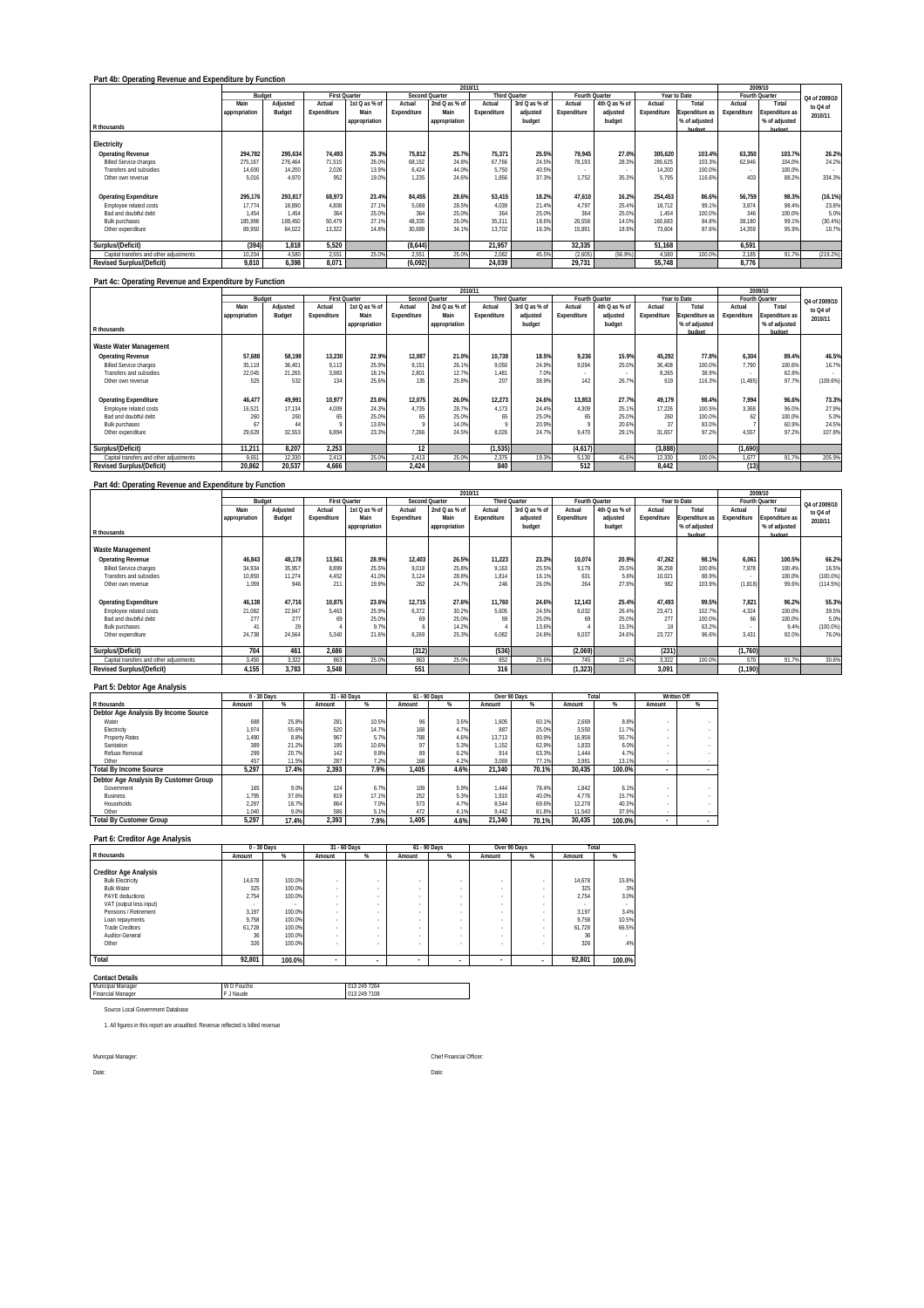## **Mpumalanga: Thaba Chweu(MP321) STATEMENT OF CAPITAL AND OPERATING EXPENDITURE FOR THE 4th Quarter Ended 30 June 2011 (Preliminary results)**

| Part1: Operating Revenue and Expenditure |  |
|------------------------------------------|--|
|                                          |  |

|                                         |               | 2010/11  |                      |               |             |                       |                      |               |                |               |             |                |                | 2009/10        |               |
|-----------------------------------------|---------------|----------|----------------------|---------------|-------------|-----------------------|----------------------|---------------|----------------|---------------|-------------|----------------|----------------|----------------|---------------|
|                                         | Budget        |          | <b>First Quarter</b> |               |             | <b>Second Quarter</b> | <b>Third Quarter</b> |               | Fourth Quarter |               |             | Year to Date   | Fourth Quarter |                | Q4 of 2009/10 |
|                                         | Main          | Adjusted | Actual               | 1st Q as % of | Actual      | 2nd Q as % of         | Actual               | 3rd Q as % of | Actual         | 4th Q as % of | Actual      | Total          | Actual         | Total          | to Q4 of      |
|                                         | appropriation | Budget   | Expenditure          | Main          | Expenditure | Main                  | Expenditure          | adjusted      | Expenditure    | adjusted      | Expenditure | Expenditure as | Expenditure    | Expenditure as | 2010/11       |
|                                         |               |          |                      | appropriation |             | appropriation         |                      | budget        |                | budget        |             | % of adjusted  |                | % of adjusted  |               |
| R thousands                             |               |          |                      |               |             |                       |                      |               |                |               |             | hudget         |                | hudget         |               |
|                                         |               |          |                      |               |             |                       |                      |               |                |               |             |                |                |                |               |
| Operating Revenue and Expenditure       |               |          |                      |               |             |                       |                      |               |                |               |             |                |                |                |               |
| <b>Operating Revenue</b>                | 216.180       | 216.180  | 84.339               | 39.0%         | 67.321      | 31.1%                 | 55.759               | 25.8%         | 25.143         | 11.6%         | 232.561     | 107.6%         | 52.369         |                | $(52.0\%)$    |
| <b>Billed Property rates</b>            | 32.732        | 32.732   | 61                   | .2%           | 5.670       | 17.3%                 | 4.313                | 13.2%         | 4.200          | 12.8%         | 14.244      | 43.5%          | (191)          | $\sim$         | (2,302.9%     |
| <b>Billed Service charges</b>           | 106,402       | 106.402  | 14.155               | 13.3%         | 52,370      | 49.2%                 | 32.568               | 30.6%         | 10.581         | 9.9%          | 109.674     | 103.1%         | 17.878         | . .            | (40.8%)       |
| Other own revenue                       | 77,046        | 77.046   | 70.122               | 91.0%         | 9.281       | 12.0%                 | 18.878               | 24.5%         | 10,362         | 13.4%         | 108.643     | 141.0%         | 34.682         |                | (70.1%)       |
|                                         |               |          |                      |               |             |                       |                      |               |                |               |             |                |                |                |               |
| <b>Operating Expenditure</b>            | 215,084       | 215.084  | 53,217               | 24.7%         | 41,513      | 19.3%                 | 80.176               | 37.3%         | 34.777         | 16.2%         | 209.683     | 97.5%          | 69,450         | ٠              | (49.9%)       |
| Employee related costs                  | 78.667        | 78.667   | 15.328               | 19.5%         | 17.543      | 22.3%                 | 18.999               | 24.2%         | 13.733         | 17.5%         | 65.603      | 83.4%          | 11.311         |                | 21.4%         |
| Bad and doubtful debt                   |               |          |                      |               |             |                       |                      |               |                |               |             |                |                |                |               |
| <b>Bulk purchases</b>                   | 77.674        | 90.129   | 21.483               | 27.7%         | 13.879      | 17.9%                 | 13.518               | 15.0%         | 9.645          | 10.7%         | 58.525      | 64.9%          | 13.636         |                | (29.3%)       |
| Other expenditure                       | 58.743        | 46.288   | 16.405               | 27.9%         | 10.092      | 17.2%                 | 47.659               | 103.0%        | 11.399         | 24.6%         | 85.555      | 184.8%         | 44.504         |                | (74.4%)       |
|                                         |               |          |                      |               |             |                       |                      |               |                |               |             |                |                |                |               |
| Surplus/(Deficit)                       | 1,096         | 1.096    | 31.122               |               | 25.807      |                       | (24, 417)            |               | (9,634)        |               | 22.878      |                | (17,081)       |                |               |
| Capital transfers and other adjustments |               |          |                      |               |             |                       |                      |               |                |               |             |                |                |                |               |
| <b>Revised Surplus/(Deficit)</b>        | 1.096         | 1,096    | 31,122               |               | 25,807      |                       | (24, 417)            |               | (9,634)        |               | 22.878      |                | (17,081)       |                |               |

#### **Part 2: Capital Revenue and Expenditure**

| . a. . E. Sapha. Rovenao ana Exponanta o  |               |              |                          |                      |             |                       |             |                      |             |                |             |                       |             |                          |               |
|-------------------------------------------|---------------|--------------|--------------------------|----------------------|-------------|-----------------------|-------------|----------------------|-------------|----------------|-------------|-----------------------|-------------|--------------------------|---------------|
|                                           |               |              |                          |                      |             |                       | 2010/11     |                      |             |                |             |                       |             | 2009/10                  |               |
|                                           |               | Budget       |                          | <b>First Quarter</b> |             | <b>Second Quarter</b> |             | <b>Third Quarter</b> |             | Fourth Quarter |             | Year to Date          |             | Fourth Quarter           | Q4 of 2009/10 |
|                                           | Main          | Adjusted     | Actual                   | 1st Q as % of        | Actual      | 2nd Q as % of         | Actual      | 3rd Q as % of        | Actual      | 4th Q as % of  | Actual      | Total                 | Actual      | Total                    | to Q4 of      |
|                                           | appropriation | Budget       | Expenditure              | Main                 | Expenditure | Main                  | Expenditure | adjusted             | Expenditure | adjusted       | Expenditure | <b>Expenditure as</b> | Expenditure | <b>Expenditure as</b>    | 2010/11       |
|                                           |               |              |                          | appropriation        |             | appropriation         |             | budget               |             | budget         |             | % of adjusted         |             | % of adjusted            |               |
| R thousands                               |               |              |                          |                      |             |                       |             |                      |             |                |             | hudget                |             | hudget                   |               |
|                                           |               |              |                          |                      |             |                       |             |                      |             |                |             |                       |             |                          |               |
| Capital Revenue and Expenditure           |               |              |                          |                      |             |                       |             |                      |             |                |             |                       |             |                          |               |
| Source of Finance                         | 21,082        | $\mathbf{r}$ | ٠                        |                      |             |                       | 10,042      |                      |             |                | 10.042      |                       | 3,885       |                          | $(100.0\%)$   |
| External loans                            |               | $\sim$       | $\overline{\phantom{a}}$ |                      |             |                       |             |                      | $\sim$      |                |             |                       |             |                          |               |
| Internal contributions                    |               | $\sim$       | $\overline{\phantom{a}}$ |                      |             |                       |             |                      |             |                |             |                       |             |                          |               |
| Transfers and subsidies                   | 21,082        |              |                          |                      |             |                       | 10,042      |                      | $\sim$      |                | 10.042      |                       | 3,885       | $\overline{\phantom{a}}$ | (100.0%       |
| Other                                     |               |              |                          |                      |             |                       |             |                      |             |                |             |                       |             |                          |               |
|                                           |               |              |                          |                      |             |                       |             |                      |             |                |             |                       |             |                          |               |
| Capital Expenditure                       | 21,083        | 21.083       | 8.654                    | 41.0%                | 1.504       | 7.1%                  | 30          | .1%                  | 329         | 1.6%           | 10.517      | 49.9%                 | 22,846      |                          | (98.6%)       |
| Water and Sanitation                      | 11,438        | 11.438       | $\sim$                   |                      |             |                       |             |                      | 167         | 1.5%           | 167         | 1.5%                  | 1.288       | $\sim$                   | (87.0%)       |
| Electricity                               | 369           | 369          | $\sim$                   | . .                  |             |                       |             |                      |             |                |             |                       | 4.026       | $\sim$                   | $(100.0\%)$   |
| Housing                                   |               | $\sim$       | $\sim$                   |                      |             |                       |             |                      | . .         |                |             |                       |             | $\sim$                   | . .           |
| Roads, pavements, bridges and storm water | 9.276         | 9.276        | 8.654                    | 93.3%                | 1.504       | 16.2%                 | 30          | .3%                  | 162         | 1.7%           | 10.350      | 111.6%                | 13,865      | $\sim$                   | (98.8%)       |
| Other                                     |               | $\sim$       | $\overline{\phantom{a}}$ |                      |             |                       |             |                      |             |                |             |                       | 3.666       |                          | (100.0%       |
|                                           |               |              |                          |                      |             |                       |             |                      |             |                |             |                       |             |                          |               |

### **Total Capital and Operating Expenditure**

|               |          |             |               |                                       |       |                                                  |               |               |               |                |                       |              |                  | Q4 of 2009/10                                      |
|---------------|----------|-------------|---------------|---------------------------------------|-------|--------------------------------------------------|---------------|---------------|---------------|----------------|-----------------------|--------------|------------------|----------------------------------------------------|
| Main          | Adiusted | Actual      | 1st Q as % of | Actual                                |       | Actual                                           | 3rd Q as % of | Actual        | 4th Q as % of | Actual         | Total                 | Actual       | Total            | to Q4 of                                           |
| appropriation | Budget   | Expenditure | Main          | Expenditure                           | Main  | Expenditure                                      | adjusted      | Expenditure   | adiusted      | Expenditure    | <b>Expenditure as</b> | Expenditure  |                  | 2010/11                                            |
|               |          |             |               |                                       |       |                                                  | budget        |               | budget        |                | % of adjusted         |              | % of adjusted    |                                                    |
|               |          |             |               |                                       |       |                                                  |               |               |               |                | hudget                |              | hudget           |                                                    |
|               |          |             |               |                                       |       |                                                  |               |               |               |                |                       |              |                  |                                                    |
| 216.180       | 216.180  | 84.339      | 39.0%         | 67.321                                | 31.1% | 55.759                                           | 25.8%         | 25.143        | 11.6%         | 232.561        | 107.6%                | 52.369       |                  | (52.0%                                             |
| 21.082        |          |             |               |                                       |       | 10.042                                           |               |               |               | 10.042         |                       | 3.885        |                  | (100.0%                                            |
| 237.262       | 216.180  | 84.339      | 35.5%         | 67.321                                | 28.4% | 65.800                                           | 30.4%         | 25.143        |               | 242.603        | 112.2%                | 56.254       |                  | (55.3%)                                            |
|               |          |             |               |                                       |       |                                                  |               |               |               |                |                       |              |                  |                                                    |
| 215.084       | 215.084  | 53.217      | 24.7%         | 41.513                                | 19.3% | 80.176                                           | 37.3%         | 34.777        | 16.2%         | 209.683        | 97.5%                 | 69.450       |                  | (49.9%                                             |
| 21.083        | 21.083   | 8.654       | 41.0%         | 1.504                                 | 7.1%  | 30                                               |               | 329           |               | 10.517         | 49.9%                 | 22.846       |                  | (98.6%                                             |
| 236,167       | 236.167  | 61,870      | 26.2%         | 43,017                                |       | 80,205                                           | 34.0%         | 35.107        | 14.9%         | 220.199        |                       | 92.296       |                  | $(62.0\%)$                                         |
|               |          | Budget      |               | <b>First Quarter</b><br>appropriation |       | Second Quarter<br>2nd Q as % of<br>appropriation | 18.2%         | Third Quarter |               | Fourth Quarter | 11.6%<br>1.6%         | Year to Date | 2010/11<br>93.2% | 2009/10<br>Fourth Quarter<br><b>Expenditure as</b> |

#### **Part 3: Cash Receipts and Payments**

|                                                 | 2010/11       |                 |                          |               |                       |               |                      |               |                |               | 2009/10     |                |                          |                       |               |
|-------------------------------------------------|---------------|-----------------|--------------------------|---------------|-----------------------|---------------|----------------------|---------------|----------------|---------------|-------------|----------------|--------------------------|-----------------------|---------------|
|                                                 | Budget        |                 | <b>First Quarter</b>     |               | <b>Second Quarter</b> |               | <b>Third Ouarter</b> |               | Fourth Quarter |               |             | Year to Date   |                          | Fourth Quarter        | Q4 of 2009/10 |
|                                                 | Main          | Adjusted        | Actual                   | 1st Q as % of | Actual                | 2nd Q as % of | Actual               | 3rd Q as % of | Actual         | 4th Q as % of | Actual      | Total          | Actual                   | Total                 | to Q4 of      |
|                                                 | appropriation | Budget          | Expenditure              | Main          | Expenditure           | Main          | Expenditure          | adjusted      | Expenditure    | adiusted      | Expenditure | Expenditure as | Expenditure              | <b>Expenditure as</b> | 2010/11       |
|                                                 |               |                 |                          | appropriation |                       | appropriation |                      | budget        |                | budget        |             | % of adjusted  |                          | % of adjusted         |               |
| R thousands                                     |               |                 |                          |               |                       |               |                      |               |                |               |             | hudget         |                          | hudoot                |               |
| <b>Cash Receipts and Payments</b>               |               |                 |                          |               |                       |               |                      |               |                |               |             |                |                          |                       |               |
| <b>Opening Cash Balance</b>                     | 1.863         | 1,863           | 1,856                    |               | (4, 197)              |               | (2,067)              |               | (967)          |               | 1.856       |                | 1,459                    |                       |               |
| Cash receipts by source                         | 206,536       | 206,536         | 106,514                  | 51.6%         | 91,514                | 44.3%         | 63,697               | 30.8%         | 11.783         | 5.7%          | 273,507     | 132.4%         | 36,594                   |                       | (67.8%)       |
| Statutory receipts (including VAT)              | 4.000         | 4.000           | $\sim$                   |               |                       |               |                      | $\sim$        |                |               |             | - 1            | $\overline{\phantom{a}}$ | - 1                   |               |
| Service charges                                 | 104,350       | 104,350         | $\overline{\phantom{a}}$ |               |                       |               |                      |               |                |               |             |                | 28,363                   | $\sim$                | (100.0%       |
| Transfers (operational and capital)             | 78.495        | 78.495          | 36,756                   | 46.8%         | 26.851                | 34.2%         | 14.884               | 19.0%         |                |               | 78.491      | 100.0%         | 8.231                    |                       | (100.0%       |
| Other receipts                                  | 18.649        | 18.649          | 69,758                   | 374.1%        | 64,663                | 346.7%        | 48.813               | 261.7%        | 11.783         | 63.2%         | 195.017     | 1.045.7%       |                          |                       | (100.0%       |
| Contributions recognised - cap. & contr. assets | $\sim$        | $\sim$          | $\overline{\phantom{a}}$ |               |                       |               |                      |               |                |               |             |                |                          |                       |               |
| Proceeds on disposal of PPE                     |               | $\sim$          | $\overline{\phantom{a}}$ |               |                       |               |                      |               |                |               |             |                |                          |                       |               |
| <b>External Inans</b>                           | . .           | $\sim$          | $\overline{\phantom{a}}$ |               |                       |               |                      |               |                |               |             |                |                          |                       |               |
| Net increase (decr.) in assets / liabilities    | 1.042         | 1.042           |                          |               |                       |               |                      |               |                |               |             |                |                          |                       |               |
|                                                 |               |                 |                          |               |                       |               |                      |               |                |               |             |                |                          |                       |               |
| Cash payments by type                           | 260,620       | 260,620         | 112,567                  | 43.2%         | 89.384                | 34.3%         | 62,597               | 24.0%         | 8.573          | 3.3%          | 273.120     | 104.8%         | 36.444                   | $\sim$                | (76.5%)       |
| Employee related costs                          | 78.667        | 78.667          | 15.989                   | 20.3%         | 15.739                | 20.0%         | 17.321               | 22.0%         | 4.264          | 5.4%          | 53.313      | 67.8%          | 10.649                   |                       | (60.0%        |
| Grant and subsidies                             | 1.750         | 1.750           | $\overline{\phantom{a}}$ |               |                       |               |                      |               |                |               |             |                |                          |                       |               |
| Bulk Purchases - electr., water and sewerage    |               | $\sim$          | $\overline{\phantom{a}}$ |               |                       |               |                      |               |                |               |             |                |                          |                       |               |
| Other payments to service providers             | 149.158       | 149.158         | $\overline{\phantom{a}}$ |               |                       |               |                      |               |                |               |             |                | 25.795                   | $\sim$                | (100.0%       |
| Capital assets                                  | 22,540        | 22,540          | $\overline{\phantom{a}}$ |               |                       |               |                      |               |                |               |             |                |                          |                       |               |
| Repayment of borrowing                          | . .<br>8.506  | $\sim$<br>8.506 | 96,578                   | 1.135.5%      | 73,645                | 865.8%        | 45,275               | 532.3%        | 4.309          | 50.7%         | 219,807     | 2.584.3%       | $\overline{\phantom{a}}$ |                       | (100.0%       |
| Other cash flows / payments                     |               |                 |                          |               |                       |               | (967)                |               |                |               |             |                |                          |                       |               |
| <b>Closing Cash Balance</b>                     | (52, 222)     | (52, 222)       | (4, 197)                 |               | (2,067)               |               |                      |               | 2.243          |               | 2.243       |                | 1.608                    |                       |               |
|                                                 |               |                 |                          |               |                       |               |                      |               |                |               |             |                |                          |                       |               |

|                                         |               | 2010/11                  |             |                      |             |                       |                      |               |                |               |             |                |             | 2009/10                  |               |
|-----------------------------------------|---------------|--------------------------|-------------|----------------------|-------------|-----------------------|----------------------|---------------|----------------|---------------|-------------|----------------|-------------|--------------------------|---------------|
|                                         |               | Budget                   |             | <b>First Quarter</b> |             | <b>Second Quarter</b> | <b>Third Quarter</b> |               | Fourth Quarter |               |             | Year to Date   |             | Fourth Quarter           | Q4 of 2009/10 |
|                                         | Main          | Adjusted                 | Actual      | 1st Q as % of        | Actual      | 2nd Q as % of         | Actual               | 3rd Q as % of | Actual         | 4th Q as % of | Actual      | Total          | Actual      | Total                    | to Q4 of      |
|                                         | appropriation | Budget                   | Expenditure | Main                 | Expenditure | Main                  | Expenditure          | adiusted      | Expenditure    | adjusted      | Expenditure | Expenditure as | Expenditure | <b>Expenditure as</b>    | 2010/11       |
|                                         |               |                          |             | appropriation        |             | appropriation         |                      | budget        |                | budget        |             | % of adjusted  |             | % of adjusted            |               |
| R thousands                             |               |                          |             |                      |             |                       |                      |               |                |               |             | budget         |             | budget                   |               |
|                                         |               |                          |             |                      |             |                       |                      |               |                |               |             |                |             |                          |               |
| Water                                   |               |                          |             |                      |             |                       |                      |               |                |               |             |                |             |                          |               |
| <b>Operating Revenue</b>                | 19,849        | 19,849                   | 11,706      | 59.0%                | 5.718       | 28.8%                 | 3.916                | 19.7%         | 4.323          | 21.8%         | 25,664      | 129.3%         | 3.247       | $\overline{\phantom{a}}$ | 33.1%         |
| <b>Billed Service charges</b>           | 19.409        | 19.409                   | 3.473       | 17.9%                | 5.643       | 29.1%                 | 3.903                | 20.1%         | 4.321          | 22.3%         | 17.341      | 89.3%          | 3.247       |                          | 33.1%         |
| Transfers and subsidies                 | 380           | 380                      |             |                      | 55          | 14.5%                 |                      |               |                |               | 55          | 14.5%          |             |                          |               |
| Other own revenue                       | 60            | 60                       | 8.233       | 13.721.1%            | 20          | 33.8%                 |                      | 22.9%         |                | 2.2%          | 8.268       | 13.780.0%      |             | $\sim$                   | (100.0%       |
|                                         |               |                          |             |                      |             |                       |                      |               |                |               |             |                |             |                          |               |
| <b>Operating Expenditure</b>            | 16.986        | 16.986                   | 2.937       | 17.3%                | 2.621       | 15.4%                 | 1.882                | 11.1%         | 1.571          | 9.2%          | 9.010       | 53.0%          | 1.108       | $\overline{\phantom{a}}$ | 41.8%         |
| Employee related costs                  | 5.594         | 5.594                    | 1.278       | 22.8%                | 1.415       | 25.3%                 | 789                  | 14.1%         | 1.163          | 20.8%         | 4.645       | 83.0%          | 864         | $\sim$                   | 34.6%         |
| Bad and doubtful debt                   | <b>.</b>      | $\overline{\phantom{a}}$ |             |                      |             |                       |                      |               |                |               |             |                |             |                          |               |
| <b>Bulk purchases</b>                   |               | $\overline{\phantom{a}}$ | 438         |                      | 196         | $\sim$                | 125                  |               |                |               | 759         |                |             | . .                      |               |
| Other expenditure                       | 11,392        | 11.392                   | 1.221       | 10.7%                | 1.01        | 8.9%                  | 968                  | 8.5%          | 407            | 3.6%          | 3.607       | 31.7%          | 244         |                          | 67.3%         |
|                                         |               |                          |             |                      |             |                       |                      |               |                |               |             |                |             |                          |               |
| Surplus/(Deficit)                       | 2.863         | 2.863                    | 8.769       |                      | 3.098       |                       | 2.034                |               | 2.752          |               | 16,653      |                | 2,139       |                          |               |
| Capital transfers and other adjustments |               |                          |             |                      |             |                       |                      |               |                |               |             |                |             |                          |               |
| <b>Revised Surplus/(Deficit)</b>        | 2,863         | 2,863                    | 8,769       |                      | 3,098       |                       | 2,034                |               | 2,752          |               | 16,653      |                | 2,139       |                          |               |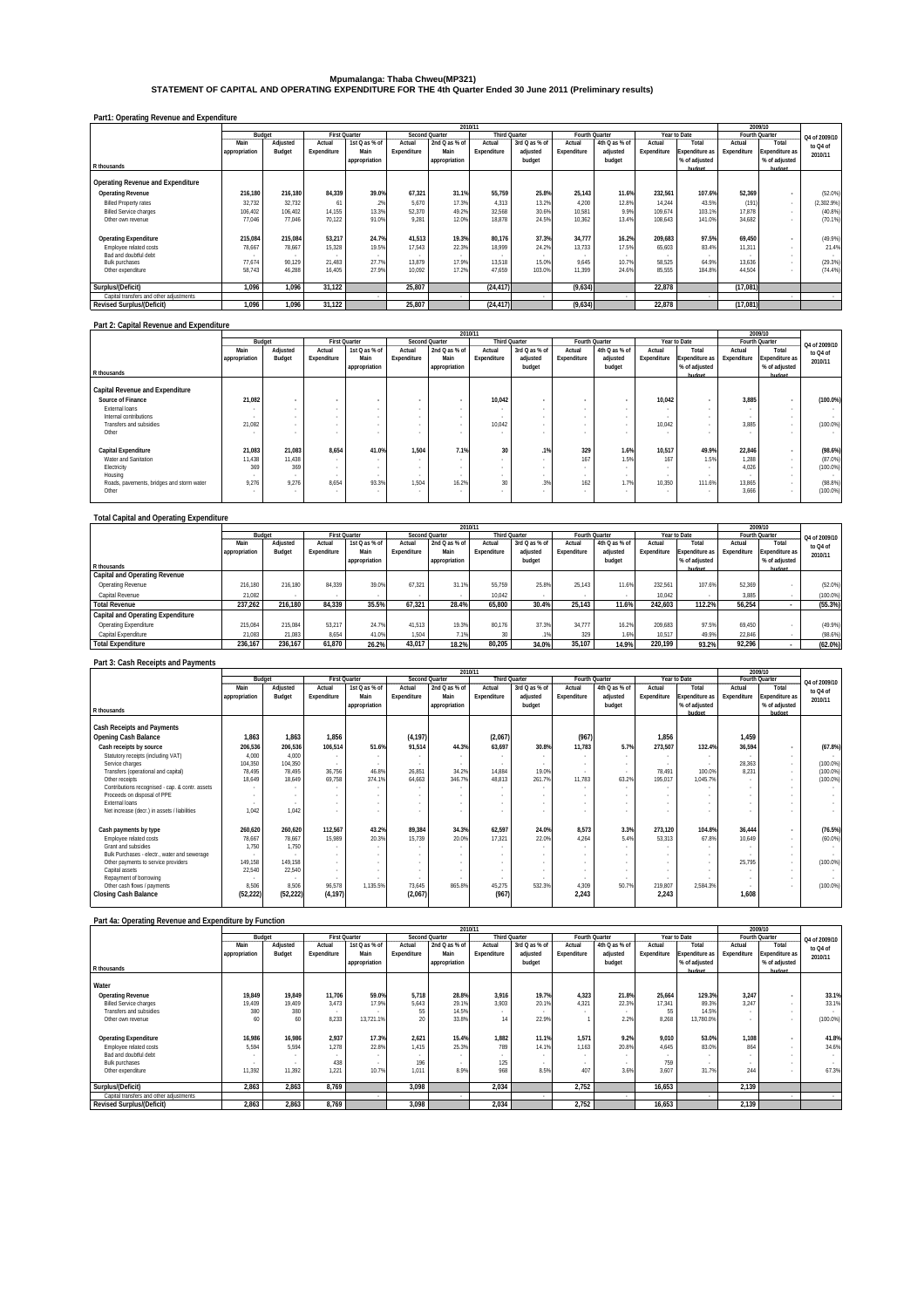|                                         |               |           |                      |               |             | 2009/10               |                      |               |                |               |             |                |             |                       |               |
|-----------------------------------------|---------------|-----------|----------------------|---------------|-------------|-----------------------|----------------------|---------------|----------------|---------------|-------------|----------------|-------------|-----------------------|---------------|
|                                         | Budget        |           | <b>First Quarter</b> |               |             | <b>Second Quarter</b> | <b>Third Quarter</b> |               | Fourth Quarter |               |             | Year to Date   |             | Fourth Quarter        | Q4 of 2009/10 |
|                                         | Main          | Adjusted  | Actual               | 1st Q as % of | Actual      | 2nd Q as % of         | Actual               | 3rd Q as % of | Actual         | 4th Q as % of | Actual      | Total          | Actual      | Total                 | to Q4 of      |
|                                         | appropriation | Budget    | Expenditure          | Main          | Expenditure | Main                  | Expenditure          | adjusted      | Expenditure    | adjusted      | Expenditure | Expenditure as | Expenditure | <b>Expenditure as</b> | 2010/11       |
|                                         |               |           |                      | appropriation |             | appropriation         |                      | budget        |                | budget        |             | % of adjusted  |             | % of adjusted         |               |
| R thousands                             |               |           |                      |               |             |                       |                      |               |                |               |             | hudget         |             | hudget                |               |
| Electricity                             |               |           |                      |               |             |                       |                      |               |                |               |             |                |             |                       |               |
| <b>Operating Revenue</b>                | 70.738        | 70,738    | 9.399                | 13.3%         | 43.813      | 61.9%                 | 15.101               | 21.3%         | 12.584         | 17.8%         | 80.896      | 114.4%         | 9.574       |                       | 31.4%         |
| <b>Billed Service charges</b>           | 70.188        | 70.188    | 9.266                | 13.2%         | 43.857      | 62.5%                 | 15.101               | 21.5%         | 4.798          | 6.8%          | 73.023      | 104.0%         | 9.574       | $\sim$                | (49.9%)       |
| Transfers and subsidies                 |               |           |                      |               |             |                       |                      |               |                |               |             |                |             |                       |               |
| Other own revenue                       | 550           | 550       | 133                  | 24.1%         | (45)        | (8.1%                 |                      |               | 7.785          | 1.415.5%      | 7.874       | 1.431.6%       |             |                       | (100.0%       |
|                                         |               |           |                      |               |             |                       |                      |               |                |               |             |                |             |                       |               |
| <b>Operating Expenditure</b>            | 85,870        | 85,870    | 22,261               | 25.9%         | 15,038      | 17.5%                 | 12,940               | 15.1%         | 12.338         | 14.4%         | 62.578      | 72.9%          | 14,418      | $\mathbf{r}$          | (14.4%)       |
| Employee related costs                  | 3.484         | 3.484     | 757                  | 21.7%         | 930         | 26.7%                 | 680                  | 19.5%         | 692            | 19.9%         | 3.059       | 87.8%          | 431         |                       | 60.5%         |
| Bad and doubtful debt                   |               |           |                      |               |             |                       |                      |               |                | $\sim$        |             |                |             |                       | . .           |
| <b>Bulk purchases</b>                   | 77.674        | 77.674    | 21,139               | 27.2%         | 13.683      | 17.6%                 | 10.128               | 13.0%         | 9.645          | 12.4%         | 54.595      | 70.3%          | 13,636      |                       | (29.3%)       |
| Other expenditure                       | 4.713         | 4.713     | 366                  | 7.8%          | 425         | 9.0%                  | 2.132                | 45.2%         | 2.001          | 42.5%         | 4.924       | 104.5%         | 351         |                       | 470.2%        |
| Surplus/(Deficit)                       | (15, 133)     | (15, 133) | (12, 863)            |               | 28.774      |                       |                      |               | 246            |               | 18.319      |                |             |                       |               |
|                                         |               |           |                      |               |             |                       | 2,161                |               |                |               |             |                | (4, 844)    |                       |               |
| Capital transfers and other adjustments |               |           |                      |               |             |                       |                      |               |                | $\sim$        |             |                |             |                       | $\sim$        |
| <b>Revised Surplus/(Deficit)</b>        | (15, 133)     | (15, 133) | (12, 863)            |               | 28,774      |                       | 2,161                |               | 246            |               | 18,319      |                | (4, 844)    |                       |               |

#### **Part 4c: Operating Revenue and Expenditure by Function**

|                                         |               |                          |             |                      |             |                | 2010/11     |                      |             |                |             |                       |             | 2009/10               |               |
|-----------------------------------------|---------------|--------------------------|-------------|----------------------|-------------|----------------|-------------|----------------------|-------------|----------------|-------------|-----------------------|-------------|-----------------------|---------------|
|                                         |               | Budget                   |             | <b>First Quarter</b> |             | Second Quarter |             | <b>Third Quarter</b> |             | Fourth Quarter |             | Year to Date          |             | Fourth Quarter        | Q4 of 2009/10 |
|                                         | Main          | Adjusted                 | Actual      | 1st Q as % of        | Actual      | 2nd Q as % of  | Actual      | 3rd Q as % of        | Actual      | 4th Q as % of  | Actual      | Total                 | Actual      | Total                 | to Q4 of      |
|                                         | appropriation | Budget                   | Expenditure | Main                 | Expenditure | Main           | Expenditure | adjusted             | Expenditure | adjusted       | Expenditure | <b>Expenditure as</b> | Expenditure | <b>Expenditure as</b> | 2010/11       |
|                                         |               |                          |             | appropriation        |             | appropriation  |             | budget               |             | budget         |             | % of adjusted         |             | % of adjusted         |               |
| R thousands                             |               |                          |             |                      |             |                |             |                      |             |                |             | hudget                |             | hudget                |               |
| Waste Water Management                  |               |                          |             |                      |             |                |             |                      |             |                |             |                       |             |                       |               |
| <b>Operating Revenue</b>                | 7,854         | 7.854                    | 721         | 9.2%                 | 1.392       | 17.7%          | 3.991       | 50.8%                | 718         | 9.1%           | 6.822       | 86.9%                 | 1.588       | $\mathbf{r}$          | (54.8%)       |
| <b>Billed Service charges</b>           | 7.854         | 7.854                    | 714         | 9.1%                 | 1.400       | 17.8%          | 3.991       | 50.8%                | 718         | 9.1%           | 6.822       | 86.9%                 | 1.588       |                       | (54.8%)       |
| Transfers and subsidies                 |               | $\sim$                   |             |                      |             |                |             |                      |             |                |             |                       |             |                       | $\sim$        |
| Other own revenue                       |               | $\sim$                   |             |                      | (7)         |                |             |                      |             |                |             |                       |             | $\sim$                | $\sim$        |
| <b>Operating Expenditure</b>            | 10,801        | 10,801                   | 1.682       | 15.6%                | 547         | 5.1%           | 2.944       | 27.3%                | 211         | 2.0%           | 5.383       | 49.8%                 | 264         | $\sim$                | (20.2%)       |
| Employee related costs                  | 8.097         | 8.097                    | 1.503       | 18.6%                | 430         | 5.3%           | 1.541       | 19.0%                | 170         | 2.1%           | 3.644       | 45.0%                 | 168         |                       | 1.2%          |
| Bad and doubtful debt                   |               | $\overline{\phantom{a}}$ |             |                      |             |                |             |                      |             |                |             |                       |             | $\sim$                | $\sim$        |
| <b>Bulk purchases</b>                   |               | $\overline{\phantom{a}}$ |             |                      |             |                |             |                      |             |                |             |                       |             | $\sim$                | $\sim$        |
| Other expenditure                       | 2.704         | 2.704                    | 179         | 6.6%                 | 116         | 4.3%           | 1.403       | 51.9%                | 41          | 1.5%           | 1.739       | 64.3%                 | 97          |                       | (57.3%)       |
| Surplus/(Deficit)                       | (2,947)       | (2,947)                  | (961)       |                      | 846         |                | 1.047       |                      | 507         |                | 1,439       |                       | 1,324       |                       |               |
| Capital transfers and other adjustments |               |                          |             |                      |             |                |             |                      |             |                |             |                       |             |                       |               |
|                                         |               |                          |             |                      |             |                |             |                      |             | $\sim$         |             |                       |             |                       |               |
| <b>Revised Surplus/(Deficit)</b>        | (2,947)       | (2.947)                  | (961)       |                      | 846         |                | 1.047       |                      | 507         |                | 1.439       |                       | 1,324       |                       |               |

### **Part 4d: Operating Revenue and Expenditure by Function**

|                                         |               | 2010/11                  |             |                      |             |                       |             |                      |                |               |             |                |             | 2009/10                  |               |
|-----------------------------------------|---------------|--------------------------|-------------|----------------------|-------------|-----------------------|-------------|----------------------|----------------|---------------|-------------|----------------|-------------|--------------------------|---------------|
|                                         |               | Budget                   |             | <b>First Quarter</b> |             | <b>Second Quarter</b> |             | <b>Third Quarter</b> | Fourth Quarter |               |             | Year to Date   |             | Fourth Quarter           | Q4 of 2009/10 |
|                                         | Main          | Adjusted                 | Actual      | 1st Q as % of        | Actual      | 2nd Q as % of         | Actual      | 3rd Q as % of        | Actual         | 4th Q as % of | Actual      | Total          | Actual      | Total                    | to Q4 of      |
|                                         | appropriation | Budget                   | Expenditure | Main                 | Expenditure | Main                  | Expenditure | adjusted             | Expenditure    | adjusted      | Expenditure | Expenditure as | Expenditure | Expenditure as           | 2010/11       |
|                                         |               |                          |             | appropriation        |             | appropriation         |             | budget               |                | budget        |             | % of adjusted  |             | % of adjusted            |               |
| R thousands                             |               |                          |             |                      |             |                       |             |                      |                |               |             | hudget         |             | hudget                   |               |
| Waste Management                        |               |                          |             |                      |             |                       |             |                      |                |               |             |                |             |                          |               |
| <b>Operating Revenue</b>                | 9,002         | 9.002                    | 1.435       | 15.9%                | 1.469       | 16.3%                 | 1.461       | 16.2%                | 1.484          | 16.5%         | 5.850       | 65.0%          | 1.402       |                          | 5.9%          |
| <b>Billed Service charges</b>           | 8.952         | 8.952                    | 702         | 7.8%                 | 1.470       | 16.4%                 | 1.461       | 16.3%                | 744            | 8.3%          | 4.376       | 48.9%          | 1.402       | $\overline{\phantom{a}}$ | $(47.0\%)$    |
| Transfers and subsidies                 |               |                          | $\sim$      |                      |             |                       |             |                      |                |               |             |                |             | $\sim$                   |               |
| Other own revenue                       | 50            | 50                       | 734         | 1.467.2%             |             | (2.0%                 |             |                      | 741            | 1.481.6%      | 1.473       | 2.946.9%       |             |                          | (100.0%       |
|                                         |               |                          |             |                      |             |                       |             |                      |                |               |             |                |             |                          |               |
| <b>Operating Expenditure</b>            | 5,477         | 5,477                    | 671         | 12.2%                | 2.624       | 47.9%                 | 1.697       | 31.0%                | 1.709          | 31.2%         | 6.700       | 122.3%         | 1,321       |                          | 29.4%         |
| Employee related costs                  | 2,020         | 2.020                    | 644         | 31.9%                | 2.311       | 114.4%                | 1.384       | 68.5%                | 1.544          | 76.4%         | 5.883       | 291.3%         | 980         |                          | 57.4%         |
| Bad and doubtful debt                   |               | $\overline{\phantom{a}}$ | $\sim$      |                      |             |                       |             |                      |                |               |             |                |             |                          |               |
| <b>Bulk purchases</b>                   | <b>.</b>      | 1.550                    |             |                      |             |                       | $\sim$      |                      |                |               |             |                |             |                          | . .           |
| Other expenditure                       | 3.458         | 1.908                    | 26          | .8%                  | 313         | 9.1%                  | 313         | 16.4%                | 166            | 8.7%          | 817         | 42.9%          | 340         |                          | (51.4%)       |
|                                         |               |                          |             |                      |             |                       |             |                      |                |               |             |                |             |                          |               |
| Surplus/(Deficit)                       | 3.525         | 3.525                    | 765         |                      | (1, 155)    |                       | (236)       |                      | (225)          |               | (851)       |                | 81          |                          |               |
| Capital transfers and other adjustments |               |                          |             |                      |             |                       |             |                      |                |               |             |                |             |                          |               |
| <b>Revised Surplus/(Deficit)</b>        | 3.525         | 3,525                    | 765         |                      | (1, 155)    |                       | (236)       |                      | (225)          |               | (851)       |                | 81          |                          |               |

 $\overline{\phantom{a}}$ 

### **Part 5: Debtor Age Analysis**

|                                       |        | $0 - 30$ Davs            |        | 31 - 60 Days             | 61 - 90 Days |                          | Over 90 Days |     |        | Total  | Written Off |   |
|---------------------------------------|--------|--------------------------|--------|--------------------------|--------------|--------------------------|--------------|-----|--------|--------|-------------|---|
| R thousands                           | Amount | %                        | Amount | %                        | Amount       | %                        | Amount       | %   | Amount | %      | Amount      | % |
| Debtor Age Analysis By Income Source  |        |                          |        |                          |              |                          |              |     |        |        |             |   |
| Water                                 |        |                          |        |                          |              |                          |              |     |        |        |             |   |
| Electricity                           |        |                          |        |                          |              |                          |              |     |        |        |             |   |
| Property Rates                        |        | $\sim$                   |        |                          |              |                          |              |     |        |        |             |   |
| Sanitation                            |        |                          |        |                          |              |                          |              |     |        |        |             |   |
| Refuse Removal                        |        |                          |        | ۰                        |              |                          |              |     |        |        |             |   |
| Other                                 |        |                          |        |                          |              |                          | $\sim$       | . . | $\sim$ | $\sim$ |             |   |
| <b>Total By Income Source</b>         | $\sim$ | $\overline{\phantom{a}}$ |        |                          |              | $\overline{\phantom{a}}$ |              |     | . .    |        | $\sim$      |   |
| Debtor Age Analysis By Customer Group |        |                          |        |                          |              |                          |              |     |        |        |             |   |
| Government                            |        |                          | $\sim$ |                          |              |                          |              |     |        |        |             |   |
| Business                              |        |                          |        |                          |              |                          |              |     |        |        |             |   |
| Households                            |        |                          |        |                          |              |                          |              |     |        |        |             |   |
| Other                                 | $\sim$ | . .                      |        | $\sim$                   |              | $\sim$                   | $\sim$       | . . | $\sim$ | $\sim$ |             |   |
| <b>Total By Customer Group</b>        | $\sim$ | $\overline{\phantom{a}}$ |        | $\overline{\phantom{a}}$ |              | $\overline{\phantom{a}}$ |              |     |        |        | . .         |   |

### **Part 6: Creditor Age Analysis**

|                              |               | 0 - 30 Days      |        | 31 - 60 Days             |                          | 61 - 90 Days             |        | Over 90 Days | Total  |   |
|------------------------------|---------------|------------------|--------|--------------------------|--------------------------|--------------------------|--------|--------------|--------|---|
| R thousands                  | Amount        | %                | Amount | %                        | Amount                   | %                        | Amount | %            | Amount | % |
|                              |               |                  |        |                          |                          |                          |        |              |        |   |
| <b>Creditor Age Analysis</b> |               |                  |        |                          |                          |                          |        |              |        |   |
| <b>Bulk Electricity</b>      |               |                  |        |                          | ٠                        | $\sim$                   |        |              |        |   |
| <b>Bulk Water</b>            | <b>County</b> | <b>The Story</b> | $\sim$ | ۰                        | ٠                        | $\sim$                   |        |              |        |   |
| PAYE deductions              | $\sim$        | $\sim$           | $\sim$ | ۰                        | ٠                        | $\sim$                   | $\sim$ |              | ٠      |   |
| VAT (output less input)      |               | ٠                | $\sim$ | ۰                        | ٠                        | $\sim$                   |        |              | ٠      |   |
| Pensions / Retirement        |               | ٠                | $\sim$ |                          | ٠                        | $\sim$                   |        | ٠            |        |   |
| Loan repayments              | $\sim$        | $\sim$           | $\sim$ | ۰                        | ٠                        | $\sim$                   | $\sim$ | $\sim$       | ٠      |   |
| <b>Trade Creditors</b>       |               | ٠                | $\sim$ |                          |                          | $\sim$                   |        |              |        |   |
| Auditor-General              |               |                  |        |                          | ٠                        | $\sim$                   |        | ٠            |        |   |
| Other                        |               |                  |        | ٠                        | ٠                        | $\sim$                   |        |              |        |   |
|                              |               |                  |        |                          |                          |                          |        |              |        |   |
| Total                        | ۰             | ۰                | ٠      | $\overline{\phantom{a}}$ | $\overline{\phantom{a}}$ | $\overline{\phantom{a}}$ |        | $\sim$       | ۰      |   |

#### **Contact Details**

| Terence Mokale  | 013 235 7004 |
|-----------------|--------------|
| Gerhard Landman | 013 235 7071 |
|                 |              |
|                 |              |

1. All figures in this report are unaudited. Revenue reflected is billed revenue

Date: Date: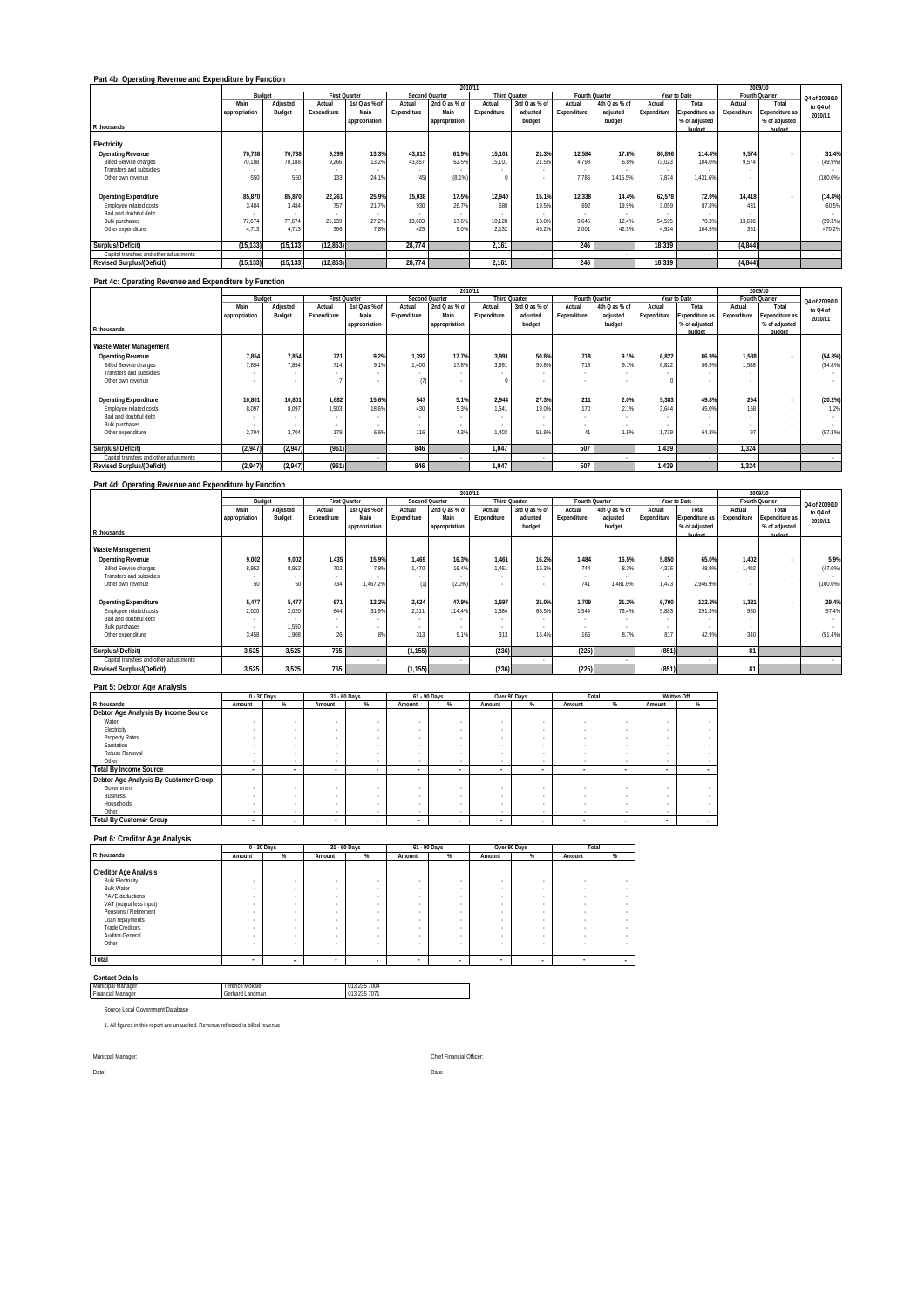## Mpumalanga: Thembisile Hani(MP315)<br>STATEMENT OF CAPITAL AND OPERATING EXPENDITURE FOR THE 4th Quarter Ended 30 June 2011 (Preliminary results)

| Part1: Operating Revenue and Expenditure |  |
|------------------------------------------|--|
|                                          |  |

|                                                               |                   |                   |                                    |                      |                 | 2010/11               |                      |                |                   |               |                   |                       |                          | 2009/10               |                            |
|---------------------------------------------------------------|-------------------|-------------------|------------------------------------|----------------------|-----------------|-----------------------|----------------------|----------------|-------------------|---------------|-------------------|-----------------------|--------------------------|-----------------------|----------------------------|
|                                                               | Budget            |                   |                                    | <b>First Quarter</b> |                 | <b>Second Quarter</b> | <b>Third Quarter</b> |                | Fourth Quarter    |               |                   | Year to Date          |                          | Fourth Quarter        | Q4 of 2009/10              |
|                                                               | Main              | Adjusted          | Actual                             | 1st Q as % of        | Actual          | 2nd Q as % of         | Actual               | 3rd Q as % of  | Actual            | 4th Q as % of | Actual            | Total                 | Actual                   | Total                 | to Q4 of                   |
|                                                               | appropriation     | Budget            | Expenditure                        | Main                 | Expenditure     | Main                  | Expenditure          | adjusted       | Expenditure       | adjusted      | Expenditure       | <b>Expenditure as</b> | Expenditure              | <b>Expenditure as</b> | 2010/11                    |
|                                                               |                   |                   |                                    | appropriation        |                 | appropriation         |                      | budget         |                   | budget        |                   | % of adjusted         |                          | % of adjusted         |                            |
| R thousands                                                   |                   |                   |                                    |                      |                 |                       |                      |                |                   |               |                   | hudget                |                          | hudget                |                            |
| Operating Revenue and Expenditure<br><b>Operating Revenue</b> | 234.719           | 234.719           | 19.231                             | 8.2%                 | 97,126          | 41.4%                 | 11.319               | 4.8%           | 47.085            | 20.1%         | 174.761           | 74.5%                 |                          | 24.0%                 | (100.0%                    |
| <b>Billed Property rates</b><br><b>Billed Service charges</b> | 15,075            | 15.075            | 311<br>12.583                      | 83.5%                | 18<br>12,973    | 86.1%                 | 620<br>4.499         | 29.8%          | 309<br>2.250      | 14.9%         | 1.258<br>32.306   | 214.3%                |                          | . .<br>16.8%          | $(100.0\%)$<br>$(100.0\%)$ |
| Other own revenue                                             | 219.644           | 219.644           | 6.337                              | 2.9%                 | 84,135          | 38.3%                 | 6.200                | 2.8%           | 44.526            | 20.3%         | 141.198           | 64.3%                 |                          | 24.3%                 | (100.0%                    |
| <b>Operating Expenditure</b><br>Employee related costs        | 192,278<br>66,669 | 192.278<br>66.669 | 77.253<br>14.878                   | 40.2%<br>22.3%       | 51,677<br>7.963 | 26.9%<br>11.9%        | 38.571<br>14.453     | 20.1%<br>21 7% | 15.339<br>4 4 7 8 | 8.0%<br>6.7%  | 182.840<br>41.771 | 95.1%<br>62.7%        |                          | 2.2%<br>4.9%          | (100.0%<br>$(100.0\%)$     |
| Bad and doubtful debt<br><b>Bulk purchases</b>                | 4.500<br>57,000   | 4.500<br>57.000   | $\overline{\phantom{a}}$<br>47.842 | 83.9%                | 26,204          | 46.0%                 |                      |                |                   |               | 74.046            | 129.9%                |                          |                       |                            |
| Other expenditure                                             | 64.109            | 64.109            | 14.533                             | 22.7%                | 17.510          | 27.3%                 | 24.119               | 37.6%          | 10.861            | 16.9%         | 67.023            | 104.5%                |                          | 1.9%                  | (100.0%                    |
| Surplus/(Deficit)                                             | 42.441            | 42.441            | (58, 022)                          |                      | 45.449          |                       | (27, 252)            |                | 31.746            |               | (8,079)           |                       | $\overline{\phantom{a}}$ |                       |                            |
| Capital transfers and other adjustments                       |                   |                   |                                    |                      |                 |                       |                      |                |                   |               |                   |                       |                          |                       |                            |
| <b>Revised Surplus/(Deficit)</b>                              | 42.441            | 42,441            | (58, 022)                          |                      | 45,449          |                       | (27, 252)            |                | 31,746            |               | (8,079)           |                       | ٠                        |                       |                            |

#### **Part 2: Capital Revenue and Expenditure**

|                                           |               |                          |                      |                          |             | 2010/11               |                      |               |                |               |             |                |                          | 2009/10        |               |
|-------------------------------------------|---------------|--------------------------|----------------------|--------------------------|-------------|-----------------------|----------------------|---------------|----------------|---------------|-------------|----------------|--------------------------|----------------|---------------|
|                                           |               | Budget                   | <b>First Quarter</b> |                          |             | <b>Second Quarter</b> | <b>Third Quarter</b> |               | Fourth Quarter |               |             | Year to Date   |                          | Fourth Quarter | Q4 of 2009/10 |
|                                           | Main          | Adjusted                 | Actual               | 1st Q as % of            | Actual      | 2nd Q as % of         | Actual               | 3rd Q as % of | Actual         | 4th Q as % of | Actual      | Total          | Actual                   | Total          | to Q4 of      |
|                                           | appropriation | Budget                   | Expenditure          | Main                     | Expenditure | Main                  | Expenditure          | adjusted      | Expenditure    | adjusted      | Expenditure | Expenditure as | Expenditure              | Expenditure as | 2010/11       |
|                                           |               |                          |                      | appropriation            |             | appropriation         |                      | budget        |                | budget        |             | % of adjusted  |                          | % of adjusted  |               |
| R thousands                               |               |                          |                      |                          |             |                       |                      |               |                |               |             | hudget         |                          | hudget         |               |
|                                           |               |                          |                      |                          |             |                       |                      |               |                |               |             |                |                          |                |               |
| Capital Revenue and Expenditure           |               |                          |                      |                          |             |                       |                      |               |                |               |             |                |                          |                |               |
| Source of Finance                         | 75,157        | 75.157                   | $\overline{a}$       | $\sim$                   | 49,612      | 66.0%                 |                      |               |                |               | 49.612      | 66.0%          |                          |                |               |
| External loans                            |               | $\overline{\phantom{a}}$ | $\sim$               | $\overline{\phantom{a}}$ |             | $\sim$                |                      | $\sim$        |                |               |             |                |                          | $\sim$         |               |
| Internal contributions                    |               | $\sim$                   | $\sim$               | $\sim$                   |             | $\sim$                | $\sim$               | $\sim$        |                |               | $\sim$      | ۰.             | $\overline{\phantom{a}}$ |                |               |
| <b>Transfers and subsidies</b>            | 70.388        | 70.388                   | $\sim$               | $\overline{\phantom{a}}$ | 49.612      | 70.5%                 |                      | $\sim$        |                |               | 49.612      | 70.5%          |                          |                |               |
| Other                                     | 4.769         | 4.769                    | $\sim$               |                          |             |                       |                      |               |                |               |             |                |                          |                | . .           |
|                                           |               |                          |                      |                          |             |                       |                      |               |                |               |             |                |                          |                |               |
| Capital Expenditure                       | 75,239        | 75.239                   | 13.534               | 18.0%                    | 52,188      | 69.4%                 | 2.494                | 3.3%          | 1.664          | 2.2%          | 69.880      | 92.9%          | ٠                        | $\sim$         | $(100.0\%)$   |
| Water and Sanitation                      | 18,988        | 18.988                   | 10.111               | 53.2%                    | 31,288      | 164.8%                | 2.463                | 13.0%         | 1.236          | 6.5%          | 45.099      | 237.5%         |                          |                | (100.0%       |
| Electricity                               | 5.750         | 5.750                    | $\sim$               |                          | 117         | 2.0%                  |                      |               |                |               | 117         | 2.0%           | $\sim$                   | $\sim$         | $\sim$        |
| Housing                                   |               |                          |                      | $\sim$                   |             |                       |                      | $\sim$        |                |               |             |                |                          | $\sim$         | . .           |
| Roads, pavements, bridges and storm water | 45,650        | 45,650                   | 3.424                | 7.5%                     | 20,208      | 44.3%                 |                      |               |                | $\sim$        | 23,632      | 51.8%          |                          |                |               |
| Other                                     | 4.851         | 4.851                    |                      |                          | 574         | 11.8%                 | 30                   | .6%           | 428            | 8.8%          | 1,033       | 21.3%          |                          | $\sim$         | (100.0%       |
|                                           |               |                          |                      |                          |             |                       |                      |               |                |               |             |                |                          |                |               |

### **Total Capital and Operating Expenditure**

|                                          |               | 2010/11  |                      |               |                |               |                      |               |                |               |             |                       |             | 2009/10               |               |
|------------------------------------------|---------------|----------|----------------------|---------------|----------------|---------------|----------------------|---------------|----------------|---------------|-------------|-----------------------|-------------|-----------------------|---------------|
|                                          | Budget        |          | <b>First Ouarter</b> |               | Second Quarter |               | <b>Third Ouarter</b> |               | Fourth Quarter |               |             | Year to Date          |             | Fourth Ouarter        | Q4 of 2009/10 |
|                                          | Main          | Adiusted | Actual               | 1st Q as % of | Actual         | 2nd Q as % of | Actual               | 3rd Q as % of | Actual         | 4th Q as % of | Actual      | Total                 | Actual      | Total                 | to Q4 of      |
|                                          | appropriation | Budget   | Expenditure          | Main          | Expenditure    | Main          | Expenditure          | adiusted      | Expenditure    | adjusted      | Expenditure | <b>Expenditure as</b> | Expenditure | <b>Expenditure as</b> | 2010/11       |
|                                          |               |          |                      | appropriation |                | appropriation |                      | budget        |                | budget        |             | % of adjusted         |             | % of adjusted         |               |
| R thousands                              |               |          |                      |               |                |               |                      |               |                |               |             | hudget                |             | hudget                |               |
| <b>Capital and Operating Revenue</b>     |               |          |                      |               |                |               |                      |               |                |               |             |                       |             |                       |               |
| Operating Revenue                        | 234.719       | 234.719  | 19.231               | 8.2%          | 97.126         | 41.4%         | 11.319               | 4.8%          | 47.085         | 20.1%         | 174.761     | 74.5%                 |             | 24.0%                 | (100.0%       |
| Capital Revenue                          | 75.157        | 75.157   | $\sim$               |               | 49.612         | 66.0%         |                      |               |                |               | 49.612      | 66.09                 |             |                       |               |
| <b>Total Revenue</b>                     | 309.876       | 309.876  | 19.231               | 6.2%          | 146.738        | 47.4%         | 11.319               | 3.7%          | 47.085         | 15.2%         | 224.373     | 72.4%                 |             | 24.0%                 | $(100.0\%)$   |
| <b>Capital and Operating Expenditure</b> |               |          |                      |               |                |               |                      |               |                |               |             |                       |             |                       |               |
| Operating Expenditure                    | 192.278       | 192.278  | 77.253               | 40.2%         | 51,677         | 26.9%         | 38.571               | 20.1%         | 15.339         | 8.0%          | 182.840     | 95.19                 |             | 2.2%                  | $(100.0\%)$   |
| Capital Expenditure                      | 75,239        | 75.239   | 13.534               | 18.0%         | 52.188         | 69.4%         | 2.494                | 3.3%          | 1.664          | 2.2%          | 69.880      | 92.9%                 |             |                       | $(100.0\%)$   |
| <b>Total Expenditure</b>                 | 267.517       | 267.517  | 90.787               | 33.9%         | 103.865        | 38.8%         | 41.065               | 15.4%         | 17.003         | 6.4%          | 252.720     | 94.5%                 |             | 2.2%                  | $(100.0\%)$   |
|                                          |               |          |                      |               |                |               |                      |               |                |               |             |                       |             |                       |               |

### **Part 3: Cash Receipts and Payments**

|                                                       |               |                          |                          |               |             | 2010/11        |                      |               |                |               |             |                |              | 2009/10                  |               |
|-------------------------------------------------------|---------------|--------------------------|--------------------------|---------------|-------------|----------------|----------------------|---------------|----------------|---------------|-------------|----------------|--------------|--------------------------|---------------|
|                                                       | Budget        |                          | <b>First Quarter</b>     |               |             | Second Quarter | <b>Third Quarter</b> |               | Fourth Quarter |               |             | Year to Date   |              | Fourth Quarter           | Q4 of 2009/10 |
|                                                       | Main          | Adjusted                 | Actual                   | 1st Q as % of | Actual      | 2nd Q as % of  | Actual               | 3rd Q as % of | Actual         | 4th Q as % of | Actual      | Total          | Actual       | Total                    | to Q4 of      |
|                                                       | appropriation | Budget                   | Expenditure              | Main          | Expenditure | Main           | Expenditure          | adjusted      | Expenditure    | adjusted      | Expenditure | Expenditure as | Expenditure  | Expenditure as           | 2010/11       |
|                                                       |               |                          |                          | appropriation |             | appropriation  |                      | budget        |                | budget        |             | % of adjusted  |              | % of adjusted            |               |
| R thousands                                           |               |                          |                          |               |             |                |                      |               |                |               |             | hudget         |              | hudget                   |               |
| <b>Cash Receipts and Payments</b>                     |               |                          |                          |               |             |                |                      |               |                |               |             |                |              |                          |               |
| <b>Opening Cash Balance</b>                           |               | $\overline{\phantom{a}}$ | $\cdot$                  |               | (62, 286)   |                | 46,592               |               | 34,169         |               |             |                | 32,755       |                          |               |
| Cash receipts by source                               | 234,716       | 234,716                  | 12,590                   | 5.4%          | 155,584     | 66.3%          | 6.244                | 2.7%          | 47,085         | 20.19         | 221,503     | 94.4%          | $\mathbf{r}$ |                          | $(100.0\%)$   |
| Statutory receipts (including VAT)                    |               | $\sim$                   | 527                      |               |             |                | 106                  |               | 106            |               | 738         |                |              | $\overline{\phantom{a}}$ | (100.0%       |
| Service charges                                       | 15.036        | 15.036                   | 5.851                    | 38.9%         | 5.051       | 33.6%          | 471                  | 3 1%          | 379            | 2.5%          | 11.752      | 78.2%          |              | ۰.                       | (100.0%       |
| Transfers (operational and capital)                   | 190,920       | 190.920                  | $\sim$                   | $\sim$        | 129,767     | 68.0%          |                      | $\sim$        | 43.233         | 22.6%         | 173.000     | 90.6%          |              |                          | $(100.0\%)$   |
| Other receipts                                        | 25.435        | 25,435                   | 6.212                    | 24.4%         | 12,332      | 48.5%          | 5.666                | 22.3%         | 3.367          | 13.2%         | 27.577      | 108.4%         | $\sim$       | . .                      | (100.0%       |
| Contributions recognised - cap. & contr. assets       |               |                          | $\overline{\phantom{a}}$ |               |             |                |                      |               |                |               |             |                |              |                          |               |
| Proceeds on disposal of PPE                           |               | $\overline{\phantom{a}}$ | $\overline{\phantom{a}}$ |               |             |                |                      |               |                |               |             |                |              |                          |               |
| <b>External Inans</b>                                 |               | $\sim$                   | $\overline{\phantom{a}}$ |               |             |                |                      |               |                |               |             |                |              |                          |               |
| Net increase (decr.) in assets / liabilities          | 3.325         | 3.325                    |                          |               | 8.434       | 253.7%         |                      |               |                |               | 8.434       | 253.7%         |              |                          |               |
|                                                       |               |                          |                          |               |             |                |                      |               |                |               |             |                |              |                          |               |
| Cash payments by type                                 | 192,264       | 192,264                  | 74,876                   | 38.9%         | 46,706      | 24.3%          | 18,667               | 9.7%          | 15,646         | 8.1%          | 155,894     | 81.1%          |              |                          | $(100.0\%)$   |
| Employee related costs                                | 52,500        | 52,500                   | 4.313                    | 8.2%          | 10.433      | 19.9%          | 2.682                | 5.1%          | 2.791          | 5.3%          | 20.218      | 38.5%          | $\sim$       | $\sim$                   | (100.0%       |
| Grant and subsidies                                   |               | $\overline{\phantom{a}}$ | 1.968                    |               |             |                | 668                  |               | 789            |               | 3.424       |                |              |                          | (100.0%       |
| Bulk Purchases - electr., water and sewerage          | 77.064        | $\sim$<br>77.064         | $\sim$                   |               |             |                |                      |               |                |               |             |                | $\sim$       |                          |               |
| Other payments to service providers<br>Capital assets |               |                          | 13,534                   | $\sim$        | 22,979      |                |                      |               |                |               | 36,513      |                |              |                          |               |
| Repayment of borrowing                                |               | $\sim$<br>$\sim$         |                          | $\sim$        |             |                |                      |               |                |               |             |                |              |                          |               |
| Other cash flows / payments                           | 62,700        | 62,700                   | 55,061                   | 87.8%         | 13,295      | 21.2%          | 15,317               | 24.4%         | 12,067         | 19.2%         | 95,739      | 152.7%         |              |                          | (100.0%       |
| <b>Closing Cash Balance</b>                           | 42,452        | 42,452                   | (62, 286)                |               | 46,592      |                | 34,169               |               | 65,608         |               | 65,608      |                | 32,755       |                          |               |
|                                                       |               |                          |                          |               |             |                |                      |               |                |               |             |                |              |                          |               |
|                                                       |               |                          |                          |               |             |                |                      |               |                |               |             |                |              |                          |               |

|                                         |               |           |             |                      |             |                | 2010/11     |                      |             |                |             |                       |             | 2009/10        |               |
|-----------------------------------------|---------------|-----------|-------------|----------------------|-------------|----------------|-------------|----------------------|-------------|----------------|-------------|-----------------------|-------------|----------------|---------------|
|                                         |               | Budget    |             | <b>First Quarter</b> |             | Second Quarter |             | <b>Third Quarter</b> |             | Fourth Quarter |             | Year to Date          |             | Fourth Quarter | Q4 of 2009/10 |
|                                         | Main          | Adjusted  | Actual      | 1st Q as % of        | Actual      | 2nd Q as % of  | Actual      | 3rd Q as % of        | Actual      | 4th Q as % of  | Actual      | Total                 | Actual      | Total          | to Q4 of      |
|                                         | appropriation | Budget    | Expenditure | Main                 | Expenditure | Main           | Expenditure | adjusted             | Expenditure | adjusted       | Expenditure | <b>Expenditure as</b> | Expenditure | Expenditure as | 2010/11       |
|                                         |               |           |             | appropriation        |             | appropriation  |             | budget               |             | budget         |             | % of adjusted         |             | % of adjusted  |               |
| R thousands                             |               |           |             |                      |             |                |             |                      |             |                |             | hudaot                |             | <b>budoot</b>  |               |
|                                         |               |           |             |                      |             |                |             |                      |             |                |             |                       |             |                |               |
| Water                                   |               |           |             |                      |             |                |             |                      |             |                |             |                       |             |                |               |
| <b>Operating Revenue</b>                | 17,227        | 17,227    | 10,897      | 63.3%                | 11.378      | 66.0%          | 4.361       | 25.3%                | 2.181       | 12.7%          | 28.817      | 167.3%                |             | 14.4%          | $(100.0\%)$   |
| <b>Billed Service charges</b>           | 7.505         | 7.505     | 10.887      | 145.1%               | 11.377      | 151.6%         | 4.359       | 58.1%                | 2.179       | 29.0%          | 28.802      | 383.8%                |             | 15.5%          | (100.0%       |
| Transfers and subsidies                 |               |           |             |                      |             |                |             |                      |             |                |             |                       |             |                |               |
| Other own revenue                       | 9.722         | 9.722     | 10          | .1%                  |             |                |             |                      |             |                |             |                       |             | $\sim$         | $(100.0\%)$   |
|                                         |               |           |             |                      |             |                |             |                      |             |                |             |                       |             |                |               |
| <b>Operating Expenditure</b>            | 69.143        | 69,143    | 53,595      | 77.5%                | 29.639      | 42.9%          | 15.465      | 22.4%                | 6.633       | 9.6%           | 105.331     | 152.3%                |             | 1.1%           | $(100.0\%)$   |
| Employee related costs                  | 10.442        | 10.442    | 2.654       | 25.4%                | 703         | 6.7%           | 2.495       | 23.9%                | 798         | 7.6%           | 6.650       | 63.7%                 |             | 6.6%           | $(100.0\%)$   |
| Bad and doubtful debt                   |               |           |             |                      |             |                |             |                      |             |                |             |                       |             |                | $\sim$        |
| <b>Bulk purchases</b>                   | 57,000        | 57,000    | 47,842      | 83.9%                | 26,204      | 46.0%          |             |                      |             | $\sim$         | 74.046      | 129.9%                |             |                | $\sim$        |
| Other expenditure                       | 1.701         | 1.701     | 3.099       | 182.29               | 2.732       | 160.6%         | 12.970      | 762.5%               | 5.835       | 343.0%         | 24.635      | 1.448.3%              |             |                | (100.0%       |
|                                         |               |           |             |                      |             |                |             |                      |             |                |             |                       |             |                |               |
| Surplus/(Deficit)                       | (51, 916)     | (51, 916) | (42,698)    |                      | (18, 261)   |                | (11, 104)   |                      | (4, 452)    |                | (76, 515)   |                       |             |                |               |
| Capital transfers and other adjustments |               |           |             |                      |             |                |             |                      |             |                |             |                       |             |                |               |
| <b>Revised Surplus/(Deficit)</b>        | (51, 916)     | (51, 916) | (42,698)    |                      | (18, 261)   |                | (11, 104)   |                      | (4, 452)    |                | (76, 515)   |                       |             |                |               |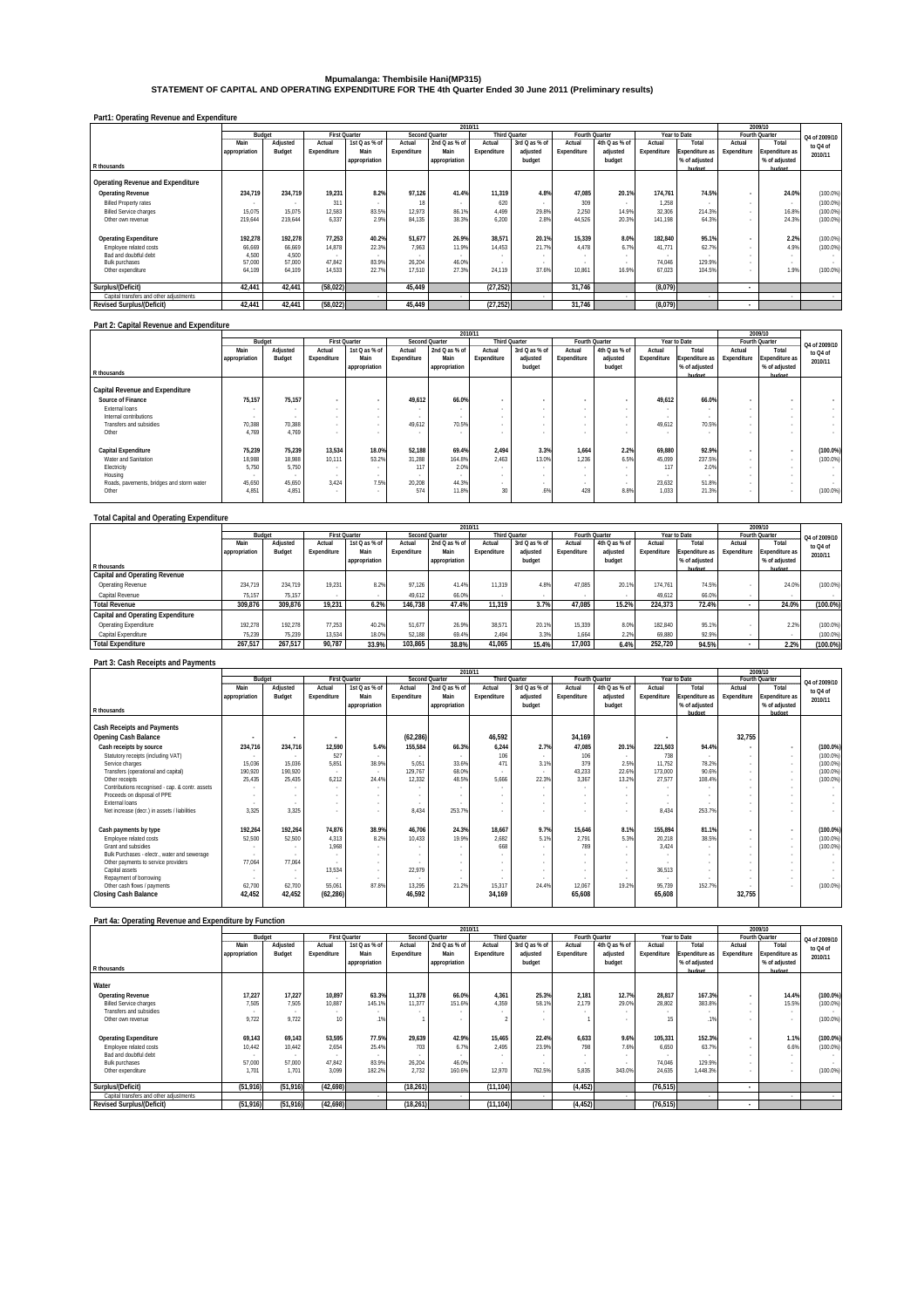|                                         |               |                          |             |                          |             | 2010/11               |             |                      |             |                |             |                |                          | 2009/10                  |               |
|-----------------------------------------|---------------|--------------------------|-------------|--------------------------|-------------|-----------------------|-------------|----------------------|-------------|----------------|-------------|----------------|--------------------------|--------------------------|---------------|
|                                         |               | Budget                   |             | <b>First Quarter</b>     |             | <b>Second Quarter</b> |             | <b>Third Quarter</b> |             | Fourth Quarter |             | Year to Date   |                          | Fourth Quarter           | Q4 of 2009/10 |
|                                         | Main          | Adjusted                 | Actual      | 1st Q as % of            | Actual      | 2nd Q as % of         | Actual      | 3rd Q as % of        | Actual      | 4th Q as % of  | Actual      | Total          | Actual                   | Total                    | to Q4 of      |
|                                         | appropriation | Budget                   | Expenditure | Main                     | Expenditure | Main                  | Expenditure | adjusted             | Expenditure | adjusted       | Expenditure | Expenditure as | Expenditure              | <b>Expenditure as</b>    | 2010/11       |
|                                         |               |                          |             | appropriation            |             | appropriation         |             | budget               |             | budget         |             | % of adjusted  |                          | % of adjusted            |               |
| R thousands                             |               |                          |             |                          |             |                       |             |                      |             |                |             | hudget         |                          | hudget                   |               |
| Electricity                             |               |                          |             |                          |             |                       |             |                      |             |                |             |                |                          |                          |               |
| <b>Operating Revenue</b>                | ٠             | $\mathbf{r}$             |             | ٠                        | $\sim$      |                       |             |                      |             |                |             | $\sim$         |                          |                          |               |
| <b>Billed Service charges</b>           | ٠             | $\sim$                   |             | $\overline{\phantom{a}}$ | $\sim$      |                       |             |                      |             | $\sim$         | ۰.          | ۰              | $\sim$                   |                          | $\sim$        |
| Transfers and subsidies                 | ٠             | $\sim$                   |             |                          |             |                       |             |                      |             | $\sim$         | ۰.          | ۰              |                          |                          |               |
| Other own revenue                       |               | ٠.                       |             |                          |             |                       |             |                      |             | $\sim$         |             |                |                          | ۰                        | . .           |
|                                         |               |                          |             |                          |             |                       |             |                      |             |                |             |                |                          |                          |               |
| <b>Operating Expenditure</b>            | 10,000        | 10,000                   | 967         | 9.7%                     | 1.025       | 10.2%                 | 351         | 3.5%                 | 239         | 2.4%           | 2.581       | 25.8%          |                          | $\sim$                   | $(100.0\%)$   |
| Employee related costs                  | $\sim$        | $\sim$                   |             |                          |             |                       |             |                      |             |                |             |                |                          |                          | . .           |
| Bad and doubtful debt                   | $\sim$        | $\overline{\phantom{a}}$ |             | $\overline{\phantom{a}}$ |             |                       |             |                      |             |                | $\sim$      | ۰              | $\sim$                   |                          | . .           |
| <b>Bulk purchases</b>                   |               |                          |             |                          |             |                       |             |                      |             |                | . .         |                | $\sim$                   |                          | $\sim$        |
| Other expenditure                       | 10,000        | 10,000                   | 967         | 9.7%                     | 1.025       | 10.29                 | 351         | 3.5%                 | 239         | 2.4%           | 2.581       | 25.8%          | $\sim$                   |                          | (100.0%       |
|                                         |               |                          |             |                          |             |                       |             |                      |             |                |             |                |                          |                          |               |
| Surplus/(Deficit)                       | (10,000)      | (10,000)                 | (967)       |                          | (1,025)     |                       | (351)       |                      | (239)       |                | (2,581)     |                | $\overline{\phantom{a}}$ |                          |               |
| Capital transfers and other adjustments |               |                          |             | $\sim$                   |             |                       |             |                      |             |                |             | ۰              |                          | $\overline{\phantom{a}}$ | $\sim$        |
| <b>Revised Surplus/(Deficit)</b>        | (10,000)      | (10,000)                 | (967)       |                          | (1,025)     |                       | (351)       |                      | (239)       |                | (2,581)     |                | $\overline{\phantom{a}}$ |                          |               |
|                                         |               |                          |             |                          |             |                       |             |                      |             |                |             |                |                          |                          |               |

#### **Part 4c: Operating Revenue and Expenditure by Function**

|                                         |               |                          |                          |                      |             |                | 2010/11     |                      |             |                |             |                       |                          | 2009/10               |               |
|-----------------------------------------|---------------|--------------------------|--------------------------|----------------------|-------------|----------------|-------------|----------------------|-------------|----------------|-------------|-----------------------|--------------------------|-----------------------|---------------|
|                                         |               | Budget                   |                          | <b>First Quarter</b> |             | Second Quarter |             | <b>Third Quarter</b> |             | Fourth Quarter |             | Year to Date          |                          | Fourth Quarter        | Q4 of 2009/10 |
|                                         | Main          | Adjusted                 | Actual                   | 1st Q as % of        | Actual      | 2nd Q as % of  | Actual      | 3rd Q as % of        | Actual      | 4th Q as % of  | Actual      | Total                 | Actual                   | Total                 | to Q4 of      |
|                                         | appropriation | Budget                   | Expenditure              | Main                 | Expenditure | Main           | Expenditure | adjusted             | Expenditure | adjusted       | Expenditure | <b>Expenditure as</b> | Expenditure              | <b>Expenditure as</b> | 2010/11       |
|                                         |               |                          |                          | appropriation        |             | appropriation  |             | budget               |             | budget         |             | % of adjusted         |                          | % of adjusted         |               |
| R thousands                             |               |                          |                          |                      |             |                |             |                      |             |                |             | hudget                |                          | hudget                |               |
| Waste Water Management                  |               |                          |                          |                      |             |                |             |                      |             |                |             |                       |                          |                       |               |
| <b>Operating Revenue</b>                |               | $\overline{a}$           | $\sim$                   |                      | 505         | ٠              |             |                      |             |                | 505         | ٠                     |                          |                       |               |
| <b>Billed Service charges</b>           |               |                          |                          |                      | 505         |                |             |                      |             | $\sim$         | 505         |                       |                          |                       |               |
| Transfers and subsidies                 |               | $\overline{\phantom{a}}$ |                          |                      |             |                |             |                      |             | $\sim$         |             |                       | $\overline{\phantom{a}}$ |                       |               |
| Other own revenue                       |               |                          |                          |                      |             |                |             |                      |             | ۰              |             |                       |                          | $\sim$                |               |
|                                         |               |                          |                          |                      |             |                |             |                      |             |                |             |                       |                          |                       |               |
| <b>Operating Expenditure</b>            |               | ٠                        |                          | $\mathbf{r}$         | 2.514       | ٠              |             |                      |             |                | 2,514       |                       |                          |                       | $\mathbf{r}$  |
| Employee related costs                  |               | $\overline{\phantom{a}}$ |                          |                      |             |                |             | $\sim$               |             | $\sim$         |             |                       |                          | $\sim$                |               |
| Bad and doubtful debt                   |               |                          |                          |                      |             |                |             |                      |             | $\sim$         |             |                       |                          | $\sim$                |               |
| <b>Bulk purchases</b>                   |               |                          |                          |                      |             |                |             |                      |             |                |             |                       |                          |                       |               |
| Other expenditure                       |               |                          |                          |                      | 2.514       |                |             |                      |             |                | 2.514       |                       |                          | $\sim$                |               |
|                                         |               |                          |                          |                      |             |                |             |                      |             |                |             |                       |                          |                       |               |
| Surplus/(Deficit)                       | $\sim$        | $\cdot$                  | $\overline{\phantom{a}}$ |                      | (2,009)     |                | ٠           |                      | ۰           |                | (2,009)     |                       | $\overline{\phantom{a}}$ |                       |               |
| Capital transfers and other adjustments |               |                          |                          |                      |             |                |             |                      |             |                |             |                       |                          |                       | . .           |
| <b>Revised Surplus/(Deficit)</b>        | $\sim$        | $\overline{\phantom{a}}$ | $\cdot$                  |                      | (2,009)     |                | $\sim$      |                      | $\sim$      |                | (2,009)     |                       |                          |                       |               |

### **Part 4d: Operating Revenue and Expenditure by Function**

|                                         |               |          |             |                      |             |                | 2010/11     |                      |             |                |             |                |             | 2009/10                  |               |
|-----------------------------------------|---------------|----------|-------------|----------------------|-------------|----------------|-------------|----------------------|-------------|----------------|-------------|----------------|-------------|--------------------------|---------------|
|                                         |               | Budget   |             | <b>First Quarter</b> |             | Second Quarter |             | <b>Third Quarter</b> |             | Fourth Quarter |             | Year to Date   |             | Fourth Quarter           | Q4 of 2009/10 |
|                                         | Main          | Adjusted | Actual      | 1st Q as % of        | Actual      | 2nd Q as % of  | Actual      | 3rd Q as % of        | Actual      | 4th Q as % of  | Actual      | Total          | Actual      | Total                    | to Q4 of      |
|                                         | appropriation | Budget   | Expenditure | Main                 | Expenditure | Main           | Expenditure | adjusted             | Expenditure | adjusted       | Expenditure | Expenditure as | Expenditure | <b>Expenditure as</b>    | 2010/11       |
|                                         |               |          |             | appropriation        |             | appropriation  |             | budget               |             | budget         |             | % of adjusted  |             | % of adjusted            |               |
| R thousands                             |               |          |             |                      |             |                |             |                      |             |                |             | hudget         |             | hudget                   |               |
| <b>Waste Management</b>                 |               |          |             |                      |             |                |             |                      |             |                |             |                |             |                          |               |
| <b>Operating Revenue</b>                | 7.139         | 7.139    | 759         | 10.6%                | 252         | 3.5%           | 505         | 7.1%                 | 252         | 3.5%           | 1.768       | 24.8%          |             | 11.0%                    | $(100.0\%)$   |
| <b>Billed Service charges</b>           | 7.134         | 7.134    | 756         | 10.6%                | 252         | 3.5%           |             |                      |             |                | 1.008       | 14.1%          |             | 11.0%                    |               |
| Transfers and subsidies                 |               |          |             |                      |             |                |             |                      |             |                |             |                |             | $\sim$                   | . .           |
| Other own revenue                       |               |          |             | 67.2%                |             | 10.5%          | 505         | 10.091.1%            | 252         | 5.044.9%       | 761         | 15.213.8%      |             | 1.0%                     | (100.0%       |
|                                         |               |          |             |                      |             |                |             |                      |             |                |             |                |             |                          |               |
| <b>Operating Expenditure</b>            | 1,000         | 1.000    | 846         | 84.6%                |             |                | 287         | 28.7%                | 97          | 9.7%           | 1.230       | 123.0%         | ٠           | 33.2%                    | $(100.0\%)$   |
| Employee related costs                  |               |          |             |                      |             |                |             |                      |             |                |             |                |             |                          | $\sim$        |
| Bad and doubtful debt                   |               | $\sim$   |             |                      |             |                |             |                      |             |                |             |                |             | $\overline{\phantom{a}}$ | $\sim$        |
| <b>Bulk purchases</b>                   |               |          |             |                      |             |                |             |                      |             |                | . .         |                |             | $\sim$                   | $\sim$        |
| Other expenditure                       | 1.000         | 1,000    | 846         | 84.6%                |             |                | 287         | 28.7%                | 97          | 9.7%           | 1.230       | 123.0%         |             | 33.2%                    | (100.0%       |
|                                         |               |          |             |                      |             |                |             |                      |             |                |             |                |             |                          |               |
| Surplus/(Deficit)                       | 6.139         | 6,139    | (87)        |                      | 252         |                | 217         |                      | 156         |                | 538         |                |             |                          |               |
| Capital transfers and other adjustments |               |          |             |                      |             |                |             |                      |             |                |             |                |             |                          |               |
| <b>Revised Surplus/(Deficit)</b>        | 6.139         | 6.139    | (87)        |                      | 252         |                | 217         |                      | 156         |                | 538         |                |             |                          |               |

### **Part 5: Debtor Age Analysis**

|                                       |                          | 0 - 30 Days |        | 31 - 60 Days             |                          | 61 - 90 Davs |        | Over 90 Days |        | Total  |        | Written Off |
|---------------------------------------|--------------------------|-------------|--------|--------------------------|--------------------------|--------------|--------|--------------|--------|--------|--------|-------------|
| R thousands                           | Amount                   | %           | Amount | %                        | Amount                   | %            | Amount | %            | Amount | %      | Amount | %           |
| Debtor Age Analysis By Income Source  |                          |             |        |                          |                          |              |        |              |        |        |        |             |
| Water                                 |                          |             |        |                          |                          |              |        |              |        |        |        |             |
| Electricity                           |                          |             |        |                          |                          |              |        |              |        |        |        |             |
| <b>Property Rates</b>                 |                          |             |        |                          |                          |              |        |              |        |        |        |             |
| Sanitation                            |                          |             |        |                          |                          |              |        |              |        |        |        |             |
| Refuse Removal                        |                          |             |        |                          |                          |              |        |              |        |        |        |             |
| Other                                 |                          | $\sim$      | ۰      |                          |                          |              |        | $\sim$       |        |        |        |             |
| <b>Total By Income Source</b>         | $\overline{\phantom{a}}$ | ۰           |        | $\overline{\phantom{a}}$ | $\overline{\phantom{a}}$ | $\sim$       |        |              | $\sim$ |        | $\sim$ |             |
| Debtor Age Analysis By Customer Group |                          |             |        |                          |                          |              |        |              |        |        |        |             |
| Government                            |                          |             |        |                          |                          |              |        |              |        |        |        |             |
| Business                              |                          |             |        |                          |                          |              |        |              |        |        |        |             |
| Households                            |                          |             |        |                          |                          |              |        |              |        |        |        |             |
| Other                                 |                          | $\sim$      | ۰      | $\sim$                   |                          |              |        | $\sim$       |        | $\sim$ |        |             |
| <b>Total By Customer Group</b>        |                          | ۰           |        | $\overline{\phantom{a}}$ |                          | $\sim$       |        |              |        |        | $\sim$ |             |

#### **Part 6: Creditor Age Analysis**

|                              |        | 0 - 30 Days              |                          | 31 - 60 Days             |        | 61 - 90 Days             |                          | Over 90 Days | Total             |        |
|------------------------------|--------|--------------------------|--------------------------|--------------------------|--------|--------------------------|--------------------------|--------------|-------------------|--------|
| R thousands                  | Amount | %                        | Amount                   | %                        | Amount | %                        | Amount                   | %            | Amount            | %      |
|                              |        |                          |                          |                          |        |                          |                          |              |                   |        |
| <b>Creditor Age Analysis</b> |        |                          |                          |                          |        |                          |                          |              |                   |        |
| <b>Bulk Electricity</b>      | $\sim$ |                          | ٠                        |                          |        | ۰                        | ٠                        | $\sim$       | ٠                 |        |
| <b>Bulk Water</b>            | ٠      |                          | ٠                        |                          |        | ۰                        | ٠                        |              | ٠                 |        |
| PAYE deductions              | ٠      |                          | ٠                        | $\sim$                   |        | ۰                        | ٠                        |              | ٠                 |        |
| VAT (output less input)      | $\sim$ |                          | $\sim$                   | $\sim$                   |        | ۰                        | $\sim$                   | $\sim$       |                   |        |
| Pensions / Retirement        | $\sim$ |                          | ٠                        | $\sim$                   |        | ۰                        | ٠                        | $\sim$       | ٠                 |        |
| Loan repayments              |        | $\sim$                   | ٠                        | $\sim$                   |        | ۰                        | $\sim$                   | $\sim$       |                   | ٠      |
| <b>Trade Creditors</b>       |        |                          | $\sim$                   |                          |        | ۰                        | $\sim$                   |              | <b>CONTRACTOR</b> | $\sim$ |
| Auditor-General              | ٠      |                          | ٠                        | $\sim$                   |        | ۰                        | ٠                        |              | ٠                 | ٠      |
| Other                        |        | $\overline{\phantom{a}}$ | $\overline{\phantom{a}}$ | $\sim$                   | $\sim$ | ۰                        | $\overline{\phantom{a}}$ |              |                   |        |
|                              |        |                          |                          |                          |        |                          |                          |              |                   |        |
| Total                        | ٠      | $\overline{\phantom{a}}$ | $\overline{\phantom{a}}$ | $\overline{\phantom{a}}$ |        | $\overline{\phantom{a}}$ |                          |              | $\sim$            |        |

#### **Contact Details**

| Contact Details                  |              |              |
|----------------------------------|--------------|--------------|
| Municipal Manager                | W K Mahlangu | 013 986 9115 |
| <b>Financial Manager</b>         | J Lynch      | 013 986 9103 |
| Source Local Government Database |              |              |
|                                  |              |              |

1. All figures in this report are unaudited. Revenue reflected is billed revenue

Date: Date: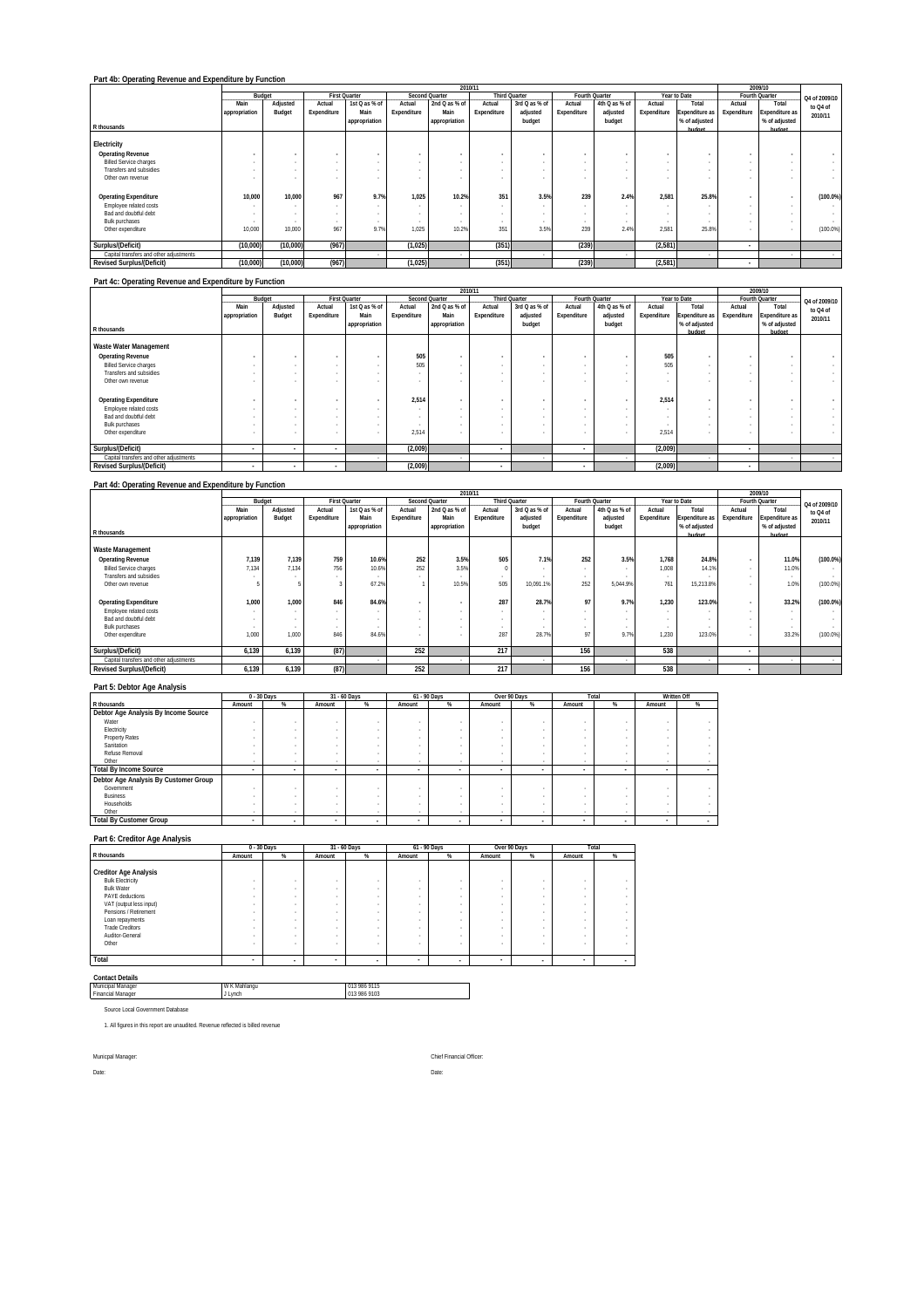## **Mpumalanga: Umjindi(MP323) STATEMENT OF CAPITAL AND OPERATING EXPENDITURE FOR THE 4th Quarter Ended 30 June 2011 (Preliminary results)**

### **Part1: Operating Revenue and Expenditure**

|                                         |               |          |                      |               |             | 2010/11        |                      |               |             |                |             |                       |             | 2009/10        |               |
|-----------------------------------------|---------------|----------|----------------------|---------------|-------------|----------------|----------------------|---------------|-------------|----------------|-------------|-----------------------|-------------|----------------|---------------|
|                                         | Budget        |          | <b>First Quarter</b> |               |             | Second Quarter | <b>Third Quarter</b> |               |             | Fourth Quarter |             | Year to Date          |             | Fourth Quarter | Q4 of 2009/10 |
|                                         | Main          | Adjusted | Actual               | 1st Q as % of | Actual      | 2nd Q as % of  | Actual               | 3rd Q as % of | Actual      | 4th Q as % of  | Actual      | Total                 | Actual      | Total          | to Q4 of      |
|                                         | appropriation | Budget   | Expenditure          | Main          | Expenditure | Main           | Expenditure          | adjusted      | Expenditure | adjusted       | Expenditure | <b>Expenditure as</b> | Expenditure | Expenditure as | 2010/11       |
|                                         |               |          |                      | appropriation |             | appropriation  |                      | budget        |             | budget         |             | % of adjusted         |             | % of adjusted  |               |
| R thousands                             |               |          |                      |               |             |                |                      |               |             |                |             | hudget                |             | hudget         |               |
| Operating Revenue and Expenditure       |               |          |                      |               |             |                |                      |               |             |                |             |                       |             |                |               |
| <b>Operating Revenue</b>                | 156           | 156      | 53,586               | 34.450.1%     | 40,070      | 25.761.1%      | 90.546               | 58.211.7%     | ٠           |                | 184.202     | 118.422.8%            | 29.437      | 95.0%          | (100.0%       |
| <b>Billed Property rates</b>            | 15            | 15       | 2.698                | 17.793.4%     | 1.799       | 11.859.7%      | 9.161                | 60.410.7%     | . .         |                | 13.658      | 90.063.7%             | 3.246       | 68.2%          | $(100.0\%)$   |
| <b>Billed Service charges</b>           | 87            | 87       | 22.201               | 25.392.5%     | 12.651      | 14.469.1%      | 45.282               | 51.791.6%     | . .         |                | 80.134      | 91.653.29             | 19.109      | 98.1%          | $(100.0\%)$   |
| Other own revenue                       | 53            | 53       | 28.686               | 54.177.1%     | 25,621      | 48,388.3%      | 36,102               | 68,183.0%     |             |                | 90.410      | 170.748.4%            | 7.081       | 97.5%          | $(100.0\%)$   |
|                                         |               |          |                      |               |             |                |                      |               |             |                |             |                       |             |                |               |
| <b>Operating Expenditure</b>            | 183           | 183      | 32.108               | 17.518.2%     | 27,540      | 15.025.7%      | 72.928               | 39.789.9%     |             |                | 132.576     | 72.333.8%             | 33.610      | 71.2%          | $(100.0\%)$   |
| Employee related costs                  | 55            | 55       | 13,038               | 23.905.9%     | 11,588      | 21.246.8%      | 25.751               | 47.216.4%     |             |                | 50.376      | 92.369.19             | 12.301      | 86.9%          | (100.0%       |
| Bad and doubtful debt                   |               |          | 595                  |               | 892         |                |                      |               |             |                | 1.487       |                       | 892         |                | $(100.0\%)$   |
| <b>Bulk purchases</b>                   | 30            | 30       | 7.169                | 23.620.3%     | 5.839       | 19.238.9%      | 19.559               | 64.445.9%     | $\sim$      |                | 32.567      | 107.305.0%            | 9.374       | 116.1%         | $(100.0\%)$   |
| Other expenditure                       | 98            | 98       | 11.306               | 11.490.8%     | 9.221       | 9.371.0%       | 27.618               | 28.068.4%     |             |                | 48.145      | 48.930.29             | 11.043      | 46.2%          | (100.0%       |
|                                         |               |          |                      |               |             |                |                      |               |             |                |             |                       |             |                |               |
| Surplus/(Deficit)                       | (28)          | (28)     | 21.478               |               | 12.531      |                | 17.618               |               | . .         |                | 51.626      |                       | (4, 173)    |                |               |
| Capital transfers and other adjustments |               |          | 4.956                |               | 6.879       |                |                      |               |             |                | 11.835      |                       | 7.118       | 100.3%         | (100.0%       |
| <b>Revised Surplus/(Deficit)</b>        | (28)          | (28)     | 26.434               |               | 19.410      |                | 17,618               |               |             |                | 63,461      |                       | 2,945       |                |               |

#### **Part 2: Capital Revenue and Expenditure**

|                                           |               |                          |             |                      |             | 2010/11        |                      |               |             |                |             |                |             | 2009/10        |               |
|-------------------------------------------|---------------|--------------------------|-------------|----------------------|-------------|----------------|----------------------|---------------|-------------|----------------|-------------|----------------|-------------|----------------|---------------|
|                                           |               | Budget                   |             | <b>First Quarter</b> |             | Second Quarter | <b>Third Quarter</b> |               |             | Fourth Quarter |             | Year to Date   |             | Fourth Quarter | Q4 of 2009/10 |
|                                           | Main          | Adjusted                 | Actual      | 1st Q as % of        | Actual      | 2nd Q as % of  | Actual               | 3rd Q as % of | Actual      | 4th Q as % of  | Actual      | Total          | Actual      | Total          | to Q4 of      |
|                                           | appropriation | Budget                   | Expenditure | Main                 | Expenditure | Main           | Expenditure          | adjusted      | Expenditure | adjusted       | Expenditure | Expenditure as | Expenditure | Expenditure as | 2010/11       |
|                                           |               |                          |             | appropriation        |             | appropriation  |                      | budget        |             | budget         |             | % of adjusted  |             | % of adjusted  |               |
| R thousands                               |               |                          |             |                      |             |                |                      |               |             |                |             | hudget         |             | hudget         |               |
|                                           |               |                          |             |                      |             |                |                      |               |             |                |             |                |             |                |               |
| <b>Capital Revenue and Expenditure</b>    |               |                          |             |                      |             |                |                      |               |             |                |             |                |             |                |               |
| Source of Finance                         | 42            | 42                       | 1.877       | 4.431.3%             | 14,405      | 34.004.2%      | 7.257                | 17.131.0%     |             | ٠              | 23,540      | 55.566.6%      | 721         | 75.3%          | $(100.0\%)$   |
| External loans                            |               | ٠                        |             |                      |             |                |                      |               |             |                |             |                |             |                |               |
| Internal contributions                    |               | $\overline{\phantom{a}}$ | $\sim$      |                      |             |                |                      |               |             |                | $\sim$      |                |             | $\sim$         | $\sim$        |
| <b>Transfers and subsidies</b>            | 38            | 38                       | 951         | 2.470.5%             | 11.591      | 30.111.8%      | 6.715                | 17.443.5%     |             |                | 19.256      | 50.025.8%      | 523         | 81.1%          | (100.0%       |
| Other                                     |               |                          | 926         | 23.934.8%            | 2.814       | 72.720.6%      | 543                  | 14.023.2%     |             |                | 4.283       | 110.678.5%     | 198         | 52.0%          | (100.0%       |
|                                           |               |                          |             |                      |             |                |                      |               |             |                |             |                |             |                |               |
| Capital Expenditure                       | 42            | 42                       | 1.877       | 4.431.3%             | 14.405      | 34.004.2%      | 8.929                | 21.078.2%     |             |                | 25,212      | 59.513.7%      | 468         | 75.2%          | $(100.0\%)$   |
| Water and Sanitation                      | 24            | 24                       | 482         | 1.994.0%             | 8.357       | 34.578.2%      | $\sim$               | $\sim$        |             |                | 8.839       | 36.572.3%      | 220         | 89.3%          | (100.0%       |
| Electricity                               |               | 14                       | 120         | 849.5%               | 5.219       | 37,051.3%      |                      |               |             |                | 5.338       | 37.900.9%      | 16          | 82.9%          | (100.0%       |
| Housing                                   |               |                          | $\sim$      |                      |             |                |                      |               |             |                |             |                | . .         | $\sim$         |               |
| Roads, pavements, bridges and storm water |               |                          |             |                      |             |                | 6.715                | 1.119.087.8%  |             |                | 6.715       | 1.119.087.8%   | $\sim$      | 91.6%          |               |
| Other                                     |               |                          | 1.276       | 36.343.8%            | 830         | 23.637.3%      | 2.215                | 63.100.2%     |             |                | 4.320       | 123.081.3%     | 232         | 31.9%          | (100.0%       |
|                                           |               |                          |             |                      |             |                |                      |               |             |                |             |                |             |                |               |

### **Total Capital and Operating Expenditure**

|                                          |               | 2010/11  |                      |               |                |               |               |               |                |               |             |                       | 2009/10        |                       |               |
|------------------------------------------|---------------|----------|----------------------|---------------|----------------|---------------|---------------|---------------|----------------|---------------|-------------|-----------------------|----------------|-----------------------|---------------|
|                                          | Budget        |          | <b>First Quarter</b> |               | Second Quarter |               | Third Quarter |               | Fourth Ouarter |               |             | Year to Date          | Fourth Quarter |                       | Q4 of 2009/10 |
|                                          | Main          | Adjusted | Actual               | 1st Q as % of | Actual         | 2nd Q as % of | Actual        | 3rd Q as % of | Actual         | 4th Q as % of | Actual      | Total                 | Actual         | Total                 | to Q4 of      |
|                                          | appropriation | Budget   | Expenditure          | Main          | Expenditure    | Main          | Expenditure   | adjusted      | Expenditure    | adiusted      | Expenditure | <b>Expenditure as</b> | Expenditure    | <b>Expenditure as</b> | 2010/11       |
|                                          |               |          |                      | appropriation |                | appropriation |               | budget        |                | budget        |             | % of adjusted         |                | % of adjusted         |               |
| R thousands                              |               |          |                      |               |                |               |               |               |                |               |             | hudget                |                | hudget                |               |
| Capital and Operating Revenue            |               |          |                      |               |                |               |               |               |                |               |             |                       |                |                       |               |
| <b>Operating Revenue</b>                 | 156           | 156      | 53.586               | 34.450.1%     | 40.070         | 25.761.1%     | 90.546        | 58.211.7%     |                |               | 184.202     | 118.422.8%            | 29.437         | 95.0%                 | (100.0%       |
| Capital Revenue                          | 42            | 42       | 1.877                | 4.431.3%      | 14.405         | 34.004.2%     | 7.257         | 17.131.0%     |                |               | 23.540      | 55.566.6%             | 721            | 75.3%                 | (100.0%       |
| <b>Total Revenue</b>                     | 198           | 198      | 55.463               | 28.024.5%     | 54.476         | 27.525.5%     | 97.803        | 49.418.3%     |                |               | 207.742     | 104.968.3%            | 30.158         | 90.8%                 | (100.0%)      |
| <b>Capital and Operating Expenditure</b> |               |          |                      |               |                |               |               |               |                |               |             |                       |                |                       |               |
| Operating Expenditure                    | 183           | 183      | 32.108               | 17.518.2%     | 27,540         | 15.025.7%     | 72.928        | 39.789.9%     |                |               | 132.576     | 72.333.8%             | 33.610         | 71.2%                 | $(100.0\%)$   |
| Capital Expenditure                      | 42            | 42       | 1.877                | 4.431.3%      | 14,405         | 34.004.2%     | 8.929         | 21.078.2%     |                |               | 25.212      | 59.513.7%             | 468            | 75.2%                 | (100.0%       |
| <b>Total Expenditure</b>                 | 226           | 226      | 33.985               | 15.061.2%     | 41.945         | 18.588.8%     | 81.858        | 36.276.9%     |                |               | 157.788     | 69.926.9%             | 34.078         | 72.0%                 | $(100.0\%)$   |
|                                          |               |          |                      |               |                |               |               |               |                |               |             |                       |                |                       |               |

#### **Part 3: Cash Receipts and Payments**

|                                                 |                          |                          |                          |               |                          | 2010/11        |             |                          |                |                          |             |                |             | 2009/10               |               |
|-------------------------------------------------|--------------------------|--------------------------|--------------------------|---------------|--------------------------|----------------|-------------|--------------------------|----------------|--------------------------|-------------|----------------|-------------|-----------------------|---------------|
|                                                 |                          | Budget                   | <b>First Quarter</b>     |               |                          | Second Quarter |             | <b>Third Quarter</b>     | Fourth Quarter |                          |             | Year to Date   |             | Fourth Quarter        | Q4 of 2009/10 |
|                                                 | Main                     | Adjusted                 | Actual                   | 1st Q as % of | Actual                   | 2nd Q as % of  | Actual      | 3rd Q as % of            | Actual         | 4th Q as % of            | Actual      | Total          | Actual      | Total                 | to Q4 of      |
|                                                 | appropriation            | Budget                   | Expenditure              | Main          | Expenditure              | Main           | Expenditure | adjusted                 | Expenditure    | adjusted                 | Expenditure | Expenditure as | Expenditure | <b>Expenditure as</b> | 2010/11       |
|                                                 |                          |                          |                          | appropriation |                          | appropriation  |             | budget                   |                | budget                   |             | % of adjusted  |             | % of adjusted         |               |
| R thousands                                     |                          |                          |                          |               |                          |                |             |                          |                |                          |             | hudget         |             | hudoot                |               |
| <b>Cash Receipts and Payments</b>               |                          |                          |                          |               |                          |                |             |                          |                |                          |             |                |             |                       |               |
| <b>Opening Cash Balance</b>                     | $\overline{\phantom{a}}$ | $\cdot$                  | (15, 293)                |               | (3,635)                  |                | (3,635)     |                          | (1,646)        |                          | (15, 293)   |                | (12,054)    |                       |               |
| Cash receipts by source                         | 156,628                  | 156,628                  | 45,369                   | 29.0%         | $\overline{\phantom{a}}$ | $\overline{a}$ | 36,389      | 23.2%                    |                | $\overline{\phantom{a}}$ | 81,757      | 52.2%          | 16,522      | ٠.                    | $(100.0\%)$   |
| Statutory receipts (including VAT)              | 15,168                   | 15,168                   | $\sim$                   |               | $\overline{\phantom{a}}$ |                |             |                          |                | $\sim$                   |             | $\sim$         | $\sim$      | . .                   |               |
| Service charges                                 | 87.442                   | 87.442                   | 25.507                   | 29.2%         | $\sim$                   |                | 29.200      | 33.4%                    |                |                          | 54.707      | 62.6%          | 16.476      |                       | (100.0%       |
| Transfers (operational and capital)             | 38,333                   | 38,333                   | 16,993                   | 44.3%         |                          |                | 438         | 1.1%                     |                | ٠                        | 17.431      | 45.5%          |             |                       |               |
| Other receipts                                  | 15.661                   | 15.661                   | 2.868                    | 18.3%         | $\sim$                   |                | 6.751       | 43.1%                    |                |                          | 9.619       | 61.4%          | $\sim$      |                       |               |
| Contributions recognised - cap. & contr. assets |                          |                          | $\overline{\phantom{a}}$ |               |                          |                |             |                          |                |                          |             |                |             |                       |               |
| Proceeds on disposal of PPE                     |                          | $\overline{\phantom{a}}$ | $\sim$                   | $\sim$        | $\overline{\phantom{a}}$ |                |             | $\overline{\phantom{a}}$ |                |                          |             |                | $\sim$      |                       |               |
| <b>External Inans</b>                           |                          |                          | $\overline{\phantom{a}}$ |               |                          |                |             |                          |                |                          |             |                |             |                       |               |
| Net increase (decr.) in assets / liabilities    | 24                       | 24                       |                          |               |                          |                |             |                          |                |                          |             |                | 47          |                       | (100.0%       |
| Cash payments by type                           | 156,153                  | 156,153                  | 33,710                   | 21.6%         | $\mathbf{r}$             |                | 34,400      | 22.0%                    |                |                          | 68,110      | 43.6%          | 20,617      |                       | $(100.0\%)$   |
|                                                 |                          |                          | 12.821                   | 21.8%         |                          | $\overline{a}$ |             | 21.2%                    |                |                          | 25.337      | 43.0%          | 7.826       | $\sim$                |               |
| Employee related costs<br>Grant and subsidies   | 58,946                   | 58,946                   | $\overline{\phantom{a}}$ |               | $\sim$                   |                | 12,516      |                          |                |                          |             |                |             |                       | (100.0%       |
| Bulk Purchases - electr., water and sewerage    | 30,500                   | 30,500                   | $\sim$                   |               | $\overline{\phantom{a}}$ |                |             |                          |                | $\sim$                   |             |                |             |                       |               |
| Other payments to service providers             | 738                      | 738                      | 19,534                   | 2,647.7%      |                          |                | 19.288      | 2.614.3%                 |                |                          | 38.822      | 5,262.0%       | 12.124      | . .                   | (100.0%       |
| Capital assets                                  | 15,924                   | 15,924                   | $\sim$                   |               | $\sim$                   |                | 839         | 5.3%                     |                |                          | 839         | 5.3%           |             |                       |               |
| Repayment of borrowing                          | 536                      | 536                      | 742                      | 138.4%        |                          |                |             |                          |                |                          | 742         | 138.4%         |             |                       |               |
| Other cash flows / payments                     | 49,509                   | 49,509                   | 613                      | 1.2%          |                          |                | 1.757       | 3.5%                     |                |                          | 2.369       | 4.8%           | 668         |                       | (100.0%       |
| <b>Closing Cash Balance</b>                     | 475                      | 475                      | (3,635)                  |               | (3,635)                  |                | (1,646)     |                          | (1,646)        |                          | (1,646)     |                | (16, 149)   |                       |               |
|                                                 |                          |                          |                          |               |                          |                |             |                          |                |                          |             |                |             |                       |               |
|                                                 |                          |                          |                          |               |                          |                |             |                          |                |                          |             |                |             |                       |               |

|                                         |               |          |             |                      |             | 2010/11               |             |                      |             |                       |             |                |             | 2009/10               |               |
|-----------------------------------------|---------------|----------|-------------|----------------------|-------------|-----------------------|-------------|----------------------|-------------|-----------------------|-------------|----------------|-------------|-----------------------|---------------|
|                                         |               | Budget   |             | <b>First Quarter</b> |             | <b>Second Quarter</b> |             | <b>Third Quarter</b> |             | <b>Fourth Quarter</b> |             | Year to Date   |             | Fourth Quarter        | Q4 of 2009/10 |
|                                         | Main          | Adjusted | Actual      | 1st Q as % of        | Actual      | 2nd Q as % of         | Actual      | 3rd Q as % of        | Actual      | 4th Q as % of         | Actual      | Total          | Actual      | Total                 | to Q4 of      |
|                                         | appropriation | Budget   | Expenditure | Main                 | Expenditure | Main                  | Expenditure | adjusted             | Expenditure | adjusted              | Expenditure | Expenditure as | Expenditure | <b>Expenditure as</b> | 2010/11       |
|                                         |               |          |             | appropriation        |             | appropriation         |             | budget               |             | budget                |             | % of adjusted  |             | % of adjusted         |               |
| R thousands                             |               |          |             |                      |             |                       |             |                      |             |                       |             | budget         |             | <b>buildrest</b>      |               |
|                                         |               |          |             |                      |             |                       |             |                      |             |                       |             |                |             |                       |               |
| Water                                   |               |          |             |                      |             |                       |             |                      |             |                       |             |                |             |                       |               |
| <b>Operating Revenue</b>                | 19            | 19       | 8.655       | 46.547.2%            | 5.667       | 30.477.6%             | 9.449       | 50.817.0%            |             | ٠                     | 23,772      | 127.841.8%     | 6.482       | 123.1%                | $(100.0\%)$   |
| <b>Billed Service charges</b>           | 18            | 18       | 5.908       | 32.327.3%            | 4.276       | 23.394.1%             | 9.055       | 49.543.4%            |             |                       | 19.239      | 105.264.8%     | 3.467       | 85.8%                 | (100.0%       |
| Transfers and subsidies                 |               |          | 2.707       |                      | 1.354       |                       |             |                      |             |                       | 4.061       |                | 3.000       | 201.7%                | (100.0%       |
| Other own revenue                       |               |          | 40          | 12.467.3%            | 38          | 11.916.4%             | 394         | 124.015.1%           |             |                       | 472         | 148.398.7%     | 14          | 74.2%                 | (100.0%       |
|                                         |               |          |             |                      |             |                       |             |                      |             |                       |             |                |             |                       |               |
| <b>Operating Expenditure</b>            |               |          | 1.875       | 20.099.0%            | 1.188       | 12.737.4%             | 6.599       | 70.749.1%            |             |                       | 9.661       | 103.585.5%     | 1.905       | 128.1%                | $(100.0\%)$   |
| Employee related costs                  |               |          | 1,137       | 24.404.9%            | 869         | 18.657.7%             | 2.450       | 52.588.0%            |             |                       | 4.456       | 95.650.6%      | 1.077       | 119.0%                | (100.0%       |
| Bad and doubtful debt                   |               |          |             |                      |             |                       |             |                      |             |                       |             |                |             |                       |               |
| <b>Bulk purchases</b>                   |               |          |             |                      |             |                       |             |                      |             |                       |             |                |             |                       | $\sim$        |
| Other expenditure                       |               |          | 738         | 15.801.4%            | 319         | 6.828.5%              | 4.149       | 88.875.2%            |             |                       | 5.205       | 111.505.2%     | 829         | 139.3%                | (100.0%       |
|                                         |               |          |             |                      |             |                       |             |                      |             |                       |             |                |             |                       |               |
| Surplus/(Deficit)                       |               |          | 6,781       |                      | 4,479       |                       | 2.851       |                      |             |                       | 14.111      |                | 4,576       |                       |               |
| Capital transfers and other adjustments |               |          | 790         |                      | 1.185       |                       |             |                      |             |                       | 1.975       |                | 1.185       | 100.0%                | (100.0%       |
| <b>Revised Surplus/(Deficit)</b>        |               |          | 7,571       |                      | 5,664       |                       | 2,851       |                      |             |                       | 16.085      |                | 5,761       |                       |               |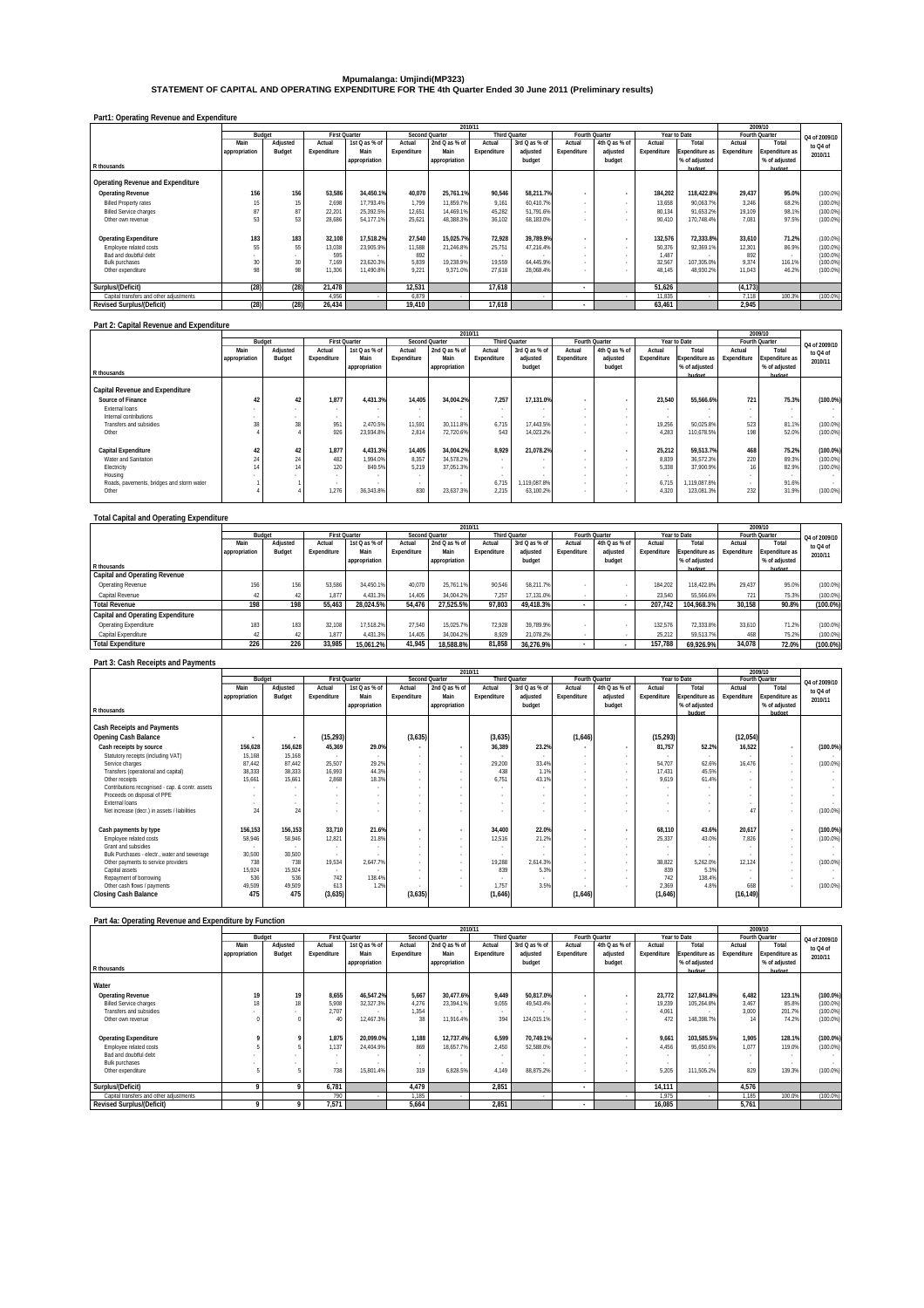|                                         |               |          |             |                      |             |                       | 2010/11     |                      |             |                |             |                       |             | 2009/10               |               |
|-----------------------------------------|---------------|----------|-------------|----------------------|-------------|-----------------------|-------------|----------------------|-------------|----------------|-------------|-----------------------|-------------|-----------------------|---------------|
|                                         |               | Budget   |             | <b>First Quarter</b> |             | <b>Second Quarter</b> |             | <b>Third Quarter</b> |             | Fourth Quarter |             | Year to Date          |             | Fourth Quarter        | Q4 of 2009/10 |
|                                         | Main          | Adjusted | Actual      | 1st Q as % of        | Actual      | 2nd Q as % of         | Actual      | 3rd Q as % of        | Actual      | 4th Q as % of  | Actual      | Total                 | Actual      | Total                 | to Q4 of      |
|                                         | appropriation | Budget   | Expenditure | Main                 | Expenditure | Main                  | Expenditure | adjusted             | Expenditure | adjusted       | Expenditure | <b>Expenditure as</b> | Expenditure | <b>Expenditure as</b> | 2010/11       |
|                                         |               |          |             | appropriation        |             | appropriation         |             | budget               |             | budget         |             | % of adjusted         |             | % of adjusted         |               |
| R thousands                             |               |          |             |                      |             |                       |             |                      |             |                |             | hudget                |             | hudget                |               |
|                                         |               |          |             |                      |             |                       |             |                      |             |                |             |                       |             |                       |               |
| Electricity                             |               |          |             |                      |             |                       |             |                      |             |                |             |                       |             |                       |               |
| <b>Operating Revenue</b>                | 59            | 59       | 19,640      | 33.444.0%            | 5.865       | 9.986.7%              | 30.176      | 51.385.6%            |             | ٠              | 55,680      | 94.816.3%             | 11.886      | 102.7%                | $(100.0\%)$   |
| <b>Billed Service charges</b>           | 58            | 58       | 13.662      | 23.474.0%            | 5.808       | 9.979.6%              | 29.755      | 51.123.9%            |             |                | 49.226      | 84.577.4%             | 11.796      | 103.3%                | $(100.0\%)$   |
| Transfers and subsidies                 |               |          | 5.800       |                      |             |                       |             |                      |             |                | 5.800       |                       |             | 100.0%                |               |
| Other own revenue                       |               |          | 177         | 33.967.6%            | 56          | 10.785.6%             | 421         | 80.563.4%            |             |                | 654         | 125.316.7%            | 89          | 102.4%                | (100.0%       |
|                                         |               |          |             |                      |             |                       |             |                      |             |                |             |                       |             |                       |               |
| <b>Operating Expenditure</b>            | 39            | 39       | 8.414       | 21.710.9%            | 6.504       | 16.782.5%             | 23,124      | 59.668.3%            |             |                | 38,042      | 98.161.7%             | 10,821      | 105.3%                | $(100.0\%)$   |
| Employee related costs                  |               |          | 842         | 15.727.1%            | 413         | 7.722.3%              | 2.021       | 37.757.3%            |             |                | 3.276       | 61.206.7%             | 833         | 59.0%                 | $(100.0\%)$   |
| Bad and doubtful debt                   |               |          |             |                      |             |                       |             |                      |             |                |             |                       |             |                       | $\sim$        |
| <b>Bulk purchases</b>                   | 30            | 30       | 7,169       | 23.620.3%            | 5.839       | 19.238.9%             | 19.559      | 64.445.9%            |             |                | 32.567      | 107.305.0%            | 9.374       | 116.1%                | $(100.0\%)$   |
| Other expenditure                       |               |          | 403         | 13.217.3%            | 252         | 8.242.9%              | 1.544       | 50.582.1%            |             |                | 2.199       | 72.042.2%             | 614         | 91.2%                 | $(100.0\%)$   |
|                                         |               |          |             |                      |             |                       |             |                      |             |                |             |                       |             |                       |               |
| Surplus/(Deficit)                       | 20            | 20       | 11.226      |                      | (639)       |                       | 7.052       |                      | $\sim$      |                | 17,638      |                       | 1,064       |                       |               |
| Capital transfers and other adjustments |               |          | 355         |                      | 355         |                       |             | $\sim$               |             |                | 710         | . .                   | 533         | 91.7%                 | $(100.0\%)$   |
| <b>Revised Surplus/(Deficit)</b>        | 20            | 20       | 11,581      |                      | (284)       |                       | 7.052       |                      |             |                | 18,348      |                       | 1,597       |                       |               |
|                                         |               |          |             |                      |             |                       |             |                      |             |                |             |                       |             |                       |               |

#### **Part 4c: Operating Revenue and Expenditure by Function**

|                                         |               |          |             |                      |             |                       | 2010/11     |                      |              |                |             |                       |             | 2009/10               |               |
|-----------------------------------------|---------------|----------|-------------|----------------------|-------------|-----------------------|-------------|----------------------|--------------|----------------|-------------|-----------------------|-------------|-----------------------|---------------|
|                                         |               | Budget   |             | <b>First Quarter</b> |             | <b>Second Quarter</b> |             | <b>Third Quarter</b> |              | Fourth Quarter |             | Year to Date          |             | Fourth Quarter        | Q4 of 2009/10 |
|                                         | Main          | Adjusted | Actual      | 1st Q as % of        | Actual      | 2nd Q as % of         | Actual      | 3rd Q as % of        | Actual       | 4th Q as % of  | Actual      | Total                 | Actual      | Total                 | to Q4 of      |
|                                         | appropriation | Budget   | Expenditure | Main                 | Expenditure | Main                  | Expenditure | adjusted             | Expenditure  | adjusted       | Expenditure | <b>Expenditure as</b> | Expenditure | <b>Expenditure as</b> | 2010/11       |
|                                         |               |          |             | appropriation        |             | appropriation         |             | budget               |              | budget         |             | % of adjusted         |             | % of adjusted         |               |
| R thousands                             |               |          |             |                      |             |                       |             |                      |              |                |             | hudget                |             | hudget                |               |
|                                         |               |          |             |                      |             |                       |             |                      |              |                |             |                       |             |                       |               |
| Waste Water Management                  |               |          |             |                      |             |                       |             |                      |              |                |             |                       |             |                       |               |
| <b>Operating Revenue</b>                |               |          | 1,166       | 23.988.5%            | 1.140       | 23.468.7%             | 2.826       | 58.164.0%            |              |                | 5.132       | 105.621.2%            | 1.546       | 104.5%                | $(100.0\%)$   |
| <b>Billed Service charges</b>           |               |          | 1,164       | 24.009.9%            | 1.139       | 23.489.1%             | 2.826       | 58.272.0%            |              |                | 5.130       | 105.770.9%            | 1.544       | 104.6%                | (100.0%       |
| Transfers and subsidies                 |               |          |             |                      |             |                       |             |                      |              | $\sim$         |             |                       |             | $\sim$                |               |
| Other own revenue                       |               |          |             | 12.477.8%            |             | 12.466.7%             |             |                      |              | $\sim$         |             | 24.944.4%             | $\Delta$    | 46.9%                 | (100.0%       |
|                                         |               |          |             |                      |             |                       |             |                      |              |                |             |                       |             |                       |               |
| <b>Operating Expenditure</b>            |               |          | 508         | 20.273.2%            | 246         | 9,831.5%              | 1.026       | 40.986.6%            | $\mathbf{r}$ | ٠              | 1,780       | 71.091.4%             | 600         | 70.2%                 | $(100.0\%)$   |
| Employee related costs                  |               |          | 235         | 17.234.5%            | 208         | 15.249.3%             | 479         | 35.077.4%            |              | $\sim$         | 922         | 67.561.2%             | 249         | 77.3%                 | (100.0%       |
| Bad and doubtful debt                   |               |          |             |                      |             |                       |             |                      |              |                |             |                       |             |                       |               |
| <b>Bulk purchases</b>                   |               |          |             |                      |             |                       |             |                      |              |                |             |                       |             | $\sim$                | $\sim$        |
| Other expenditure                       |               |          | 272         | 23.914.8%            | 38          | 3.338.8%              | 547         | 48.068.3%            |              |                | 858         | 75.321.9%             | 351         | 64.5%                 | (100.0%       |
|                                         |               |          |             |                      |             |                       |             |                      |              |                |             |                       |             |                       |               |
| Surplus/(Deficit)                       |               |          | 658         |                      | 894         |                       | 1.800       |                      | ٠            |                | 3,352       |                       | 946         |                       |               |
| Capital transfers and other adjustments |               |          | 353         |                      | 530         |                       |             |                      |              |                | 883         |                       | 530         | 100.0%                | (100.0%       |
| <b>Revised Surplus/(Deficit)</b>        |               |          | 1.011       |                      | 1.424       |                       | 1.800       |                      |              |                | 4.235       |                       | 1.476       |                       |               |

### **Part 4d: Operating Revenue and Expenditure by Function**

|                                         |               |          |             |                      |             | 2010/11        |                      |               |             |                |             |                |             | 2009/10        |               |
|-----------------------------------------|---------------|----------|-------------|----------------------|-------------|----------------|----------------------|---------------|-------------|----------------|-------------|----------------|-------------|----------------|---------------|
|                                         |               | Budget   |             | <b>First Quarter</b> |             | Second Quarter | <b>Third Quarter</b> |               |             | Fourth Quarter |             | Year to Date   |             | Fourth Quarter | Q4 of 2009/10 |
|                                         | Main          | Adjusted | Actual      | 1st Q as % of        | Actual      | 2nd Q as % of  | Actual               | 3rd Q as % of | Actual      | 4th Q as % of  | Actual      | Total          | Actual      | Total          | to Q4 of      |
|                                         | appropriation | Budget   | Expenditure | Main                 | Expenditure | Main           | Expenditure          | adjusted      | Expenditure | adjusted       | Expenditure | Expenditure as | Expenditure | Expenditure as | 2010/11       |
|                                         |               |          |             | appropriation        |             | appropriation  |                      | budget        |             | budget         |             | % of adjusted  |             | % of adjusted  |               |
| R thousands                             |               |          |             |                      |             |                |                      |               |             |                |             | hudget         |             | hudget         |               |
| Waste Management                        |               |          |             |                      |             |                |                      |               |             |                |             |                |             |                |               |
| <b>Operating Revenue</b>                |               |          | 1,477       | 24.202.1%            | 1.427       | 23.388.2%      | 3.678                | 60.263.2%     |             |                | 6.582       | 107.853.5%     | 2.326       | 94.6%          | $(100.0\%)$   |
| <b>Billed Service charges</b>           |               |          | 1,466       | 24.019.3%            | 1.427       | 23.388.2%      | 3.646                | 59.742.6%     |             |                | 6.539       | 107.150.1%     | 2.302       | 94.0%          | (100.0%       |
| <b>Transfers and subsidies</b>          |               |          |             |                      |             |                |                      |               |             |                |             |                |             |                |               |
| Other own revenue                       |               |          | 11          |                      |             |                | 32                   |               |             |                | 43          |                | 24          | 250.4%         | (100.0%       |
|                                         |               |          |             |                      |             |                |                      |               |             |                |             |                |             |                |               |
| <b>Operating Expenditure</b>            |               |          | 1,015       | 14.749.0%            | 1.265       | 18.374.0%      | 2.281                | 33.141.1%     |             |                | 4.562       | 66.264.1%      | 1.510       | 124.4%         | $(100.0\%)$   |
| Employee related costs                  |               |          | 923         | 22.935.3%            | 864         | 21.479.0%      | 1.947                | 48.386.3%     |             |                | 3.734       | 92.800.6%      | 873         | 94.3%          | (100.0%       |
| Bad and doubtful debt                   |               |          |             |                      |             |                |                      |               |             |                |             |                |             |                |               |
| <b>Bulk purchases</b>                   |               |          |             |                      |             |                |                      |               |             |                |             |                |             |                |               |
| Other expenditure                       |               |          | 92          | 3.230.9%             | 401         | 14.005.5%      | 334                  | 11.691.1%     |             |                | 827         | 28.927.5%      | 638         | 270.2%         | (100.0%       |
|                                         |               |          |             |                      |             |                |                      |               |             |                |             |                |             |                |               |
| Surplus/(Deficit)                       | (1)           | (1)      | 462         |                      | 163         |                | 1.396                |               | ٠           |                | 2,021       |                | 815         |                |               |
| Capital transfers and other adjustments |               |          | 242         |                      | 363         |                |                      |               |             |                | 605         |                | 363         | 100.0%         | (100.0%       |
| <b>Revised Surplus/(Deficit)</b>        | (1)           | (1)      | 704         |                      | 526         |                | 1,396                |               |             |                | 2.626       |                | 1.178       |                |               |

 $\overline{\phantom{a}}$ 

### **Part 5: Debtor Age Analysis**

|                                       |                          | $0 - 30$ Days            | 31 - 60 Days             |                          | 61 - 90 Davs |        |        | Over 90 Days |        | Total  | Written Off |   |
|---------------------------------------|--------------------------|--------------------------|--------------------------|--------------------------|--------------|--------|--------|--------------|--------|--------|-------------|---|
| R thousands                           | Amount                   | %                        | Amount                   | %                        | Amount       | %      | Amount | %            | Amount | %      | Amount      | % |
| Debtor Age Analysis By Income Source  |                          |                          |                          |                          |              |        |        |              |        |        |             |   |
| Water                                 |                          |                          | ٠                        |                          |              |        |        |              |        |        |             |   |
| Electricity                           |                          |                          |                          |                          |              |        |        |              |        |        |             |   |
| <b>Property Rates</b>                 |                          |                          |                          |                          |              |        |        |              |        |        |             |   |
| Sanitation                            |                          |                          |                          |                          |              |        |        |              |        |        |             |   |
| Refuse Removal                        |                          |                          | ٠                        |                          |              |        |        |              |        |        |             |   |
| Other                                 | $\sim$                   |                          | $\overline{\phantom{a}}$ |                          | $\sim$       |        | $\sim$ | $\sim$       |        |        |             |   |
| <b>Total By Income Source</b>         | $\overline{\phantom{a}}$ | ۰                        | $\sim$                   | $\overline{\phantom{a}}$ | $\sim$       |        |        |              |        |        | $\sim$      |   |
| Debtor Age Analysis By Customer Group |                          |                          |                          |                          |              |        |        |              |        |        |             |   |
| Government                            |                          |                          | ٠                        |                          |              |        |        |              |        |        |             |   |
| Business                              |                          |                          |                          |                          |              |        |        |              |        |        |             |   |
| Households                            |                          |                          |                          |                          |              |        |        |              |        |        |             |   |
| Other                                 |                          | $\sim$                   | $\overline{\phantom{a}}$ | $\sim$                   | $\sim$       | $\sim$ | $\sim$ | $\sim$       |        | $\sim$ |             |   |
| <b>Total By Customer Group</b>        |                          | $\overline{\phantom{a}}$ |                          | $\overline{\phantom{a}}$ | $\sim$       | $\sim$ |        |              |        |        | $\sim$      |   |

#### **Part 6: Creditor Age Analysis**

|                              |                          | $0 - 30$ Days            |                          | 31 - 60 Days             |        | 61 - 90 Days             |                          | Over 90 Days | Total             |   |
|------------------------------|--------------------------|--------------------------|--------------------------|--------------------------|--------|--------------------------|--------------------------|--------------|-------------------|---|
| R thousands                  | Amount                   | %                        | Amount                   | %                        | Amount | %                        | Amount                   | %            | Amount            | % |
|                              |                          |                          |                          |                          |        |                          |                          |              |                   |   |
| <b>Creditor Age Analysis</b> |                          |                          |                          |                          |        |                          |                          |              |                   |   |
| <b>Bulk Electricity</b>      | ٠                        |                          | $\overline{\phantom{a}}$ |                          |        | ۰                        | ٠                        |              | $\sim$            |   |
| <b>Bulk Water</b>            | $\sim$                   | $\overline{\phantom{a}}$ | ٠                        | $\sim$                   |        | ۰                        | $\overline{\phantom{a}}$ |              |                   | ٠ |
| PAYE deductions              | ٠                        |                          | ٠                        | $\overline{\phantom{a}}$ |        | ۰                        | ٠                        |              | ٠                 | ٠ |
| VAT (output less input)      | $\sim$                   |                          | $\overline{\phantom{a}}$ | $\overline{\phantom{a}}$ |        | ۰                        | ٠                        |              | <b>CONTRACTOR</b> | ٠ |
| Pensions / Retirement        |                          | <b>The Story</b>         | ٠                        | $\sim$                   |        | ۰                        | $\overline{\phantom{a}}$ | $\sim$       |                   |   |
| Loan repayments              | $\sim$                   |                          | ٠                        | $\overline{\phantom{a}}$ |        | ۰                        | ٠                        | $\sim$       | ٠                 |   |
| <b>Trade Creditors</b>       |                          |                          | ٠                        | $\sim$                   | $\sim$ | ۰                        | $\overline{\phantom{a}}$ | $\sim$       |                   | ٠ |
| Auditor-General              | $\sim$                   | $\overline{\phantom{a}}$ | ٠                        | $\sim$                   |        | ۰                        | $\overline{\phantom{a}}$ |              |                   |   |
| Other                        | ٠                        |                          | ٠                        | $\overline{\phantom{a}}$ |        | ٠                        |                          |              |                   |   |
|                              |                          |                          |                          |                          |        |                          |                          |              |                   |   |
| Total                        | $\overline{\phantom{a}}$ | $\overline{\phantom{a}}$ | $\overline{\phantom{a}}$ |                          | ٠      | $\overline{\phantom{a}}$ |                          |              | $\sim$            |   |

### **Contact Details**

| Contact Details                  |                      |              |
|----------------------------------|----------------------|--------------|
| Municipal Manager                | Miss Sibonaile Mnisi | 013 712 8800 |
| <b>Financial Manager</b>         | Miss Mosa Tlali      | 013 712 8814 |
| Source Local Government Database |                      |              |
|                                  |                      |              |

1. All figures in this report are unaudited. Revenue reflected is billed revenue

Date: Date: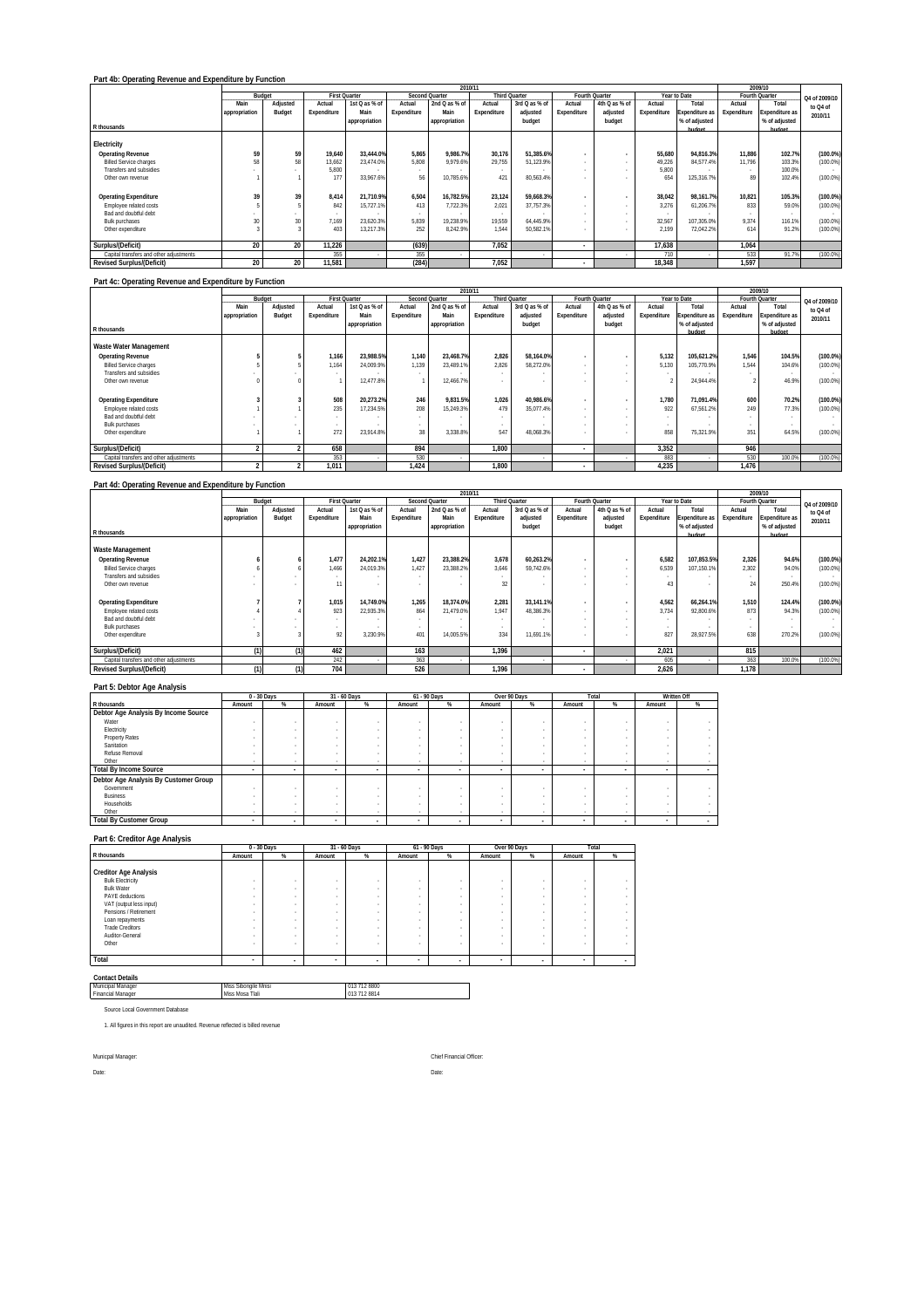## Mpumalanga: Victor Khanye(MP311)<br>STATEMENT OF CAPITAL AND OPERATING EXPENDITURE FOR THE 4th Quarter Ended 30 June 2011 (Preliminary results)

| Part1: Operating Revenue and Expenditure |  |
|------------------------------------------|--|
|                                          |  |

|                                         |               |          |             |                      |             | 2010/11               |                      |               |                |               |             |                       |                | 2009/10               |               |
|-----------------------------------------|---------------|----------|-------------|----------------------|-------------|-----------------------|----------------------|---------------|----------------|---------------|-------------|-----------------------|----------------|-----------------------|---------------|
|                                         | Budget        |          |             | <b>First Quarter</b> |             | <b>Second Quarter</b> | <b>Third Quarter</b> |               | Fourth Quarter |               |             | Year to Date          | Fourth Quarter |                       | Q4 of 2009/10 |
|                                         | Main          | Adjusted | Actual      | 1st Q as % of        | Actual      | 2nd Q as % of         | Actual               | 3rd Q as % of | Actual         | 4th Q as % of | Actual      | Total                 | Actual         | Total                 | to Q4 of      |
|                                         | appropriation | Budget   | Expenditure | Main                 | Expenditure | Main                  | Expenditure          | adjusted      | Expenditure    | adjusted      | Expenditure | <b>Expenditure as</b> | Expenditure    | <b>Expenditure as</b> | 2010/11       |
|                                         |               |          |             | appropriation        |             | appropriation         |                      | budget        |                | budget        |             | % of adjusted         |                | % of adjusted         |               |
| R thousands                             |               |          |             |                      |             |                       |                      |               |                |               |             | budget                |                | hudget                |               |
| Operating Revenue and Expenditure       |               |          |             |                      |             |                       |                      |               |                |               |             |                       |                |                       |               |
| <b>Operating Revenue</b>                | 187,320       | 187.320  | 54.466      | 29.1%                | 49,079      | 26.2%                 | 49.683               | 26.5%         | 26.352         | 14.1%         | 179.580     | 95.9%                 | 64.045         | 130.0%                | (58.9%)       |
| <b>Billed Property rates</b>            | 27,418        | 27.418   | 6.778       | 24.7%                | 8.475       | 30.9%                 | 5.563                | 20.3%         | 4.066          | 14.8%         | 24.882      | 90.8%                 | 5.245          | 93.2%                 | (22.5%)       |
| <b>Billed Service charges</b>           | 88,729        | 88.729   | 24.413      | 27.5%                | 21.212      | 23.9%                 | 26.684               | 30.1%         | 18.291         | 20.6%         | 90.601      | 102.1%                | 24.619         | 108.0%                | (25.7%)       |
| Other own revenue                       | 71,173        | 71.173   | 23.276      | 32.7%                | 19.392      | 27.2%                 | 17.436               | 24.5%         | 3.995          | 5.6%          | 64.098      | 90.1%                 | 34.181         | 194.4%                | (88.3%)       |
|                                         |               |          |             |                      |             |                       |                      |               |                |               |             |                       |                |                       |               |
| <b>Operating Expenditure</b>            | 188,506       | 188.506  | 42.427      | 22.5%                | 37.897      | 20.1%                 | 42.438               | 22.5%         | 30.899         | 16.4%         | 153.662     | 81.5%                 | 60.108         | 113.0%                | (48.6%)       |
| Employee related costs                  | 39.647        | 39.647   | 7.646       | 19.3%                | 13.142      | 33.1%                 | 4.237                | 10.7%         | 4.784          | 12.1%         | 29.810      | 75.2%                 | 8.616          | 107.4%                | (44.5%)       |
| Bad and doubtful debt                   | 21.200        | 21.200   | 5.300       | 25.0%                | 5.300       | 25.0%                 | 7.800                | 36.8%         | 8.534          | 40.3%         | 26.933      | 127.0%                | 5.997          | 108.3%                | 42.3%         |
| <b>Bulk purchases</b>                   | 53,798        | 53.798   | 14.496      | 26.9%                | 9.815       | 18.2%                 | 9912                 | 18.4%         | 6.493          | 12.1%         | 40.717      | 75.7%                 | 8.913          | 84.5%                 | (27.2%)       |
| Other expenditure                       | 73.861        | 73.861   | 14.985      | 20.3%                | 9.640       | 13 1%                 | 20.489               | 27.7%         | 11.088         | 15.0%         | 56.202      | 76.1%                 | 36.582         | 133.1%                | (69.7%)       |
|                                         |               |          |             |                      |             |                       |                      |               |                |               |             |                       |                |                       |               |
| Surplus/(Deficit)                       | (1, 186)      | (1, 186) | 12.039      |                      | 11.181      |                       | 7,246                |               | (4,547)        |               | 25.919      |                       | 3.937          |                       |               |
| Capital transfers and other adjustments |               |          |             |                      |             |                       |                      |               |                |               |             |                       |                |                       |               |
| <b>Revised Surplus/(Deficit)</b>        | (1, 186)      | (1, 186) | 12,039      |                      | 11,181      |                       | 7,246                |               | (4,547)        |               | 25.919      |                       | 3,937          |                       |               |

#### **Part 2: Capital Revenue and Expenditure**

| . and Endorsement and and Experience of   |               |                          |                |                      |             |                |                      |               |             |                |             |                       |             |                |               |
|-------------------------------------------|---------------|--------------------------|----------------|----------------------|-------------|----------------|----------------------|---------------|-------------|----------------|-------------|-----------------------|-------------|----------------|---------------|
|                                           |               |                          |                |                      |             | 2010/11        |                      |               |             |                |             |                       |             | 2009/10        |               |
|                                           |               | Budget                   |                | <b>First Quarter</b> |             | Second Quarter | <b>Third Quarter</b> |               |             | Fourth Quarter |             | Year to Date          |             | Fourth Quarter | Q4 of 2009/10 |
|                                           | Main          | Adjusted                 | Actual         | 1st Q as % of        | Actual      | 2nd Q as % of  | Actual               | 3rd Q as % of | Actual      | 4th Q as % of  | Actual      | Total                 | Actual      | Total          | to Q4 of      |
|                                           | appropriation | Budget                   | Expenditure    | Main                 | Expenditure | Main           | Expenditure          | adjusted      | Expenditure | adjusted       | Expenditure | <b>Expenditure as</b> | Expenditure | Expenditure as | 2010/11       |
|                                           |               |                          |                | appropriation        |             | appropriation  |                      | budget        |             | budget         |             | % of adjusted         |             | % of adjusted  |               |
| R thousands                               |               |                          |                |                      |             |                |                      |               |             |                |             | hudget                |             | hudget         |               |
|                                           |               |                          |                |                      |             |                |                      |               |             |                |             |                       |             |                |               |
| Capital Revenue and Expenditure           |               |                          |                |                      |             |                |                      |               |             |                |             |                       |             |                |               |
| Source of Finance                         | 38,203        | 38,203                   | $\overline{a}$ |                      | 15,189      | 39.8%          |                      |               |             |                | 15.189      | 39.8%                 | 119         | 11.4%          | $(100.0\%)$   |
| External loans                            |               | $\overline{\phantom{a}}$ |                |                      |             |                |                      |               |             |                |             | $\sim$                |             |                |               |
| Internal contributions                    |               | $\overline{\phantom{a}}$ | $\sim$         |                      |             |                |                      |               | $\sim$      |                |             | ٠.                    | $\sim$      |                |               |
| <b>Transfers and subsidies</b>            | 37,462        | 37,462                   | $\sim$         |                      | 14,689      | 39.2%          |                      |               | $\sim$      |                | 14.689      | 39.2%                 | $\sim$      | 21.8%          |               |
| Other                                     | 741           | 741                      |                |                      | 500         | 67.5%          |                      |               |             |                | 500         | 67.5%                 | 119         | 2.9%           | (100.0%       |
|                                           |               |                          |                |                      |             |                |                      |               |             |                |             |                       |             |                |               |
| Capital Expenditure                       | 38,203        | 38.203                   | $\sim$         |                      | 17,904      | 46.9%          |                      |               |             |                | 17.904      | 46.9%                 | 119         | 11.4%          | $(100.0\%)$   |
| Water and Sanitation                      | 22,162        | 22,162                   | $\sim$         | $\sim$               | 14,560      | 65.7%          |                      |               |             |                | 14,560      | 65.7%                 | $\sim$      | 16.2%          |               |
| Electricity                               | 3.300         | 3.300                    | $\sim$         |                      | 3.344       | 101.3%         |                      |               |             |                | 3.344       | 101.3%                |             | 58.1%          |               |
| Housing                                   |               | $\overline{\phantom{a}}$ | $\sim$         |                      |             |                |                      |               | $\sim$      |                |             | $\sim$                | . .         |                |               |
| Roads, pavements, bridges and storm water | 12,000        | 12.000                   | $\sim$         |                      |             |                |                      |               |             |                |             |                       |             |                |               |
| Other                                     | 741           | 741                      |                |                      |             |                |                      |               |             |                |             |                       | 119         | 2.9%           | (100.0%       |
|                                           |               |                          |                |                      |             |                |                      |               |             |                |             |                       |             |                |               |

### **Total Capital and Operating Expenditure**

|                                          |               | 2010/11  |             |                      |             |                |             |               |                |               |             |                       |                | 2009/10               |               |
|------------------------------------------|---------------|----------|-------------|----------------------|-------------|----------------|-------------|---------------|----------------|---------------|-------------|-----------------------|----------------|-----------------------|---------------|
|                                          | Budget        |          |             | <b>First Quarter</b> |             | Second Quarter |             | Third Ouarter | Fourth Ouarter |               |             | Year to Date          | Fourth Quarter |                       | Q4 of 2009/10 |
|                                          | Main          | Adjusted | Actual      | 1st Q as % of        | Actual      | 2nd Q as % of  | Actual      | 3rd Q as % of | Actual         | 4th Q as % of | Actual      | Total                 | Actual         | Total                 | to Q4 of      |
|                                          | appropriation | Budget   | Expenditure | Main                 | Expenditure | Main           | Expenditure | adjusted      | Expenditure    | adjusted      | Expenditure | <b>Expenditure as</b> | Expenditure    | <b>Expenditure as</b> | 2010/11       |
|                                          |               |          |             | appropriation        |             | appropriation  |             | budget        |                | budget        |             | % of adjusted         |                | % of adjusted         |               |
| R thousands                              |               |          |             |                      |             |                |             |               |                |               |             | hudget                |                | hudget                |               |
| <b>Capital and Operating Revenue</b>     |               |          |             |                      |             |                |             |               |                |               |             |                       |                |                       |               |
| Operating Revenue                        | 187.320       | 187.320  | 54.466      | 29.1%                | 49.079      | 26.2%          | 49.683      | 26.59         | 26.352         | 14.1%         | 179.580     | 95.9%                 | 64.045         | 130.0%                | (58.9%        |
| Capital Revenue                          | 38.203        | 38.203   |             |                      | 15.189      | 39.8%          |             |               |                |               | 15.189      | 39.8%                 | 119            | 11.4%                 | (100.0%       |
| <b>Total Revenue</b>                     | 225.523       | 225.523  | 54.466      | 24.2%                | 64.268      | 28.5%          | 49.683      | 22.0%         | 26.352         | 11.7%         | 194.770     | 86.4%                 | 64.164         | 103.2%                | (58.9%        |
| <b>Capital and Operating Expenditure</b> |               |          |             |                      |             |                |             |               |                |               |             |                       |                |                       |               |
| Operating Expenditure                    | 188.506       | 188,506  | 42.427      | 22.5%                | 37.897      | 20.1%          | 42.438      | 22.5%         | 30.899         | 16.4%         | 153.662     | 81.5%                 | 60.108         | 113.0%                | (48.6%)       |
| Capital Expenditure                      | 38.203        | 38.203   |             |                      | 17.904      | 46.9%          |             |               |                |               | 17.904      | 46.9%                 | 119            | 11.4%                 | (100.0%)      |
| <b>Total Expenditure</b>                 | 226.709       | 226.709  | 42.427      | 18.7%                | 55,802      | 24.6%          | 42.438      | 18.7%         | 30.899         | 13.6%         | 171.566     | 75.7%                 | 60.227         | 90.0%                 | (48.7%)       |
|                                          |               |          |             |                      |             |                |             |               |                |               |             |                       |                |                       |               |

### **Part 3: Cash Receipts and Payments**

|                                                 |                       |          |                          |               |             | 2010/11               |                      |               |                |               |             |                       |                          | 2009/10               |               |
|-------------------------------------------------|-----------------------|----------|--------------------------|---------------|-------------|-----------------------|----------------------|---------------|----------------|---------------|-------------|-----------------------|--------------------------|-----------------------|---------------|
|                                                 |                       | Budget   | <b>First Quarter</b>     |               |             | <b>Second Quarter</b> | <b>Third Quarter</b> |               | Fourth Quarter |               |             | Year to Date          |                          | Fourth Quarter        | Q4 of 2009/10 |
|                                                 | Main                  | Adjusted | Actual                   | 1st Q as % of | Actual      | 2nd Q as % of         | Actual               | 3rd Q as % of | Actual         | 4th Q as % of | Actual      | Total                 | Actual                   | Total                 | to Q4 of      |
|                                                 | appropriation         | Budget   | Expenditure              | Main          | Expenditure | Main                  | Expenditure          | adjusted      | Expenditure    | adjusted      | Expenditure | <b>Expenditure as</b> | Expenditure              | <b>Expenditure as</b> | 2010/11       |
|                                                 |                       |          |                          | appropriation |             | appropriation         |                      | budget        |                | budget        |             | % of adjusted         |                          | % of adjusted         |               |
| R thousands                                     |                       |          |                          |               |             |                       |                      |               |                |               |             | hudget                |                          | hudget                |               |
| <b>Cash Receipts and Payments</b>               |                       |          |                          |               |             |                       |                      |               |                |               |             |                       |                          |                       |               |
| <b>Opening Cash Balance</b>                     | $\tilde{\phantom{a}}$ | $\cdot$  | 24,196                   |               | 25,478      |                       | 30,377               |               | 31,314         |               | 24,196      |                       | 24,750                   |                       |               |
| Cash receipts by source                         | 279,481               | 279,481  | 60,930                   | 21.8%         | 57,516      | 20.6%                 | 48,254               | 17.3%         | 25,923         | 9.3%          | 192,623     | 68.9%                 | 31,127                   |                       | (16.7%)       |
| Statutory receipts (including VAT)              | . .                   | $\sim$   | $\overline{\phantom{a}}$ |               |             |                       |                      | $\sim$        |                |               |             | $\sim$                |                          | $\sim$                |               |
| Service charges                                 | 154.604               | 154.604  | 26.229                   | 17.0%         | 25,306      | 16.4%                 | 28.934               | 18.7%         | 20.199         | 13.1%         | 100.667     | 65.1%                 | 25,300                   |                       | (20.2%)       |
| Transfers (operational and capital)             | 64,836                | 64,836   | 5.500                    | 8.5%          | 13.421      | 20.7%                 | 9.130                | 14.1%         | $\sim$         | $\sim$        | 28.051      | 43.3%                 |                          |                       |               |
| Other receipts                                  | 59.279                | 59,279   | 29,201                   | 49.3%         | 18.789      | 31.7%                 | 10.190               | 17.2%         | 5.724          | 9 7%          | 63.905      | 107.8%                | 5.827                    |                       | (1.8%         |
| Contributions recognised - cap. & contr. assets | . .                   | $\sim$   | $\overline{\phantom{a}}$ |               |             |                       |                      |               |                |               |             |                       |                          |                       |               |
| Proceeds on disposal of PPE                     |                       | $\sim$   | $\overline{\phantom{a}}$ |               |             |                       |                      |               |                |               |             |                       |                          |                       |               |
| <b>External Inans</b>                           | . .                   | $\sim$   | $\overline{\phantom{a}}$ |               |             |                       |                      |               |                |               |             |                       |                          |                       |               |
| Net increase (decr.) in assets / liabilities    | 762                   | 762      |                          |               |             |                       |                      |               |                |               |             |                       |                          |                       |               |
|                                                 |                       |          |                          |               |             |                       |                      |               |                |               |             |                       |                          |                       |               |
| Cash payments by type                           | 187.158               | 187,158  | 59,648                   | 31.9%         | 52,617      | 28.1%                 | 47.317               | 25.3%         | 31.655         | 16.9%         | 191,237     | 102.2%                | 31,681                   | $\sim$                | (.1%)         |
| Employee related costs                          | 57.604                | 57,604   | 11.490                   | 19.9%         | 12.144      | 21.1%                 | 12.374               | 21.5%         | 6.724          | 11.7%         | 42.733      | 74.2%                 | 10.601                   | и.                    | (36.6%)       |
| Grant and subsidies                             |                       | $\sim$   | (181)                    |               | (733)       |                       | 18                   |               | (590)          |               | (1,486)     |                       | (2.162)                  |                       | (72.7%)       |
| Bulk Purchases - electr., water and sewerage    |                       |          | $\overline{\phantom{a}}$ |               |             |                       |                      | $\sim$        |                |               |             | $\sim$                | $\overline{\phantom{a}}$ |                       |               |
| Other payments to service providers             | 51,665                | 51,665   | 40,486                   | 78.4%         | 33,006      | 63.9%                 | 25,865               | 50.1%         | 18.915         | 36.6%         | 118.271     | 228.9%                | 31,618                   |                       | (40.2%)       |
| Capital assets                                  | . .                   | $\sim$   | $\overline{\phantom{a}}$ |               |             |                       |                      |               |                |               |             |                       |                          | $\sim$                |               |
| Repayment of borrowing                          |                       |          | $\overline{\phantom{a}}$ |               |             |                       |                      |               |                |               |             |                       | 772                      |                       | (100.0%       |
| Other cash flows / payments                     | 77.889                | 77.889   | 7.853                    | 10.1%         | 8.200       | 10.5%                 | 9.059                | 11.6%         | 6.605          | 8.5%          | 31,718      | 40.7%                 | (9, 148)                 |                       | (172.2%)      |
| <b>Closing Cash Balance</b>                     | 92,323                | 92,323   | 25,478                   |               | 30,377      |                       | 31,314               |               | 25,582         |               | 25,582      |                       | 24,197                   |                       |               |
|                                                 |                       |          |                          |               |             |                       |                      |               |                |               |             |                       |                          |                       |               |

|                                         |               |          |             |                      |             | 2010/11        |                      |               |             |                |             |                |             | 2009/10        |               |
|-----------------------------------------|---------------|----------|-------------|----------------------|-------------|----------------|----------------------|---------------|-------------|----------------|-------------|----------------|-------------|----------------|---------------|
|                                         |               | Budget   |             | <b>First Quarter</b> |             | Second Quarter | <b>Third Quarter</b> |               |             | Fourth Quarter |             | Year to Date   |             | Fourth Quarter | Q4 of 2009/10 |
|                                         | Main          | Adjusted | Actual      | 1st Q as % of        | Actual      | 2nd Q as % of  | Actual               | 3rd Q as % of | Actual      | 4th Q as % of  | Actual      | Total          | Actual      | Total          | to Q4 of      |
|                                         | appropriation | Budget   | Expenditure | Main                 | Expenditure | Main           | Expenditure          | adjusted      | Expenditure | adjusted       | Expenditure | Expenditure as | Expenditure | Expenditure as | 2010/11       |
|                                         |               |          |             | appropriation        |             | appropriation  |                      | budget        |             | budget         |             | % of adjusted  |             | % of adjusted  |               |
| R thousands                             |               |          |             |                      |             |                |                      |               |             |                |             | hudoot         |             | <b>budoot</b>  |               |
|                                         |               |          |             |                      |             |                |                      |               |             |                |             |                |             |                |               |
| Water                                   |               |          |             |                      |             |                |                      |               |             |                |             |                |             |                |               |
| <b>Operating Revenue</b>                | 32.798        | 32.798   | 10,936      | 33.3%                | 8.969       | 27.3%          | 9.757                | 29.7%         | 5.415       | 16.5%          | 35,078      | 106.9%         | 29.077      | 136.7%         | (81.4%)       |
| <b>Billed Service charges</b>           | 22.605        | 22.605   | 6.653       | 29.4%                | 5.570       | 24.6%          | 7.205                | 31.9%         | 5.391       | 23.8%          | 24.819      | 109.8%         | 9.574       | 101.0%         | (43.7%)       |
| Transfers and subsidies                 | 10.187        | 10.187   | 4.245       | 41.7%                | 3.396       | 33.3%          | 2.547                | 25.0%         |             | $\sim$         | 10.187      | 100.0%         | 18.541      | 184.5%         | (100.0%       |
| Other own revenue                       |               |          | 38          | 612.1%               |             | 48.8%          |                      | 95.8%         | 24          | 384.4%         | 71          | 1.141.1%       | 962         | 1.059.5%       | (97.5%)       |
|                                         |               |          |             |                      |             |                |                      |               |             |                |             |                |             |                |               |
| <b>Operating Expenditure</b>            | 31.721        | 31.721   | 7.116       | 22.4%                | 6.419       | 20.2%          | 10.385               | 32.7%         | 7.441       | 23.5%          | 31.361      | 98.9%          | 21.522      | 149.3%         | (65.4%)       |
| Employee related costs                  | 3.307         | 3.307    | 622         | 18.8%                | 701         | 21.2%          | 699                  | 21.1%         | 489         | 14.8%          | 2.512       | 76.0%          | 604         | 111.6%         | (18.9%)       |
| Bad and doubtful debt                   | 10.047        | 10.047   | 2.511       | 25.0%                | 2.512       | 25.0%          | 3.896                | 38.8%         | 4.444       | 44.2%          | 13.364      | 133.0%         | 3.323       | 108.3%         | 33.7%         |
| <b>Bulk purchases</b>                   | 6.000         | 6.000    | 1.548       | 25.8%                | 1.592       | 26.5%          | 1.561                | 26.0%         | 832         | 13.9%          | 5.533       | 92.2%          | 1.548       | 84.1%          | (46.3%)       |
| Other expenditure                       | 12.367        | 12.367   | 2.435       | 19.7%                | 1.614       | 13.1%          | 4.228                | 34 2%         | 1.675       | 13.5%          | 9.952       | 80.5%          | 16,046      | 222.8%         | (89.6%)       |
|                                         |               |          |             |                      |             |                |                      |               |             |                |             |                |             |                |               |
| Surplus/(Deficit)                       | 1,078         | 1.078    | 3,820       |                      | 2,550       |                | (628)                |               | (2,026)     |                | 3.716       |                | 7,556       |                |               |
| Capital transfers and other adjustments |               |          |             |                      |             |                |                      |               |             | $\sim$         |             | ۰.             |             |                |               |
| <b>Revised Surplus/(Deficit)</b>        | 1,078         | 1,078    | 3,820       |                      | 2,550       |                | (628)                |               | (2,026)     |                | 3,716       |                | 7,556       |                |               |